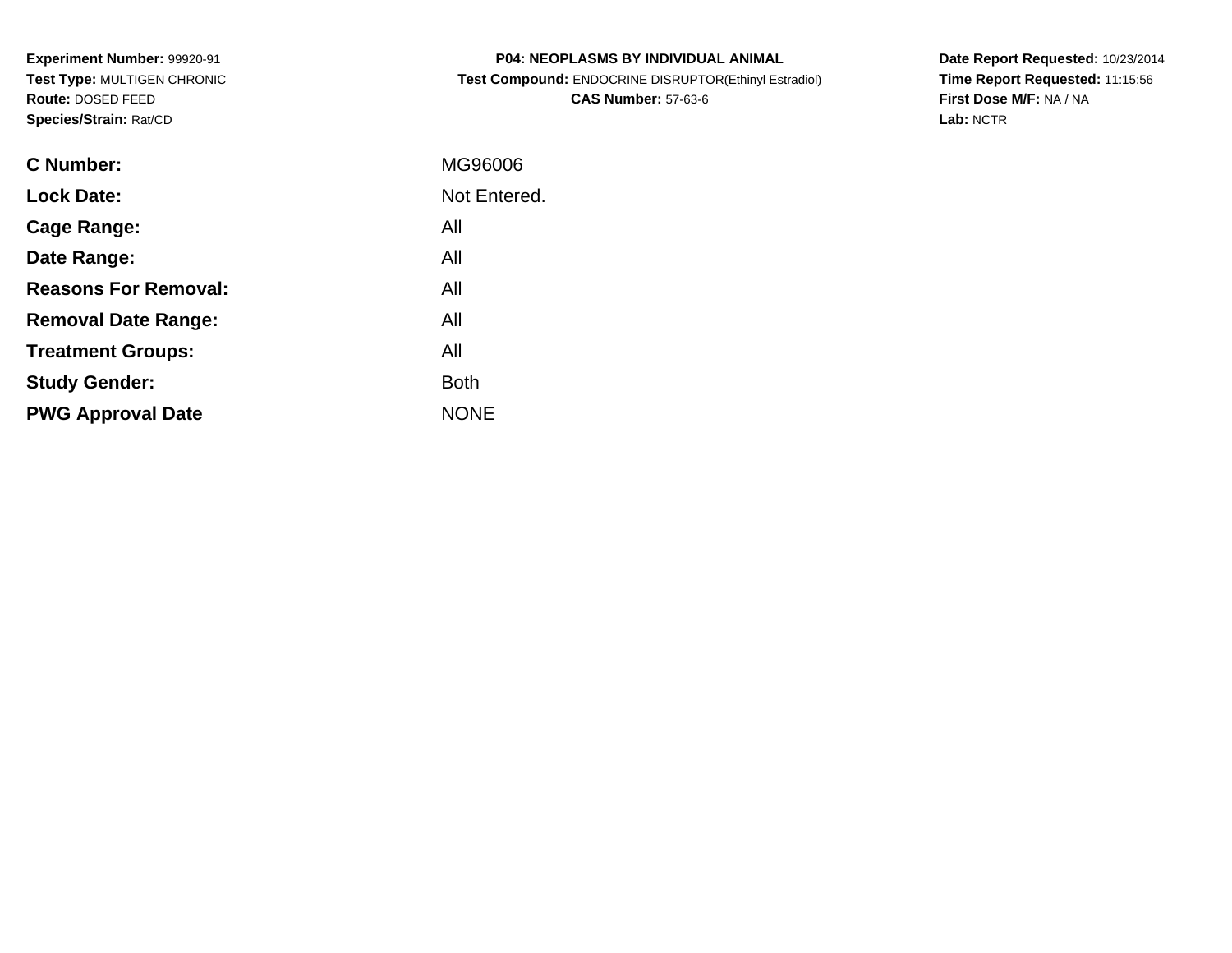# **Route:** DOSED FEED

**Species/Strain:** Rat/CD

#### **P04: NEOPLASMS BY INDIVIDUAL ANIMAL**

**Test Compound:** ENDOCRINE DISRUPTOR(Ethinyl Estradiol)

## **CAS Number:** 57-63-6

**Date Report Requested:** 10/23/2014**Time Report Requested:** 11:15:56**First Dose M/F:** NA / NA**Lab:** NCTR

| <b>CD Rat Male</b><br><b>F0 CONTROL</b>                        | DAY ON TEST<br><b>ANIMAL ID</b> | 0<br>$\boldsymbol{l}$<br>4<br>$\boldsymbol{\theta}$<br>$\mathbf 0$<br>0<br>$\,0\,$<br>3<br>8 | 0<br>$\boldsymbol{l}$<br>$\boldsymbol{4}$<br>$\pmb{\theta}$<br>$\pmb{0}$<br>0<br>$\pmb{0}$<br>$\sqrt{3}$<br>9 | $\boldsymbol{\theta}$<br>$\boldsymbol{l}$<br>$\boldsymbol{4}$<br>$\pmb{\theta}$<br>$\pmb{0}$<br>$\mathbf 0$<br>$\pmb{0}$<br>$\overline{4}$<br>$\Omega$ | 0<br>$\boldsymbol{l}$<br>$\boldsymbol{4}$<br>$\pmb{\theta}$<br>0<br>0<br>$\pmb{0}$<br>4 | $\boldsymbol{\theta}$<br>$\boldsymbol{l}$<br>$\boldsymbol{4}$<br>$\boldsymbol{\theta}$<br>0<br>$\mathbf 0$<br>$\pmb{0}$<br>$\overline{4}$<br>$\overline{2}$ | 0<br>$\boldsymbol{l}$<br>$\boldsymbol{4}$<br>8<br>$\pmb{0}$<br>$\mathbf 0$<br>$\pmb{0}$<br>$\overline{7}$<br>8 | $\boldsymbol{\theta}$<br>$\boldsymbol{l}$<br>$\boldsymbol{4}$<br>$\pmb{8}$<br>$\pmb{0}$<br>$\mathbf 0$<br>$\pmb{0}$<br>$\overline{7}$<br>9 | 0<br>$\boldsymbol{l}$<br>$\boldsymbol{4}$<br>8<br>$\pmb{0}$<br>$\mathbf 0$<br>$\pmb{0}$<br>8<br>$\Omega$ | $\boldsymbol{\theta}$<br>$\boldsymbol{l}$<br>$\boldsymbol{4}$<br>$\pmb{8}$<br>$\pmb{0}$<br>$\mathbf 0$<br>$\pmb{0}$<br>8 | $\boldsymbol{\theta}$<br>$\boldsymbol{l}$<br>$\boldsymbol{4}$<br>$\pmb{8}$<br>$\mathbf 0$<br>$\mathbf 0$<br>$\pmb{0}$<br>$\bf 8$<br>$\mathcal{P}$ | $\begin{matrix} 0 \\ 1 \end{matrix}$<br>$\mathfrak{z}$<br>$\boldsymbol{g}$<br>$\mathsf 0$<br>$\mathsf 0$<br>$\mathbf 0$<br>$\boldsymbol{9}$<br>8 | $\frac{\theta}{I}$<br>$\boldsymbol{4}$<br>9<br>0<br>0<br>$\mathbf{1}$<br>$\mathbf{1}$<br>9 | 0<br>$\boldsymbol{l}$<br>$\boldsymbol{4}$<br>9<br>0<br>0<br>$\mathbf{1}$<br>$\overline{c}$<br>$\Omega$ | $\boldsymbol{\theta}$<br>$\boldsymbol{l}$<br>$\boldsymbol{4}$<br>9<br>$\mathbf 0$<br>0<br>$\mathbf{1}$<br>$\sqrt{2}$<br>$\overline{1}$ | 0<br>$\boldsymbol{l}$<br>$\boldsymbol{4}$<br>9<br>$\mathsf 0$<br>0<br>$\mathbf{1}$<br>$\frac{2}{3}$ | 0<br>$\boldsymbol{l}$<br>$\mathfrak{s}$<br>$\boldsymbol{\theta}$<br>$\mathbf 0$<br>0<br>$\overline{1}$<br>$\sqrt{5}$<br>9 | 0<br>$\boldsymbol{l}$<br>$\sqrt{5}$<br>$\boldsymbol{\theta}$<br>$\mathbf 0$<br>$\Omega$<br>1<br>6<br>$\Omega$ | 0<br>$\boldsymbol{l}$<br>$\mathfrak{s}$<br>$\pmb{\theta}$<br>$\pmb{0}$<br>$\mathbf 0$<br>$\mathbf{1}$<br>$\,6$ | 0<br>$\boldsymbol{l}$<br>$\sqrt{5}$<br>$\boldsymbol{\theta}$<br>0<br>$\mathbf 0$<br>1<br>$\,6\,$<br>$\mathcal{P}$ | 0<br>$\boldsymbol{l}$<br>$\sqrt{5}$<br>$\pmb{\theta}$<br>0<br>0<br>$\mathbf{1}$<br>6<br>3 | $\pmb{\theta}$<br>$\boldsymbol{l}$<br>$\sqrt{5}$<br>$\mathfrak{z}$<br>$\pmb{0}$<br>$\mathbf 0$<br>$\mathbf{1}$<br>$\boldsymbol{9}$<br>9 | $\frac{\theta}{I}$<br>$\sqrt{5}$<br>$\mathfrak{z}$<br>$\pmb{0}$<br>$\,0\,$<br>$\overline{c}$<br>$\pmb{0}$<br>$\Omega$ | $\boldsymbol{\theta}$<br>$\boldsymbol{l}$<br>$\sqrt{5}$<br>$\boldsymbol{\beta}$<br>$\mathbf 0$<br>0<br>$\overline{2}$<br>$\pmb{0}$ | 0<br>$\boldsymbol{l}$<br>$\sqrt{5}$<br>$\boldsymbol{\beta}$<br>$\mathbf 0$<br>0<br>$\overline{c}$<br>$\pmb{0}$<br>$\overline{2}$ | $\pmb{\theta}$<br>$\boldsymbol{l}$<br>5<br>$\boldsymbol{\beta}$<br>$\mathbf 0$<br>$\mathbf 0$<br>$\overline{c}$<br>$\mathbf 0$<br>$\mathbf{3}$ | <i><b>*TOTALS</b></i>              |
|----------------------------------------------------------------|---------------------------------|----------------------------------------------------------------------------------------------|---------------------------------------------------------------------------------------------------------------|--------------------------------------------------------------------------------------------------------------------------------------------------------|-----------------------------------------------------------------------------------------|-------------------------------------------------------------------------------------------------------------------------------------------------------------|----------------------------------------------------------------------------------------------------------------|--------------------------------------------------------------------------------------------------------------------------------------------|----------------------------------------------------------------------------------------------------------|--------------------------------------------------------------------------------------------------------------------------|---------------------------------------------------------------------------------------------------------------------------------------------------|--------------------------------------------------------------------------------------------------------------------------------------------------|--------------------------------------------------------------------------------------------|--------------------------------------------------------------------------------------------------------|----------------------------------------------------------------------------------------------------------------------------------------|-----------------------------------------------------------------------------------------------------|---------------------------------------------------------------------------------------------------------------------------|---------------------------------------------------------------------------------------------------------------|----------------------------------------------------------------------------------------------------------------|-------------------------------------------------------------------------------------------------------------------|-------------------------------------------------------------------------------------------|-----------------------------------------------------------------------------------------------------------------------------------------|-----------------------------------------------------------------------------------------------------------------------|------------------------------------------------------------------------------------------------------------------------------------|----------------------------------------------------------------------------------------------------------------------------------|------------------------------------------------------------------------------------------------------------------------------------------------|------------------------------------|
| <b>Alimentary System</b>                                       |                                 |                                                                                              |                                                                                                               |                                                                                                                                                        |                                                                                         |                                                                                                                                                             |                                                                                                                |                                                                                                                                            |                                                                                                          |                                                                                                                          |                                                                                                                                                   |                                                                                                                                                  |                                                                                            |                                                                                                        |                                                                                                                                        |                                                                                                     |                                                                                                                           |                                                                                                               |                                                                                                                |                                                                                                                   |                                                                                           |                                                                                                                                         |                                                                                                                       |                                                                                                                                    |                                                                                                                                  |                                                                                                                                                |                                    |
| Esophagus<br>Liver<br>Pancreas<br><b>Cardiovascular System</b> |                                 |                                                                                              |                                                                                                               |                                                                                                                                                        |                                                                                         |                                                                                                                                                             |                                                                                                                |                                                                                                                                            |                                                                                                          |                                                                                                                          |                                                                                                                                                   | $\ddot{}$<br>$\ddot{}$                                                                                                                           |                                                                                            |                                                                                                        |                                                                                                                                        |                                                                                                     |                                                                                                                           |                                                                                                               |                                                                                                                |                                                                                                                   |                                                                                           |                                                                                                                                         |                                                                                                                       |                                                                                                                                    |                                                                                                                                  |                                                                                                                                                | $\mathbf{1}$<br>24<br>$\mathbf{1}$ |
| <b>Blood Vessel</b>                                            |                                 |                                                                                              |                                                                                                               |                                                                                                                                                        |                                                                                         |                                                                                                                                                             |                                                                                                                |                                                                                                                                            |                                                                                                          |                                                                                                                          |                                                                                                                                                   | $\ddot{}$                                                                                                                                        |                                                                                            |                                                                                                        |                                                                                                                                        |                                                                                                     |                                                                                                                           |                                                                                                               |                                                                                                                |                                                                                                                   |                                                                                           |                                                                                                                                         |                                                                                                                       |                                                                                                                                    |                                                                                                                                  |                                                                                                                                                | $\mathbf{1}$                       |
| Heart                                                          |                                 |                                                                                              |                                                                                                               |                                                                                                                                                        |                                                                                         |                                                                                                                                                             |                                                                                                                |                                                                                                                                            |                                                                                                          |                                                                                                                          |                                                                                                                                                   | $\ddot{}$                                                                                                                                        |                                                                                            |                                                                                                        |                                                                                                                                        |                                                                                                     |                                                                                                                           |                                                                                                               |                                                                                                                |                                                                                                                   |                                                                                           |                                                                                                                                         |                                                                                                                       |                                                                                                                                    |                                                                                                                                  |                                                                                                                                                | $\mathbf{1}$                       |
| <b>Endocrine System</b>                                        |                                 |                                                                                              |                                                                                                               |                                                                                                                                                        |                                                                                         |                                                                                                                                                             |                                                                                                                |                                                                                                                                            |                                                                                                          |                                                                                                                          |                                                                                                                                                   |                                                                                                                                                  |                                                                                            |                                                                                                        |                                                                                                                                        |                                                                                                     |                                                                                                                           |                                                                                                               |                                                                                                                |                                                                                                                   |                                                                                           |                                                                                                                                         |                                                                                                                       |                                                                                                                                    |                                                                                                                                  |                                                                                                                                                |                                    |
| <b>Adrenal Cortex</b>                                          |                                 |                                                                                              |                                                                                                               |                                                                                                                                                        |                                                                                         |                                                                                                                                                             |                                                                                                                |                                                                                                                                            |                                                                                                          |                                                                                                                          |                                                                                                                                                   |                                                                                                                                                  |                                                                                            |                                                                                                        |                                                                                                                                        |                                                                                                     |                                                                                                                           |                                                                                                               |                                                                                                                |                                                                                                                   |                                                                                           |                                                                                                                                         |                                                                                                                       |                                                                                                                                    |                                                                                                                                  |                                                                                                                                                | 24                                 |
| Adrenal Medulla                                                |                                 |                                                                                              |                                                                                                               |                                                                                                                                                        |                                                                                         |                                                                                                                                                             |                                                                                                                |                                                                                                                                            |                                                                                                          |                                                                                                                          |                                                                                                                                                   |                                                                                                                                                  |                                                                                            |                                                                                                        |                                                                                                                                        |                                                                                                     |                                                                                                                           |                                                                                                               |                                                                                                                |                                                                                                                   |                                                                                           |                                                                                                                                         |                                                                                                                       |                                                                                                                                    |                                                                                                                                  |                                                                                                                                                | 23                                 |
| <b>Pituitary Gland</b>                                         |                                 |                                                                                              |                                                                                                               |                                                                                                                                                        |                                                                                         |                                                                                                                                                             |                                                                                                                |                                                                                                                                            |                                                                                                          |                                                                                                                          |                                                                                                                                                   |                                                                                                                                                  |                                                                                            |                                                                                                        |                                                                                                                                        |                                                                                                     |                                                                                                                           |                                                                                                               |                                                                                                                |                                                                                                                   |                                                                                           |                                                                                                                                         |                                                                                                                       |                                                                                                                                    |                                                                                                                                  |                                                                                                                                                | 24                                 |
| <b>Thyroid Gland</b>                                           |                                 |                                                                                              |                                                                                                               |                                                                                                                                                        |                                                                                         |                                                                                                                                                             |                                                                                                                |                                                                                                                                            |                                                                                                          |                                                                                                                          |                                                                                                                                                   |                                                                                                                                                  |                                                                                            |                                                                                                        |                                                                                                                                        |                                                                                                     |                                                                                                                           |                                                                                                               |                                                                                                                |                                                                                                                   |                                                                                           |                                                                                                                                         |                                                                                                                       |                                                                                                                                    |                                                                                                                                  |                                                                                                                                                | 24                                 |
| <b>General Body System</b>                                     |                                 |                                                                                              |                                                                                                               |                                                                                                                                                        |                                                                                         |                                                                                                                                                             |                                                                                                                |                                                                                                                                            |                                                                                                          |                                                                                                                          |                                                                                                                                                   |                                                                                                                                                  |                                                                                            |                                                                                                        |                                                                                                                                        |                                                                                                     |                                                                                                                           |                                                                                                               |                                                                                                                |                                                                                                                   |                                                                                           |                                                                                                                                         |                                                                                                                       |                                                                                                                                    |                                                                                                                                  |                                                                                                                                                |                                    |
| <b>NONE</b>                                                    |                                 |                                                                                              |                                                                                                               |                                                                                                                                                        |                                                                                         |                                                                                                                                                             |                                                                                                                |                                                                                                                                            |                                                                                                          |                                                                                                                          |                                                                                                                                                   |                                                                                                                                                  |                                                                                            |                                                                                                        |                                                                                                                                        |                                                                                                     |                                                                                                                           |                                                                                                               |                                                                                                                |                                                                                                                   |                                                                                           |                                                                                                                                         |                                                                                                                       |                                                                                                                                    |                                                                                                                                  |                                                                                                                                                |                                    |
| <b>Genital System</b>                                          |                                 |                                                                                              |                                                                                                               |                                                                                                                                                        |                                                                                         |                                                                                                                                                             |                                                                                                                |                                                                                                                                            |                                                                                                          |                                                                                                                          |                                                                                                                                                   |                                                                                                                                                  |                                                                                            |                                                                                                        |                                                                                                                                        |                                                                                                     |                                                                                                                           |                                                                                                               |                                                                                                                |                                                                                                                   |                                                                                           |                                                                                                                                         |                                                                                                                       |                                                                                                                                    |                                                                                                                                  |                                                                                                                                                |                                    |
| <b>Coagulating Gland</b>                                       |                                 |                                                                                              |                                                                                                               |                                                                                                                                                        |                                                                                         |                                                                                                                                                             |                                                                                                                |                                                                                                                                            |                                                                                                          |                                                                                                                          |                                                                                                                                                   |                                                                                                                                                  |                                                                                            |                                                                                                        |                                                                                                                                        |                                                                                                     |                                                                                                                           |                                                                                                               |                                                                                                                |                                                                                                                   |                                                                                           |                                                                                                                                         |                                                                                                                       |                                                                                                                                    |                                                                                                                                  |                                                                                                                                                | 24                                 |
| Epididymis                                                     |                                 |                                                                                              |                                                                                                               |                                                                                                                                                        |                                                                                         |                                                                                                                                                             |                                                                                                                |                                                                                                                                            |                                                                                                          |                                                                                                                          |                                                                                                                                                   |                                                                                                                                                  |                                                                                            |                                                                                                        |                                                                                                                                        |                                                                                                     |                                                                                                                           |                                                                                                               |                                                                                                                |                                                                                                                   |                                                                                           |                                                                                                                                         |                                                                                                                       |                                                                                                                                    |                                                                                                                                  |                                                                                                                                                | 25                                 |
| Prostate, Dorsal/Lateral Lobe                                  |                                 |                                                                                              |                                                                                                               |                                                                                                                                                        |                                                                                         |                                                                                                                                                             |                                                                                                                |                                                                                                                                            |                                                                                                          |                                                                                                                          |                                                                                                                                                   |                                                                                                                                                  |                                                                                            |                                                                                                        |                                                                                                                                        |                                                                                                     |                                                                                                                           |                                                                                                               |                                                                                                                |                                                                                                                   |                                                                                           |                                                                                                                                         |                                                                                                                       |                                                                                                                                    |                                                                                                                                  |                                                                                                                                                | 24                                 |
| Prostate, Ventral Lobe                                         |                                 |                                                                                              |                                                                                                               |                                                                                                                                                        |                                                                                         |                                                                                                                                                             |                                                                                                                |                                                                                                                                            |                                                                                                          |                                                                                                                          |                                                                                                                                                   |                                                                                                                                                  |                                                                                            |                                                                                                        |                                                                                                                                        |                                                                                                     |                                                                                                                           |                                                                                                               |                                                                                                                |                                                                                                                   |                                                                                           |                                                                                                                                         |                                                                                                                       |                                                                                                                                    |                                                                                                                                  |                                                                                                                                                | 24                                 |
| <b>Rete Testes</b>                                             |                                 |                                                                                              |                                                                                                               |                                                                                                                                                        |                                                                                         |                                                                                                                                                             |                                                                                                                |                                                                                                                                            |                                                                                                          |                                                                                                                          |                                                                                                                                                   |                                                                                                                                                  |                                                                                            |                                                                                                        |                                                                                                                                        |                                                                                                     |                                                                                                                           |                                                                                                               |                                                                                                                |                                                                                                                   |                                                                                           |                                                                                                                                         |                                                                                                                       |                                                                                                                                    |                                                                                                                                  |                                                                                                                                                | 25                                 |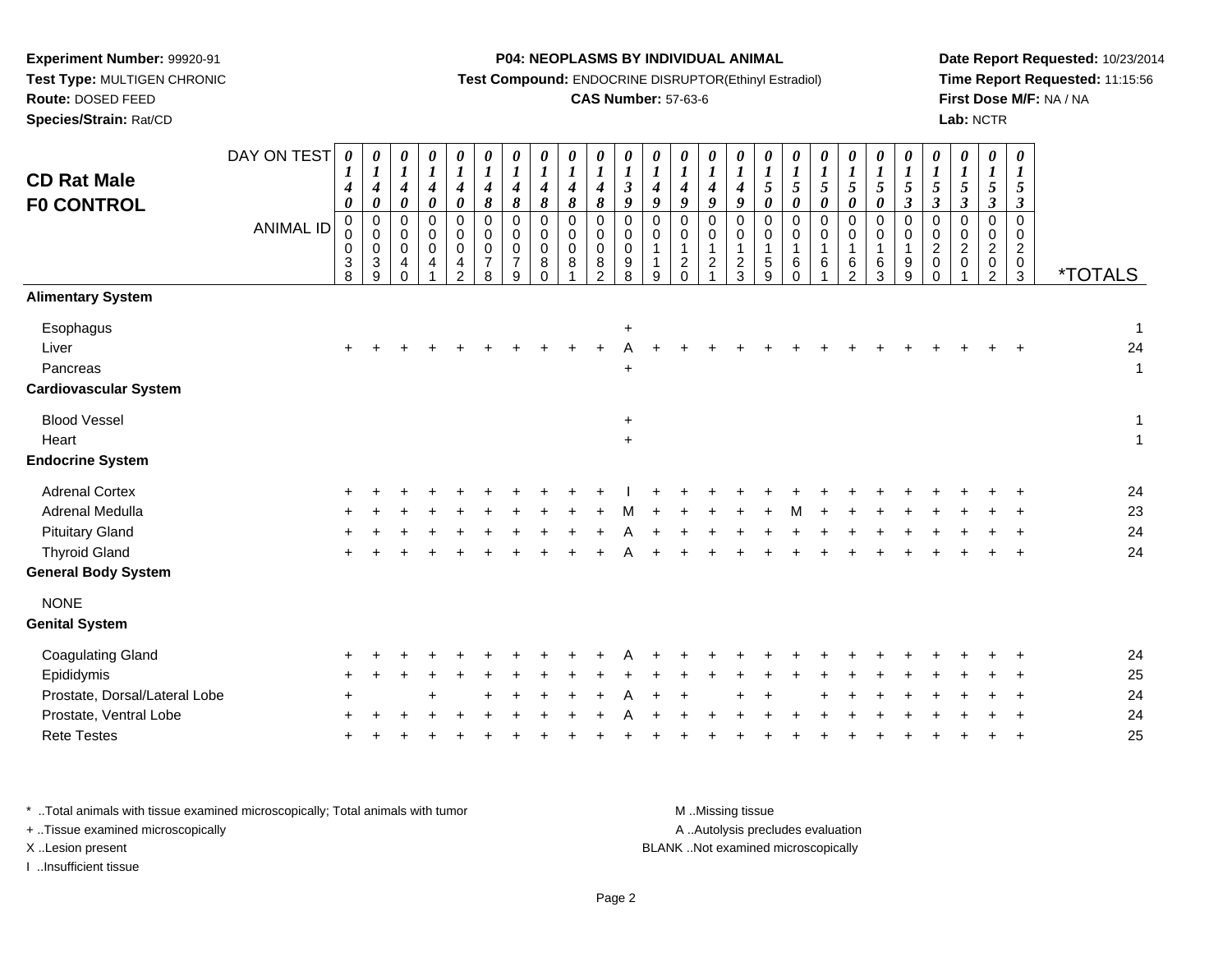**Route:** DOSED FEED**Species/Strain:** Rat/CD **P04: NEOPLASMS BY INDIVIDUAL ANIMAL**

**Test Compound:** ENDOCRINE DISRUPTOR(Ethinyl Estradiol)

### **CAS Number:** 57-63-6

**Date Report Requested:** 10/23/2014**Time Report Requested:** 11:15:56**First Dose M/F:** NA / NA**Lab:** NCTR

| <b>CD Rat Male</b><br><b>FO CONTROL</b>                               | DAY ON TEST<br><b>ANIMAL ID</b> | $\boldsymbol{\theta}$<br>$\bm{l}$<br>4<br>0<br>$\mathbf 0$<br>0<br>0<br>$\ensuremath{\mathsf{3}}$<br>8 | 0<br>$\boldsymbol{l}$<br>$\boldsymbol{4}$<br>$\pmb{\theta}$<br>$\pmb{0}$<br>$\pmb{0}$<br>$\pmb{0}$<br>$\mathbf{3}$<br>9 | 0<br>$\boldsymbol{l}$<br>$\boldsymbol{4}$<br>0<br>$\mathbf 0$<br>$\mathbf 0$<br>0<br>4<br>$\Omega$ | 0<br>$\boldsymbol{l}$<br>$\boldsymbol{4}$<br>$\boldsymbol{\theta}$<br>0<br>$\pmb{0}$<br>$\pmb{0}$<br>$\overline{4}$ | $\boldsymbol{\theta}$<br>$\boldsymbol{l}$<br>$\boldsymbol{4}$<br>$\pmb{\theta}$<br>$\pmb{0}$<br>$\pmb{0}$<br>$\pmb{0}$<br>4<br>2 | 0<br>$\boldsymbol{l}$<br>$\boldsymbol{4}$<br>$\pmb{8}$<br>$\pmb{0}$<br>$\pmb{0}$<br>$\pmb{0}$<br>$\overline{7}$<br>8 | $\boldsymbol{\theta}$<br>$\boldsymbol{l}$<br>$\boldsymbol{4}$<br>$\pmb{8}$<br>$\mathbf 0$<br>0<br>0<br>$\overline{7}$<br>9 | 0<br>$\boldsymbol{l}$<br>4<br>8<br>0<br>$\mathbf 0$<br>$\mathbf 0$<br>8<br>0 | $\boldsymbol{\theta}$<br>$\boldsymbol{l}$<br>4<br>8<br>$\mathbf 0$<br>0<br>$\Omega$<br>8 | 0<br>$\boldsymbol{l}$<br>$\boldsymbol{4}$<br>$\pmb{8}$<br>0<br>0<br>$\mathbf 0$<br>8<br>$\mathcal{P}$ | $\boldsymbol{\theta}$<br>$\boldsymbol{l}$<br>$\boldsymbol{\beta}$<br>$\boldsymbol{g}$<br>0<br>0<br>$\mathbf 0$<br>9<br>8 | 0<br>$\boldsymbol{l}$<br>$\boldsymbol{4}$<br>$\boldsymbol{9}$<br>0<br>0<br>$\mathbf{1}$<br>$\mathbf{1}$<br>9 | 0<br>$\boldsymbol{I}$<br>$\boldsymbol{4}$<br>9<br>$\mathbf 0$<br>0<br>$\mathbf 1$<br>$\overline{2}$<br>$\Omega$ | 0<br>$\boldsymbol{l}$<br>$\boldsymbol{4}$<br>9<br>$\mathbf 0$<br>0<br>1<br>$\overline{a}$ | 0<br>$\boldsymbol{l}$<br>$\boldsymbol{4}$<br>$\boldsymbol{9}$<br>$\mathbf 0$<br>0<br>$\overline{\mathbf{1}}$<br>$\overline{2}$<br>3 | 0<br>$\boldsymbol{l}$<br>$\sqrt{5}$<br>0<br>$\pmb{0}$<br>0<br>1<br>5<br>9 | 0<br>$\boldsymbol{l}$<br>$\sqrt{5}$<br>$\pmb{\theta}$<br>$\mathbf 0$<br>0<br>6<br>$\Omega$ | 0<br>$\boldsymbol{l}$<br>5<br>$\pmb{\theta}$<br>0<br>0<br>$\overline{A}$<br>6 | 0<br>$\boldsymbol{l}$<br>5<br>$\pmb{\theta}$<br>0<br>0<br>6<br>2 | 0<br>$\boldsymbol{l}$<br>5<br>$\pmb{\theta}$<br>$\pmb{0}$<br>0<br>$\mathbf{1}$<br>6<br>3 | 0<br>$\boldsymbol{l}$<br>$\sqrt{5}$<br>$\boldsymbol{\beta}$<br>$\pmb{0}$<br>0<br>1<br>9<br>9 | 0<br>$\boldsymbol{l}$<br>5<br>$\boldsymbol{\beta}$<br>0<br>0<br>$\overline{c}$<br>0<br>$\Omega$ | $\boldsymbol{\theta}$<br>$\boldsymbol{l}$<br>$\mathfrak{s}$<br>3<br>0<br>0<br>$\overline{c}$<br>$\mathbf 0$ | 0<br>$\boldsymbol{l}$<br>5<br>3<br>0<br>0<br>$\boldsymbol{2}$<br>$\mathbf 0$<br>$\mathfrak{p}$ | 0<br>$\boldsymbol{l}$<br>5<br>3<br>$\mathbf 0$<br>$\mathbf 0$<br>$\boldsymbol{2}$<br>$\mathbf 0$<br>$\mathbf{3}$ | <i><b>*TOTALS</b></i>         |
|-----------------------------------------------------------------------|---------------------------------|--------------------------------------------------------------------------------------------------------|-------------------------------------------------------------------------------------------------------------------------|----------------------------------------------------------------------------------------------------|---------------------------------------------------------------------------------------------------------------------|----------------------------------------------------------------------------------------------------------------------------------|----------------------------------------------------------------------------------------------------------------------|----------------------------------------------------------------------------------------------------------------------------|------------------------------------------------------------------------------|------------------------------------------------------------------------------------------|-------------------------------------------------------------------------------------------------------|--------------------------------------------------------------------------------------------------------------------------|--------------------------------------------------------------------------------------------------------------|-----------------------------------------------------------------------------------------------------------------|-------------------------------------------------------------------------------------------|-------------------------------------------------------------------------------------------------------------------------------------|---------------------------------------------------------------------------|--------------------------------------------------------------------------------------------|-------------------------------------------------------------------------------|------------------------------------------------------------------|------------------------------------------------------------------------------------------|----------------------------------------------------------------------------------------------|-------------------------------------------------------------------------------------------------|-------------------------------------------------------------------------------------------------------------|------------------------------------------------------------------------------------------------|------------------------------------------------------------------------------------------------------------------|-------------------------------|
| <b>Seminal Vesicle</b><br><b>Testes</b>                               |                                 | +<br>$\pm$                                                                                             |                                                                                                                         |                                                                                                    |                                                                                                                     |                                                                                                                                  |                                                                                                                      |                                                                                                                            |                                                                              |                                                                                          |                                                                                                       |                                                                                                                          |                                                                                                              |                                                                                                                 |                                                                                           |                                                                                                                                     |                                                                           |                                                                                            |                                                                               |                                                                  |                                                                                          |                                                                                              |                                                                                                 |                                                                                                             |                                                                                                | $\ddot{}$                                                                                                        | 24<br>25                      |
| <b>Hematopoietic System</b>                                           |                                 |                                                                                                        |                                                                                                                         |                                                                                                    |                                                                                                                     |                                                                                                                                  |                                                                                                                      |                                                                                                                            |                                                                              |                                                                                          |                                                                                                       |                                                                                                                          |                                                                                                              |                                                                                                                 |                                                                                           |                                                                                                                                     |                                                                           |                                                                                            |                                                                               |                                                                  |                                                                                          |                                                                                              |                                                                                                 |                                                                                                             |                                                                                                |                                                                                                                  |                               |
| <b>Bone Marrow</b><br>Spleen<br>Thymus<br><b>Integumentary System</b> |                                 |                                                                                                        |                                                                                                                         |                                                                                                    |                                                                                                                     |                                                                                                                                  |                                                                                                                      |                                                                                                                            |                                                                              |                                                                                          |                                                                                                       |                                                                                                                          |                                                                                                              |                                                                                                                 |                                                                                           |                                                                                                                                     |                                                                           |                                                                                            |                                                                               |                                                                  |                                                                                          |                                                                                              |                                                                                                 |                                                                                                             |                                                                                                |                                                                                                                  | 24<br>$24\,$<br>24            |
| Mammary Gland<br>Skin<br><b>Musculoskeletal System</b>                |                                 | +                                                                                                      |                                                                                                                         |                                                                                                    |                                                                                                                     |                                                                                                                                  |                                                                                                                      |                                                                                                                            |                                                                              |                                                                                          |                                                                                                       | $\ddot{}$                                                                                                                |                                                                                                              |                                                                                                                 |                                                                                           |                                                                                                                                     |                                                                           |                                                                                            |                                                                               |                                                                  |                                                                                          |                                                                                              |                                                                                                 |                                                                                                             |                                                                                                |                                                                                                                  | $24\,$<br>$\mathbf{1}$        |
| <b>Bone</b><br>Nervous System                                         |                                 |                                                                                                        |                                                                                                                         |                                                                                                    |                                                                                                                     |                                                                                                                                  |                                                                                                                      |                                                                                                                            |                                                                              |                                                                                          |                                                                                                       |                                                                                                                          |                                                                                                              |                                                                                                                 |                                                                                           |                                                                                                                                     |                                                                           |                                                                                            |                                                                               |                                                                  |                                                                                          |                                                                                              |                                                                                                 |                                                                                                             |                                                                                                |                                                                                                                  | 25                            |
| <b>Brain</b><br>Spinal Cord<br><b>Respiratory System</b>              |                                 |                                                                                                        |                                                                                                                         |                                                                                                    |                                                                                                                     |                                                                                                                                  |                                                                                                                      |                                                                                                                            |                                                                              |                                                                                          |                                                                                                       | $\ddot{}$<br>$\ddot{}$                                                                                                   |                                                                                                              |                                                                                                                 |                                                                                           |                                                                                                                                     |                                                                           |                                                                                            |                                                                               |                                                                  |                                                                                          |                                                                                              |                                                                                                 |                                                                                                             |                                                                                                |                                                                                                                  | $\mathbf 1$<br>$\overline{1}$ |
| Lung<br>Trachea<br><b>Special Senses System</b>                       |                                 |                                                                                                        |                                                                                                                         |                                                                                                    |                                                                                                                     |                                                                                                                                  |                                                                                                                      |                                                                                                                            |                                                                              |                                                                                          |                                                                                                       | $\ddot{}$<br>Α                                                                                                           |                                                                                                              |                                                                                                                 |                                                                                           |                                                                                                                                     |                                                                           |                                                                                            |                                                                               |                                                                  |                                                                                          |                                                                                              |                                                                                                 |                                                                                                             |                                                                                                |                                                                                                                  | $\mathbf{1}$<br>$\pmb{0}$     |
| Eye                                                                   |                                 |                                                                                                        |                                                                                                                         |                                                                                                    |                                                                                                                     |                                                                                                                                  |                                                                                                                      |                                                                                                                            |                                                                              |                                                                                          |                                                                                                       | $\ddot{}$                                                                                                                |                                                                                                              |                                                                                                                 |                                                                                           |                                                                                                                                     |                                                                           |                                                                                            |                                                                               |                                                                  |                                                                                          |                                                                                              |                                                                                                 |                                                                                                             |                                                                                                |                                                                                                                  | $\mathbf{1}$                  |
|                                                                       |                                 |                                                                                                        |                                                                                                                         |                                                                                                    |                                                                                                                     |                                                                                                                                  |                                                                                                                      |                                                                                                                            |                                                                              |                                                                                          |                                                                                                       |                                                                                                                          |                                                                                                              |                                                                                                                 |                                                                                           |                                                                                                                                     |                                                                           |                                                                                            |                                                                               |                                                                  |                                                                                          |                                                                                              |                                                                                                 |                                                                                                             |                                                                                                |                                                                                                                  |                               |

\* ..Total animals with tissue examined microscopically; Total animals with tumor **M** . Missing tissue M ..Missing tissue

+ ..Tissue examined microscopically

I ..Insufficient tissue

A ..Autolysis precludes evaluation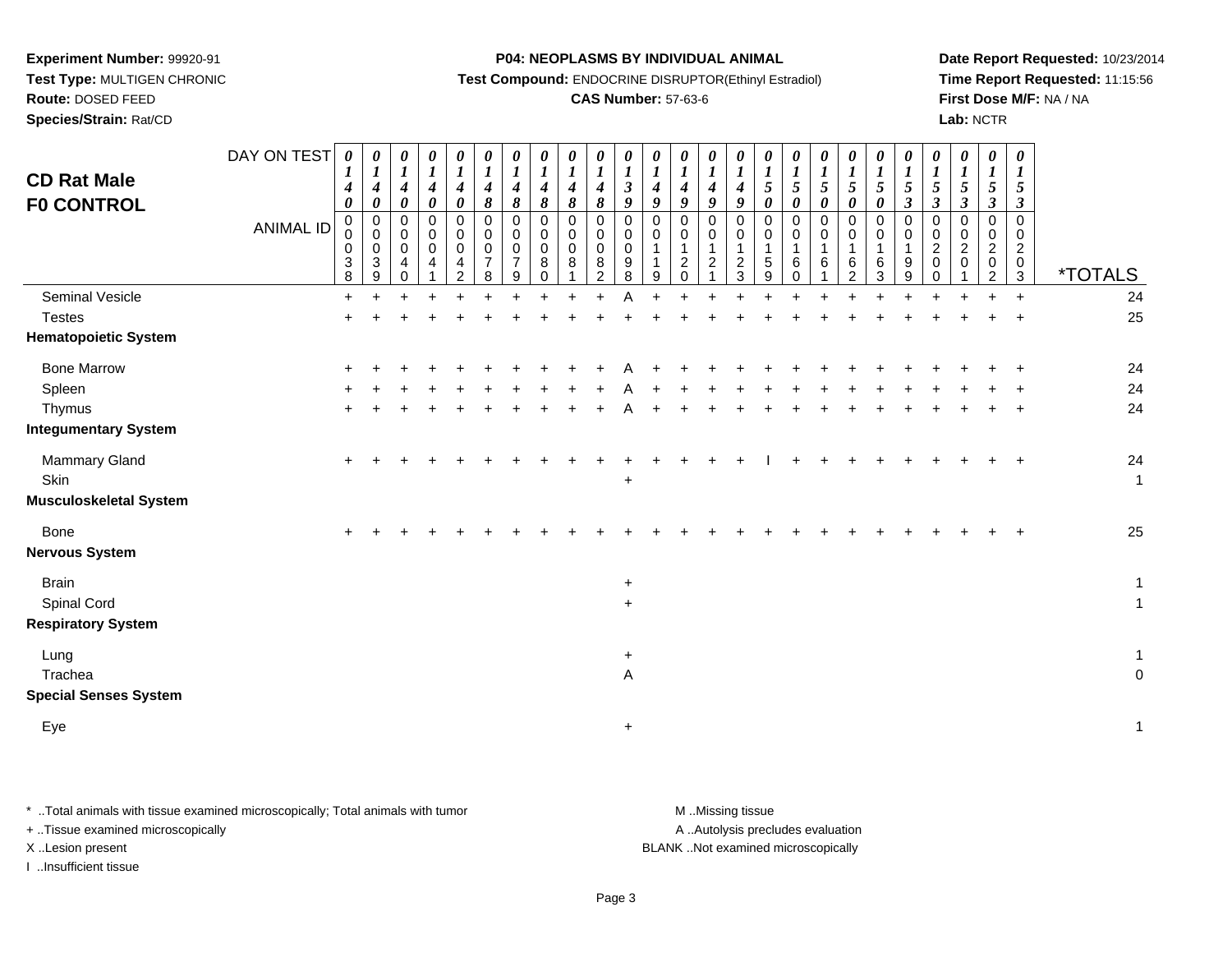**Species/Strain:** Rat/CD

#### **P04: NEOPLASMS BY INDIVIDUAL ANIMAL**

**Test Compound:** ENDOCRINE DISRUPTOR(Ethinyl Estradiol)

### **CAS Number:** 57-63-6

**Date Report Requested:** 10/23/2014**Time Report Requested:** 11:15:56**First Dose M/F:** NA / NA**Lab:** NCTR

| <b>CD Rat Male</b><br><b>FO CONTROL</b>                                              | DAY ON TEST<br><b>ANIMAL ID</b> | 0<br>L<br>$\boldsymbol{4}$<br>0<br>0<br>0<br>0<br>3<br>8 | $\boldsymbol{\theta}$<br>$\boldsymbol{l}$<br>$\boldsymbol{4}$<br>$\boldsymbol{\theta}$<br>$\mathbf 0$<br>0<br>$\mathbf 0$<br>3<br>9 | 0<br>4<br>0<br>0<br>0<br>0<br>4<br>⌒ | $\boldsymbol{\theta}$<br>4<br>$\boldsymbol{\theta}$<br>$\mathbf 0$<br>0<br>0<br>4 | $\boldsymbol{\theta}$<br>-1<br>$\overline{ }$<br>4<br>0<br>0<br>0<br>0<br>$\overline{\mathbf{4}}$<br>$\Omega$ | $\boldsymbol{\theta}$<br>┸<br>4<br>8<br>0<br>$\pmb{0}$<br>$\pmb{0}$<br>$\overline{\phantom{0}}$<br><sub>R</sub> | $\theta$<br>4<br>$\mathbf o$<br>0<br>0<br>0<br>$\overline{ }$<br>9 | $\boldsymbol{\theta}$<br>4<br>8<br>0<br>0<br>0<br>8<br>$\sim$ | $\theta$<br>$\boldsymbol{4}$<br>8<br>0<br>8 | $\boldsymbol{\theta}$<br>4<br>8<br>0<br>0<br>0<br>8<br>C | $\boldsymbol{\theta}$<br>$\rightarrow$<br>$\mathbf{J}$<br>O<br>$\mathbf 0$<br>0<br>0<br>9<br>8 | $\theta$<br>4<br>9<br>0<br>0<br>9 | $\boldsymbol{\theta}$<br>4<br>Q<br>0<br>$\mathbf 0$<br>$\overline{c}$<br>$\sim$ | $\boldsymbol{\theta}$<br>$\boldsymbol{4}$<br>O<br>0<br>0<br>$\overline{2}$ | $\boldsymbol{\theta}$<br>$\overline{ }$<br>4<br>9<br>0<br>0<br>$\overline{2}$<br>3 | $\boldsymbol{\theta}$<br>$\overline{ }$<br>Ć<br>0<br>0<br>0<br>$\mathbf 5$<br>$\Omega$ | $\boldsymbol{\theta}$<br>C<br>0<br>0<br>0<br>6 | $\boldsymbol{\theta}$<br>5<br>0<br>$\overline{0}$<br>0<br>6 | $\boldsymbol{\theta}$<br>$\overline{ }$<br>5<br>0<br>0<br>0<br>6<br>$\Omega$ | $\boldsymbol{\theta}$<br>$\overline{ }$<br>$\mathfrak{I}$<br>0<br>0<br>U<br>$\,6$<br>$\mathbf{r}$ | $\boldsymbol{\theta}$<br>5<br>$\rightarrow$<br>0<br>$\pmb{0}$<br>$^9_9$ | $\boldsymbol{\theta}$<br>L<br>5<br>J<br>$\pmb{0}$<br>$\mathbf 0$<br>$\boldsymbol{2}$<br>$\,0\,$<br>$\Omega$ | $\boldsymbol{\theta}$<br>J<br>0<br>0<br>$\overline{2}$<br>0 | $\boldsymbol{\theta}$<br>J<br>0<br>0<br>$\overline{2}$<br>0<br>ົ | $\boldsymbol{\theta}$<br>$\overline{ }$<br>J<br>J<br>0<br>C<br>0<br>3 | <i><b>*TOTALS</b></i> |
|--------------------------------------------------------------------------------------|---------------------------------|----------------------------------------------------------|-------------------------------------------------------------------------------------------------------------------------------------|--------------------------------------|-----------------------------------------------------------------------------------|---------------------------------------------------------------------------------------------------------------|-----------------------------------------------------------------------------------------------------------------|--------------------------------------------------------------------|---------------------------------------------------------------|---------------------------------------------|----------------------------------------------------------|------------------------------------------------------------------------------------------------|-----------------------------------|---------------------------------------------------------------------------------|----------------------------------------------------------------------------|------------------------------------------------------------------------------------|----------------------------------------------------------------------------------------|------------------------------------------------|-------------------------------------------------------------|------------------------------------------------------------------------------|---------------------------------------------------------------------------------------------------|-------------------------------------------------------------------------|-------------------------------------------------------------------------------------------------------------|-------------------------------------------------------------|------------------------------------------------------------------|-----------------------------------------------------------------------|-----------------------|
| <b>Urinary System</b><br>Kidney<br><b>Urinary Bladder</b><br><b>SYSTEMIC LESIONS</b> |                                 | $+$                                                      | $\div$                                                                                                                              |                                      |                                                                                   |                                                                                                               |                                                                                                                 |                                                                    |                                                               |                                             |                                                          | $\ddot{}$                                                                                      |                                   |                                                                                 |                                                                            |                                                                                    |                                                                                        |                                                |                                                             |                                                                              |                                                                                                   |                                                                         |                                                                                                             |                                                             |                                                                  | $\ddot{}$                                                             | 24<br>1               |
| Multiple Organ                                                                       |                                 |                                                          |                                                                                                                                     |                                      |                                                                                   |                                                                                                               |                                                                                                                 |                                                                    |                                                               |                                             |                                                          |                                                                                                |                                   |                                                                                 |                                                                            |                                                                                    |                                                                                        |                                                |                                                             |                                                                              |                                                                                                   |                                                                         |                                                                                                             |                                                             |                                                                  |                                                                       | 25                    |

\* ..Total animals with tissue examined microscopically; Total animals with tumor **M** . Missing tissue M ..Missing tissue

+ ..Tissue examined microscopically

I ..Insufficient tissue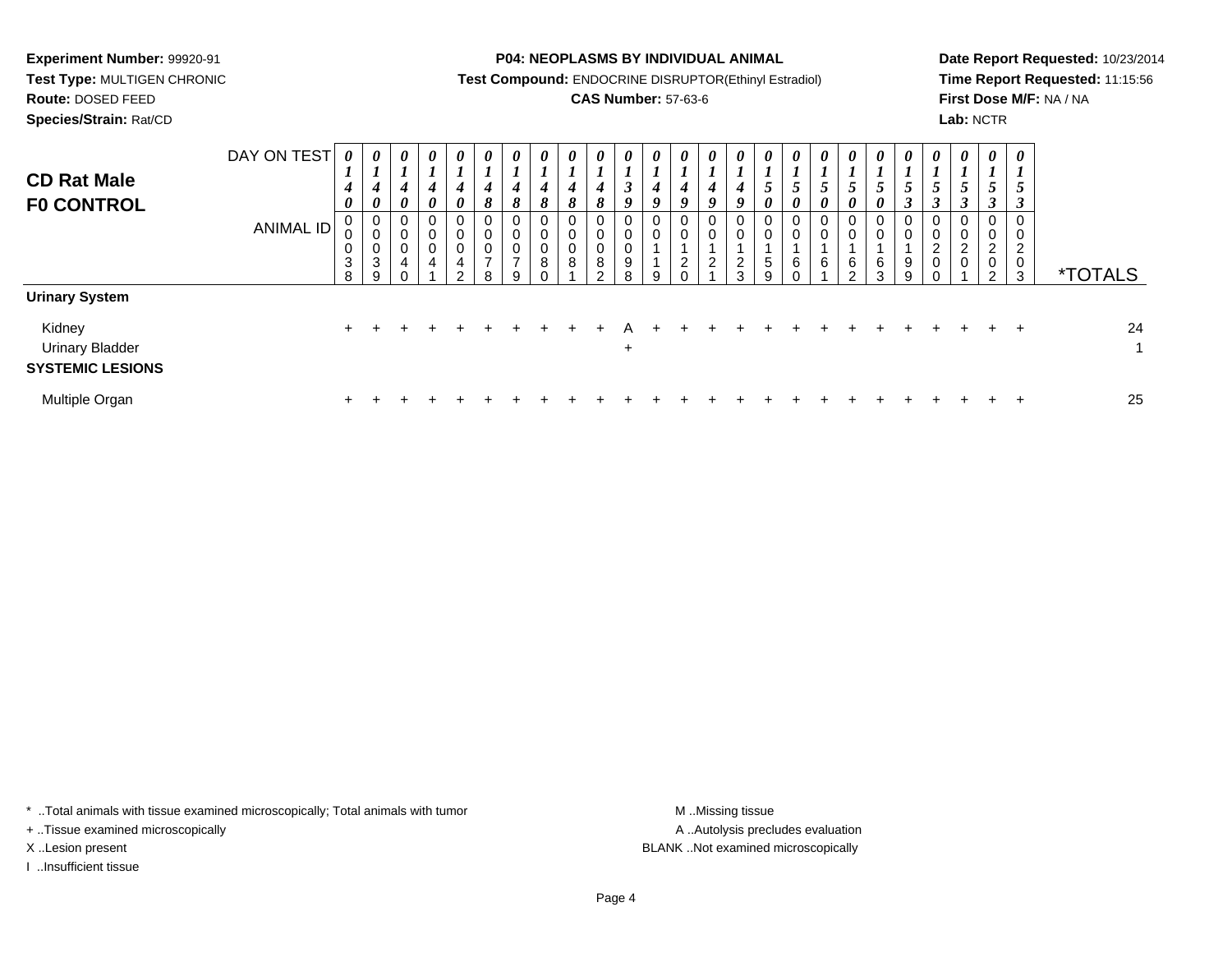**Species/Strain:** Rat/CD

#### **P04: NEOPLASMS BY INDIVIDUAL ANIMAL**

**Test Compound:** ENDOCRINE DISRUPTOR(Ethinyl Estradiol)

### **CAS Number:** 57-63-6

**Date Report Requested:** 10/23/2014**Time Report Requested:** 11:15:56**First Dose M/F:** NA / NA**Lab:** NCTR

| <b>CD Rat Male</b><br><b>F0 2.0 PPB</b>   | DAY ON TEST<br><b>ANIMAL ID</b> | $\pmb{\theta}$<br>$\boldsymbol{4}$<br>0<br>$\pmb{0}$<br>0<br>$\,0\,$<br>$\overline{\mathbf{4}}$<br>3 | $\boldsymbol{\theta}$<br>$\boldsymbol{l}$<br>$\boldsymbol{4}$<br>$\boldsymbol{\theta}$<br>$\mathbf 0$<br>0<br>$\pmb{0}$<br>4<br>4 | 0<br>$\boldsymbol{l}$<br>$\boldsymbol{4}$<br>0<br>0<br>0<br>0<br>4<br>5 | $\pmb{\theta}$<br>$\boldsymbol{l}$<br>$\boldsymbol{4}$<br>$\boldsymbol{\theta}$<br>$\pmb{0}$<br>0<br>$\pmb{0}$<br>4<br>6 | 0<br>$\boldsymbol{l}$<br>4<br>0<br>0<br>$\pmb{0}$<br>$\pmb{0}$<br>4<br>$\overline{7}$ | $\pmb{\theta}$<br>$\boldsymbol{l}$<br>$\boldsymbol{4}$<br>$\pmb{8}$<br>0<br>0<br>$\pmb{0}$<br>$\bf 8$<br>3 | $\pmb{\theta}$<br>$\boldsymbol{l}$<br>$\boldsymbol{4}$<br>8<br>$\mathbf 0$<br>$\pmb{0}$<br>$\pmb{0}$<br>8<br>4 | 0<br>$\boldsymbol{l}$<br>$\boldsymbol{4}$<br>8<br>$\pmb{0}$<br>$\pmb{0}$<br>$\pmb{0}$<br>$\bf 8$<br>5 | 0<br>$\boldsymbol{l}$<br>$\boldsymbol{4}$<br>8<br>$\pmb{0}$<br>0<br>$\pmb{0}$<br>8<br>6 | 0<br>$\boldsymbol{l}$<br>$\boldsymbol{4}$<br>8<br>$\Omega$<br>0<br>0<br>$\,8\,$ | $\pmb{\theta}$<br>$\boldsymbol{l}$<br>4<br>9<br>$\mathbf 0$<br>0<br>$\overline{c}$<br>4 | 0<br>$\boldsymbol{l}$<br>4<br>9<br>0<br>0<br>1<br>$rac{2}{5}$ | 0<br>$\boldsymbol{l}$<br>$\boldsymbol{4}$<br>9<br>0<br>0<br>$\mathbf{1}$<br>$\frac{2}{6}$ | $\pmb{\theta}$<br>$\boldsymbol{l}$<br>$\boldsymbol{4}$<br>9<br>$\mathbf 0$<br>$\mathbf 0$<br>$\mathbf{1}$<br>$\frac{2}{7}$ | $\pmb{\theta}$<br>$\boldsymbol{l}$<br>$\boldsymbol{4}$<br>9<br>$\pmb{0}$<br>0<br>$\mathbf 1$<br>$^2_8$ | $\boldsymbol{\theta}$<br>$\boldsymbol{l}$<br>$\mathfrak{z}$<br>$\boldsymbol{\theta}$<br>0<br>0<br>$\mathbf{1}$<br>$\,6\,$<br>4 | 0<br>$\boldsymbol{l}$<br>5<br>0<br>$\mathbf 0$<br>0<br>$\mathbf{1}$<br>$\,6$<br>5 | $\pmb{\theta}$<br>$\boldsymbol{l}$<br>5<br>0<br>$\pmb{0}$<br>0<br>$\mathbf 1$<br>6<br>6 | 0<br>$\boldsymbol{l}$<br>5<br>0<br>0<br>0<br>$\mathbf{1}$<br>6<br>$\overline{7}$ | 0<br>$\boldsymbol{l}$<br>$\mathfrak{s}$<br>0<br>0<br>$\pmb{0}$<br>$\mathbf 1$<br>6<br>8 | $\pmb{\theta}$<br>$\boldsymbol{l}$<br>5<br>$\mathfrak{z}$<br>$\pmb{0}$<br>$\pmb{0}$<br>$\overline{c}$<br>$\pmb{0}$<br>4 | $\pmb{\theta}$<br>$\boldsymbol{l}$<br>5<br>$\boldsymbol{\beta}$<br>$\pmb{0}$<br>0<br>$\overline{c}$<br>$\mathsf 0$<br>5 | $\boldsymbol{\theta}$<br>$\boldsymbol{l}$<br>5<br>$\boldsymbol{\beta}$<br>0<br>0<br>$\overline{c}$<br>$\pmb{0}$<br>6 | 0<br>$\boldsymbol{l}$<br>$\mathfrak{s}$<br>$\boldsymbol{\beta}$<br>$\Omega$<br>0<br>$\overline{c}$<br>$\pmb{0}$<br>$\overline{7}$ | $\boldsymbol{\theta}$<br>$\boldsymbol{l}$<br>5<br>3<br>$\Omega$<br>0<br>$\boldsymbol{2}$<br>$\pmb{0}$<br>$\bf8$ | <i><b>*TOTALS</b></i> |
|-------------------------------------------|---------------------------------|------------------------------------------------------------------------------------------------------|-----------------------------------------------------------------------------------------------------------------------------------|-------------------------------------------------------------------------|--------------------------------------------------------------------------------------------------------------------------|---------------------------------------------------------------------------------------|------------------------------------------------------------------------------------------------------------|----------------------------------------------------------------------------------------------------------------|-------------------------------------------------------------------------------------------------------|-----------------------------------------------------------------------------------------|---------------------------------------------------------------------------------|-----------------------------------------------------------------------------------------|---------------------------------------------------------------|-------------------------------------------------------------------------------------------|----------------------------------------------------------------------------------------------------------------------------|--------------------------------------------------------------------------------------------------------|--------------------------------------------------------------------------------------------------------------------------------|-----------------------------------------------------------------------------------|-----------------------------------------------------------------------------------------|----------------------------------------------------------------------------------|-----------------------------------------------------------------------------------------|-------------------------------------------------------------------------------------------------------------------------|-------------------------------------------------------------------------------------------------------------------------|----------------------------------------------------------------------------------------------------------------------|-----------------------------------------------------------------------------------------------------------------------------------|-----------------------------------------------------------------------------------------------------------------|-----------------------|
| <b>Alimentary System</b>                  |                                 |                                                                                                      |                                                                                                                                   |                                                                         |                                                                                                                          |                                                                                       |                                                                                                            |                                                                                                                |                                                                                                       |                                                                                         |                                                                                 |                                                                                         |                                                               |                                                                                           |                                                                                                                            |                                                                                                        |                                                                                                                                |                                                                                   |                                                                                         |                                                                                  |                                                                                         |                                                                                                                         |                                                                                                                         |                                                                                                                      |                                                                                                                                   |                                                                                                                 |                       |
| Liver<br><b>Cardiovascular System</b>     |                                 |                                                                                                      |                                                                                                                                   |                                                                         |                                                                                                                          |                                                                                       |                                                                                                            |                                                                                                                |                                                                                                       |                                                                                         |                                                                                 |                                                                                         |                                                               |                                                                                           |                                                                                                                            |                                                                                                        |                                                                                                                                |                                                                                   |                                                                                         |                                                                                  |                                                                                         |                                                                                                                         |                                                                                                                         |                                                                                                                      | $\ddot{}$                                                                                                                         |                                                                                                                 | 1                     |
| <b>NONE</b><br><b>Endocrine System</b>    |                                 |                                                                                                      |                                                                                                                                   |                                                                         |                                                                                                                          |                                                                                       |                                                                                                            |                                                                                                                |                                                                                                       |                                                                                         |                                                                                 |                                                                                         |                                                               |                                                                                           |                                                                                                                            |                                                                                                        |                                                                                                                                |                                                                                   |                                                                                         |                                                                                  |                                                                                         |                                                                                                                         |                                                                                                                         |                                                                                                                      |                                                                                                                                   |                                                                                                                 |                       |
| <b>NONE</b><br><b>General Body System</b> |                                 |                                                                                                      |                                                                                                                                   |                                                                         |                                                                                                                          |                                                                                       |                                                                                                            |                                                                                                                |                                                                                                       |                                                                                         |                                                                                 |                                                                                         |                                                               |                                                                                           |                                                                                                                            |                                                                                                        |                                                                                                                                |                                                                                   |                                                                                         |                                                                                  |                                                                                         |                                                                                                                         |                                                                                                                         |                                                                                                                      |                                                                                                                                   |                                                                                                                 |                       |
| <b>NONE</b><br><b>Genital System</b>      |                                 |                                                                                                      |                                                                                                                                   |                                                                         |                                                                                                                          |                                                                                       |                                                                                                            |                                                                                                                |                                                                                                       |                                                                                         |                                                                                 |                                                                                         |                                                               |                                                                                           |                                                                                                                            |                                                                                                        |                                                                                                                                |                                                                                   |                                                                                         |                                                                                  |                                                                                         |                                                                                                                         |                                                                                                                         |                                                                                                                      |                                                                                                                                   |                                                                                                                 |                       |
| <b>Coagulating Gland</b>                  |                                 |                                                                                                      |                                                                                                                                   |                                                                         |                                                                                                                          |                                                                                       |                                                                                                            |                                                                                                                |                                                                                                       |                                                                                         |                                                                                 |                                                                                         |                                                               |                                                                                           |                                                                                                                            |                                                                                                        |                                                                                                                                |                                                                                   |                                                                                         |                                                                                  |                                                                                         |                                                                                                                         |                                                                                                                         |                                                                                                                      |                                                                                                                                   |                                                                                                                 | 25                    |
| Epididymis                                |                                 | $\pm$                                                                                                |                                                                                                                                   |                                                                         |                                                                                                                          |                                                                                       |                                                                                                            |                                                                                                                |                                                                                                       |                                                                                         |                                                                                 |                                                                                         |                                                               |                                                                                           |                                                                                                                            |                                                                                                        |                                                                                                                                |                                                                                   |                                                                                         |                                                                                  |                                                                                         |                                                                                                                         |                                                                                                                         |                                                                                                                      |                                                                                                                                   |                                                                                                                 | 25                    |
| <b>Preputial Gland</b>                    |                                 |                                                                                                      |                                                                                                                                   |                                                                         |                                                                                                                          |                                                                                       |                                                                                                            |                                                                                                                |                                                                                                       |                                                                                         |                                                                                 |                                                                                         |                                                               |                                                                                           |                                                                                                                            |                                                                                                        |                                                                                                                                |                                                                                   |                                                                                         |                                                                                  |                                                                                         |                                                                                                                         |                                                                                                                         |                                                                                                                      |                                                                                                                                   |                                                                                                                 | $\overline{2}$        |
| Prostate, Dorsal/Lateral Lobe             |                                 |                                                                                                      |                                                                                                                                   |                                                                         |                                                                                                                          |                                                                                       |                                                                                                            |                                                                                                                |                                                                                                       |                                                                                         |                                                                                 |                                                                                         |                                                               |                                                                                           |                                                                                                                            |                                                                                                        |                                                                                                                                |                                                                                   |                                                                                         |                                                                                  |                                                                                         |                                                                                                                         |                                                                                                                         |                                                                                                                      |                                                                                                                                   |                                                                                                                 | 25                    |
| Prostate, Ventral Lobe                    |                                 |                                                                                                      |                                                                                                                                   |                                                                         |                                                                                                                          |                                                                                       |                                                                                                            |                                                                                                                |                                                                                                       |                                                                                         |                                                                                 |                                                                                         |                                                               |                                                                                           |                                                                                                                            |                                                                                                        |                                                                                                                                |                                                                                   |                                                                                         |                                                                                  |                                                                                         |                                                                                                                         |                                                                                                                         |                                                                                                                      |                                                                                                                                   |                                                                                                                 | 25                    |
| <b>Rete Testes</b>                        |                                 |                                                                                                      |                                                                                                                                   |                                                                         |                                                                                                                          |                                                                                       |                                                                                                            |                                                                                                                |                                                                                                       |                                                                                         |                                                                                 |                                                                                         |                                                               |                                                                                           |                                                                                                                            |                                                                                                        |                                                                                                                                |                                                                                   |                                                                                         |                                                                                  |                                                                                         |                                                                                                                         |                                                                                                                         |                                                                                                                      |                                                                                                                                   |                                                                                                                 | 23                    |
| Seminal Vesicle                           |                                 |                                                                                                      |                                                                                                                                   |                                                                         |                                                                                                                          |                                                                                       |                                                                                                            |                                                                                                                |                                                                                                       |                                                                                         |                                                                                 |                                                                                         |                                                               |                                                                                           |                                                                                                                            |                                                                                                        |                                                                                                                                |                                                                                   |                                                                                         |                                                                                  |                                                                                         |                                                                                                                         |                                                                                                                         |                                                                                                                      |                                                                                                                                   |                                                                                                                 | 25                    |
| <b>Testes</b>                             |                                 |                                                                                                      |                                                                                                                                   |                                                                         |                                                                                                                          |                                                                                       |                                                                                                            |                                                                                                                |                                                                                                       |                                                                                         |                                                                                 |                                                                                         |                                                               |                                                                                           |                                                                                                                            |                                                                                                        |                                                                                                                                |                                                                                   |                                                                                         |                                                                                  |                                                                                         |                                                                                                                         |                                                                                                                         |                                                                                                                      |                                                                                                                                   |                                                                                                                 | 25                    |

**Hematopoietic System**

NONE

\* ..Total animals with tissue examined microscopically; Total animals with tumor **M** . Missing tissue M ..Missing tissue

+ ..Tissue examined microscopically

I ..Insufficient tissue

A ..Autolysis precludes evaluation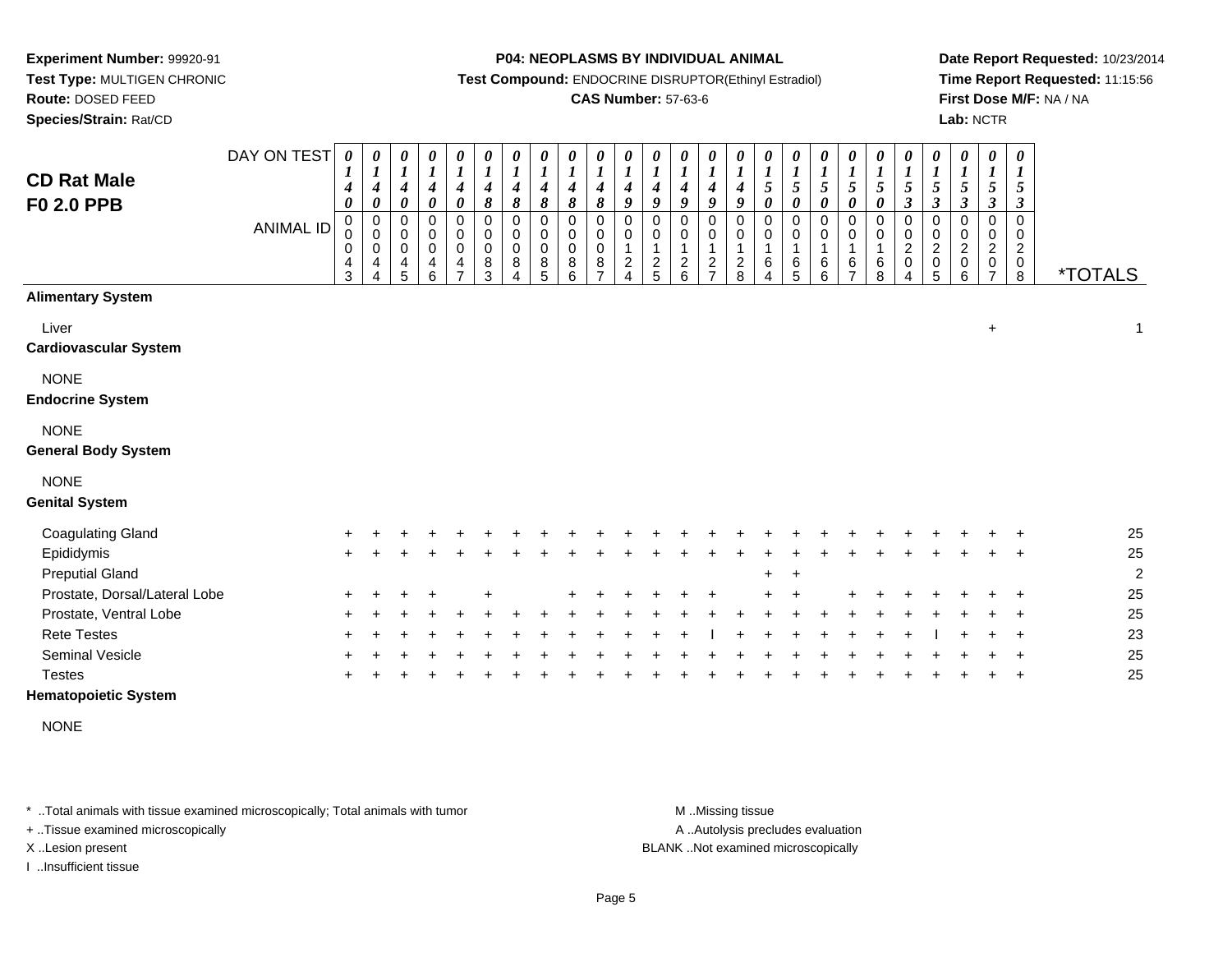**Route:** DOSED FEED**Species/Strain:** Rat/CD

#### **P04: NEOPLASMS BY INDIVIDUAL ANIMAL**

**Test Compound:** ENDOCRINE DISRUPTOR(Ethinyl Estradiol)

### **CAS Number:** 57-63-6

**Date Report Requested:** 10/23/2014**Time Report Requested:** 11:15:56**First Dose M/F:** NA / NA**Lab:** NCTR

| <b>CD Rat Male</b><br><b>F0 2.0 PPB</b>                | DAY ON TEST<br><b>ANIMAL ID</b> | 0<br>$\boldsymbol{I}$<br>$\boldsymbol{4}$<br>$\boldsymbol{\theta}$<br>$\mathbf 0$<br>0<br>0<br>$\overline{\mathbf{4}}$<br>3 | 0<br>$\boldsymbol{l}$<br>$\boldsymbol{4}$<br>$\boldsymbol{\theta}$<br>$\mathbf 0$<br>$\mathbf 0$<br>0<br>$\overline{4}$<br>4 | $\boldsymbol{\theta}$<br>$\boldsymbol{l}$<br>$\boldsymbol{4}$<br>$\boldsymbol{\theta}$<br>$\pmb{0}$<br>$\mathbf 0$<br>$\pmb{0}$<br>4<br>5 | $\begin{matrix} 0 \\ 1 \end{matrix}$<br>$\boldsymbol{4}$<br>$\pmb{\theta}$<br>$\pmb{0}$<br>$_{\rm 0}^{\rm 0}$<br>$\overline{4}$<br>$6\phantom{1}$ | $\boldsymbol{\theta}$<br>$\boldsymbol{l}$<br>$\boldsymbol{4}$<br>$\boldsymbol{\theta}$<br>0<br>0<br>$\pmb{0}$<br>$\overline{4}$<br>$\overline{z}$ | 0<br>$\boldsymbol{l}$<br>$\boldsymbol{4}$<br>8<br>0<br>0<br>$\pmb{0}$<br>$\bf 8$<br>3 | 0<br>$\boldsymbol{l}$<br>$\boldsymbol{4}$<br>$\pmb{8}$<br>0<br>$\boldsymbol{0}$<br>$\pmb{0}$<br>8<br>Δ | 0<br>$\boldsymbol{l}$<br>4<br>8<br>$\mathbf 0$<br>0<br>$\mathbf 0$<br>8<br>5 | 0<br>$\boldsymbol{l}$<br>$\boldsymbol{4}$<br>8<br>$\mathbf 0$<br>0<br>0<br>8<br>6 | 0<br>$\boldsymbol{l}$<br>$\boldsymbol{4}$<br>8<br>$\Omega$<br>0<br>$\mathbf 0$<br>8<br>$\overline{ }$ | 0<br>$\boldsymbol{l}$<br>$\boldsymbol{4}$<br>9<br>0<br>0<br>$\overline{c}$<br>4 | 0<br>$\boldsymbol{l}$<br>$\boldsymbol{4}$<br>9<br>$\Omega$<br>0<br>$\overline{a}$<br>5 | 0<br>$\boldsymbol{l}$<br>$\boldsymbol{4}$<br>9<br>0<br>0<br>$\mathbf{1}$<br>$\overline{c}$<br>$6\phantom{a}$ | 0<br>$\boldsymbol{l}$<br>$\boldsymbol{4}$<br>9<br>$\mathbf 0$<br>0<br>$\mathbf 1$<br>$\overline{c}$<br>$\overline{z}$ | 0<br>$\boldsymbol{l}$<br>$\boldsymbol{4}$<br>9<br>0<br>0<br>1<br>$\frac{2}{8}$ | 0<br>$\boldsymbol{l}$<br>$\mathfrak{s}$<br>$\boldsymbol{\theta}$<br>$\mathbf 0$<br>0<br>-1<br>6 | 0<br>$\boldsymbol{l}$<br>5<br>0<br>$\Omega$<br>0<br>$\mathbf 1$<br>6<br>5 | 0<br>$\boldsymbol{l}$<br>$\sqrt{5}$<br>$\boldsymbol{\theta}$<br>$\pmb{0}$<br>0<br>6<br>6 | 0<br>$\boldsymbol{l}$<br>$\mathfrak{s}$<br>$\boldsymbol{\theta}$<br>0<br>0<br>$\mathbf{1}$<br>6<br>$\overline{ }$ | $\boldsymbol{\theta}$<br>$\boldsymbol{l}$<br>$\mathfrak{s}$<br>$\boldsymbol{\theta}$<br>0<br>0<br>$\mathbf 1$<br>6<br>8 | 0<br>$\boldsymbol{l}$<br>5<br>$\mathfrak{z}$<br>$\mathbf 0$<br>0<br>$\overline{c}$<br>$\pmb{0}$ | 0<br>$\boldsymbol{l}$<br>5<br>$\mathfrak{z}$<br>$\pmb{0}$<br>0<br>$\overline{c}$<br>$\pmb{0}$<br>5 | $\boldsymbol{\theta}$<br>$\boldsymbol{l}$<br>$\mathfrak{s}$<br>$\mathfrak{z}$<br>0<br>0<br>$\overline{c}$<br>$\pmb{0}$<br>6 | 0<br>$\boldsymbol{l}$<br>$\sqrt{5}$<br>$\mathfrak{z}$<br>$\Omega$<br>0<br>$\overline{c}$<br>0<br>$\overline{7}$ | $\boldsymbol{\theta}$<br>$\boldsymbol{l}$<br>5<br>$\boldsymbol{\beta}$<br>$\mathbf 0$<br>0<br>$\overline{c}$<br>$\mathbf 0$<br>8 | <i><b>*TOTALS</b></i> |
|--------------------------------------------------------|---------------------------------|-----------------------------------------------------------------------------------------------------------------------------|------------------------------------------------------------------------------------------------------------------------------|-------------------------------------------------------------------------------------------------------------------------------------------|---------------------------------------------------------------------------------------------------------------------------------------------------|---------------------------------------------------------------------------------------------------------------------------------------------------|---------------------------------------------------------------------------------------|--------------------------------------------------------------------------------------------------------|------------------------------------------------------------------------------|-----------------------------------------------------------------------------------|-------------------------------------------------------------------------------------------------------|---------------------------------------------------------------------------------|----------------------------------------------------------------------------------------|--------------------------------------------------------------------------------------------------------------|-----------------------------------------------------------------------------------------------------------------------|--------------------------------------------------------------------------------|-------------------------------------------------------------------------------------------------|---------------------------------------------------------------------------|------------------------------------------------------------------------------------------|-------------------------------------------------------------------------------------------------------------------|-------------------------------------------------------------------------------------------------------------------------|-------------------------------------------------------------------------------------------------|----------------------------------------------------------------------------------------------------|-----------------------------------------------------------------------------------------------------------------------------|-----------------------------------------------------------------------------------------------------------------|----------------------------------------------------------------------------------------------------------------------------------|-----------------------|
| <b>Integumentary System</b>                            |                                 |                                                                                                                             |                                                                                                                              |                                                                                                                                           |                                                                                                                                                   |                                                                                                                                                   |                                                                                       |                                                                                                        |                                                                              |                                                                                   |                                                                                                       |                                                                                 |                                                                                        |                                                                                                              |                                                                                                                       |                                                                                |                                                                                                 |                                                                           |                                                                                          |                                                                                                                   |                                                                                                                         |                                                                                                 |                                                                                                    |                                                                                                                             |                                                                                                                 |                                                                                                                                  |                       |
| Mammary Gland<br>Skin<br><b>Musculoskeletal System</b> |                                 | $\ddot{}$                                                                                                                   |                                                                                                                              |                                                                                                                                           |                                                                                                                                                   |                                                                                                                                                   |                                                                                       |                                                                                                        |                                                                              |                                                                                   |                                                                                                       |                                                                                 |                                                                                        | +                                                                                                            |                                                                                                                       |                                                                                |                                                                                                 |                                                                           |                                                                                          |                                                                                                                   |                                                                                                                         |                                                                                                 |                                                                                                    |                                                                                                                             |                                                                                                                 | $+$                                                                                                                              | 24<br>$\mathbf{1}$    |
| <b>NONE</b><br><b>Nervous System</b>                   |                                 |                                                                                                                             |                                                                                                                              |                                                                                                                                           |                                                                                                                                                   |                                                                                                                                                   |                                                                                       |                                                                                                        |                                                                              |                                                                                   |                                                                                                       |                                                                                 |                                                                                        |                                                                                                              |                                                                                                                       |                                                                                |                                                                                                 |                                                                           |                                                                                          |                                                                                                                   |                                                                                                                         |                                                                                                 |                                                                                                    |                                                                                                                             |                                                                                                                 |                                                                                                                                  |                       |
| <b>NONE</b><br><b>Respiratory System</b>               |                                 |                                                                                                                             |                                                                                                                              |                                                                                                                                           |                                                                                                                                                   |                                                                                                                                                   |                                                                                       |                                                                                                        |                                                                              |                                                                                   |                                                                                                       |                                                                                 |                                                                                        |                                                                                                              |                                                                                                                       |                                                                                |                                                                                                 |                                                                           |                                                                                          |                                                                                                                   |                                                                                                                         |                                                                                                 |                                                                                                    |                                                                                                                             |                                                                                                                 |                                                                                                                                  |                       |
| <b>NONE</b><br><b>Special Senses System</b>            |                                 |                                                                                                                             |                                                                                                                              |                                                                                                                                           |                                                                                                                                                   |                                                                                                                                                   |                                                                                       |                                                                                                        |                                                                              |                                                                                   |                                                                                                       |                                                                                 |                                                                                        |                                                                                                              |                                                                                                                       |                                                                                |                                                                                                 |                                                                           |                                                                                          |                                                                                                                   |                                                                                                                         |                                                                                                 |                                                                                                    |                                                                                                                             |                                                                                                                 |                                                                                                                                  |                       |
| <b>NONE</b><br><b>Urinary System</b>                   |                                 |                                                                                                                             |                                                                                                                              |                                                                                                                                           |                                                                                                                                                   |                                                                                                                                                   |                                                                                       |                                                                                                        |                                                                              |                                                                                   |                                                                                                       |                                                                                 |                                                                                        |                                                                                                              |                                                                                                                       |                                                                                |                                                                                                 |                                                                           |                                                                                          |                                                                                                                   |                                                                                                                         |                                                                                                 |                                                                                                    |                                                                                                                             |                                                                                                                 |                                                                                                                                  |                       |
| Kidney<br><b>SYSTEMIC LESIONS</b>                      |                                 |                                                                                                                             |                                                                                                                              |                                                                                                                                           |                                                                                                                                                   |                                                                                                                                                   |                                                                                       |                                                                                                        |                                                                              |                                                                                   | $+$ $+$                                                                                               |                                                                                 |                                                                                        |                                                                                                              |                                                                                                                       |                                                                                |                                                                                                 |                                                                           |                                                                                          |                                                                                                                   |                                                                                                                         |                                                                                                 |                                                                                                    |                                                                                                                             |                                                                                                                 | $+$ $+$                                                                                                                          | $\overline{4}$        |
| Multiple Organ                                         |                                 |                                                                                                                             |                                                                                                                              |                                                                                                                                           |                                                                                                                                                   |                                                                                                                                                   |                                                                                       |                                                                                                        |                                                                              |                                                                                   |                                                                                                       |                                                                                 |                                                                                        |                                                                                                              |                                                                                                                       |                                                                                |                                                                                                 |                                                                           |                                                                                          |                                                                                                                   |                                                                                                                         |                                                                                                 |                                                                                                    |                                                                                                                             |                                                                                                                 |                                                                                                                                  | 25                    |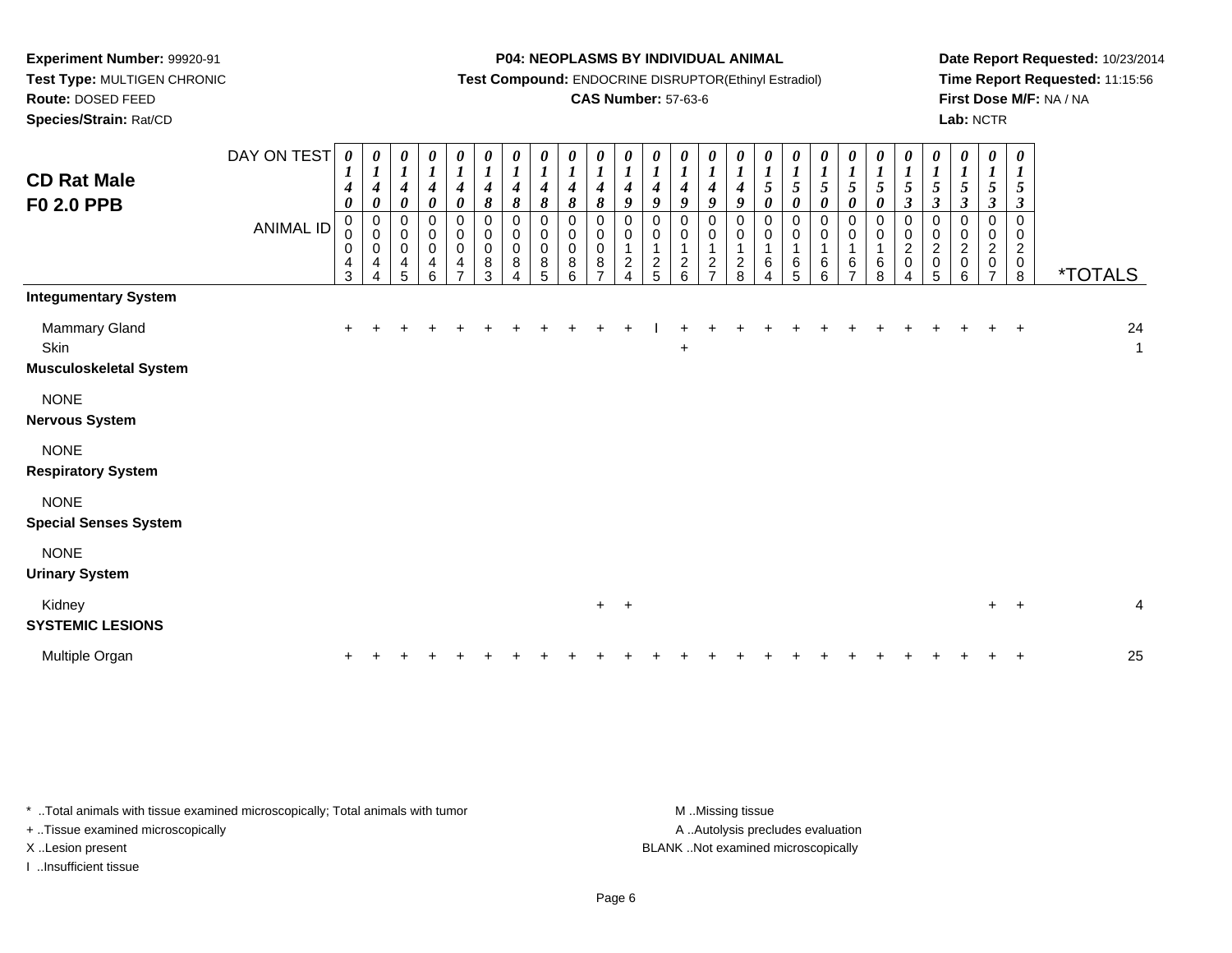**Route:** DOSED FEED

**Species/Strain:** Rat/CD

#### **P04: NEOPLASMS BY INDIVIDUAL ANIMAL**

**Test Compound:** ENDOCRINE DISRUPTOR(Ethinyl Estradiol)

### **CAS Number:** 57-63-6

**Date Report Requested:** 10/23/2014**Time Report Requested:** 11:15:56**First Dose M/F:** NA / NA**Lab:** NCTR

| <b>CD Rat Male</b><br><b>F0 10 PPB</b>    | DAY ON TEST<br><b>ANIMAL ID</b> | 0<br>1<br>$\boldsymbol{4}$<br>0<br>$\pmb{0}$<br>0<br>$\overline{4}$<br>8 | $\boldsymbol{\theta}$<br>$\boldsymbol{l}$<br>$\boldsymbol{4}$<br>$\boldsymbol{\theta}$<br>$\pmb{0}$<br>$\mathbf 0$<br>$\mathbf 0$<br>4<br>9 | 0<br>$\boldsymbol{l}$<br>$\boldsymbol{4}$<br>$\pmb{\theta}$<br>0<br>0<br>0<br>5<br>$\Omega$ | $\boldsymbol{\theta}$<br>$\boldsymbol{l}$<br>$\boldsymbol{4}$<br>$\pmb{\theta}$<br>0<br>$\pmb{0}$<br>$\pmb{0}$<br>$\,$ 5 $\,$ | 0<br>$\boldsymbol{l}$<br>$\boldsymbol{4}$<br>$\pmb{\theta}$<br>0<br>0<br>$\mathsf 0$<br>5<br>$\mathcal{P}$ | 0<br>$\boldsymbol{l}$<br>$\boldsymbol{4}$<br>$\pmb{8}$<br>$\mathbf 0$<br>0<br>$\mathbf 0$<br>8<br>8 | 0<br>$\boldsymbol{l}$<br>$\boldsymbol{4}$<br>$\pmb{8}$<br>0<br>0<br>$\mathsf{O}\xspace$<br>$\bf8$<br>9 | $\boldsymbol{\theta}$<br>$\boldsymbol{l}$<br>$\boldsymbol{4}$<br>8<br>$\mathbf 0$<br>0<br>$\pmb{0}$<br>9<br>$\Omega$ | 0<br>$\boldsymbol{l}$<br>$\boldsymbol{4}$<br>8<br>$\mathbf 0$<br>0<br>$\pmb{0}$<br>9 | $\pmb{\theta}$<br>$\boldsymbol{l}$<br>$\boldsymbol{4}$<br>$\pmb{8}$<br>$\mathbf 0$<br>0<br>$\pmb{0}$<br>9<br>$\mathfrak{p}$ | 0<br>$\boldsymbol{l}$<br>4<br>9<br>$\mathbf 0$<br>0<br>1<br>$\overline{\mathbf{c}}$<br>9 | 0<br>$\boldsymbol{l}$<br>$\boldsymbol{4}$<br>9<br>0<br>0<br>3<br>$\Omega$ | $\pmb{\theta}$<br>$\boldsymbol{l}$<br>4<br>9<br>0<br>$\mathbf 0$<br>$\mathbf{1}$<br>3 | 0<br>$\boldsymbol{l}$<br>$\boldsymbol{4}$<br>9<br>0<br>$\pmb{0}$<br>1<br>$\ensuremath{\mathsf{3}}$<br>$\overline{2}$ | 0<br>$\boldsymbol{l}$<br>$\boldsymbol{4}$<br>9<br>0<br>0<br>$\mathbf{1}$<br>3<br>3 | $\boldsymbol{\theta}$<br>$\boldsymbol{l}$<br>$\mathfrak{s}$<br>$\pmb{\theta}$<br>0<br>0<br>$\mathbf{1}$<br>6<br>9 | $\boldsymbol{\theta}$<br>$\boldsymbol{l}$<br>$\mathfrak{s}$<br>$\boldsymbol{\theta}$<br>$\boldsymbol{0}$<br>$\mathbf 0$<br>$\mathbf 1$<br>$\overline{7}$<br>$\Omega$ | $\pmb{\theta}$<br>$\boldsymbol{l}$<br>$\mathfrak{s}$<br>$\boldsymbol{\theta}$<br>$\pmb{0}$<br>$\mathbf 0$<br>$\overline{7}$ | 0<br>$\boldsymbol{l}$<br>5<br>0<br>0<br>0<br>7<br>$\mathfrak{p}$ | $\boldsymbol{\theta}$<br>$\boldsymbol{l}$<br>$\sqrt{5}$<br>$\boldsymbol{\theta}$<br>0<br>0<br>$\overline{\mathbf{7}}$<br>3 | $\pmb{\theta}$<br>$\boldsymbol{l}$<br>5<br>$\boldsymbol{\beta}$<br>$\mathbf 0$<br>$\pmb{0}$<br>$\overline{c}$<br>$\pmb{0}$<br>9 | 0<br>$\boldsymbol{l}$<br>5<br>$\boldsymbol{\beta}$<br>$\mathbf 0$<br>$\mathbf 0$<br>$\boldsymbol{2}$<br>$\Omega$ | 0<br>$\boldsymbol{l}$<br>$\mathfrak{z}$<br>$\boldsymbol{\beta}$<br>0<br>0<br>$\overline{c}$ | $\pmb{\theta}$<br>$\boldsymbol{l}$<br>5<br>$\boldsymbol{\beta}$<br>$\mathbf 0$<br>0<br>$\boldsymbol{2}$<br>2 | $\boldsymbol{\theta}$<br>$\boldsymbol{l}$<br>5<br>$\boldsymbol{\beta}$<br>$\mathbf 0$<br>$\mathbf 0$<br>$\boldsymbol{2}$<br>$\mathbf{1}$<br>$\mathbf{3}$ | <i><b>*TOTALS</b></i> |
|-------------------------------------------|---------------------------------|--------------------------------------------------------------------------|---------------------------------------------------------------------------------------------------------------------------------------------|---------------------------------------------------------------------------------------------|-------------------------------------------------------------------------------------------------------------------------------|------------------------------------------------------------------------------------------------------------|-----------------------------------------------------------------------------------------------------|--------------------------------------------------------------------------------------------------------|----------------------------------------------------------------------------------------------------------------------|--------------------------------------------------------------------------------------|-----------------------------------------------------------------------------------------------------------------------------|------------------------------------------------------------------------------------------|---------------------------------------------------------------------------|---------------------------------------------------------------------------------------|----------------------------------------------------------------------------------------------------------------------|------------------------------------------------------------------------------------|-------------------------------------------------------------------------------------------------------------------|----------------------------------------------------------------------------------------------------------------------------------------------------------------------|-----------------------------------------------------------------------------------------------------------------------------|------------------------------------------------------------------|----------------------------------------------------------------------------------------------------------------------------|---------------------------------------------------------------------------------------------------------------------------------|------------------------------------------------------------------------------------------------------------------|---------------------------------------------------------------------------------------------|--------------------------------------------------------------------------------------------------------------|----------------------------------------------------------------------------------------------------------------------------------------------------------|-----------------------|
| <b>Alimentary System</b>                  |                                 |                                                                          |                                                                                                                                             |                                                                                             |                                                                                                                               |                                                                                                            |                                                                                                     |                                                                                                        |                                                                                                                      |                                                                                      |                                                                                                                             |                                                                                          |                                                                           |                                                                                       |                                                                                                                      |                                                                                    |                                                                                                                   |                                                                                                                                                                      |                                                                                                                             |                                                                  |                                                                                                                            |                                                                                                                                 |                                                                                                                  |                                                                                             |                                                                                                              |                                                                                                                                                          |                       |
| Liver<br><b>Cardiovascular System</b>     |                                 |                                                                          |                                                                                                                                             |                                                                                             |                                                                                                                               |                                                                                                            | $\ddot{}$                                                                                           |                                                                                                        |                                                                                                                      |                                                                                      |                                                                                                                             |                                                                                          |                                                                           |                                                                                       |                                                                                                                      |                                                                                    |                                                                                                                   |                                                                                                                                                                      |                                                                                                                             |                                                                  |                                                                                                                            |                                                                                                                                 |                                                                                                                  | $\ddot{}$                                                                                   |                                                                                                              |                                                                                                                                                          | $\sqrt{2}$            |
| <b>NONE</b><br><b>Endocrine System</b>    |                                 |                                                                          |                                                                                                                                             |                                                                                             |                                                                                                                               |                                                                                                            |                                                                                                     |                                                                                                        |                                                                                                                      |                                                                                      |                                                                                                                             |                                                                                          |                                                                           |                                                                                       |                                                                                                                      |                                                                                    |                                                                                                                   |                                                                                                                                                                      |                                                                                                                             |                                                                  |                                                                                                                            |                                                                                                                                 |                                                                                                                  |                                                                                             |                                                                                                              |                                                                                                                                                          |                       |
| <b>NONE</b><br><b>General Body System</b> |                                 |                                                                          |                                                                                                                                             |                                                                                             |                                                                                                                               |                                                                                                            |                                                                                                     |                                                                                                        |                                                                                                                      |                                                                                      |                                                                                                                             |                                                                                          |                                                                           |                                                                                       |                                                                                                                      |                                                                                    |                                                                                                                   |                                                                                                                                                                      |                                                                                                                             |                                                                  |                                                                                                                            |                                                                                                                                 |                                                                                                                  |                                                                                             |                                                                                                              |                                                                                                                                                          |                       |
| <b>NONE</b><br><b>Genital System</b>      |                                 |                                                                          |                                                                                                                                             |                                                                                             |                                                                                                                               |                                                                                                            |                                                                                                     |                                                                                                        |                                                                                                                      |                                                                                      |                                                                                                                             |                                                                                          |                                                                           |                                                                                       |                                                                                                                      |                                                                                    |                                                                                                                   |                                                                                                                                                                      |                                                                                                                             |                                                                  |                                                                                                                            |                                                                                                                                 |                                                                                                                  |                                                                                             |                                                                                                              |                                                                                                                                                          |                       |
| <b>Coagulating Gland</b>                  |                                 |                                                                          |                                                                                                                                             |                                                                                             |                                                                                                                               |                                                                                                            |                                                                                                     |                                                                                                        |                                                                                                                      |                                                                                      |                                                                                                                             |                                                                                          |                                                                           |                                                                                       |                                                                                                                      |                                                                                    |                                                                                                                   |                                                                                                                                                                      |                                                                                                                             |                                                                  |                                                                                                                            |                                                                                                                                 |                                                                                                                  |                                                                                             |                                                                                                              |                                                                                                                                                          | 25                    |
| Epididymis                                |                                 | ÷                                                                        |                                                                                                                                             |                                                                                             |                                                                                                                               |                                                                                                            |                                                                                                     |                                                                                                        |                                                                                                                      |                                                                                      |                                                                                                                             |                                                                                          |                                                                           |                                                                                       |                                                                                                                      |                                                                                    |                                                                                                                   |                                                                                                                                                                      |                                                                                                                             |                                                                  |                                                                                                                            |                                                                                                                                 |                                                                                                                  |                                                                                             |                                                                                                              |                                                                                                                                                          | 25                    |
| <b>Preputial Gland</b>                    |                                 |                                                                          |                                                                                                                                             |                                                                                             |                                                                                                                               |                                                                                                            |                                                                                                     |                                                                                                        |                                                                                                                      |                                                                                      |                                                                                                                             |                                                                                          | $\ddot{}$                                                                 |                                                                                       |                                                                                                                      |                                                                                    |                                                                                                                   |                                                                                                                                                                      |                                                                                                                             | ÷                                                                |                                                                                                                            |                                                                                                                                 | $\ddot{}$                                                                                                        |                                                                                             |                                                                                                              |                                                                                                                                                          | $\mathbf{3}$          |
| Prostate, Dorsal/Lateral Lobe             |                                 |                                                                          |                                                                                                                                             |                                                                                             |                                                                                                                               |                                                                                                            |                                                                                                     |                                                                                                        |                                                                                                                      |                                                                                      |                                                                                                                             |                                                                                          |                                                                           |                                                                                       |                                                                                                                      |                                                                                    |                                                                                                                   |                                                                                                                                                                      |                                                                                                                             |                                                                  |                                                                                                                            |                                                                                                                                 |                                                                                                                  |                                                                                             |                                                                                                              |                                                                                                                                                          | 25                    |
| Prostate, Ventral Lobe                    |                                 |                                                                          |                                                                                                                                             |                                                                                             |                                                                                                                               |                                                                                                            |                                                                                                     |                                                                                                        |                                                                                                                      |                                                                                      |                                                                                                                             |                                                                                          |                                                                           |                                                                                       |                                                                                                                      |                                                                                    |                                                                                                                   |                                                                                                                                                                      |                                                                                                                             |                                                                  |                                                                                                                            |                                                                                                                                 |                                                                                                                  |                                                                                             |                                                                                                              |                                                                                                                                                          | 25                    |
| <b>Rete Testes</b>                        |                                 |                                                                          |                                                                                                                                             |                                                                                             |                                                                                                                               |                                                                                                            |                                                                                                     |                                                                                                        |                                                                                                                      |                                                                                      |                                                                                                                             |                                                                                          |                                                                           |                                                                                       |                                                                                                                      |                                                                                    |                                                                                                                   |                                                                                                                                                                      |                                                                                                                             |                                                                  |                                                                                                                            |                                                                                                                                 |                                                                                                                  |                                                                                             |                                                                                                              |                                                                                                                                                          | 24                    |
| Seminal Vesicle                           |                                 |                                                                          |                                                                                                                                             |                                                                                             |                                                                                                                               |                                                                                                            |                                                                                                     |                                                                                                        |                                                                                                                      |                                                                                      |                                                                                                                             |                                                                                          |                                                                           |                                                                                       |                                                                                                                      |                                                                                    |                                                                                                                   |                                                                                                                                                                      |                                                                                                                             |                                                                  |                                                                                                                            |                                                                                                                                 |                                                                                                                  |                                                                                             |                                                                                                              |                                                                                                                                                          | 25                    |
| <b>Testes</b>                             |                                 |                                                                          |                                                                                                                                             |                                                                                             |                                                                                                                               |                                                                                                            |                                                                                                     |                                                                                                        |                                                                                                                      |                                                                                      |                                                                                                                             |                                                                                          |                                                                           |                                                                                       |                                                                                                                      |                                                                                    |                                                                                                                   |                                                                                                                                                                      |                                                                                                                             |                                                                  |                                                                                                                            |                                                                                                                                 |                                                                                                                  |                                                                                             |                                                                                                              |                                                                                                                                                          | 25                    |

### **Hematopoietic System**

NONE

\* ..Total animals with tissue examined microscopically; Total animals with tumor **M** . Missing tissue M ..Missing tissue

+ ..Tissue examined microscopically

I ..Insufficient tissue

A ..Autolysis precludes evaluation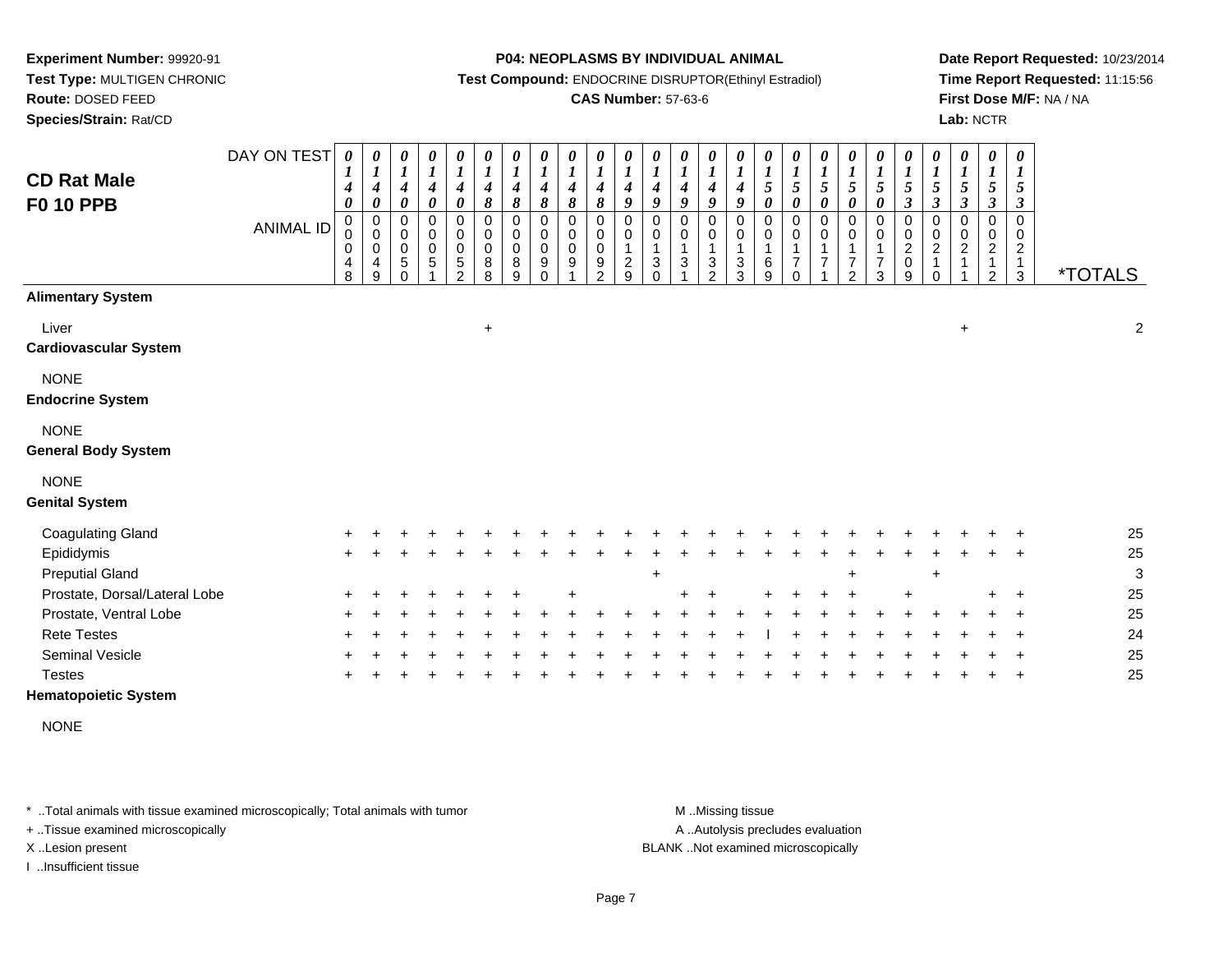**Route:** DOSED FEED

**Species/Strain:** Rat/CD

#### **P04: NEOPLASMS BY INDIVIDUAL ANIMAL**

**Test Compound:** ENDOCRINE DISRUPTOR(Ethinyl Estradiol)

### **CAS Number:** 57-63-6

**Date Report Requested:** 10/23/2014**Time Report Requested:** 11:15:56**First Dose M/F:** NA / NA**Lab:** NCTR

| <b>CD Rat Male</b><br><b>F0 10 PPB</b>         | DAY ON TEST<br><b>ANIMAL ID</b> | 0<br>1<br>$\boldsymbol{4}$<br>0<br>0<br>0<br>0<br>4<br>8 | 0<br>$\boldsymbol{l}$<br>$\boldsymbol{4}$<br>0<br>$\pmb{0}$<br>$\pmb{0}$<br>$\pmb{0}$<br>4<br>9 | 0<br>$\boldsymbol{l}$<br>$\boldsymbol{4}$<br>$\pmb{\theta}$<br>$\pmb{0}$<br>$\pmb{0}$<br>$\pmb{0}$<br>5<br>0 | $\boldsymbol{l}$<br>4<br>$\pmb{\theta}$<br>$\mathbf 0$<br>$\,0\,$<br>$\pmb{0}$<br>5 | $\boldsymbol{\theta}$<br>$\boldsymbol{l}$<br>4<br>$\pmb{\theta}$<br>$\mathbf 0$<br>$\pmb{0}$<br>$\pmb{0}$<br>$\sqrt{5}$<br>$\Omega$ | $\frac{\theta}{I}$<br>$\boldsymbol{4}$<br>8<br>0<br>$\mathbf 0$<br>0<br>$\bf 8$<br>8 | 0<br>$\boldsymbol{l}$<br>$\boldsymbol{4}$<br>$\pmb{8}$<br>0<br>$\pmb{0}$<br>$\pmb{0}$<br>$\bf 8$<br>9 | 0<br>$\boldsymbol{l}$<br>$\boldsymbol{4}$<br>$\pmb{8}$<br>$\mathbf 0$<br>$\pmb{0}$<br>$\pmb{0}$<br>9<br>$\Omega$ | $\frac{\theta}{I}$<br>$\boldsymbol{4}$<br>8<br>$\pmb{0}$<br>$\pmb{0}$<br>$\mathbf 0$<br>9 | $\frac{\boldsymbol{\theta}}{\boldsymbol{I}}$<br>$\boldsymbol{4}$<br>8<br>0<br>$\mathbf 0$<br>$\pmb{0}$<br>9<br>$\overline{2}$ | $\begin{matrix} 0 \\ 1 \end{matrix}$<br>$\boldsymbol{4}$<br>9<br>0<br>0<br>$\overline{c}$<br>9 | $\frac{\theta}{I}$<br>4<br>9<br>$\mathbf 0$<br>0<br>$\mathbf{1}$<br>$\sqrt{3}$ | $\boldsymbol{\theta}$<br>$\boldsymbol{l}$<br>$\boldsymbol{4}$<br>9<br>0<br>0<br>$\ensuremath{\mathsf{3}}$ | 0<br>$\boldsymbol{l}$<br>$\boldsymbol{4}$<br>$\boldsymbol{g}$<br>0<br>0<br>$\mathbf{1}$<br>$\mathbf{3}$<br>$\overline{2}$ | 0<br>$\boldsymbol{l}$<br>$\boldsymbol{4}$<br>9<br>0<br>0<br>1<br>$\ensuremath{\mathsf{3}}$<br>3 | 0<br>$\boldsymbol{l}$<br>$\sqrt{5}$<br>$\boldsymbol{\theta}$<br>0<br>$\pmb{0}$<br>1<br>$\,6$<br>9 | 0<br>$\boldsymbol{l}$<br>5<br>$\boldsymbol{\theta}$<br>0<br>$\boldsymbol{0}$<br>$\mathbf{1}$<br>$\overline{7}$<br>$\Omega$ | 0<br>$\boldsymbol{l}$<br>$\sqrt{5}$<br>$\pmb{\theta}$<br>0<br>0<br>7 | 5<br>$\boldsymbol{\theta}$<br>$\mathbf 0$<br>0<br>1<br>$\overline{7}$<br>C | $\boldsymbol{\theta}$<br>$\boldsymbol{l}$<br>5<br>$\boldsymbol{\theta}$<br>0<br>0<br>$\overline{7}$<br>3 | 0<br>$\boldsymbol{l}$<br>5<br>$\mathfrak{z}$<br>0<br>$\pmb{0}$<br>$\overline{\mathbf{c}}$<br>$\mathbf 0$<br>9 | 0<br>$\boldsymbol{l}$<br>$\sqrt{5}$<br>$\mathfrak{z}$<br>0<br>$\pmb{0}$<br>$\boldsymbol{2}$ | 0<br>$\boldsymbol{l}$<br>$\mathfrak{s}$<br>$\mathfrak{z}$<br>0<br>$\pmb{0}$<br>$\boldsymbol{2}$ | 0<br>$\boldsymbol{l}$<br>$\sqrt{5}$<br>$\boldsymbol{\beta}$<br>$\,0\,$<br>$\pmb{0}$<br>$\boldsymbol{2}$<br>$\mathbf 1$<br>$\overline{2}$ | 0<br>$\boldsymbol{l}$<br>5<br>$\boldsymbol{\beta}$<br>0<br>0<br>$\overline{2}$<br>1<br>$\mathbf{3}$ | <i><b>*TOTALS</b></i> |
|------------------------------------------------|---------------------------------|----------------------------------------------------------|-------------------------------------------------------------------------------------------------|--------------------------------------------------------------------------------------------------------------|-------------------------------------------------------------------------------------|-------------------------------------------------------------------------------------------------------------------------------------|--------------------------------------------------------------------------------------|-------------------------------------------------------------------------------------------------------|------------------------------------------------------------------------------------------------------------------|-------------------------------------------------------------------------------------------|-------------------------------------------------------------------------------------------------------------------------------|------------------------------------------------------------------------------------------------|--------------------------------------------------------------------------------|-----------------------------------------------------------------------------------------------------------|---------------------------------------------------------------------------------------------------------------------------|-------------------------------------------------------------------------------------------------|---------------------------------------------------------------------------------------------------|----------------------------------------------------------------------------------------------------------------------------|----------------------------------------------------------------------|----------------------------------------------------------------------------|----------------------------------------------------------------------------------------------------------|---------------------------------------------------------------------------------------------------------------|---------------------------------------------------------------------------------------------|-------------------------------------------------------------------------------------------------|------------------------------------------------------------------------------------------------------------------------------------------|-----------------------------------------------------------------------------------------------------|-----------------------|
| <b>Integumentary System</b>                    |                                 |                                                          |                                                                                                 |                                                                                                              |                                                                                     |                                                                                                                                     |                                                                                      |                                                                                                       |                                                                                                                  |                                                                                           |                                                                                                                               |                                                                                                |                                                                                |                                                                                                           |                                                                                                                           |                                                                                                 |                                                                                                   |                                                                                                                            |                                                                      |                                                                            |                                                                                                          |                                                                                                               |                                                                                             |                                                                                                 |                                                                                                                                          |                                                                                                     |                       |
| Mammary Gland<br><b>Musculoskeletal System</b> |                                 |                                                          |                                                                                                 |                                                                                                              |                                                                                     |                                                                                                                                     |                                                                                      |                                                                                                       |                                                                                                                  |                                                                                           |                                                                                                                               |                                                                                                |                                                                                |                                                                                                           |                                                                                                                           |                                                                                                 |                                                                                                   |                                                                                                                            |                                                                      |                                                                            |                                                                                                          |                                                                                                               |                                                                                             |                                                                                                 |                                                                                                                                          | $\overline{+}$                                                                                      | 25                    |
| <b>NONE</b><br><b>Nervous System</b>           |                                 |                                                          |                                                                                                 |                                                                                                              |                                                                                     |                                                                                                                                     |                                                                                      |                                                                                                       |                                                                                                                  |                                                                                           |                                                                                                                               |                                                                                                |                                                                                |                                                                                                           |                                                                                                                           |                                                                                                 |                                                                                                   |                                                                                                                            |                                                                      |                                                                            |                                                                                                          |                                                                                                               |                                                                                             |                                                                                                 |                                                                                                                                          |                                                                                                     |                       |
| <b>NONE</b><br><b>Respiratory System</b>       |                                 |                                                          |                                                                                                 |                                                                                                              |                                                                                     |                                                                                                                                     |                                                                                      |                                                                                                       |                                                                                                                  |                                                                                           |                                                                                                                               |                                                                                                |                                                                                |                                                                                                           |                                                                                                                           |                                                                                                 |                                                                                                   |                                                                                                                            |                                                                      |                                                                            |                                                                                                          |                                                                                                               |                                                                                             |                                                                                                 |                                                                                                                                          |                                                                                                     |                       |
| <b>NONE</b><br><b>Special Senses System</b>    |                                 |                                                          |                                                                                                 |                                                                                                              |                                                                                     |                                                                                                                                     |                                                                                      |                                                                                                       |                                                                                                                  |                                                                                           |                                                                                                                               |                                                                                                |                                                                                |                                                                                                           |                                                                                                                           |                                                                                                 |                                                                                                   |                                                                                                                            |                                                                      |                                                                            |                                                                                                          |                                                                                                               |                                                                                             |                                                                                                 |                                                                                                                                          |                                                                                                     |                       |
| <b>NONE</b><br><b>Urinary System</b>           |                                 |                                                          |                                                                                                 |                                                                                                              |                                                                                     |                                                                                                                                     |                                                                                      |                                                                                                       |                                                                                                                  |                                                                                           |                                                                                                                               |                                                                                                |                                                                                |                                                                                                           |                                                                                                                           |                                                                                                 |                                                                                                   |                                                                                                                            |                                                                      |                                                                            |                                                                                                          |                                                                                                               |                                                                                             |                                                                                                 |                                                                                                                                          |                                                                                                     |                       |
| <b>NONE</b><br><b>SYSTEMIC LESIONS</b>         |                                 |                                                          |                                                                                                 |                                                                                                              |                                                                                     |                                                                                                                                     |                                                                                      |                                                                                                       |                                                                                                                  |                                                                                           |                                                                                                                               |                                                                                                |                                                                                |                                                                                                           |                                                                                                                           |                                                                                                 |                                                                                                   |                                                                                                                            |                                                                      |                                                                            |                                                                                                          |                                                                                                               |                                                                                             |                                                                                                 |                                                                                                                                          |                                                                                                     |                       |
| Multiple Organ                                 |                                 |                                                          |                                                                                                 |                                                                                                              |                                                                                     |                                                                                                                                     |                                                                                      |                                                                                                       |                                                                                                                  |                                                                                           |                                                                                                                               |                                                                                                |                                                                                |                                                                                                           |                                                                                                                           |                                                                                                 |                                                                                                   |                                                                                                                            |                                                                      |                                                                            |                                                                                                          |                                                                                                               |                                                                                             |                                                                                                 |                                                                                                                                          |                                                                                                     | 25                    |
|                                                |                                 |                                                          |                                                                                                 |                                                                                                              |                                                                                     |                                                                                                                                     |                                                                                      |                                                                                                       |                                                                                                                  |                                                                                           |                                                                                                                               |                                                                                                |                                                                                |                                                                                                           |                                                                                                                           |                                                                                                 |                                                                                                   |                                                                                                                            |                                                                      |                                                                            |                                                                                                          |                                                                                                               |                                                                                             |                                                                                                 |                                                                                                                                          |                                                                                                     |                       |

\* ..Total animals with tissue examined microscopically; Total animals with tumor **M** . Missing tissue M ..Missing tissue

+ ..Tissue examined microscopically

I ..Insufficient tissue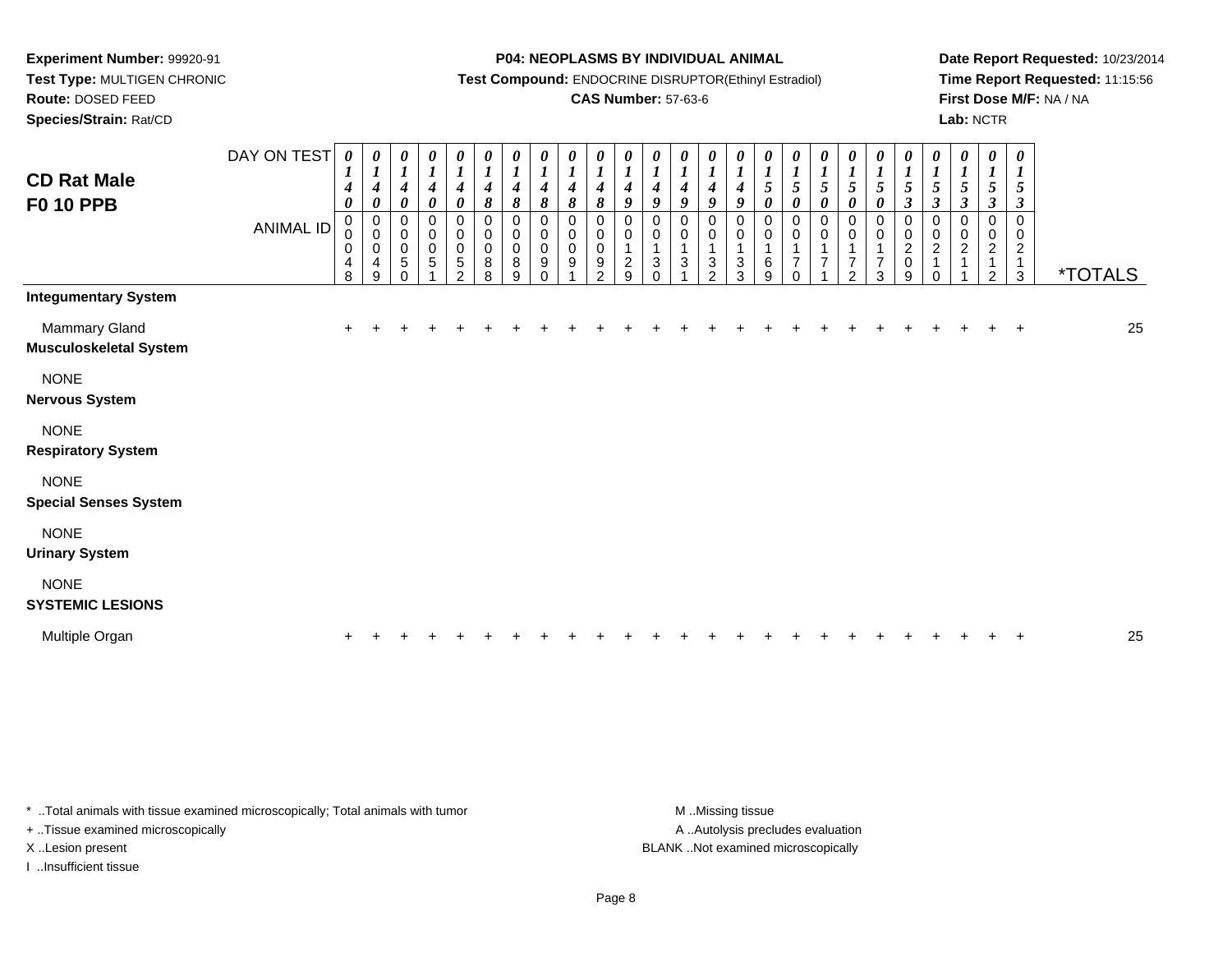**Test Type:** MULTIGEN CHRONIC**Route:** DOSED FEED

**Species/Strain:** Rat/CD

#### **P04: NEOPLASMS BY INDIVIDUAL ANIMAL**

**Test Compound:** ENDOCRINE DISRUPTOR(Ethinyl Estradiol)

## **CAS Number:** 57-63-6

**Date Report Requested:** 10/23/2014**Time Report Requested:** 11:15:56**First Dose M/F:** NA / NA**Lab:** NCTR

| <b>CD Rat Male</b><br><b>F0 50 PPB</b>                         | DAY ON TEST<br><b>ANIMAL ID</b> | 0<br>$\boldsymbol{\theta}$<br>6<br>$\boldsymbol{\beta}$<br>0<br>$\mathbf 0$<br>$\mathbf 0$<br>0 | 0<br>$\boldsymbol{I}$<br>$\boldsymbol{4}$<br>0<br>0<br>0<br>0<br>5<br>3 | $\boldsymbol{\theta}$<br>$\boldsymbol{l}$<br>$\boldsymbol{4}$<br>$\pmb{\theta}$<br>$\pmb{0}$<br>$\mathbf 0$<br>$\mathbf 0$<br>5<br>Δ | $\boldsymbol{\theta}$<br>$\boldsymbol{I}$<br>$\boldsymbol{4}$<br>$\pmb{\theta}$<br>$\mathbf 0$<br>$\mathbf 0$<br>$\Omega$<br>5<br>5 | $\boldsymbol{\theta}$<br>$\boldsymbol{l}$<br>$\boldsymbol{4}$<br>$\pmb{\theta}$<br>0<br>$\mathbf 0$<br>$\mathbf 0$<br>$\sqrt{5}$<br>6 | $\boldsymbol{\theta}$<br>$\boldsymbol{l}$<br>4<br>$\boldsymbol{\theta}$<br>$\mathbf 0$<br>$\mathbf 0$<br>$\Omega$<br>5 | 0<br>$\boldsymbol{l}$<br>4<br>8<br>0<br>$\mathbf 0$<br>$\Omega$<br>9<br>3 | 0<br>$\boldsymbol{l}$<br>$\boldsymbol{4}$<br>$\pmb{8}$<br>0<br>0<br>$\mathbf 0$<br>$9\,$ | 0<br>$\boldsymbol{l}$<br>$\boldsymbol{4}$<br>$\pmb{8}$<br>$\pmb{0}$<br>$\pmb{0}$<br>$\mathbf 0$<br>$\boldsymbol{9}$<br>5 | $\boldsymbol{\theta}$<br>$\boldsymbol{l}$<br>$\boldsymbol{4}$<br>$\pmb{8}$<br>$\mathbf 0$<br>$\mathbf 0$<br>$\mathbf 0$<br>9<br>6 | 0<br>$\boldsymbol{l}$<br>4<br>8<br>$\mathbf 0$<br>$\pmb{0}$<br>$\Omega$<br>9 | $\boldsymbol{\theta}$<br>$\boldsymbol{l}$<br>$\boldsymbol{4}$<br>9<br>$\pmb{0}$<br>$\pmb{0}$<br>3 | 0<br>$\boldsymbol{l}$<br>$\boldsymbol{4}$<br>$\boldsymbol{g}$<br>$\pmb{0}$<br>$\mathbf 0$<br>$\mathbf{1}$<br>$\sqrt{3}$<br>5 | 0<br>$\boldsymbol{l}$<br>$\boldsymbol{4}$<br>9<br>$\mathbf 0$<br>0<br>$\mathbf{1}$<br>3<br>6 | $\boldsymbol{\theta}$<br>$\boldsymbol{l}$<br>$\boldsymbol{4}$<br>9<br>$\pmb{0}$<br>$\mathbf 0$<br>1<br>3 | $\boldsymbol{\theta}$<br>$\boldsymbol{l}$<br>$\boldsymbol{4}$<br>9<br>$\pmb{0}$<br>$\mathbf 0$<br>$\mathbf{1}$<br>3<br>8 | $\boldsymbol{l}$<br>$\sqrt{5}$<br>$\boldsymbol{\theta}$<br>$\Omega$<br>$\Omega$<br>$\overline{7}$ | 0<br>$\boldsymbol{l}$<br>5<br>$\pmb{\theta}$<br>$\mathbf 0$<br>$\mathbf 0$<br>$\overline{7}$<br>5 | $\boldsymbol{\theta}$<br>$\boldsymbol{l}$<br>$\sqrt{5}$<br>$\boldsymbol{\theta}$<br>$\mathbf 0$<br>$\mathbf 0$<br>$\mathbf{1}$<br>$\overline{7}$<br>6 | 0<br>$\boldsymbol{l}$<br>$\mathfrak{s}$<br>$\boldsymbol{\theta}$<br>$\mathbf 0$<br>$\mathbf 0$<br>$\mathbf{1}$<br>$\overline{7}$<br>7 | 0<br>$\boldsymbol{l}$<br>$\sqrt{5}$<br>$\pmb{\theta}$<br>$\mathbf 0$<br>$\pmb{0}$<br>$\mathbf{1}$<br>$\overline{7}$<br>8 | $\boldsymbol{\theta}$<br>$\boldsymbol{l}$<br>$\sqrt{5}$<br>$\boldsymbol{\beta}$<br>$\pmb{0}$<br>$\mathbf 0$<br>$\overline{2}$<br>$\overline{\mathbf{1}}$ | $\boldsymbol{\theta}$<br>$\boldsymbol{l}$<br>$\sqrt{5}$<br>$\boldsymbol{\mathfrak{z}}$<br>$\mathbf 0$<br>$\mathbf 0$<br>$\overline{c}$<br>1<br>5 | 0<br>$\boldsymbol{l}$<br>$\mathfrak{s}$<br>$\boldsymbol{\mathfrak{z}}$<br>$\mathbf 0$<br>0<br>$\boldsymbol{2}$<br>1<br>6 | 0<br>$\boldsymbol{l}$<br>$\mathfrak{H}$<br>$\mathfrak{z}$<br>$\pmb{0}$<br>$\mathbf 0$<br>$\overline{c}$<br>-1 | $\boldsymbol{\theta}$<br>$\boldsymbol{I}$<br>5<br>$\boldsymbol{\beta}$<br>$\pmb{0}$<br>$\mathbf 0$<br>$\overline{a}$<br>$\mathbf{1}$<br>8 | <i><b>*TOTALS</b></i>            |
|----------------------------------------------------------------|---------------------------------|-------------------------------------------------------------------------------------------------|-------------------------------------------------------------------------|--------------------------------------------------------------------------------------------------------------------------------------|-------------------------------------------------------------------------------------------------------------------------------------|---------------------------------------------------------------------------------------------------------------------------------------|------------------------------------------------------------------------------------------------------------------------|---------------------------------------------------------------------------|------------------------------------------------------------------------------------------|--------------------------------------------------------------------------------------------------------------------------|-----------------------------------------------------------------------------------------------------------------------------------|------------------------------------------------------------------------------|---------------------------------------------------------------------------------------------------|------------------------------------------------------------------------------------------------------------------------------|----------------------------------------------------------------------------------------------|----------------------------------------------------------------------------------------------------------|--------------------------------------------------------------------------------------------------------------------------|---------------------------------------------------------------------------------------------------|---------------------------------------------------------------------------------------------------|-------------------------------------------------------------------------------------------------------------------------------------------------------|---------------------------------------------------------------------------------------------------------------------------------------|--------------------------------------------------------------------------------------------------------------------------|----------------------------------------------------------------------------------------------------------------------------------------------------------|--------------------------------------------------------------------------------------------------------------------------------------------------|--------------------------------------------------------------------------------------------------------------------------|---------------------------------------------------------------------------------------------------------------|-------------------------------------------------------------------------------------------------------------------------------------------|----------------------------------|
| <b>Alimentary System</b>                                       |                                 |                                                                                                 |                                                                         |                                                                                                                                      |                                                                                                                                     |                                                                                                                                       |                                                                                                                        |                                                                           |                                                                                          |                                                                                                                          |                                                                                                                                   |                                                                              |                                                                                                   |                                                                                                                              |                                                                                              |                                                                                                          |                                                                                                                          |                                                                                                   |                                                                                                   |                                                                                                                                                       |                                                                                                                                       |                                                                                                                          |                                                                                                                                                          |                                                                                                                                                  |                                                                                                                          |                                                                                                               |                                                                                                                                           |                                  |
| Esophagus<br>Liver<br>Pancreas<br><b>Cardiovascular System</b> |                                 | $\ddot{}$<br>A<br>Α                                                                             |                                                                         |                                                                                                                                      |                                                                                                                                     |                                                                                                                                       |                                                                                                                        |                                                                           |                                                                                          |                                                                                                                          |                                                                                                                                   |                                                                              |                                                                                                   |                                                                                                                              |                                                                                              |                                                                                                          |                                                                                                                          |                                                                                                   |                                                                                                   |                                                                                                                                                       |                                                                                                                                       |                                                                                                                          |                                                                                                                                                          |                                                                                                                                                  |                                                                                                                          |                                                                                                               |                                                                                                                                           | $\mathbf 1$<br>25<br>$\mathbf 0$ |
| <b>Blood Vessel</b>                                            |                                 | $\ddot{}$                                                                                       |                                                                         |                                                                                                                                      |                                                                                                                                     |                                                                                                                                       |                                                                                                                        |                                                                           |                                                                                          |                                                                                                                          |                                                                                                                                   |                                                                              |                                                                                                   |                                                                                                                              |                                                                                              |                                                                                                          |                                                                                                                          |                                                                                                   |                                                                                                   |                                                                                                                                                       |                                                                                                                                       |                                                                                                                          |                                                                                                                                                          |                                                                                                                                                  |                                                                                                                          |                                                                                                               |                                                                                                                                           | 1                                |
| Heart                                                          |                                 | $\ddot{}$                                                                                       |                                                                         |                                                                                                                                      |                                                                                                                                     |                                                                                                                                       |                                                                                                                        |                                                                           |                                                                                          |                                                                                                                          |                                                                                                                                   |                                                                              |                                                                                                   |                                                                                                                              |                                                                                              |                                                                                                          |                                                                                                                          |                                                                                                   |                                                                                                   |                                                                                                                                                       |                                                                                                                                       |                                                                                                                          |                                                                                                                                                          |                                                                                                                                                  |                                                                                                                          |                                                                                                               |                                                                                                                                           | $\overline{1}$                   |
| <b>Endocrine System</b>                                        |                                 |                                                                                                 |                                                                         |                                                                                                                                      |                                                                                                                                     |                                                                                                                                       |                                                                                                                        |                                                                           |                                                                                          |                                                                                                                          |                                                                                                                                   |                                                                              |                                                                                                   |                                                                                                                              |                                                                                              |                                                                                                          |                                                                                                                          |                                                                                                   |                                                                                                   |                                                                                                                                                       |                                                                                                                                       |                                                                                                                          |                                                                                                                                                          |                                                                                                                                                  |                                                                                                                          |                                                                                                               |                                                                                                                                           |                                  |
| <b>Adrenal Cortex</b>                                          |                                 |                                                                                                 |                                                                         |                                                                                                                                      |                                                                                                                                     |                                                                                                                                       |                                                                                                                        |                                                                           |                                                                                          |                                                                                                                          |                                                                                                                                   |                                                                              |                                                                                                   |                                                                                                                              |                                                                                              |                                                                                                          |                                                                                                                          |                                                                                                   |                                                                                                   |                                                                                                                                                       |                                                                                                                                       |                                                                                                                          |                                                                                                                                                          |                                                                                                                                                  |                                                                                                                          |                                                                                                               |                                                                                                                                           | 26                               |
| Adrenal Medulla                                                |                                 |                                                                                                 |                                                                         |                                                                                                                                      |                                                                                                                                     |                                                                                                                                       |                                                                                                                        |                                                                           |                                                                                          |                                                                                                                          |                                                                                                                                   |                                                                              |                                                                                                   |                                                                                                                              |                                                                                              |                                                                                                          |                                                                                                                          |                                                                                                   |                                                                                                   |                                                                                                                                                       |                                                                                                                                       |                                                                                                                          |                                                                                                                                                          |                                                                                                                                                  |                                                                                                                          |                                                                                                               |                                                                                                                                           | 26                               |
| <b>Pituitary Gland</b>                                         |                                 | A                                                                                               |                                                                         |                                                                                                                                      |                                                                                                                                     |                                                                                                                                       |                                                                                                                        |                                                                           |                                                                                          |                                                                                                                          |                                                                                                                                   |                                                                              |                                                                                                   |                                                                                                                              |                                                                                              |                                                                                                          |                                                                                                                          |                                                                                                   |                                                                                                   |                                                                                                                                                       |                                                                                                                                       |                                                                                                                          |                                                                                                                                                          |                                                                                                                                                  |                                                                                                                          |                                                                                                               |                                                                                                                                           | 25                               |
| <b>Thyroid Gland</b>                                           |                                 |                                                                                                 |                                                                         |                                                                                                                                      |                                                                                                                                     |                                                                                                                                       |                                                                                                                        |                                                                           |                                                                                          |                                                                                                                          |                                                                                                                                   |                                                                              |                                                                                                   |                                                                                                                              |                                                                                              |                                                                                                          |                                                                                                                          |                                                                                                   |                                                                                                   |                                                                                                                                                       |                                                                                                                                       |                                                                                                                          |                                                                                                                                                          |                                                                                                                                                  |                                                                                                                          |                                                                                                               |                                                                                                                                           | 25                               |
| <b>General Body System</b>                                     |                                 |                                                                                                 |                                                                         |                                                                                                                                      |                                                                                                                                     |                                                                                                                                       |                                                                                                                        |                                                                           |                                                                                          |                                                                                                                          |                                                                                                                                   |                                                                              |                                                                                                   |                                                                                                                              |                                                                                              |                                                                                                          |                                                                                                                          |                                                                                                   |                                                                                                   |                                                                                                                                                       |                                                                                                                                       |                                                                                                                          |                                                                                                                                                          |                                                                                                                                                  |                                                                                                                          |                                                                                                               |                                                                                                                                           |                                  |
| <b>NONE</b>                                                    |                                 |                                                                                                 |                                                                         |                                                                                                                                      |                                                                                                                                     |                                                                                                                                       |                                                                                                                        |                                                                           |                                                                                          |                                                                                                                          |                                                                                                                                   |                                                                              |                                                                                                   |                                                                                                                              |                                                                                              |                                                                                                          |                                                                                                                          |                                                                                                   |                                                                                                   |                                                                                                                                                       |                                                                                                                                       |                                                                                                                          |                                                                                                                                                          |                                                                                                                                                  |                                                                                                                          |                                                                                                               |                                                                                                                                           |                                  |
| <b>Genital System</b>                                          |                                 |                                                                                                 |                                                                         |                                                                                                                                      |                                                                                                                                     |                                                                                                                                       |                                                                                                                        |                                                                           |                                                                                          |                                                                                                                          |                                                                                                                                   |                                                                              |                                                                                                   |                                                                                                                              |                                                                                              |                                                                                                          |                                                                                                                          |                                                                                                   |                                                                                                   |                                                                                                                                                       |                                                                                                                                       |                                                                                                                          |                                                                                                                                                          |                                                                                                                                                  |                                                                                                                          |                                                                                                               |                                                                                                                                           |                                  |
| <b>Coagulating Gland</b>                                       |                                 | Α                                                                                               |                                                                         |                                                                                                                                      |                                                                                                                                     |                                                                                                                                       |                                                                                                                        |                                                                           |                                                                                          |                                                                                                                          |                                                                                                                                   |                                                                              |                                                                                                   |                                                                                                                              |                                                                                              |                                                                                                          |                                                                                                                          |                                                                                                   |                                                                                                   |                                                                                                                                                       |                                                                                                                                       |                                                                                                                          |                                                                                                                                                          |                                                                                                                                                  |                                                                                                                          |                                                                                                               |                                                                                                                                           | 24                               |
| Epididymis                                                     |                                 |                                                                                                 |                                                                         |                                                                                                                                      |                                                                                                                                     |                                                                                                                                       |                                                                                                                        |                                                                           |                                                                                          |                                                                                                                          |                                                                                                                                   |                                                                              |                                                                                                   |                                                                                                                              |                                                                                              |                                                                                                          |                                                                                                                          |                                                                                                   |                                                                                                   |                                                                                                                                                       |                                                                                                                                       |                                                                                                                          |                                                                                                                                                          |                                                                                                                                                  |                                                                                                                          |                                                                                                               |                                                                                                                                           | 26                               |
| <b>Preputial Gland</b>                                         |                                 |                                                                                                 |                                                                         |                                                                                                                                      |                                                                                                                                     |                                                                                                                                       |                                                                                                                        |                                                                           |                                                                                          |                                                                                                                          |                                                                                                                                   |                                                                              |                                                                                                   |                                                                                                                              |                                                                                              |                                                                                                          |                                                                                                                          |                                                                                                   |                                                                                                   |                                                                                                                                                       |                                                                                                                                       | $\ddot{}$                                                                                                                |                                                                                                                                                          |                                                                                                                                                  | $\ddot{}$                                                                                                                |                                                                                                               |                                                                                                                                           | $\overline{\mathbf{c}}$          |
| Prostate, Dorsal/Lateral Lobe                                  |                                 |                                                                                                 |                                                                         |                                                                                                                                      |                                                                                                                                     |                                                                                                                                       |                                                                                                                        |                                                                           |                                                                                          |                                                                                                                          |                                                                                                                                   |                                                                              |                                                                                                   |                                                                                                                              |                                                                                              |                                                                                                          |                                                                                                                          |                                                                                                   |                                                                                                   |                                                                                                                                                       |                                                                                                                                       |                                                                                                                          |                                                                                                                                                          |                                                                                                                                                  |                                                                                                                          |                                                                                                               |                                                                                                                                           | 26                               |
| Prostate, Ventral Lobe                                         |                                 |                                                                                                 |                                                                         |                                                                                                                                      |                                                                                                                                     |                                                                                                                                       |                                                                                                                        |                                                                           |                                                                                          |                                                                                                                          |                                                                                                                                   |                                                                              |                                                                                                   |                                                                                                                              |                                                                                              |                                                                                                          |                                                                                                                          |                                                                                                   |                                                                                                   |                                                                                                                                                       |                                                                                                                                       |                                                                                                                          |                                                                                                                                                          |                                                                                                                                                  |                                                                                                                          |                                                                                                               |                                                                                                                                           | 26                               |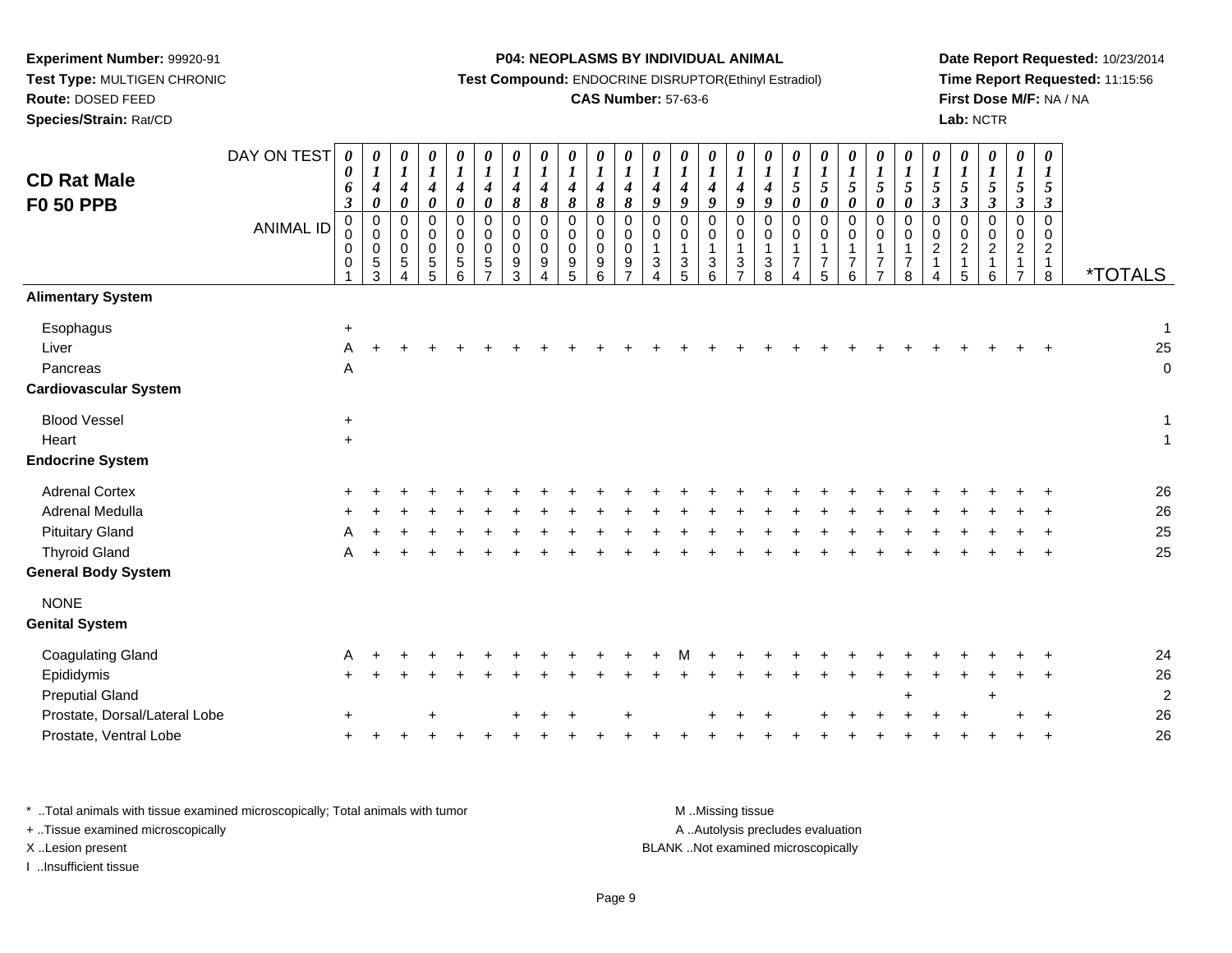**Route:** DOSED FEED

**Species/Strain:** Rat/CD

#### **P04: NEOPLASMS BY INDIVIDUAL ANIMAL**

**Test Compound:** ENDOCRINE DISRUPTOR(Ethinyl Estradiol)

## **CAS Number:** 57-63-6

**Date Report Requested:** 10/23/2014**Time Report Requested:** 11:15:57**First Dose M/F:** NA / NA**Lab:** NCTR

| <b>CD Rat Male</b><br><b>F0 50 PPB</b> | DAY ON TEST<br><b>ANIMAL ID</b> | 0<br>0<br>6<br>$\boldsymbol{\beta}$<br>0<br>0<br>0<br>$\mathbf 0$ | $\boldsymbol{\theta}$<br>$\boldsymbol{l}$<br>$\boldsymbol{4}$<br>$\boldsymbol{\theta}$<br>$\pmb{0}$<br>$\mathbf 0$<br>$\mathbf 0$<br>$\sqrt{5}$<br>3 | $\boldsymbol{\theta}$<br>$\boldsymbol{l}$<br>$\boldsymbol{4}$<br>$\pmb{\theta}$<br>0<br>$\mathbf 0$<br>0<br>5 | 0<br>$\boldsymbol{I}$<br>$\boldsymbol{4}$<br>$\boldsymbol{\theta}$<br>0<br>$\mathbf 0$<br>0<br>5<br>5 | 0<br>$\boldsymbol{l}$<br>4<br>$\boldsymbol{\theta}$<br>0<br>$\mathbf 0$<br>0<br>5<br>6 | 0<br>$\boldsymbol{l}$<br>4<br>0<br>0<br>0<br>0<br>5<br>$\overline{ }$ | 0<br>$\boldsymbol{l}$<br>$\boldsymbol{4}$<br>8<br>0<br>$\mathbf 0$<br>$\pmb{0}$<br>9<br>3 | 0<br>$\boldsymbol{l}$<br>4<br>8<br>0<br>$\pmb{0}$<br>$\mathbf 0$<br>9<br>4 | $\boldsymbol{\theta}$<br>$\boldsymbol{I}$<br>$\boldsymbol{4}$<br>$\pmb{8}$<br>0<br>0<br>0<br>9<br>5 | 0<br>$\boldsymbol{l}$<br>$\boldsymbol{4}$<br>$\pmb{8}$<br>0<br>$\mathbf 0$<br>0<br>9<br>6 | 0<br>$\boldsymbol{l}$<br>$\boldsymbol{4}$<br>8<br>$\pmb{0}$<br>$\pmb{0}$<br>0<br>9 | 0<br>$\boldsymbol{l}$<br>$\boldsymbol{4}$<br>9<br>$\pmb{0}$<br>$\pmb{0}$<br>1<br>$\sqrt{3}$<br>4 | 0<br>$\boldsymbol{l}$<br>$\boldsymbol{4}$<br>9<br>0<br>$\pmb{0}$<br>$\mathbf{1}$<br>$\mathbf{3}$<br>5 | 0<br>$\boldsymbol{l}$<br>$\boldsymbol{4}$<br>$\boldsymbol{q}$<br>$\Omega$<br>$\mathbf 0$<br>1<br>3<br>6 | 0<br>$\boldsymbol{l}$<br>$\boldsymbol{4}$<br>9<br>$\mathbf 0$<br>$\mathbf 0$<br>3<br>$\overline{ }$ | 0<br>$\boldsymbol{l}$<br>$\boldsymbol{4}$<br>$\boldsymbol{q}$<br>$\mathbf 0$<br>$\mathbf 0$<br>$\mathbf{1}$<br>3<br>8 | 0<br>$\boldsymbol{l}$<br>5<br>$\boldsymbol{\theta}$<br>0<br>0<br>$\overline{7}$<br>Δ | 0<br>$\boldsymbol{l}$<br>5<br>$\boldsymbol{\theta}$<br>0<br>0<br>$\mathbf 1$<br>$\overline{7}$<br>5 | $\boldsymbol{\theta}$<br>$\boldsymbol{l}$<br>$\mathfrak{s}$<br>$\boldsymbol{\theta}$<br>0<br>$\mathbf 0$<br>1<br>$\overline{7}$<br>6 | 0<br>$\boldsymbol{l}$<br>$\mathfrak{H}$<br>$\boldsymbol{\theta}$<br>0<br>0<br>1<br>$\overline{7}$<br>$\overline{7}$ | 0<br>$\boldsymbol{l}$<br>5<br>0<br>0<br>$\Omega$<br>$\overline{7}$<br>8 | 0<br>$\boldsymbol{l}$<br>$\sqrt{5}$<br>$\boldsymbol{\beta}$<br>$\mathbf 0$<br>$\pmb{0}$<br>$\sqrt{2}$ | 0<br>$\boldsymbol{l}$<br>$\sqrt{5}$<br>$\boldsymbol{\beta}$<br>0<br>$\mathsf 0$<br>$\frac{2}{1}$<br>5 | 0<br>$\boldsymbol{l}$<br>5<br>$\boldsymbol{\beta}$<br>0<br>$\mathbf 0$<br>$\overline{c}$<br>$\mathbf{1}$<br>6 | $\pmb{\theta}$<br>$\boldsymbol{l}$<br>$\mathfrak{s}$<br>$\mathfrak{z}$<br>$\mathbf 0$<br>0<br>$\overline{c}$<br>$\mathbf{1}$<br>$\overline{7}$ | 0<br>$\boldsymbol{l}$<br>$\mathfrak{s}$<br>$\boldsymbol{\beta}$<br>$\mathbf 0$<br>$\Omega$<br>$\overline{2}$<br>$\mathbf{1}$<br>8 | <i><b>*TOTALS</b></i> |
|----------------------------------------|---------------------------------|-------------------------------------------------------------------|------------------------------------------------------------------------------------------------------------------------------------------------------|---------------------------------------------------------------------------------------------------------------|-------------------------------------------------------------------------------------------------------|----------------------------------------------------------------------------------------|-----------------------------------------------------------------------|-------------------------------------------------------------------------------------------|----------------------------------------------------------------------------|-----------------------------------------------------------------------------------------------------|-------------------------------------------------------------------------------------------|------------------------------------------------------------------------------------|--------------------------------------------------------------------------------------------------|-------------------------------------------------------------------------------------------------------|---------------------------------------------------------------------------------------------------------|-----------------------------------------------------------------------------------------------------|-----------------------------------------------------------------------------------------------------------------------|--------------------------------------------------------------------------------------|-----------------------------------------------------------------------------------------------------|--------------------------------------------------------------------------------------------------------------------------------------|---------------------------------------------------------------------------------------------------------------------|-------------------------------------------------------------------------|-------------------------------------------------------------------------------------------------------|-------------------------------------------------------------------------------------------------------|---------------------------------------------------------------------------------------------------------------|------------------------------------------------------------------------------------------------------------------------------------------------|-----------------------------------------------------------------------------------------------------------------------------------|-----------------------|
| <b>Rete Testes</b>                     |                                 | $+$                                                               |                                                                                                                                                      |                                                                                                               |                                                                                                       |                                                                                        |                                                                       |                                                                                           |                                                                            |                                                                                                     |                                                                                           |                                                                                    |                                                                                                  |                                                                                                       |                                                                                                         |                                                                                                     |                                                                                                                       |                                                                                      |                                                                                                     |                                                                                                                                      |                                                                                                                     |                                                                         |                                                                                                       |                                                                                                       |                                                                                                               | $\ddot{}$                                                                                                                                      | $\ddot{}$                                                                                                                         | 25                    |
| Seminal Vesicle                        |                                 | A                                                                 |                                                                                                                                                      |                                                                                                               |                                                                                                       |                                                                                        |                                                                       |                                                                                           |                                                                            |                                                                                                     |                                                                                           |                                                                                    |                                                                                                  |                                                                                                       |                                                                                                         |                                                                                                     |                                                                                                                       |                                                                                      |                                                                                                     |                                                                                                                                      |                                                                                                                     |                                                                         |                                                                                                       |                                                                                                       |                                                                                                               |                                                                                                                                                |                                                                                                                                   | 25                    |
| <b>Testes</b>                          |                                 |                                                                   |                                                                                                                                                      |                                                                                                               |                                                                                                       |                                                                                        |                                                                       |                                                                                           |                                                                            |                                                                                                     |                                                                                           |                                                                                    |                                                                                                  |                                                                                                       |                                                                                                         |                                                                                                     |                                                                                                                       |                                                                                      |                                                                                                     |                                                                                                                                      |                                                                                                                     |                                                                         |                                                                                                       |                                                                                                       |                                                                                                               |                                                                                                                                                |                                                                                                                                   | 26                    |
| <b>Hematopoietic System</b>            |                                 |                                                                   |                                                                                                                                                      |                                                                                                               |                                                                                                       |                                                                                        |                                                                       |                                                                                           |                                                                            |                                                                                                     |                                                                                           |                                                                                    |                                                                                                  |                                                                                                       |                                                                                                         |                                                                                                     |                                                                                                                       |                                                                                      |                                                                                                     |                                                                                                                                      |                                                                                                                     |                                                                         |                                                                                                       |                                                                                                       |                                                                                                               |                                                                                                                                                |                                                                                                                                   |                       |
| <b>Bone Marrow</b>                     |                                 | A                                                                 |                                                                                                                                                      |                                                                                                               |                                                                                                       |                                                                                        |                                                                       |                                                                                           |                                                                            |                                                                                                     |                                                                                           |                                                                                    |                                                                                                  |                                                                                                       |                                                                                                         |                                                                                                     |                                                                                                                       |                                                                                      |                                                                                                     |                                                                                                                                      |                                                                                                                     |                                                                         |                                                                                                       |                                                                                                       |                                                                                                               |                                                                                                                                                |                                                                                                                                   | 25                    |
| Spleen                                 |                                 |                                                                   |                                                                                                                                                      |                                                                                                               |                                                                                                       |                                                                                        |                                                                       |                                                                                           |                                                                            |                                                                                                     |                                                                                           |                                                                                    |                                                                                                  |                                                                                                       |                                                                                                         |                                                                                                     |                                                                                                                       |                                                                                      |                                                                                                     |                                                                                                                                      |                                                                                                                     |                                                                         |                                                                                                       |                                                                                                       |                                                                                                               |                                                                                                                                                |                                                                                                                                   | 25                    |
| Thymus                                 |                                 | A                                                                 |                                                                                                                                                      |                                                                                                               |                                                                                                       |                                                                                        |                                                                       |                                                                                           |                                                                            |                                                                                                     |                                                                                           |                                                                                    |                                                                                                  |                                                                                                       |                                                                                                         |                                                                                                     |                                                                                                                       |                                                                                      |                                                                                                     |                                                                                                                                      |                                                                                                                     |                                                                         |                                                                                                       |                                                                                                       |                                                                                                               |                                                                                                                                                |                                                                                                                                   | 25                    |
| <b>Integumentary System</b>            |                                 |                                                                   |                                                                                                                                                      |                                                                                                               |                                                                                                       |                                                                                        |                                                                       |                                                                                           |                                                                            |                                                                                                     |                                                                                           |                                                                                    |                                                                                                  |                                                                                                       |                                                                                                         |                                                                                                     |                                                                                                                       |                                                                                      |                                                                                                     |                                                                                                                                      |                                                                                                                     |                                                                         |                                                                                                       |                                                                                                       |                                                                                                               |                                                                                                                                                |                                                                                                                                   |                       |
| Mammary Gland                          |                                 |                                                                   |                                                                                                                                                      |                                                                                                               |                                                                                                       |                                                                                        |                                                                       |                                                                                           |                                                                            |                                                                                                     |                                                                                           |                                                                                    |                                                                                                  |                                                                                                       |                                                                                                         |                                                                                                     |                                                                                                                       |                                                                                      |                                                                                                     |                                                                                                                                      |                                                                                                                     |                                                                         |                                                                                                       |                                                                                                       |                                                                                                               |                                                                                                                                                |                                                                                                                                   | $25\,$                |
| Skin                                   |                                 | $\ddot{}$                                                         |                                                                                                                                                      |                                                                                                               |                                                                                                       |                                                                                        |                                                                       |                                                                                           |                                                                            |                                                                                                     |                                                                                           |                                                                                    |                                                                                                  |                                                                                                       |                                                                                                         |                                                                                                     |                                                                                                                       |                                                                                      |                                                                                                     |                                                                                                                                      |                                                                                                                     |                                                                         |                                                                                                       |                                                                                                       |                                                                                                               |                                                                                                                                                |                                                                                                                                   | $\mathbf{1}$          |
| <b>Musculoskeletal System</b>          |                                 |                                                                   |                                                                                                                                                      |                                                                                                               |                                                                                                       |                                                                                        |                                                                       |                                                                                           |                                                                            |                                                                                                     |                                                                                           |                                                                                    |                                                                                                  |                                                                                                       |                                                                                                         |                                                                                                     |                                                                                                                       |                                                                                      |                                                                                                     |                                                                                                                                      |                                                                                                                     |                                                                         |                                                                                                       |                                                                                                       |                                                                                                               |                                                                                                                                                |                                                                                                                                   |                       |
| Bone<br><b>Nervous System</b>          |                                 |                                                                   |                                                                                                                                                      |                                                                                                               |                                                                                                       |                                                                                        |                                                                       |                                                                                           |                                                                            |                                                                                                     |                                                                                           |                                                                                    |                                                                                                  |                                                                                                       |                                                                                                         |                                                                                                     |                                                                                                                       |                                                                                      |                                                                                                     |                                                                                                                                      |                                                                                                                     |                                                                         |                                                                                                       |                                                                                                       |                                                                                                               |                                                                                                                                                |                                                                                                                                   | 26                    |
| <b>Brain</b>                           |                                 | $+$                                                               |                                                                                                                                                      |                                                                                                               |                                                                                                       |                                                                                        |                                                                       |                                                                                           |                                                                            |                                                                                                     |                                                                                           |                                                                                    |                                                                                                  |                                                                                                       |                                                                                                         |                                                                                                     |                                                                                                                       |                                                                                      |                                                                                                     |                                                                                                                                      |                                                                                                                     |                                                                         |                                                                                                       |                                                                                                       |                                                                                                               |                                                                                                                                                |                                                                                                                                   | $\mathbf{1}$          |
| Spinal Cord                            |                                 | Α                                                                 |                                                                                                                                                      |                                                                                                               |                                                                                                       |                                                                                        |                                                                       |                                                                                           |                                                                            |                                                                                                     |                                                                                           |                                                                                    |                                                                                                  |                                                                                                       |                                                                                                         |                                                                                                     |                                                                                                                       |                                                                                      |                                                                                                     |                                                                                                                                      |                                                                                                                     |                                                                         |                                                                                                       |                                                                                                       |                                                                                                               |                                                                                                                                                |                                                                                                                                   | $\mathbf 0$           |
| <b>Respiratory System</b>              |                                 |                                                                   |                                                                                                                                                      |                                                                                                               |                                                                                                       |                                                                                        |                                                                       |                                                                                           |                                                                            |                                                                                                     |                                                                                           |                                                                                    |                                                                                                  |                                                                                                       |                                                                                                         |                                                                                                     |                                                                                                                       |                                                                                      |                                                                                                     |                                                                                                                                      |                                                                                                                     |                                                                         |                                                                                                       |                                                                                                       |                                                                                                               |                                                                                                                                                |                                                                                                                                   |                       |
| Lung                                   |                                 | $+$                                                               |                                                                                                                                                      |                                                                                                               |                                                                                                       |                                                                                        |                                                                       |                                                                                           |                                                                            |                                                                                                     |                                                                                           |                                                                                    |                                                                                                  |                                                                                                       |                                                                                                         |                                                                                                     |                                                                                                                       |                                                                                      |                                                                                                     |                                                                                                                                      |                                                                                                                     |                                                                         |                                                                                                       |                                                                                                       |                                                                                                               |                                                                                                                                                |                                                                                                                                   | $\mathbf{1}$          |
| Trachea                                |                                 | $+$                                                               |                                                                                                                                                      |                                                                                                               |                                                                                                       |                                                                                        |                                                                       |                                                                                           |                                                                            |                                                                                                     |                                                                                           |                                                                                    |                                                                                                  |                                                                                                       |                                                                                                         |                                                                                                     |                                                                                                                       |                                                                                      |                                                                                                     |                                                                                                                                      |                                                                                                                     |                                                                         |                                                                                                       |                                                                                                       |                                                                                                               |                                                                                                                                                |                                                                                                                                   | $\mathbf{1}$          |
| <b>Special Senses System</b>           |                                 |                                                                   |                                                                                                                                                      |                                                                                                               |                                                                                                       |                                                                                        |                                                                       |                                                                                           |                                                                            |                                                                                                     |                                                                                           |                                                                                    |                                                                                                  |                                                                                                       |                                                                                                         |                                                                                                     |                                                                                                                       |                                                                                      |                                                                                                     |                                                                                                                                      |                                                                                                                     |                                                                         |                                                                                                       |                                                                                                       |                                                                                                               |                                                                                                                                                |                                                                                                                                   |                       |

\* ..Total animals with tissue examined microscopically; Total animals with tumor **M** . Missing tissue M ..Missing tissue

+ ..Tissue examined microscopically

I ..Insufficient tissue

A ..Autolysis precludes evaluation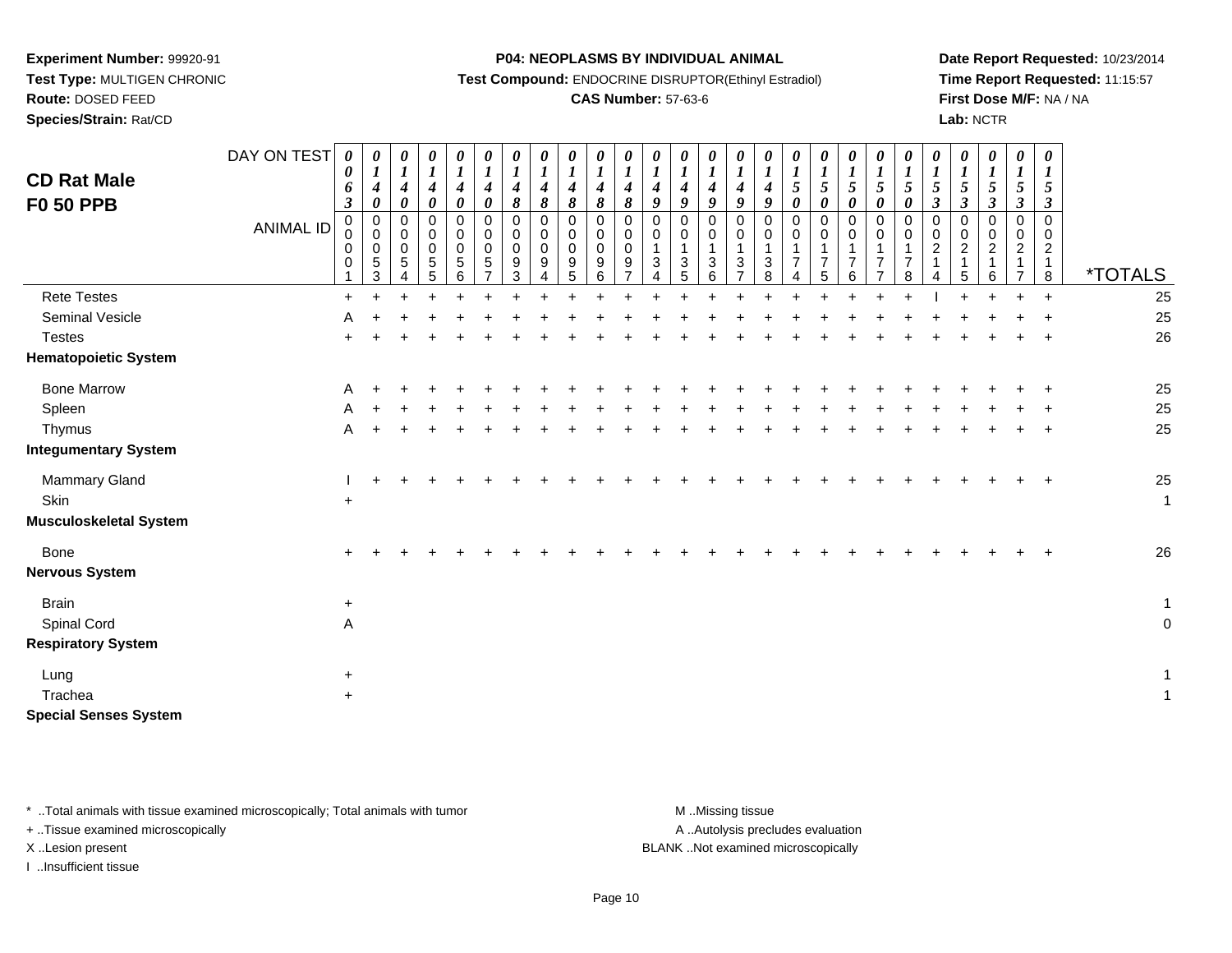**Route:** DOSED FEED

**Species/Strain:** Rat/CD

#### **P04: NEOPLASMS BY INDIVIDUAL ANIMAL**

**Test Compound:** ENDOCRINE DISRUPTOR(Ethinyl Estradiol)

## **CAS Number:** 57-63-6

**Date Report Requested:** 10/23/2014**Time Report Requested:** 11:15:57**First Dose M/F:** NA / NA**Lab:** NCTR

| <b>CD Rat Male</b><br><b>F0 50 PPB</b>                                   | DAY ON TEST<br>ANIMAL ID | 0<br>0<br>6<br>$\boldsymbol{\beta}$<br>0<br>0<br>$\mathbf 0$<br>$\mathbf 0$ | 0<br>$\mathbf{I}$<br>$\boldsymbol{4}$<br>$\boldsymbol{\theta}$<br>0<br>0<br>0<br>$\sqrt{5}$<br>3 | $\boldsymbol{\theta}$<br>$\mathbf{I}$<br>$\boldsymbol{4}$<br>$\boldsymbol{\theta}$<br>0<br>0<br>$\mathbf 0$<br>5 | 0<br>$\mathbf{I}$<br>4<br>0<br>0<br>0<br>0<br>5<br>5 | 0<br>L<br>4<br>$\boldsymbol{\theta}$<br>0<br>0<br>$\mathbf 0$<br>5<br>6 | $\boldsymbol{\theta}$<br>$\mathbf{I}$<br>4<br>$\boldsymbol{\theta}$<br>$\overline{0}$<br>$\pmb{0}$<br>$\pmb{0}$<br>$\overline{5}$ | 0<br>L<br>4<br>8<br>$\mathbf 0$<br>0<br>0<br>9<br>3 | 0<br>$\mathbf{I}$<br>$\boldsymbol{4}$<br>8<br>0<br>$\mathbf 0$<br>0<br>9 | 0<br>4<br>8<br>0<br>0<br>0<br>$\boldsymbol{9}$<br>5 | $\boldsymbol{\theta}$<br>$\overline{ }$<br>4<br>8<br>0<br>0<br>$\pmb{0}$<br>$\boldsymbol{9}$<br>6 | $\boldsymbol{\theta}$<br>$\boldsymbol{l}$<br>4<br>8<br>$\mathbf 0$<br>$\pmb{0}$<br>$\boldsymbol{0}$<br>9<br>- | $\boldsymbol{\theta}$<br>4<br>9<br>0<br>0<br>3 | $\boldsymbol{\theta}$<br>L<br>4<br>9<br>$\mathbf 0$<br>$\mathbf 0$<br>3<br>5 | $\boldsymbol{\theta}$<br>4<br>9<br>0<br>0<br>$\mathbf{3}$<br>6 | $\boldsymbol{\theta}$<br>4<br>9<br>0<br>0<br>$\sqrt{3}$<br>- | U<br>4<br>3 | $\boldsymbol{\theta}$<br>C<br>0<br>0<br>0<br>- | $\boldsymbol{\theta}$<br>5<br>$\boldsymbol{\theta}$<br>0<br>0<br>5 | 0<br>$\mathcal{L}$<br>$\boldsymbol{\theta}$<br>0<br>$\pmb{0}$<br>$\overline{ }$<br>6 | $\boldsymbol{\theta}$<br>J<br>0<br>0<br>0<br>⇁ | 5<br>0<br>0<br>$\mathbf 0$<br>⇁<br>8 | $\theta$<br>C<br>3<br>0<br>0<br>2<br>4 | 0<br>$\overline{ }$<br>5<br>$\boldsymbol{\beta}$<br>0<br>0<br>$\overline{\mathbf{c}}$<br>5 | 0<br>$\overline{I}$<br>$5\overline{)}$<br>$\mathfrak{z}$<br>0<br>$\mathbf 0$<br>$\overline{2}$<br>6 | 0<br>$\overline{ }$<br>5<br>$\mathbf{3}$<br>0<br>$\boldsymbol{0}$<br>$\overline{2}$<br>$\overline{ }$ | 0<br>L<br>5<br>3<br>0<br>0<br>$\overline{2}$<br>8 | <i><b>*TOTALS</b></i> |
|--------------------------------------------------------------------------|--------------------------|-----------------------------------------------------------------------------|--------------------------------------------------------------------------------------------------|------------------------------------------------------------------------------------------------------------------|------------------------------------------------------|-------------------------------------------------------------------------|-----------------------------------------------------------------------------------------------------------------------------------|-----------------------------------------------------|--------------------------------------------------------------------------|-----------------------------------------------------|---------------------------------------------------------------------------------------------------|---------------------------------------------------------------------------------------------------------------|------------------------------------------------|------------------------------------------------------------------------------|----------------------------------------------------------------|--------------------------------------------------------------|-------------|------------------------------------------------|--------------------------------------------------------------------|--------------------------------------------------------------------------------------|------------------------------------------------|--------------------------------------|----------------------------------------|--------------------------------------------------------------------------------------------|-----------------------------------------------------------------------------------------------------|-------------------------------------------------------------------------------------------------------|---------------------------------------------------|-----------------------|
| <b>NONE</b><br><b>Urinary System</b><br>Kidney<br><b>Urinary Bladder</b> |                          | A<br>$\ddot{}$                                                              |                                                                                                  |                                                                                                                  |                                                      |                                                                         |                                                                                                                                   |                                                     |                                                                          |                                                     |                                                                                                   |                                                                                                               |                                                |                                                                              |                                                                |                                                              |             |                                                |                                                                    |                                                                                      |                                                |                                      |                                        |                                                                                            |                                                                                                     |                                                                                                       | $\pm$                                             | 25<br>1               |
| <b>SYSTEMIC LESIONS</b><br>Multiple Organ                                |                          | $+$                                                                         |                                                                                                  |                                                                                                                  |                                                      |                                                                         |                                                                                                                                   |                                                     |                                                                          |                                                     |                                                                                                   |                                                                                                               |                                                |                                                                              |                                                                |                                                              |             |                                                |                                                                    |                                                                                      |                                                |                                      |                                        |                                                                                            |                                                                                                     |                                                                                                       | $\div$                                            | 26                    |

\* ..Total animals with tissue examined microscopically; Total animals with tumor **M** . Missing tissue M ..Missing tissue

+ ..Tissue examined microscopically

I ..Insufficient tissue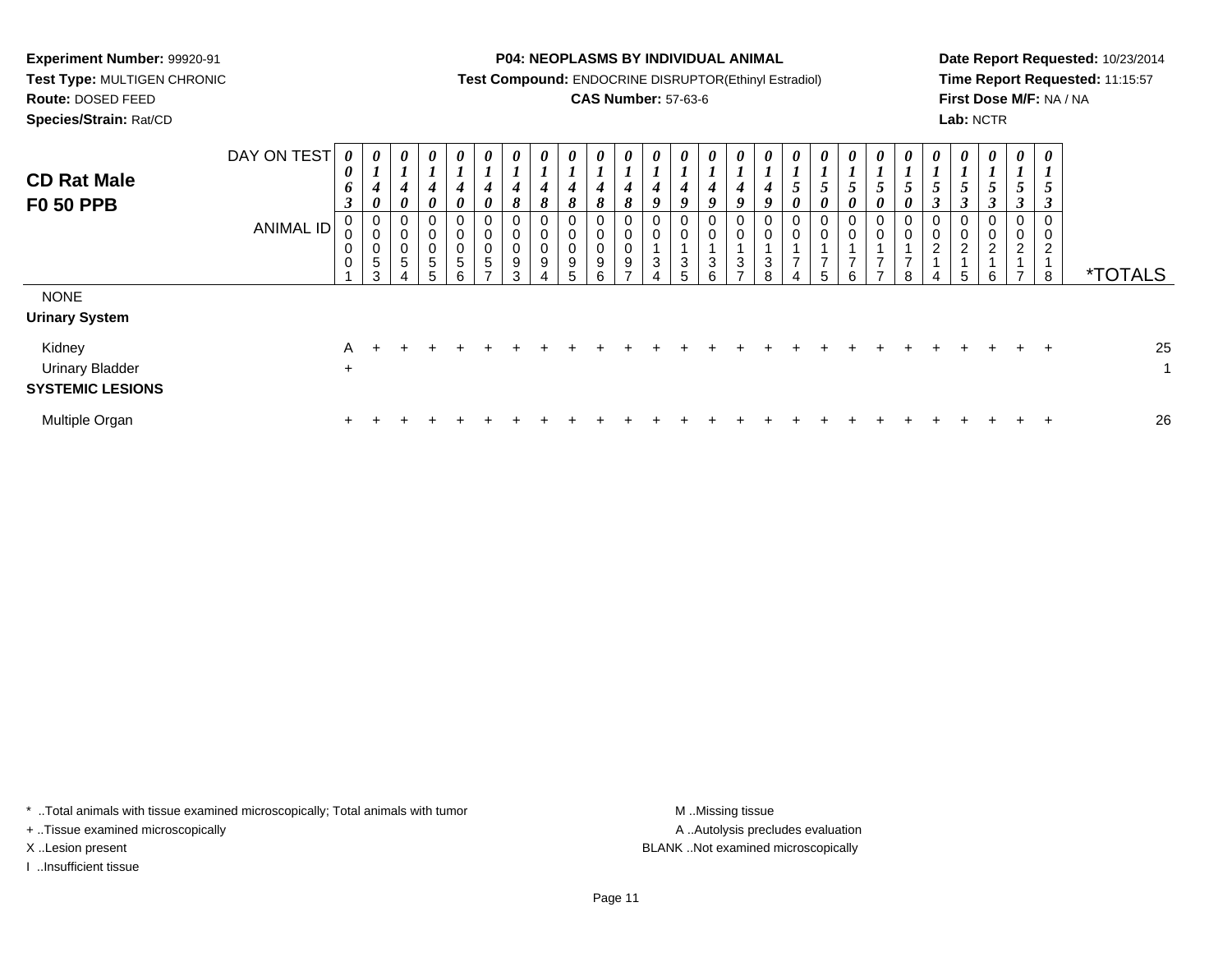**Species/Strain:** Rat/CD

#### **P04: NEOPLASMS BY INDIVIDUAL ANIMAL**

**Test Compound:** ENDOCRINE DISRUPTOR(Ethinyl Estradiol)

### **CAS Number:** 57-63-6

**Date Report Requested:** 10/23/2014**Time Report Requested:** 11:15:57**First Dose M/F:** NA / NA**Lab:** NCTR

| <b>CD Rat Male</b><br><b>F1 CONTROL</b>            | DAY ON TEST<br><b>ANIMAL ID</b> | 0<br>1<br>6<br>$\boldsymbol{l}$<br>$\mathbf 0$<br>0<br>$\frac{2}{6}$<br>4 | $\boldsymbol{\theta}$<br>$\boldsymbol{l}$<br>6<br>$\boldsymbol{l}$<br>$\pmb{0}$<br>$\boldsymbol{0}$<br>$\frac{2}{6}$<br>5 | $\pmb{\theta}$<br>$\boldsymbol{l}$<br>6<br>1<br>$\mathsf 0$<br>$\pmb{0}$<br>$\boldsymbol{2}$<br>$\,6$<br>6 | 0<br>$\boldsymbol{l}$<br>6<br>1<br>$\mathsf 0$<br>$\mathbf 0$<br>$\frac{2}{6}$<br>7 | 0<br>$\boldsymbol{l}$<br>6<br>$\boldsymbol{l}$<br>$\pmb{0}$<br>$\pmb{0}$<br>$\overline{c}$<br>6<br>8 | 0<br>$\boldsymbol{l}$<br>6<br>$\boldsymbol{l}$<br>$\mathbf 0$<br>$\pmb{0}$<br>$\overline{c}$<br>$\,6\,$<br>9 | $\frac{\theta}{I}$<br>6<br>$\overline{2}$<br>$\mathbf 0$<br>$\pmb{0}$<br>$\sqrt{3}$<br>$\pmb{0}$<br>5 | $\boldsymbol{\theta}$<br>$\boldsymbol{l}$<br>6<br>$\boldsymbol{l}$<br>$\mathbf 0$<br>$\mathbf 0$<br>$\mathbf{3}$<br>$\pmb{0}$<br>6 | $\pmb{\theta}$<br>$\boldsymbol{l}$<br>6<br>$\boldsymbol{l}$<br>$\mathbf 0$<br>0<br>$\sqrt{3}$<br>0<br>$\overline{7}$ | $\boldsymbol{\theta}$<br>$\boldsymbol{l}$<br>6<br>1<br>$\mathbf 0$<br>$\mathbf 0$<br>$\sqrt{3}$<br>$\mathbf 0$<br>8 | 0<br>$\boldsymbol{l}$<br>6<br>0<br>0<br>$\mathbf{3}$<br>$\mathsf 0$<br>9 | 0<br>$\boldsymbol{l}$<br>6<br>$\overline{\mathbf{c}}$<br>0<br>0<br>$\ensuremath{\mathsf{3}}$<br>4<br>$\overline{7}$ | 0<br>$\boldsymbol{l}$<br>6<br>$\overline{2}$<br>$\mathbf 0$<br>$\mathbf 0$<br>$\sqrt{3}$<br>$\overline{\mathbf{4}}$<br>8 | $\pmb{\theta}$<br>$\boldsymbol{l}$<br>6<br>$\overline{2}$<br>$\mathbf 0$<br>$\pmb{0}$<br>$\sqrt{3}$<br>$\overline{\mathbf{4}}$<br>9 | 0<br>$\boldsymbol{l}$<br>6<br>$\mathbf 0$<br>$\mathbf 0$<br>3<br>5<br>$\Omega$ | $\pmb{\theta}$<br>$\boldsymbol{l}$<br>6<br>$\boldsymbol{l}$<br>$\mathsf 0$<br>$\pmb{0}$<br>$\ensuremath{\mathsf{3}}$<br>$\mathbf 5$ | $\pmb{\theta}$<br>$\boldsymbol{l}$<br>6<br>$\boldsymbol{\beta}$<br>$\mathbf 0$<br>$\mathbf 0$<br>$\sqrt{3}$<br>8<br>9 | $\frac{\theta}{I}$<br>6<br>$\overline{2}$<br>$\mathbf 0$<br>$\ddot{\mathbf{0}}$<br>$\ensuremath{\mathsf{3}}$<br>$\boldsymbol{9}$<br>$\Omega$ | $\frac{\theta}{I}$<br>6<br>$\overline{2}$<br>0<br>$\mathsf{O}\xspace$<br>$\ensuremath{\mathsf{3}}$<br>$\boldsymbol{9}$ | 0<br>$\boldsymbol{l}$<br>6<br>$\overline{2}$<br>$\pmb{0}$<br>$\pmb{0}$<br>$\mathbf{3}$<br>$\boldsymbol{9}$<br>2 | $\boldsymbol{\theta}$<br>$\boldsymbol{l}$<br>6<br>$\boldsymbol{l}$<br>$\pmb{0}$<br>$\pmb{0}$<br>$\mathbf{3}$<br>$\boldsymbol{9}$<br>3 | 0<br>$\boldsymbol{l}$<br>6<br>$\boldsymbol{\beta}$<br>$\mathbf 0$<br>$\mathbf 0$<br>4<br>3 | $\boldsymbol{\theta}$<br>$\boldsymbol{l}$<br>6<br>$\overline{2}$<br>$\mathbf 0$<br>0<br>$\overline{4}$<br>$\sqrt{3}$<br>2 | 0<br>$\boldsymbol{l}$<br>6<br>0<br>$\mathbf 0$<br>0<br>4<br>$\ensuremath{\mathsf{3}}$<br>3 | $\boldsymbol{\theta}$<br>$\boldsymbol{l}$<br>6<br>$\boldsymbol{2}$<br>$\mathbf 0$<br>0<br>4<br>$\sqrt{3}$<br>$\overline{4}$ | <i><b>*TOTALS</b></i> |
|----------------------------------------------------|---------------------------------|---------------------------------------------------------------------------|---------------------------------------------------------------------------------------------------------------------------|------------------------------------------------------------------------------------------------------------|-------------------------------------------------------------------------------------|------------------------------------------------------------------------------------------------------|--------------------------------------------------------------------------------------------------------------|-------------------------------------------------------------------------------------------------------|------------------------------------------------------------------------------------------------------------------------------------|----------------------------------------------------------------------------------------------------------------------|---------------------------------------------------------------------------------------------------------------------|--------------------------------------------------------------------------|---------------------------------------------------------------------------------------------------------------------|--------------------------------------------------------------------------------------------------------------------------|-------------------------------------------------------------------------------------------------------------------------------------|--------------------------------------------------------------------------------|-------------------------------------------------------------------------------------------------------------------------------------|-----------------------------------------------------------------------------------------------------------------------|----------------------------------------------------------------------------------------------------------------------------------------------|------------------------------------------------------------------------------------------------------------------------|-----------------------------------------------------------------------------------------------------------------|---------------------------------------------------------------------------------------------------------------------------------------|--------------------------------------------------------------------------------------------|---------------------------------------------------------------------------------------------------------------------------|--------------------------------------------------------------------------------------------|-----------------------------------------------------------------------------------------------------------------------------|-----------------------|
| <b>Alimentary System</b>                           |                                 |                                                                           |                                                                                                                           |                                                                                                            |                                                                                     |                                                                                                      |                                                                                                              |                                                                                                       |                                                                                                                                    |                                                                                                                      |                                                                                                                     |                                                                          |                                                                                                                     |                                                                                                                          |                                                                                                                                     |                                                                                |                                                                                                                                     |                                                                                                                       |                                                                                                                                              |                                                                                                                        |                                                                                                                 |                                                                                                                                       |                                                                                            |                                                                                                                           |                                                                                            |                                                                                                                             |                       |
| Liver<br>Mesentery<br><b>Cardiovascular System</b> |                                 | $\ddot{}$                                                                 |                                                                                                                           |                                                                                                            |                                                                                     |                                                                                                      |                                                                                                              |                                                                                                       |                                                                                                                                    |                                                                                                                      |                                                                                                                     |                                                                          |                                                                                                                     |                                                                                                                          |                                                                                                                                     |                                                                                | +                                                                                                                                   |                                                                                                                       |                                                                                                                                              |                                                                                                                        |                                                                                                                 |                                                                                                                                       |                                                                                            |                                                                                                                           |                                                                                            |                                                                                                                             | 25<br>$\mathbf{1}$    |
| <b>NONE</b>                                        |                                 |                                                                           |                                                                                                                           |                                                                                                            |                                                                                     |                                                                                                      |                                                                                                              |                                                                                                       |                                                                                                                                    |                                                                                                                      |                                                                                                                     |                                                                          |                                                                                                                     |                                                                                                                          |                                                                                                                                     |                                                                                |                                                                                                                                     |                                                                                                                       |                                                                                                                                              |                                                                                                                        |                                                                                                                 |                                                                                                                                       |                                                                                            |                                                                                                                           |                                                                                            |                                                                                                                             |                       |
| <b>Endocrine System</b>                            |                                 |                                                                           |                                                                                                                           |                                                                                                            |                                                                                     |                                                                                                      |                                                                                                              |                                                                                                       |                                                                                                                                    |                                                                                                                      |                                                                                                                     |                                                                          |                                                                                                                     |                                                                                                                          |                                                                                                                                     |                                                                                |                                                                                                                                     |                                                                                                                       |                                                                                                                                              |                                                                                                                        |                                                                                                                 |                                                                                                                                       |                                                                                            |                                                                                                                           |                                                                                            |                                                                                                                             |                       |
| <b>Adrenal Cortex</b>                              |                                 |                                                                           |                                                                                                                           |                                                                                                            |                                                                                     |                                                                                                      |                                                                                                              |                                                                                                       |                                                                                                                                    |                                                                                                                      |                                                                                                                     |                                                                          |                                                                                                                     |                                                                                                                          |                                                                                                                                     |                                                                                |                                                                                                                                     |                                                                                                                       |                                                                                                                                              |                                                                                                                        |                                                                                                                 |                                                                                                                                       |                                                                                            |                                                                                                                           |                                                                                            |                                                                                                                             | 25                    |
| Adrenal Medulla                                    |                                 |                                                                           |                                                                                                                           |                                                                                                            |                                                                                     |                                                                                                      |                                                                                                              |                                                                                                       |                                                                                                                                    |                                                                                                                      |                                                                                                                     |                                                                          |                                                                                                                     |                                                                                                                          |                                                                                                                                     |                                                                                |                                                                                                                                     |                                                                                                                       |                                                                                                                                              |                                                                                                                        |                                                                                                                 |                                                                                                                                       |                                                                                            |                                                                                                                           |                                                                                            |                                                                                                                             | 25                    |
| <b>Pituitary Gland</b>                             |                                 |                                                                           |                                                                                                                           |                                                                                                            |                                                                                     |                                                                                                      |                                                                                                              |                                                                                                       |                                                                                                                                    |                                                                                                                      |                                                                                                                     |                                                                          |                                                                                                                     |                                                                                                                          |                                                                                                                                     |                                                                                |                                                                                                                                     |                                                                                                                       |                                                                                                                                              |                                                                                                                        |                                                                                                                 |                                                                                                                                       |                                                                                            |                                                                                                                           |                                                                                            |                                                                                                                             | 24                    |
| <b>Thyroid Gland</b>                               |                                 |                                                                           |                                                                                                                           |                                                                                                            |                                                                                     |                                                                                                      |                                                                                                              |                                                                                                       |                                                                                                                                    |                                                                                                                      |                                                                                                                     |                                                                          |                                                                                                                     |                                                                                                                          |                                                                                                                                     |                                                                                |                                                                                                                                     |                                                                                                                       |                                                                                                                                              |                                                                                                                        |                                                                                                                 |                                                                                                                                       |                                                                                            |                                                                                                                           |                                                                                            |                                                                                                                             | 25                    |
| <b>General Body System</b>                         |                                 |                                                                           |                                                                                                                           |                                                                                                            |                                                                                     |                                                                                                      |                                                                                                              |                                                                                                       |                                                                                                                                    |                                                                                                                      |                                                                                                                     |                                                                          |                                                                                                                     |                                                                                                                          |                                                                                                                                     |                                                                                |                                                                                                                                     |                                                                                                                       |                                                                                                                                              |                                                                                                                        |                                                                                                                 |                                                                                                                                       |                                                                                            |                                                                                                                           |                                                                                            |                                                                                                                             |                       |
| <b>NONE</b>                                        |                                 |                                                                           |                                                                                                                           |                                                                                                            |                                                                                     |                                                                                                      |                                                                                                              |                                                                                                       |                                                                                                                                    |                                                                                                                      |                                                                                                                     |                                                                          |                                                                                                                     |                                                                                                                          |                                                                                                                                     |                                                                                |                                                                                                                                     |                                                                                                                       |                                                                                                                                              |                                                                                                                        |                                                                                                                 |                                                                                                                                       |                                                                                            |                                                                                                                           |                                                                                            |                                                                                                                             |                       |
| <b>Genital System</b>                              |                                 |                                                                           |                                                                                                                           |                                                                                                            |                                                                                     |                                                                                                      |                                                                                                              |                                                                                                       |                                                                                                                                    |                                                                                                                      |                                                                                                                     |                                                                          |                                                                                                                     |                                                                                                                          |                                                                                                                                     |                                                                                |                                                                                                                                     |                                                                                                                       |                                                                                                                                              |                                                                                                                        |                                                                                                                 |                                                                                                                                       |                                                                                            |                                                                                                                           |                                                                                            |                                                                                                                             |                       |
| <b>Coagulating Gland</b>                           |                                 |                                                                           |                                                                                                                           |                                                                                                            |                                                                                     |                                                                                                      |                                                                                                              |                                                                                                       |                                                                                                                                    |                                                                                                                      |                                                                                                                     |                                                                          |                                                                                                                     |                                                                                                                          |                                                                                                                                     |                                                                                |                                                                                                                                     |                                                                                                                       |                                                                                                                                              |                                                                                                                        |                                                                                                                 |                                                                                                                                       |                                                                                            |                                                                                                                           |                                                                                            |                                                                                                                             | 25                    |
| Epididymis                                         |                                 |                                                                           |                                                                                                                           |                                                                                                            |                                                                                     |                                                                                                      |                                                                                                              |                                                                                                       |                                                                                                                                    |                                                                                                                      |                                                                                                                     |                                                                          |                                                                                                                     |                                                                                                                          |                                                                                                                                     |                                                                                |                                                                                                                                     |                                                                                                                       |                                                                                                                                              |                                                                                                                        |                                                                                                                 |                                                                                                                                       |                                                                                            |                                                                                                                           |                                                                                            |                                                                                                                             | 25                    |
| <b>Preputial Gland</b>                             |                                 |                                                                           |                                                                                                                           |                                                                                                            |                                                                                     |                                                                                                      |                                                                                                              |                                                                                                       |                                                                                                                                    |                                                                                                                      |                                                                                                                     | $\ddot{}$                                                                |                                                                                                                     |                                                                                                                          |                                                                                                                                     |                                                                                |                                                                                                                                     |                                                                                                                       |                                                                                                                                              |                                                                                                                        |                                                                                                                 |                                                                                                                                       |                                                                                            |                                                                                                                           |                                                                                            |                                                                                                                             | 3                     |
| Prostate, Dorsal/Lateral Lobe                      |                                 |                                                                           |                                                                                                                           |                                                                                                            |                                                                                     |                                                                                                      |                                                                                                              |                                                                                                       |                                                                                                                                    |                                                                                                                      |                                                                                                                     |                                                                          |                                                                                                                     |                                                                                                                          |                                                                                                                                     |                                                                                |                                                                                                                                     |                                                                                                                       |                                                                                                                                              |                                                                                                                        |                                                                                                                 |                                                                                                                                       |                                                                                            |                                                                                                                           |                                                                                            |                                                                                                                             | 25                    |
| Prostate, Ventral Lobe                             |                                 |                                                                           |                                                                                                                           |                                                                                                            |                                                                                     |                                                                                                      |                                                                                                              |                                                                                                       |                                                                                                                                    |                                                                                                                      |                                                                                                                     |                                                                          |                                                                                                                     |                                                                                                                          |                                                                                                                                     |                                                                                |                                                                                                                                     |                                                                                                                       |                                                                                                                                              |                                                                                                                        |                                                                                                                 |                                                                                                                                       |                                                                                            |                                                                                                                           |                                                                                            |                                                                                                                             | 25                    |
| <b>Rete Testes</b>                                 |                                 |                                                                           |                                                                                                                           |                                                                                                            |                                                                                     |                                                                                                      |                                                                                                              |                                                                                                       |                                                                                                                                    |                                                                                                                      |                                                                                                                     |                                                                          |                                                                                                                     |                                                                                                                          |                                                                                                                                     |                                                                                |                                                                                                                                     |                                                                                                                       |                                                                                                                                              |                                                                                                                        |                                                                                                                 |                                                                                                                                       |                                                                                            |                                                                                                                           |                                                                                            |                                                                                                                             | 25                    |
| Seminal Vesicle                                    |                                 |                                                                           |                                                                                                                           |                                                                                                            |                                                                                     |                                                                                                      |                                                                                                              |                                                                                                       |                                                                                                                                    |                                                                                                                      |                                                                                                                     |                                                                          |                                                                                                                     |                                                                                                                          |                                                                                                                                     |                                                                                |                                                                                                                                     |                                                                                                                       |                                                                                                                                              |                                                                                                                        |                                                                                                                 |                                                                                                                                       |                                                                                            |                                                                                                                           |                                                                                            |                                                                                                                             | 25                    |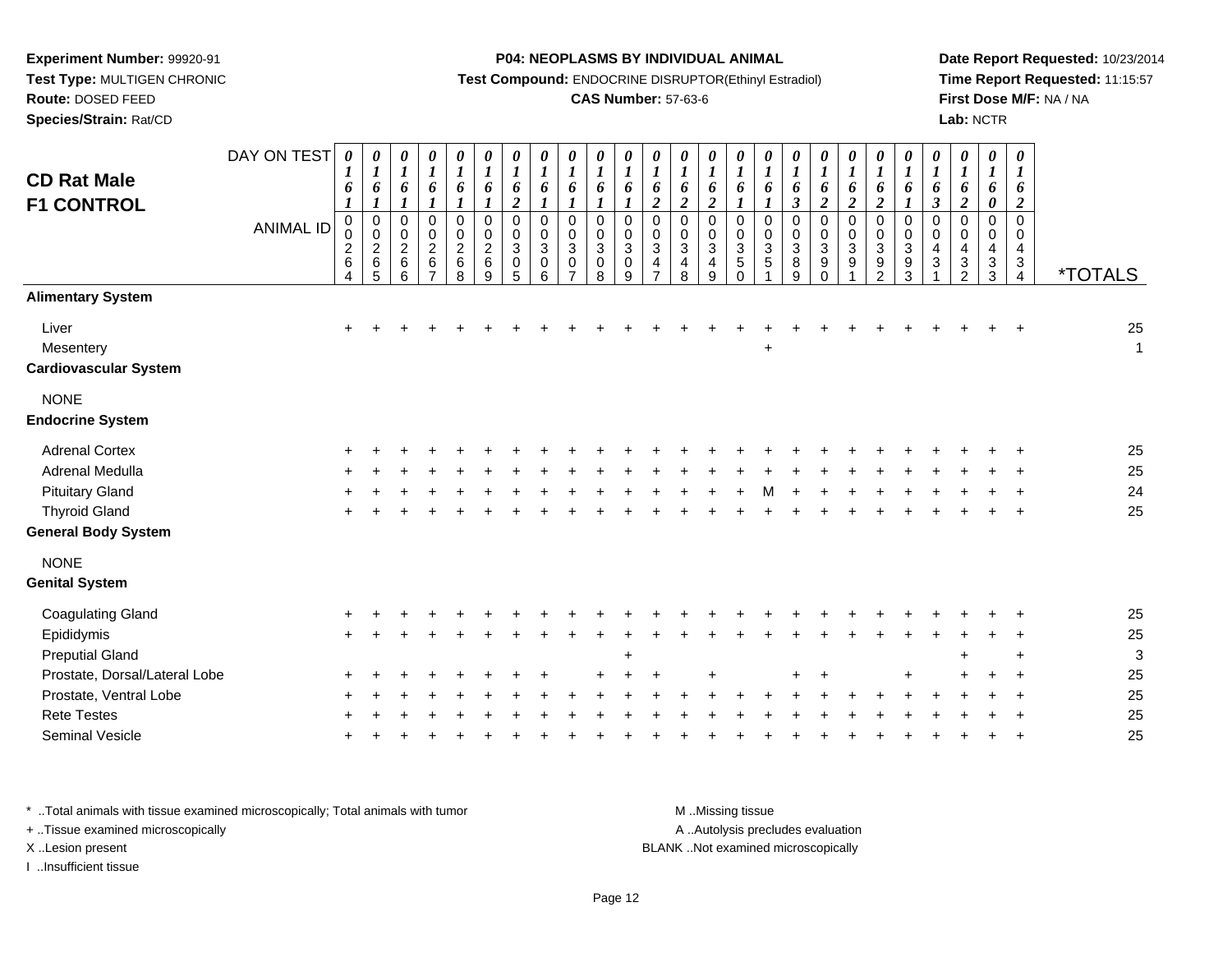**Species/Strain:** Rat/CD

#### **P04: NEOPLASMS BY INDIVIDUAL ANIMAL**

**Test Compound:** ENDOCRINE DISRUPTOR(Ethinyl Estradiol)

### **CAS Number:** 57-63-6

**Date Report Requested:** 10/23/2014**Time Report Requested:** 11:15:57**First Dose M/F:** NA / NA**Lab:** NCTR

| <b>CD Rat Male</b>                             | DAY ON TEST      | 0<br>$\boldsymbol{l}$<br>6                                                | 0<br>$\boldsymbol{l}$<br>6                                       | 0<br>$\boldsymbol{l}$<br>6                                 | 0<br>$\boldsymbol{l}$<br>6                                              | 0<br>$\boldsymbol{l}$<br>6                                    | 0<br>$\boldsymbol{l}$<br>6                                                   | $\boldsymbol{\theta}$<br>$\boldsymbol{l}$<br>6    | 0<br>$\boldsymbol{l}$<br>6                                               | $\boldsymbol{\theta}$<br>$\boldsymbol{l}$<br>6             | 0<br>$\boldsymbol{l}$<br>6                               | 0<br>$\boldsymbol{l}$<br>6                         | 0<br>$\boldsymbol{l}$<br>6                                                              | 0<br>$\boldsymbol{l}$<br>6                                                            | $\boldsymbol{\theta}$<br>$\boldsymbol{l}$<br>6               | 0<br>$\boldsymbol{l}$<br>6                                | $\boldsymbol{\theta}$<br>$\boldsymbol{l}$<br>6 | $\boldsymbol{\theta}$<br>$\boldsymbol{l}$<br>6                                  | 0<br>$\boldsymbol{l}$<br>6                                                                | 0<br>$\boldsymbol{l}$<br>6                                                   | 0<br>$\boldsymbol{I}$<br>6                                                        | 0<br>$\boldsymbol{l}$<br>6                                     | 0<br>$\boldsymbol{I}$<br>6                                             | 0<br>$\boldsymbol{l}$<br>6                                                | 0<br>$\boldsymbol{l}$<br>6                         | 0<br>$\boldsymbol{l}$<br>6                                                               |                       |
|------------------------------------------------|------------------|---------------------------------------------------------------------------|------------------------------------------------------------------|------------------------------------------------------------|-------------------------------------------------------------------------|---------------------------------------------------------------|------------------------------------------------------------------------------|---------------------------------------------------|--------------------------------------------------------------------------|------------------------------------------------------------|----------------------------------------------------------|----------------------------------------------------|-----------------------------------------------------------------------------------------|---------------------------------------------------------------------------------------|--------------------------------------------------------------|-----------------------------------------------------------|------------------------------------------------|---------------------------------------------------------------------------------|-------------------------------------------------------------------------------------------|------------------------------------------------------------------------------|-----------------------------------------------------------------------------------|----------------------------------------------------------------|------------------------------------------------------------------------|---------------------------------------------------------------------------|----------------------------------------------------|------------------------------------------------------------------------------------------|-----------------------|
| <b>F1 CONTROL</b>                              | <b>ANIMAL ID</b> | $\boldsymbol{l}$<br>$\mathbf 0$<br>$\boldsymbol{0}$<br>$\frac{2}{6}$<br>4 | $\boldsymbol{l}$<br>$\pmb{0}$<br>$\pmb{0}$<br>$\frac{2}{6}$<br>5 | $\pmb{0}$<br>$\mathbf 0$<br>$\overline{2}$<br>$\,6\,$<br>6 | $\mathbf 0$<br>$\pmb{0}$<br>$\overline{c}$<br>$\,6\,$<br>$\overline{7}$ | $\boldsymbol{0}$<br>$\pmb{0}$<br>$\overline{c}$<br>$\,6$<br>8 | $\boldsymbol{l}$<br>$\pmb{0}$<br>$\pmb{0}$<br>$\boldsymbol{2}$<br>$\,6$<br>9 | $\overline{c}$<br>$\mathbf 0$<br>0<br>3<br>0<br>5 | $\boldsymbol{l}$<br>$\mathbf 0$<br>$\mathbf 0$<br>$\mathbf{3}$<br>0<br>6 | 1<br>$\pmb{0}$<br>0<br>$\mathbf{3}$<br>0<br>$\overline{7}$ | $\pmb{0}$<br>$\pmb{0}$<br>$\mathbf{3}$<br>$\pmb{0}$<br>8 | 0<br>$\mathsf 0$<br>$\mathbf{3}$<br>$\pmb{0}$<br>9 | $\boldsymbol{2}$<br>$\pmb{0}$<br>$\pmb{0}$<br>$\overline{3}$<br>$\overline{\mathbf{4}}$ | $\boldsymbol{2}$<br>$\mathbf 0$<br>$\mathbf 0$<br>$\mathbf{3}$<br>$\overline{4}$<br>8 | $\boldsymbol{2}$<br>$\mathbf 0$<br>0<br>$\sqrt{3}$<br>4<br>9 | $\mathbf 0$<br>0<br>$\sqrt{3}$<br>$\,$ 5 $\,$<br>$\Omega$ | 1<br>0<br>0<br>$\,$ 3 $\,$<br>5                | $\mathfrak{z}$<br>$\mathbf 0$<br>0<br>$\ensuremath{\mathsf{3}}$<br>$\bf 8$<br>g | $\boldsymbol{2}$<br>0<br>$\boldsymbol{0}$<br>$\mathbf{3}$<br>$\boldsymbol{9}$<br>$\Omega$ | $\boldsymbol{2}$<br>$\pmb{0}$<br>$\pmb{0}$<br>$\ensuremath{\mathsf{3}}$<br>9 | $\boldsymbol{2}$<br>$\pmb{0}$<br>$\pmb{0}$<br>$\mathbf{3}$<br>9<br>$\overline{2}$ | 1<br>$\pmb{0}$<br>$\pmb{0}$<br>$\sqrt{3}$<br>9<br>$\mathbf{3}$ | $\boldsymbol{\beta}$<br>$\Omega$<br>$\mathbf 0$<br>$\overline{4}$<br>3 | $\boldsymbol{2}$<br>$\mathbf 0$<br>0<br>4<br>$\sqrt{3}$<br>$\overline{2}$ | 0<br>0<br>0<br>4<br>$\ensuremath{\mathsf{3}}$<br>3 | $\boldsymbol{2}$<br>$\mathbf 0$<br>0<br>4<br>$\ensuremath{\mathsf{3}}$<br>$\overline{4}$ | <i><b>*TOTALS</b></i> |
| <b>Testes</b>                                  |                  | $+$                                                                       |                                                                  |                                                            |                                                                         |                                                               |                                                                              |                                                   |                                                                          |                                                            |                                                          |                                                    |                                                                                         |                                                                                       |                                                              |                                                           |                                                |                                                                                 |                                                                                           |                                                                              |                                                                                   |                                                                |                                                                        |                                                                           |                                                    | $\ddot{}$                                                                                | 25                    |
| <b>Hematopoietic System</b>                    |                  |                                                                           |                                                                  |                                                            |                                                                         |                                                               |                                                                              |                                                   |                                                                          |                                                            |                                                          |                                                    |                                                                                         |                                                                                       |                                                              |                                                           |                                                |                                                                                 |                                                                                           |                                                                              |                                                                                   |                                                                |                                                                        |                                                                           |                                                    |                                                                                          |                       |
| <b>Bone Marrow</b>                             |                  |                                                                           |                                                                  |                                                            |                                                                         |                                                               |                                                                              |                                                   |                                                                          |                                                            |                                                          |                                                    |                                                                                         |                                                                                       |                                                              |                                                           |                                                |                                                                                 |                                                                                           |                                                                              |                                                                                   |                                                                |                                                                        |                                                                           |                                                    |                                                                                          | 25                    |
| Spleen                                         |                  |                                                                           |                                                                  |                                                            |                                                                         |                                                               |                                                                              |                                                   |                                                                          |                                                            |                                                          |                                                    |                                                                                         |                                                                                       |                                                              |                                                           |                                                |                                                                                 |                                                                                           |                                                                              |                                                                                   |                                                                |                                                                        |                                                                           |                                                    |                                                                                          | 25                    |
| Thymus                                         |                  | ÷                                                                         |                                                                  |                                                            |                                                                         |                                                               |                                                                              |                                                   |                                                                          |                                                            |                                                          |                                                    |                                                                                         |                                                                                       |                                                              |                                                           |                                                |                                                                                 |                                                                                           |                                                                              |                                                                                   |                                                                |                                                                        |                                                                           |                                                    | $\overline{+}$                                                                           | 25                    |
| <b>Integumentary System</b>                    |                  |                                                                           |                                                                  |                                                            |                                                                         |                                                               |                                                                              |                                                   |                                                                          |                                                            |                                                          |                                                    |                                                                                         |                                                                                       |                                                              |                                                           |                                                |                                                                                 |                                                                                           |                                                                              |                                                                                   |                                                                |                                                                        |                                                                           |                                                    |                                                                                          |                       |
| Mammary Gland<br><b>Musculoskeletal System</b> |                  | $\pm$                                                                     |                                                                  |                                                            |                                                                         |                                                               |                                                                              |                                                   |                                                                          |                                                            |                                                          |                                                    |                                                                                         |                                                                                       |                                                              |                                                           |                                                |                                                                                 |                                                                                           |                                                                              |                                                                                   |                                                                |                                                                        |                                                                           |                                                    | $\overline{+}$                                                                           | 25                    |
| Bone<br><b>Nervous System</b>                  |                  |                                                                           |                                                                  |                                                            |                                                                         |                                                               |                                                                              |                                                   |                                                                          |                                                            |                                                          |                                                    |                                                                                         |                                                                                       |                                                              |                                                           |                                                |                                                                                 |                                                                                           |                                                                              |                                                                                   |                                                                |                                                                        |                                                                           |                                                    |                                                                                          | 25                    |
| <b>NONE</b><br><b>Respiratory System</b>       |                  |                                                                           |                                                                  |                                                            |                                                                         |                                                               |                                                                              |                                                   |                                                                          |                                                            |                                                          |                                                    |                                                                                         |                                                                                       |                                                              |                                                           |                                                |                                                                                 |                                                                                           |                                                                              |                                                                                   |                                                                |                                                                        |                                                                           |                                                    |                                                                                          |                       |
| <b>NONE</b><br><b>Special Senses System</b>    |                  |                                                                           |                                                                  |                                                            |                                                                         |                                                               |                                                                              |                                                   |                                                                          |                                                            |                                                          |                                                    |                                                                                         |                                                                                       |                                                              |                                                           |                                                |                                                                                 |                                                                                           |                                                                              |                                                                                   |                                                                |                                                                        |                                                                           |                                                    |                                                                                          |                       |
| <b>NONE</b><br><b>Urinary System</b>           |                  |                                                                           |                                                                  |                                                            |                                                                         |                                                               |                                                                              |                                                   |                                                                          |                                                            |                                                          |                                                    |                                                                                         |                                                                                       |                                                              |                                                           |                                                |                                                                                 |                                                                                           |                                                                              |                                                                                   |                                                                |                                                                        |                                                                           |                                                    |                                                                                          |                       |
| Kidney<br><b>SYSTEMIC LESIONS</b>              |                  |                                                                           |                                                                  |                                                            |                                                                         |                                                               |                                                                              |                                                   |                                                                          |                                                            |                                                          |                                                    |                                                                                         |                                                                                       |                                                              |                                                           |                                                |                                                                                 |                                                                                           |                                                                              |                                                                                   |                                                                |                                                                        |                                                                           |                                                    |                                                                                          | 25                    |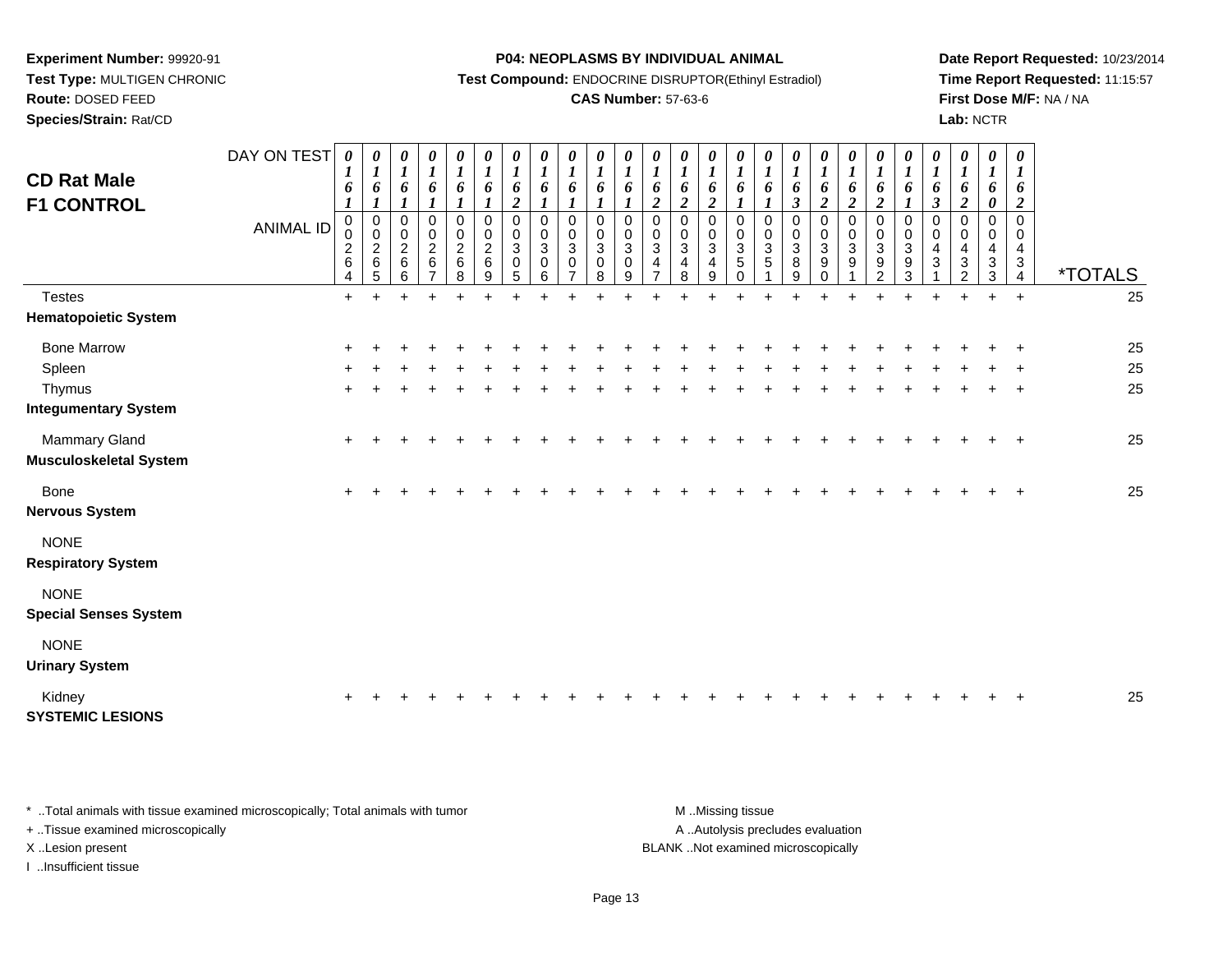**Route:** DOSED FEED

**Species/Strain:** Rat/CD

#### **P04: NEOPLASMS BY INDIVIDUAL ANIMAL**

**Test Compound:** ENDOCRINE DISRUPTOR(Ethinyl Estradiol)

## **CAS Number:** 57-63-6

**Date Report Requested:** 10/23/2014**Time Report Requested:** 11:15:57**First Dose M/F:** NA / NA**Lab:** NCTR

| <b>CD Rat Male</b><br><b>F1 CONTROL</b> | DAY ON TEST | $\boldsymbol{\theta}$<br>$\overline{\phantom{a}}$<br>$\bm{o}$ | 0                 | 0<br>6                  | 0<br>6                                 | 0<br>6                       | $\boldsymbol{\theta}$<br>$\bm{o}$ | 0<br>0 | $\boldsymbol{\theta}$<br>6 | 0<br>o                  | $\boldsymbol{\theta}$<br>o | 0<br>$\bm{o}$ | $\boldsymbol{\theta}$<br>$\bm{o}$ | 0<br>o<br>ി<br>$\epsilon$ | 0<br>6<br>◢           | $\theta$<br>o | $\theta$<br>o               | $\theta$<br>o              | 0<br>O | $\theta$<br>O | $\boldsymbol{\theta}$<br>o | $\theta$<br>o | $\boldsymbol{\theta}$<br>J | $\boldsymbol{\theta}$<br>O. | $\boldsymbol{\theta}$<br>o<br>$\boldsymbol{\theta}$ | $\theta$<br>O     |              |
|-----------------------------------------|-------------|---------------------------------------------------------------|-------------------|-------------------------|----------------------------------------|------------------------------|-----------------------------------|--------|----------------------------|-------------------------|----------------------------|---------------|-----------------------------------|---------------------------|-----------------------|---------------|-----------------------------|----------------------------|--------|---------------|----------------------------|---------------|----------------------------|-----------------------------|-----------------------------------------------------|-------------------|--------------|
|                                         | ANIMAL ID   | v<br>v<br><u>_</u><br>6<br>4                                  | v<br>ັບ<br>_<br>6 | 0<br><u>_</u><br>6<br>6 | v<br>$\sim$<br>_<br>6<br>$\rightarrow$ | U<br>U<br><u>_</u><br>6<br>8 | U<br>v<br>ົ<br>6<br>9             |        | U<br>U<br>3<br>0<br>6      | ◡<br>U.<br>ົ<br>J.<br>v | 0<br>0<br>3<br>0<br>8      | ົ<br>◡<br>a   | 3<br>4                            | 0<br>0<br>3<br>4<br>8     | 0<br>0<br>3<br>4<br>9 | G             | 0<br>0<br>3<br><sub>5</sub> | U<br>υ<br>ົ<br>ັ<br>8<br>g | 3<br>9 | 3<br>9        | ົ<br>9                     | ົ<br>9<br>⌒   | 0<br>0<br>3                | $\sim$<br>دت<br>$\sim$      | $\cap$<br>U<br>v<br>4<br>2<br>◡<br>3                | 0<br>U.<br>3<br>4 | <b>OTALS</b> |
| Multiple Organ                          |             | ÷                                                             |                   |                         |                                        |                              |                                   |        |                            |                         |                            |               |                                   |                           |                       |               |                             |                            |        |               |                            |               |                            |                             |                                                     |                   | 25           |

\* ..Total animals with tissue examined microscopically; Total animals with tumor **M** . Missing tissue M ..Missing tissue

+ ..Tissue examined microscopically

I ..Insufficient tissue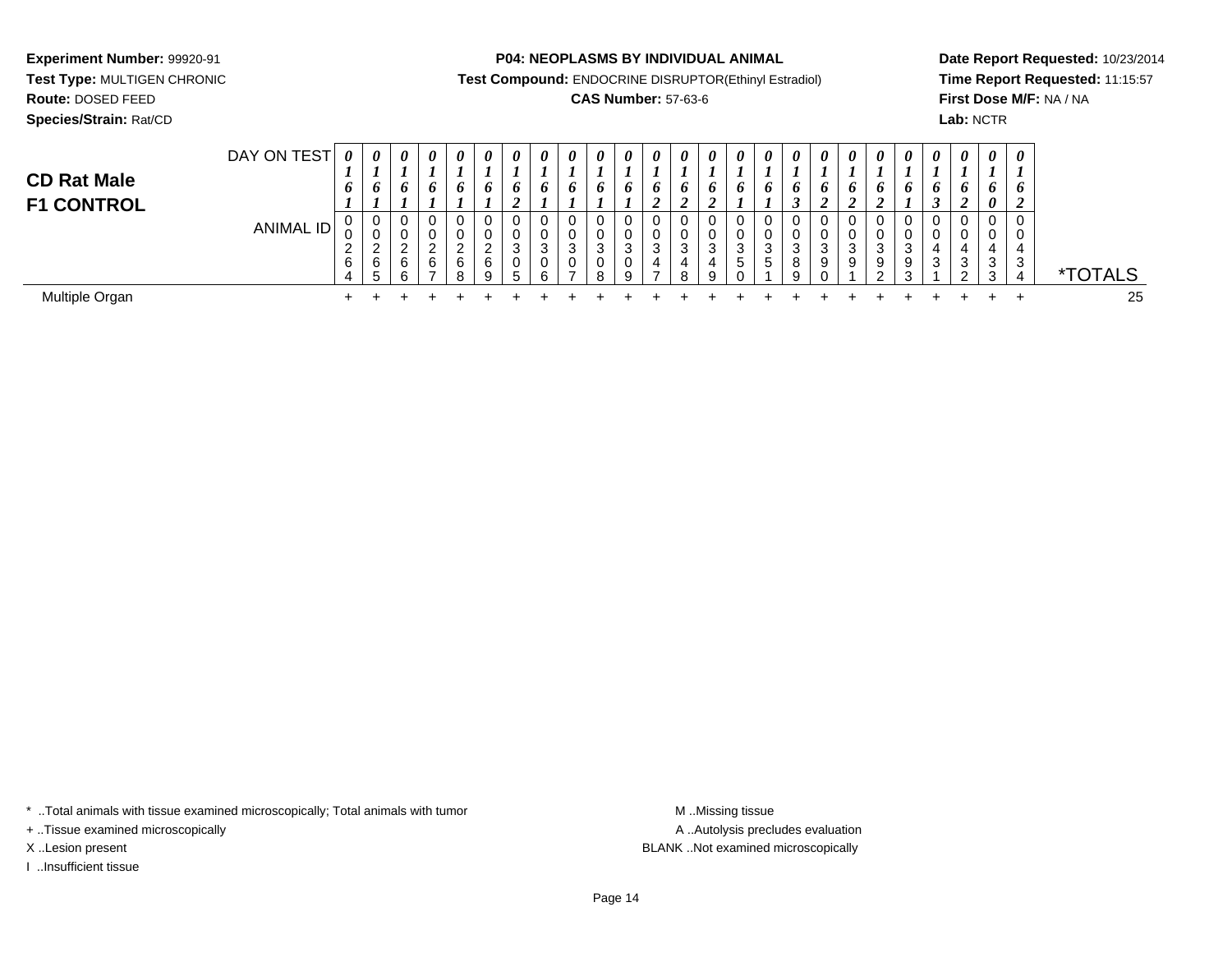**Species/Strain:** Rat/CD

#### **P04: NEOPLASMS BY INDIVIDUAL ANIMAL**

**Test Compound:** ENDOCRINE DISRUPTOR(Ethinyl Estradiol)

### **CAS Number:** 57-63-6

**Date Report Requested:** 10/23/2014**Time Report Requested:** 11:15:57**First Dose M/F:** NA / NA**Lab:** NCTR

| <b>CD Rat Male</b><br>F1 2.0 PPB          | DAY ON TEST<br><b>ANIMAL ID</b> | 0<br>6<br>0<br>$\mathsf 0$<br>$\frac{2}{7}$<br>$\Omega$ | $\boldsymbol{\theta}$<br>$\boldsymbol{I}$<br>6<br>0<br>$\pmb{0}$<br>$\frac{2}{7}$ | 0<br>$\boldsymbol{l}$<br>6<br>0<br>$\pmb{0}$<br>$\boldsymbol{2}$<br>$\overline{7}$<br>$\mathfrak{p}$ | $\pmb{\theta}$<br>$\boldsymbol{l}$<br>6<br>0<br>$\frac{0}{2}$<br>3 | 0<br>$\boldsymbol{l}$<br>6<br>0<br>$\frac{0}{2}$ | $\pmb{\theta}$<br>$\boldsymbol{l}$<br>6<br>$\boldsymbol{2}$<br>0<br>$\pmb{0}$<br>$\sqrt{3}$<br>$\mathbf 1$ | $\boldsymbol{\theta}$<br>$\boldsymbol{l}$<br>6<br>$\boldsymbol{2}$<br>$\mathbf 0$<br>$\mathbf 0$<br>$\mathbf{3}$<br>1 | 0<br>$\boldsymbol{l}$<br>6<br>$\overline{2}$<br>$\pmb{0}$<br>0<br>3<br>$\mathfrak{p}$ | $\pmb{\theta}$<br>$\boldsymbol{l}$<br>6<br>$\boldsymbol{2}$<br>0<br>0<br>3<br>3 | $\boldsymbol{\theta}$<br>$\boldsymbol{l}$<br>6<br>$\overline{2}$<br>$\Omega$<br>$\mathbf 0$<br>3 | $\pmb{\theta}$<br>$\boldsymbol{l}$<br>6<br>$\mathfrak{z}$<br>$\pmb{0}$<br>$_{3}^{\rm 0}$<br>$\mathbf 5$<br>$\mathfrak{p}$ | $\pmb{\theta}$<br>$\boldsymbol{l}$<br>6<br>$\boldsymbol{\mathfrak{z}}$<br>0<br>0<br>$\mathbf{3}$<br>$\sqrt{5}$<br>3 | $\pmb{\theta}$<br>$\boldsymbol{l}$<br>6<br>$\mathfrak{z}$<br>0<br>0<br>$\ensuremath{\mathsf{3}}$<br>5<br>4 | $\pmb{\theta}$<br>$\boldsymbol{l}$<br>6<br>$\boldsymbol{\beta}$<br>$\pmb{0}$<br>$\pmb{0}$<br>$\mathbf{3}$<br>$\mathbf 5$<br>5 | $\pmb{\theta}$<br>$\boldsymbol{l}$<br>6<br>$\overline{\mathbf{3}}$<br>$\pmb{0}$<br>0<br>3<br>5<br>6 | $\pmb{\theta}$<br>$\boldsymbol{l}$<br>6<br>$\mathbf{I}$<br>0<br>0<br>$\ensuremath{\mathsf{3}}$<br>$\mathbf 5$ | $\pmb{\theta}$<br>$\boldsymbol{l}$<br>6<br>$\boldsymbol{\beta}$<br>$\mathbf 0$<br>$\pmb{0}$<br>$\ensuremath{\mathsf{3}}$<br>9 | $\pmb{\theta}$<br>$\boldsymbol{l}$<br>6<br>$\boldsymbol{\beta}$<br>$\mathbf 0$<br>$\begin{smallmatrix}0\3\9\end{smallmatrix}$<br>$\overline{5}$ | $\boldsymbol{\theta}$<br>$\boldsymbol{l}$<br>$\pmb{6}$<br>$\boldsymbol{\mathfrak{z}}$<br>0<br>$\pmb{0}$<br>$\overline{3}$<br>$\boldsymbol{9}$<br>$\,6$ | 0<br>$\boldsymbol{l}$<br>6<br>$\boldsymbol{\beta}$<br>0<br>$\boldsymbol{0}$<br>3<br>9<br>$\overline{7}$ | $\pmb{\theta}$<br>$\boldsymbol{l}$<br>6<br>$\boldsymbol{\beta}$<br>$\pmb{0}$<br>$\pmb{0}$<br>$\sqrt{3}$<br>9<br>8 | $\pmb{\theta}$<br>$\boldsymbol{l}$<br>6<br>$\overline{c}$<br>$\mathbf 0$<br>0<br>3<br>9<br>9 | $\pmb{\theta}$<br>$\boldsymbol{l}$<br>6<br>$\boldsymbol{2}$<br>$\Omega$<br>0<br>4<br>3<br>5 | $\boldsymbol{\theta}$<br>$\boldsymbol{l}$<br>6<br>$\boldsymbol{2}$<br>$\mathbf 0$<br>0<br>4<br>$\sqrt{3}$<br>$6\phantom{1}6$ | $\boldsymbol{\theta}$<br>$\boldsymbol{l}$<br>6<br>$\boldsymbol{2}$<br>0<br>0<br>4<br>$\frac{3}{7}$ | <i><b>*TOTALS</b></i> |
|-------------------------------------------|---------------------------------|---------------------------------------------------------|-----------------------------------------------------------------------------------|------------------------------------------------------------------------------------------------------|--------------------------------------------------------------------|--------------------------------------------------|------------------------------------------------------------------------------------------------------------|-----------------------------------------------------------------------------------------------------------------------|---------------------------------------------------------------------------------------|---------------------------------------------------------------------------------|--------------------------------------------------------------------------------------------------|---------------------------------------------------------------------------------------------------------------------------|---------------------------------------------------------------------------------------------------------------------|------------------------------------------------------------------------------------------------------------|-------------------------------------------------------------------------------------------------------------------------------|-----------------------------------------------------------------------------------------------------|---------------------------------------------------------------------------------------------------------------|-------------------------------------------------------------------------------------------------------------------------------|-------------------------------------------------------------------------------------------------------------------------------------------------|--------------------------------------------------------------------------------------------------------------------------------------------------------|---------------------------------------------------------------------------------------------------------|-------------------------------------------------------------------------------------------------------------------|----------------------------------------------------------------------------------------------|---------------------------------------------------------------------------------------------|------------------------------------------------------------------------------------------------------------------------------|----------------------------------------------------------------------------------------------------|-----------------------|
| <b>Alimentary System</b>                  |                                 |                                                         |                                                                                   |                                                                                                      |                                                                    |                                                  |                                                                                                            |                                                                                                                       |                                                                                       |                                                                                 |                                                                                                  |                                                                                                                           |                                                                                                                     |                                                                                                            |                                                                                                                               |                                                                                                     |                                                                                                               |                                                                                                                               |                                                                                                                                                 |                                                                                                                                                        |                                                                                                         |                                                                                                                   |                                                                                              |                                                                                             |                                                                                                                              |                                                                                                    |                       |
| Liver<br><b>Cardiovascular System</b>     |                                 |                                                         |                                                                                   |                                                                                                      |                                                                    |                                                  |                                                                                                            |                                                                                                                       |                                                                                       |                                                                                 |                                                                                                  |                                                                                                                           |                                                                                                                     |                                                                                                            |                                                                                                                               |                                                                                                     | $\ddot{}$                                                                                                     |                                                                                                                               |                                                                                                                                                 |                                                                                                                                                        |                                                                                                         |                                                                                                                   |                                                                                              |                                                                                             |                                                                                                                              |                                                                                                    | 1                     |
| <b>NONE</b><br><b>Endocrine System</b>    |                                 |                                                         |                                                                                   |                                                                                                      |                                                                    |                                                  |                                                                                                            |                                                                                                                       |                                                                                       |                                                                                 |                                                                                                  |                                                                                                                           |                                                                                                                     |                                                                                                            |                                                                                                                               |                                                                                                     |                                                                                                               |                                                                                                                               |                                                                                                                                                 |                                                                                                                                                        |                                                                                                         |                                                                                                                   |                                                                                              |                                                                                             |                                                                                                                              |                                                                                                    |                       |
| <b>NONE</b><br><b>General Body System</b> |                                 |                                                         |                                                                                   |                                                                                                      |                                                                    |                                                  |                                                                                                            |                                                                                                                       |                                                                                       |                                                                                 |                                                                                                  |                                                                                                                           |                                                                                                                     |                                                                                                            |                                                                                                                               |                                                                                                     |                                                                                                               |                                                                                                                               |                                                                                                                                                 |                                                                                                                                                        |                                                                                                         |                                                                                                                   |                                                                                              |                                                                                             |                                                                                                                              |                                                                                                    |                       |
| <b>NONE</b><br><b>Genital System</b>      |                                 |                                                         |                                                                                   |                                                                                                      |                                                                    |                                                  |                                                                                                            |                                                                                                                       |                                                                                       |                                                                                 |                                                                                                  |                                                                                                                           |                                                                                                                     |                                                                                                            |                                                                                                                               |                                                                                                     |                                                                                                               |                                                                                                                               |                                                                                                                                                 |                                                                                                                                                        |                                                                                                         |                                                                                                                   |                                                                                              |                                                                                             |                                                                                                                              |                                                                                                    |                       |
| <b>Coagulating Gland</b>                  |                                 |                                                         |                                                                                   |                                                                                                      |                                                                    |                                                  |                                                                                                            |                                                                                                                       |                                                                                       |                                                                                 |                                                                                                  |                                                                                                                           |                                                                                                                     |                                                                                                            |                                                                                                                               |                                                                                                     |                                                                                                               |                                                                                                                               |                                                                                                                                                 |                                                                                                                                                        |                                                                                                         |                                                                                                                   |                                                                                              |                                                                                             |                                                                                                                              | M                                                                                                  | 24                    |
| Epididymis                                |                                 | $\pm$                                                   |                                                                                   |                                                                                                      |                                                                    |                                                  |                                                                                                            |                                                                                                                       |                                                                                       |                                                                                 |                                                                                                  |                                                                                                                           |                                                                                                                     |                                                                                                            |                                                                                                                               |                                                                                                     |                                                                                                               |                                                                                                                               |                                                                                                                                                 |                                                                                                                                                        |                                                                                                         |                                                                                                                   |                                                                                              |                                                                                             |                                                                                                                              | $\ddot{}$                                                                                          | 25                    |
| <b>Preputial Gland</b>                    |                                 |                                                         |                                                                                   |                                                                                                      |                                                                    |                                                  |                                                                                                            |                                                                                                                       |                                                                                       |                                                                                 |                                                                                                  |                                                                                                                           |                                                                                                                     |                                                                                                            |                                                                                                                               |                                                                                                     |                                                                                                               |                                                                                                                               |                                                                                                                                                 |                                                                                                                                                        |                                                                                                         |                                                                                                                   | $\ddot{}$                                                                                    |                                                                                             |                                                                                                                              |                                                                                                    | $\overline{c}$        |
| Prostate, Dorsal/Lateral Lobe             |                                 |                                                         |                                                                                   |                                                                                                      |                                                                    |                                                  |                                                                                                            |                                                                                                                       |                                                                                       |                                                                                 |                                                                                                  |                                                                                                                           |                                                                                                                     |                                                                                                            |                                                                                                                               |                                                                                                     |                                                                                                               |                                                                                                                               |                                                                                                                                                 |                                                                                                                                                        |                                                                                                         |                                                                                                                   |                                                                                              |                                                                                             |                                                                                                                              |                                                                                                    | 25                    |
| Prostate, Ventral Lobe                    |                                 |                                                         |                                                                                   |                                                                                                      |                                                                    |                                                  |                                                                                                            |                                                                                                                       |                                                                                       |                                                                                 |                                                                                                  |                                                                                                                           |                                                                                                                     |                                                                                                            |                                                                                                                               |                                                                                                     |                                                                                                               |                                                                                                                               |                                                                                                                                                 |                                                                                                                                                        |                                                                                                         |                                                                                                                   |                                                                                              |                                                                                             |                                                                                                                              |                                                                                                    | 25                    |
| <b>Rete Testes</b>                        |                                 |                                                         |                                                                                   |                                                                                                      |                                                                    |                                                  |                                                                                                            |                                                                                                                       |                                                                                       |                                                                                 |                                                                                                  |                                                                                                                           |                                                                                                                     |                                                                                                            |                                                                                                                               |                                                                                                     |                                                                                                               |                                                                                                                               |                                                                                                                                                 |                                                                                                                                                        |                                                                                                         |                                                                                                                   |                                                                                              |                                                                                             |                                                                                                                              | $\ddot{}$                                                                                          | 23                    |
| Seminal Vesicle                           |                                 |                                                         |                                                                                   |                                                                                                      |                                                                    |                                                  |                                                                                                            |                                                                                                                       |                                                                                       |                                                                                 |                                                                                                  |                                                                                                                           |                                                                                                                     |                                                                                                            |                                                                                                                               |                                                                                                     |                                                                                                               |                                                                                                                               |                                                                                                                                                 |                                                                                                                                                        |                                                                                                         |                                                                                                                   |                                                                                              |                                                                                             |                                                                                                                              |                                                                                                    | 25                    |
| <b>Testes</b>                             |                                 |                                                         |                                                                                   |                                                                                                      |                                                                    |                                                  |                                                                                                            |                                                                                                                       |                                                                                       |                                                                                 |                                                                                                  |                                                                                                                           |                                                                                                                     |                                                                                                            |                                                                                                                               |                                                                                                     |                                                                                                               |                                                                                                                               |                                                                                                                                                 |                                                                                                                                                        |                                                                                                         |                                                                                                                   |                                                                                              |                                                                                             |                                                                                                                              | $\ddot{}$                                                                                          | 25                    |

### **Hematopoietic System**

NONE

\* ..Total animals with tissue examined microscopically; Total animals with tumor **M** . Missing tissue M ..Missing tissue

+ ..Tissue examined microscopically

I ..Insufficient tissue

A ..Autolysis precludes evaluation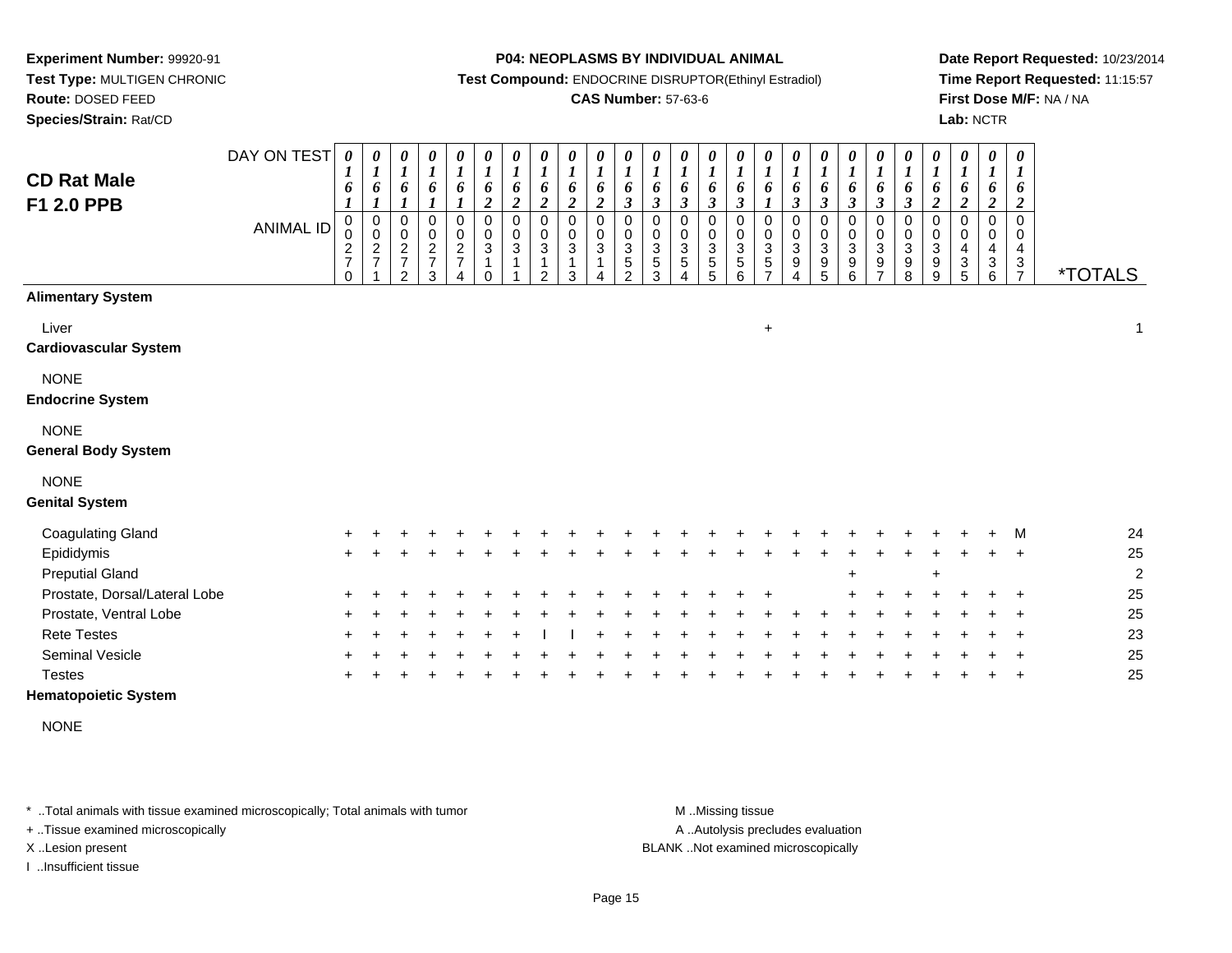### **Species/Strain:** Rat/CD

#### **P04: NEOPLASMS BY INDIVIDUAL ANIMAL**

**Test Compound:** ENDOCRINE DISRUPTOR(Ethinyl Estradiol)

### **CAS Number:** 57-63-6

**Date Report Requested:** 10/23/2014**Time Report Requested:** 11:15:57**First Dose M/F:** NA / NA**Lab:** NCTR

| <b>CD Rat Male</b><br>F1 2.0 PPB               | DAY ON TEST<br><b>ANIMAL ID</b> | 0<br>1<br>6<br>0<br>0<br>$\frac{2}{7}$<br>$\Omega$ | 0<br>$\boldsymbol{l}$<br>6<br>$\pmb{0}$<br>$\pmb{0}$<br>$\boldsymbol{2}$<br>$\overline{7}$ | 0<br>$\boldsymbol{l}$<br>6<br>0<br>$\overline{0}$<br>$\overline{c}$<br>$\overline{7}$<br>$\overline{2}$ | 0<br>$\boldsymbol{l}$<br>6<br>0<br>$\pmb{0}$<br>$\frac{2}{7}$<br>3 | 0<br>$\boldsymbol{l}$<br>6<br>$\boldsymbol{l}$<br>$\,0\,$<br>$\pmb{0}$<br>$\overline{2}$<br>$\boldsymbol{7}$ | $\begin{matrix} 0 \\ 1 \end{matrix}$<br>6<br>$\boldsymbol{2}$<br>$\mathbf 0$<br>$\frac{0}{3}$<br>1 | $\frac{\theta}{I}$<br>6<br>$\boldsymbol{2}$<br>0<br>$\mathbf 0$<br>$\sqrt{3}$<br>$\mathbf{1}$ | 0<br>$\boldsymbol{l}$<br>6<br>$\boldsymbol{2}$<br>0<br>$\pmb{0}$<br>$\sqrt{3}$<br>$\mathbf{1}$<br>2 | 0<br>$\boldsymbol{l}$<br>6<br>$\overline{c}$<br>$\pmb{0}$<br>$\pmb{0}$<br>$\mathbf{3}$<br>1<br>3 | 0<br>$\boldsymbol{l}$<br>6<br>$\boldsymbol{2}$<br>0<br>0<br>3 | 0<br>$\boldsymbol{l}$<br>6<br>$\boldsymbol{\beta}$<br>$\pmb{0}$<br>0<br>$\sqrt{3}$<br>$\sqrt{5}$<br>$\overline{2}$ | $\boldsymbol{\theta}$<br>$\boldsymbol{l}$<br>6<br>$\boldsymbol{\beta}$<br>$\mathbf 0$<br>0<br>$\mathbf 3$<br>5<br>3 | $\frac{\boldsymbol{\theta}}{\boldsymbol{I}}$<br>6<br>$\mathfrak{z}$<br>$\pmb{0}$<br>$_{3}^{\rm 0}$<br>$\sqrt{5}$ | $\frac{\boldsymbol{\theta}}{\boldsymbol{I}}$<br>6<br>$\boldsymbol{\beta}$<br>0<br>$\boldsymbol{0}$<br>$\mathbf{3}$<br>$\sqrt{5}$<br>5 | $\frac{\theta}{I}$<br>6<br>$\boldsymbol{\beta}$<br>0<br>0<br>$\sqrt{3}$<br>$\sqrt{5}$<br>6 | $\boldsymbol{\theta}$<br>$\boldsymbol{l}$<br>6<br>0<br>0<br>$\sqrt{3}$<br>5 | 0<br>$\boldsymbol{l}$<br>6<br>$\boldsymbol{\beta}$<br>$\pmb{0}$<br>$\boldsymbol{0}$<br>3<br>9 | 0<br>$\boldsymbol{l}$<br>6<br>$\boldsymbol{\beta}$<br>$\pmb{0}$<br>$\pmb{0}$<br>$\sqrt{3}$<br>9<br>5 | 0<br>$\boldsymbol{l}$<br>6<br>$\boldsymbol{\beta}$<br>$\mathbf 0$<br>$\pmb{0}$<br>$\ensuremath{\mathsf{3}}$<br>$\boldsymbol{9}$<br>6 | 0<br>$\boldsymbol{l}$<br>6<br>$\boldsymbol{\beta}$<br>$\pmb{0}$<br>$_{3}^{\rm 0}$<br>$\boldsymbol{9}$ | $\frac{\boldsymbol{\theta}}{\boldsymbol{I}}$<br>6<br>$\boldsymbol{\beta}$<br>0<br>0<br>3<br>9<br>8 | $\frac{\boldsymbol{\theta}}{\boldsymbol{I}}$<br>6<br>$\boldsymbol{2}$<br>0<br>$\boldsymbol{0}$<br>$\sqrt{3}$<br>$\boldsymbol{9}$<br>9 | $\boldsymbol{\theta}$<br>$\boldsymbol{l}$<br>6<br>$\boldsymbol{2}$<br>$\mathbf 0$<br>0<br>$\overline{4}$<br>$\ensuremath{\mathsf{3}}$<br>5 | 0<br>$\boldsymbol{l}$<br>6<br>$\overline{c}$<br>0<br>0<br>$\overline{\mathbf{4}}$<br>$\sqrt{3}$<br>6 | 0<br>1<br>6<br>$\boldsymbol{2}$<br>$\Omega$<br>$\Omega$<br>4<br>$\sqrt{3}$<br>$\overline{7}$ | <i><b>*TOTALS</b></i> |
|------------------------------------------------|---------------------------------|----------------------------------------------------|--------------------------------------------------------------------------------------------|---------------------------------------------------------------------------------------------------------|--------------------------------------------------------------------|--------------------------------------------------------------------------------------------------------------|----------------------------------------------------------------------------------------------------|-----------------------------------------------------------------------------------------------|-----------------------------------------------------------------------------------------------------|--------------------------------------------------------------------------------------------------|---------------------------------------------------------------|--------------------------------------------------------------------------------------------------------------------|---------------------------------------------------------------------------------------------------------------------|------------------------------------------------------------------------------------------------------------------|---------------------------------------------------------------------------------------------------------------------------------------|--------------------------------------------------------------------------------------------|-----------------------------------------------------------------------------|-----------------------------------------------------------------------------------------------|------------------------------------------------------------------------------------------------------|--------------------------------------------------------------------------------------------------------------------------------------|-------------------------------------------------------------------------------------------------------|----------------------------------------------------------------------------------------------------|---------------------------------------------------------------------------------------------------------------------------------------|--------------------------------------------------------------------------------------------------------------------------------------------|------------------------------------------------------------------------------------------------------|----------------------------------------------------------------------------------------------|-----------------------|
| <b>Integumentary System</b>                    |                                 |                                                    |                                                                                            |                                                                                                         |                                                                    |                                                                                                              |                                                                                                    |                                                                                               |                                                                                                     |                                                                                                  |                                                               |                                                                                                                    |                                                                                                                     |                                                                                                                  |                                                                                                                                       |                                                                                            |                                                                             |                                                                                               |                                                                                                      |                                                                                                                                      |                                                                                                       |                                                                                                    |                                                                                                                                       |                                                                                                                                            |                                                                                                      |                                                                                              |                       |
| Mammary Gland<br><b>Musculoskeletal System</b> |                                 |                                                    |                                                                                            |                                                                                                         |                                                                    |                                                                                                              |                                                                                                    |                                                                                               |                                                                                                     |                                                                                                  |                                                               |                                                                                                                    |                                                                                                                     |                                                                                                                  |                                                                                                                                       |                                                                                            |                                                                             |                                                                                               |                                                                                                      |                                                                                                                                      |                                                                                                       |                                                                                                    |                                                                                                                                       |                                                                                                                                            |                                                                                                      | $\ddot{}$                                                                                    | 24                    |
| <b>NONE</b><br><b>Nervous System</b>           |                                 |                                                    |                                                                                            |                                                                                                         |                                                                    |                                                                                                              |                                                                                                    |                                                                                               |                                                                                                     |                                                                                                  |                                                               |                                                                                                                    |                                                                                                                     |                                                                                                                  |                                                                                                                                       |                                                                                            |                                                                             |                                                                                               |                                                                                                      |                                                                                                                                      |                                                                                                       |                                                                                                    |                                                                                                                                       |                                                                                                                                            |                                                                                                      |                                                                                              |                       |
| <b>NONE</b><br><b>Respiratory System</b>       |                                 |                                                    |                                                                                            |                                                                                                         |                                                                    |                                                                                                              |                                                                                                    |                                                                                               |                                                                                                     |                                                                                                  |                                                               |                                                                                                                    |                                                                                                                     |                                                                                                                  |                                                                                                                                       |                                                                                            |                                                                             |                                                                                               |                                                                                                      |                                                                                                                                      |                                                                                                       |                                                                                                    |                                                                                                                                       |                                                                                                                                            |                                                                                                      |                                                                                              |                       |
| <b>NONE</b><br><b>Special Senses System</b>    |                                 |                                                    |                                                                                            |                                                                                                         |                                                                    |                                                                                                              |                                                                                                    |                                                                                               |                                                                                                     |                                                                                                  |                                                               |                                                                                                                    |                                                                                                                     |                                                                                                                  |                                                                                                                                       |                                                                                            |                                                                             |                                                                                               |                                                                                                      |                                                                                                                                      |                                                                                                       |                                                                                                    |                                                                                                                                       |                                                                                                                                            |                                                                                                      |                                                                                              |                       |
| <b>NONE</b><br><b>Urinary System</b>           |                                 |                                                    |                                                                                            |                                                                                                         |                                                                    |                                                                                                              |                                                                                                    |                                                                                               |                                                                                                     |                                                                                                  |                                                               |                                                                                                                    |                                                                                                                     |                                                                                                                  |                                                                                                                                       |                                                                                            |                                                                             |                                                                                               |                                                                                                      |                                                                                                                                      |                                                                                                       |                                                                                                    |                                                                                                                                       |                                                                                                                                            |                                                                                                      |                                                                                              |                       |
| Kidney<br><b>SYSTEMIC LESIONS</b>              |                                 |                                                    |                                                                                            |                                                                                                         |                                                                    |                                                                                                              |                                                                                                    |                                                                                               |                                                                                                     |                                                                                                  |                                                               | $\ddot{}$                                                                                                          |                                                                                                                     |                                                                                                                  |                                                                                                                                       |                                                                                            |                                                                             |                                                                                               |                                                                                                      |                                                                                                                                      |                                                                                                       |                                                                                                    |                                                                                                                                       |                                                                                                                                            | $\ddot{}$                                                                                            |                                                                                              | $\overline{c}$        |
| Multiple Organ                                 |                                 |                                                    |                                                                                            |                                                                                                         |                                                                    |                                                                                                              |                                                                                                    |                                                                                               |                                                                                                     |                                                                                                  |                                                               |                                                                                                                    |                                                                                                                     |                                                                                                                  |                                                                                                                                       |                                                                                            |                                                                             |                                                                                               |                                                                                                      |                                                                                                                                      |                                                                                                       |                                                                                                    |                                                                                                                                       |                                                                                                                                            |                                                                                                      |                                                                                              | 25                    |

\* ..Total animals with tissue examined microscopically; Total animals with tumor **M** . Missing tissue M ..Missing tissue

+ ..Tissue examined microscopically

I ..Insufficient tissue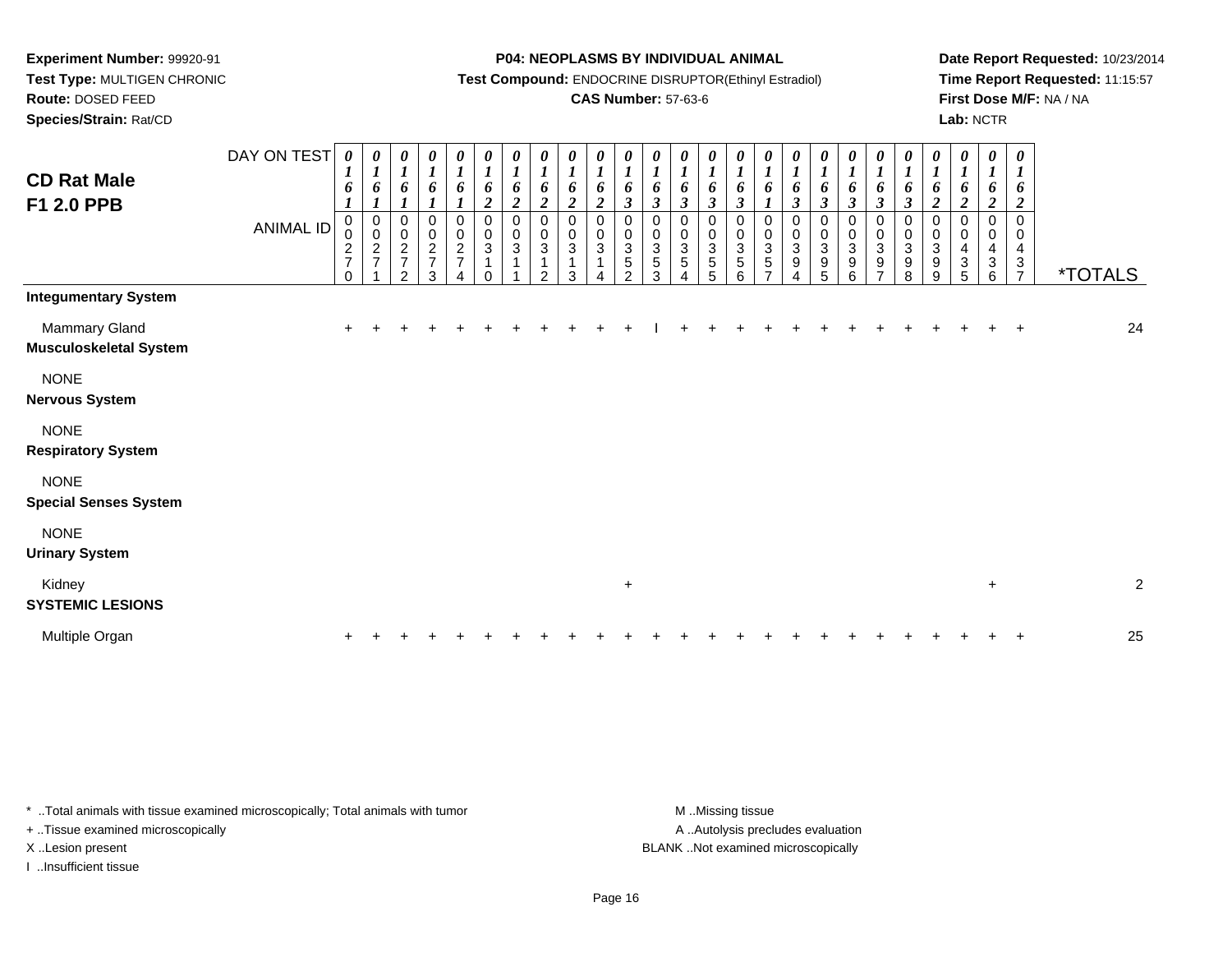**Species/Strain:** Rat/CD

**P04: NEOPLASMS BY INDIVIDUAL ANIMAL**

**Test Compound:** ENDOCRINE DISRUPTOR(Ethinyl Estradiol)

### **CAS Number:** 57-63-6

**Date Report Requested:** 10/23/2014**Time Report Requested:** 11:15:57**First Dose M/F:** NA / NA**Lab:** NCTR

| <b>CD Rat Male</b><br><b>F1 10 PPB</b>             | DAY ON TEST<br><b>ANIMAL ID</b> | 0<br>1<br>6<br>1<br>$\pmb{0}$<br>0<br>$\frac{2}{7}$ | 0<br>$\boldsymbol{l}$<br>6<br>$\boldsymbol{l}$<br>$\mathbf 0$<br>$\pmb{0}$<br>$\frac{2}{7}$ | $\boldsymbol{\theta}$<br>$\boldsymbol{l}$<br>6<br>$\boldsymbol{l}$<br>$\mathbf 0$<br>$\mathbf 0$<br>$\frac{2}{7}$<br>$\overline{7}$ | 0<br>$\boldsymbol{l}$<br>6<br>$\mathbf 0$<br>0<br>$\frac{2}{7}$ | $\boldsymbol{\theta}$<br>$\boldsymbol{l}$<br>6<br>$\pmb{0}$<br>$\mathbf 0$<br>$\frac{2}{7}$ | 0<br>$\boldsymbol{l}$<br>6<br>$\boldsymbol{2}$<br>$\pmb{0}$<br>0<br>3<br>1 | 0<br>$\boldsymbol{l}$<br>6<br>$\boldsymbol{2}$<br>$\mathsf 0$<br>$\mathbf 0$<br>$\ensuremath{\mathsf{3}}$<br>1 | 0<br>$\boldsymbol{l}$<br>6<br>$\overline{2}$<br>$\mathbf 0$<br>0<br>3<br>1<br>$\overline{\phantom{a}}$ | $\boldsymbol{\theta}$<br>$\boldsymbol{l}$<br>6<br>$\overline{2}$<br>$\mathbf 0$<br>0<br>$\sqrt{3}$<br>$\mathbf 1$ | $\boldsymbol{\theta}$<br>$\boldsymbol{l}$<br>6<br>$\boldsymbol{2}$<br>$\overline{0}$<br>$\mathbf 0$<br>$\mathbf{3}$<br>1 | $\boldsymbol{\theta}$<br>$\boldsymbol{l}$<br>6<br>$\boldsymbol{2}$<br>$\mathsf 0$<br>$_{3}^{\rm 0}$<br>$\boldsymbol{2}$ | 0<br>$\boldsymbol{l}$<br>6<br>$\mathfrak{z}$<br>$\Omega$<br>0<br>3<br>5 | 0<br>$\boldsymbol{l}$<br>6<br>$\boldsymbol{2}$<br>$\mathbf 0$<br>0<br>$\ensuremath{\mathsf{3}}$<br>$\sqrt{5}$ | 0<br>$\boldsymbol{l}$<br>6<br>$\boldsymbol{2}$<br>0<br>$\mathbf 0$<br>$\sqrt{3}$<br>$\,6\,$ | 0<br>$\boldsymbol{l}$<br>6<br>$\overline{2}$<br>$\boldsymbol{0}$<br>$\begin{smallmatrix}0\0\3\end{smallmatrix}$<br>6 | 0<br>$\boldsymbol{l}$<br>6<br>$\boldsymbol{2}$<br>$\mathbf 0$<br>0<br>$\sqrt{3}$<br>6 | 0<br>$\boldsymbol{l}$<br>6<br>$\boldsymbol{2}$<br>$\mathbf 0$<br>0<br>3<br>$\,6\,$ | $\boldsymbol{\theta}$<br>$\boldsymbol{l}$<br>6<br>$\boldsymbol{\beta}$<br>$\mathbf 0$<br>0<br>$\overline{4}$<br>$\mathbf 0$ | 0<br>$\boldsymbol{l}$<br>6<br>$\mathfrak{z}$<br>$\mathbf 0$<br>0<br>4<br>$\mathsf 0$ | 0<br>$\boldsymbol{l}$<br>6<br>$\boldsymbol{\beta}$<br>0<br>0<br>4<br>$\mathsf 0$ | 0<br>$\boldsymbol{l}$<br>6<br>$\boldsymbol{2}$<br>$\mathbf 0$<br>$\pmb{0}$<br>4<br>$\pmb{0}$ | 0<br>$\boldsymbol{l}$<br>6<br>$\boldsymbol{2}$<br>$\pmb{0}$<br>0<br>$\overline{4}$<br>0 | 0<br>$\boldsymbol{l}$<br>6<br>$\overline{2}$<br>$\mathbf 0$<br>0<br>4<br>3 | $\pmb{\theta}$<br>$\boldsymbol{l}$<br>6<br>$\mathbf 0$<br>0<br>$\overline{4}$<br>$\sqrt{3}$ | $\boldsymbol{\theta}$<br>$\boldsymbol{l}$<br>6<br>0<br>$\overline{0}$<br>0<br>4<br>$\overline{4}$ | <i><b>*TOTALS</b></i> |                             |
|----------------------------------------------------|---------------------------------|-----------------------------------------------------|---------------------------------------------------------------------------------------------|-------------------------------------------------------------------------------------------------------------------------------------|-----------------------------------------------------------------|---------------------------------------------------------------------------------------------|----------------------------------------------------------------------------|----------------------------------------------------------------------------------------------------------------|--------------------------------------------------------------------------------------------------------|-------------------------------------------------------------------------------------------------------------------|--------------------------------------------------------------------------------------------------------------------------|-------------------------------------------------------------------------------------------------------------------------|-------------------------------------------------------------------------|---------------------------------------------------------------------------------------------------------------|---------------------------------------------------------------------------------------------|----------------------------------------------------------------------------------------------------------------------|---------------------------------------------------------------------------------------|------------------------------------------------------------------------------------|-----------------------------------------------------------------------------------------------------------------------------|--------------------------------------------------------------------------------------|----------------------------------------------------------------------------------|----------------------------------------------------------------------------------------------|-----------------------------------------------------------------------------------------|----------------------------------------------------------------------------|---------------------------------------------------------------------------------------------|---------------------------------------------------------------------------------------------------|-----------------------|-----------------------------|
| <b>Alimentary System</b>                           |                                 | 5                                                   | 6                                                                                           |                                                                                                                                     | 8                                                               | 9                                                                                           | 5                                                                          | 6                                                                                                              |                                                                                                        | 8                                                                                                                 | 9                                                                                                                        | $\Omega$                                                                                                                | 8                                                                       | 9                                                                                                             | $\Omega$                                                                                    |                                                                                                                      | $\overline{2}$                                                                        | 3                                                                                  | $\Omega$                                                                                                                    |                                                                                      | $\overline{c}$                                                                   | 3                                                                                            | 4                                                                                       | 8                                                                          | $\boldsymbol{9}$                                                                            | $\mathbf 0$                                                                                       |                       |                             |
| Liver<br>Mesentery<br><b>Cardiovascular System</b> |                                 |                                                     |                                                                                             |                                                                                                                                     |                                                                 |                                                                                             |                                                                            |                                                                                                                |                                                                                                        |                                                                                                                   |                                                                                                                          |                                                                                                                         |                                                                         |                                                                                                               | $\ddot{}$                                                                                   |                                                                                                                      |                                                                                       |                                                                                    |                                                                                                                             |                                                                                      |                                                                                  |                                                                                              | $\ddot{}$                                                                               |                                                                            |                                                                                             |                                                                                                   |                       | $\mathbf 1$<br>$\mathbf{1}$ |
| <b>NONE</b><br><b>Endocrine System</b>             |                                 |                                                     |                                                                                             |                                                                                                                                     |                                                                 |                                                                                             |                                                                            |                                                                                                                |                                                                                                        |                                                                                                                   |                                                                                                                          |                                                                                                                         |                                                                         |                                                                                                               |                                                                                             |                                                                                                                      |                                                                                       |                                                                                    |                                                                                                                             |                                                                                      |                                                                                  |                                                                                              |                                                                                         |                                                                            |                                                                                             |                                                                                                   |                       |                             |
| <b>NONE</b><br><b>General Body System</b>          |                                 |                                                     |                                                                                             |                                                                                                                                     |                                                                 |                                                                                             |                                                                            |                                                                                                                |                                                                                                        |                                                                                                                   |                                                                                                                          |                                                                                                                         |                                                                         |                                                                                                               |                                                                                             |                                                                                                                      |                                                                                       |                                                                                    |                                                                                                                             |                                                                                      |                                                                                  |                                                                                              |                                                                                         |                                                                            |                                                                                             |                                                                                                   |                       |                             |
| <b>NONE</b><br><b>Genital System</b>               |                                 |                                                     |                                                                                             |                                                                                                                                     |                                                                 |                                                                                             |                                                                            |                                                                                                                |                                                                                                        |                                                                                                                   |                                                                                                                          |                                                                                                                         |                                                                         |                                                                                                               |                                                                                             |                                                                                                                      |                                                                                       |                                                                                    |                                                                                                                             |                                                                                      |                                                                                  |                                                                                              |                                                                                         |                                                                            |                                                                                             |                                                                                                   |                       |                             |
| <b>Coagulating Gland</b>                           |                                 |                                                     |                                                                                             |                                                                                                                                     |                                                                 |                                                                                             |                                                                            |                                                                                                                |                                                                                                        |                                                                                                                   |                                                                                                                          |                                                                                                                         |                                                                         |                                                                                                               |                                                                                             |                                                                                                                      |                                                                                       |                                                                                    |                                                                                                                             |                                                                                      |                                                                                  |                                                                                              |                                                                                         |                                                                            |                                                                                             |                                                                                                   |                       | 25                          |
| Epididymis                                         |                                 |                                                     |                                                                                             |                                                                                                                                     |                                                                 |                                                                                             |                                                                            |                                                                                                                |                                                                                                        |                                                                                                                   |                                                                                                                          |                                                                                                                         |                                                                         |                                                                                                               |                                                                                             |                                                                                                                      |                                                                                       |                                                                                    |                                                                                                                             |                                                                                      |                                                                                  |                                                                                              |                                                                                         |                                                                            |                                                                                             |                                                                                                   |                       | 25                          |
| <b>Preputial Gland</b>                             |                                 |                                                     |                                                                                             |                                                                                                                                     |                                                                 |                                                                                             |                                                                            |                                                                                                                |                                                                                                        |                                                                                                                   |                                                                                                                          |                                                                                                                         |                                                                         |                                                                                                               | $\div$                                                                                      |                                                                                                                      | ÷                                                                                     |                                                                                    |                                                                                                                             |                                                                                      |                                                                                  |                                                                                              | $\overline{ }$                                                                          |                                                                            |                                                                                             |                                                                                                   |                       | $\ensuremath{\mathsf{3}}$   |
| Prostate, Dorsal/Lateral Lobe                      |                                 |                                                     |                                                                                             |                                                                                                                                     |                                                                 |                                                                                             |                                                                            |                                                                                                                |                                                                                                        |                                                                                                                   |                                                                                                                          |                                                                                                                         |                                                                         |                                                                                                               |                                                                                             |                                                                                                                      |                                                                                       |                                                                                    |                                                                                                                             |                                                                                      |                                                                                  |                                                                                              |                                                                                         |                                                                            |                                                                                             |                                                                                                   |                       | 25                          |
| Prostate, Ventral Lobe                             |                                 |                                                     |                                                                                             |                                                                                                                                     |                                                                 |                                                                                             |                                                                            |                                                                                                                |                                                                                                        |                                                                                                                   |                                                                                                                          |                                                                                                                         |                                                                         |                                                                                                               |                                                                                             |                                                                                                                      |                                                                                       |                                                                                    |                                                                                                                             |                                                                                      |                                                                                  |                                                                                              |                                                                                         |                                                                            |                                                                                             |                                                                                                   |                       | 25                          |
| <b>Rete Testes</b>                                 |                                 |                                                     |                                                                                             |                                                                                                                                     |                                                                 |                                                                                             |                                                                            |                                                                                                                |                                                                                                        |                                                                                                                   |                                                                                                                          |                                                                                                                         |                                                                         |                                                                                                               |                                                                                             |                                                                                                                      |                                                                                       |                                                                                    |                                                                                                                             |                                                                                      |                                                                                  |                                                                                              |                                                                                         |                                                                            |                                                                                             |                                                                                                   |                       | 24                          |
| Seminal Vesicle                                    |                                 |                                                     |                                                                                             |                                                                                                                                     |                                                                 |                                                                                             |                                                                            |                                                                                                                |                                                                                                        |                                                                                                                   |                                                                                                                          |                                                                                                                         |                                                                         |                                                                                                               |                                                                                             |                                                                                                                      |                                                                                       |                                                                                    |                                                                                                                             |                                                                                      |                                                                                  |                                                                                              |                                                                                         |                                                                            |                                                                                             |                                                                                                   |                       | 25                          |
| <b>Testes</b>                                      |                                 |                                                     |                                                                                             |                                                                                                                                     |                                                                 |                                                                                             |                                                                            |                                                                                                                |                                                                                                        |                                                                                                                   |                                                                                                                          |                                                                                                                         |                                                                         |                                                                                                               |                                                                                             |                                                                                                                      |                                                                                       |                                                                                    |                                                                                                                             |                                                                                      |                                                                                  |                                                                                              |                                                                                         |                                                                            |                                                                                             |                                                                                                   |                       | 25                          |
| <b>Hematopoietic System</b>                        |                                 |                                                     |                                                                                             |                                                                                                                                     |                                                                 |                                                                                             |                                                                            |                                                                                                                |                                                                                                        |                                                                                                                   |                                                                                                                          |                                                                                                                         |                                                                         |                                                                                                               |                                                                                             |                                                                                                                      |                                                                                       |                                                                                    |                                                                                                                             |                                                                                      |                                                                                  |                                                                                              |                                                                                         |                                                                            |                                                                                             |                                                                                                   |                       |                             |

\* ..Total animals with tissue examined microscopically; Total animals with tumor **M** . Missing tissue M ..Missing tissue

+ ..Tissue examined microscopically

I ..Insufficient tissue

A ..Autolysis precludes evaluation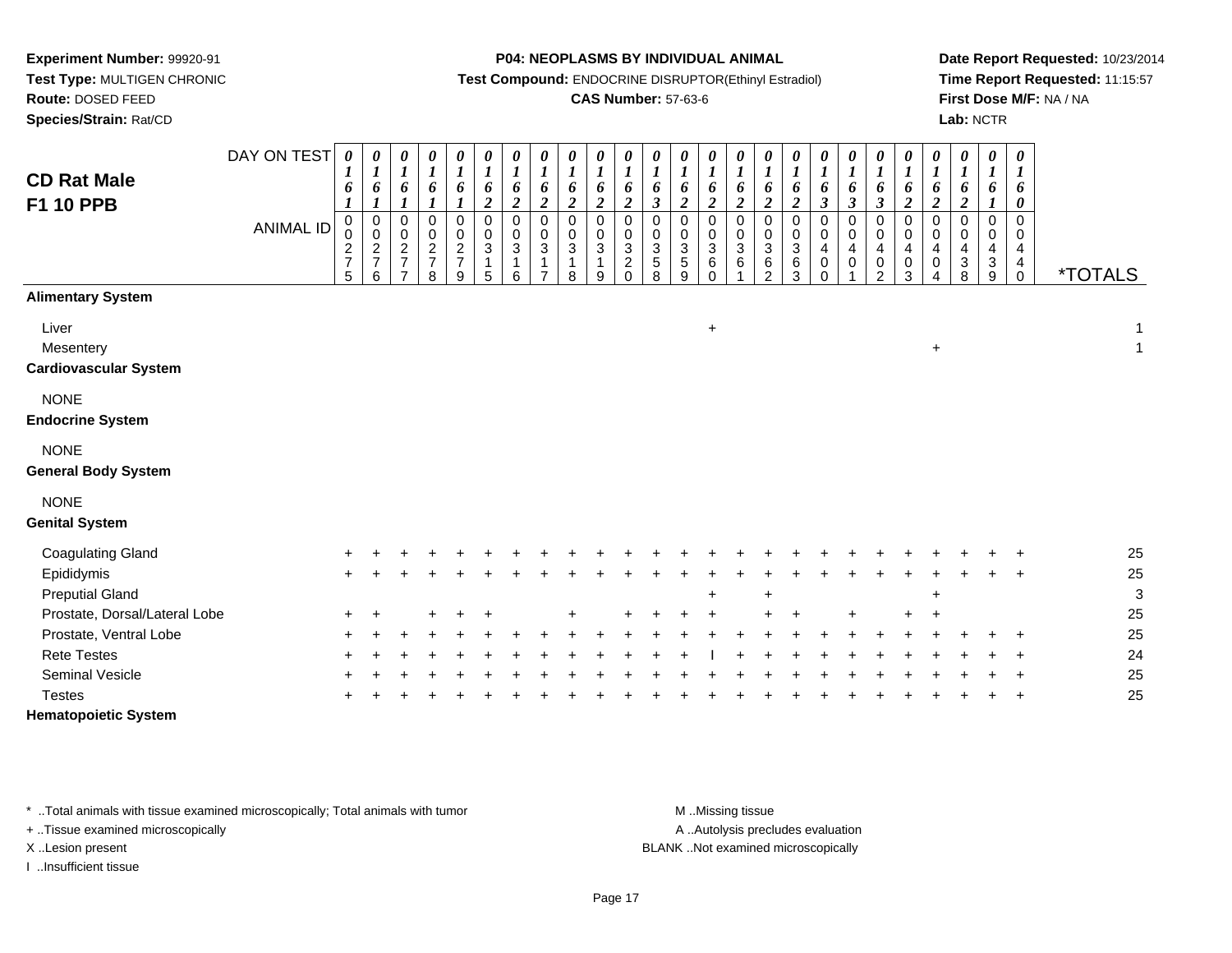**Species/Strain:** Rat/CD

#### **P04: NEOPLASMS BY INDIVIDUAL ANIMAL**

**Test Compound:** ENDOCRINE DISRUPTOR(Ethinyl Estradiol)

### **CAS Number:** 57-63-6

**Date Report Requested:** 10/23/2014**Time Report Requested:** 11:15:58**First Dose M/F:** NA / NA**Lab:** NCTR

| <b>CD Rat Male</b><br><b>F1 10 PPB</b>         | DAY ON TEST<br><b>ANIMAL ID</b> | 0<br>6<br>0<br>0<br>$\frac{2}{7}$<br>$\sqrt{5}$ | 0<br>$\boldsymbol{l}$<br>6<br>$\mathbf 0$<br>$\pmb{0}$<br>$\frac{2}{7}$<br>6 | 0<br>$\boldsymbol{l}$<br>6<br>$\boldsymbol{l}$<br>0<br>$\pmb{0}$<br>$\frac{2}{7}$<br>$\overline{ }$ | $\boldsymbol{\theta}$<br>$\frac{1}{6}$<br>0<br>$\begin{array}{c} 0 \\ 2 \\ 7 \end{array}$<br>8 | $\boldsymbol{\theta}$<br>$\boldsymbol{l}$<br>6<br>$\pmb{0}$<br>$\frac{0}{2}$<br>9 | $\frac{\boldsymbol{0}}{\boldsymbol{1}}$<br>6<br>$\overline{2}$<br>0<br>$\pmb{0}$<br>3<br>5 | $\frac{\boldsymbol{0}}{\boldsymbol{1}}$<br>6<br>$\boldsymbol{2}$<br>0<br>$\pmb{0}$<br>$\mathbf{3}$<br>$\mathbf 1$<br>6 | $\frac{\theta}{I}$<br>6<br>$\overline{\mathbf{c}}$<br>$\mathbf 0$<br>$\pmb{0}$<br>$\sqrt{3}$<br>$\mathbf{1}$<br>$\overline{ }$ | $\begin{matrix} 0 \\ 1 \end{matrix}$<br>6<br>$\boldsymbol{2}$<br>0<br>0<br>3<br>$\mathbf{1}$<br>8 | $\boldsymbol{\theta}$<br>$\boldsymbol{l}$<br>6<br>$\overline{2}$<br>$\mathbf 0$<br>0<br>$\mathbf{3}$<br>9 | $\boldsymbol{l}$<br>6<br>$\boldsymbol{2}$<br>0<br>$\mathbf 0$<br>$\mathbf{3}$<br>$\overline{c}$<br>$\Omega$ | 0<br>$\boldsymbol{l}$<br>6<br>$\boldsymbol{\beta}$<br>0<br>0<br>$\mathbf{3}$<br>5<br>8 | 0<br>$\boldsymbol{l}$<br>6<br>$\overline{\mathbf{c}}$<br>0<br>$\mathbf 0$<br>$\mathbf{3}$<br>5<br>9 | 0<br>$\boldsymbol{l}$<br>6<br>$\boldsymbol{2}$<br>0<br>$\pmb{0}$<br>$\sqrt{3}$<br>6<br>$\Omega$ | 0<br>$\boldsymbol{l}$<br>6<br>$\boldsymbol{2}$<br>$\mathbf 0$<br>$\mathbf 0$<br>$\mathbf{3}$<br>6 | 0<br>$\boldsymbol{l}$<br>6<br>$\overline{c}$<br>0<br>$\pmb{0}$<br>$\sqrt{3}$<br>6<br>2 | $\frac{\boldsymbol{0}}{\boldsymbol{1}}$<br>6<br>$\boldsymbol{2}$<br>0<br>$\mathbf 0$<br>3<br>6<br>3 | 0<br>$\boldsymbol{l}$<br>6<br>$\boldsymbol{\beta}$<br>0<br>0<br>$\overline{4}$<br>0<br>$\Omega$ | $\frac{\theta}{I}$<br>6<br>$\boldsymbol{\beta}$<br>0<br>$\pmb{0}$<br>$\overline{\mathbf{4}}$<br>$\mathbf 0$ | $\frac{\theta}{I}$<br>6<br>$\boldsymbol{\beta}$<br>0<br>$\pmb{0}$<br>$\overline{\mathbf{4}}$<br>$\pmb{0}$<br>$\mathfrak{p}$ | 0<br>$\boldsymbol{l}$<br>6<br>$\boldsymbol{2}$<br>0<br>$\mathbf 0$<br>$\overline{4}$<br>$\pmb{0}$<br>3 | 0<br>$\boldsymbol{l}$<br>6<br>$\boldsymbol{2}$<br>0<br>$\mathbf 0$<br>4<br>0<br>Δ | 0<br>$\boldsymbol{l}$<br>6<br>$\boldsymbol{2}$<br>0<br>$\mathbf 0$<br>$\overline{4}$<br>$\mathbf{3}$<br>8 | 0<br>$\boldsymbol{l}$<br>6<br>0<br>0<br>4<br>3<br>9 | 0<br>$\boldsymbol{l}$<br>6<br>0<br>$\Omega$<br>0<br>4<br>4<br>$\mathbf 0$ | <i><b>*TOTALS</b></i> |
|------------------------------------------------|---------------------------------|-------------------------------------------------|------------------------------------------------------------------------------|-----------------------------------------------------------------------------------------------------|------------------------------------------------------------------------------------------------|-----------------------------------------------------------------------------------|--------------------------------------------------------------------------------------------|------------------------------------------------------------------------------------------------------------------------|--------------------------------------------------------------------------------------------------------------------------------|---------------------------------------------------------------------------------------------------|-----------------------------------------------------------------------------------------------------------|-------------------------------------------------------------------------------------------------------------|----------------------------------------------------------------------------------------|-----------------------------------------------------------------------------------------------------|-------------------------------------------------------------------------------------------------|---------------------------------------------------------------------------------------------------|----------------------------------------------------------------------------------------|-----------------------------------------------------------------------------------------------------|-------------------------------------------------------------------------------------------------|-------------------------------------------------------------------------------------------------------------|-----------------------------------------------------------------------------------------------------------------------------|--------------------------------------------------------------------------------------------------------|-----------------------------------------------------------------------------------|-----------------------------------------------------------------------------------------------------------|-----------------------------------------------------|---------------------------------------------------------------------------|-----------------------|
| <b>NONE</b><br><b>Integumentary System</b>     |                                 |                                                 |                                                                              |                                                                                                     |                                                                                                |                                                                                   |                                                                                            |                                                                                                                        |                                                                                                                                |                                                                                                   |                                                                                                           |                                                                                                             |                                                                                        |                                                                                                     |                                                                                                 |                                                                                                   |                                                                                        |                                                                                                     |                                                                                                 |                                                                                                             |                                                                                                                             |                                                                                                        |                                                                                   |                                                                                                           |                                                     |                                                                           |                       |
| Mammary Gland<br><b>Musculoskeletal System</b> |                                 |                                                 |                                                                              |                                                                                                     |                                                                                                |                                                                                   |                                                                                            |                                                                                                                        |                                                                                                                                |                                                                                                   |                                                                                                           |                                                                                                             |                                                                                        |                                                                                                     |                                                                                                 |                                                                                                   |                                                                                        |                                                                                                     |                                                                                                 |                                                                                                             |                                                                                                                             |                                                                                                        |                                                                                   |                                                                                                           |                                                     |                                                                           | 25                    |
| <b>NONE</b><br><b>Nervous System</b>           |                                 |                                                 |                                                                              |                                                                                                     |                                                                                                |                                                                                   |                                                                                            |                                                                                                                        |                                                                                                                                |                                                                                                   |                                                                                                           |                                                                                                             |                                                                                        |                                                                                                     |                                                                                                 |                                                                                                   |                                                                                        |                                                                                                     |                                                                                                 |                                                                                                             |                                                                                                                             |                                                                                                        |                                                                                   |                                                                                                           |                                                     |                                                                           |                       |
| <b>NONE</b><br><b>Respiratory System</b>       |                                 |                                                 |                                                                              |                                                                                                     |                                                                                                |                                                                                   |                                                                                            |                                                                                                                        |                                                                                                                                |                                                                                                   |                                                                                                           |                                                                                                             |                                                                                        |                                                                                                     |                                                                                                 |                                                                                                   |                                                                                        |                                                                                                     |                                                                                                 |                                                                                                             |                                                                                                                             |                                                                                                        |                                                                                   |                                                                                                           |                                                     |                                                                           |                       |
| <b>NONE</b><br><b>Special Senses System</b>    |                                 |                                                 |                                                                              |                                                                                                     |                                                                                                |                                                                                   |                                                                                            |                                                                                                                        |                                                                                                                                |                                                                                                   |                                                                                                           |                                                                                                             |                                                                                        |                                                                                                     |                                                                                                 |                                                                                                   |                                                                                        |                                                                                                     |                                                                                                 |                                                                                                             |                                                                                                                             |                                                                                                        |                                                                                   |                                                                                                           |                                                     |                                                                           |                       |
| <b>NONE</b><br><b>Urinary System</b>           |                                 |                                                 |                                                                              |                                                                                                     |                                                                                                |                                                                                   |                                                                                            |                                                                                                                        |                                                                                                                                |                                                                                                   |                                                                                                           |                                                                                                             |                                                                                        |                                                                                                     |                                                                                                 |                                                                                                   |                                                                                        |                                                                                                     |                                                                                                 |                                                                                                             |                                                                                                                             |                                                                                                        |                                                                                   |                                                                                                           |                                                     |                                                                           |                       |
| Kidney<br><b>SYSTEMIC LESIONS</b>              |                                 |                                                 |                                                                              |                                                                                                     |                                                                                                |                                                                                   |                                                                                            |                                                                                                                        |                                                                                                                                |                                                                                                   |                                                                                                           |                                                                                                             |                                                                                        |                                                                                                     |                                                                                                 |                                                                                                   |                                                                                        |                                                                                                     |                                                                                                 |                                                                                                             |                                                                                                                             |                                                                                                        |                                                                                   |                                                                                                           |                                                     |                                                                           | 25                    |
| Multiple Organ                                 |                                 |                                                 |                                                                              |                                                                                                     |                                                                                                |                                                                                   |                                                                                            |                                                                                                                        |                                                                                                                                |                                                                                                   |                                                                                                           |                                                                                                             |                                                                                        |                                                                                                     |                                                                                                 |                                                                                                   |                                                                                        |                                                                                                     |                                                                                                 |                                                                                                             |                                                                                                                             |                                                                                                        |                                                                                   |                                                                                                           |                                                     |                                                                           | 25                    |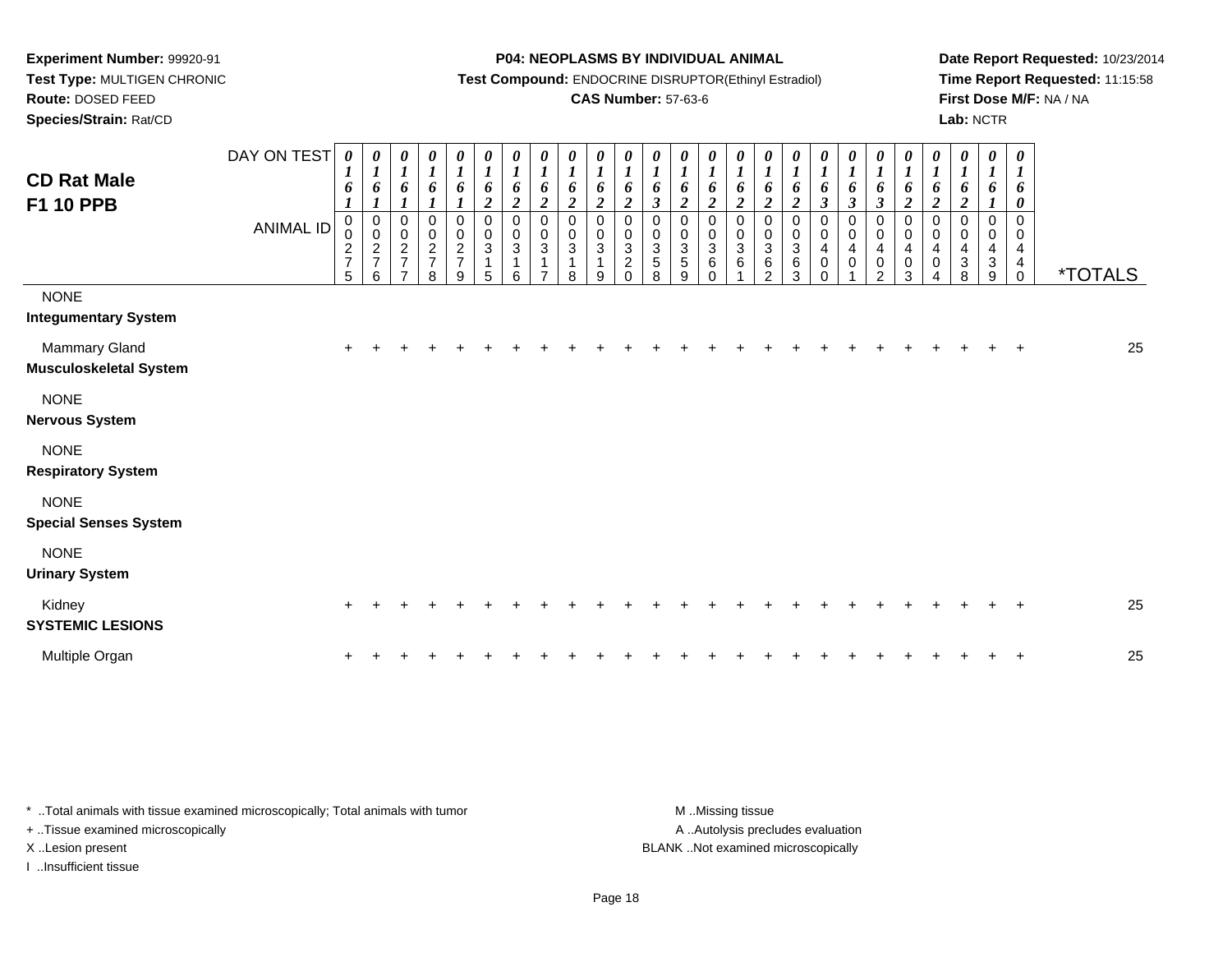**Test Type:** MULTIGEN CHRONIC**Route:** DOSED FEED

**Species/Strain:** Rat/CD

#### **P04: NEOPLASMS BY INDIVIDUAL ANIMAL**

**Test Compound:** ENDOCRINE DISRUPTOR(Ethinyl Estradiol)

### **CAS Number:** 57-63-6

**Date Report Requested:** 10/23/2014**Time Report Requested:** 11:15:58**First Dose M/F:** NA / NA**Lab:** NCTR

| <b>CD Rat Male</b><br>F1 50 PPB                                               | DAY ON TEST<br><b>ANIMAL ID</b> | 0<br>0<br>9<br>$\pmb{8}$<br>$\mathsf{O}\xspace$<br>$\frac{0}{2}$ | 0<br>$\boldsymbol{I}$<br>6<br>$\boldsymbol{l}$<br>$\pmb{0}$<br>$\begin{array}{c} 0 \\ 2 \\ 8 \end{array}$<br>$\Omega$ | 0<br>$\boldsymbol{I}$<br>6<br>$\boldsymbol{l}$<br>0<br>0<br>$\boldsymbol{2}$<br>8 | 0<br>$\boldsymbol{l}$<br>6<br>$\boldsymbol{l}$<br>$\pmb{0}$<br>$\begin{smallmatrix} 0\\2 \end{smallmatrix}$<br>8<br>2 | 0<br>$\boldsymbol{l}$<br>6<br>$\boldsymbol{l}$<br>$\pmb{0}$<br>$\mathbf 0$<br>$\overline{2}$<br>$\, 8$<br>3 | $\boldsymbol{\theta}$<br>$\boldsymbol{l}$<br>6<br>$\boldsymbol{l}$<br>$\mathbf 0$<br>$\mathbf 0$<br>$\overline{2}$<br>$\, 8$<br>Δ | 0<br>$\boldsymbol{l}$<br>6<br>$\mathbf 0$<br>0<br>3<br>$\overline{a}$ | 0<br>$\boldsymbol{l}$<br>6<br>$\boldsymbol{l}$<br>$\mathbf 0$<br>0<br>$\mathbf{3}$<br>$\overline{c}$<br>$\overline{2}$ | $\boldsymbol{\theta}$<br>$\boldsymbol{l}$<br>6<br>$\boldsymbol{l}$<br>$\pmb{0}$<br>$\mathbf 0$<br>$\overline{3}$<br>$\overline{2}$<br>$\mathbf{3}$ | 0<br>$\boldsymbol{l}$<br>6<br>$\boldsymbol{l}$<br>$\mathbf 0$<br>0<br>$\mathbf{3}$<br>$\overline{c}$<br>4 | $\boldsymbol{l}$<br>6<br>$\boldsymbol{l}$<br>$\mathbf 0$<br>0<br>$\sqrt{3}$<br>$\sqrt{2}$<br>5 | 0<br>$\boldsymbol{l}$<br>6<br>$\pmb{\theta}$<br>$\pmb{0}$<br>$\mathbf 0$<br>$\overline{3}$<br>$\boldsymbol{2}$<br>6 | $\boldsymbol{\theta}$<br>$\boldsymbol{l}$<br>6<br>$\boldsymbol{2}$<br>$\pmb{0}$<br>$\mathbf 0$<br>$\mathbf{3}$<br>$\,6\,$<br>$\boldsymbol{\Lambda}$ | 0<br>$\boldsymbol{I}$<br>6<br>$\boldsymbol{2}$<br>$\mathsf 0$<br>$_{3}^{\rm 0}$<br>$\,6\,$<br>5 | 0<br>$\boldsymbol{l}$<br>6<br>$\boldsymbol{2}$<br>$\pmb{0}$<br>$_{3}^{\rm 0}$<br>$\,6$<br>6 | $\boldsymbol{\theta}$<br>$\boldsymbol{l}$<br>6<br>$\boldsymbol{2}$<br>$\mathbf 0$<br>0<br>$\mathbf{3}$<br>6<br>$\overline{7}$ | $\boldsymbol{l}$<br>6<br>$\boldsymbol{2}$<br>$\mathbf 0$<br>$\mathbf 0$<br>3<br>6<br>8 | $\boldsymbol{\theta}$<br>$\boldsymbol{l}$<br>6<br>$\boldsymbol{\beta}$<br>$\mathbf 0$<br>0<br>4<br>$\pmb{0}$<br>5 | 0<br>$\boldsymbol{l}$<br>6<br>$\boldsymbol{\beta}$<br>$\mathbf 0$<br>$\mathbf 0$<br>4<br>$\mathbf 0$<br>6 | 0<br>$\boldsymbol{l}$<br>6<br>$\boldsymbol{2}$<br>$\mathbf 0$<br>$\mathbf 0$<br>4<br>$\pmb{0}$<br>$\overline{7}$ | 0<br>$\boldsymbol{l}$<br>6<br>$\boldsymbol{2}$<br>$\mathsf 0$<br>0<br>4<br>0<br>8 | $\boldsymbol{\theta}$<br>$\boldsymbol{l}$<br>6<br>$\boldsymbol{2}$<br>$\pmb{0}$<br>0<br>$\overline{4}$<br>$\mathbf 0$<br>9 | $\boldsymbol{\theta}$<br>$\boldsymbol{l}$<br>6<br>$\boldsymbol{2}$<br>$\mathbf 0$<br>$\mathbf 0$<br>$\overline{4}$<br>$\mathbf{1}$<br>0 | 0<br>$\boldsymbol{l}$<br>6<br>$\boldsymbol{2}$<br>0<br>0<br>4<br>4 | 0<br>$\boldsymbol{l}$<br>6<br>$\boldsymbol{2}$<br>$\pmb{0}$<br>0<br>4<br>4<br>$\overline{2}$ | 0<br>$\boldsymbol{l}$<br>6<br>$\boldsymbol{2}$<br>$\mathbf 0$<br>$\mathbf 0$<br>$\overline{4}$<br>$\overline{a}$<br>3 | <i><b>*TOTALS</b></i>  |
|-------------------------------------------------------------------------------|---------------------------------|------------------------------------------------------------------|-----------------------------------------------------------------------------------------------------------------------|-----------------------------------------------------------------------------------|-----------------------------------------------------------------------------------------------------------------------|-------------------------------------------------------------------------------------------------------------|-----------------------------------------------------------------------------------------------------------------------------------|-----------------------------------------------------------------------|------------------------------------------------------------------------------------------------------------------------|----------------------------------------------------------------------------------------------------------------------------------------------------|-----------------------------------------------------------------------------------------------------------|------------------------------------------------------------------------------------------------|---------------------------------------------------------------------------------------------------------------------|-----------------------------------------------------------------------------------------------------------------------------------------------------|-------------------------------------------------------------------------------------------------|---------------------------------------------------------------------------------------------|-------------------------------------------------------------------------------------------------------------------------------|----------------------------------------------------------------------------------------|-------------------------------------------------------------------------------------------------------------------|-----------------------------------------------------------------------------------------------------------|------------------------------------------------------------------------------------------------------------------|-----------------------------------------------------------------------------------|----------------------------------------------------------------------------------------------------------------------------|-----------------------------------------------------------------------------------------------------------------------------------------|--------------------------------------------------------------------|----------------------------------------------------------------------------------------------|-----------------------------------------------------------------------------------------------------------------------|------------------------|
| <b>Alimentary System</b>                                                      |                                 |                                                                  |                                                                                                                       |                                                                                   |                                                                                                                       |                                                                                                             |                                                                                                                                   |                                                                       |                                                                                                                        |                                                                                                                                                    |                                                                                                           |                                                                                                |                                                                                                                     |                                                                                                                                                     |                                                                                                 |                                                                                             |                                                                                                                               |                                                                                        |                                                                                                                   |                                                                                                           |                                                                                                                  |                                                                                   |                                                                                                                            |                                                                                                                                         |                                                                    |                                                                                              |                                                                                                                       |                        |
| Esophagus<br>Liver<br>Oral Mucosa<br>Pancreas<br><b>Cardiovascular System</b> |                                 | $\ddot{}$<br>$+$<br>$\ddot{}$                                    |                                                                                                                       |                                                                                   |                                                                                                                       |                                                                                                             |                                                                                                                                   |                                                                       |                                                                                                                        |                                                                                                                                                    |                                                                                                           |                                                                                                |                                                                                                                     | $\ddot{}$                                                                                                                                           |                                                                                                 |                                                                                             |                                                                                                                               |                                                                                        |                                                                                                                   |                                                                                                           |                                                                                                                  |                                                                                   |                                                                                                                            |                                                                                                                                         |                                                                    |                                                                                              |                                                                                                                       | $\mathbf 1$<br>26<br>1 |
|                                                                               |                                 |                                                                  |                                                                                                                       |                                                                                   |                                                                                                                       |                                                                                                             |                                                                                                                                   |                                                                       |                                                                                                                        |                                                                                                                                                    |                                                                                                           |                                                                                                |                                                                                                                     |                                                                                                                                                     |                                                                                                 |                                                                                             |                                                                                                                               |                                                                                        |                                                                                                                   |                                                                                                           |                                                                                                                  |                                                                                   |                                                                                                                            |                                                                                                                                         |                                                                    |                                                                                              |                                                                                                                       |                        |
| <b>Blood Vessel</b>                                                           |                                 | $\ddot{}$                                                        |                                                                                                                       |                                                                                   |                                                                                                                       |                                                                                                             |                                                                                                                                   |                                                                       |                                                                                                                        |                                                                                                                                                    |                                                                                                           |                                                                                                |                                                                                                                     |                                                                                                                                                     |                                                                                                 |                                                                                             |                                                                                                                               |                                                                                        |                                                                                                                   |                                                                                                           |                                                                                                                  |                                                                                   |                                                                                                                            |                                                                                                                                         |                                                                    |                                                                                              |                                                                                                                       | 1                      |
| Heart<br><b>Endocrine System</b>                                              |                                 | $+$                                                              |                                                                                                                       |                                                                                   |                                                                                                                       |                                                                                                             |                                                                                                                                   |                                                                       |                                                                                                                        |                                                                                                                                                    |                                                                                                           |                                                                                                |                                                                                                                     |                                                                                                                                                     |                                                                                                 |                                                                                             |                                                                                                                               |                                                                                        |                                                                                                                   |                                                                                                           |                                                                                                                  |                                                                                   |                                                                                                                            |                                                                                                                                         |                                                                    |                                                                                              |                                                                                                                       | $\mathbf 1$            |
| <b>Adrenal Cortex</b>                                                         |                                 |                                                                  |                                                                                                                       |                                                                                   |                                                                                                                       |                                                                                                             |                                                                                                                                   |                                                                       |                                                                                                                        |                                                                                                                                                    |                                                                                                           |                                                                                                |                                                                                                                     |                                                                                                                                                     |                                                                                                 |                                                                                             |                                                                                                                               |                                                                                        |                                                                                                                   |                                                                                                           |                                                                                                                  |                                                                                   |                                                                                                                            |                                                                                                                                         |                                                                    |                                                                                              |                                                                                                                       | 26                     |
| Adrenal Medulla                                                               |                                 |                                                                  |                                                                                                                       |                                                                                   |                                                                                                                       |                                                                                                             |                                                                                                                                   |                                                                       |                                                                                                                        |                                                                                                                                                    |                                                                                                           |                                                                                                |                                                                                                                     |                                                                                                                                                     |                                                                                                 |                                                                                             |                                                                                                                               |                                                                                        |                                                                                                                   |                                                                                                           |                                                                                                                  |                                                                                   |                                                                                                                            |                                                                                                                                         |                                                                    |                                                                                              |                                                                                                                       | 26                     |
| <b>Pituitary Gland</b>                                                        |                                 |                                                                  |                                                                                                                       |                                                                                   |                                                                                                                       |                                                                                                             |                                                                                                                                   |                                                                       |                                                                                                                        |                                                                                                                                                    |                                                                                                           |                                                                                                |                                                                                                                     |                                                                                                                                                     |                                                                                                 |                                                                                             |                                                                                                                               |                                                                                        |                                                                                                                   |                                                                                                           |                                                                                                                  |                                                                                   |                                                                                                                            |                                                                                                                                         |                                                                    |                                                                                              |                                                                                                                       | 26                     |
| <b>Thyroid Gland</b><br><b>General Body System</b>                            |                                 |                                                                  |                                                                                                                       |                                                                                   |                                                                                                                       |                                                                                                             |                                                                                                                                   |                                                                       |                                                                                                                        |                                                                                                                                                    |                                                                                                           |                                                                                                |                                                                                                                     |                                                                                                                                                     |                                                                                                 |                                                                                             |                                                                                                                               |                                                                                        |                                                                                                                   |                                                                                                           |                                                                                                                  |                                                                                   |                                                                                                                            |                                                                                                                                         |                                                                    |                                                                                              |                                                                                                                       | 26                     |
| <b>NONE</b><br><b>Genital System</b>                                          |                                 |                                                                  |                                                                                                                       |                                                                                   |                                                                                                                       |                                                                                                             |                                                                                                                                   |                                                                       |                                                                                                                        |                                                                                                                                                    |                                                                                                           |                                                                                                |                                                                                                                     |                                                                                                                                                     |                                                                                                 |                                                                                             |                                                                                                                               |                                                                                        |                                                                                                                   |                                                                                                           |                                                                                                                  |                                                                                   |                                                                                                                            |                                                                                                                                         |                                                                    |                                                                                              |                                                                                                                       |                        |
| <b>Coagulating Gland</b>                                                      |                                 |                                                                  |                                                                                                                       |                                                                                   |                                                                                                                       |                                                                                                             |                                                                                                                                   |                                                                       |                                                                                                                        |                                                                                                                                                    |                                                                                                           |                                                                                                |                                                                                                                     |                                                                                                                                                     |                                                                                                 |                                                                                             |                                                                                                                               |                                                                                        |                                                                                                                   |                                                                                                           |                                                                                                                  |                                                                                   |                                                                                                                            |                                                                                                                                         |                                                                    |                                                                                              |                                                                                                                       | 26                     |
| Epididymis<br><b>Preputial Gland</b>                                          |                                 | $\pm$                                                            |                                                                                                                       |                                                                                   |                                                                                                                       |                                                                                                             |                                                                                                                                   |                                                                       |                                                                                                                        |                                                                                                                                                    |                                                                                                           |                                                                                                |                                                                                                                     |                                                                                                                                                     |                                                                                                 |                                                                                             |                                                                                                                               |                                                                                        |                                                                                                                   |                                                                                                           |                                                                                                                  |                                                                                   |                                                                                                                            |                                                                                                                                         |                                                                    |                                                                                              |                                                                                                                       | 26<br>$\mathbf 1$      |
| Prostate, Dorsal/Lateral Lobe                                                 |                                 |                                                                  |                                                                                                                       |                                                                                   |                                                                                                                       |                                                                                                             |                                                                                                                                   |                                                                       |                                                                                                                        |                                                                                                                                                    |                                                                                                           |                                                                                                |                                                                                                                     |                                                                                                                                                     |                                                                                                 |                                                                                             |                                                                                                                               |                                                                                        |                                                                                                                   |                                                                                                           |                                                                                                                  |                                                                                   |                                                                                                                            |                                                                                                                                         |                                                                    | $^+$                                                                                         | $+$                                                                                                                   | 26                     |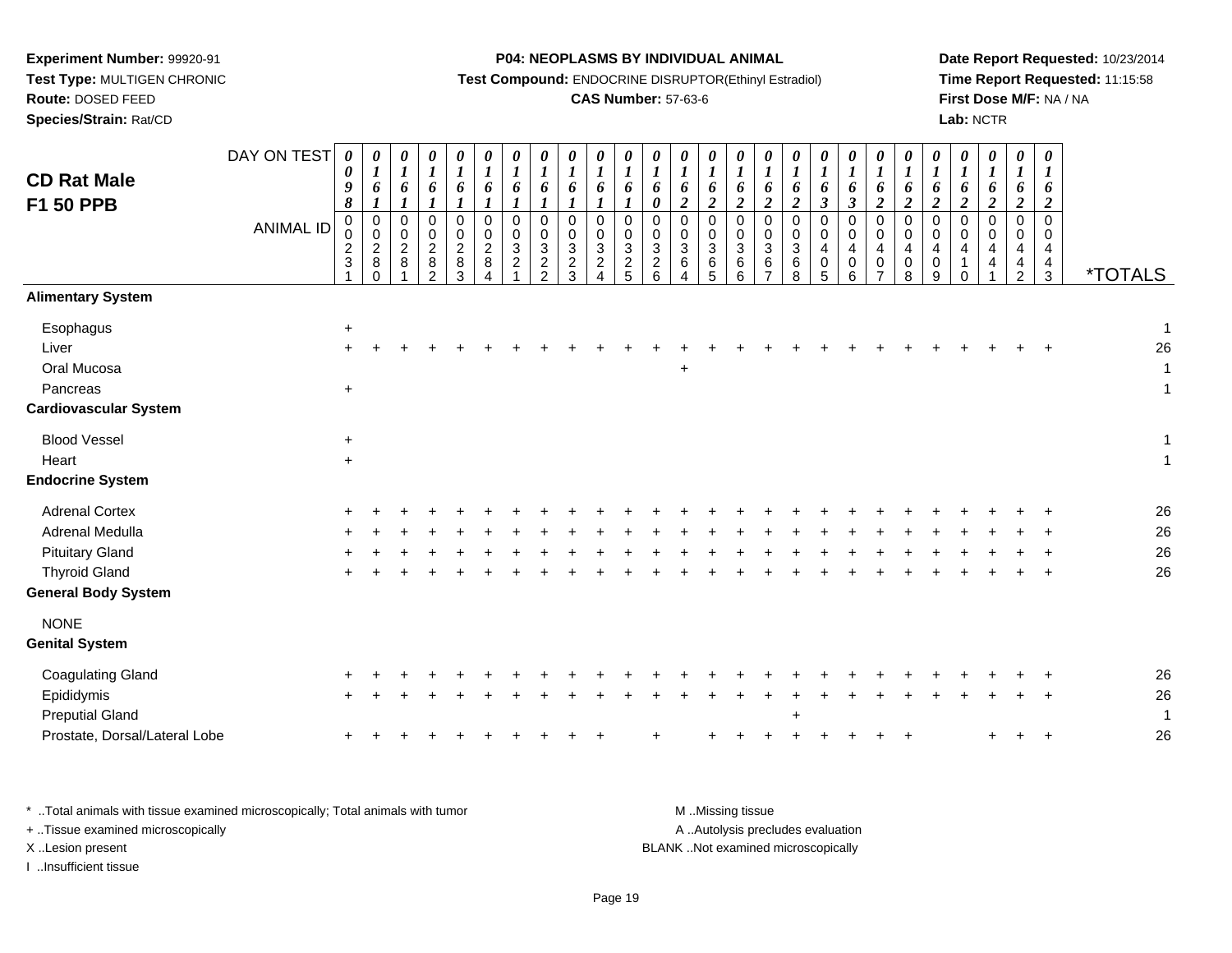# **Route:** DOSED FEED

**Species/Strain:** Rat/CD

#### **P04: NEOPLASMS BY INDIVIDUAL ANIMAL**

**Test Compound:** ENDOCRINE DISRUPTOR(Ethinyl Estradiol)

## **CAS Number:** 57-63-6

**Date Report Requested:** 10/23/2014**Time Report Requested:** 11:15:58**First Dose M/F:** NA / NA**Lab:** NCTR

| <b>CD Rat Male</b><br><b>F1 50 PPB</b> | DAY ON TEST<br><b>ANIMAL ID</b> | $\boldsymbol{\theta}$<br>$\boldsymbol{\theta}$<br>9<br>$\pmb{8}$<br>$\mathbf 0$<br>$\mathsf{O}\xspace$<br>$\frac{2}{3}$ | $\boldsymbol{\theta}$<br>$\boldsymbol{l}$<br>6<br>$\boldsymbol{l}$<br>$\boldsymbol{0}$<br>$\mathbf 0$<br>$\overline{2}$<br>$\,8\,$<br>$\Omega$ | 0<br>$\boldsymbol{l}$<br>6<br>$\mathbf{I}$<br>$\mathsf{O}\xspace$<br>$\mathsf{O}\xspace$<br>$\overline{a}$<br>8 | 0<br>$\boldsymbol{l}$<br>6<br>$\boldsymbol{l}$<br>$\mathbf 0$<br>$\mathbf 0$<br>$\overline{2}$<br>$\bf 8$<br>$\overline{2}$ | $\boldsymbol{\theta}$<br>$\boldsymbol{l}$<br>6<br>1<br>$\mathsf 0$<br>$\mathbf 0$<br>$\overline{c}$<br>$\bf 8$<br>3 | 0<br>6<br>$\Omega$<br>$\mathbf 0$<br>$\overline{c}$<br>8 | 0<br>$\boldsymbol{l}$<br>6<br>$\mathbf{I}$<br>$\mathbf 0$<br>$\mathbf 0$<br>$\sqrt{3}$<br>$\boldsymbol{2}$ | 0<br>$\boldsymbol{l}$<br>6<br>$\mathbf{I}$<br>$\mathbf 0$<br>$\pmb{0}$<br>$\mathbf{3}$<br>$\sqrt{2}$<br>$\overline{2}$ | 0<br>$\boldsymbol{l}$<br>6<br>$\boldsymbol{l}$<br>$\mathbf 0$<br>$\mathbf 0$<br>$\sqrt{3}$<br>$\overline{c}$<br>3 | 0<br>$\boldsymbol{l}$<br>6<br>$\boldsymbol{l}$<br>$\pmb{0}$<br>$\pmb{0}$<br>$\mathbf{3}$<br>$\boldsymbol{2}$ | 0<br>$\boldsymbol{l}$<br>6<br>$\pmb{0}$<br>$\pmb{0}$<br>$\ensuremath{\mathsf{3}}$<br>$\overline{c}$<br>5 | $\boldsymbol{\theta}$<br>$\boldsymbol{l}$<br>6<br>$\boldsymbol{\theta}$<br>$\mathsf{O}\xspace$<br>$\mathsf{O}\xspace$<br>$\sqrt{3}$<br>$\frac{2}{6}$ | 0<br>$\boldsymbol{l}$<br>6<br>$\boldsymbol{2}$<br>$\pmb{0}$<br>$\mathbf 0$<br>$\sqrt{3}$<br>$\,6\,$<br>4 | $\frac{\boldsymbol{\theta}}{\boldsymbol{I}}$<br>6<br>$\boldsymbol{2}$<br>$\boldsymbol{0}$<br>0<br>3<br>6<br>5 | 0<br>$\boldsymbol{l}$<br>6<br>$\overline{2}$<br>0<br>$\mathbf 0$<br>$\mathbf{3}$<br>6<br>6 | $\boldsymbol{\theta}$<br>$\boldsymbol{l}$<br>6<br>$\boldsymbol{2}$<br>$\mathsf 0$<br>$\mathbf 0$<br>$\mathbf 3$<br>$\,6\,$<br>$\overline{ }$ | 0<br>6<br>$\overline{\mathbf{c}}$<br>$\mathbf 0$<br>$\mathbf 0$<br>3<br>6<br>8 | 0<br>$\boldsymbol{l}$<br>6<br>$\mathfrak{z}$<br>$\pmb{0}$<br>$\pmb{0}$<br>$\overline{\mathbf{4}}$<br>$\pmb{0}$<br>5 | 0<br>$\boldsymbol{l}$<br>6<br>$\mathfrak{z}$<br>$\mathbf 0$<br>$\mathbf 0$<br>$\overline{\mathbf{4}}$<br>$\mathbf 0$<br>6 | 0<br>$\boldsymbol{l}$<br>6<br>$\boldsymbol{2}$<br>$\pmb{0}$<br>$\mathbf 0$<br>4<br>$\pmb{0}$<br>7 | 0<br>$\boldsymbol{l}$<br>6<br>$\overline{2}$<br>$\pmb{0}$<br>$\mathbf 0$<br>4<br>0<br>8 | 0<br>$\boldsymbol{l}$<br>6<br>$\boldsymbol{2}$<br>$\pmb{0}$<br>$\mathbf 0$<br>4<br>$\mathbf 0$<br>9 | 0<br>$\boldsymbol{l}$<br>6<br>$\boldsymbol{2}$<br>$\mathsf{O}\xspace$<br>$\mathbf 0$<br>$\overline{4}$<br>$\overline{1}$<br>0 | $\boldsymbol{\theta}$<br>$\boldsymbol{l}$<br>6<br>$\overline{c}$<br>$\pmb{0}$<br>$\mathsf{O}\xspace$<br>4<br>4 | 0<br>$\boldsymbol{l}$<br>6<br>$\boldsymbol{2}$<br>0<br>0<br>4<br>4<br>$\overline{2}$ | 0<br>1<br>6<br>$\boldsymbol{2}$<br>$\Omega$<br>$\Omega$<br>4<br>$\overline{\mathbf{4}}$<br>$\mathbf{3}$ | <i><b>*TOTALS</b></i> |
|----------------------------------------|---------------------------------|-------------------------------------------------------------------------------------------------------------------------|------------------------------------------------------------------------------------------------------------------------------------------------|-----------------------------------------------------------------------------------------------------------------|-----------------------------------------------------------------------------------------------------------------------------|---------------------------------------------------------------------------------------------------------------------|----------------------------------------------------------|------------------------------------------------------------------------------------------------------------|------------------------------------------------------------------------------------------------------------------------|-------------------------------------------------------------------------------------------------------------------|--------------------------------------------------------------------------------------------------------------|----------------------------------------------------------------------------------------------------------|------------------------------------------------------------------------------------------------------------------------------------------------------|----------------------------------------------------------------------------------------------------------|---------------------------------------------------------------------------------------------------------------|--------------------------------------------------------------------------------------------|----------------------------------------------------------------------------------------------------------------------------------------------|--------------------------------------------------------------------------------|---------------------------------------------------------------------------------------------------------------------|---------------------------------------------------------------------------------------------------------------------------|---------------------------------------------------------------------------------------------------|-----------------------------------------------------------------------------------------|-----------------------------------------------------------------------------------------------------|-------------------------------------------------------------------------------------------------------------------------------|----------------------------------------------------------------------------------------------------------------|--------------------------------------------------------------------------------------|---------------------------------------------------------------------------------------------------------|-----------------------|
| Prostate, Ventral Lobe                 |                                 | $+$                                                                                                                     |                                                                                                                                                |                                                                                                                 |                                                                                                                             |                                                                                                                     |                                                          |                                                                                                            |                                                                                                                        |                                                                                                                   |                                                                                                              |                                                                                                          |                                                                                                                                                      |                                                                                                          |                                                                                                               |                                                                                            |                                                                                                                                              |                                                                                |                                                                                                                     |                                                                                                                           |                                                                                                   |                                                                                         |                                                                                                     |                                                                                                                               |                                                                                                                | ÷.                                                                                   | $\ddot{+}$                                                                                              | 26                    |
| <b>Rete Testes</b>                     |                                 |                                                                                                                         |                                                                                                                                                |                                                                                                                 |                                                                                                                             |                                                                                                                     |                                                          |                                                                                                            |                                                                                                                        |                                                                                                                   |                                                                                                              |                                                                                                          |                                                                                                                                                      |                                                                                                          |                                                                                                               |                                                                                            |                                                                                                                                              |                                                                                |                                                                                                                     |                                                                                                                           |                                                                                                   |                                                                                         |                                                                                                     |                                                                                                                               |                                                                                                                |                                                                                      |                                                                                                         | 25                    |
| Seminal Vesicle                        |                                 |                                                                                                                         |                                                                                                                                                |                                                                                                                 |                                                                                                                             |                                                                                                                     |                                                          |                                                                                                            |                                                                                                                        |                                                                                                                   |                                                                                                              |                                                                                                          |                                                                                                                                                      |                                                                                                          |                                                                                                               |                                                                                            |                                                                                                                                              |                                                                                |                                                                                                                     |                                                                                                                           |                                                                                                   |                                                                                         |                                                                                                     |                                                                                                                               |                                                                                                                |                                                                                      |                                                                                                         | 26                    |
| <b>Testes</b>                          |                                 |                                                                                                                         |                                                                                                                                                |                                                                                                                 |                                                                                                                             |                                                                                                                     |                                                          |                                                                                                            |                                                                                                                        |                                                                                                                   |                                                                                                              |                                                                                                          |                                                                                                                                                      |                                                                                                          |                                                                                                               |                                                                                            |                                                                                                                                              |                                                                                |                                                                                                                     |                                                                                                                           |                                                                                                   |                                                                                         |                                                                                                     |                                                                                                                               |                                                                                                                |                                                                                      |                                                                                                         | 26                    |
| <b>Hematopoietic System</b>            |                                 |                                                                                                                         |                                                                                                                                                |                                                                                                                 |                                                                                                                             |                                                                                                                     |                                                          |                                                                                                            |                                                                                                                        |                                                                                                                   |                                                                                                              |                                                                                                          |                                                                                                                                                      |                                                                                                          |                                                                                                               |                                                                                            |                                                                                                                                              |                                                                                |                                                                                                                     |                                                                                                                           |                                                                                                   |                                                                                         |                                                                                                     |                                                                                                                               |                                                                                                                |                                                                                      |                                                                                                         |                       |
| <b>Bone Marrow</b>                     |                                 |                                                                                                                         |                                                                                                                                                |                                                                                                                 |                                                                                                                             |                                                                                                                     |                                                          |                                                                                                            |                                                                                                                        |                                                                                                                   |                                                                                                              |                                                                                                          |                                                                                                                                                      |                                                                                                          |                                                                                                               |                                                                                            |                                                                                                                                              |                                                                                |                                                                                                                     |                                                                                                                           |                                                                                                   |                                                                                         |                                                                                                     |                                                                                                                               |                                                                                                                |                                                                                      |                                                                                                         | 26                    |
| Spleen                                 |                                 |                                                                                                                         |                                                                                                                                                |                                                                                                                 |                                                                                                                             |                                                                                                                     |                                                          |                                                                                                            |                                                                                                                        |                                                                                                                   |                                                                                                              |                                                                                                          |                                                                                                                                                      |                                                                                                          |                                                                                                               |                                                                                            |                                                                                                                                              |                                                                                |                                                                                                                     |                                                                                                                           |                                                                                                   |                                                                                         |                                                                                                     |                                                                                                                               |                                                                                                                |                                                                                      |                                                                                                         | $26\,$                |
| Thymus                                 |                                 |                                                                                                                         |                                                                                                                                                |                                                                                                                 |                                                                                                                             |                                                                                                                     |                                                          |                                                                                                            |                                                                                                                        |                                                                                                                   |                                                                                                              |                                                                                                          |                                                                                                                                                      |                                                                                                          |                                                                                                               |                                                                                            |                                                                                                                                              |                                                                                |                                                                                                                     |                                                                                                                           |                                                                                                   |                                                                                         |                                                                                                     |                                                                                                                               |                                                                                                                |                                                                                      |                                                                                                         | 26                    |
| <b>Integumentary System</b>            |                                 |                                                                                                                         |                                                                                                                                                |                                                                                                                 |                                                                                                                             |                                                                                                                     |                                                          |                                                                                                            |                                                                                                                        |                                                                                                                   |                                                                                                              |                                                                                                          |                                                                                                                                                      |                                                                                                          |                                                                                                               |                                                                                            |                                                                                                                                              |                                                                                |                                                                                                                     |                                                                                                                           |                                                                                                   |                                                                                         |                                                                                                     |                                                                                                                               |                                                                                                                |                                                                                      |                                                                                                         |                       |
| Mammary Gland                          |                                 |                                                                                                                         |                                                                                                                                                |                                                                                                                 |                                                                                                                             |                                                                                                                     |                                                          |                                                                                                            |                                                                                                                        |                                                                                                                   |                                                                                                              |                                                                                                          |                                                                                                                                                      |                                                                                                          |                                                                                                               |                                                                                            |                                                                                                                                              |                                                                                |                                                                                                                     |                                                                                                                           |                                                                                                   |                                                                                         |                                                                                                     |                                                                                                                               |                                                                                                                |                                                                                      |                                                                                                         | 26                    |
| Skin                                   |                                 | $\ddot{}$                                                                                                               |                                                                                                                                                |                                                                                                                 |                                                                                                                             |                                                                                                                     |                                                          |                                                                                                            |                                                                                                                        |                                                                                                                   |                                                                                                              |                                                                                                          |                                                                                                                                                      |                                                                                                          |                                                                                                               |                                                                                            |                                                                                                                                              |                                                                                |                                                                                                                     |                                                                                                                           |                                                                                                   |                                                                                         |                                                                                                     |                                                                                                                               |                                                                                                                |                                                                                      |                                                                                                         | $\mathbf{1}$          |
| <b>Musculoskeletal System</b>          |                                 |                                                                                                                         |                                                                                                                                                |                                                                                                                 |                                                                                                                             |                                                                                                                     |                                                          |                                                                                                            |                                                                                                                        |                                                                                                                   |                                                                                                              |                                                                                                          |                                                                                                                                                      |                                                                                                          |                                                                                                               |                                                                                            |                                                                                                                                              |                                                                                |                                                                                                                     |                                                                                                                           |                                                                                                   |                                                                                         |                                                                                                     |                                                                                                                               |                                                                                                                |                                                                                      |                                                                                                         |                       |
| Bone                                   |                                 |                                                                                                                         |                                                                                                                                                |                                                                                                                 |                                                                                                                             |                                                                                                                     |                                                          |                                                                                                            |                                                                                                                        |                                                                                                                   |                                                                                                              |                                                                                                          |                                                                                                                                                      |                                                                                                          |                                                                                                               |                                                                                            |                                                                                                                                              |                                                                                |                                                                                                                     |                                                                                                                           |                                                                                                   |                                                                                         |                                                                                                     |                                                                                                                               |                                                                                                                |                                                                                      |                                                                                                         | 26                    |
| <b>Nervous System</b>                  |                                 |                                                                                                                         |                                                                                                                                                |                                                                                                                 |                                                                                                                             |                                                                                                                     |                                                          |                                                                                                            |                                                                                                                        |                                                                                                                   |                                                                                                              |                                                                                                          |                                                                                                                                                      |                                                                                                          |                                                                                                               |                                                                                            |                                                                                                                                              |                                                                                |                                                                                                                     |                                                                                                                           |                                                                                                   |                                                                                         |                                                                                                     |                                                                                                                               |                                                                                                                |                                                                                      |                                                                                                         |                       |
| <b>Brain</b>                           |                                 | $\ddot{}$                                                                                                               |                                                                                                                                                |                                                                                                                 |                                                                                                                             |                                                                                                                     |                                                          |                                                                                                            |                                                                                                                        |                                                                                                                   |                                                                                                              |                                                                                                          |                                                                                                                                                      |                                                                                                          |                                                                                                               |                                                                                            |                                                                                                                                              |                                                                                |                                                                                                                     |                                                                                                                           |                                                                                                   |                                                                                         |                                                                                                     |                                                                                                                               |                                                                                                                |                                                                                      |                                                                                                         | $\mathbf{1}$          |
| Spinal Cord                            |                                 | $\ddot{}$                                                                                                               |                                                                                                                                                |                                                                                                                 |                                                                                                                             |                                                                                                                     |                                                          |                                                                                                            |                                                                                                                        |                                                                                                                   |                                                                                                              |                                                                                                          |                                                                                                                                                      |                                                                                                          |                                                                                                               |                                                                                            |                                                                                                                                              |                                                                                |                                                                                                                     |                                                                                                                           |                                                                                                   |                                                                                         |                                                                                                     |                                                                                                                               |                                                                                                                |                                                                                      |                                                                                                         | $\mathbf{1}$          |
| <b>Respiratory System</b>              |                                 |                                                                                                                         |                                                                                                                                                |                                                                                                                 |                                                                                                                             |                                                                                                                     |                                                          |                                                                                                            |                                                                                                                        |                                                                                                                   |                                                                                                              |                                                                                                          |                                                                                                                                                      |                                                                                                          |                                                                                                               |                                                                                            |                                                                                                                                              |                                                                                |                                                                                                                     |                                                                                                                           |                                                                                                   |                                                                                         |                                                                                                     |                                                                                                                               |                                                                                                                |                                                                                      |                                                                                                         |                       |
| Lung                                   |                                 | $\ddot{}$                                                                                                               |                                                                                                                                                |                                                                                                                 |                                                                                                                             |                                                                                                                     |                                                          |                                                                                                            |                                                                                                                        |                                                                                                                   |                                                                                                              |                                                                                                          |                                                                                                                                                      |                                                                                                          |                                                                                                               |                                                                                            |                                                                                                                                              |                                                                                |                                                                                                                     |                                                                                                                           |                                                                                                   |                                                                                         |                                                                                                     |                                                                                                                               |                                                                                                                |                                                                                      |                                                                                                         | $\mathbf{1}$          |
| Trachea                                |                                 | $+$                                                                                                                     |                                                                                                                                                |                                                                                                                 |                                                                                                                             |                                                                                                                     |                                                          |                                                                                                            |                                                                                                                        |                                                                                                                   |                                                                                                              |                                                                                                          |                                                                                                                                                      |                                                                                                          |                                                                                                               |                                                                                            |                                                                                                                                              |                                                                                |                                                                                                                     |                                                                                                                           |                                                                                                   |                                                                                         |                                                                                                     |                                                                                                                               |                                                                                                                |                                                                                      |                                                                                                         | $\mathbf{1}$          |

\* ..Total animals with tissue examined microscopically; Total animals with tumor **M** . Missing tissue M ..Missing tissue + ..Tissue examined microscopically

I ..Insufficient tissue

A ..Autolysis precludes evaluation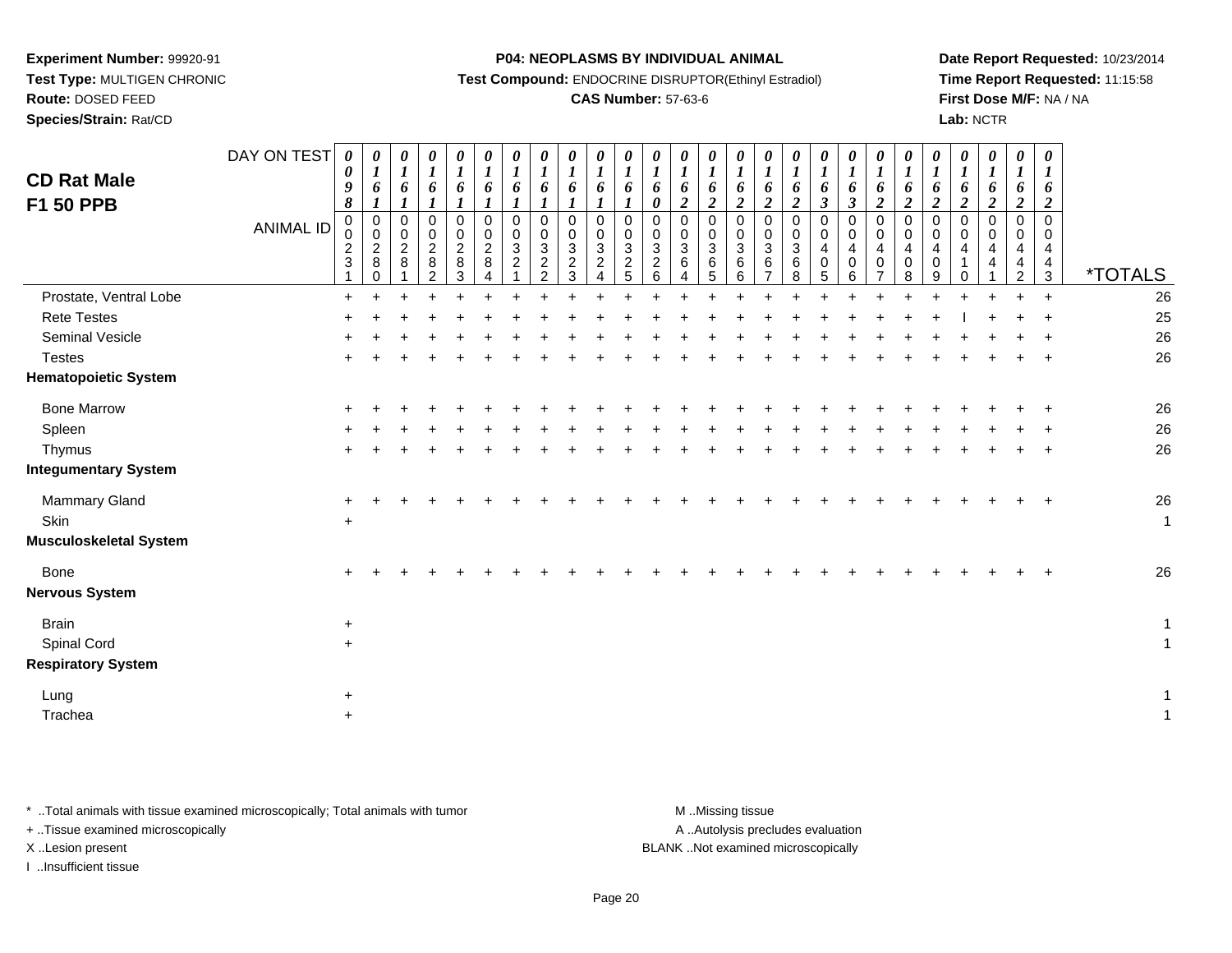**Test Type:** MULTIGEN CHRONIC**Route:** DOSED FEED

**Species/Strain:** Rat/CD

#### **P04: NEOPLASMS BY INDIVIDUAL ANIMAL**

**Test Compound:** ENDOCRINE DISRUPTOR(Ethinyl Estradiol)

## **CAS Number:** 57-63-6

**Date Report Requested:** 10/23/2014**Time Report Requested:** 11:15:58**First Dose M/F:** NA / NA**Lab:** NCTR

| <b>CD Rat Male</b><br>F1 50 PPB                             | DAY ON TEST<br>ANIMAL ID | 0<br>$\boldsymbol{\theta}$<br>$\boldsymbol{g}$<br>8<br>0<br>0<br>$\frac{2}{3}$ | 0<br>$\mathbf{I}$<br>6<br>$\overline{ }$<br>0<br>0<br>$\frac{2}{8}$<br>$\Omega$ | 0<br>$\boldsymbol{l}$<br>6<br>0<br>0<br>$\boldsymbol{2}$<br>8 | 0<br>$\mathbf{r}$<br>6<br>$\pmb{0}$<br>$\begin{smallmatrix} 0\\2 \end{smallmatrix}$<br>$\bf 8$<br>$\Omega$ | $\boldsymbol{\theta}$<br>Ł<br>6<br>$\pmb{0}$<br>$\pmb{0}$<br>$\frac{2}{8}$<br>3 | U<br>L<br>6<br>0<br>$\pmb{0}$<br>$\boldsymbol{2}$<br>8 | 0<br>6<br>$\Omega$<br>3<br>2 | 0<br>6<br>0<br>$\pmb{0}$<br>$\ensuremath{\mathsf{3}}$<br>$\boldsymbol{2}$<br>$\sim$ | 0<br>6<br>0<br>$\pmb{0}$<br>$\ensuremath{\mathsf{3}}$<br>$\overline{c}$<br>$\mathbf{3}$ | U<br>Ł<br>6<br>0<br>0<br>3<br>$\boldsymbol{2}$ | U<br>$\mathbf I$<br>6<br>$\boldsymbol{0}$<br>3<br>$\overline{c}$ | 0<br>6<br>$\boldsymbol{\theta}$<br>0<br>$\begin{smallmatrix}0\0\3\end{smallmatrix}$<br>$\overline{a}$<br>6 | $\boldsymbol{\theta}$<br>6<br><sup>1</sup><br>∠<br>0<br>0<br>$\mathbf{3}$<br>6 | 6<br>$\boldsymbol{2}$<br>$\mathbf 0$<br>$\pmb{0}$<br>$\ensuremath{\mathsf{3}}$<br>$\,6\,$<br>5 | $\boldsymbol{\theta}$<br>6<br>$\rightarrow$<br>$\pmb{0}$<br>3<br>6<br>ĥ | 6<br>$\rightarrow$<br>◢<br>$\mathbf 0$<br>3<br>6<br>- | U<br>$\bm{o}$<br><sup>1</sup><br>0<br>0<br>$\ensuremath{\mathsf{3}}$<br>6<br>8 | $\boldsymbol{\theta}$<br>6<br>$\mathbf{3}$<br>0<br>0<br>4<br>0<br>5 | 0<br>6<br>$\mathfrak{z}$<br>$\mathbf 0$<br>0<br>4<br>$\pmb{0}$<br>ĥ | $\boldsymbol{\theta}$<br>$\bm{o}$<br>$\mathbf{\Omega}$<br>◢<br>0<br>$\boldsymbol{0}$<br>$\overline{\mathbf{4}}$<br>$\pmb{0}$<br>$\overline{ }$ | $\boldsymbol{\theta}$<br>$\bm{o}$<br>$\mathbf{\Omega}$<br>◢<br>0<br>$\pmb{0}$<br>4<br>$\pmb{0}$<br>8 | U<br>1<br>$\bm{o}$<br>$\boldsymbol{2}$<br>$\mathbf 0$<br>$\pmb{0}$<br>$\overline{4}$<br>$\mathbf 0$<br>9 | $\boldsymbol{\theta}$<br>6<br>$\mathbf{\Omega}$<br>0<br>4 | $\boldsymbol{\theta}$<br>L<br>6<br>$\mathbf{\Omega}$<br>∠<br>0<br>$\,0\,$<br>$\overline{\mathbf{4}}$<br>4 | 0<br>6<br><u>ำ</u><br>$\epsilon$<br>0<br>0<br>4<br>4<br>$\Omega$ | 0<br>$\mathbf{I}$<br>o<br>◢<br>0<br>0<br>4<br>4<br>3 | <i><b>*TOTALS</b></i> |
|-------------------------------------------------------------|--------------------------|--------------------------------------------------------------------------------|---------------------------------------------------------------------------------|---------------------------------------------------------------|------------------------------------------------------------------------------------------------------------|---------------------------------------------------------------------------------|--------------------------------------------------------|------------------------------|-------------------------------------------------------------------------------------|-----------------------------------------------------------------------------------------|------------------------------------------------|------------------------------------------------------------------|------------------------------------------------------------------------------------------------------------|--------------------------------------------------------------------------------|------------------------------------------------------------------------------------------------|-------------------------------------------------------------------------|-------------------------------------------------------|--------------------------------------------------------------------------------|---------------------------------------------------------------------|---------------------------------------------------------------------|------------------------------------------------------------------------------------------------------------------------------------------------|------------------------------------------------------------------------------------------------------|----------------------------------------------------------------------------------------------------------|-----------------------------------------------------------|-----------------------------------------------------------------------------------------------------------|------------------------------------------------------------------|------------------------------------------------------|-----------------------|
| <b>Special Senses System</b>                                |                          |                                                                                |                                                                                 |                                                               |                                                                                                            |                                                                                 |                                                        |                              |                                                                                     |                                                                                         |                                                |                                                                  |                                                                                                            |                                                                                |                                                                                                |                                                                         |                                                       |                                                                                |                                                                     |                                                                     |                                                                                                                                                |                                                                                                      |                                                                                                          |                                                           |                                                                                                           |                                                                  |                                                      |                       |
| <b>NONE</b><br><b>Urinary System</b>                        |                          |                                                                                |                                                                                 |                                                               |                                                                                                            |                                                                                 |                                                        |                              |                                                                                     |                                                                                         |                                                |                                                                  |                                                                                                            |                                                                                |                                                                                                |                                                                         |                                                       |                                                                                |                                                                     |                                                                     |                                                                                                                                                |                                                                                                      |                                                                                                          |                                                           |                                                                                                           |                                                                  |                                                      |                       |
| Kidney<br><b>Urinary Bladder</b><br><b>SYSTEMIC LESIONS</b> |                          | $\ddot{}$                                                                      |                                                                                 |                                                               |                                                                                                            |                                                                                 |                                                        |                              |                                                                                     |                                                                                         |                                                |                                                                  |                                                                                                            |                                                                                |                                                                                                |                                                                         |                                                       |                                                                                |                                                                     |                                                                     |                                                                                                                                                |                                                                                                      |                                                                                                          |                                                           |                                                                                                           |                                                                  | $+$                                                  | 26<br>$\mathbf{1}$    |
| Multiple Organ                                              |                          | $+$                                                                            |                                                                                 |                                                               |                                                                                                            |                                                                                 |                                                        |                              |                                                                                     |                                                                                         |                                                |                                                                  |                                                                                                            |                                                                                |                                                                                                |                                                                         |                                                       |                                                                                |                                                                     |                                                                     |                                                                                                                                                |                                                                                                      |                                                                                                          |                                                           |                                                                                                           |                                                                  |                                                      | 26                    |

\* ..Total animals with tissue examined microscopically; Total animals with tumor **M** . Missing tissue M ..Missing tissue

+ ..Tissue examined microscopically

I ..Insufficient tissue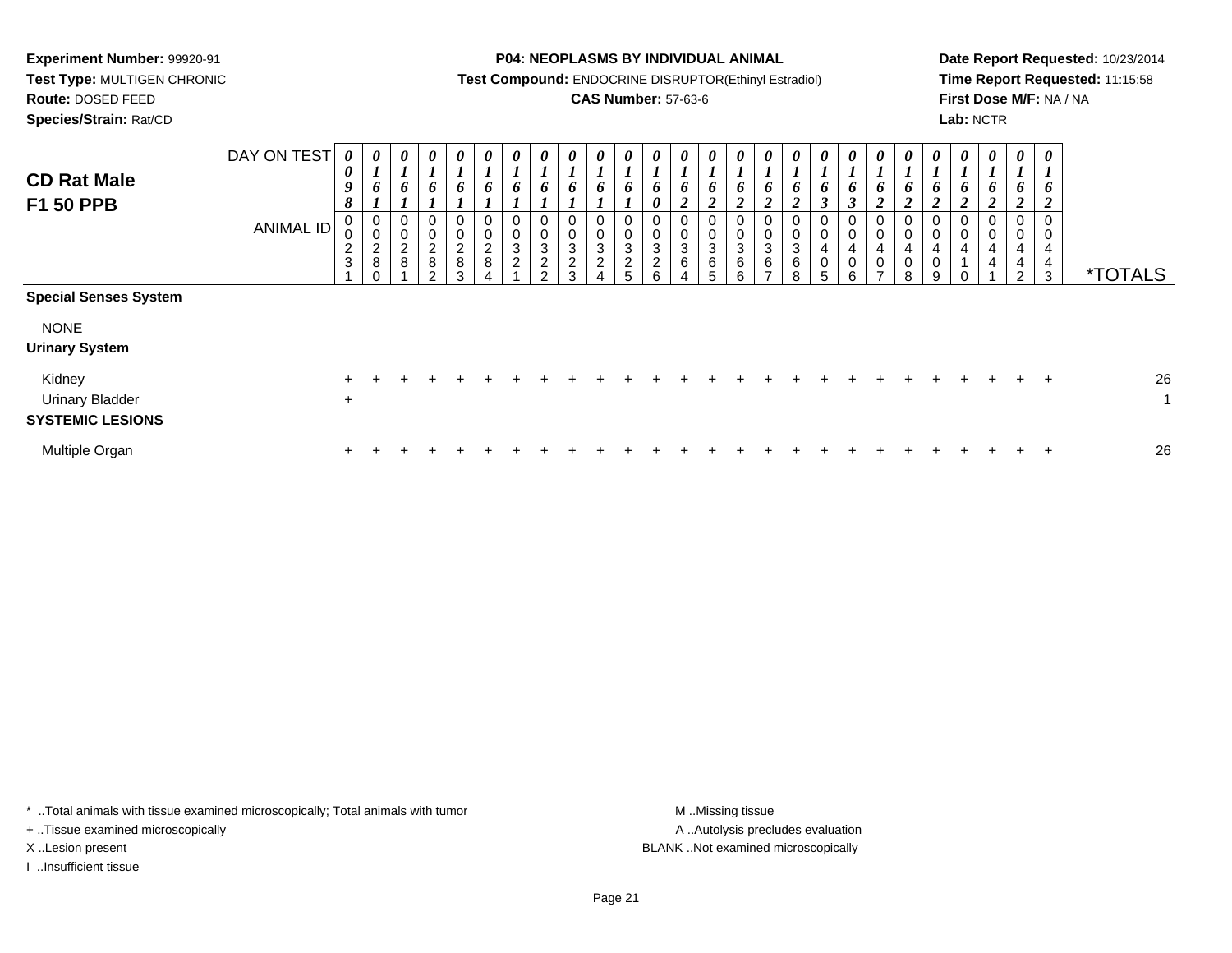**Route:** DOSED FEED

**Species/Strain:** Rat/CD

#### **P04: NEOPLASMS BY INDIVIDUAL ANIMAL**

**Test Compound:** ENDOCRINE DISRUPTOR(Ethinyl Estradiol)

### **CAS Number:** 57-63-6

**Date Report Requested:** 10/23/2014**Time Report Requested:** 11:15:58**First Dose M/F:** NA / NA**Lab:** NCTR

| <b>CD Rat Male</b><br><b>F2 CONTROL</b> | DAY ON TEST<br><b>ANIMAL ID</b> | 0<br>1<br>6<br>$\boldsymbol{l}$<br>$\mathbf 0$<br>0<br>4<br>9<br>$\overline{4}$ | 0<br>$\boldsymbol{l}$<br>6<br>$\boldsymbol{l}$<br>$\pmb{0}$<br>$\pmb{0}$<br>4<br>$\boldsymbol{9}$<br>5 | 0<br>$\boldsymbol{l}$<br>6<br>$\boldsymbol{l}$<br>0<br>$\boldsymbol{0}$<br>$\overline{\mathbf{4}}$<br>$\boldsymbol{9}$<br>$\overline{7}$ | 0<br>$\boldsymbol{l}$<br>6<br>$\boldsymbol{l}$<br>0<br>$\boldsymbol{0}$<br>4<br>$_{\rm 8}^{\rm 9}$ | 0<br>$\boldsymbol{l}$<br>6<br>$\boldsymbol{l}$<br>$\mathbf 0$<br>$\boldsymbol{0}$<br>5<br>4<br>$\overline{4}$ | 0<br>$\boldsymbol{l}$<br>$\pmb{6}$<br>$\overline{2}$<br>$\mathbf 0$<br>$\pmb{0}$<br>$\sqrt{5}$<br>$\overline{\mathbf{r}}$<br>$\overline{5}$ | 0<br>$\boldsymbol{l}$<br>6<br>$\overline{2}$<br>$\mathbf 0$<br>0<br>5<br>4<br>6 | 0<br>$\boldsymbol{l}$<br>6<br>$\boldsymbol{2}$<br>$\mathbf 0$<br>$\mathbf 0$<br>5<br>4<br>$\overline{ }$ | 0<br>$\boldsymbol{l}$<br>6<br>$\boldsymbol{l}$<br>$\mathbf 0$<br>$\mathbf 0$<br>5<br>4<br>8 | 0<br>$\boldsymbol{l}$<br>6<br>$\boldsymbol{l}$<br>$\mathbf 0$<br>0<br>$\sqrt{5}$<br>$\overline{\mathbf{4}}$<br>9 | 0<br>$\boldsymbol{l}$<br>6<br>$\mathfrak{z}$<br>$\mathbf 0$<br>$\pmb{0}$<br>$\,$ 5 $\,$<br>8<br>$\overline{7}$ | 0<br>$\boldsymbol{l}$<br>6<br>$\mathfrak{z}$<br>$\mathbf 0$<br>$\pmb{0}$<br>$\sqrt{5}$<br>$_{8}^8$ | 0<br>$\boldsymbol{l}$<br>6<br>$\overline{2}$<br>$\mathbf 0$<br>$\pmb{0}$<br>$\sqrt{5}$<br>$\, 8$<br>9 | 0<br>$\boldsymbol{l}$<br>6<br>$\overline{c}$<br>$\mathbf 0$<br>$\pmb{0}$<br>$\sqrt{5}$<br>$\boldsymbol{9}$<br>$\Omega$ | 0<br>$\boldsymbol{l}$<br>6<br>$\mathfrak{z}$<br>0<br>$\pmb{0}$<br>6<br>3 | 0<br>$\boldsymbol{l}$<br>$\pmb{6}$<br>$\boldsymbol{\beta}$<br>$\mathbf 0$<br>$\pmb{0}$<br>$\,6$<br>$\frac{3}{2}$ | 0<br>$\boldsymbol{l}$<br>6<br>$\boldsymbol{\beta}$<br>$\mathbf 0$<br>$\overline{0}$<br>$\,6$<br>$\mathbf{3}$<br>3 | 0<br>$\boldsymbol{l}$<br>$\pmb{6}$<br>$\boldsymbol{\beta}$<br>0<br>$\pmb{0}$<br>$\,6$<br>$\ensuremath{\mathsf{3}}$<br>$\overline{\mathbf{A}}$ | 0<br>$\boldsymbol{l}$<br>6<br>$\overline{\mathbf{3}}$<br>$\mathsf{O}$<br>$\mathbf 0$<br>$\,6$<br>$\frac{3}{5}$ | $\boldsymbol{\theta}$<br>$\boldsymbol{l}$<br>6<br>$\boldsymbol{l}$<br>0<br>$\pmb{0}$<br>$\,6$<br>$^3$ 6 | 0<br>$\boldsymbol{l}$<br>6<br>5<br>$\overline{0}$<br>$\pmb{0}$<br>$\,6$<br>$\sqrt{5}$<br>$\boldsymbol{9}$ | 0<br>$\boldsymbol{l}$<br>6<br>$\boldsymbol{4}$<br>$\mathbf 0$<br>$\pmb{0}$<br>$\,6$<br>$\,6\,$<br>$\Omega$ | 0<br>$\boldsymbol{l}$<br>6<br>$\mathfrak{z}$<br>$\mathbf 0$<br>$\mathbf 0$<br>6<br>$\,6$ | $\boldsymbol{\theta}$<br>$\boldsymbol{l}$<br>6<br>$\sqrt{5}$<br>$\mathbf 0$<br>$\mathbf 0$<br>6<br>$\overline{7}$<br>$\overline{c}$ | $\boldsymbol{\theta}$<br>$\boldsymbol{l}$<br>6<br>$\overline{2}$<br>$\mathbf 0$<br>$\mathbf 0$<br>6<br>$\overline{\mathcal{I}}$<br>$\mathbf{3}$ | <i><b>*TOTALS</b></i> |
|-----------------------------------------|---------------------------------|---------------------------------------------------------------------------------|--------------------------------------------------------------------------------------------------------|------------------------------------------------------------------------------------------------------------------------------------------|----------------------------------------------------------------------------------------------------|---------------------------------------------------------------------------------------------------------------|---------------------------------------------------------------------------------------------------------------------------------------------|---------------------------------------------------------------------------------|----------------------------------------------------------------------------------------------------------|---------------------------------------------------------------------------------------------|------------------------------------------------------------------------------------------------------------------|----------------------------------------------------------------------------------------------------------------|----------------------------------------------------------------------------------------------------|-------------------------------------------------------------------------------------------------------|------------------------------------------------------------------------------------------------------------------------|--------------------------------------------------------------------------|------------------------------------------------------------------------------------------------------------------|-------------------------------------------------------------------------------------------------------------------|-----------------------------------------------------------------------------------------------------------------------------------------------|----------------------------------------------------------------------------------------------------------------|---------------------------------------------------------------------------------------------------------|-----------------------------------------------------------------------------------------------------------|------------------------------------------------------------------------------------------------------------|------------------------------------------------------------------------------------------|-------------------------------------------------------------------------------------------------------------------------------------|-------------------------------------------------------------------------------------------------------------------------------------------------|-----------------------|
| <b>Alimentary System</b>                |                                 |                                                                                 |                                                                                                        |                                                                                                                                          |                                                                                                    |                                                                                                               |                                                                                                                                             |                                                                                 |                                                                                                          |                                                                                             |                                                                                                                  |                                                                                                                |                                                                                                    |                                                                                                       |                                                                                                                        |                                                                          |                                                                                                                  |                                                                                                                   |                                                                                                                                               |                                                                                                                |                                                                                                         |                                                                                                           |                                                                                                            |                                                                                          |                                                                                                                                     |                                                                                                                                                 |                       |
| Liver<br><b>Cardiovascular System</b>   |                                 | $\ddot{}$                                                                       |                                                                                                        |                                                                                                                                          |                                                                                                    |                                                                                                               |                                                                                                                                             |                                                                                 |                                                                                                          |                                                                                             |                                                                                                                  |                                                                                                                |                                                                                                    |                                                                                                       |                                                                                                                        |                                                                          |                                                                                                                  |                                                                                                                   |                                                                                                                                               |                                                                                                                |                                                                                                         |                                                                                                           |                                                                                                            |                                                                                          |                                                                                                                                     |                                                                                                                                                 | 25                    |
| <b>NONE</b><br><b>Endocrine System</b>  |                                 |                                                                                 |                                                                                                        |                                                                                                                                          |                                                                                                    |                                                                                                               |                                                                                                                                             |                                                                                 |                                                                                                          |                                                                                             |                                                                                                                  |                                                                                                                |                                                                                                    |                                                                                                       |                                                                                                                        |                                                                          |                                                                                                                  |                                                                                                                   |                                                                                                                                               |                                                                                                                |                                                                                                         |                                                                                                           |                                                                                                            |                                                                                          |                                                                                                                                     |                                                                                                                                                 |                       |
| <b>Adrenal Cortex</b>                   |                                 |                                                                                 |                                                                                                        |                                                                                                                                          |                                                                                                    |                                                                                                               |                                                                                                                                             |                                                                                 |                                                                                                          |                                                                                             |                                                                                                                  |                                                                                                                |                                                                                                    |                                                                                                       |                                                                                                                        |                                                                          |                                                                                                                  |                                                                                                                   |                                                                                                                                               |                                                                                                                |                                                                                                         |                                                                                                           |                                                                                                            |                                                                                          |                                                                                                                                     |                                                                                                                                                 | 25                    |
| Adrenal Medulla                         |                                 |                                                                                 |                                                                                                        |                                                                                                                                          |                                                                                                    |                                                                                                               |                                                                                                                                             |                                                                                 |                                                                                                          |                                                                                             |                                                                                                                  |                                                                                                                |                                                                                                    |                                                                                                       |                                                                                                                        |                                                                          |                                                                                                                  |                                                                                                                   |                                                                                                                                               |                                                                                                                |                                                                                                         |                                                                                                           |                                                                                                            |                                                                                          |                                                                                                                                     |                                                                                                                                                 | 24                    |
| <b>Pituitary Gland</b>                  |                                 |                                                                                 |                                                                                                        |                                                                                                                                          |                                                                                                    |                                                                                                               |                                                                                                                                             |                                                                                 |                                                                                                          |                                                                                             |                                                                                                                  |                                                                                                                |                                                                                                    |                                                                                                       |                                                                                                                        |                                                                          |                                                                                                                  |                                                                                                                   |                                                                                                                                               |                                                                                                                |                                                                                                         |                                                                                                           |                                                                                                            |                                                                                          |                                                                                                                                     |                                                                                                                                                 | 23                    |
| <b>Thyroid Gland</b>                    |                                 |                                                                                 |                                                                                                        |                                                                                                                                          |                                                                                                    |                                                                                                               |                                                                                                                                             |                                                                                 |                                                                                                          |                                                                                             |                                                                                                                  |                                                                                                                |                                                                                                    |                                                                                                       |                                                                                                                        |                                                                          |                                                                                                                  |                                                                                                                   |                                                                                                                                               |                                                                                                                |                                                                                                         |                                                                                                           |                                                                                                            |                                                                                          |                                                                                                                                     |                                                                                                                                                 | 24                    |
| <b>General Body System</b>              |                                 |                                                                                 |                                                                                                        |                                                                                                                                          |                                                                                                    |                                                                                                               |                                                                                                                                             |                                                                                 |                                                                                                          |                                                                                             |                                                                                                                  |                                                                                                                |                                                                                                    |                                                                                                       |                                                                                                                        |                                                                          |                                                                                                                  |                                                                                                                   |                                                                                                                                               |                                                                                                                |                                                                                                         |                                                                                                           |                                                                                                            |                                                                                          |                                                                                                                                     |                                                                                                                                                 |                       |
| <b>NONE</b><br><b>Genital System</b>    |                                 |                                                                                 |                                                                                                        |                                                                                                                                          |                                                                                                    |                                                                                                               |                                                                                                                                             |                                                                                 |                                                                                                          |                                                                                             |                                                                                                                  |                                                                                                                |                                                                                                    |                                                                                                       |                                                                                                                        |                                                                          |                                                                                                                  |                                                                                                                   |                                                                                                                                               |                                                                                                                |                                                                                                         |                                                                                                           |                                                                                                            |                                                                                          |                                                                                                                                     |                                                                                                                                                 |                       |
| <b>Coagulating Gland</b>                |                                 |                                                                                 |                                                                                                        |                                                                                                                                          |                                                                                                    |                                                                                                               |                                                                                                                                             |                                                                                 |                                                                                                          |                                                                                             |                                                                                                                  |                                                                                                                |                                                                                                    |                                                                                                       |                                                                                                                        |                                                                          |                                                                                                                  |                                                                                                                   |                                                                                                                                               |                                                                                                                |                                                                                                         |                                                                                                           |                                                                                                            |                                                                                          |                                                                                                                                     |                                                                                                                                                 | 25                    |
| Epididymis                              |                                 |                                                                                 |                                                                                                        |                                                                                                                                          |                                                                                                    |                                                                                                               |                                                                                                                                             |                                                                                 |                                                                                                          |                                                                                             |                                                                                                                  |                                                                                                                |                                                                                                    |                                                                                                       |                                                                                                                        |                                                                          |                                                                                                                  |                                                                                                                   |                                                                                                                                               |                                                                                                                |                                                                                                         |                                                                                                           |                                                                                                            |                                                                                          |                                                                                                                                     |                                                                                                                                                 | 25                    |
| Prostate, Dorsal/Lateral Lobe           |                                 |                                                                                 |                                                                                                        |                                                                                                                                          |                                                                                                    |                                                                                                               |                                                                                                                                             |                                                                                 |                                                                                                          |                                                                                             |                                                                                                                  |                                                                                                                |                                                                                                    |                                                                                                       |                                                                                                                        |                                                                          |                                                                                                                  |                                                                                                                   |                                                                                                                                               |                                                                                                                |                                                                                                         |                                                                                                           |                                                                                                            |                                                                                          |                                                                                                                                     |                                                                                                                                                 | 25                    |
| Prostate, Ventral Lobe                  |                                 |                                                                                 |                                                                                                        |                                                                                                                                          |                                                                                                    |                                                                                                               |                                                                                                                                             |                                                                                 |                                                                                                          |                                                                                             |                                                                                                                  |                                                                                                                |                                                                                                    |                                                                                                       |                                                                                                                        |                                                                          |                                                                                                                  |                                                                                                                   |                                                                                                                                               |                                                                                                                |                                                                                                         |                                                                                                           |                                                                                                            |                                                                                          |                                                                                                                                     |                                                                                                                                                 | 25                    |
| <b>Rete Testes</b>                      |                                 |                                                                                 |                                                                                                        |                                                                                                                                          |                                                                                                    |                                                                                                               |                                                                                                                                             |                                                                                 |                                                                                                          |                                                                                             |                                                                                                                  |                                                                                                                |                                                                                                    |                                                                                                       |                                                                                                                        |                                                                          |                                                                                                                  |                                                                                                                   |                                                                                                                                               |                                                                                                                |                                                                                                         |                                                                                                           |                                                                                                            |                                                                                          |                                                                                                                                     |                                                                                                                                                 | 24                    |
| Seminal Vesicle                         |                                 |                                                                                 |                                                                                                        |                                                                                                                                          |                                                                                                    |                                                                                                               |                                                                                                                                             |                                                                                 |                                                                                                          |                                                                                             |                                                                                                                  |                                                                                                                |                                                                                                    |                                                                                                       |                                                                                                                        |                                                                          |                                                                                                                  |                                                                                                                   |                                                                                                                                               |                                                                                                                |                                                                                                         |                                                                                                           |                                                                                                            |                                                                                          |                                                                                                                                     |                                                                                                                                                 | 25                    |
| <b>Testes</b>                           |                                 |                                                                                 |                                                                                                        |                                                                                                                                          |                                                                                                    |                                                                                                               |                                                                                                                                             |                                                                                 |                                                                                                          |                                                                                             |                                                                                                                  |                                                                                                                |                                                                                                    |                                                                                                       |                                                                                                                        |                                                                          |                                                                                                                  |                                                                                                                   |                                                                                                                                               |                                                                                                                |                                                                                                         |                                                                                                           |                                                                                                            |                                                                                          |                                                                                                                                     |                                                                                                                                                 | 25                    |
|                                         |                                 |                                                                                 |                                                                                                        |                                                                                                                                          |                                                                                                    |                                                                                                               |                                                                                                                                             |                                                                                 |                                                                                                          |                                                                                             |                                                                                                                  |                                                                                                                |                                                                                                    |                                                                                                       |                                                                                                                        |                                                                          |                                                                                                                  |                                                                                                                   |                                                                                                                                               |                                                                                                                |                                                                                                         |                                                                                                           |                                                                                                            |                                                                                          |                                                                                                                                     |                                                                                                                                                 |                       |

\* ..Total animals with tissue examined microscopically; Total animals with tumor **M** . Missing tissue M ..Missing tissue

+ ..Tissue examined microscopically

I ..Insufficient tissue

A ..Autolysis precludes evaluation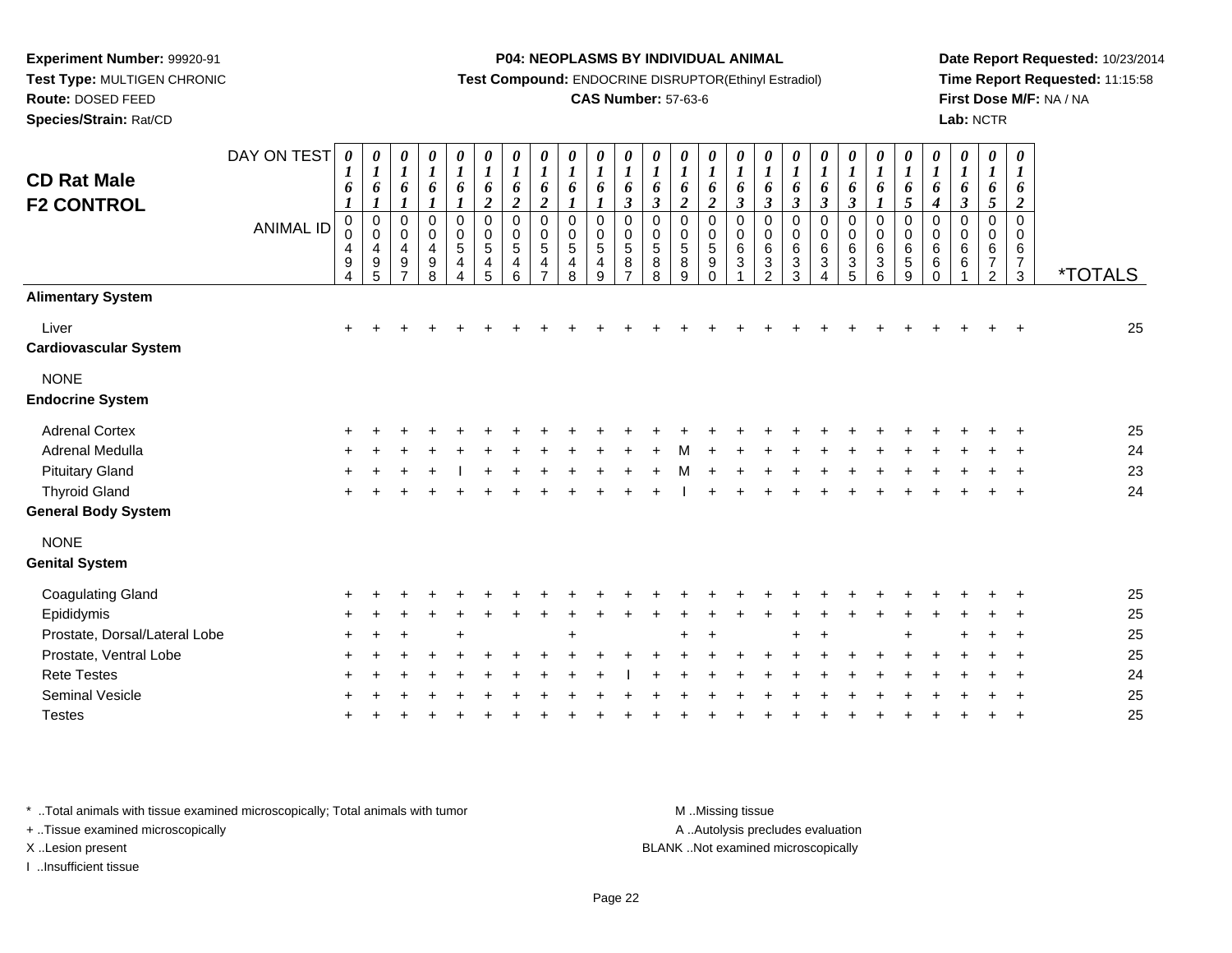**Species/Strain:** Rat/CD

#### **P04: NEOPLASMS BY INDIVIDUAL ANIMAL**

**Test Compound:** ENDOCRINE DISRUPTOR(Ethinyl Estradiol)

# **CAS Number:** 57-63-6

**Date Report Requested:** 10/23/2014**Time Report Requested:** 11:15:58**First Dose M/F:** NA / NA**Lab:** NCTR

| <b>CD Rat Male</b><br><b>F2 CONTROL</b>                               | DAY ON TEST<br><b>ANIMAL ID</b> | 0<br>$\boldsymbol{l}$<br>6<br>$\boldsymbol{\mathit{1}}$<br>$\boldsymbol{0}$<br>0<br>$\overline{4}$<br>$\boldsymbol{9}$<br>4 | 0<br>$\boldsymbol{l}$<br>6<br>$\boldsymbol{l}$<br>$\mathbf 0$<br>$\mathbf 0$<br>$\overline{\mathbf{4}}$<br>$\boldsymbol{9}$<br>$\overline{5}$ | $\frac{\theta}{I}$<br>6<br>$\boldsymbol{l}$<br>$\pmb{0}$<br>$\mathbf 0$<br>$\overline{4}$<br>9<br>$\overline{7}$ | $\begin{matrix} 0 \\ 1 \end{matrix}$<br>6<br>$\boldsymbol{l}$<br>$\pmb{0}$<br>$\pmb{0}$<br>$\overline{\mathbf{4}}$<br>$\frac{9}{8}$ | $\boldsymbol{\theta}$<br>$\boldsymbol{l}$<br>6<br>1<br>$\mathbf 0$<br>$\mathbf 0$<br>$\overline{5}$<br>$\overline{4}$<br>$\overline{\mathbf{A}}$ | 0<br>$\boldsymbol{l}$<br>6<br>$\overline{\mathbf{c}}$<br>$\pmb{0}$<br>0<br>5<br>4<br>5 | 0<br>$\boldsymbol{l}$<br>6<br>$\boldsymbol{2}$<br>$\mathbf 0$<br>0<br>$\sqrt{5}$<br>$\overline{\mathbf{4}}$<br>6 | $\frac{\theta}{I}$<br>6<br>$\overline{2}$<br>$\mathbf 0$<br>$\mathbf 0$<br>5<br>4<br>$\overline{7}$ | $\frac{\theta}{I}$<br>6<br>$\boldsymbol{l}$<br>$\mathbf 0$<br>$\mathbf 0$<br>$\sqrt{5}$<br>$\overline{\mathbf{4}}$<br>8 | $\frac{\theta}{I}$<br>6<br>$\boldsymbol{l}$<br>$\mathbf 0$<br>$\Omega$<br>5<br>4<br>9 | $\frac{\boldsymbol{\theta}}{\boldsymbol{I}}$<br>6<br>$\boldsymbol{\beta}$<br>$\mathbf 0$<br>$\begin{smallmatrix}0\0\5\end{smallmatrix}$<br>$\bf 8$<br>$\overline{z}$ | $\frac{\theta}{I}$<br>6<br>$\mathbf{3}$<br>$\mathbf 0$<br>0<br>$\sqrt{5}$<br>$\, 8$<br>$\overline{8}$ | 0<br>$\boldsymbol{l}$<br>6<br>$\overline{2}$<br>$\mathbf 0$<br>0<br>$\frac{5}{8}$<br>$\overline{9}$ | 0<br>$\boldsymbol{l}$<br>6<br>$\boldsymbol{2}$<br>$\mathbf 0$<br>$\mathbf 0$<br>$\sqrt{5}$<br>9<br>$\mathbf 0$ | 0<br>$\boldsymbol{l}$<br>6<br>$\mathfrak{z}$<br>$\mathbf 0$<br>$\mathbf 0$<br>6<br>3 | $\boldsymbol{\theta}$<br>$\boldsymbol{l}$<br>6<br>$\mathfrak{z}$<br>$\mathbf 0$<br>0<br>6<br>$\frac{3}{2}$ | 0<br>$\boldsymbol{l}$<br>6<br>$\mathfrak{z}$<br>$\mathbf 0$<br>$\mathbf 0$<br>6<br>$\sqrt{3}$<br>$\overline{3}$ | $\boldsymbol{\theta}$<br>$\boldsymbol{l}$<br>6<br>$\mathfrak{z}$<br>$\mathbf 0$<br>$\mathbf 0$<br>$\,6$<br>$\sqrt{3}$<br>$\overline{4}$ | $\frac{\boldsymbol{\theta}}{\boldsymbol{I}}$<br>6<br>$\mathfrak{z}$<br>0<br>0<br>$\,6$<br>3<br>$\overline{5}$ | $\frac{\boldsymbol{0}}{\boldsymbol{1}}$<br>6<br>$\boldsymbol{l}$<br>$\mathbf 0$<br>$\pmb{0}$<br>6<br>$\sqrt{3}$<br>$6\overline{6}$ | 0<br>$\boldsymbol{l}$<br>6<br>5<br>$\mathbf 0$<br>$\mathbf 0$<br>$6\phantom{1}6$<br>$\overline{5}$<br>$\boldsymbol{9}$ | 0<br>$\boldsymbol{l}$<br>6<br>$\boldsymbol{4}$<br>$\mathbf 0$<br>0<br>$\,6$<br>$\,6\,$<br>$\Omega$ | 0<br>$\boldsymbol{l}$<br>6<br>$\mathfrak{z}$<br>$\mathbf 0$<br>0<br>6<br>6 | 0<br>$\boldsymbol{l}$<br>6<br>5<br>0<br>0<br>6<br>$\overline{7}$<br>$\overline{2}$ | $\boldsymbol{\theta}$<br>$\bm{l}$<br>6<br>$\boldsymbol{2}$<br>$\mathbf 0$<br>0<br>6<br>$\overline{7}$<br>$\mathbf{3}$ | <i><b>*TOTALS</b></i> |
|-----------------------------------------------------------------------|---------------------------------|-----------------------------------------------------------------------------------------------------------------------------|-----------------------------------------------------------------------------------------------------------------------------------------------|------------------------------------------------------------------------------------------------------------------|-------------------------------------------------------------------------------------------------------------------------------------|--------------------------------------------------------------------------------------------------------------------------------------------------|----------------------------------------------------------------------------------------|------------------------------------------------------------------------------------------------------------------|-----------------------------------------------------------------------------------------------------|-------------------------------------------------------------------------------------------------------------------------|---------------------------------------------------------------------------------------|----------------------------------------------------------------------------------------------------------------------------------------------------------------------|-------------------------------------------------------------------------------------------------------|-----------------------------------------------------------------------------------------------------|----------------------------------------------------------------------------------------------------------------|--------------------------------------------------------------------------------------|------------------------------------------------------------------------------------------------------------|-----------------------------------------------------------------------------------------------------------------|-----------------------------------------------------------------------------------------------------------------------------------------|---------------------------------------------------------------------------------------------------------------|------------------------------------------------------------------------------------------------------------------------------------|------------------------------------------------------------------------------------------------------------------------|----------------------------------------------------------------------------------------------------|----------------------------------------------------------------------------|------------------------------------------------------------------------------------|-----------------------------------------------------------------------------------------------------------------------|-----------------------|
| <b>Hematopoietic System</b>                                           |                                 |                                                                                                                             |                                                                                                                                               |                                                                                                                  |                                                                                                                                     |                                                                                                                                                  |                                                                                        |                                                                                                                  |                                                                                                     |                                                                                                                         |                                                                                       |                                                                                                                                                                      |                                                                                                       |                                                                                                     |                                                                                                                |                                                                                      |                                                                                                            |                                                                                                                 |                                                                                                                                         |                                                                                                               |                                                                                                                                    |                                                                                                                        |                                                                                                    |                                                                            |                                                                                    |                                                                                                                       |                       |
| <b>Bone Marrow</b><br>Spleen<br>Thymus<br><b>Integumentary System</b> |                                 | ٠                                                                                                                           |                                                                                                                                               |                                                                                                                  |                                                                                                                                     |                                                                                                                                                  |                                                                                        |                                                                                                                  |                                                                                                     |                                                                                                                         |                                                                                       |                                                                                                                                                                      |                                                                                                       |                                                                                                     |                                                                                                                |                                                                                      |                                                                                                            |                                                                                                                 |                                                                                                                                         |                                                                                                               |                                                                                                                                    |                                                                                                                        |                                                                                                    |                                                                            |                                                                                    |                                                                                                                       | 25<br>25<br>25        |
| Mammary Gland<br><b>Musculoskeletal System</b>                        |                                 | $\ddot{}$                                                                                                                   |                                                                                                                                               |                                                                                                                  |                                                                                                                                     |                                                                                                                                                  |                                                                                        |                                                                                                                  |                                                                                                     |                                                                                                                         |                                                                                       |                                                                                                                                                                      |                                                                                                       |                                                                                                     |                                                                                                                |                                                                                      |                                                                                                            |                                                                                                                 |                                                                                                                                         |                                                                                                               |                                                                                                                                    |                                                                                                                        |                                                                                                    |                                                                            |                                                                                    | $\overline{1}$                                                                                                        | 25                    |
| Bone<br><b>Nervous System</b>                                         |                                 | $\ddot{}$                                                                                                                   |                                                                                                                                               |                                                                                                                  |                                                                                                                                     |                                                                                                                                                  |                                                                                        |                                                                                                                  |                                                                                                     |                                                                                                                         |                                                                                       |                                                                                                                                                                      |                                                                                                       |                                                                                                     |                                                                                                                |                                                                                      |                                                                                                            |                                                                                                                 |                                                                                                                                         |                                                                                                               |                                                                                                                                    |                                                                                                                        |                                                                                                    |                                                                            |                                                                                    | $\overline{ }$                                                                                                        | 25                    |
| <b>NONE</b><br><b>Respiratory System</b>                              |                                 |                                                                                                                             |                                                                                                                                               |                                                                                                                  |                                                                                                                                     |                                                                                                                                                  |                                                                                        |                                                                                                                  |                                                                                                     |                                                                                                                         |                                                                                       |                                                                                                                                                                      |                                                                                                       |                                                                                                     |                                                                                                                |                                                                                      |                                                                                                            |                                                                                                                 |                                                                                                                                         |                                                                                                               |                                                                                                                                    |                                                                                                                        |                                                                                                    |                                                                            |                                                                                    |                                                                                                                       |                       |
| <b>NONE</b><br><b>Special Senses System</b>                           |                                 |                                                                                                                             |                                                                                                                                               |                                                                                                                  |                                                                                                                                     |                                                                                                                                                  |                                                                                        |                                                                                                                  |                                                                                                     |                                                                                                                         |                                                                                       |                                                                                                                                                                      |                                                                                                       |                                                                                                     |                                                                                                                |                                                                                      |                                                                                                            |                                                                                                                 |                                                                                                                                         |                                                                                                               |                                                                                                                                    |                                                                                                                        |                                                                                                    |                                                                            |                                                                                    |                                                                                                                       |                       |
| <b>NONE</b><br><b>Urinary System</b>                                  |                                 |                                                                                                                             |                                                                                                                                               |                                                                                                                  |                                                                                                                                     |                                                                                                                                                  |                                                                                        |                                                                                                                  |                                                                                                     |                                                                                                                         |                                                                                       |                                                                                                                                                                      |                                                                                                       |                                                                                                     |                                                                                                                |                                                                                      |                                                                                                            |                                                                                                                 |                                                                                                                                         |                                                                                                               |                                                                                                                                    |                                                                                                                        |                                                                                                    |                                                                            |                                                                                    |                                                                                                                       |                       |
| Kidney<br><b>SYSTEMIC LESIONS</b>                                     |                                 | $\ddot{}$                                                                                                                   |                                                                                                                                               |                                                                                                                  |                                                                                                                                     |                                                                                                                                                  |                                                                                        |                                                                                                                  |                                                                                                     |                                                                                                                         |                                                                                       |                                                                                                                                                                      |                                                                                                       |                                                                                                     |                                                                                                                |                                                                                      |                                                                                                            |                                                                                                                 |                                                                                                                                         |                                                                                                               |                                                                                                                                    |                                                                                                                        |                                                                                                    |                                                                            |                                                                                    |                                                                                                                       | 25                    |
| Multiple Organ                                                        |                                 |                                                                                                                             |                                                                                                                                               |                                                                                                                  |                                                                                                                                     |                                                                                                                                                  |                                                                                        |                                                                                                                  |                                                                                                     |                                                                                                                         |                                                                                       |                                                                                                                                                                      |                                                                                                       |                                                                                                     |                                                                                                                |                                                                                      |                                                                                                            |                                                                                                                 |                                                                                                                                         |                                                                                                               |                                                                                                                                    |                                                                                                                        |                                                                                                    |                                                                            |                                                                                    |                                                                                                                       | 25                    |

| * Total animals with tissue examined microscopically; Total animals with tumor | M Missing tissue                   |
|--------------------------------------------------------------------------------|------------------------------------|
| + Tissue examined microscopically                                              | A Autolysis precludes evaluation   |
| X Lesion present                                                               | BLANK Not examined microscopically |
| …Insufficient tissue                                                           |                                    |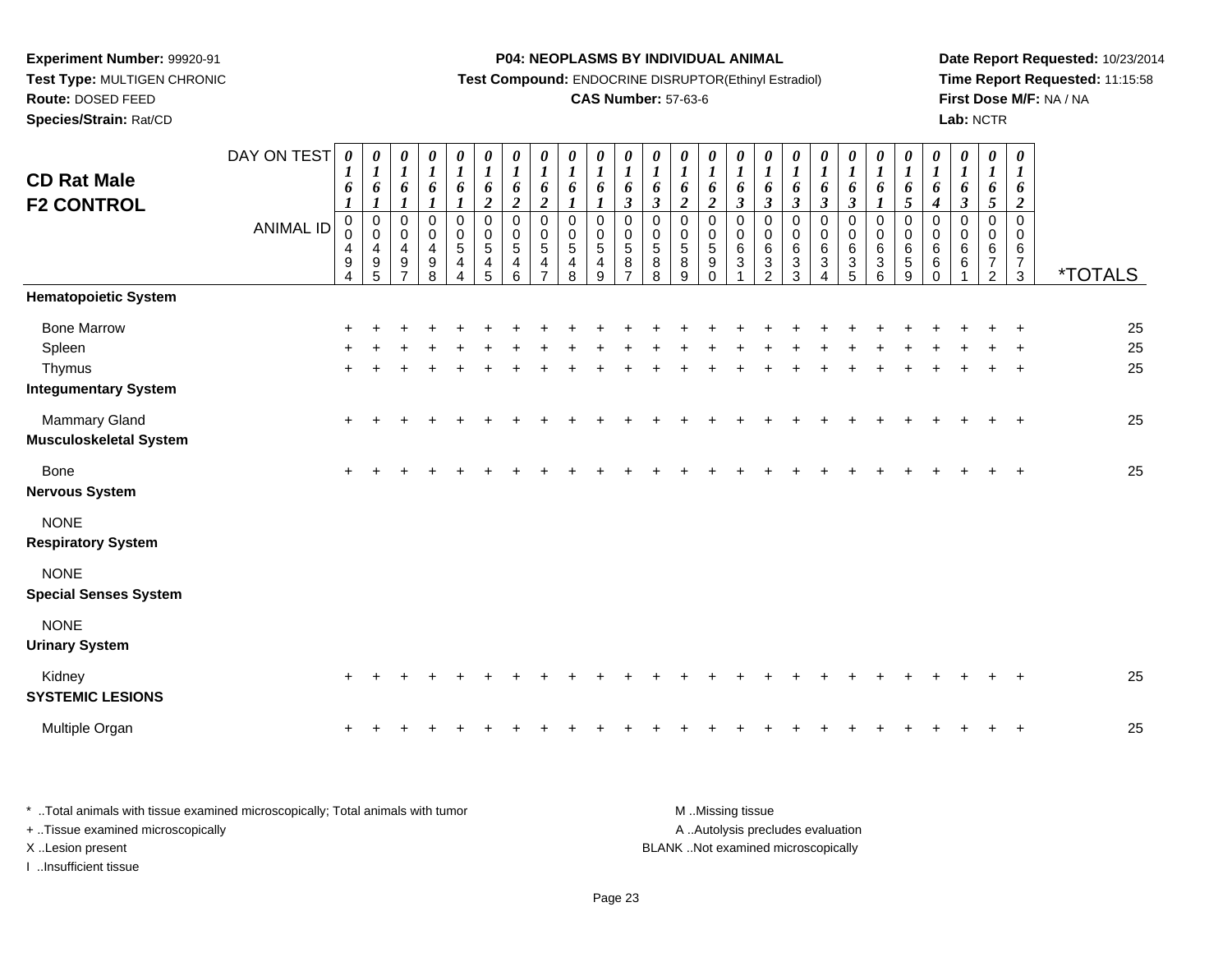# **Species/Strain:** Rat/CD

#### **P04: NEOPLASMS BY INDIVIDUAL ANIMAL**

**Test Compound:** ENDOCRINE DISRUPTOR(Ethinyl Estradiol)

## **CAS Number:** 57-63-6

**Date Report Requested:** 10/23/2014**Time Report Requested:** 11:15:58**First Dose M/F:** NA / NA**Lab:** NCTR

| <b>CD Rat Male</b><br>F <sub>2</sub> 2.0 PPB                    | DAY ON TEST<br><b>ANIMAL ID</b> | 0<br>$\boldsymbol{l}$<br>6<br>$\pmb{0}$<br>$\mathsf 0$<br>4<br>$\boldsymbol{9}$<br>9 | $\pmb{\theta}$<br>$\boldsymbol{l}$<br>6<br>$\pmb{0}$<br>$\mathbf 0$<br>$\sqrt{5}$<br>$\pmb{0}$<br>$\Omega$ | $\boldsymbol{\theta}$<br>$\boldsymbol{l}$<br>6<br>$\boldsymbol{l}$<br>$\mathbf 0$<br>$\mathbf 0$<br>$\overline{5}$<br>$\mathbf 0$ | 0<br>$\boldsymbol{l}$<br>6<br>1<br>$\mathbf 0$<br>0<br>$\sqrt{5}$<br>$\pmb{0}$<br>$\mathfrak{p}$ | $\boldsymbol{\theta}$<br>$\boldsymbol{l}$<br>6<br>$\pmb{0}$<br>$\pmb{0}$<br>$\,$ 5 $\,$<br>$\pmb{0}$<br>3 | $\frac{\boldsymbol{\theta}}{\boldsymbol{I}}$<br>6<br>$\mathbf 0$<br>$\mathbf 0$<br>5<br>$\mathbf 0$ | $\boldsymbol{\theta}$<br>$\boldsymbol{l}$<br>6<br>0<br>0<br>$\begin{array}{c} 0 \\ 5 \end{array}$<br>$\pmb{0}$<br>5 | 0<br>$\boldsymbol{l}$<br>6<br>$\overline{\mathbf{c}}$<br>$\pmb{0}$<br>$\pmb{0}$<br>$\sqrt{5}$<br>5<br>$\Omega$ | $\begin{matrix} 0 \\ 1 \end{matrix}$<br>6<br>$\,0\,$<br>$\mathbf 0$<br>$\sqrt{5}$<br>$\overline{5}$ | $\boldsymbol{\theta}$<br>$\boldsymbol{l}$<br>6<br>$\boldsymbol{l}$<br>$\mathbf 0$<br>0<br>$\sqrt{5}$<br>$\sqrt{5}$<br>$\mathcal{P}$ | 0<br>$\boldsymbol{l}$<br>6<br>$\mathbf{I}$<br>$\mathbf 0$<br>0<br>$\sqrt{5}$<br>$5\,$<br>3 | 0<br>$\boldsymbol{l}$<br>6<br>$\Omega$<br>$\Omega$<br>$\sqrt{5}$<br>9 | 0<br>$\boldsymbol{l}$<br>6<br>0<br>$\pmb{0}$<br>5<br>$\boldsymbol{9}$<br>$\mathfrak{p}$ | 0<br>$\boldsymbol{l}$<br>6<br>0<br>$\pmb{0}$<br>$\sqrt{5}$<br>$\boldsymbol{9}$<br>3 | $\boldsymbol{\theta}$<br>$\boldsymbol{l}$<br>6<br>$\mathbf{I}$<br>$\pmb{0}$<br>$\mathbf 0$<br>$\,6\,$<br>$\mathbf{3}$<br>7 | 0<br>$\boldsymbol{l}$<br>6<br>$\pmb{0}$<br>$\pmb{0}$<br>6<br>$\sqrt{3}$<br>8 | $\boldsymbol{\theta}$<br>$\boldsymbol{l}$<br>6<br>$\boldsymbol{l}$<br>0<br>$\mathbf 0$<br>$\,6$<br>$\mathbf{3}$<br>9 | 0<br>$\boldsymbol{l}$<br>6<br>1<br>$\mathbf 0$<br>0<br>$\,6\,$<br>$\overline{4}$<br>$\Omega$ | 0<br>$\boldsymbol{l}$<br>6<br>5<br>$\mathsf 0$<br>$\mathbf 0$<br>$\,6$<br>$\,6$<br>$\mathfrak{p}$ | 0<br>$\boldsymbol{l}$<br>6<br>$\boldsymbol{2}$<br>0<br>$\mathsf 0$<br>6<br>$\,6\,$<br>3 | 0<br>$\boldsymbol{l}$<br>6<br>$\boldsymbol{2}$<br>0<br>$\pmb{0}$<br>$\,6\,$<br>$\,6\,$<br>4 | 0<br>$\boldsymbol{l}$<br>6<br>$\boldsymbol{2}$<br>$\boldsymbol{0}$<br>$\mathbf 0$<br>$\,6\,$<br>6<br>5 | 0<br>$\boldsymbol{l}$<br>6<br>$\boldsymbol{2}$<br>$\pmb{0}$<br>$\mathbf 0$<br>$\,6$<br>$\,6$<br>6 | 0<br>$\boldsymbol{l}$<br>6<br>$\boldsymbol{2}$<br>$\pmb{0}$<br>0<br>$\,6\,$<br>$\boldsymbol{7}$<br>4 | $\boldsymbol{\theta}$<br>$\boldsymbol{l}$<br>6<br>$\boldsymbol{2}$<br>$\Omega$<br>0<br>6<br>$\overline{7}$<br>$\overline{5}$ | <i><b>*TOTALS</b></i> |
|-----------------------------------------------------------------|---------------------------------|--------------------------------------------------------------------------------------|------------------------------------------------------------------------------------------------------------|-----------------------------------------------------------------------------------------------------------------------------------|--------------------------------------------------------------------------------------------------|-----------------------------------------------------------------------------------------------------------|-----------------------------------------------------------------------------------------------------|---------------------------------------------------------------------------------------------------------------------|----------------------------------------------------------------------------------------------------------------|-----------------------------------------------------------------------------------------------------|-------------------------------------------------------------------------------------------------------------------------------------|--------------------------------------------------------------------------------------------|-----------------------------------------------------------------------|-----------------------------------------------------------------------------------------|-------------------------------------------------------------------------------------|----------------------------------------------------------------------------------------------------------------------------|------------------------------------------------------------------------------|----------------------------------------------------------------------------------------------------------------------|----------------------------------------------------------------------------------------------|---------------------------------------------------------------------------------------------------|-----------------------------------------------------------------------------------------|---------------------------------------------------------------------------------------------|--------------------------------------------------------------------------------------------------------|---------------------------------------------------------------------------------------------------|------------------------------------------------------------------------------------------------------|------------------------------------------------------------------------------------------------------------------------------|-----------------------|
| <b>Alimentary System</b>                                        |                                 |                                                                                      |                                                                                                            |                                                                                                                                   |                                                                                                  |                                                                                                           |                                                                                                     |                                                                                                                     |                                                                                                                |                                                                                                     |                                                                                                                                     |                                                                                            |                                                                       |                                                                                         |                                                                                     |                                                                                                                            |                                                                              |                                                                                                                      |                                                                                              |                                                                                                   |                                                                                         |                                                                                             |                                                                                                        |                                                                                                   |                                                                                                      |                                                                                                                              |                       |
| Intestine Small, Ileum<br>Liver<br><b>Cardiovascular System</b> |                                 |                                                                                      |                                                                                                            |                                                                                                                                   | $\ddot{}$                                                                                        |                                                                                                           |                                                                                                     |                                                                                                                     |                                                                                                                |                                                                                                     |                                                                                                                                     |                                                                                            |                                                                       |                                                                                         | $\ddot{}$                                                                           |                                                                                                                            |                                                                              |                                                                                                                      |                                                                                              |                                                                                                   |                                                                                         |                                                                                             |                                                                                                        |                                                                                                   |                                                                                                      |                                                                                                                              | 1<br>$\mathbf{1}$     |
| <b>NONE</b><br><b>Endocrine System</b>                          |                                 |                                                                                      |                                                                                                            |                                                                                                                                   |                                                                                                  |                                                                                                           |                                                                                                     |                                                                                                                     |                                                                                                                |                                                                                                     |                                                                                                                                     |                                                                                            |                                                                       |                                                                                         |                                                                                     |                                                                                                                            |                                                                              |                                                                                                                      |                                                                                              |                                                                                                   |                                                                                         |                                                                                             |                                                                                                        |                                                                                                   |                                                                                                      |                                                                                                                              |                       |
| <b>NONE</b><br><b>General Body System</b>                       |                                 |                                                                                      |                                                                                                            |                                                                                                                                   |                                                                                                  |                                                                                                           |                                                                                                     |                                                                                                                     |                                                                                                                |                                                                                                     |                                                                                                                                     |                                                                                            |                                                                       |                                                                                         |                                                                                     |                                                                                                                            |                                                                              |                                                                                                                      |                                                                                              |                                                                                                   |                                                                                         |                                                                                             |                                                                                                        |                                                                                                   |                                                                                                      |                                                                                                                              |                       |
| <b>NONE</b><br><b>Genital System</b>                            |                                 |                                                                                      |                                                                                                            |                                                                                                                                   |                                                                                                  |                                                                                                           |                                                                                                     |                                                                                                                     |                                                                                                                |                                                                                                     |                                                                                                                                     |                                                                                            |                                                                       |                                                                                         |                                                                                     |                                                                                                                            |                                                                              |                                                                                                                      |                                                                                              |                                                                                                   |                                                                                         |                                                                                             |                                                                                                        |                                                                                                   |                                                                                                      |                                                                                                                              |                       |
| <b>Coagulating Gland</b>                                        |                                 |                                                                                      |                                                                                                            |                                                                                                                                   |                                                                                                  |                                                                                                           |                                                                                                     |                                                                                                                     |                                                                                                                |                                                                                                     |                                                                                                                                     |                                                                                            |                                                                       |                                                                                         |                                                                                     |                                                                                                                            |                                                                              |                                                                                                                      |                                                                                              |                                                                                                   |                                                                                         |                                                                                             |                                                                                                        |                                                                                                   |                                                                                                      |                                                                                                                              | 23                    |
| Epididymis                                                      |                                 |                                                                                      |                                                                                                            |                                                                                                                                   |                                                                                                  |                                                                                                           |                                                                                                     |                                                                                                                     |                                                                                                                |                                                                                                     |                                                                                                                                     |                                                                                            |                                                                       |                                                                                         |                                                                                     |                                                                                                                            |                                                                              |                                                                                                                      |                                                                                              |                                                                                                   |                                                                                         |                                                                                             |                                                                                                        |                                                                                                   |                                                                                                      |                                                                                                                              | 25                    |
| <b>Preputial Gland</b>                                          |                                 |                                                                                      |                                                                                                            |                                                                                                                                   |                                                                                                  |                                                                                                           |                                                                                                     |                                                                                                                     |                                                                                                                |                                                                                                     |                                                                                                                                     |                                                                                            |                                                                       |                                                                                         |                                                                                     |                                                                                                                            |                                                                              | $\ddot{}$                                                                                                            |                                                                                              |                                                                                                   |                                                                                         |                                                                                             |                                                                                                        |                                                                                                   |                                                                                                      |                                                                                                                              | $\overline{c}$        |
| Prostate, Dorsal/Lateral Lobe                                   |                                 | $\ddot{}$                                                                            |                                                                                                            |                                                                                                                                   |                                                                                                  |                                                                                                           |                                                                                                     |                                                                                                                     |                                                                                                                |                                                                                                     |                                                                                                                                     |                                                                                            |                                                                       |                                                                                         |                                                                                     |                                                                                                                            |                                                                              |                                                                                                                      |                                                                                              |                                                                                                   |                                                                                         |                                                                                             |                                                                                                        |                                                                                                   |                                                                                                      |                                                                                                                              | 25                    |
| Prostate, Ventral Lobe                                          |                                 |                                                                                      |                                                                                                            |                                                                                                                                   |                                                                                                  |                                                                                                           |                                                                                                     |                                                                                                                     |                                                                                                                |                                                                                                     |                                                                                                                                     |                                                                                            |                                                                       |                                                                                         |                                                                                     |                                                                                                                            |                                                                              |                                                                                                                      |                                                                                              |                                                                                                   |                                                                                         |                                                                                             |                                                                                                        |                                                                                                   |                                                                                                      |                                                                                                                              | 25                    |
| <b>Rete Testes</b>                                              |                                 |                                                                                      |                                                                                                            |                                                                                                                                   |                                                                                                  |                                                                                                           |                                                                                                     |                                                                                                                     |                                                                                                                |                                                                                                     |                                                                                                                                     |                                                                                            |                                                                       |                                                                                         |                                                                                     |                                                                                                                            |                                                                              |                                                                                                                      |                                                                                              |                                                                                                   |                                                                                         |                                                                                             |                                                                                                        |                                                                                                   |                                                                                                      |                                                                                                                              | 24                    |
| <b>Seminal Vesicle</b>                                          |                                 |                                                                                      |                                                                                                            |                                                                                                                                   |                                                                                                  |                                                                                                           |                                                                                                     |                                                                                                                     |                                                                                                                |                                                                                                     |                                                                                                                                     |                                                                                            |                                                                       |                                                                                         |                                                                                     |                                                                                                                            |                                                                              |                                                                                                                      |                                                                                              |                                                                                                   |                                                                                         |                                                                                             |                                                                                                        |                                                                                                   |                                                                                                      |                                                                                                                              | 25                    |
| <b>Testes</b>                                                   |                                 |                                                                                      |                                                                                                            |                                                                                                                                   |                                                                                                  |                                                                                                           |                                                                                                     |                                                                                                                     |                                                                                                                |                                                                                                     |                                                                                                                                     |                                                                                            |                                                                       |                                                                                         |                                                                                     |                                                                                                                            |                                                                              |                                                                                                                      |                                                                                              |                                                                                                   |                                                                                         |                                                                                             |                                                                                                        |                                                                                                   |                                                                                                      |                                                                                                                              | 25                    |
| <b>Hematopoietic System</b>                                     |                                 |                                                                                      |                                                                                                            |                                                                                                                                   |                                                                                                  |                                                                                                           |                                                                                                     |                                                                                                                     |                                                                                                                |                                                                                                     |                                                                                                                                     |                                                                                            |                                                                       |                                                                                         |                                                                                     |                                                                                                                            |                                                                              |                                                                                                                      |                                                                                              |                                                                                                   |                                                                                         |                                                                                             |                                                                                                        |                                                                                                   |                                                                                                      |                                                                                                                              |                       |

\* ..Total animals with tissue examined microscopically; Total animals with tumor **M** . Missing tissue M ..Missing tissue

+ ..Tissue examined microscopically

I ..Insufficient tissue

A ..Autolysis precludes evaluation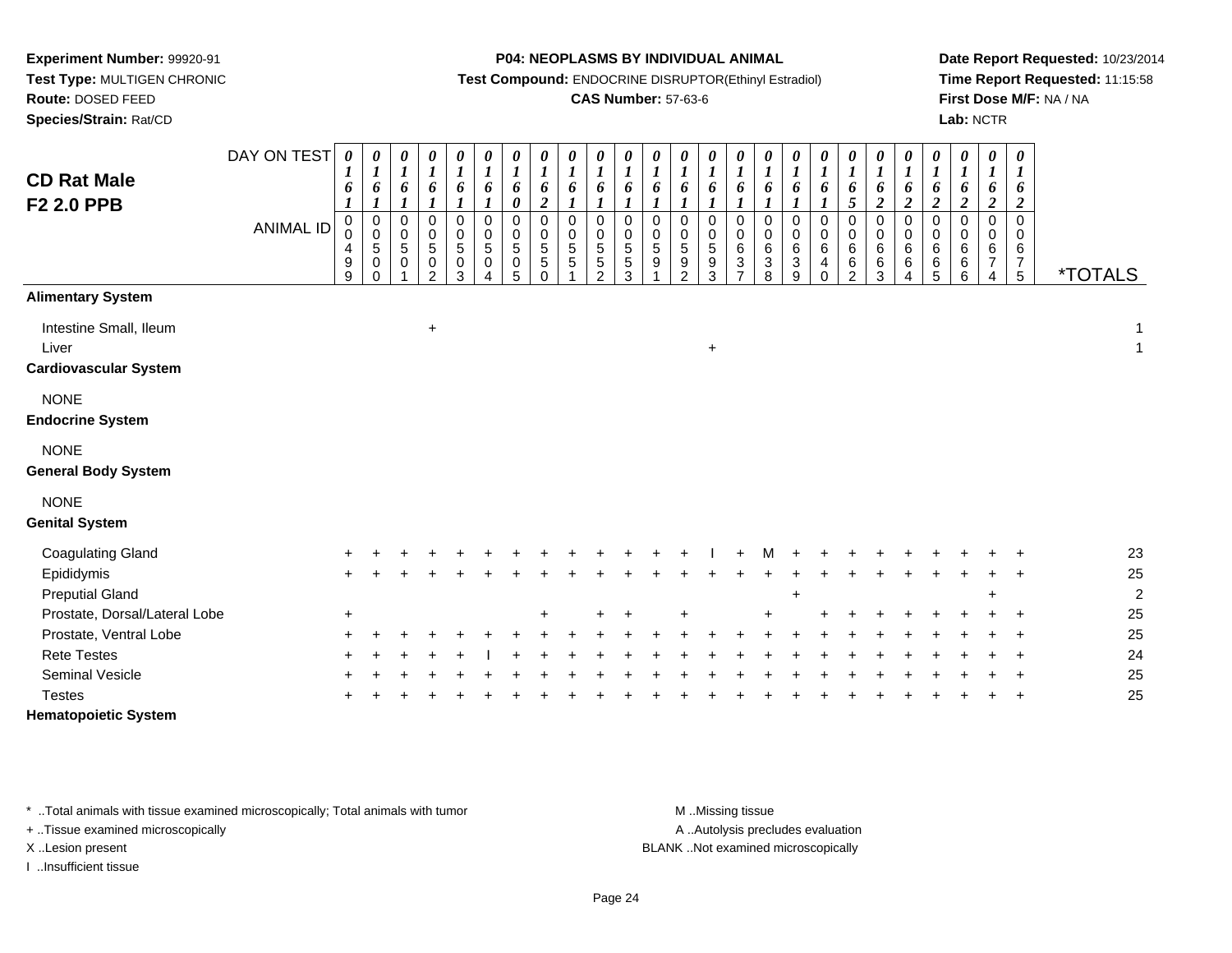**Species/Strain:** Rat/CD

#### **P04: NEOPLASMS BY INDIVIDUAL ANIMAL**

**Test Compound:** ENDOCRINE DISRUPTOR(Ethinyl Estradiol)

### **CAS Number:** 57-63-6

**Date Report Requested:** 10/23/2014**Time Report Requested:** 11:15:58**First Dose M/F:** NA / NA**Lab:** NCTR

| <b>CD Rat Male</b><br>F <sub>2</sub> 2.0 PPB   | DAY ON TEST<br>ANIMAL ID | 0<br>1<br>6<br>$\pmb{0}$<br>$\ddot{\mathbf{0}}$<br>4<br>$\boldsymbol{9}$<br>9 | $\boldsymbol{\theta}$<br>$\boldsymbol{l}$<br>6<br>$\boldsymbol{\mathit{1}}$<br>$\mathbf 0$<br>$\mathbf 0$<br>$\sqrt{5}$<br>$\mathbf 0$<br>$\Omega$ | $\boldsymbol{l}$<br>6<br>$\boldsymbol{l}$<br>$\mathbf 0$<br>0<br>$\mathbf 5$<br>$\pmb{0}$ | $\boldsymbol{\theta}$<br>$\boldsymbol{l}$<br>6<br>$\pmb{0}$<br>$\pmb{0}$<br>$\sqrt{5}$<br>$\pmb{0}$<br>$\mathcal{P}$ | 0<br>$\boldsymbol{l}$<br>6<br>0<br>$\mathbf 0$<br>5<br>$\mathsf{O}\xspace$<br>3 | 0<br>$\boldsymbol{l}$<br>6<br>$\mathbf 0$<br>$\pmb{0}$<br>$\sqrt{5}$<br>$\pmb{0}$<br>4 | 0<br>$\boldsymbol{I}$<br>6<br>$\boldsymbol{\theta}$<br>$\pmb{0}$<br>$\pmb{0}$<br>5<br>$\pmb{0}$<br>5 | 0<br>$\boldsymbol{l}$<br>6<br>$\overline{2}$<br>$\Omega$<br>0<br>$\sqrt{5}$<br>5<br>$\Omega$ | 0<br>$\boldsymbol{l}$<br>6<br>$\boldsymbol{l}$<br>$\Omega$<br>$\mathbf 0$<br>5<br>5 | $\boldsymbol{l}$<br>6<br>$\boldsymbol{l}$<br>$\Omega$<br>0<br>5<br>5<br>$\mathcal{D}$ | $\boldsymbol{\theta}$<br>$\boldsymbol{l}$<br>6<br>$\mathbf 0$<br>$\mathbf 0$<br>$\sqrt{5}$<br>$\sqrt{5}$<br>3 | 0<br>$\boldsymbol{l}$<br>6<br>0<br>$\mathbf 0$<br>5<br>$\boldsymbol{9}$ | 0<br>$\boldsymbol{l}$<br>6<br>$\mathbf 0$<br>$\pmb{0}$<br>$\,$ 5 $\,$<br>9<br>2 | 0<br>$\boldsymbol{l}$<br>6<br>$\mathbf 0$<br>$\pmb{0}$<br>5<br>$\boldsymbol{9}$<br>3 | 0<br>$\boldsymbol{l}$<br>6<br>$\Omega$<br>0<br>$\,6\,$<br>$\sqrt{3}$<br>7 | 0<br>$\boldsymbol{l}$<br>6<br>$\boldsymbol{l}$<br>$\mathbf 0$<br>0<br>6<br>$\ensuremath{\mathsf{3}}$<br>8 | $\boldsymbol{l}$<br>6<br>$\boldsymbol{l}$<br>0<br>0<br>$\,6$<br>3<br>9 | $\boldsymbol{\theta}$<br>$\boldsymbol{l}$<br>6<br>$\mathbf 0$<br>$\pmb{0}$<br>$\,6\,$<br>4<br>$\Omega$ | $\begin{matrix} 0 \ 1 \end{matrix}$<br>6<br>$\overline{5}$<br>0<br>$\pmb{0}$<br>$\,6\,$<br>$\,6\,$<br>2 | 0<br>$\boldsymbol{l}$<br>6<br>$\overline{2}$<br>$\pmb{0}$<br>$\pmb{0}$<br>6<br>6<br>3 | $\boldsymbol{\theta}$<br>$\boldsymbol{l}$<br>6<br>$\overline{2}$<br>$\mathbf 0$<br>$\mathbf 0$<br>$6\phantom{1}6$<br>$\,6$<br>Δ | 0<br>$\boldsymbol{l}$<br>6<br>$\boldsymbol{2}$<br>$\Omega$<br>0<br>$\,6\,$<br>$\,6$<br>5 | 0<br>$\boldsymbol{l}$<br>6<br>$\boldsymbol{2}$<br>$\Omega$<br>0<br>6<br>6<br>6 | 0<br>$\boldsymbol{l}$<br>6<br>$\overline{2}$<br>$\Omega$<br>0<br>6 | $\pmb{\theta}$<br>$\boldsymbol{l}$<br>6<br>$\overline{2}$<br>$\pmb{0}$<br>0<br>$\,6\,$<br>$\overline{7}$<br>$\overline{5}$ | <i><b>*TOTALS</b></i> |              |
|------------------------------------------------|--------------------------|-------------------------------------------------------------------------------|----------------------------------------------------------------------------------------------------------------------------------------------------|-------------------------------------------------------------------------------------------|----------------------------------------------------------------------------------------------------------------------|---------------------------------------------------------------------------------|----------------------------------------------------------------------------------------|------------------------------------------------------------------------------------------------------|----------------------------------------------------------------------------------------------|-------------------------------------------------------------------------------------|---------------------------------------------------------------------------------------|---------------------------------------------------------------------------------------------------------------|-------------------------------------------------------------------------|---------------------------------------------------------------------------------|--------------------------------------------------------------------------------------|---------------------------------------------------------------------------|-----------------------------------------------------------------------------------------------------------|------------------------------------------------------------------------|--------------------------------------------------------------------------------------------------------|---------------------------------------------------------------------------------------------------------|---------------------------------------------------------------------------------------|---------------------------------------------------------------------------------------------------------------------------------|------------------------------------------------------------------------------------------|--------------------------------------------------------------------------------|--------------------------------------------------------------------|----------------------------------------------------------------------------------------------------------------------------|-----------------------|--------------|
| Thymus<br><b>Integumentary System</b>          |                          |                                                                               |                                                                                                                                                    |                                                                                           |                                                                                                                      |                                                                                 |                                                                                        |                                                                                                      |                                                                                              |                                                                                     |                                                                                       |                                                                                                               |                                                                         |                                                                                 |                                                                                      |                                                                           |                                                                                                           | $\ddot{}$                                                              |                                                                                                        |                                                                                                         |                                                                                       |                                                                                                                                 |                                                                                          |                                                                                |                                                                    |                                                                                                                            |                       | $\mathbf{1}$ |
| Mammary Gland<br><b>Musculoskeletal System</b> |                          | $\pm$                                                                         |                                                                                                                                                    |                                                                                           |                                                                                                                      |                                                                                 |                                                                                        |                                                                                                      |                                                                                              |                                                                                     |                                                                                       |                                                                                                               |                                                                         |                                                                                 |                                                                                      |                                                                           |                                                                                                           |                                                                        |                                                                                                        |                                                                                                         |                                                                                       |                                                                                                                                 |                                                                                          |                                                                                |                                                                    |                                                                                                                            |                       | 25           |
| <b>NONE</b><br><b>Nervous System</b>           |                          |                                                                               |                                                                                                                                                    |                                                                                           |                                                                                                                      |                                                                                 |                                                                                        |                                                                                                      |                                                                                              |                                                                                     |                                                                                       |                                                                                                               |                                                                         |                                                                                 |                                                                                      |                                                                           |                                                                                                           |                                                                        |                                                                                                        |                                                                                                         |                                                                                       |                                                                                                                                 |                                                                                          |                                                                                |                                                                    |                                                                                                                            |                       |              |
| <b>NONE</b><br><b>Respiratory System</b>       |                          |                                                                               |                                                                                                                                                    |                                                                                           |                                                                                                                      |                                                                                 |                                                                                        |                                                                                                      |                                                                                              |                                                                                     |                                                                                       |                                                                                                               |                                                                         |                                                                                 |                                                                                      |                                                                           |                                                                                                           |                                                                        |                                                                                                        |                                                                                                         |                                                                                       |                                                                                                                                 |                                                                                          |                                                                                |                                                                    |                                                                                                                            |                       |              |
| <b>NONE</b><br><b>Special Senses System</b>    |                          |                                                                               |                                                                                                                                                    |                                                                                           |                                                                                                                      |                                                                                 |                                                                                        |                                                                                                      |                                                                                              |                                                                                     |                                                                                       |                                                                                                               |                                                                         |                                                                                 |                                                                                      |                                                                           |                                                                                                           |                                                                        |                                                                                                        |                                                                                                         |                                                                                       |                                                                                                                                 |                                                                                          |                                                                                |                                                                    |                                                                                                                            |                       |              |
| <b>NONE</b><br><b>Urinary System</b>           |                          |                                                                               |                                                                                                                                                    |                                                                                           |                                                                                                                      |                                                                                 |                                                                                        |                                                                                                      |                                                                                              |                                                                                     |                                                                                       |                                                                                                               |                                                                         |                                                                                 |                                                                                      |                                                                           |                                                                                                           |                                                                        |                                                                                                        |                                                                                                         |                                                                                       |                                                                                                                                 |                                                                                          |                                                                                |                                                                    |                                                                                                                            |                       |              |
| <b>NONE</b><br><b>SYSTEMIC LESIONS</b>         |                          |                                                                               |                                                                                                                                                    |                                                                                           |                                                                                                                      |                                                                                 |                                                                                        |                                                                                                      |                                                                                              |                                                                                     |                                                                                       |                                                                                                               |                                                                         |                                                                                 |                                                                                      |                                                                           |                                                                                                           |                                                                        |                                                                                                        |                                                                                                         |                                                                                       |                                                                                                                                 |                                                                                          |                                                                                |                                                                    |                                                                                                                            |                       |              |
| Multiple Organ                                 |                          |                                                                               |                                                                                                                                                    |                                                                                           |                                                                                                                      |                                                                                 |                                                                                        |                                                                                                      |                                                                                              |                                                                                     |                                                                                       |                                                                                                               |                                                                         |                                                                                 |                                                                                      |                                                                           |                                                                                                           |                                                                        |                                                                                                        |                                                                                                         |                                                                                       |                                                                                                                                 |                                                                                          |                                                                                |                                                                    |                                                                                                                            |                       | 25           |

\* ..Total animals with tissue examined microscopically; Total animals with tumor **M** . Missing tissue M ..Missing tissue + ..Tissue examined microscopically

I ..Insufficient tissue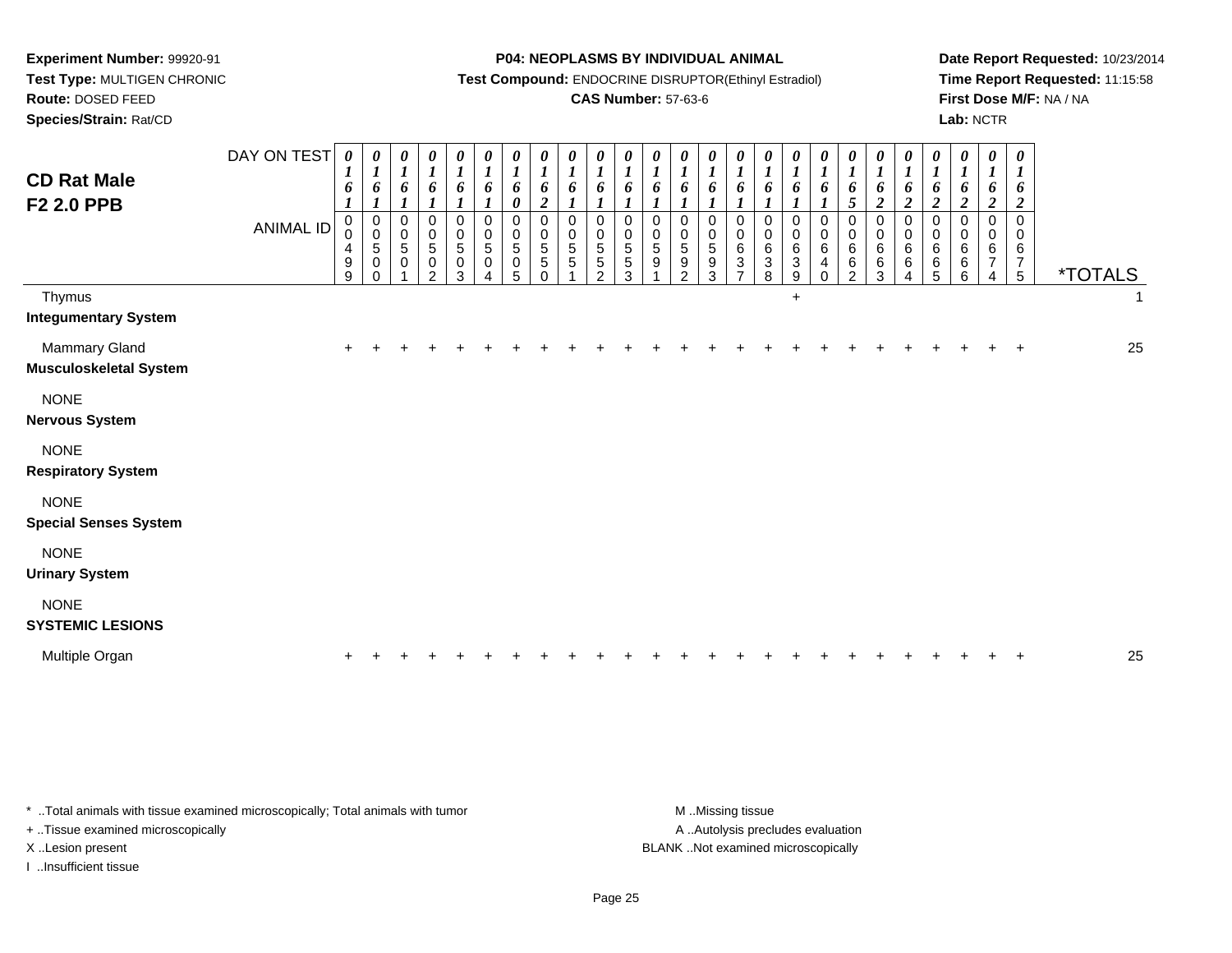**Species/Strain:** Rat/CD

#### **P04: NEOPLASMS BY INDIVIDUAL ANIMAL**

**Test Compound:** ENDOCRINE DISRUPTOR(Ethinyl Estradiol)

### **CAS Number:** 57-63-6

**Date Report Requested:** 10/23/2014**Time Report Requested:** 11:15:58**First Dose M/F:** NA / NA**Lab:** NCTR

| <b>CD Rat Male</b><br><b>F2 10 PPB</b>    | DAY ON TEST<br><b>ANIMAL ID</b> | $\theta$<br>6<br>$\boldsymbol{l}$<br>0<br>0<br>5<br>0<br>6 | 0<br>$\boldsymbol{l}$<br>6<br>$\boldsymbol{l}$<br>0<br>$\pmb{0}$<br>$\mathbf 5$<br>$\mathbf 0$<br>$\overline{7}$ | 0<br>1<br>6<br>$\boldsymbol{l}$<br>$\pmb{0}$<br>$\pmb{0}$<br>$\,$ 5 $\,$<br>$\pmb{0}$<br>8 | 0<br>$\boldsymbol{l}$<br>6<br>$\pmb{0}$<br>$\pmb{0}$<br>5<br>0<br>9 | 0<br>$\boldsymbol{l}$<br>6<br>$\pmb{0}$<br>$\pmb{0}$<br>$\overline{5}$<br>$\mathbf{1}$<br>$\Omega$ | $\boldsymbol{\theta}$<br>$\boldsymbol{l}$<br>6<br>$\mathbf 0$<br>$\pmb{0}$<br>$\overline{5}$<br>1 | 0<br>$\boldsymbol{l}$<br>6<br>0<br>0<br>5<br>1<br>$\mathfrak{p}$ | 0<br>$\boldsymbol{l}$<br>6<br>0<br>$\mathbf 0$<br>$\sqrt{5}$<br>1<br>3 | 0<br>$\boldsymbol{l}$<br>6<br>1<br>0<br>0<br>5<br>5 | $\boldsymbol{\theta}$<br>6<br>0<br>$\pmb{0}$<br>$\overline{5}$<br>$\,$ 5 $\,$<br>5 | 0<br>$\boldsymbol{l}$<br>6<br>0<br>$\pmb{0}$<br>5<br>5<br>6 | 0<br>$\boldsymbol{l}$<br>6<br>0<br>$\pmb{0}$<br>$\mathbf 5$<br>$\mathbf 5$<br>$\overline{7}$ | 0<br>$\boldsymbol{l}$<br>6<br>0<br>$\pmb{0}$<br>$\sqrt{5}$<br>$\mathbf 5$<br>8 | 0<br>$\boldsymbol{l}$<br>6<br>0<br>$\,0\,$<br>$\overline{5}$<br>$\frac{5}{9}$ | 0<br>$\boldsymbol{l}$<br>6<br>0<br>$\pmb{0}$<br>$\,$ 5 $\,$<br>$\boldsymbol{9}$<br>$\boldsymbol{\Lambda}$ | $\boldsymbol{l}$<br>6<br>$\boldsymbol{l}$<br>$\mathbf 0$<br>0<br>5<br>9<br>5 | 0<br>6<br>$\boldsymbol{l}$<br>0<br>$\pmb{0}$<br>$\sqrt{5}$<br>9<br>6 | 0<br>$\boldsymbol{l}$<br>6<br>$\boldsymbol{l}$<br>0<br>$\mathbf 0$<br>$\overline{5}$<br>$\mathsf g$<br>$\overline{ }$ | $\boldsymbol{\theta}$<br>$\boldsymbol{l}$<br>6<br>$\boldsymbol{l}$<br>0<br>$\pmb{0}$<br>$\overline{5}$<br>$_{8}^{\rm 9}$ | 0<br>$\boldsymbol{l}$<br>6<br>$\boldsymbol{2}$<br>$\pmb{0}$<br>$\pmb{0}$<br>6<br>4 | 0<br>$\boldsymbol{l}$<br>6<br>$\boldsymbol{2}$<br>$\,0\,$<br>$\,0\,$<br>6<br>$\frac{4}{2}$ | $\boldsymbol{\theta}$<br>$\boldsymbol{l}$<br>6<br>0<br>0<br>$\,6\,$<br>$\frac{4}{3}$ | 0<br>$\boldsymbol{l}$<br>6<br>0<br>0<br>6<br>4<br>$\Delta$ | 0<br>1<br>6<br>0<br>0<br>6<br>4<br>5 | 0<br>$\boldsymbol{l}$<br>6<br>$\boldsymbol{\beta}$<br>$\mathbf 0$<br>0<br>6<br>$\frac{6}{7}$ | <i><b>*TOTALS</b></i> |
|-------------------------------------------|---------------------------------|------------------------------------------------------------|------------------------------------------------------------------------------------------------------------------|--------------------------------------------------------------------------------------------|---------------------------------------------------------------------|----------------------------------------------------------------------------------------------------|---------------------------------------------------------------------------------------------------|------------------------------------------------------------------|------------------------------------------------------------------------|-----------------------------------------------------|------------------------------------------------------------------------------------|-------------------------------------------------------------|----------------------------------------------------------------------------------------------|--------------------------------------------------------------------------------|-------------------------------------------------------------------------------|-----------------------------------------------------------------------------------------------------------|------------------------------------------------------------------------------|----------------------------------------------------------------------|-----------------------------------------------------------------------------------------------------------------------|--------------------------------------------------------------------------------------------------------------------------|------------------------------------------------------------------------------------|--------------------------------------------------------------------------------------------|--------------------------------------------------------------------------------------|------------------------------------------------------------|--------------------------------------|----------------------------------------------------------------------------------------------|-----------------------|
| <b>Alimentary System</b>                  |                                 |                                                            |                                                                                                                  |                                                                                            |                                                                     |                                                                                                    |                                                                                                   |                                                                  |                                                                        |                                                     |                                                                                    |                                                             |                                                                                              |                                                                                |                                                                               |                                                                                                           |                                                                              |                                                                      |                                                                                                                       |                                                                                                                          |                                                                                    |                                                                                            |                                                                                      |                                                            |                                      |                                                                                              |                       |
| Liver<br><b>Cardiovascular System</b>     |                                 |                                                            |                                                                                                                  |                                                                                            |                                                                     |                                                                                                    |                                                                                                   |                                                                  |                                                                        |                                                     |                                                                                    |                                                             |                                                                                              |                                                                                |                                                                               |                                                                                                           |                                                                              |                                                                      |                                                                                                                       |                                                                                                                          | $\ddot{}$                                                                          |                                                                                            |                                                                                      |                                                            |                                      |                                                                                              | $\mathbf{1}$          |
| <b>NONE</b><br><b>Endocrine System</b>    |                                 |                                                            |                                                                                                                  |                                                                                            |                                                                     |                                                                                                    |                                                                                                   |                                                                  |                                                                        |                                                     |                                                                                    |                                                             |                                                                                              |                                                                                |                                                                               |                                                                                                           |                                                                              |                                                                      |                                                                                                                       |                                                                                                                          |                                                                                    |                                                                                            |                                                                                      |                                                            |                                      |                                                                                              |                       |
| <b>NONE</b><br><b>General Body System</b> |                                 |                                                            |                                                                                                                  |                                                                                            |                                                                     |                                                                                                    |                                                                                                   |                                                                  |                                                                        |                                                     |                                                                                    |                                                             |                                                                                              |                                                                                |                                                                               |                                                                                                           |                                                                              |                                                                      |                                                                                                                       |                                                                                                                          |                                                                                    |                                                                                            |                                                                                      |                                                            |                                      |                                                                                              |                       |
| <b>NONE</b><br><b>Genital System</b>      |                                 |                                                            |                                                                                                                  |                                                                                            |                                                                     |                                                                                                    |                                                                                                   |                                                                  |                                                                        |                                                     |                                                                                    |                                                             |                                                                                              |                                                                                |                                                                               |                                                                                                           |                                                                              |                                                                      |                                                                                                                       |                                                                                                                          |                                                                                    |                                                                                            |                                                                                      |                                                            |                                      |                                                                                              |                       |
| <b>Coagulating Gland</b>                  |                                 |                                                            |                                                                                                                  |                                                                                            |                                                                     |                                                                                                    |                                                                                                   |                                                                  |                                                                        |                                                     |                                                                                    |                                                             |                                                                                              |                                                                                |                                                                               |                                                                                                           |                                                                              |                                                                      |                                                                                                                       |                                                                                                                          |                                                                                    |                                                                                            |                                                                                      |                                                            |                                      |                                                                                              | 25                    |
| Epididymis                                |                                 |                                                            |                                                                                                                  |                                                                                            |                                                                     |                                                                                                    |                                                                                                   |                                                                  |                                                                        |                                                     |                                                                                    |                                                             |                                                                                              |                                                                                |                                                                               |                                                                                                           |                                                                              |                                                                      |                                                                                                                       |                                                                                                                          |                                                                                    |                                                                                            |                                                                                      |                                                            |                                      |                                                                                              | 25                    |
| Prostate, Dorsal/Lateral Lobe             |                                 |                                                            |                                                                                                                  |                                                                                            |                                                                     |                                                                                                    |                                                                                                   |                                                                  |                                                                        |                                                     |                                                                                    |                                                             |                                                                                              |                                                                                |                                                                               |                                                                                                           |                                                                              |                                                                      |                                                                                                                       |                                                                                                                          |                                                                                    |                                                                                            |                                                                                      |                                                            |                                      | $\ddot{}$                                                                                    | 25                    |
| Prostate, Ventral Lobe                    |                                 |                                                            |                                                                                                                  |                                                                                            |                                                                     |                                                                                                    |                                                                                                   |                                                                  |                                                                        |                                                     |                                                                                    |                                                             |                                                                                              |                                                                                |                                                                               |                                                                                                           |                                                                              |                                                                      |                                                                                                                       |                                                                                                                          |                                                                                    |                                                                                            |                                                                                      |                                                            |                                      |                                                                                              | 25                    |
| <b>Rete Testes</b>                        |                                 |                                                            |                                                                                                                  |                                                                                            |                                                                     |                                                                                                    |                                                                                                   |                                                                  |                                                                        |                                                     |                                                                                    |                                                             |                                                                                              |                                                                                |                                                                               |                                                                                                           |                                                                              |                                                                      |                                                                                                                       |                                                                                                                          |                                                                                    |                                                                                            |                                                                                      |                                                            |                                      |                                                                                              | 23                    |
| <b>Seminal Vesicle</b>                    |                                 |                                                            |                                                                                                                  |                                                                                            |                                                                     |                                                                                                    |                                                                                                   |                                                                  |                                                                        |                                                     |                                                                                    |                                                             |                                                                                              |                                                                                |                                                                               |                                                                                                           |                                                                              |                                                                      |                                                                                                                       |                                                                                                                          |                                                                                    |                                                                                            |                                                                                      |                                                            |                                      |                                                                                              | 25                    |
| <b>Testes</b>                             |                                 |                                                            |                                                                                                                  |                                                                                            |                                                                     |                                                                                                    |                                                                                                   |                                                                  |                                                                        |                                                     |                                                                                    |                                                             |                                                                                              |                                                                                |                                                                               |                                                                                                           |                                                                              |                                                                      |                                                                                                                       |                                                                                                                          |                                                                                    |                                                                                            |                                                                                      |                                                            |                                      | $\mathbf +$                                                                                  | 25                    |
| <b>Hematopoietic System</b>               |                                 |                                                            |                                                                                                                  |                                                                                            |                                                                     |                                                                                                    |                                                                                                   |                                                                  |                                                                        |                                                     |                                                                                    |                                                             |                                                                                              |                                                                                |                                                                               |                                                                                                           |                                                                              |                                                                      |                                                                                                                       |                                                                                                                          |                                                                                    |                                                                                            |                                                                                      |                                                            |                                      |                                                                                              |                       |

# NONE

**Integumentary System**

\* ..Total animals with tissue examined microscopically; Total animals with tumor **M** . Missing tissue M ..Missing tissue

+ ..Tissue examined microscopically

I ..Insufficient tissue

A ..Autolysis precludes evaluation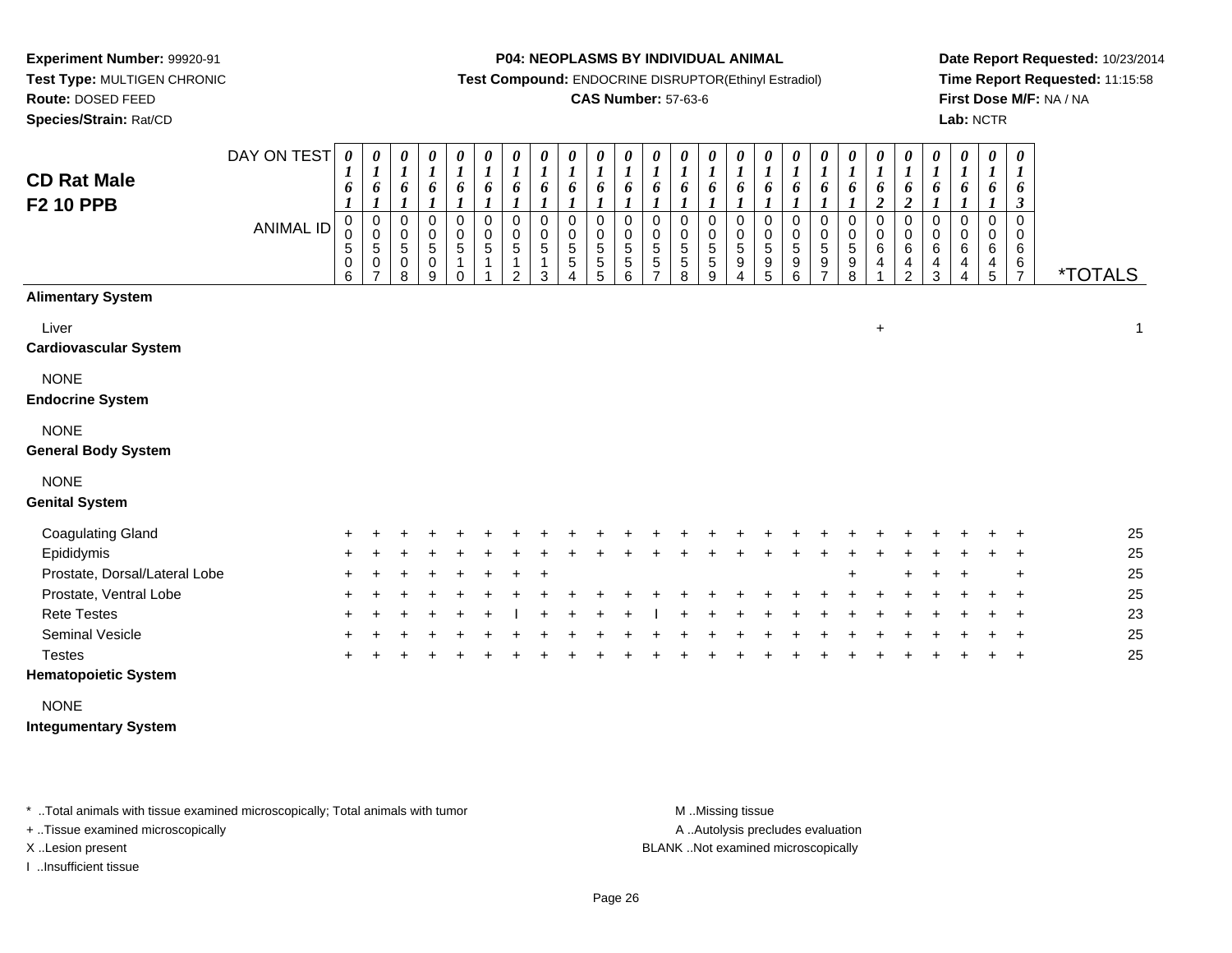**Species/Strain:** Rat/CD

#### **P04: NEOPLASMS BY INDIVIDUAL ANIMAL**

**Test Compound:** ENDOCRINE DISRUPTOR(Ethinyl Estradiol)

## **CAS Number:** 57-63-6

**Date Report Requested:** 10/23/2014**Time Report Requested:** 11:15:59**First Dose M/F:** NA / NA**Lab:** NCTR

| <b>CD Rat Male</b><br><b>F2 10 PPB</b>         | DAY ON TEST<br><b>ANIMAL ID</b> | 0<br>$\overline{I}$<br>6<br>0<br>0<br>$\mathbf 5$<br>$\pmb{0}$<br>6 | 1<br>6<br>0<br>$\pmb{0}$<br>5<br>0 | 0<br>1<br>6<br>0<br>$\pmb{0}$<br>$\sqrt{5}$<br>0<br>8 | 0<br>$\boldsymbol{l}$<br>6<br>0<br>$\pmb{0}$<br>$\sqrt{5}$<br>$\pmb{0}$<br>9 | 0<br>$\boldsymbol{l}$<br>6<br>0<br>$\ddot{\mathbf{0}}$<br>$\sqrt{5}$<br>1 | 0<br>$\boldsymbol{l}$<br>6<br>$\boldsymbol{0}$<br>$\overline{0}$<br>$\,$ 5 $\,$<br>1 | 0<br>$\boldsymbol{l}$<br>6<br>$\pmb{0}$<br>$\overline{0}$<br>$\,$ 5 $\,$<br>$\mathfrak{p}$ | 0<br>6<br>0<br>0<br>5<br>3 | $\frac{\theta}{I}$<br>6<br>0<br>$\pmb{0}$<br>$\sqrt{5}$<br>$\sqrt{5}$ | $\frac{\theta}{I}$<br>6<br>0<br>$\pmb{0}$<br>$\overline{5}$<br>$\sqrt{5}$<br>5 | $\begin{matrix} 0 \\ 1 \end{matrix}$<br>6<br>0<br>0<br>5<br>5<br>6 | $\frac{\theta}{I}$<br>6<br>0<br>$\frac{0}{5}$<br>$\mathbf 5$<br>$\rightarrow$ | 0<br>$\boldsymbol{l}$<br>6<br>0<br>$\begin{array}{c} 0 \\ 5 \\ 5 \end{array}$<br>8 | $\boldsymbol{\theta}$<br>6<br>0<br>$\pmb{0}$<br>5<br>5<br>g | 0<br>6<br>0<br>$\pmb{0}$<br>5<br>9 | 0<br>$\boldsymbol{l}$<br>6<br>0<br>$\pmb{0}$<br>$\mathbf 5$<br>$\boldsymbol{9}$<br>5 | 0<br>1<br>6<br>0<br>$\pmb{0}$<br>5<br>$\boldsymbol{9}$<br>6 | 0<br>6<br>0<br>$\pmb{0}$<br>$\sqrt{5}$<br>$\boldsymbol{9}$<br>⇁ | 0<br>6<br>0<br>$\pmb{0}$<br>5<br>$\boldsymbol{9}$<br>8 | 0<br>1<br>6<br>$\overline{c}$<br>0<br>$\pmb{0}$<br>$\,6\,$<br>4 | $\boldsymbol{\theta}$<br>$\boldsymbol{l}$<br>6<br>$\boldsymbol{2}$<br>0<br>$\pmb{0}$<br>$\,6$<br>4<br>$\mathfrak{p}$ | 0<br>$\boldsymbol{l}$<br>6<br>0<br>$\pmb{0}$<br>$\,6\,$<br>$\overline{4}$<br>3 | 0<br>6<br>0<br>$\mathbf 0$<br>6<br>4 | $\pmb{\theta}$<br>$\boldsymbol{l}$<br>6<br>0<br>0<br>$\,6$<br>$\overline{4}$<br>5 | $\boldsymbol{\theta}$<br>$\boldsymbol{l}$<br>6<br>$\boldsymbol{\beta}$<br>$\mathbf 0$<br>$\mathbf 0$<br>6<br>6<br>$\overline{7}$ | <i><b>*TOTALS</b></i> |
|------------------------------------------------|---------------------------------|---------------------------------------------------------------------|------------------------------------|-------------------------------------------------------|------------------------------------------------------------------------------|---------------------------------------------------------------------------|--------------------------------------------------------------------------------------|--------------------------------------------------------------------------------------------|----------------------------|-----------------------------------------------------------------------|--------------------------------------------------------------------------------|--------------------------------------------------------------------|-------------------------------------------------------------------------------|------------------------------------------------------------------------------------|-------------------------------------------------------------|------------------------------------|--------------------------------------------------------------------------------------|-------------------------------------------------------------|-----------------------------------------------------------------|--------------------------------------------------------|-----------------------------------------------------------------|----------------------------------------------------------------------------------------------------------------------|--------------------------------------------------------------------------------|--------------------------------------|-----------------------------------------------------------------------------------|----------------------------------------------------------------------------------------------------------------------------------|-----------------------|
| Mammary Gland<br><b>Musculoskeletal System</b> |                                 | $\ddot{}$                                                           |                                    |                                                       |                                                                              |                                                                           |                                                                                      |                                                                                            |                            |                                                                       |                                                                                |                                                                    |                                                                               |                                                                                    |                                                             |                                    |                                                                                      |                                                             |                                                                 |                                                        |                                                                 |                                                                                                                      |                                                                                |                                      | $+$                                                                               | $+$                                                                                                                              | 25                    |
| <b>NONE</b><br><b>Nervous System</b>           |                                 |                                                                     |                                    |                                                       |                                                                              |                                                                           |                                                                                      |                                                                                            |                            |                                                                       |                                                                                |                                                                    |                                                                               |                                                                                    |                                                             |                                    |                                                                                      |                                                             |                                                                 |                                                        |                                                                 |                                                                                                                      |                                                                                |                                      |                                                                                   |                                                                                                                                  |                       |
| <b>NONE</b><br><b>Respiratory System</b>       |                                 |                                                                     |                                    |                                                       |                                                                              |                                                                           |                                                                                      |                                                                                            |                            |                                                                       |                                                                                |                                                                    |                                                                               |                                                                                    |                                                             |                                    |                                                                                      |                                                             |                                                                 |                                                        |                                                                 |                                                                                                                      |                                                                                |                                      |                                                                                   |                                                                                                                                  |                       |
| <b>NONE</b><br><b>Special Senses System</b>    |                                 |                                                                     |                                    |                                                       |                                                                              |                                                                           |                                                                                      |                                                                                            |                            |                                                                       |                                                                                |                                                                    |                                                                               |                                                                                    |                                                             |                                    |                                                                                      |                                                             |                                                                 |                                                        |                                                                 |                                                                                                                      |                                                                                |                                      |                                                                                   |                                                                                                                                  |                       |
| <b>NONE</b><br><b>Urinary System</b>           |                                 |                                                                     |                                    |                                                       |                                                                              |                                                                           |                                                                                      |                                                                                            |                            |                                                                       |                                                                                |                                                                    |                                                                               |                                                                                    |                                                             |                                    |                                                                                      |                                                             |                                                                 |                                                        |                                                                 |                                                                                                                      |                                                                                |                                      |                                                                                   |                                                                                                                                  |                       |
| Kidney<br><b>SYSTEMIC LESIONS</b>              |                                 | $\pm$                                                               |                                    |                                                       |                                                                              |                                                                           |                                                                                      |                                                                                            |                            |                                                                       |                                                                                |                                                                    |                                                                               |                                                                                    |                                                             |                                    |                                                                                      |                                                             |                                                                 |                                                        |                                                                 |                                                                                                                      |                                                                                |                                      |                                                                                   |                                                                                                                                  | 25                    |
| Multiple Organ                                 |                                 | $\ddot{}$                                                           |                                    |                                                       |                                                                              |                                                                           |                                                                                      |                                                                                            |                            |                                                                       |                                                                                |                                                                    |                                                                               |                                                                                    |                                                             |                                    |                                                                                      |                                                             |                                                                 |                                                        |                                                                 |                                                                                                                      |                                                                                |                                      |                                                                                   |                                                                                                                                  | 25                    |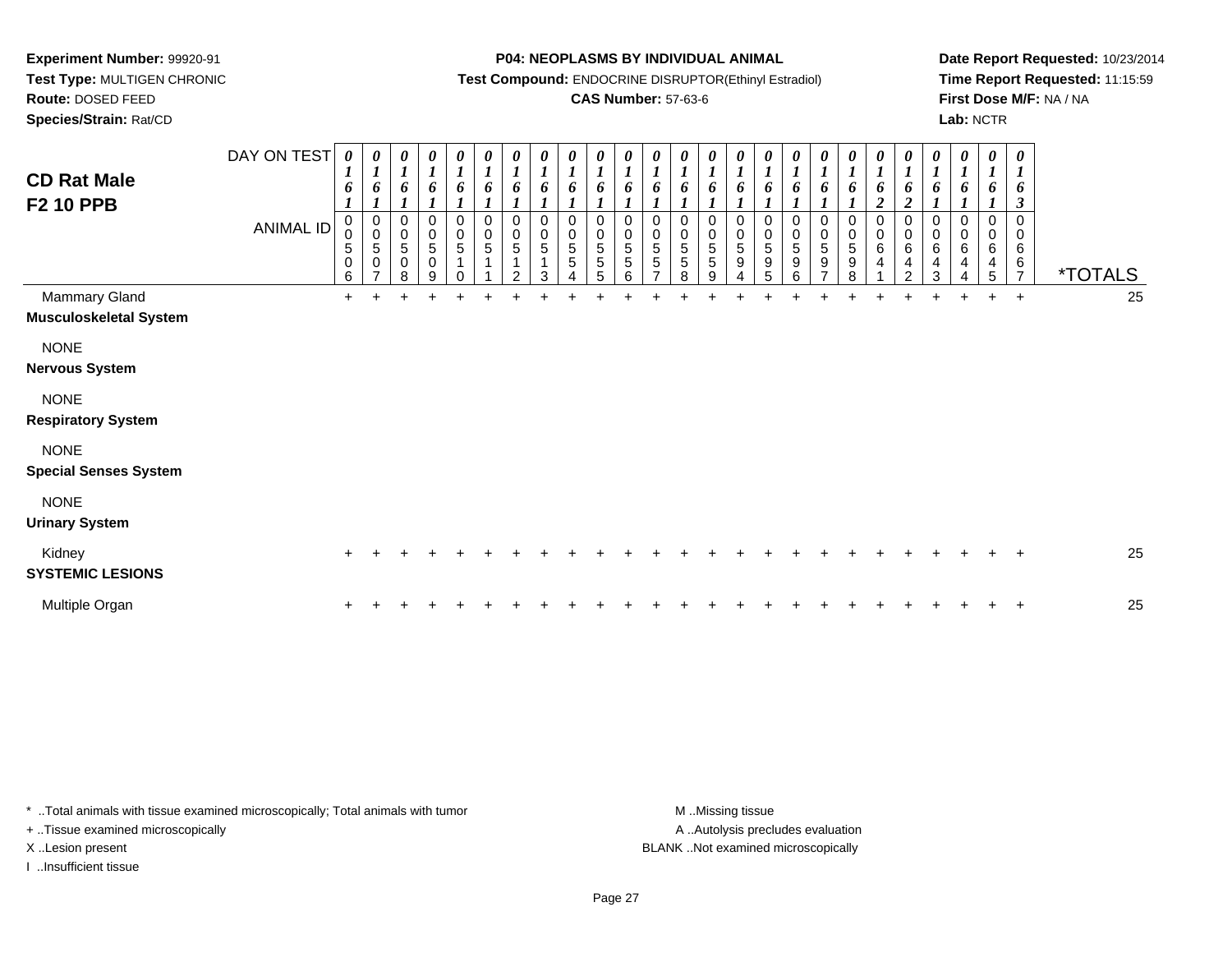**Test Type:** MULTIGEN CHRONIC**Route:** DOSED FEED

**Species/Strain:** Rat/CD

#### **P04: NEOPLASMS BY INDIVIDUAL ANIMAL**

**Test Compound:** ENDOCRINE DISRUPTOR(Ethinyl Estradiol)

## **CAS Number:** 57-63-6

**Date Report Requested:** 10/23/2014**Time Report Requested:** 11:15:59**First Dose M/F:** NA / NA**Lab:** NCTR

| <b>Alimentary System</b><br>Liver<br>$\ddot{}$<br><b>Cardiovascular System</b><br><b>NONE</b><br><b>Endocrine System</b><br><b>Adrenal Cortex</b><br>$\pm$<br><b>Adrenal Medulla</b><br><b>Pituitary Gland</b><br><b>Thyroid Gland</b><br><b>General Body System</b><br><b>NONE</b><br><b>Genital System</b><br><b>Coagulating Gland</b><br>Epididymis<br>Prostate, Dorsal/Lateral Lobe<br>Prostate, Ventral Lobe<br><b>Rete Testes</b><br><b>Seminal Vesicle</b> | 0<br>$\pmb{\theta}$<br>$\pmb{\theta}$<br>$\boldsymbol{\theta}$<br>$\pmb{\theta}$<br>0<br>0<br>0<br>$\boldsymbol{l}$<br>$\boldsymbol{l}$<br>1<br>$\boldsymbol{l}$<br>$\boldsymbol{l}$<br>$\boldsymbol{l}$<br>$\boldsymbol{l}$<br>$\boldsymbol{l}$<br>1<br>6<br>6<br>6<br>6<br>6<br>6<br>6<br>6<br>6<br>$\boldsymbol{2}$<br>1<br>$\boldsymbol{l}$<br>$\boldsymbol{I}$<br>1<br>1<br>1<br>$\boldsymbol{l}$<br>$\boldsymbol{4}$<br>$\pmb{0}$<br>$\mathbf 0$<br>$\mathbf 0$<br>0<br>0<br>$\mathbf 0$<br>$\mathbf 0$<br>0<br>0<br>$\mathbf 0$<br>$\pmb{0}$<br>0<br>0<br>0<br>0<br>0<br>$\Omega$<br>0<br>$\,6\,$<br>6<br>$\,6$<br>6<br>6<br>6<br>6<br>6<br>6<br>5<br>$\mathbf 0$<br>5<br>6<br>0<br>4<br>4<br>4<br>4<br><i><b>*TOTALS</b></i><br>$\overline{7}$<br>5<br>8<br>9<br>6<br>6<br>$\Omega$<br>8 | 0<br>0<br>1<br>$\boldsymbol{l}$<br>6<br>6<br>$\mathbf 0$<br>0<br>0<br>0<br>$\,6\,$<br>$\,6\,$<br>$\pmb{0}$<br>$\mathbf 0$<br>3<br>4 | 0<br>$\boldsymbol{l}$<br>6<br>$\boldsymbol{2}$<br>$\mathbf 0$<br>0<br>$\,6$<br>$\mathbf 0$<br>$\overline{2}$ | 0<br>$\boldsymbol{l}$<br>6<br>$\boldsymbol{2}$<br>0<br>0<br>$\,6\,$<br>0 | $\boldsymbol{\theta}$<br>$\boldsymbol{l}$<br>6<br>$\overline{2}$<br>$\mathsf{O}$<br>0<br>6<br>$\pmb{0}$<br>$\Omega$ | 0<br>$\boldsymbol{l}$<br>6<br>$\boldsymbol{\beta}$<br>$\pmb{0}$<br>$\begin{array}{c} 0 \\ 5 \\ 9 \end{array}$<br>9 | $\boldsymbol{\theta}$<br>$\boldsymbol{l}$<br>6<br>0<br>0<br>$\overline{5}$<br>$\,6$<br>Δ | $\pmb{\theta}$<br>$\boldsymbol{l}$<br>6<br>0<br>0<br>$\sqrt{5}$<br>6<br>3 | $\boldsymbol{\theta}$<br>$\boldsymbol{l}$<br>6<br>0<br>0<br>5<br>$\,6$<br>2 | $\pmb{\theta}$<br>$\boldsymbol{l}$<br>6<br>$\mathbf{I}$<br>$\,0\,$<br>$\frac{0}{5}$<br>$\,6\,$ | $\pmb{\theta}$<br>$\boldsymbol{l}$<br>6<br>$\boldsymbol{l}$<br>$\pmb{0}$<br>$\pmb{0}$<br>$\sqrt{5}$<br>$\,6\,$<br>$\mathbf 0$ | $\pmb{\theta}$<br>$\boldsymbol{l}$<br>6<br>$\boldsymbol{l}$<br>$\pmb{0}$<br>$\frac{0}{5}$<br>1<br>8 | $\boldsymbol{\theta}$<br>$\boldsymbol{l}$<br>6<br>$\boldsymbol{l}$<br>$\boldsymbol{0}$<br>$\pmb{0}$<br>$\overline{5}$<br>$\mathbf{1}$<br>$\overline{7}$ | $\pmb{\theta}$<br>$\boldsymbol{l}$<br>6<br>$\boldsymbol{l}$<br>$\begin{smallmatrix}0\0\0\5\end{smallmatrix}$<br>$\mathbf{1}$<br>6 | 0<br>$\boldsymbol{l}$<br>6<br>$\boldsymbol{l}$<br>$\pmb{0}$<br>$\overline{0}$<br>5<br>$\mathbf{1}$<br>5 | $\pmb{\theta}$<br>6<br>$\boldsymbol{l}$<br>0<br>0<br>$\overline{5}$<br>4 | DAY ON TEST<br><b>ANIMAL ID</b> | <b>CD Rat Male</b><br><b>F2 50 PPB</b> |
|-------------------------------------------------------------------------------------------------------------------------------------------------------------------------------------------------------------------------------------------------------------------------------------------------------------------------------------------------------------------------------------------------------------------------------------------------------------------|--------------------------------------------------------------------------------------------------------------------------------------------------------------------------------------------------------------------------------------------------------------------------------------------------------------------------------------------------------------------------------------------------------------------------------------------------------------------------------------------------------------------------------------------------------------------------------------------------------------------------------------------------------------------------------------------------------------------------------------------------------------------------------------------------|-------------------------------------------------------------------------------------------------------------------------------------|--------------------------------------------------------------------------------------------------------------|--------------------------------------------------------------------------|---------------------------------------------------------------------------------------------------------------------|--------------------------------------------------------------------------------------------------------------------|------------------------------------------------------------------------------------------|---------------------------------------------------------------------------|-----------------------------------------------------------------------------|------------------------------------------------------------------------------------------------|-------------------------------------------------------------------------------------------------------------------------------|-----------------------------------------------------------------------------------------------------|---------------------------------------------------------------------------------------------------------------------------------------------------------|-----------------------------------------------------------------------------------------------------------------------------------|---------------------------------------------------------------------------------------------------------|--------------------------------------------------------------------------|---------------------------------|----------------------------------------|
|                                                                                                                                                                                                                                                                                                                                                                                                                                                                   |                                                                                                                                                                                                                                                                                                                                                                                                                                                                                                                                                                                                                                                                                                                                                                                                  |                                                                                                                                     |                                                                                                              |                                                                          |                                                                                                                     |                                                                                                                    |                                                                                          |                                                                           |                                                                             |                                                                                                |                                                                                                                               |                                                                                                     |                                                                                                                                                         |                                                                                                                                   |                                                                                                         |                                                                          |                                 |                                        |
|                                                                                                                                                                                                                                                                                                                                                                                                                                                                   | 25                                                                                                                                                                                                                                                                                                                                                                                                                                                                                                                                                                                                                                                                                                                                                                                               |                                                                                                                                     |                                                                                                              |                                                                          |                                                                                                                     |                                                                                                                    |                                                                                          |                                                                           |                                                                             |                                                                                                |                                                                                                                               |                                                                                                     |                                                                                                                                                         |                                                                                                                                   |                                                                                                         |                                                                          |                                 |                                        |
|                                                                                                                                                                                                                                                                                                                                                                                                                                                                   |                                                                                                                                                                                                                                                                                                                                                                                                                                                                                                                                                                                                                                                                                                                                                                                                  |                                                                                                                                     |                                                                                                              |                                                                          |                                                                                                                     |                                                                                                                    |                                                                                          |                                                                           |                                                                             |                                                                                                |                                                                                                                               |                                                                                                     |                                                                                                                                                         |                                                                                                                                   |                                                                                                         |                                                                          |                                 |                                        |
|                                                                                                                                                                                                                                                                                                                                                                                                                                                                   |                                                                                                                                                                                                                                                                                                                                                                                                                                                                                                                                                                                                                                                                                                                                                                                                  |                                                                                                                                     |                                                                                                              |                                                                          |                                                                                                                     |                                                                                                                    |                                                                                          |                                                                           |                                                                             |                                                                                                |                                                                                                                               |                                                                                                     |                                                                                                                                                         |                                                                                                                                   |                                                                                                         |                                                                          |                                 |                                        |
|                                                                                                                                                                                                                                                                                                                                                                                                                                                                   | 25                                                                                                                                                                                                                                                                                                                                                                                                                                                                                                                                                                                                                                                                                                                                                                                               |                                                                                                                                     |                                                                                                              |                                                                          |                                                                                                                     |                                                                                                                    |                                                                                          |                                                                           |                                                                             |                                                                                                |                                                                                                                               |                                                                                                     |                                                                                                                                                         |                                                                                                                                   |                                                                                                         |                                                                          |                                 |                                        |
|                                                                                                                                                                                                                                                                                                                                                                                                                                                                   | 25<br>25                                                                                                                                                                                                                                                                                                                                                                                                                                                                                                                                                                                                                                                                                                                                                                                         |                                                                                                                                     |                                                                                                              |                                                                          |                                                                                                                     |                                                                                                                    |                                                                                          |                                                                           |                                                                             |                                                                                                |                                                                                                                               |                                                                                                     |                                                                                                                                                         |                                                                                                                                   |                                                                                                         |                                                                          |                                 |                                        |
|                                                                                                                                                                                                                                                                                                                                                                                                                                                                   | 25                                                                                                                                                                                                                                                                                                                                                                                                                                                                                                                                                                                                                                                                                                                                                                                               |                                                                                                                                     |                                                                                                              |                                                                          |                                                                                                                     |                                                                                                                    |                                                                                          |                                                                           |                                                                             |                                                                                                |                                                                                                                               |                                                                                                     |                                                                                                                                                         |                                                                                                                                   |                                                                                                         |                                                                          |                                 |                                        |
|                                                                                                                                                                                                                                                                                                                                                                                                                                                                   |                                                                                                                                                                                                                                                                                                                                                                                                                                                                                                                                                                                                                                                                                                                                                                                                  |                                                                                                                                     |                                                                                                              |                                                                          |                                                                                                                     |                                                                                                                    |                                                                                          |                                                                           |                                                                             |                                                                                                |                                                                                                                               |                                                                                                     |                                                                                                                                                         |                                                                                                                                   |                                                                                                         |                                                                          |                                 |                                        |
|                                                                                                                                                                                                                                                                                                                                                                                                                                                                   |                                                                                                                                                                                                                                                                                                                                                                                                                                                                                                                                                                                                                                                                                                                                                                                                  |                                                                                                                                     |                                                                                                              |                                                                          |                                                                                                                     |                                                                                                                    |                                                                                          |                                                                           |                                                                             |                                                                                                |                                                                                                                               |                                                                                                     |                                                                                                                                                         |                                                                                                                                   |                                                                                                         |                                                                          |                                 |                                        |
|                                                                                                                                                                                                                                                                                                                                                                                                                                                                   | 25                                                                                                                                                                                                                                                                                                                                                                                                                                                                                                                                                                                                                                                                                                                                                                                               |                                                                                                                                     |                                                                                                              |                                                                          |                                                                                                                     |                                                                                                                    |                                                                                          |                                                                           |                                                                             |                                                                                                |                                                                                                                               |                                                                                                     |                                                                                                                                                         |                                                                                                                                   |                                                                                                         |                                                                          |                                 |                                        |
|                                                                                                                                                                                                                                                                                                                                                                                                                                                                   | 25                                                                                                                                                                                                                                                                                                                                                                                                                                                                                                                                                                                                                                                                                                                                                                                               |                                                                                                                                     |                                                                                                              |                                                                          |                                                                                                                     |                                                                                                                    |                                                                                          |                                                                           |                                                                             |                                                                                                |                                                                                                                               |                                                                                                     |                                                                                                                                                         |                                                                                                                                   |                                                                                                         |                                                                          |                                 |                                        |
|                                                                                                                                                                                                                                                                                                                                                                                                                                                                   | 25                                                                                                                                                                                                                                                                                                                                                                                                                                                                                                                                                                                                                                                                                                                                                                                               |                                                                                                                                     |                                                                                                              |                                                                          |                                                                                                                     |                                                                                                                    |                                                                                          |                                                                           |                                                                             |                                                                                                |                                                                                                                               |                                                                                                     |                                                                                                                                                         |                                                                                                                                   |                                                                                                         |                                                                          |                                 |                                        |
|                                                                                                                                                                                                                                                                                                                                                                                                                                                                   | 25                                                                                                                                                                                                                                                                                                                                                                                                                                                                                                                                                                                                                                                                                                                                                                                               |                                                                                                                                     |                                                                                                              |                                                                          |                                                                                                                     |                                                                                                                    |                                                                                          |                                                                           |                                                                             |                                                                                                |                                                                                                                               |                                                                                                     |                                                                                                                                                         |                                                                                                                                   |                                                                                                         |                                                                          |                                 |                                        |
|                                                                                                                                                                                                                                                                                                                                                                                                                                                                   | 25                                                                                                                                                                                                                                                                                                                                                                                                                                                                                                                                                                                                                                                                                                                                                                                               |                                                                                                                                     |                                                                                                              |                                                                          |                                                                                                                     |                                                                                                                    |                                                                                          |                                                                           |                                                                             |                                                                                                |                                                                                                                               |                                                                                                     |                                                                                                                                                         |                                                                                                                                   |                                                                                                         |                                                                          |                                 |                                        |
|                                                                                                                                                                                                                                                                                                                                                                                                                                                                   | 25                                                                                                                                                                                                                                                                                                                                                                                                                                                                                                                                                                                                                                                                                                                                                                                               |                                                                                                                                     |                                                                                                              |                                                                          |                                                                                                                     |                                                                                                                    |                                                                                          |                                                                           |                                                                             |                                                                                                |                                                                                                                               |                                                                                                     |                                                                                                                                                         |                                                                                                                                   |                                                                                                         |                                                                          |                                 |                                        |
| <b>Testes</b>                                                                                                                                                                                                                                                                                                                                                                                                                                                     | 25                                                                                                                                                                                                                                                                                                                                                                                                                                                                                                                                                                                                                                                                                                                                                                                               |                                                                                                                                     |                                                                                                              |                                                                          |                                                                                                                     |                                                                                                                    |                                                                                          |                                                                           |                                                                             |                                                                                                |                                                                                                                               |                                                                                                     |                                                                                                                                                         |                                                                                                                                   |                                                                                                         |                                                                          |                                 |                                        |

\* ..Total animals with tissue examined microscopically; Total animals with tumor **M** . Missing tissue M ..Missing tissue

+ ..Tissue examined microscopically

I ..Insufficient tissue

A ..Autolysis precludes evaluation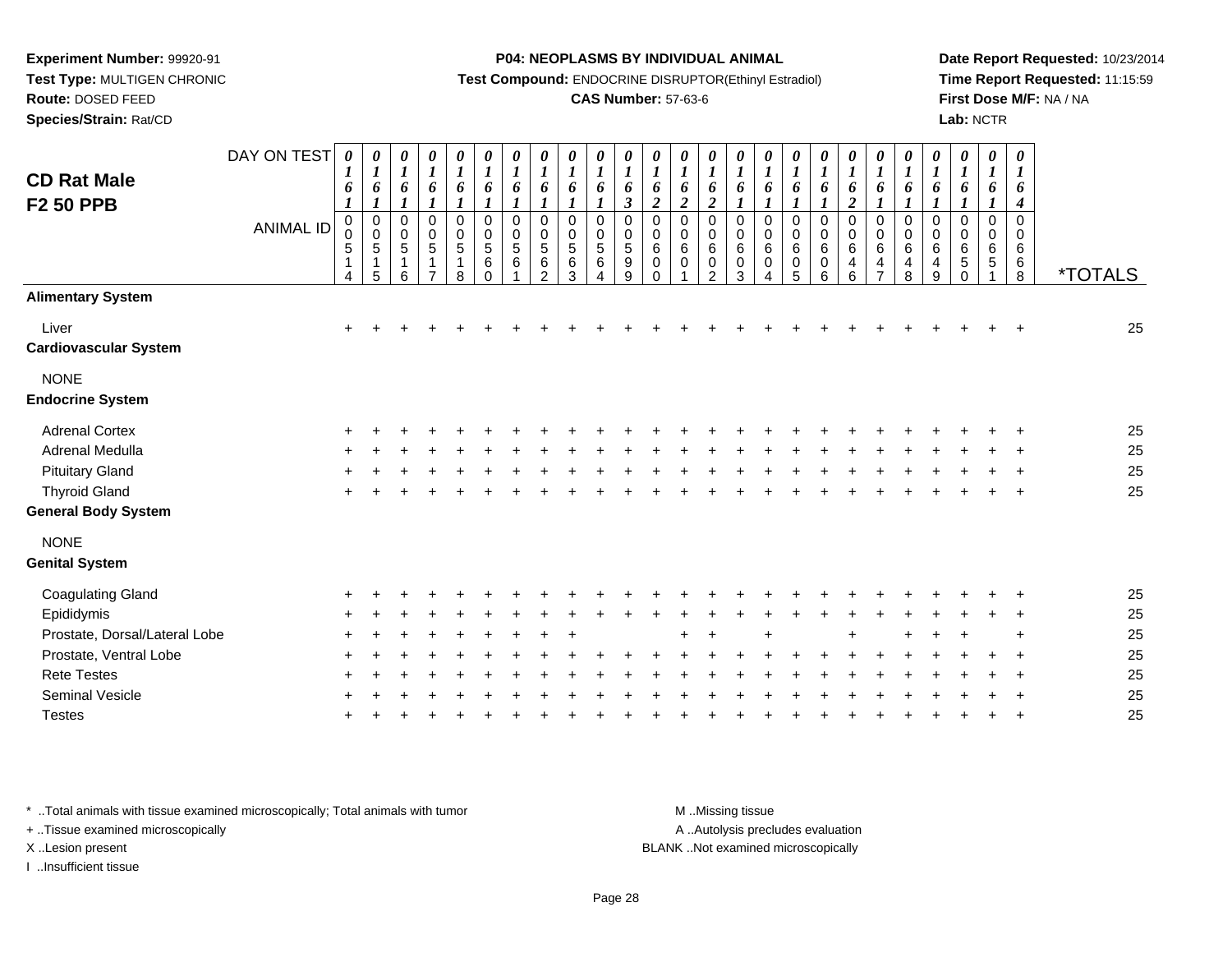**Route:** DOSED FEED

**Species/Strain:** Rat/CD

#### **P04: NEOPLASMS BY INDIVIDUAL ANIMAL**

**Test Compound:** ENDOCRINE DISRUPTOR(Ethinyl Estradiol)

## **CAS Number:** 57-63-6

**Date Report Requested:** 10/23/2014**Time Report Requested:** 11:15:59**First Dose M/F:** NA / NA**Lab:** NCTR

|                                                                       | <b>ANIMAL ID</b> | $\boldsymbol{l}$<br>$\pmb{0}$<br>0<br>$\sqrt{5}$<br>-1<br>4 | $\boldsymbol{l}$<br>$\pmb{0}$<br>$\pmb{0}$<br>$\sqrt{5}$<br>$\mathbf 1$<br>5 | 6<br>1<br>$\pmb{0}$<br>$\pmb{0}$<br>$\sqrt{5}$<br>1<br>6 | 6<br>$\boldsymbol{l}$<br>$\pmb{0}$<br>$\begin{array}{c} 0 \\ 5 \end{array}$<br>$\mathbf{1}$<br>$\overline{ }$ | 6<br>$\boldsymbol{l}$<br>$\pmb{0}$<br>$\begin{array}{c} 0 \\ 5 \end{array}$<br>1<br>8 | 6<br>1<br>$\mathbf 0$<br>$\mathbf 0$<br>$\overline{5}$<br>$\,6$<br>$\Omega$ | $\boldsymbol{l}$<br>6<br>$\mathbf{I}$<br>$\,0\,$<br>$\pmb{0}$<br>$\overline{5}$<br>6 | $\boldsymbol{l}$<br>6<br>$\pmb{0}$<br>$\pmb{0}$<br>$\sqrt{5}$<br>6<br>$\overline{2}$ | $\boldsymbol{l}$<br>6<br>$\pmb{0}$<br>$\pmb{0}$<br>$\sqrt{5}$<br>6<br>3 | $\boldsymbol{l}$<br>6<br>$\boldsymbol{l}$<br>$\mathbf 0$<br>$\mathbf 0$<br>5<br>$\,6$ | $\boldsymbol{l}$<br>6<br>$\boldsymbol{\beta}$<br>0<br>0<br>$\overline{5}$<br>$\boldsymbol{9}$<br>9 | $\boldsymbol{l}$<br>6<br>$\overline{2}$<br>$\mathbf 0$<br>0<br>$\,6\,$<br>$\mathbf 0$<br>$\Omega$ | $\boldsymbol{l}$<br>6<br>$\boldsymbol{2}$<br>$\mathbf 0$<br>$\boldsymbol{0}$<br>6<br>0 | $\boldsymbol{l}$<br>6<br>$\overline{2}$<br>$\pmb{0}$<br>$\pmb{0}$<br>$\,6\,$<br>0<br>$\overline{2}$ | $\boldsymbol{l}$<br>6<br>$\mathbf 0$<br>0<br>6<br>0<br>3 | $\boldsymbol{l}$<br>6<br>$\boldsymbol{l}$<br>$\mathbf 0$<br>$\pmb{0}$<br>$\,6\,$<br>0<br>4 | $\boldsymbol{l}$<br>6<br>$\boldsymbol{l}$<br>$\mathbf 0$<br>$\pmb{0}$<br>$6\phantom{1}6$<br>$\pmb{0}$<br>5 | $\boldsymbol{l}$<br>6<br>$\mathbf{I}$<br>$\pmb{0}$<br>$\pmb{0}$<br>$6\phantom{a}$<br>$\mathbf 0$<br>6 | $\boldsymbol{l}$<br>6<br>$\overline{2}$<br>0<br>$\boldsymbol{0}$<br>$6\phantom{a}$<br>$\overline{4}$<br>6 | $\boldsymbol{l}$<br>6<br>$\mathbf{I}$<br>$\pmb{0}$<br>$\boldsymbol{0}$<br>$6\phantom{a}$<br>$\overline{\mathbf{4}}$<br>$\overline{7}$ | 6<br>$\mathbf 0$<br>$\pmb{0}$<br>$\,6$<br>$\overline{\mathbf{r}}$<br>8 | $\boldsymbol{I}$ | $\boldsymbol{l}$<br>6<br>0<br>0<br>$\,6\,$<br>4<br>9 | $\boldsymbol{l}$<br>6<br>$\mathbf 0$<br>0<br>6<br>$\sqrt{5}$<br>$\Omega$ | $\boldsymbol{l}$<br>6<br>1<br>$\mathbf 0$<br>0<br>6<br>5 | $\boldsymbol{l}$<br>6<br>$\boldsymbol{4}$<br>$\Omega$<br>0<br>6<br>6<br>$\,8\,$ | <i><b>*TOTALS</b></i> |
|-----------------------------------------------------------------------|------------------|-------------------------------------------------------------|------------------------------------------------------------------------------|----------------------------------------------------------|---------------------------------------------------------------------------------------------------------------|---------------------------------------------------------------------------------------|-----------------------------------------------------------------------------|--------------------------------------------------------------------------------------|--------------------------------------------------------------------------------------|-------------------------------------------------------------------------|---------------------------------------------------------------------------------------|----------------------------------------------------------------------------------------------------|---------------------------------------------------------------------------------------------------|----------------------------------------------------------------------------------------|-----------------------------------------------------------------------------------------------------|----------------------------------------------------------|--------------------------------------------------------------------------------------------|------------------------------------------------------------------------------------------------------------|-------------------------------------------------------------------------------------------------------|-----------------------------------------------------------------------------------------------------------|---------------------------------------------------------------------------------------------------------------------------------------|------------------------------------------------------------------------|------------------|------------------------------------------------------|--------------------------------------------------------------------------|----------------------------------------------------------|---------------------------------------------------------------------------------|-----------------------|
| <b>Hematopoietic System</b>                                           |                  |                                                             |                                                                              |                                                          |                                                                                                               |                                                                                       |                                                                             |                                                                                      |                                                                                      |                                                                         |                                                                                       |                                                                                                    |                                                                                                   |                                                                                        |                                                                                                     |                                                          |                                                                                            |                                                                                                            |                                                                                                       |                                                                                                           |                                                                                                                                       |                                                                        |                  |                                                      |                                                                          |                                                          |                                                                                 |                       |
| <b>Bone Marrow</b><br>Spleen<br>Thymus<br><b>Integumentary System</b> |                  |                                                             |                                                                              |                                                          |                                                                                                               |                                                                                       |                                                                             |                                                                                      |                                                                                      |                                                                         |                                                                                       |                                                                                                    |                                                                                                   |                                                                                        |                                                                                                     |                                                          |                                                                                            |                                                                                                            |                                                                                                       |                                                                                                           |                                                                                                                                       |                                                                        |                  |                                                      |                                                                          |                                                          |                                                                                 | 25<br>25<br>25        |
| Mammary Gland<br><b>Musculoskeletal System</b>                        |                  | $\ddot{}$                                                   |                                                                              |                                                          |                                                                                                               |                                                                                       |                                                                             |                                                                                      |                                                                                      |                                                                         |                                                                                       |                                                                                                    |                                                                                                   |                                                                                        |                                                                                                     |                                                          |                                                                                            |                                                                                                            |                                                                                                       |                                                                                                           |                                                                                                                                       |                                                                        |                  |                                                      |                                                                          |                                                          | $\overline{ }$                                                                  | 25                    |
| <b>Bone</b><br><b>Nervous System</b>                                  |                  | $\ddot{}$                                                   |                                                                              |                                                          |                                                                                                               |                                                                                       |                                                                             |                                                                                      |                                                                                      |                                                                         |                                                                                       |                                                                                                    |                                                                                                   |                                                                                        |                                                                                                     |                                                          |                                                                                            |                                                                                                            |                                                                                                       |                                                                                                           |                                                                                                                                       |                                                                        |                  |                                                      |                                                                          |                                                          |                                                                                 | 25                    |
| <b>NONE</b><br><b>Respiratory System</b>                              |                  |                                                             |                                                                              |                                                          |                                                                                                               |                                                                                       |                                                                             |                                                                                      |                                                                                      |                                                                         |                                                                                       |                                                                                                    |                                                                                                   |                                                                                        |                                                                                                     |                                                          |                                                                                            |                                                                                                            |                                                                                                       |                                                                                                           |                                                                                                                                       |                                                                        |                  |                                                      |                                                                          |                                                          |                                                                                 |                       |
| <b>NONE</b><br><b>Special Senses System</b>                           |                  |                                                             |                                                                              |                                                          |                                                                                                               |                                                                                       |                                                                             |                                                                                      |                                                                                      |                                                                         |                                                                                       |                                                                                                    |                                                                                                   |                                                                                        |                                                                                                     |                                                          |                                                                                            |                                                                                                            |                                                                                                       |                                                                                                           |                                                                                                                                       |                                                                        |                  |                                                      |                                                                          |                                                          |                                                                                 |                       |
| <b>NONE</b><br><b>Urinary System</b>                                  |                  |                                                             |                                                                              |                                                          |                                                                                                               |                                                                                       |                                                                             |                                                                                      |                                                                                      |                                                                         |                                                                                       |                                                                                                    |                                                                                                   |                                                                                        |                                                                                                     |                                                          |                                                                                            |                                                                                                            |                                                                                                       |                                                                                                           |                                                                                                                                       |                                                                        |                  |                                                      |                                                                          |                                                          |                                                                                 |                       |
| Kidney<br><b>SYSTEMIC LESIONS</b>                                     |                  | $\ddot{}$                                                   |                                                                              |                                                          |                                                                                                               |                                                                                       |                                                                             |                                                                                      |                                                                                      |                                                                         |                                                                                       |                                                                                                    |                                                                                                   |                                                                                        |                                                                                                     |                                                          |                                                                                            |                                                                                                            |                                                                                                       |                                                                                                           |                                                                                                                                       |                                                                        |                  |                                                      |                                                                          |                                                          |                                                                                 | 25                    |
| Multiple Organ                                                        |                  |                                                             |                                                                              |                                                          |                                                                                                               |                                                                                       |                                                                             |                                                                                      |                                                                                      |                                                                         |                                                                                       |                                                                                                    |                                                                                                   |                                                                                        |                                                                                                     |                                                          |                                                                                            |                                                                                                            |                                                                                                       |                                                                                                           |                                                                                                                                       |                                                                        |                  |                                                      |                                                                          |                                                          |                                                                                 | 25                    |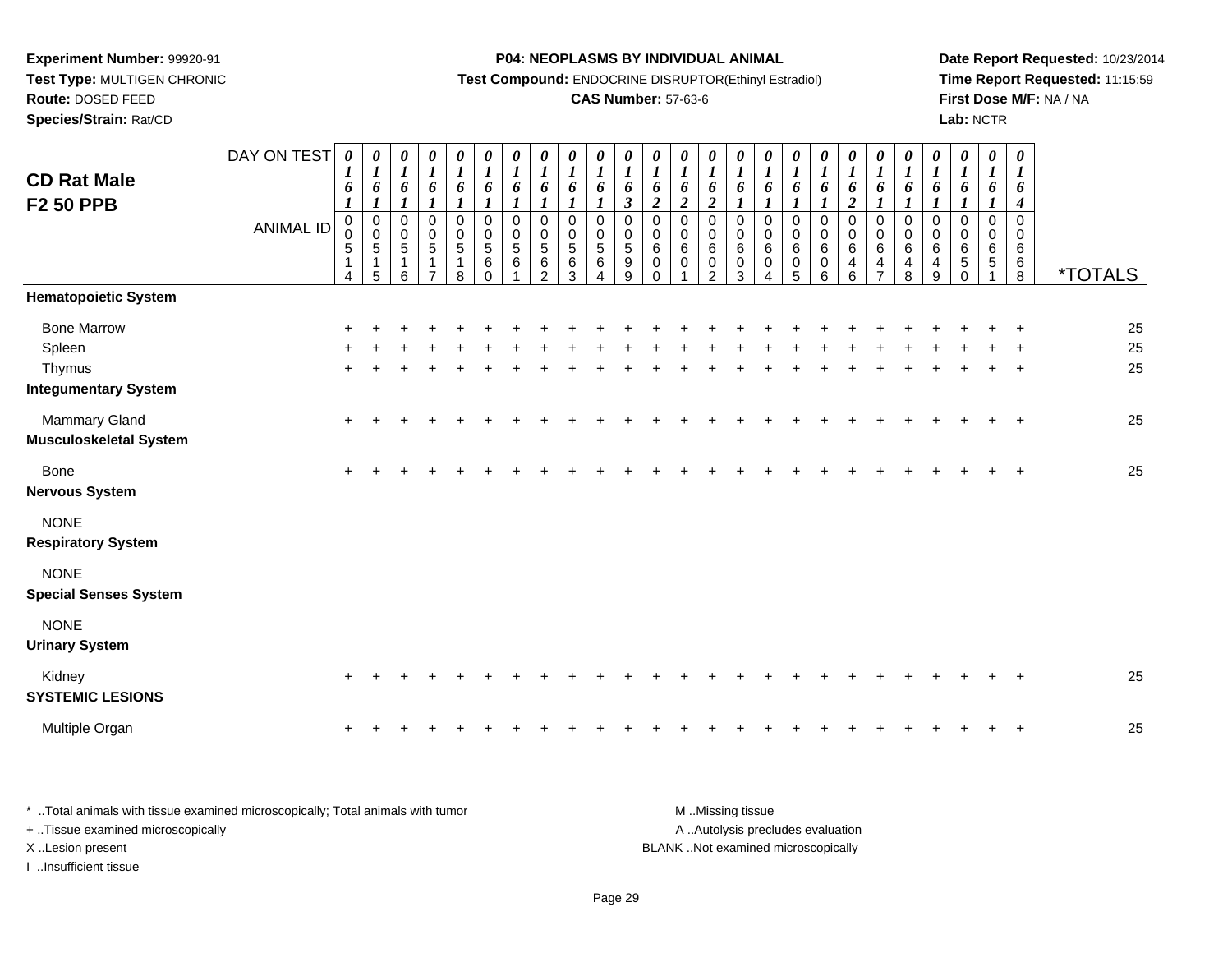**Route:** DOSED FEED

**Species/Strain:** Rat/CD

#### **P04: NEOPLASMS BY INDIVIDUAL ANIMAL**

**Test Compound:** ENDOCRINE DISRUPTOR(Ethinyl Estradiol)

## **CAS Number:** 57-63-6

**Date Report Requested:** 10/23/2014**Time Report Requested:** 11:15:59**First Dose M/F:** NA / NA**Lab:** NCTR

| <b>CD Rat Male</b><br><b>F3 CONTROL</b> | DAY ON TEST<br><b>ANIMAL ID</b> | $\pmb{\theta}$<br>6<br>$\boldsymbol{l}$<br>0<br>0<br>$\boldsymbol{7}$<br>$\begin{smallmatrix} 3 \\ 0 \end{smallmatrix}$ | 0<br>$\boldsymbol{l}$<br>6<br>$\boldsymbol{l}$<br>$\pmb{0}$<br>$\pmb{0}$<br>$\overline{7}$<br>$\mathbf{3}$ | $\pmb{\theta}$<br>$\boldsymbol{l}$<br>6<br>$\boldsymbol{l}$<br>$\pmb{0}$<br>$\pmb{0}$<br>$\overline{7}$<br>$\frac{3}{2}$ | 0<br>$\boldsymbol{l}$<br>6<br>$\boldsymbol{l}$<br>0<br>$\pmb{0}$<br>$\overline{7}$<br>$\frac{3}{3}$ | $\pmb{\theta}$<br>$\boldsymbol{l}$<br>6<br>$\boldsymbol{l}$<br>$\pmb{0}$<br>$\pmb{0}$<br>$\overline{7}$<br>$\ensuremath{\mathsf{3}}$<br>4 | $\pmb{\theta}$<br>$\boldsymbol{l}$<br>6<br>$\boldsymbol{l}$<br>$\pmb{0}$<br>$\pmb{0}$<br>$\overline{7}$<br>$\frac{3}{5}$ | $\pmb{\theta}$<br>$\boldsymbol{l}$<br>6<br>$\overline{2}$<br>$\pmb{0}$<br>$\pmb{0}$<br>$\overline{7}$<br>$\overline{7}$<br>6 | $\boldsymbol{\theta}$<br>$\boldsymbol{l}$<br>6<br>$\overline{2}$<br>$\mathbf 0$<br>$\mathbf 0$<br>$\overline{7}$<br>$\overline{7}$<br>$\overline{ }$ | $\pmb{\theta}$<br>$\boldsymbol{l}$<br>6<br>$\boldsymbol{2}$<br>0<br>0<br>$\overline{7}$<br>$\overline{7}$<br>8 | 0<br>$\boldsymbol{l}$<br>6<br>$\boldsymbol{2}$<br>$\mathbf 0$<br>$\mathbf 0$<br>$\overline{7}$<br>$\overline{7}$<br>9 | 0<br>$\boldsymbol{l}$<br>6<br>$\boldsymbol{2}$<br>$\pmb{0}$<br>$\pmb{0}$<br>$\overline{7}$<br>8<br>$\Omega$ | 0<br>$\boldsymbol{l}$<br>6<br>$\mathfrak{z}$<br>$\mathbf 0$<br>0<br>8<br>$\mathbf{1}$<br>9 | 0<br>$\boldsymbol{l}$<br>6<br>$\mathfrak{z}$<br>0<br>0<br>$\frac{8}{2}$ | 0<br>$\boldsymbol{l}$<br>6<br>$\boldsymbol{\beta}$<br>$\mathbf 0$<br>0<br>8<br>$\sqrt{2}$ | 0<br>1<br>6<br>$\boldsymbol{\beta}$<br>$\mathbf 0$<br>0<br>8<br>$\frac{2}{2}$ | 0<br>$\boldsymbol{l}$<br>6<br>$\boldsymbol{2}$<br>$\mathbf 0$<br>0<br>$\bf 8$<br>$\frac{2}{3}$ | $\boldsymbol{l}$<br>6<br>$\boldsymbol{2}$<br>0<br>0<br>8<br>$\,6\,$<br>$\overline{5}$ | 0<br>1<br>6<br>$\boldsymbol{2}$<br>$\mathbf 0$<br>0<br>8<br>$\,6$<br>6 | 0<br>$\boldsymbol{l}$<br>6<br>$\boldsymbol{2}$<br>0<br>$\mathbf 0$<br>8<br>6<br>$\overline{ }$ | 0<br>$\boldsymbol{l}$<br>6<br>$\boldsymbol{\beta}$<br>0<br>0<br>8<br>$\,6$<br>8 | 0<br>$\boldsymbol{l}$<br>6<br>$\boldsymbol{\beta}$<br>$\mathbf 0$<br>0<br>8<br>6<br>$\boldsymbol{9}$ | $\pmb{\theta}$<br>$\boldsymbol{l}$<br>6<br>1<br>$\mathbf 0$<br>0<br>8<br>$\overline{7}$<br>$\Omega$ | $\pmb{\theta}$<br>$\boldsymbol{l}$<br>6<br>5<br>0<br>0<br>9<br>0<br>$\Omega$ | $\pmb{\theta}$<br>$\boldsymbol{l}$<br>6<br>$\sqrt{5}$<br>0<br>0<br>9<br>0 | $\pmb{\theta}$<br>$\boldsymbol{l}$<br>6<br>$\sqrt{5}$<br>$\mathbf 0$<br>$\Omega$<br>9<br>$\pmb{0}$<br>$\overline{c}$ | <i><b>*TOTALS</b></i> |
|-----------------------------------------|---------------------------------|-------------------------------------------------------------------------------------------------------------------------|------------------------------------------------------------------------------------------------------------|--------------------------------------------------------------------------------------------------------------------------|-----------------------------------------------------------------------------------------------------|-------------------------------------------------------------------------------------------------------------------------------------------|--------------------------------------------------------------------------------------------------------------------------|------------------------------------------------------------------------------------------------------------------------------|------------------------------------------------------------------------------------------------------------------------------------------------------|----------------------------------------------------------------------------------------------------------------|-----------------------------------------------------------------------------------------------------------------------|-------------------------------------------------------------------------------------------------------------|--------------------------------------------------------------------------------------------|-------------------------------------------------------------------------|-------------------------------------------------------------------------------------------|-------------------------------------------------------------------------------|------------------------------------------------------------------------------------------------|---------------------------------------------------------------------------------------|------------------------------------------------------------------------|------------------------------------------------------------------------------------------------|---------------------------------------------------------------------------------|------------------------------------------------------------------------------------------------------|-----------------------------------------------------------------------------------------------------|------------------------------------------------------------------------------|---------------------------------------------------------------------------|----------------------------------------------------------------------------------------------------------------------|-----------------------|
| <b>Alimentary System</b>                |                                 |                                                                                                                         |                                                                                                            |                                                                                                                          |                                                                                                     |                                                                                                                                           |                                                                                                                          |                                                                                                                              |                                                                                                                                                      |                                                                                                                |                                                                                                                       |                                                                                                             |                                                                                            |                                                                         |                                                                                           |                                                                               |                                                                                                |                                                                                       |                                                                        |                                                                                                |                                                                                 |                                                                                                      |                                                                                                     |                                                                              |                                                                           |                                                                                                                      |                       |
| Liver<br><b>Cardiovascular System</b>   |                                 | $\ddot{}$                                                                                                               |                                                                                                            |                                                                                                                          |                                                                                                     |                                                                                                                                           |                                                                                                                          |                                                                                                                              |                                                                                                                                                      |                                                                                                                |                                                                                                                       |                                                                                                             |                                                                                            |                                                                         |                                                                                           |                                                                               |                                                                                                |                                                                                       |                                                                        |                                                                                                |                                                                                 |                                                                                                      |                                                                                                     |                                                                              |                                                                           |                                                                                                                      | 25                    |
| <b>NONE</b><br><b>Endocrine System</b>  |                                 |                                                                                                                         |                                                                                                            |                                                                                                                          |                                                                                                     |                                                                                                                                           |                                                                                                                          |                                                                                                                              |                                                                                                                                                      |                                                                                                                |                                                                                                                       |                                                                                                             |                                                                                            |                                                                         |                                                                                           |                                                                               |                                                                                                |                                                                                       |                                                                        |                                                                                                |                                                                                 |                                                                                                      |                                                                                                     |                                                                              |                                                                           |                                                                                                                      |                       |
| <b>Adrenal Cortex</b>                   |                                 | $\pm$                                                                                                                   |                                                                                                            |                                                                                                                          |                                                                                                     |                                                                                                                                           |                                                                                                                          |                                                                                                                              |                                                                                                                                                      |                                                                                                                |                                                                                                                       |                                                                                                             |                                                                                            |                                                                         |                                                                                           |                                                                               |                                                                                                |                                                                                       |                                                                        |                                                                                                |                                                                                 |                                                                                                      |                                                                                                     |                                                                              |                                                                           |                                                                                                                      | 25                    |
| <b>Adrenal Medulla</b>                  |                                 |                                                                                                                         |                                                                                                            |                                                                                                                          |                                                                                                     |                                                                                                                                           |                                                                                                                          |                                                                                                                              |                                                                                                                                                      |                                                                                                                |                                                                                                                       |                                                                                                             |                                                                                            |                                                                         |                                                                                           |                                                                               |                                                                                                |                                                                                       |                                                                        |                                                                                                |                                                                                 |                                                                                                      |                                                                                                     |                                                                              |                                                                           |                                                                                                                      | 24                    |
| <b>Pituitary Gland</b>                  |                                 |                                                                                                                         |                                                                                                            |                                                                                                                          |                                                                                                     |                                                                                                                                           |                                                                                                                          |                                                                                                                              |                                                                                                                                                      |                                                                                                                |                                                                                                                       |                                                                                                             |                                                                                            |                                                                         |                                                                                           |                                                                               |                                                                                                |                                                                                       |                                                                        |                                                                                                |                                                                                 |                                                                                                      |                                                                                                     |                                                                              |                                                                           |                                                                                                                      | 25                    |
| <b>Thyroid Gland</b>                    |                                 |                                                                                                                         |                                                                                                            |                                                                                                                          |                                                                                                     |                                                                                                                                           |                                                                                                                          |                                                                                                                              |                                                                                                                                                      |                                                                                                                |                                                                                                                       |                                                                                                             |                                                                                            |                                                                         |                                                                                           |                                                                               |                                                                                                |                                                                                       |                                                                        |                                                                                                |                                                                                 |                                                                                                      |                                                                                                     |                                                                              |                                                                           |                                                                                                                      | 25                    |
| <b>General Body System</b>              |                                 |                                                                                                                         |                                                                                                            |                                                                                                                          |                                                                                                     |                                                                                                                                           |                                                                                                                          |                                                                                                                              |                                                                                                                                                      |                                                                                                                |                                                                                                                       |                                                                                                             |                                                                                            |                                                                         |                                                                                           |                                                                               |                                                                                                |                                                                                       |                                                                        |                                                                                                |                                                                                 |                                                                                                      |                                                                                                     |                                                                              |                                                                           |                                                                                                                      |                       |
| <b>NONE</b><br><b>Genital System</b>    |                                 |                                                                                                                         |                                                                                                            |                                                                                                                          |                                                                                                     |                                                                                                                                           |                                                                                                                          |                                                                                                                              |                                                                                                                                                      |                                                                                                                |                                                                                                                       |                                                                                                             |                                                                                            |                                                                         |                                                                                           |                                                                               |                                                                                                |                                                                                       |                                                                        |                                                                                                |                                                                                 |                                                                                                      |                                                                                                     |                                                                              |                                                                           |                                                                                                                      |                       |
| <b>Coagulating Gland</b>                |                                 |                                                                                                                         |                                                                                                            |                                                                                                                          |                                                                                                     |                                                                                                                                           |                                                                                                                          |                                                                                                                              |                                                                                                                                                      |                                                                                                                |                                                                                                                       |                                                                                                             |                                                                                            |                                                                         |                                                                                           |                                                                               |                                                                                                |                                                                                       |                                                                        |                                                                                                |                                                                                 |                                                                                                      |                                                                                                     |                                                                              |                                                                           |                                                                                                                      | 25                    |
| Epididymis                              |                                 |                                                                                                                         |                                                                                                            |                                                                                                                          |                                                                                                     |                                                                                                                                           |                                                                                                                          |                                                                                                                              |                                                                                                                                                      |                                                                                                                |                                                                                                                       |                                                                                                             |                                                                                            |                                                                         |                                                                                           |                                                                               |                                                                                                |                                                                                       |                                                                        |                                                                                                |                                                                                 |                                                                                                      |                                                                                                     |                                                                              |                                                                           |                                                                                                                      | 25                    |
| Prostate, Dorsal/Lateral Lobe           |                                 |                                                                                                                         |                                                                                                            |                                                                                                                          |                                                                                                     |                                                                                                                                           |                                                                                                                          |                                                                                                                              |                                                                                                                                                      |                                                                                                                |                                                                                                                       |                                                                                                             |                                                                                            |                                                                         |                                                                                           |                                                                               |                                                                                                |                                                                                       |                                                                        |                                                                                                |                                                                                 |                                                                                                      |                                                                                                     |                                                                              |                                                                           |                                                                                                                      | 25                    |
| Prostate, Ventral Lobe                  |                                 |                                                                                                                         |                                                                                                            |                                                                                                                          |                                                                                                     |                                                                                                                                           |                                                                                                                          |                                                                                                                              |                                                                                                                                                      |                                                                                                                |                                                                                                                       |                                                                                                             |                                                                                            |                                                                         |                                                                                           |                                                                               |                                                                                                |                                                                                       |                                                                        |                                                                                                |                                                                                 |                                                                                                      |                                                                                                     |                                                                              |                                                                           |                                                                                                                      | 25                    |
| <b>Rete Testes</b>                      |                                 |                                                                                                                         |                                                                                                            |                                                                                                                          |                                                                                                     |                                                                                                                                           |                                                                                                                          |                                                                                                                              |                                                                                                                                                      |                                                                                                                |                                                                                                                       |                                                                                                             |                                                                                            |                                                                         |                                                                                           |                                                                               |                                                                                                |                                                                                       |                                                                        |                                                                                                |                                                                                 |                                                                                                      |                                                                                                     |                                                                              |                                                                           |                                                                                                                      | 25                    |
| <b>Seminal Vesicle</b>                  |                                 |                                                                                                                         |                                                                                                            |                                                                                                                          |                                                                                                     |                                                                                                                                           |                                                                                                                          |                                                                                                                              |                                                                                                                                                      |                                                                                                                |                                                                                                                       |                                                                                                             |                                                                                            |                                                                         |                                                                                           |                                                                               |                                                                                                |                                                                                       |                                                                        |                                                                                                |                                                                                 |                                                                                                      |                                                                                                     |                                                                              |                                                                           |                                                                                                                      | 25                    |
| <b>Testes</b>                           |                                 |                                                                                                                         |                                                                                                            |                                                                                                                          |                                                                                                     |                                                                                                                                           |                                                                                                                          |                                                                                                                              |                                                                                                                                                      |                                                                                                                |                                                                                                                       |                                                                                                             |                                                                                            |                                                                         |                                                                                           |                                                                               |                                                                                                |                                                                                       |                                                                        |                                                                                                |                                                                                 |                                                                                                      |                                                                                                     |                                                                              |                                                                           |                                                                                                                      | 25                    |

\* ..Total animals with tissue examined microscopically; Total animals with tumor **M** . Missing tissue M ..Missing tissue

+ ..Tissue examined microscopically

I ..Insufficient tissue

A ..Autolysis precludes evaluation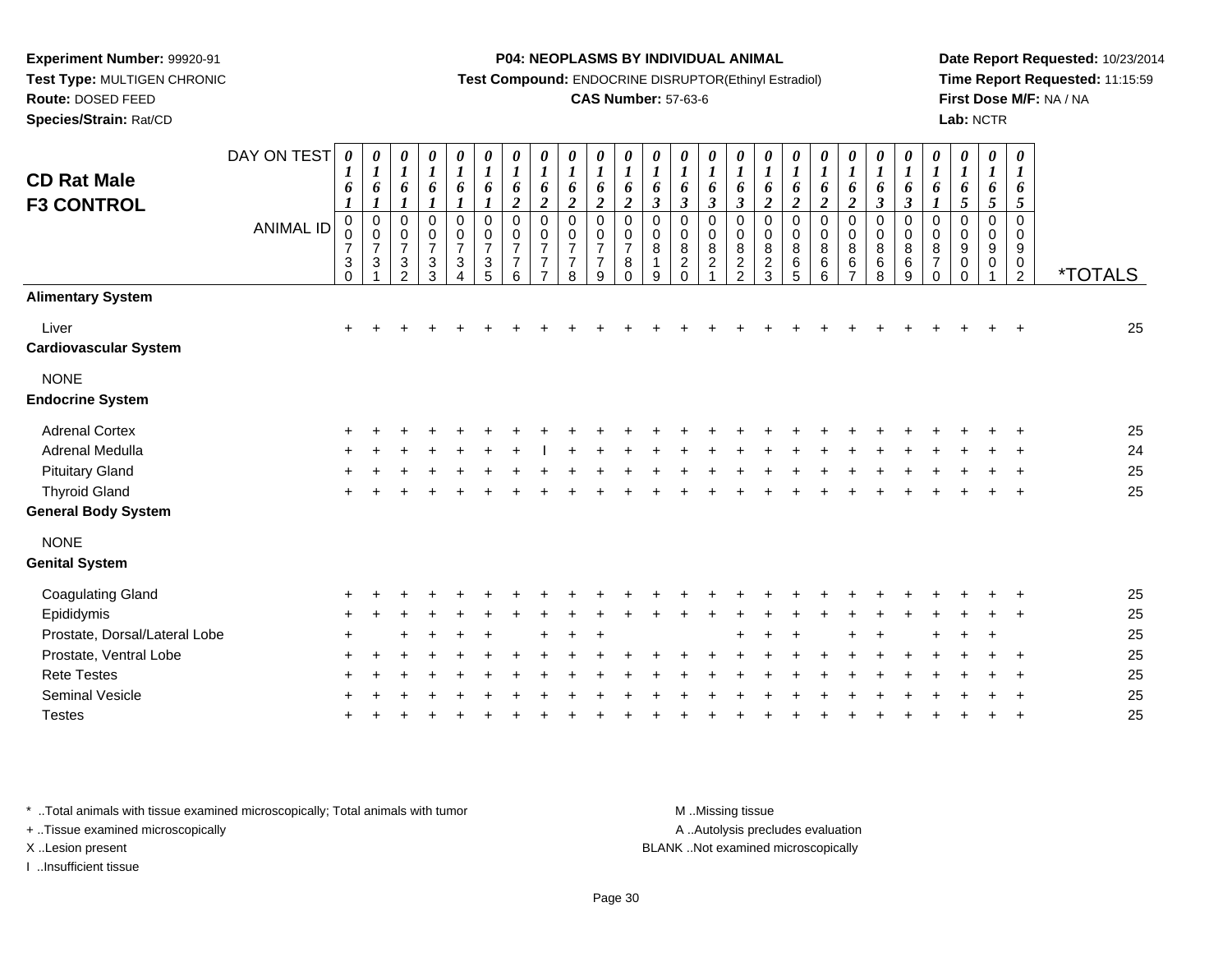**Species/Strain:** Rat/CD

**P04: NEOPLASMS BY INDIVIDUAL ANIMAL**

**Test Compound:** ENDOCRINE DISRUPTOR(Ethinyl Estradiol)

# **CAS Number:** 57-63-6

**Date Report Requested:** 10/23/2014**Time Report Requested:** 11:15:59**First Dose M/F:** NA / NA**Lab:** NCTR

| <b>CD Rat Male</b><br><b>F3 CONTROL</b>                               | DAY ON TEST      | $\boldsymbol{\theta}$<br>$\boldsymbol{l}$<br>6<br>$\boldsymbol{l}$  | 0<br>$\boldsymbol{l}$<br>6<br>$\boldsymbol{l}$           | 0<br>$\boldsymbol{l}$<br>6                                          | $\pmb{\theta}$<br>$\boldsymbol{l}$<br>6<br>$\boldsymbol{l}$                    | $\pmb{\theta}$<br>$\boldsymbol{l}$<br>6<br>1                    | $\pmb{\theta}$<br>$\boldsymbol{l}$<br>6<br>$\mathbf{I}$                      | $\boldsymbol{\theta}$<br>$\boldsymbol{l}$<br>6<br>$\overline{2}$    | 0<br>$\boldsymbol{l}$<br>6<br>$\boldsymbol{2}$                                 | $\boldsymbol{\theta}$<br>$\boldsymbol{I}$<br>6<br>$\boldsymbol{2}$   | 0<br>$\boldsymbol{l}$<br>6<br>$\boldsymbol{2}$      | $\boldsymbol{\theta}$<br>$\boldsymbol{I}$<br>$\boldsymbol{6}$<br>$\boldsymbol{2}$ | 0<br>$\boldsymbol{l}$<br>6<br>$\mathfrak{z}$         | 0<br>$\boldsymbol{l}$<br>6<br>$\boldsymbol{\beta}$                 | 0<br>$\boldsymbol{l}$<br>6<br>$\boldsymbol{\beta}$ | 0<br>$\boldsymbol{l}$<br>6<br>$\mathfrak{z}$         | $\boldsymbol{\theta}$<br>$\boldsymbol{l}$<br>6<br>$\boldsymbol{2}$ | $\boldsymbol{\theta}$<br>$\boldsymbol{l}$<br>6<br>$\boldsymbol{2}$ | 0<br>$\boldsymbol{l}$<br>6<br>$\boldsymbol{2}$ | 0<br>$\boldsymbol{l}$<br>6<br>$\overline{2}$     | 0<br>$\boldsymbol{l}$<br>6<br>$\boldsymbol{\beta}$ | 0<br>$\boldsymbol{l}$<br>6<br>$\boldsymbol{\beta}$ | 0<br>$\boldsymbol{I}$<br>6<br>1                               | 0<br>$\boldsymbol{l}$<br>6<br>$\mathfrak{s}$ | $\pmb{\theta}$<br>$\boldsymbol{l}$<br>6<br>$\sqrt{5}$ | $\boldsymbol{\theta}$<br>$\bm{l}$<br>6<br>$\mathfrak{s}$                             |                |
|-----------------------------------------------------------------------|------------------|---------------------------------------------------------------------|----------------------------------------------------------|---------------------------------------------------------------------|--------------------------------------------------------------------------------|-----------------------------------------------------------------|------------------------------------------------------------------------------|---------------------------------------------------------------------|--------------------------------------------------------------------------------|----------------------------------------------------------------------|-----------------------------------------------------|-----------------------------------------------------------------------------------|------------------------------------------------------|--------------------------------------------------------------------|----------------------------------------------------|------------------------------------------------------|--------------------------------------------------------------------|--------------------------------------------------------------------|------------------------------------------------|--------------------------------------------------|----------------------------------------------------|----------------------------------------------------|---------------------------------------------------------------|----------------------------------------------|-------------------------------------------------------|--------------------------------------------------------------------------------------|----------------|
|                                                                       | <b>ANIMAL ID</b> | $\pmb{0}$<br>$\begin{array}{c} 0 \\ 7 \end{array}$<br>3<br>$\Omega$ | $\begin{array}{c} 0 \\ 0 \\ 7 \end{array}$<br>$\sqrt{3}$ | $\mathsf 0$<br>$\pmb{0}$<br>$\boldsymbol{7}$<br>3<br>$\mathfrak{p}$ | $\mathsf 0$<br>$\pmb{0}$<br>$\boldsymbol{7}$<br>$\ensuremath{\mathsf{3}}$<br>3 | $\pmb{0}$<br>$\pmb{0}$<br>$\boldsymbol{7}$<br>$\mathbf{3}$<br>4 | $\mathbf 0$<br>$\pmb{0}$<br>$\overline{7}$<br>$\ensuremath{\mathsf{3}}$<br>5 | $\mathbf 0$<br>$\mathbf 0$<br>$\overline{7}$<br>$\overline{7}$<br>6 | $\mathbf 0$<br>$\pmb{0}$<br>$\overline{7}$<br>$\overline{7}$<br>$\overline{7}$ | $\overline{0}$<br>$\pmb{0}$<br>$\overline{7}$<br>$\overline{7}$<br>8 | $\mathbf 0$<br>$\frac{0}{7}$<br>$\overline{7}$<br>9 | $\pmb{0}$<br>$\pmb{0}$<br>$\boldsymbol{7}$<br>8<br>$\Omega$                       | $\pmb{0}$<br>$_{\rm 8}^{\rm 0}$<br>$\mathbf{1}$<br>9 | $\mathbf 0$<br>$\pmb{0}$<br>$\, 8$<br>$\boldsymbol{2}$<br>$\Omega$ | $\mathbf 0$<br>0<br>$\,8\,$<br>$\overline{c}$      | $\mathbf 0$<br>$\pmb{0}$<br>$\,8\,$<br>$\frac{2}{2}$ | $\mathbf 0$<br>0<br>$\bf 8$<br>$\frac{2}{3}$                       | $\mathbf 0$<br>0<br>$\bf 8$<br>$\,6$<br>5                          | $\mathsf 0$<br>$\pmb{0}$<br>8<br>$\,6$<br>6    | $\pmb{0}$<br>0<br>$\bf 8$<br>6<br>$\overline{7}$ | $\pmb{0}$<br>$\pmb{0}$<br>8<br>6<br>8              | $\pmb{0}$<br>$\pmb{0}$<br>$\bf 8$<br>$\,6$<br>9    | $\mathbf 0$<br>$\mathbf 0$<br>8<br>$\overline{7}$<br>$\Omega$ | $\mathbf 0$<br>0<br>9<br>0<br>$\Omega$       | $\mathbf 0$<br>$\Omega$<br>9<br>0                     | $\mathbf 0$<br>0<br>$\boldsymbol{9}$<br>$\begin{smallmatrix} 0\\2 \end{smallmatrix}$ | *TOTALS        |
| <b>Hematopoietic System</b>                                           |                  |                                                                     |                                                          |                                                                     |                                                                                |                                                                 |                                                                              |                                                                     |                                                                                |                                                                      |                                                     |                                                                                   |                                                      |                                                                    |                                                    |                                                      |                                                                    |                                                                    |                                                |                                                  |                                                    |                                                    |                                                               |                                              |                                                       |                                                                                      |                |
| <b>Bone Marrow</b><br>Spleen<br>Thymus<br><b>Integumentary System</b> |                  | $\ddot{}$                                                           | м                                                        | $\ddot{}$                                                           |                                                                                |                                                                 |                                                                              |                                                                     |                                                                                |                                                                      |                                                     |                                                                                   |                                                      |                                                                    |                                                    |                                                      |                                                                    |                                                                    |                                                |                                                  |                                                    |                                                    |                                                               |                                              |                                                       |                                                                                      | 25<br>25<br>24 |
| Mammary Gland<br><b>Musculoskeletal System</b>                        |                  | ÷                                                                   |                                                          |                                                                     |                                                                                |                                                                 |                                                                              |                                                                     |                                                                                |                                                                      |                                                     |                                                                                   |                                                      |                                                                    |                                                    |                                                      |                                                                    |                                                                    |                                                |                                                  |                                                    |                                                    |                                                               |                                              |                                                       |                                                                                      | 25             |
| <b>Bone</b><br><b>Nervous System</b>                                  |                  |                                                                     |                                                          |                                                                     |                                                                                |                                                                 |                                                                              |                                                                     |                                                                                |                                                                      |                                                     |                                                                                   |                                                      |                                                                    |                                                    |                                                      |                                                                    |                                                                    |                                                |                                                  |                                                    |                                                    |                                                               |                                              |                                                       | $\ddot{}$                                                                            | 25             |
| <b>NONE</b><br><b>Respiratory System</b>                              |                  |                                                                     |                                                          |                                                                     |                                                                                |                                                                 |                                                                              |                                                                     |                                                                                |                                                                      |                                                     |                                                                                   |                                                      |                                                                    |                                                    |                                                      |                                                                    |                                                                    |                                                |                                                  |                                                    |                                                    |                                                               |                                              |                                                       |                                                                                      |                |
| <b>NONE</b><br><b>Special Senses System</b>                           |                  |                                                                     |                                                          |                                                                     |                                                                                |                                                                 |                                                                              |                                                                     |                                                                                |                                                                      |                                                     |                                                                                   |                                                      |                                                                    |                                                    |                                                      |                                                                    |                                                                    |                                                |                                                  |                                                    |                                                    |                                                               |                                              |                                                       |                                                                                      |                |
| <b>NONE</b><br><b>Urinary System</b>                                  |                  |                                                                     |                                                          |                                                                     |                                                                                |                                                                 |                                                                              |                                                                     |                                                                                |                                                                      |                                                     |                                                                                   |                                                      |                                                                    |                                                    |                                                      |                                                                    |                                                                    |                                                |                                                  |                                                    |                                                    |                                                               |                                              |                                                       |                                                                                      |                |
| Kidney<br><b>SYSTEMIC LESIONS</b>                                     |                  |                                                                     |                                                          |                                                                     |                                                                                |                                                                 |                                                                              |                                                                     |                                                                                |                                                                      |                                                     |                                                                                   |                                                      |                                                                    |                                                    |                                                      |                                                                    |                                                                    |                                                |                                                  |                                                    |                                                    |                                                               |                                              |                                                       |                                                                                      | 25             |
| Multiple Organ                                                        |                  |                                                                     |                                                          |                                                                     |                                                                                |                                                                 |                                                                              |                                                                     |                                                                                |                                                                      |                                                     |                                                                                   |                                                      |                                                                    |                                                    |                                                      |                                                                    |                                                                    |                                                |                                                  |                                                    |                                                    |                                                               |                                              |                                                       |                                                                                      | 25             |

| Total animals with tissue examined microscopically; Total animals with tumor | M Missing tissue                   |
|------------------------------------------------------------------------------|------------------------------------|
| + Tissue examined microscopically                                            | A Autolysis precludes evaluation   |
| X Lesion present                                                             | BLANK Not examined microscopically |
| Insufficient tissue                                                          |                                    |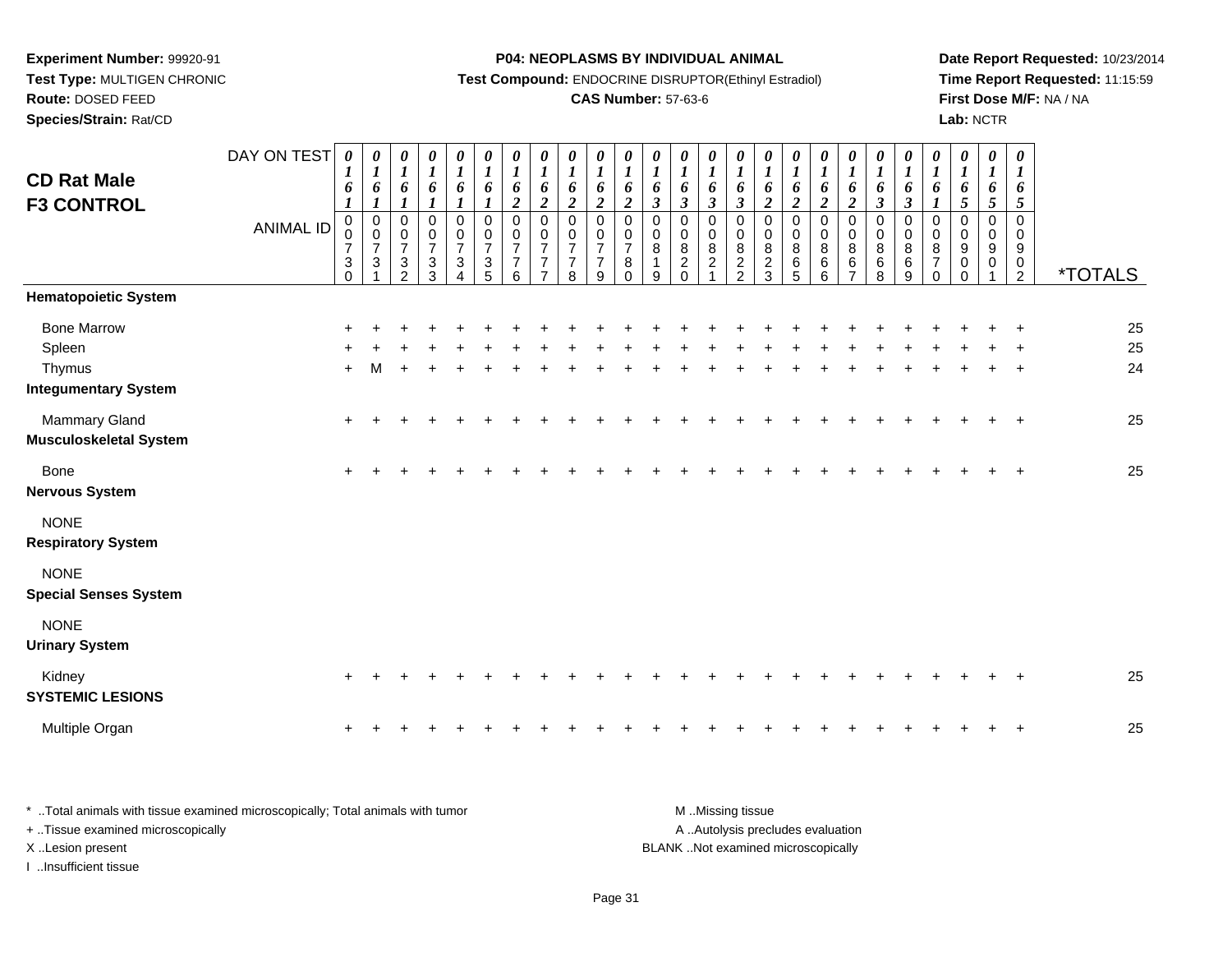**Test Type:** MULTIGEN CHRONIC**Route:** DOSED FEED

**Species/Strain:** Rat/CD

#### **P04: NEOPLASMS BY INDIVIDUAL ANIMAL**

**Test Compound:** ENDOCRINE DISRUPTOR(Ethinyl Estradiol)

## **CAS Number:** 57-63-6

**Date Report Requested:** 10/23/2014**Time Report Requested:** 11:15:59**First Dose M/F:** NA / NA**Lab:** NCTR

| <b>CD Rat Male</b><br><b>F3/2PPB TO CTRL</b>                            | DAY ON TEST<br><b>ANIMAL ID</b> | $\boldsymbol{\theta}$<br>6<br>$\mathbf 0$<br>$\overline{7}$<br>3<br>6 | 0<br>6<br>0<br>0<br>$\overline{7}$<br>$\sqrt{3}$<br>⇁ | 0<br>$\boldsymbol{l}$<br>6<br>0<br>0<br>$\overline{7}$<br>3<br>8 | $\pmb{\theta}$<br>$\boldsymbol{l}$<br>6<br>$\pmb{0}$<br>0<br>7<br>3<br>9 | $\pmb{\theta}$<br>$\boldsymbol{l}$<br>6<br>0<br>0<br>$\overline{7}$<br>4<br>$\Omega$ | 0<br>$\boldsymbol{l}$<br>6<br>0<br>0<br>$\overline{7}$<br>4 | 0<br>$\boldsymbol{l}$<br>6<br>$\boldsymbol{2}$<br>$\Omega$<br>0<br>$\overline{7}$<br>8 | 0<br>$\boldsymbol{l}$<br>6<br>$\boldsymbol{2}$<br>$\Omega$<br>0<br>$\overline{7}$<br>8<br>$\mathfrak{p}$ | $\frac{\theta}{I}$<br>6<br>$\mathbf 0$<br>0<br>$\overline{7}$<br>$\frac{8}{3}$ | $\begin{matrix} 0 \\ 1 \end{matrix}$<br>6<br>0<br>0<br>$\overline{7}$<br>8<br>4 | 0<br>$\boldsymbol{l}$<br>6<br>0<br>0<br>$\overline{7}$<br>$^8$ 5 | $\boldsymbol{\theta}$<br>$\boldsymbol{l}$<br>6<br>2<br>0<br>0<br>$\overline{7}$<br>8<br>6 | 0<br>$\boldsymbol{l}$<br>6<br>$\boldsymbol{2}$<br>0<br>0<br>8<br>$\overline{c}$<br>$\Delta$ | $\pmb{\theta}$<br>$\boldsymbol{l}$<br>6<br>$\boldsymbol{\beta}$<br>$\mathbf 0$<br>0<br>8<br>$\frac{2}{5}$ | 0<br>$\boldsymbol{l}$<br>6<br>1<br>$\mathbf 0$<br>0<br>8<br>$\frac{2}{6}$ | $\pmb{\theta}$<br>$\boldsymbol{l}$<br>6<br>$\pmb{0}$<br>0<br>8<br>$\overline{\mathbf{c}}$<br>$\overline{ }$ | 0<br>$\boldsymbol{l}$<br>6<br>0<br>0<br>8<br>$\frac{2}{8}$ | 0<br>$\boldsymbol{l}$<br>6<br>$\overline{\mathbf{c}}$<br>0<br>0<br>8<br>$\frac{2}{9}$ | $\pmb{\theta}$<br>$\boldsymbol{l}$<br>6<br>0<br>$\mathbf 0$<br>8<br>$\overline{7}$ | $\pmb{\theta}$<br>$\boldsymbol{l}$<br>6<br>$\mathbf 0$<br>0<br>8<br>$\overline{7}$<br>2 | 0<br>$\boldsymbol{l}$<br>6<br>$\overline{c}$<br>0<br>0<br>8<br>7<br>3 | $\pmb{\theta}$<br>$\boldsymbol{l}$<br>6<br>0<br>0<br>8<br>$\overline{7}$ | $\boldsymbol{\theta}$<br>$\boldsymbol{l}$<br>6<br>0<br>8<br>$\overline{7}$<br>5 | 0<br>6<br>0<br>0<br>8<br>$\overline{7}$<br>6 | $\boldsymbol{\theta}$<br>$\boldsymbol{I}$<br>6<br>$\mathfrak{s}$<br>$\Omega$<br>$\mathbf 0$<br>9<br>$\frac{0}{3}$ | <i><b>*TOTALS</b></i> |
|-------------------------------------------------------------------------|---------------------------------|-----------------------------------------------------------------------|-------------------------------------------------------|------------------------------------------------------------------|--------------------------------------------------------------------------|--------------------------------------------------------------------------------------|-------------------------------------------------------------|----------------------------------------------------------------------------------------|----------------------------------------------------------------------------------------------------------|--------------------------------------------------------------------------------|---------------------------------------------------------------------------------|------------------------------------------------------------------|-------------------------------------------------------------------------------------------|---------------------------------------------------------------------------------------------|-----------------------------------------------------------------------------------------------------------|---------------------------------------------------------------------------|-------------------------------------------------------------------------------------------------------------|------------------------------------------------------------|---------------------------------------------------------------------------------------|------------------------------------------------------------------------------------|-----------------------------------------------------------------------------------------|-----------------------------------------------------------------------|--------------------------------------------------------------------------|---------------------------------------------------------------------------------|----------------------------------------------|-------------------------------------------------------------------------------------------------------------------|-----------------------|
| <b>Alimentary System</b><br><b>NONE</b><br><b>Cardiovascular System</b> |                                 |                                                                       |                                                       |                                                                  |                                                                          |                                                                                      |                                                             |                                                                                        |                                                                                                          |                                                                                |                                                                                 |                                                                  |                                                                                           |                                                                                             |                                                                                                           |                                                                           |                                                                                                             |                                                            |                                                                                       |                                                                                    |                                                                                         |                                                                       |                                                                          |                                                                                 |                                              |                                                                                                                   |                       |
| <b>NONE</b><br><b>Endocrine System</b>                                  |                                 |                                                                       |                                                       |                                                                  |                                                                          |                                                                                      |                                                             |                                                                                        |                                                                                                          |                                                                                |                                                                                 |                                                                  |                                                                                           |                                                                                             |                                                                                                           |                                                                           |                                                                                                             |                                                            |                                                                                       |                                                                                    |                                                                                         |                                                                       |                                                                          |                                                                                 |                                              |                                                                                                                   |                       |
| <b>NONE</b><br><b>General Body System</b>                               |                                 |                                                                       |                                                       |                                                                  |                                                                          |                                                                                      |                                                             |                                                                                        |                                                                                                          |                                                                                |                                                                                 |                                                                  |                                                                                           |                                                                                             |                                                                                                           |                                                                           |                                                                                                             |                                                            |                                                                                       |                                                                                    |                                                                                         |                                                                       |                                                                          |                                                                                 |                                              |                                                                                                                   |                       |
| <b>NONE</b><br><b>Genital System</b>                                    |                                 |                                                                       |                                                       |                                                                  |                                                                          |                                                                                      |                                                             |                                                                                        |                                                                                                          |                                                                                |                                                                                 |                                                                  |                                                                                           |                                                                                             |                                                                                                           |                                                                           |                                                                                                             |                                                            |                                                                                       |                                                                                    |                                                                                         |                                                                       |                                                                          |                                                                                 |                                              |                                                                                                                   |                       |
| <b>Coagulating Gland</b>                                                |                                 |                                                                       |                                                       |                                                                  |                                                                          |                                                                                      |                                                             |                                                                                        |                                                                                                          |                                                                                |                                                                                 |                                                                  |                                                                                           |                                                                                             |                                                                                                           |                                                                           |                                                                                                             |                                                            |                                                                                       |                                                                                    |                                                                                         |                                                                       |                                                                          |                                                                                 |                                              | ÷                                                                                                                 | 25                    |
| Epididymis                                                              |                                 |                                                                       |                                                       |                                                                  |                                                                          |                                                                                      |                                                             |                                                                                        |                                                                                                          |                                                                                |                                                                                 |                                                                  |                                                                                           |                                                                                             |                                                                                                           |                                                                           |                                                                                                             |                                                            |                                                                                       |                                                                                    |                                                                                         |                                                                       |                                                                          |                                                                                 |                                              | $\ddot{}$                                                                                                         | 25                    |
| Prostate, Dorsal/Lateral Lobe                                           |                                 |                                                                       |                                                       |                                                                  |                                                                          |                                                                                      |                                                             |                                                                                        |                                                                                                          |                                                                                |                                                                                 |                                                                  |                                                                                           |                                                                                             |                                                                                                           |                                                                           |                                                                                                             |                                                            |                                                                                       |                                                                                    |                                                                                         |                                                                       |                                                                          |                                                                                 |                                              | $\ddot{}$                                                                                                         | 25                    |
| Prostate, Ventral Lobe                                                  |                                 |                                                                       |                                                       |                                                                  |                                                                          |                                                                                      |                                                             |                                                                                        |                                                                                                          |                                                                                |                                                                                 |                                                                  |                                                                                           |                                                                                             |                                                                                                           |                                                                           |                                                                                                             |                                                            |                                                                                       |                                                                                    |                                                                                         |                                                                       |                                                                          |                                                                                 |                                              | $\ddot{}$                                                                                                         | 25                    |
| <b>Rete Testes</b>                                                      |                                 |                                                                       |                                                       |                                                                  |                                                                          |                                                                                      |                                                             |                                                                                        |                                                                                                          |                                                                                |                                                                                 |                                                                  |                                                                                           |                                                                                             |                                                                                                           |                                                                           |                                                                                                             |                                                            |                                                                                       |                                                                                    |                                                                                         |                                                                       |                                                                          |                                                                                 |                                              |                                                                                                                   | 24                    |
| <b>Seminal Vesicle</b>                                                  |                                 |                                                                       |                                                       |                                                                  |                                                                          |                                                                                      |                                                             |                                                                                        |                                                                                                          |                                                                                |                                                                                 |                                                                  |                                                                                           |                                                                                             |                                                                                                           |                                                                           |                                                                                                             |                                                            |                                                                                       |                                                                                    |                                                                                         |                                                                       |                                                                          |                                                                                 |                                              | $\ddot{}$                                                                                                         | 25                    |
| <b>Testes</b>                                                           |                                 |                                                                       |                                                       |                                                                  |                                                                          |                                                                                      |                                                             |                                                                                        |                                                                                                          |                                                                                |                                                                                 |                                                                  |                                                                                           |                                                                                             |                                                                                                           |                                                                           |                                                                                                             |                                                            |                                                                                       |                                                                                    |                                                                                         |                                                                       |                                                                          |                                                                                 |                                              | $\ddot{}$                                                                                                         | 25                    |

### **Hematopoietic System**

NONE

**Integumentary System**

\* ..Total animals with tissue examined microscopically; Total animals with tumor **M** . Missing tissue M ..Missing tissue

+ ..Tissue examined microscopically

I ..Insufficient tissue

A ..Autolysis precludes evaluation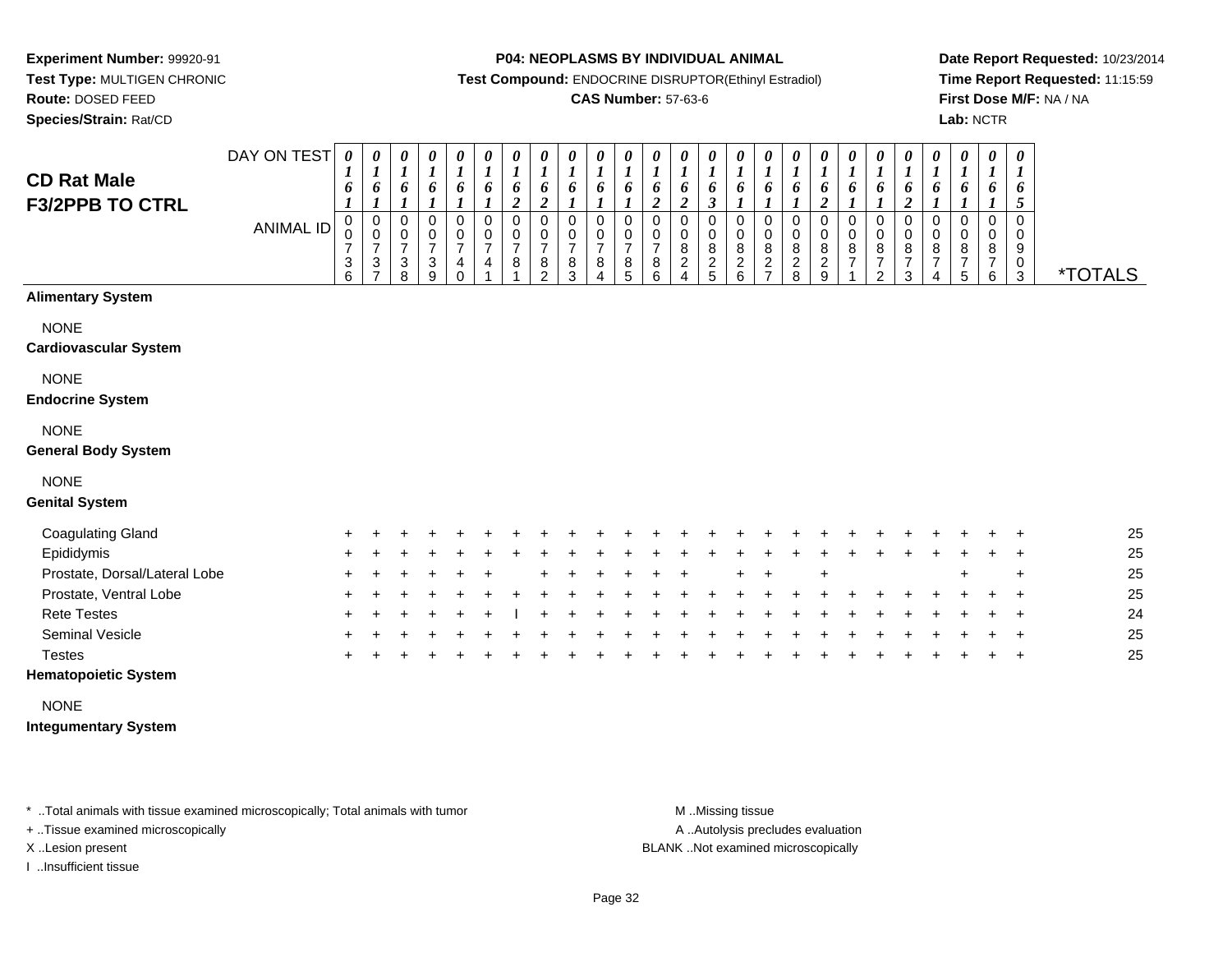**Test Type:** MULTIGEN CHRONIC**Route:** DOSED FEED

**Species/Strain:** Rat/CD

#### **P04: NEOPLASMS BY INDIVIDUAL ANIMAL**

**Test Compound:** ENDOCRINE DISRUPTOR(Ethinyl Estradiol)

## **CAS Number:** 57-63-6

**Date Report Requested:** 10/23/2014**Time Report Requested:** 11:15:59**First Dose M/F:** NA / NA**Lab:** NCTR

| <b>CD Rat Male</b><br><b>F3/2PPB TO CTRL</b>   | DAY ON TEST<br><b>ANIMAL ID</b> | 0<br>6<br>0<br>0<br>$\overline{7}$<br>3<br>6 | 0<br>6<br>0<br>$\mathbf 0$<br>$\overline{7}$<br>$\sqrt{3}$<br>$\overline{ }$ | 0<br>6<br>$\mathbf 0$<br>0<br>7<br>$\ensuremath{\mathsf{3}}$<br>8 | 0<br>6<br>0<br>$\pmb{0}$<br>$\overline{7}$<br>$\ensuremath{\mathsf{3}}$<br>9 | 0<br>6<br>0<br>$\mathbf 0$<br>$\overline{7}$<br>$\overline{4}$<br>$\Omega$ | 0<br>$\boldsymbol{l}$<br>6<br>0<br>$\pmb{0}$<br>$\overline{7}$<br>$\overline{\mathbf{4}}$ | $\boldsymbol{\theta}$<br>$\boldsymbol{l}$<br>6<br>$\boldsymbol{2}$<br>$\mathbf 0$<br>$\pmb{0}$<br>$\overline{7}$<br>$\bf8$ | 0<br>$\boldsymbol{l}$<br>6<br>$\overline{2}$<br>0<br>0<br>$\overline{7}$<br>8<br>$\mathcal{P}$ | $\boldsymbol{\theta}$<br>6<br>$\Omega$<br>0<br>$\overline{7}$<br>8<br>3 | $\boldsymbol{\theta}$<br>0<br>0<br>7<br>8 | $\pmb{\theta}$<br>6<br>$\Omega$<br>0<br>$\overline{7}$<br>8<br>5 | $\boldsymbol{\theta}$<br>6<br>$\overline{\mathbf{c}}$<br>0<br>0<br>$\overline{7}$<br>$\bf 8$<br>6 | 0<br>$\overline{l}$<br>6<br>$\overline{2}$<br>0<br>0<br>8<br>$\mathbf 2$<br>$\overline{A}$ | $\boldsymbol{\theta}$<br>$\boldsymbol{l}$<br>6<br>$\boldsymbol{\beta}$<br>0<br>0<br>$\, 8$<br>$\frac{2}{5}$ | 0<br>6<br>0<br>0<br>$\,8\,$<br>$\frac{2}{6}$ | 0<br>6<br>0<br>0<br>8<br>$\frac{2}{7}$ | $\boldsymbol{\theta}$<br>6<br>0<br>8<br>$\boldsymbol{2}$<br>8 | $\pmb{\theta}$<br>6<br>$\overline{2}$<br>0<br>$\pmb{0}$<br>$\,8\,$<br>$\overline{2}$<br>9 | 0<br>$\boldsymbol{l}$<br>6<br>0<br>$\pmb{0}$<br>8<br>$\overline{7}$ | 0<br>$\boldsymbol{l}$<br>6<br>0<br>$\pmb{0}$<br>$\begin{array}{c} 8 \\ 7 \end{array}$<br>$\overline{2}$ | $\pmb{\theta}$<br>$\boldsymbol{l}$<br>6<br>$\boldsymbol{2}$<br>0<br>0<br>8<br>$\overline{7}$<br>3 | 0<br>$\boldsymbol{l}$<br>6<br>$\Omega$<br>0<br>8<br>$\overline{7}$<br>4 | 0<br>$\boldsymbol{l}$<br>6<br>$\Omega$<br>0<br>8<br>$\overline{7}$<br>5 | $\pmb{\theta}$<br>$\boldsymbol{l}$<br>6<br>0<br>8<br>$\overline{7}$<br>6 | $\pmb{\theta}$<br>$\boldsymbol{l}$<br>6<br>$\mathfrak{s}$<br>$\pmb{0}$<br>$\pmb{0}$<br>$\boldsymbol{9}$<br>$_{3}^{\rm 0}$ | <i><b>*TOTALS</b></i> |    |
|------------------------------------------------|---------------------------------|----------------------------------------------|------------------------------------------------------------------------------|-------------------------------------------------------------------|------------------------------------------------------------------------------|----------------------------------------------------------------------------|-------------------------------------------------------------------------------------------|----------------------------------------------------------------------------------------------------------------------------|------------------------------------------------------------------------------------------------|-------------------------------------------------------------------------|-------------------------------------------|------------------------------------------------------------------|---------------------------------------------------------------------------------------------------|--------------------------------------------------------------------------------------------|-------------------------------------------------------------------------------------------------------------|----------------------------------------------|----------------------------------------|---------------------------------------------------------------|-------------------------------------------------------------------------------------------|---------------------------------------------------------------------|---------------------------------------------------------------------------------------------------------|---------------------------------------------------------------------------------------------------|-------------------------------------------------------------------------|-------------------------------------------------------------------------|--------------------------------------------------------------------------|---------------------------------------------------------------------------------------------------------------------------|-----------------------|----|
| Mammary Gland<br><b>Musculoskeletal System</b> |                                 | $+$                                          | ÷.                                                                           |                                                                   | ÷                                                                            | ÷                                                                          | +                                                                                         | ÷                                                                                                                          | ÷                                                                                              |                                                                         |                                           |                                                                  |                                                                                                   |                                                                                            |                                                                                                             |                                              |                                        |                                                               |                                                                                           |                                                                     |                                                                                                         | ÷                                                                                                 | $\ddot{}$                                                               | $\pm$                                                                   | $+$                                                                      | $\ddot{}$                                                                                                                 |                       | 25 |
| <b>NONE</b><br><b>Nervous System</b>           |                                 |                                              |                                                                              |                                                                   |                                                                              |                                                                            |                                                                                           |                                                                                                                            |                                                                                                |                                                                         |                                           |                                                                  |                                                                                                   |                                                                                            |                                                                                                             |                                              |                                        |                                                               |                                                                                           |                                                                     |                                                                                                         |                                                                                                   |                                                                         |                                                                         |                                                                          |                                                                                                                           |                       |    |
| <b>NONE</b><br><b>Respiratory System</b>       |                                 |                                              |                                                                              |                                                                   |                                                                              |                                                                            |                                                                                           |                                                                                                                            |                                                                                                |                                                                         |                                           |                                                                  |                                                                                                   |                                                                                            |                                                                                                             |                                              |                                        |                                                               |                                                                                           |                                                                     |                                                                                                         |                                                                                                   |                                                                         |                                                                         |                                                                          |                                                                                                                           |                       |    |
| <b>NONE</b><br><b>Special Senses System</b>    |                                 |                                              |                                                                              |                                                                   |                                                                              |                                                                            |                                                                                           |                                                                                                                            |                                                                                                |                                                                         |                                           |                                                                  |                                                                                                   |                                                                                            |                                                                                                             |                                              |                                        |                                                               |                                                                                           |                                                                     |                                                                                                         |                                                                                                   |                                                                         |                                                                         |                                                                          |                                                                                                                           |                       |    |
| <b>NONE</b><br><b>Urinary System</b>           |                                 |                                              |                                                                              |                                                                   |                                                                              |                                                                            |                                                                                           |                                                                                                                            |                                                                                                |                                                                         |                                           |                                                                  |                                                                                                   |                                                                                            |                                                                                                             |                                              |                                        |                                                               |                                                                                           |                                                                     |                                                                                                         |                                                                                                   |                                                                         |                                                                         |                                                                          |                                                                                                                           |                       |    |
| <b>NONE</b><br><b>SYSTEMIC LESIONS</b>         |                                 |                                              |                                                                              |                                                                   |                                                                              |                                                                            |                                                                                           |                                                                                                                            |                                                                                                |                                                                         |                                           |                                                                  |                                                                                                   |                                                                                            |                                                                                                             |                                              |                                        |                                                               |                                                                                           |                                                                     |                                                                                                         |                                                                                                   |                                                                         |                                                                         |                                                                          |                                                                                                                           |                       |    |
| Multiple Organ                                 |                                 |                                              |                                                                              |                                                                   |                                                                              |                                                                            |                                                                                           |                                                                                                                            |                                                                                                |                                                                         |                                           |                                                                  |                                                                                                   |                                                                                            |                                                                                                             |                                              |                                        |                                                               |                                                                                           |                                                                     |                                                                                                         |                                                                                                   |                                                                         |                                                                         |                                                                          |                                                                                                                           |                       | 25 |

\* ..Total animals with tissue examined microscopically; Total animals with tumor **M** . Missing tissue M ..Missing tissue

+ ..Tissue examined microscopically

I ..Insufficient tissue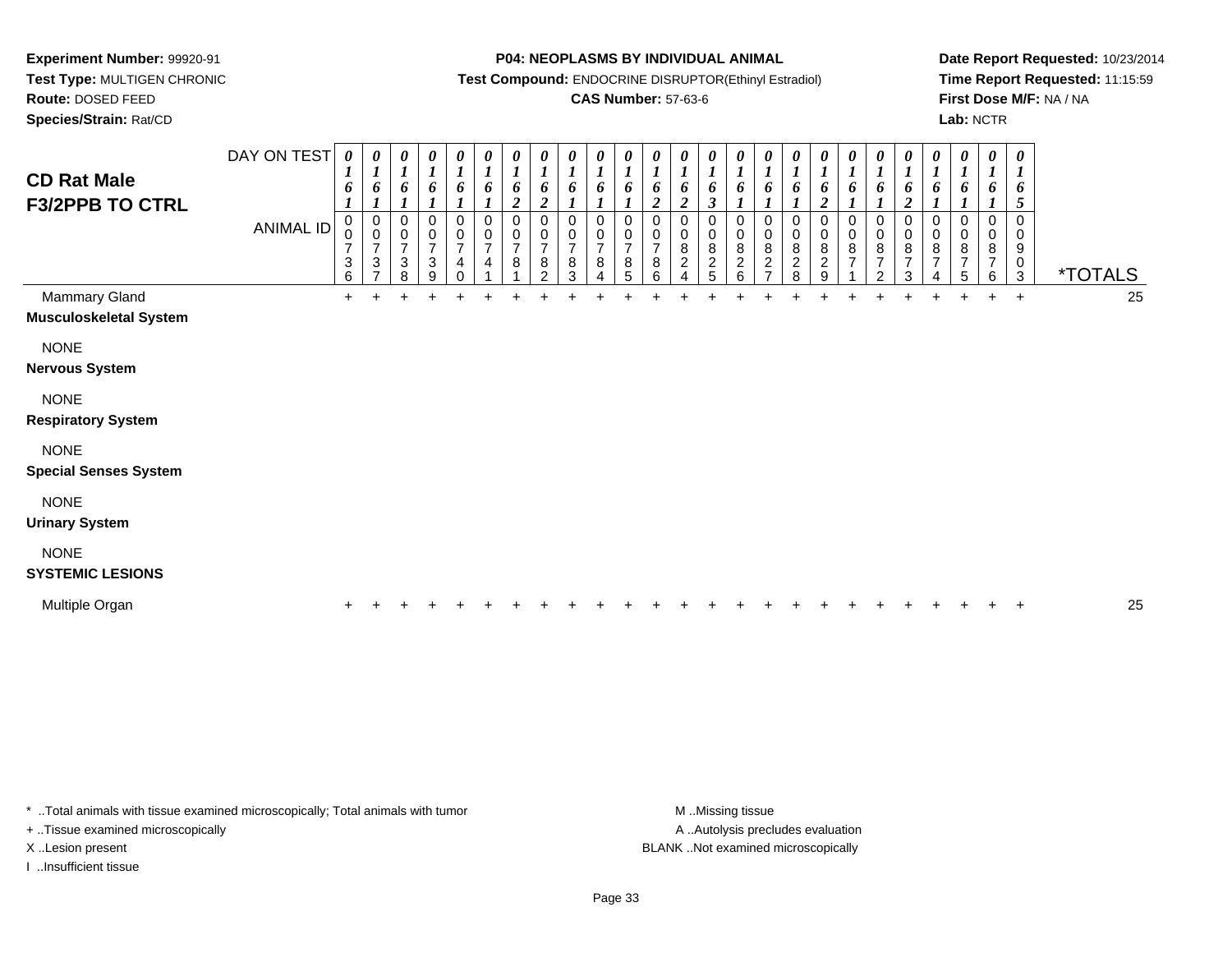**Test Type:** MULTIGEN CHRONIC**Route:** DOSED FEED

**Species/Strain:** Rat/CD

#### **P04: NEOPLASMS BY INDIVIDUAL ANIMAL**

**Test Compound:** ENDOCRINE DISRUPTOR(Ethinyl Estradiol)

### **CAS Number:** 57-63-6

**Date Report Requested:** 10/23/2014**Time Report Requested:** 11:15:59**First Dose M/F:** NA / NA**Lab:** NCTR

| <b>CD Rat Male</b><br>F3/10PPB TO CTRL    | DAY ON TEST<br><b>ANIMAL ID</b> | 0<br>6<br>$\pmb{0}$<br>0<br>$\overline{7}$<br>4<br>$\overline{2}$ | 0<br>$\boldsymbol{l}$<br>6<br>$\boldsymbol{l}$<br>$\pmb{0}$<br>$\mathbf 0$<br>$\boldsymbol{7}$<br>$\frac{4}{3}$ | 0<br>$\boldsymbol{l}$<br>6<br>$\boldsymbol{l}$<br>$\mathbf 0$<br>$\mathbf 0$<br>$\overline{\mathcal{I}}$<br>4<br>$\overline{\Delta}$ | $\pmb{\theta}$<br>$\boldsymbol{l}$<br>6<br>$\boldsymbol{l}$<br>$\mathbf 0$<br>$\frac{0}{7}$<br>$\frac{4}{5}$ | 0<br>$\boldsymbol{l}$<br>6<br>$\overline{2}$<br>0<br>$\frac{0}{7}$<br>$\frac{8}{7}$ | $\pmb{\theta}$<br>$\boldsymbol{l}$<br>6<br>$\overline{2}$<br>$\pmb{0}$<br>$\begin{array}{c} 0 \\ 7 \end{array}$<br>$_{8}^8$ | $\boldsymbol{\theta}$<br>$\boldsymbol{l}$<br>6<br>$\boldsymbol{\theta}$<br>$\mathbf 0$<br>$\pmb{0}$<br>$\overline{7}$<br>$\,$ 8 $\,$<br>9 | 0<br>$\boldsymbol{l}$<br>6<br>0<br>0<br>$\overline{7}$<br>9<br>$\Omega$ | $\pmb{\theta}$<br>$\boldsymbol{l}$<br>6<br>$\mathbf 0$<br>0<br>$\, 8$<br>$\sqrt{3}$<br>$\Omega$ | 0<br>$\boldsymbol{l}$<br>6<br>$\boldsymbol{2}$<br>$\mathbf 0$<br>0<br>8<br>3 | $\pmb{\theta}$<br>$\boldsymbol{l}$<br>6<br>1<br>$\mathbf 0$<br>$\mathbf 0$<br>$\bf8$<br>$\ensuremath{\mathsf{3}}$<br>2 | 0<br>$\boldsymbol{l}$<br>6<br>0<br>0<br>8<br>$\mathbf 3$<br>3 | 0<br>$\boldsymbol{l}$<br>6<br>1<br>0<br>0<br>$\bf 8$<br>$\ensuremath{\mathsf{3}}$<br>$\overline{A}$ | $\pmb{\theta}$<br>$\boldsymbol{l}$<br>6<br>$\boldsymbol{l}$<br>$\mathbf 0$<br>$\pmb{0}$<br>$\bf 8$<br>$\ensuremath{\mathsf{3}}$<br>5 | $\pmb{\theta}$<br>$\boldsymbol{l}$<br>6<br>$\boldsymbol{2}$<br>$\pmb{0}$<br>$\pmb{0}$<br>$\,8\,$<br>$\overline{7}$<br>$\overline{7}$ | $\pmb{\theta}$<br>$\boldsymbol{l}$<br>6<br>1<br>$\mathbf 0$<br>$\mathbf 0$<br>$\bf 8$<br>$\overline{7}$<br>8 | $\pmb{\theta}$<br>$\boldsymbol{l}$<br>6<br>$\boldsymbol{2}$<br>$\pmb{0}$<br>$\pmb{0}$<br>8<br>$\overline{7}$<br>9 | $\boldsymbol{\theta}$<br>$\boldsymbol{l}$<br>6<br>$\mathbf{I}$<br>$\mathbf 0$<br>$\pmb{0}$<br>$\bf 8$<br>$\bf 8$<br>$\Omega$ | 0<br>$\boldsymbol{l}$<br>6<br>$\boldsymbol{2}$<br>0<br>0<br>8<br>8 | $\boldsymbol{\theta}$<br>$\boldsymbol{l}$<br>6<br>1<br>$\mathbf 0$<br>$\pmb{0}$<br>$\, 8$<br>$\bf 8$<br>$\overline{c}$ | 0<br>$\boldsymbol{l}$<br>6<br>0<br>$\pmb{0}$<br>8<br>8<br>3 | $\pmb{\theta}$<br>$\boldsymbol{l}$<br>6<br>$\boldsymbol{4}$<br>$\pmb{0}$<br>$\pmb{0}$<br>$9\,$<br>0<br>4 | $\boldsymbol{l}$ | $\pmb{\theta}$<br>6<br>5<br>0<br>0<br>9<br>0<br>5 | $\pmb{\theta}$<br>$\boldsymbol{l}$<br>6<br>$\mathfrak{s}$<br>$\mathbf 0$<br>0<br>9<br>$\begin{array}{c} 0 \\ 6 \end{array}$ | $\boldsymbol{\theta}$<br>$\boldsymbol{l}$<br>6<br>$\overline{5}$<br>$\mathbf 0$<br>$\mathbf 0$<br>9<br>$\frac{0}{7}$ | <i><b>*TOTALS</b></i> |
|-------------------------------------------|---------------------------------|-------------------------------------------------------------------|-----------------------------------------------------------------------------------------------------------------|--------------------------------------------------------------------------------------------------------------------------------------|--------------------------------------------------------------------------------------------------------------|-------------------------------------------------------------------------------------|-----------------------------------------------------------------------------------------------------------------------------|-------------------------------------------------------------------------------------------------------------------------------------------|-------------------------------------------------------------------------|-------------------------------------------------------------------------------------------------|------------------------------------------------------------------------------|------------------------------------------------------------------------------------------------------------------------|---------------------------------------------------------------|-----------------------------------------------------------------------------------------------------|--------------------------------------------------------------------------------------------------------------------------------------|--------------------------------------------------------------------------------------------------------------------------------------|--------------------------------------------------------------------------------------------------------------|-------------------------------------------------------------------------------------------------------------------|------------------------------------------------------------------------------------------------------------------------------|--------------------------------------------------------------------|------------------------------------------------------------------------------------------------------------------------|-------------------------------------------------------------|----------------------------------------------------------------------------------------------------------|------------------|---------------------------------------------------|-----------------------------------------------------------------------------------------------------------------------------|----------------------------------------------------------------------------------------------------------------------|-----------------------|
| <b>Alimentary System</b>                  |                                 |                                                                   |                                                                                                                 |                                                                                                                                      |                                                                                                              |                                                                                     |                                                                                                                             |                                                                                                                                           |                                                                         |                                                                                                 |                                                                              |                                                                                                                        |                                                               |                                                                                                     |                                                                                                                                      |                                                                                                                                      |                                                                                                              |                                                                                                                   |                                                                                                                              |                                                                    |                                                                                                                        |                                                             |                                                                                                          |                  |                                                   |                                                                                                                             |                                                                                                                      |                       |
| Liver<br><b>Cardiovascular System</b>     |                                 |                                                                   |                                                                                                                 |                                                                                                                                      |                                                                                                              |                                                                                     | $\ddot{}$                                                                                                                   |                                                                                                                                           |                                                                         |                                                                                                 |                                                                              |                                                                                                                        |                                                               |                                                                                                     |                                                                                                                                      |                                                                                                                                      |                                                                                                              |                                                                                                                   |                                                                                                                              |                                                                    |                                                                                                                        |                                                             |                                                                                                          |                  |                                                   |                                                                                                                             |                                                                                                                      | $\mathbf{1}$          |
| <b>NONE</b><br><b>Endocrine System</b>    |                                 |                                                                   |                                                                                                                 |                                                                                                                                      |                                                                                                              |                                                                                     |                                                                                                                             |                                                                                                                                           |                                                                         |                                                                                                 |                                                                              |                                                                                                                        |                                                               |                                                                                                     |                                                                                                                                      |                                                                                                                                      |                                                                                                              |                                                                                                                   |                                                                                                                              |                                                                    |                                                                                                                        |                                                             |                                                                                                          |                  |                                                   |                                                                                                                             |                                                                                                                      |                       |
| <b>NONE</b><br><b>General Body System</b> |                                 |                                                                   |                                                                                                                 |                                                                                                                                      |                                                                                                              |                                                                                     |                                                                                                                             |                                                                                                                                           |                                                                         |                                                                                                 |                                                                              |                                                                                                                        |                                                               |                                                                                                     |                                                                                                                                      |                                                                                                                                      |                                                                                                              |                                                                                                                   |                                                                                                                              |                                                                    |                                                                                                                        |                                                             |                                                                                                          |                  |                                                   |                                                                                                                             |                                                                                                                      |                       |
| <b>NONE</b><br><b>Genital System</b>      |                                 |                                                                   |                                                                                                                 |                                                                                                                                      |                                                                                                              |                                                                                     |                                                                                                                             |                                                                                                                                           |                                                                         |                                                                                                 |                                                                              |                                                                                                                        |                                                               |                                                                                                     |                                                                                                                                      |                                                                                                                                      |                                                                                                              |                                                                                                                   |                                                                                                                              |                                                                    |                                                                                                                        |                                                             |                                                                                                          |                  |                                                   |                                                                                                                             |                                                                                                                      |                       |
|                                           |                                 |                                                                   |                                                                                                                 |                                                                                                                                      |                                                                                                              |                                                                                     |                                                                                                                             |                                                                                                                                           |                                                                         |                                                                                                 |                                                                              |                                                                                                                        |                                                               |                                                                                                     |                                                                                                                                      |                                                                                                                                      |                                                                                                              |                                                                                                                   |                                                                                                                              |                                                                    |                                                                                                                        |                                                             |                                                                                                          |                  |                                                   |                                                                                                                             |                                                                                                                      |                       |
| <b>Coagulating Gland</b><br>Epididymis    |                                 |                                                                   |                                                                                                                 |                                                                                                                                      |                                                                                                              |                                                                                     |                                                                                                                             |                                                                                                                                           |                                                                         |                                                                                                 |                                                                              |                                                                                                                        |                                                               |                                                                                                     |                                                                                                                                      |                                                                                                                                      |                                                                                                              |                                                                                                                   |                                                                                                                              |                                                                    |                                                                                                                        |                                                             |                                                                                                          |                  |                                                   |                                                                                                                             |                                                                                                                      | 25<br>25              |
| <b>Preputial Gland</b>                    |                                 | $\ddot{}$                                                         |                                                                                                                 |                                                                                                                                      |                                                                                                              |                                                                                     |                                                                                                                             |                                                                                                                                           |                                                                         |                                                                                                 |                                                                              |                                                                                                                        |                                                               |                                                                                                     | ÷                                                                                                                                    | $\pm$                                                                                                                                |                                                                                                              |                                                                                                                   |                                                                                                                              |                                                                    |                                                                                                                        |                                                             |                                                                                                          |                  |                                                   |                                                                                                                             |                                                                                                                      | $\overline{2}$        |
| Prostate, Dorsal/Lateral Lobe             |                                 |                                                                   |                                                                                                                 |                                                                                                                                      |                                                                                                              |                                                                                     |                                                                                                                             |                                                                                                                                           |                                                                         |                                                                                                 |                                                                              |                                                                                                                        |                                                               |                                                                                                     |                                                                                                                                      |                                                                                                                                      |                                                                                                              |                                                                                                                   |                                                                                                                              |                                                                    |                                                                                                                        |                                                             |                                                                                                          |                  |                                                   |                                                                                                                             |                                                                                                                      | 25                    |
| Prostate, Ventral Lobe                    |                                 |                                                                   |                                                                                                                 |                                                                                                                                      |                                                                                                              |                                                                                     |                                                                                                                             |                                                                                                                                           |                                                                         |                                                                                                 |                                                                              |                                                                                                                        |                                                               |                                                                                                     |                                                                                                                                      |                                                                                                                                      |                                                                                                              |                                                                                                                   |                                                                                                                              |                                                                    |                                                                                                                        |                                                             |                                                                                                          |                  |                                                   |                                                                                                                             |                                                                                                                      | 25                    |
| <b>Rete Testes</b>                        |                                 |                                                                   |                                                                                                                 |                                                                                                                                      |                                                                                                              |                                                                                     |                                                                                                                             |                                                                                                                                           |                                                                         |                                                                                                 |                                                                              |                                                                                                                        |                                                               |                                                                                                     |                                                                                                                                      |                                                                                                                                      |                                                                                                              |                                                                                                                   |                                                                                                                              |                                                                    |                                                                                                                        |                                                             |                                                                                                          |                  |                                                   |                                                                                                                             |                                                                                                                      | 25                    |
| <b>Seminal Vesicle</b>                    |                                 |                                                                   |                                                                                                                 |                                                                                                                                      |                                                                                                              |                                                                                     |                                                                                                                             |                                                                                                                                           |                                                                         |                                                                                                 |                                                                              |                                                                                                                        |                                                               |                                                                                                     |                                                                                                                                      |                                                                                                                                      |                                                                                                              |                                                                                                                   |                                                                                                                              |                                                                    |                                                                                                                        |                                                             |                                                                                                          |                  |                                                   |                                                                                                                             |                                                                                                                      | 25                    |
| <b>Testes</b>                             |                                 |                                                                   |                                                                                                                 |                                                                                                                                      |                                                                                                              |                                                                                     |                                                                                                                             |                                                                                                                                           |                                                                         |                                                                                                 |                                                                              |                                                                                                                        |                                                               |                                                                                                     |                                                                                                                                      |                                                                                                                                      |                                                                                                              |                                                                                                                   |                                                                                                                              |                                                                    |                                                                                                                        |                                                             |                                                                                                          |                  |                                                   |                                                                                                                             |                                                                                                                      | 25                    |

### **Hematopoietic System**

NONE

\* ..Total animals with tissue examined microscopically; Total animals with tumor **M** . Missing tissue M ..Missing tissue

+ ..Tissue examined microscopically

I ..Insufficient tissue

A ..Autolysis precludes evaluation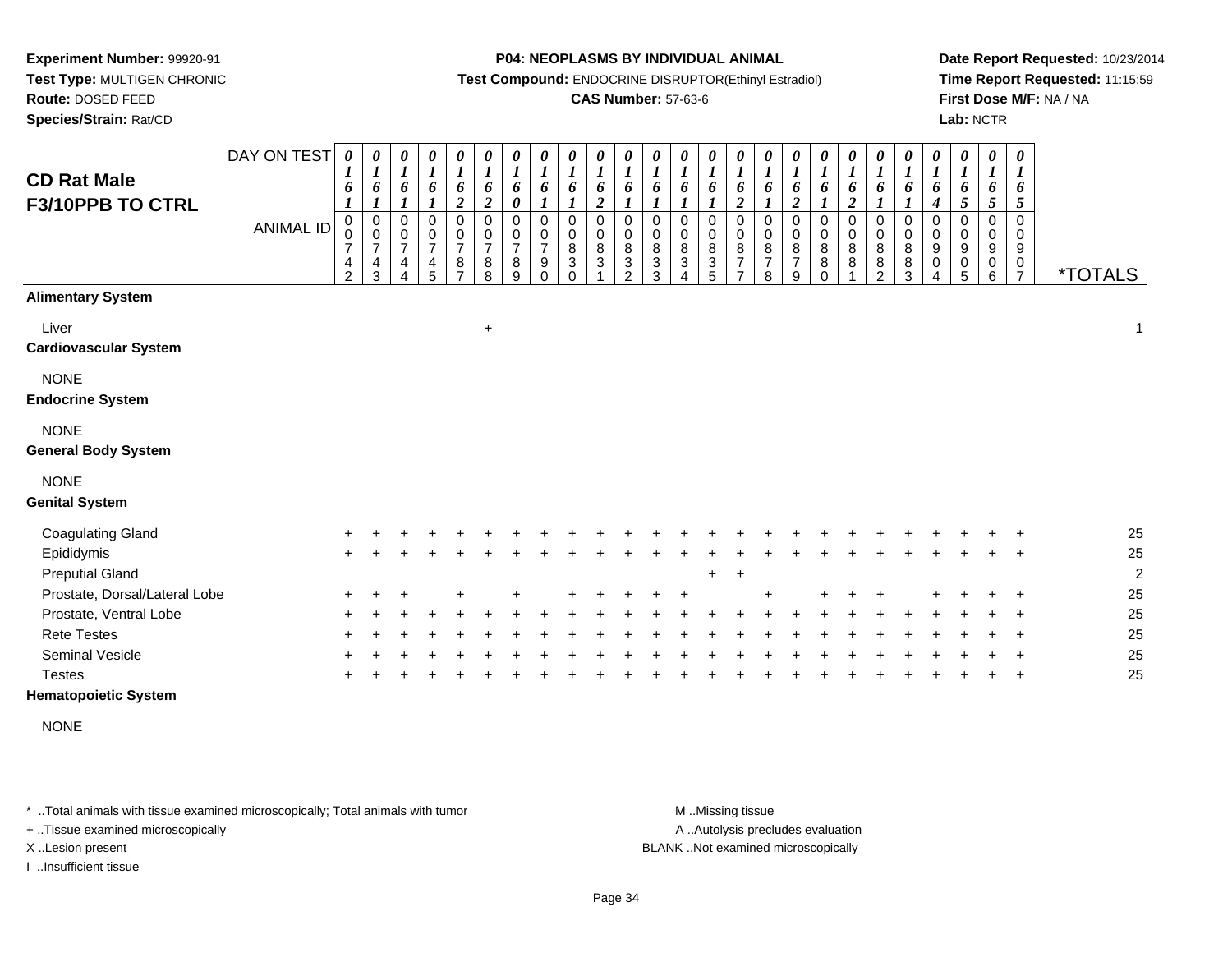**Test Type:** MULTIGEN CHRONIC**Route:** DOSED FEED

**Species/Strain:** Rat/CD

#### **P04: NEOPLASMS BY INDIVIDUAL ANIMAL**

**Test Compound:** ENDOCRINE DISRUPTOR(Ethinyl Estradiol)

## **CAS Number:** 57-63-6

**Date Report Requested:** 10/23/2014**Time Report Requested:** 11:16:00**First Dose M/F:** NA / NA**Lab:** NCTR

| <b>CD Rat Male</b><br>F3/10PPB TO CTRL         | DAY ON TEST<br><b>ANIMAL ID</b> | 0<br>6<br>0<br>$\,0\,$<br>7<br>4<br>2 | 0<br>$\boldsymbol{l}$<br>6<br>$\boldsymbol{l}$<br>0<br>$\pmb{0}$<br>$\overline{7}$<br>4<br>3 | 0<br>$\boldsymbol{l}$<br>6<br>$\boldsymbol{l}$<br>0<br>$\pmb{0}$<br>$\overline{7}$<br>4<br>4 | $\boldsymbol{l}$<br>6<br>$\boldsymbol{l}$<br>$\mathbf 0$<br>$\boldsymbol{0}$<br>$\overline{\mathbf{7}}$<br>4<br>5 | $\boldsymbol{\theta}$<br>$\boldsymbol{l}$<br>6<br>$\boldsymbol{2}$<br>0<br>$\pmb{0}$<br>$\overline{7}$<br>8<br>⇁ | 0<br>$\boldsymbol{l}$<br>6<br>$\overline{c}$<br>0<br>$\mathbf 0$<br>$\overline{7}$<br>$\bf 8$<br>8 | 0<br>$\boldsymbol{l}$<br>6<br>0<br>0<br>0<br>$\overline{7}$<br>8<br>9 | 0<br>$\boldsymbol{l}$<br>6<br>$\boldsymbol{l}$<br>0<br>$\pmb{0}$<br>$\overline{7}$<br>9<br>$\Omega$ | $\frac{\boldsymbol{\theta}}{\boldsymbol{I}}$<br>6<br>$\boldsymbol{l}$<br>$\,0\,$<br>$\pmb{0}$<br>$\bf 8$<br>$\ensuremath{\mathsf{3}}$<br>$\Omega$ | $\frac{\theta}{I}$<br>6<br>$\overline{2}$<br>0<br>$\mathbf 0$<br>$\bf8$<br>3 | $\frac{\theta}{I}$<br>6<br>0<br>$\pmb{0}$<br>$\bf 8$<br>3<br>2 | $\frac{\theta}{I}$<br>6<br>0<br>$\pmb{0}$<br>$\bf 8$<br>$\ensuremath{\mathsf{3}}$<br>3 | $\frac{\theta}{I}$<br>6<br>0<br>$_{\rm 0}^{\rm 0}$<br>$\sqrt{3}$ | $\frac{\theta}{I}$<br>6<br>0<br>$\pmb{0}$<br>$\bf 8$<br>$\mathbf{3}$<br>5 | $\frac{\boldsymbol{\theta}}{\boldsymbol{I}}$<br>6<br>$\boldsymbol{2}$<br>0<br>$\pmb{0}$<br>$\bf 8$<br>$\overline{7}$<br>$\overline{ }$ | $\boldsymbol{\theta}$<br>$\boldsymbol{l}$<br>6<br>0<br>$\pmb{0}$<br>$\, 8$<br>$\overline{7}$<br>8 | 6<br>2<br>0<br>$\pmb{0}$<br>$\bf 8$<br>$\overline{7}$<br>9 | $\boldsymbol{\theta}$<br>$\boldsymbol{l}$<br>6<br>0<br>$\pmb{0}$<br>$\,8\,$<br>$\bf 8$<br>$\Omega$ | 6<br>$\overline{2}$<br>0<br>$\pmb{0}$<br>8<br>8 | 6<br>$\mathbf 0$<br>0<br>$\bf 8$<br>$\bf 8$<br>$\mathcal{P}$ | 0<br>6<br>0<br>$\pmb{0}$<br>$\bf 8$<br>8<br>3 | 0<br>1<br>6<br>4<br>0<br>0<br>$\boldsymbol{9}$<br>$\pmb{0}$<br>4 | 0<br>$\boldsymbol{l}$<br>6<br>5 <sup>5</sup><br>$\pmb{0}$<br>$\pmb{0}$<br>$\boldsymbol{9}$<br>$\pmb{0}$<br>5 | 0<br>$\boldsymbol{l}$<br>6<br>$\sqrt{5}$<br>$\pmb{0}$<br>$\pmb{0}$<br>$\boldsymbol{9}$<br>0<br>6 | 0<br>$\boldsymbol{l}$<br>6<br>5<br>0<br>0<br>9<br>0<br>$\overline{7}$ | <i><b>*TOTALS</b></i> |
|------------------------------------------------|---------------------------------|---------------------------------------|----------------------------------------------------------------------------------------------|----------------------------------------------------------------------------------------------|-------------------------------------------------------------------------------------------------------------------|------------------------------------------------------------------------------------------------------------------|----------------------------------------------------------------------------------------------------|-----------------------------------------------------------------------|-----------------------------------------------------------------------------------------------------|---------------------------------------------------------------------------------------------------------------------------------------------------|------------------------------------------------------------------------------|----------------------------------------------------------------|----------------------------------------------------------------------------------------|------------------------------------------------------------------|---------------------------------------------------------------------------|----------------------------------------------------------------------------------------------------------------------------------------|---------------------------------------------------------------------------------------------------|------------------------------------------------------------|----------------------------------------------------------------------------------------------------|-------------------------------------------------|--------------------------------------------------------------|-----------------------------------------------|------------------------------------------------------------------|--------------------------------------------------------------------------------------------------------------|--------------------------------------------------------------------------------------------------|-----------------------------------------------------------------------|-----------------------|
| <b>Integumentary System</b>                    |                                 |                                       |                                                                                              |                                                                                              |                                                                                                                   |                                                                                                                  |                                                                                                    |                                                                       |                                                                                                     |                                                                                                                                                   |                                                                              |                                                                |                                                                                        |                                                                  |                                                                           |                                                                                                                                        |                                                                                                   |                                                            |                                                                                                    |                                                 |                                                              |                                               |                                                                  |                                                                                                              |                                                                                                  |                                                                       |                       |
| Mammary Gland<br><b>Musculoskeletal System</b> |                                 | $\pm$                                 |                                                                                              |                                                                                              |                                                                                                                   |                                                                                                                  |                                                                                                    |                                                                       |                                                                                                     |                                                                                                                                                   |                                                                              |                                                                |                                                                                        |                                                                  |                                                                           |                                                                                                                                        |                                                                                                   |                                                            |                                                                                                    |                                                 |                                                              |                                               |                                                                  |                                                                                                              |                                                                                                  |                                                                       | 24                    |
| <b>NONE</b><br><b>Nervous System</b>           |                                 |                                       |                                                                                              |                                                                                              |                                                                                                                   |                                                                                                                  |                                                                                                    |                                                                       |                                                                                                     |                                                                                                                                                   |                                                                              |                                                                |                                                                                        |                                                                  |                                                                           |                                                                                                                                        |                                                                                                   |                                                            |                                                                                                    |                                                 |                                                              |                                               |                                                                  |                                                                                                              |                                                                                                  |                                                                       |                       |
| <b>NONE</b><br><b>Respiratory System</b>       |                                 |                                       |                                                                                              |                                                                                              |                                                                                                                   |                                                                                                                  |                                                                                                    |                                                                       |                                                                                                     |                                                                                                                                                   |                                                                              |                                                                |                                                                                        |                                                                  |                                                                           |                                                                                                                                        |                                                                                                   |                                                            |                                                                                                    |                                                 |                                                              |                                               |                                                                  |                                                                                                              |                                                                                                  |                                                                       |                       |
| <b>NONE</b><br><b>Special Senses System</b>    |                                 |                                       |                                                                                              |                                                                                              |                                                                                                                   |                                                                                                                  |                                                                                                    |                                                                       |                                                                                                     |                                                                                                                                                   |                                                                              |                                                                |                                                                                        |                                                                  |                                                                           |                                                                                                                                        |                                                                                                   |                                                            |                                                                                                    |                                                 |                                                              |                                               |                                                                  |                                                                                                              |                                                                                                  |                                                                       |                       |
| <b>NONE</b><br><b>Urinary System</b>           |                                 |                                       |                                                                                              |                                                                                              |                                                                                                                   |                                                                                                                  |                                                                                                    |                                                                       |                                                                                                     |                                                                                                                                                   |                                                                              |                                                                |                                                                                        |                                                                  |                                                                           |                                                                                                                                        |                                                                                                   |                                                            |                                                                                                    |                                                 |                                                              |                                               |                                                                  |                                                                                                              |                                                                                                  |                                                                       |                       |
| Kidney<br><b>SYSTEMIC LESIONS</b>              |                                 |                                       |                                                                                              |                                                                                              |                                                                                                                   |                                                                                                                  |                                                                                                    |                                                                       |                                                                                                     |                                                                                                                                                   |                                                                              |                                                                | $\ddot{}$                                                                              |                                                                  |                                                                           |                                                                                                                                        |                                                                                                   |                                                            | $\ddot{}$                                                                                          |                                                 |                                                              |                                               |                                                                  |                                                                                                              |                                                                                                  |                                                                       | $\overline{a}$        |
| Multiple Organ                                 |                                 |                                       |                                                                                              |                                                                                              |                                                                                                                   |                                                                                                                  |                                                                                                    |                                                                       |                                                                                                     |                                                                                                                                                   |                                                                              |                                                                |                                                                                        |                                                                  |                                                                           |                                                                                                                                        |                                                                                                   |                                                            |                                                                                                    |                                                 |                                                              |                                               |                                                                  |                                                                                                              |                                                                                                  |                                                                       | 25                    |

\* ..Total animals with tissue examined microscopically; Total animals with tumor **M** . Missing tissue M ..Missing tissue

+ ..Tissue examined microscopically

I ..Insufficient tissue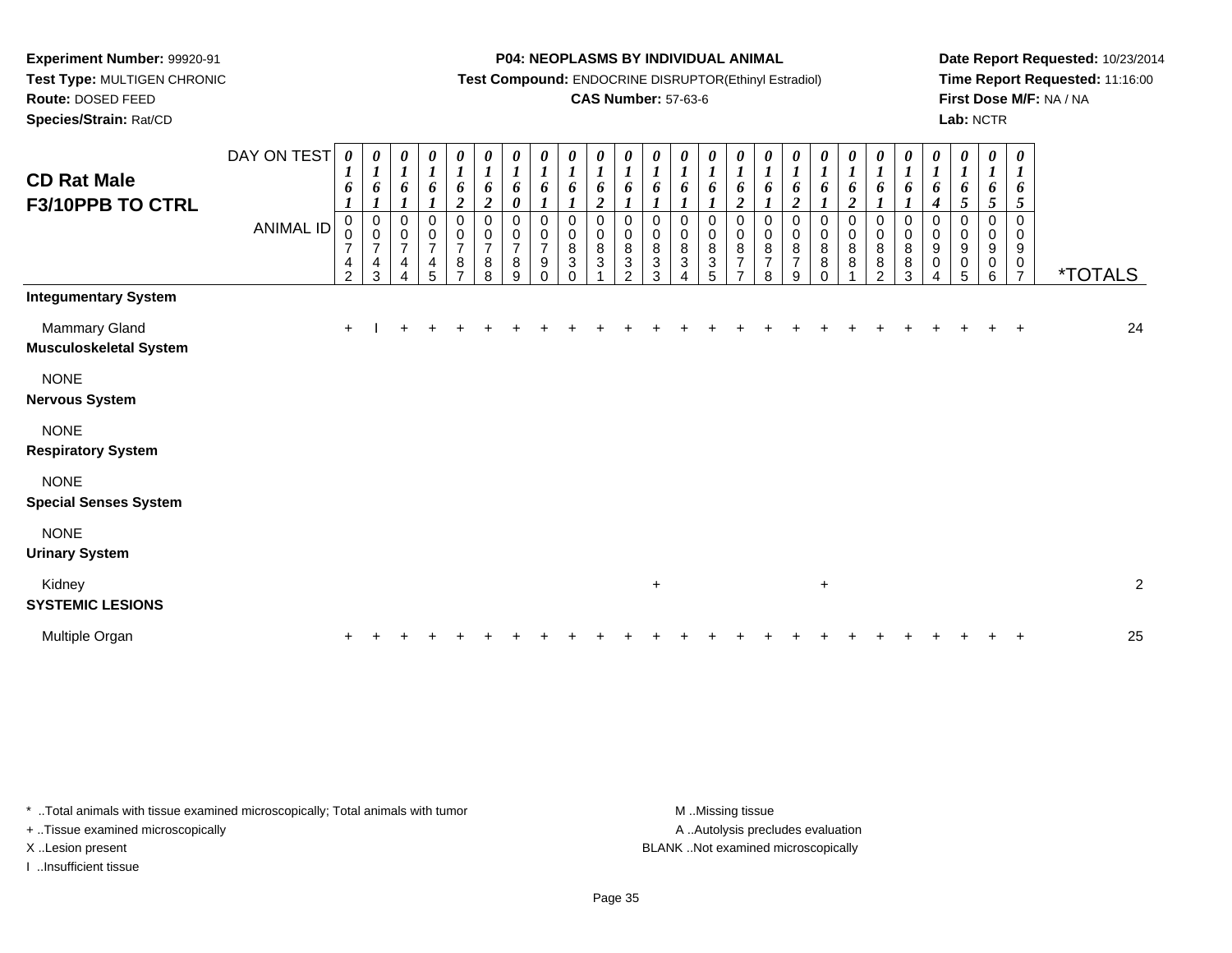**Test Type:** MULTIGEN CHRONIC

# **Route:** DOSED FEED

**Species/Strain:** Rat/CD

#### **P04: NEOPLASMS BY INDIVIDUAL ANIMAL**

**Test Compound:** ENDOCRINE DISRUPTOR(Ethinyl Estradiol)

## **CAS Number:** 57-63-6

**Date Report Requested:** 10/23/2014**Time Report Requested:** 11:16:00**First Dose M/F:** NA / NA**Lab:** NCTR

| <b>CD Rat Male</b><br><b>F3/50PPB TO CTRL</b>      | DAY ON TEST<br><b>ANIMAL ID</b> | 0<br>$\boldsymbol{I}$<br>6<br>$\boldsymbol{0}$<br>0<br>$\overline{7}$<br>4<br>6 | 0<br>$\boldsymbol{l}$<br>6<br>$\boldsymbol{l}$<br>$\mathsf 0$<br>$\pmb{0}$<br>$\boldsymbol{7}$<br>$\overline{\mathbf{4}}$ | $\pmb{\theta}$<br>$\boldsymbol{l}$<br>6<br>1<br>$\mathbf 0$<br>$\mathbf 0$<br>$\overline{7}$<br>4<br>8 | $\begin{matrix} 0 \\ 1 \end{matrix}$<br>6<br>$\boldsymbol{l}$<br>$\mathbf 0$<br>$\frac{0}{7}$<br>$\overline{\mathbf{4}}$<br>9 | $\frac{\theta}{I}$<br>$\boldsymbol{6}$<br>$\boldsymbol{l}$<br>$\pmb{0}$<br>$\frac{0}{7}$<br>$5\,$<br>$\Omega$ | $\frac{\theta}{I}$<br>6<br>$\boldsymbol{l}$<br>0<br>$\begin{array}{c} 0 \\ 7 \end{array}$<br>$\overline{5}$ | $\boldsymbol{\theta}$<br>$\boldsymbol{l}$<br>6<br>$\pmb{0}$<br>$\mathbf 0$<br>$\overline{7}$<br>5<br>$\mathcal{P}$ | 0<br>$\boldsymbol{l}$<br>6<br>$\overline{c}$<br>$\mathbf 0$<br>0<br>$\overline{7}$<br>9 | $\boldsymbol{\theta}$<br>$\boldsymbol{l}$<br>6<br>$\overline{2}$<br>$\mathbf 0$<br>$\mathbf 0$<br>$\overline{7}$<br>9<br>$\overline{2}$ | 0<br>$\boldsymbol{l}$<br>6<br>$\mathbf 0$<br>0<br>$\overline{7}$<br>9<br>3 | $\boldsymbol{\theta}$<br>$\boldsymbol{l}$<br>6<br>$\mathbf 0$<br>$\Omega$<br>$\overline{7}$<br>9 | 0<br>$\boldsymbol{l}$<br>6<br>0<br>0<br>$\overline{7}$<br>9<br>5 | 0<br>$\boldsymbol{l}$<br>6<br>1<br>0<br>0<br>$\overline{7}$<br>9<br>6 | $\boldsymbol{\theta}$<br>$\boldsymbol{l}$<br>6<br>$\boldsymbol{2}$<br>$\mathbf 0$<br>$\mathbf 0$<br>$\bf8$<br>$\mathbf{3}$<br>6 | $\pmb{\theta}$<br>$\boldsymbol{l}$<br>6<br>$\overline{2}$<br>$\pmb{0}$<br>$\mathbf 0$<br>8<br>$\sqrt{3}$<br>$\overline{ }$ | 0<br>$\boldsymbol{l}$<br>6<br>$\pmb{0}$<br>$\mathbf 0$<br>8<br>3<br>8 | $\pmb{\theta}$<br>$\boldsymbol{l}$<br>6<br>$\pmb{0}$<br>$\mathbf 0$<br>8<br>$\ensuremath{\mathsf{3}}$<br>$\overline{9}$ | $\boldsymbol{\theta}$<br>$\boldsymbol{l}$<br>6<br>1<br>$\mathbf 0$<br>$\mathbf 0$<br>8<br>4<br>$\Omega$ | $\frac{\theta}{I}$<br>6<br>$\overline{2}$<br>$\mathsf 0$<br>$\pmb{0}$<br>$\bf 8$<br>$\overline{\mathbf{4}}$ | $\frac{\boldsymbol{\theta}}{\boldsymbol{I}}$<br>6<br>$\overline{2}$<br>0<br>0<br>8<br>8<br>4 | $\begin{matrix} 0 \\ 1 \end{matrix}$<br>6<br>0<br>$\pmb{0}$<br>$\bf 8$<br>$\bf 8$<br>$\overline{5}$ | $\pmb{\theta}$<br>$\boldsymbol{l}$<br>6<br>$\boldsymbol{2}$<br>$\pmb{0}$<br>$\mathbf 0$<br>8<br>8<br>6 | 0<br>$\boldsymbol{l}$<br>6<br>$\mathbf 0$<br>0<br>8<br>$\bf 8$<br>$\overline{ }$ | $\boldsymbol{\theta}$<br>$\boldsymbol{l}$<br>6<br>$\pmb{0}$<br>$\mathbf 0$<br>8<br>8<br>8 | 0<br>1<br>6<br>$\boldsymbol{\beta}$<br>0<br>0<br>8<br>8<br>9 | <i><b>*TOTALS</b></i> |
|----------------------------------------------------|---------------------------------|---------------------------------------------------------------------------------|---------------------------------------------------------------------------------------------------------------------------|--------------------------------------------------------------------------------------------------------|-------------------------------------------------------------------------------------------------------------------------------|---------------------------------------------------------------------------------------------------------------|-------------------------------------------------------------------------------------------------------------|--------------------------------------------------------------------------------------------------------------------|-----------------------------------------------------------------------------------------|-----------------------------------------------------------------------------------------------------------------------------------------|----------------------------------------------------------------------------|--------------------------------------------------------------------------------------------------|------------------------------------------------------------------|-----------------------------------------------------------------------|---------------------------------------------------------------------------------------------------------------------------------|----------------------------------------------------------------------------------------------------------------------------|-----------------------------------------------------------------------|-------------------------------------------------------------------------------------------------------------------------|---------------------------------------------------------------------------------------------------------|-------------------------------------------------------------------------------------------------------------|----------------------------------------------------------------------------------------------|-----------------------------------------------------------------------------------------------------|--------------------------------------------------------------------------------------------------------|----------------------------------------------------------------------------------|-------------------------------------------------------------------------------------------|--------------------------------------------------------------|-----------------------|
| <b>Alimentary System</b>                           |                                 |                                                                                 |                                                                                                                           |                                                                                                        |                                                                                                                               |                                                                                                               |                                                                                                             |                                                                                                                    |                                                                                         |                                                                                                                                         |                                                                            |                                                                                                  |                                                                  |                                                                       |                                                                                                                                 |                                                                                                                            |                                                                       |                                                                                                                         |                                                                                                         |                                                                                                             |                                                                                              |                                                                                                     |                                                                                                        |                                                                                  |                                                                                           |                                                              |                       |
| Liver<br>Mesentery<br><b>Cardiovascular System</b> |                                 | $\ddot{}$                                                                       |                                                                                                                           |                                                                                                        |                                                                                                                               |                                                                                                               |                                                                                                             |                                                                                                                    |                                                                                         |                                                                                                                                         |                                                                            |                                                                                                  |                                                                  |                                                                       |                                                                                                                                 |                                                                                                                            |                                                                       |                                                                                                                         |                                                                                                         |                                                                                                             |                                                                                              |                                                                                                     |                                                                                                        |                                                                                  |                                                                                           |                                                              | 25<br>$\mathbf{1}$    |
| <b>NONE</b><br><b>Endocrine System</b>             |                                 |                                                                                 |                                                                                                                           |                                                                                                        |                                                                                                                               |                                                                                                               |                                                                                                             |                                                                                                                    |                                                                                         |                                                                                                                                         |                                                                            |                                                                                                  |                                                                  |                                                                       |                                                                                                                                 |                                                                                                                            |                                                                       |                                                                                                                         |                                                                                                         |                                                                                                             |                                                                                              |                                                                                                     |                                                                                                        |                                                                                  |                                                                                           |                                                              |                       |
| <b>Adrenal Cortex</b>                              |                                 |                                                                                 |                                                                                                                           |                                                                                                        |                                                                                                                               |                                                                                                               |                                                                                                             |                                                                                                                    |                                                                                         |                                                                                                                                         |                                                                            |                                                                                                  |                                                                  |                                                                       |                                                                                                                                 |                                                                                                                            |                                                                       |                                                                                                                         |                                                                                                         |                                                                                                             |                                                                                              |                                                                                                     |                                                                                                        |                                                                                  |                                                                                           |                                                              | 25                    |
| Adrenal Medulla                                    |                                 |                                                                                 |                                                                                                                           |                                                                                                        |                                                                                                                               |                                                                                                               |                                                                                                             |                                                                                                                    |                                                                                         |                                                                                                                                         |                                                                            |                                                                                                  |                                                                  |                                                                       |                                                                                                                                 |                                                                                                                            |                                                                       |                                                                                                                         |                                                                                                         |                                                                                                             |                                                                                              |                                                                                                     |                                                                                                        |                                                                                  |                                                                                           |                                                              | 25                    |
| <b>Pituitary Gland</b>                             |                                 |                                                                                 |                                                                                                                           |                                                                                                        |                                                                                                                               |                                                                                                               |                                                                                                             |                                                                                                                    |                                                                                         |                                                                                                                                         |                                                                            |                                                                                                  |                                                                  |                                                                       |                                                                                                                                 |                                                                                                                            |                                                                       |                                                                                                                         |                                                                                                         |                                                                                                             |                                                                                              |                                                                                                     |                                                                                                        |                                                                                  |                                                                                           |                                                              | 25                    |
| <b>Thyroid Gland</b>                               |                                 |                                                                                 |                                                                                                                           |                                                                                                        |                                                                                                                               |                                                                                                               |                                                                                                             |                                                                                                                    |                                                                                         |                                                                                                                                         |                                                                            |                                                                                                  |                                                                  |                                                                       |                                                                                                                                 |                                                                                                                            |                                                                       |                                                                                                                         |                                                                                                         |                                                                                                             |                                                                                              |                                                                                                     |                                                                                                        |                                                                                  |                                                                                           |                                                              | 25                    |
| <b>General Body System</b>                         |                                 |                                                                                 |                                                                                                                           |                                                                                                        |                                                                                                                               |                                                                                                               |                                                                                                             |                                                                                                                    |                                                                                         |                                                                                                                                         |                                                                            |                                                                                                  |                                                                  |                                                                       |                                                                                                                                 |                                                                                                                            |                                                                       |                                                                                                                         |                                                                                                         |                                                                                                             |                                                                                              |                                                                                                     |                                                                                                        |                                                                                  |                                                                                           |                                                              |                       |
| <b>NONE</b>                                        |                                 |                                                                                 |                                                                                                                           |                                                                                                        |                                                                                                                               |                                                                                                               |                                                                                                             |                                                                                                                    |                                                                                         |                                                                                                                                         |                                                                            |                                                                                                  |                                                                  |                                                                       |                                                                                                                                 |                                                                                                                            |                                                                       |                                                                                                                         |                                                                                                         |                                                                                                             |                                                                                              |                                                                                                     |                                                                                                        |                                                                                  |                                                                                           |                                                              |                       |
| <b>Genital System</b>                              |                                 |                                                                                 |                                                                                                                           |                                                                                                        |                                                                                                                               |                                                                                                               |                                                                                                             |                                                                                                                    |                                                                                         |                                                                                                                                         |                                                                            |                                                                                                  |                                                                  |                                                                       |                                                                                                                                 |                                                                                                                            |                                                                       |                                                                                                                         |                                                                                                         |                                                                                                             |                                                                                              |                                                                                                     |                                                                                                        |                                                                                  |                                                                                           |                                                              |                       |
| <b>Coagulating Gland</b>                           |                                 |                                                                                 |                                                                                                                           |                                                                                                        |                                                                                                                               |                                                                                                               |                                                                                                             |                                                                                                                    |                                                                                         |                                                                                                                                         |                                                                            |                                                                                                  |                                                                  |                                                                       |                                                                                                                                 |                                                                                                                            |                                                                       |                                                                                                                         |                                                                                                         |                                                                                                             |                                                                                              |                                                                                                     |                                                                                                        |                                                                                  |                                                                                           |                                                              | 25                    |
| Epididymis                                         |                                 |                                                                                 |                                                                                                                           |                                                                                                        |                                                                                                                               |                                                                                                               |                                                                                                             |                                                                                                                    |                                                                                         |                                                                                                                                         |                                                                            |                                                                                                  |                                                                  |                                                                       |                                                                                                                                 |                                                                                                                            |                                                                       |                                                                                                                         |                                                                                                         |                                                                                                             |                                                                                              |                                                                                                     |                                                                                                        |                                                                                  |                                                                                           |                                                              | 25                    |
| <b>Preputial Gland</b>                             |                                 |                                                                                 |                                                                                                                           |                                                                                                        |                                                                                                                               | $\ddot{}$                                                                                                     |                                                                                                             |                                                                                                                    |                                                                                         |                                                                                                                                         |                                                                            |                                                                                                  |                                                                  |                                                                       |                                                                                                                                 |                                                                                                                            |                                                                       |                                                                                                                         |                                                                                                         |                                                                                                             |                                                                                              |                                                                                                     |                                                                                                        |                                                                                  |                                                                                           |                                                              | 1                     |
| Prostate, Dorsal/Lateral Lobe                      |                                 |                                                                                 |                                                                                                                           |                                                                                                        |                                                                                                                               |                                                                                                               |                                                                                                             |                                                                                                                    |                                                                                         |                                                                                                                                         |                                                                            |                                                                                                  |                                                                  |                                                                       |                                                                                                                                 |                                                                                                                            |                                                                       |                                                                                                                         |                                                                                                         |                                                                                                             |                                                                                              |                                                                                                     |                                                                                                        |                                                                                  |                                                                                           |                                                              | 25                    |
| Prostate, Ventral Lobe                             |                                 |                                                                                 |                                                                                                                           |                                                                                                        |                                                                                                                               |                                                                                                               |                                                                                                             |                                                                                                                    |                                                                                         |                                                                                                                                         |                                                                            |                                                                                                  |                                                                  |                                                                       |                                                                                                                                 |                                                                                                                            |                                                                       |                                                                                                                         |                                                                                                         |                                                                                                             |                                                                                              |                                                                                                     |                                                                                                        |                                                                                  |                                                                                           |                                                              | 25                    |
| <b>Rete Testes</b>                                 |                                 |                                                                                 |                                                                                                                           |                                                                                                        |                                                                                                                               |                                                                                                               |                                                                                                             |                                                                                                                    |                                                                                         |                                                                                                                                         |                                                                            |                                                                                                  |                                                                  |                                                                       |                                                                                                                                 |                                                                                                                            |                                                                       |                                                                                                                         |                                                                                                         |                                                                                                             |                                                                                              |                                                                                                     |                                                                                                        |                                                                                  |                                                                                           |                                                              | 25                    |
| Seminal Vesicle                                    |                                 |                                                                                 |                                                                                                                           |                                                                                                        |                                                                                                                               |                                                                                                               |                                                                                                             |                                                                                                                    |                                                                                         |                                                                                                                                         |                                                                            |                                                                                                  |                                                                  |                                                                       |                                                                                                                                 |                                                                                                                            |                                                                       |                                                                                                                         |                                                                                                         |                                                                                                             |                                                                                              |                                                                                                     |                                                                                                        |                                                                                  |                                                                                           |                                                              | 25                    |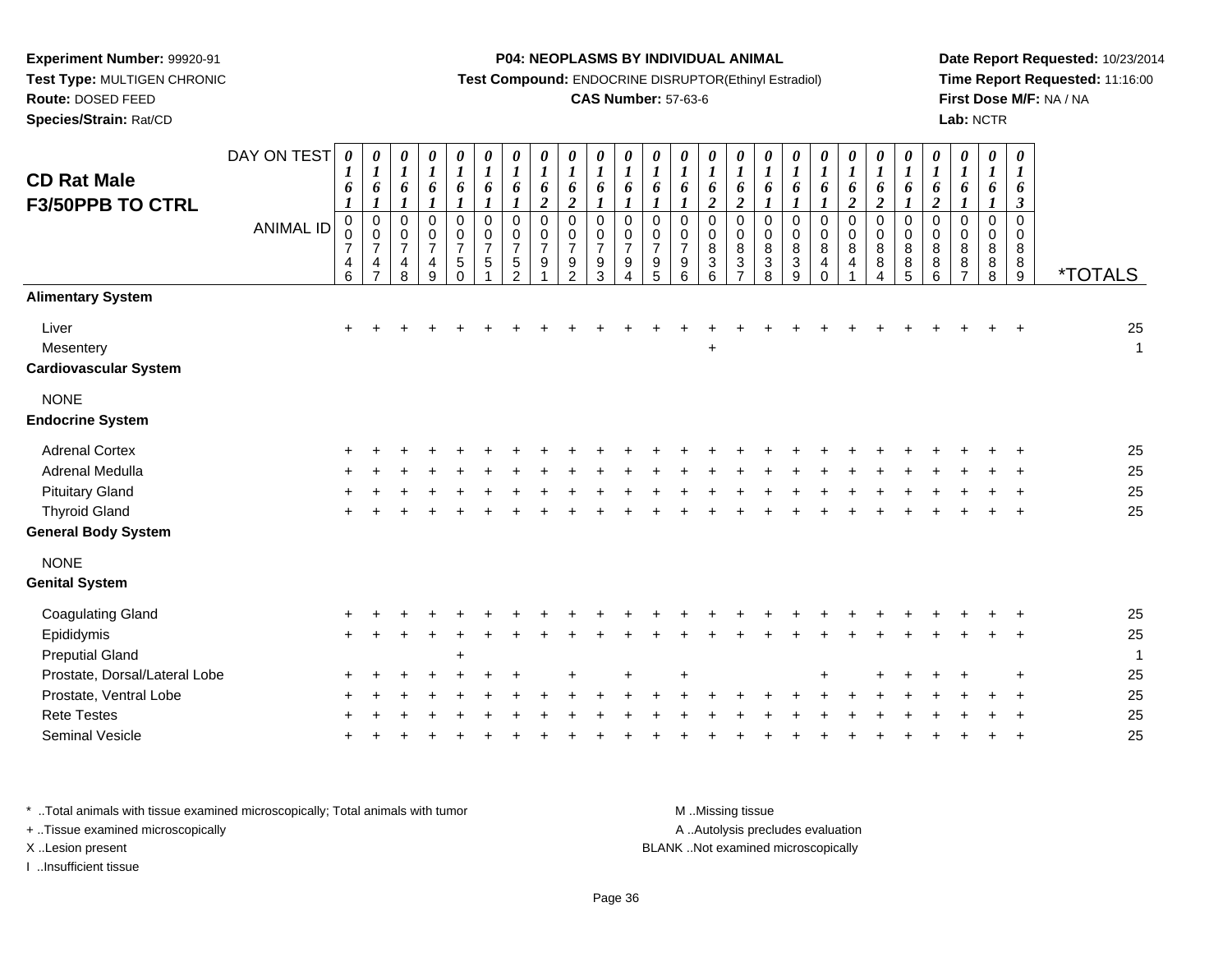**Test Type:** MULTIGEN CHRONIC

**Route:** DOSED FEED

**Species/Strain:** Rat/CD

#### **P04: NEOPLASMS BY INDIVIDUAL ANIMAL**

**Test Compound:** ENDOCRINE DISRUPTOR(Ethinyl Estradiol)

## **CAS Number:** 57-63-6

**Date Report Requested:** 10/23/2014**Time Report Requested:** 11:16:00**First Dose M/F:** NA / NA**Lab:** NCTR

| <b>CD Rat Male</b><br><b>F3/50PPB TO CTRL</b>  | DAY ON TEST<br><b>ANIMAL ID</b> | 0<br>$\boldsymbol{l}$<br>6<br>$\boldsymbol{l}$<br>$\mathbf 0$<br>0<br>$\overline{7}$ | $\boldsymbol{\theta}$<br>$\boldsymbol{l}$<br>6<br>$\boldsymbol{l}$<br>$\pmb{0}$<br>$\pmb{0}$<br>$\overline{7}$ | 0<br>$\boldsymbol{l}$<br>6<br>$\mathsf 0$<br>0<br>$\overline{7}$ | $\boldsymbol{\theta}$<br>$\boldsymbol{l}$<br>6<br>$\boldsymbol{l}$<br>0<br>$\pmb{0}$<br>$\overline{7}$ | 0<br>$\boldsymbol{I}$<br>6<br>1<br>$\mathbf 0$<br>$\pmb{0}$<br>$\overline{7}$ | 0<br>$\boldsymbol{l}$<br>6<br>1<br>$\mathbf 0$<br>$\boldsymbol{0}$<br>$\overline{7}$ | 0<br>$\boldsymbol{l}$<br>6<br>$\mathbf 0$<br>0<br>$\overline{7}$ | 0<br>$\boldsymbol{l}$<br>6<br>$\boldsymbol{2}$<br>$\mathbf 0$<br>0<br>$\overline{7}$ | 0<br>$\boldsymbol{l}$<br>6<br>$\boldsymbol{2}$<br>$\mathbf 0$<br>$\mathbf 0$<br>$\overline{7}$ | $\boldsymbol{\theta}$<br>$\boldsymbol{l}$<br>6<br>$\mathbf 0$<br>$\pmb{0}$<br>$\overline{7}$ | 0<br>$\boldsymbol{l}$<br>6<br>$\mathbf 0$<br>$\boldsymbol{0}$<br>$\overline{7}$ | 0<br>$\boldsymbol{l}$<br>6<br>$\mathbf 0$<br>$\boldsymbol{0}$<br>$\overline{7}$ | $\boldsymbol{\theta}$<br>$\boldsymbol{l}$<br>6<br>$\boldsymbol{l}$<br>$\mathbf 0$<br>$\mathbf 0$<br>$\overline{7}$ | 0<br>$\boldsymbol{l}$<br>6<br>$\boldsymbol{2}$<br>$\mathbf 0$<br>$\,0\,$<br>$\bf 8$ | $\boldsymbol{\theta}$<br>$\boldsymbol{l}$<br>6<br>$\boldsymbol{2}$<br>$\mathbf 0$<br>$\mathbf 0$<br>$\bf 8$ | 0<br>$\boldsymbol{l}$<br>6<br>1<br>0<br>$\pmb{0}$<br>$\bf 8$ | 0<br>$\boldsymbol{l}$<br>6<br>1<br>$\mathbf 0$<br>$\pmb{0}$<br>$\bf 8$ | 0<br>$\boldsymbol{l}$<br>6<br>0<br>$\boldsymbol{0}$<br>8 | 0<br>$\boldsymbol{l}$<br>6<br>$\boldsymbol{2}$<br>0<br>$\pmb{0}$<br>8 | 0<br>$\boldsymbol{l}$<br>6<br>$\boldsymbol{2}$<br>$\mathbf 0$<br>$\pmb{0}$<br>8 | $\boldsymbol{\theta}$<br>$\boldsymbol{l}$<br>6<br>$\mathbf 0$<br>$\pmb{0}$<br>$\bf 8$ | 0<br>$\boldsymbol{I}$<br>6<br>$\boldsymbol{2}$<br>$\mathbf 0$<br>$\mathbf 0$<br>8 | 0<br>$\boldsymbol{l}$<br>6<br>1<br>0<br>0<br>8 | 0<br>$\boldsymbol{l}$<br>6<br>1<br>$\mathbf 0$<br>0<br>8 | 0<br>$\boldsymbol{l}$<br>6<br>$\boldsymbol{\beta}$<br>$\mathbf 0$<br>$\pmb{0}$<br>8 |                       |
|------------------------------------------------|---------------------------------|--------------------------------------------------------------------------------------|----------------------------------------------------------------------------------------------------------------|------------------------------------------------------------------|--------------------------------------------------------------------------------------------------------|-------------------------------------------------------------------------------|--------------------------------------------------------------------------------------|------------------------------------------------------------------|--------------------------------------------------------------------------------------|------------------------------------------------------------------------------------------------|----------------------------------------------------------------------------------------------|---------------------------------------------------------------------------------|---------------------------------------------------------------------------------|--------------------------------------------------------------------------------------------------------------------|-------------------------------------------------------------------------------------|-------------------------------------------------------------------------------------------------------------|--------------------------------------------------------------|------------------------------------------------------------------------|----------------------------------------------------------|-----------------------------------------------------------------------|---------------------------------------------------------------------------------|---------------------------------------------------------------------------------------|-----------------------------------------------------------------------------------|------------------------------------------------|----------------------------------------------------------|-------------------------------------------------------------------------------------|-----------------------|
|                                                |                                 | $\overline{4}$<br>$6\phantom{a}$                                                     | $\overline{4}$<br>$\overline{7}$                                                                               | 4<br>8                                                           | $\overline{4}$<br>9                                                                                    | 5<br>$\Omega$                                                                 | 5                                                                                    | 5<br>$\mathcal{P}$                                               | 9                                                                                    | 9<br>$\mathcal{D}$                                                                             | 9<br>3                                                                                       | 9                                                                               | 9<br>5                                                                          | $9\,$<br>6                                                                                                         | $\overline{3}$<br>6                                                                 | $\mathbf{3}$<br>$\overline{7}$                                                                              | 3<br>8                                                       | 3<br>9                                                                 | 4<br>$\Omega$                                            | 4                                                                     | 8                                                                               | 8<br>5                                                                                | 8<br>6                                                                            | 8                                              | 8<br>8                                                   | $^8_9$                                                                              | <i><b>*TOTALS</b></i> |
| <b>Testes</b>                                  |                                 | $+$                                                                                  |                                                                                                                |                                                                  |                                                                                                        |                                                                               |                                                                                      |                                                                  |                                                                                      |                                                                                                |                                                                                              |                                                                                 |                                                                                 |                                                                                                                    |                                                                                     |                                                                                                             |                                                              |                                                                        |                                                          |                                                                       |                                                                                 |                                                                                       |                                                                                   |                                                |                                                          | $\ddot{}$                                                                           | 25                    |
| <b>Hematopoietic System</b>                    |                                 |                                                                                      |                                                                                                                |                                                                  |                                                                                                        |                                                                               |                                                                                      |                                                                  |                                                                                      |                                                                                                |                                                                                              |                                                                                 |                                                                                 |                                                                                                                    |                                                                                     |                                                                                                             |                                                              |                                                                        |                                                          |                                                                       |                                                                                 |                                                                                       |                                                                                   |                                                |                                                          |                                                                                     |                       |
| <b>Bone Marrow</b>                             |                                 | $\pm$                                                                                |                                                                                                                |                                                                  |                                                                                                        |                                                                               |                                                                                      |                                                                  |                                                                                      |                                                                                                |                                                                                              |                                                                                 |                                                                                 |                                                                                                                    |                                                                                     |                                                                                                             |                                                              |                                                                        |                                                          |                                                                       |                                                                                 |                                                                                       |                                                                                   |                                                |                                                          | $\div$                                                                              | 25                    |
| Spleen                                         |                                 |                                                                                      |                                                                                                                |                                                                  |                                                                                                        |                                                                               |                                                                                      |                                                                  |                                                                                      |                                                                                                |                                                                                              |                                                                                 |                                                                                 |                                                                                                                    |                                                                                     |                                                                                                             |                                                              |                                                                        |                                                          |                                                                       |                                                                                 |                                                                                       |                                                                                   |                                                |                                                          |                                                                                     | 25                    |
| Thymus                                         |                                 | $+$                                                                                  |                                                                                                                |                                                                  |                                                                                                        |                                                                               |                                                                                      |                                                                  |                                                                                      |                                                                                                |                                                                                              |                                                                                 |                                                                                 |                                                                                                                    |                                                                                     |                                                                                                             |                                                              |                                                                        |                                                          |                                                                       |                                                                                 |                                                                                       |                                                                                   |                                                |                                                          | $\ddot{}$                                                                           | 25                    |
| <b>Integumentary System</b>                    |                                 |                                                                                      |                                                                                                                |                                                                  |                                                                                                        |                                                                               |                                                                                      |                                                                  |                                                                                      |                                                                                                |                                                                                              |                                                                                 |                                                                                 |                                                                                                                    |                                                                                     |                                                                                                             |                                                              |                                                                        |                                                          |                                                                       |                                                                                 |                                                                                       |                                                                                   |                                                |                                                          |                                                                                     |                       |
| Mammary Gland<br><b>Musculoskeletal System</b> |                                 | $\ddot{}$                                                                            |                                                                                                                |                                                                  |                                                                                                        |                                                                               |                                                                                      |                                                                  |                                                                                      |                                                                                                |                                                                                              |                                                                                 |                                                                                 |                                                                                                                    |                                                                                     |                                                                                                             |                                                              |                                                                        |                                                          |                                                                       |                                                                                 |                                                                                       |                                                                                   |                                                |                                                          | $\ddot{}$                                                                           | 24                    |
| Bone<br><b>Nervous System</b>                  |                                 | $+$                                                                                  |                                                                                                                |                                                                  |                                                                                                        |                                                                               |                                                                                      |                                                                  |                                                                                      |                                                                                                |                                                                                              |                                                                                 |                                                                                 |                                                                                                                    |                                                                                     |                                                                                                             |                                                              |                                                                        |                                                          |                                                                       |                                                                                 |                                                                                       |                                                                                   |                                                |                                                          |                                                                                     | 25                    |
| <b>NONE</b><br><b>Respiratory System</b>       |                                 |                                                                                      |                                                                                                                |                                                                  |                                                                                                        |                                                                               |                                                                                      |                                                                  |                                                                                      |                                                                                                |                                                                                              |                                                                                 |                                                                                 |                                                                                                                    |                                                                                     |                                                                                                             |                                                              |                                                                        |                                                          |                                                                       |                                                                                 |                                                                                       |                                                                                   |                                                |                                                          |                                                                                     |                       |
| <b>NONE</b><br><b>Special Senses System</b>    |                                 |                                                                                      |                                                                                                                |                                                                  |                                                                                                        |                                                                               |                                                                                      |                                                                  |                                                                                      |                                                                                                |                                                                                              |                                                                                 |                                                                                 |                                                                                                                    |                                                                                     |                                                                                                             |                                                              |                                                                        |                                                          |                                                                       |                                                                                 |                                                                                       |                                                                                   |                                                |                                                          |                                                                                     |                       |
| <b>NONE</b><br><b>Urinary System</b>           |                                 |                                                                                      |                                                                                                                |                                                                  |                                                                                                        |                                                                               |                                                                                      |                                                                  |                                                                                      |                                                                                                |                                                                                              |                                                                                 |                                                                                 |                                                                                                                    |                                                                                     |                                                                                                             |                                                              |                                                                        |                                                          |                                                                       |                                                                                 |                                                                                       |                                                                                   |                                                |                                                          |                                                                                     |                       |
| Kidney<br><b>SYSTEMIC LESIONS</b>              |                                 |                                                                                      |                                                                                                                |                                                                  |                                                                                                        |                                                                               |                                                                                      |                                                                  |                                                                                      |                                                                                                |                                                                                              |                                                                                 |                                                                                 |                                                                                                                    |                                                                                     |                                                                                                             |                                                              |                                                                        |                                                          |                                                                       |                                                                                 |                                                                                       |                                                                                   |                                                |                                                          |                                                                                     | 25                    |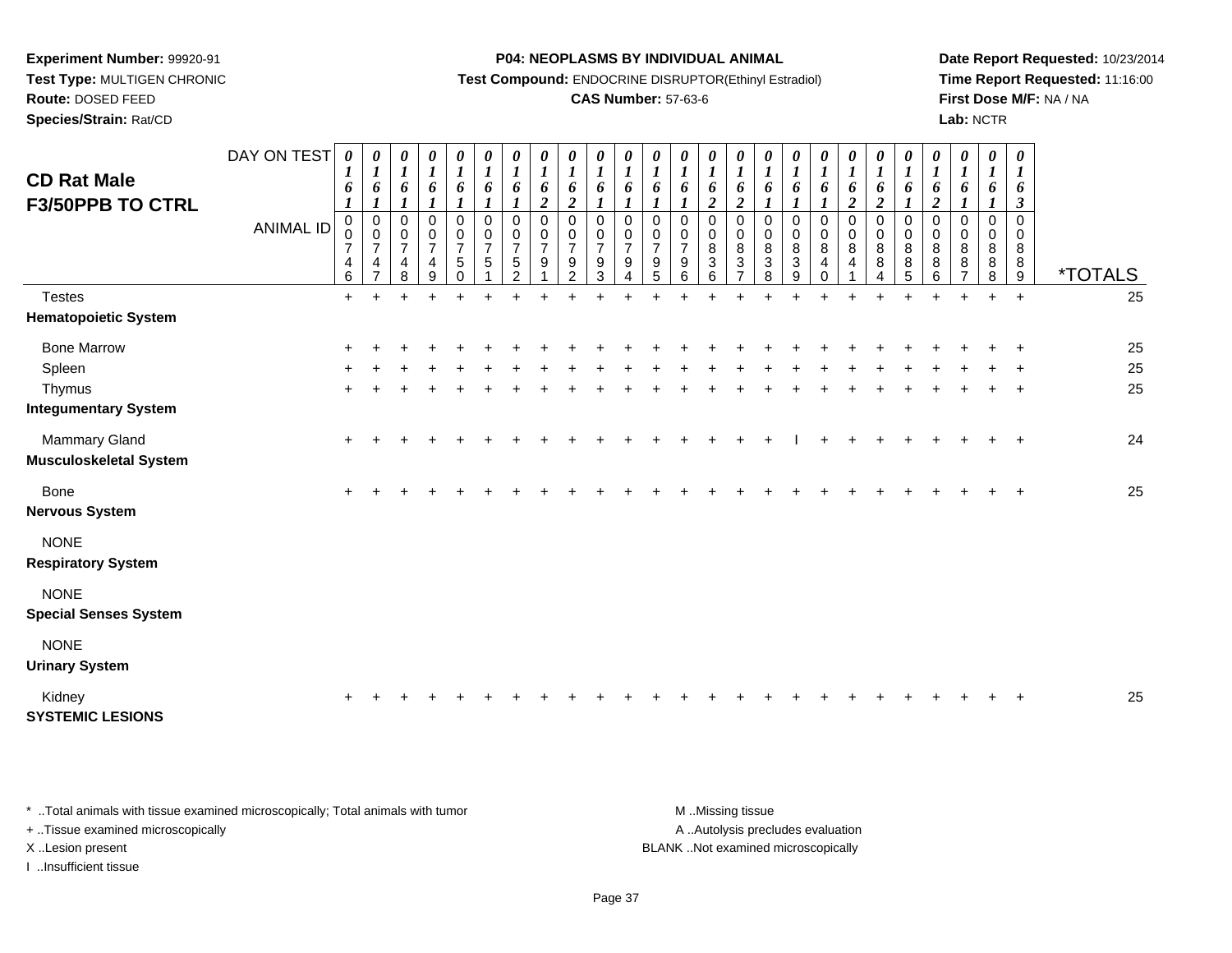**Test Type:** MULTIGEN CHRONIC

**Route:** DOSED FEED

**Species/Strain:** Rat/CD

#### **P04: NEOPLASMS BY INDIVIDUAL ANIMAL**

**Test Compound:** ENDOCRINE DISRUPTOR(Ethinyl Estradiol)

## **CAS Number:** 57-63-6

**Date Report Requested:** 10/23/2014**Time Report Requested:** 11:16:00**First Dose M/F:** NA / NA**Lab:** NCTR

| <b>CD Rat Male</b><br><b>F3/50PPB TO CTRL</b> | DAY ON TEST | $\boldsymbol{\theta}$<br>$\bm{o}$ | 0<br>6<br>$\overline{ }$ | 0<br>6                | $\boldsymbol{\theta}$<br>6 | 0<br>o           | $\boldsymbol{\theta}$<br>6 | $\boldsymbol{\theta}$<br>o | $\theta$<br>o<br>◢ | 0<br>o<br>◢        | 0<br>O. | $\theta$<br>o | $\theta$<br>o    | 0           | $\theta$<br>$\bm{o}$ | 0<br>o<br>◢ | 0<br>6                | $\boldsymbol{\theta}$<br>6 | $\boldsymbol{\theta}$<br>O | 0<br>o<br>◢ | 0<br>6<br>◢           | $\theta$<br>o | $\theta$<br>o | $\boldsymbol{\theta}$<br>6 | $\theta$<br>6 <sup>1</sup><br>ı. | $\boldsymbol{\theta}$<br>O |                       |
|-----------------------------------------------|-------------|-----------------------------------|--------------------------|-----------------------|----------------------------|------------------|----------------------------|----------------------------|--------------------|--------------------|---------|---------------|------------------|-------------|----------------------|-------------|-----------------------|----------------------------|----------------------------|-------------|-----------------------|---------------|---------------|----------------------------|----------------------------------|----------------------------|-----------------------|
|                                               | ANIMAL ID   | 0<br>U<br>6                       | U<br>$\overline{ }$      | 0<br>0<br>-<br>4<br>8 | 0<br>U<br>4<br>9           | U<br>$\mathbf b$ | -<br>$\mathbf{p}$          | <sub>5</sub><br>$\sim$     | 9                  | 0<br>9<br>$\Omega$ | 9<br>C  | 0<br>9<br>4   | 0<br>0<br>9<br>b | 9<br>⌒<br>n | 8<br>3<br>6          | 8<br>3<br>⇁ | 0<br>0<br>8<br>3<br>8 | 8<br>3<br>q                | 8<br>4                     | 8<br>4      | 0<br>0<br>8<br>8<br>4 |               | 8<br>8<br>ี่ค | 0<br>0<br>8<br>8           | 0<br>8<br>8<br>8                 | 0<br>8<br>8<br>9           | <i><b>*TOTALS</b></i> |
| Multiple Organ                                |             |                                   |                          |                       |                            |                  |                            |                            |                    |                    |         |               |                  |             |                      |             |                       |                            |                            |             |                       |               |               |                            |                                  |                            | 25                    |

\* ..Total animals with tissue examined microscopically; Total animals with tumor **M** . Missing tissue M ..Missing tissue

+ ..Tissue examined microscopically

I ..Insufficient tissue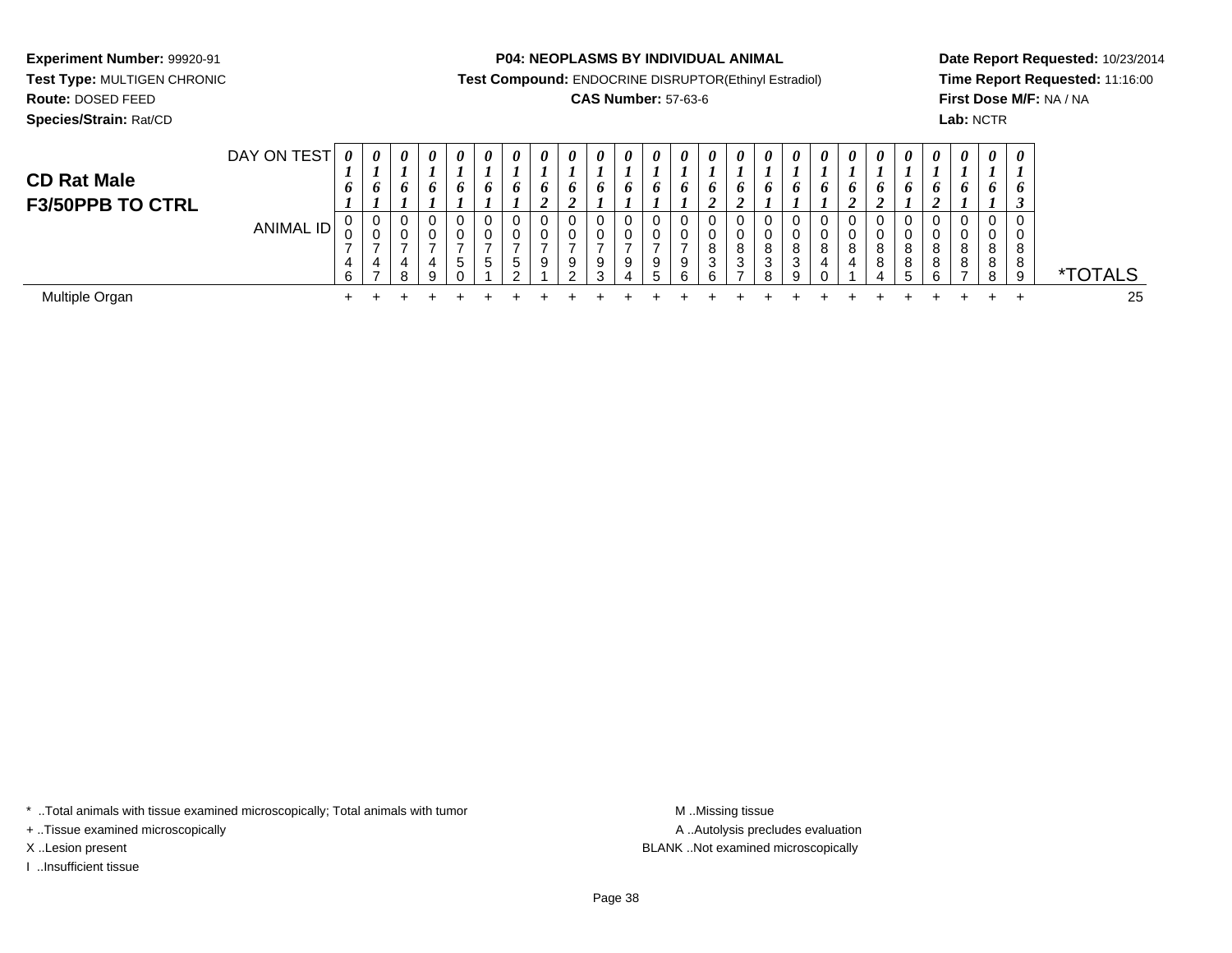**Route:** DOSED FEED

**Species/Strain:** Rat/CD

#### **P04: NEOPLASMS BY INDIVIDUAL ANIMAL**

**Test Compound:** ENDOCRINE DISRUPTOR(Ethinyl Estradiol)

### **CAS Number:** 57-63-6

**Date Report Requested:** 10/23/2014**Time Report Requested:** 11:16:00**First Dose M/F:** NA / NA**Lab:** NCTR

| <b>CD Rat Male</b><br><b>F4 CONTROL</b> | DAY ON TEST<br><b>ANIMAL ID</b> | 0<br>$\boldsymbol{l}$<br>6<br>$\boldsymbol{l}$<br>$\pmb{0}$<br>0<br>9<br>6 | $\boldsymbol{\theta}$<br>$\boldsymbol{l}$<br>6<br>$\boldsymbol{l}$<br>$\pmb{0}$<br>$\pmb{0}$<br>9<br>$\,6$<br>$\overline{2}$ | 0<br>$\boldsymbol{l}$<br>6<br>$\pmb{\theta}$<br>$\pmb{0}$<br>$_{9}^{\rm 0}$<br>$\,6\,$<br>3 | $\boldsymbol{\theta}$<br>$\boldsymbol{l}$<br>$\boldsymbol{6}$<br>$\boldsymbol{\theta}$<br>0<br>$_{9}^{\rm 0}$<br>$\,6\,$<br>$\Delta$ | 0<br>$\boldsymbol{l}$<br>6<br>$\boldsymbol{l}$<br>$\pmb{0}$<br>$\mathbf{1}$<br>$\pmb{0}$<br>0<br>$\Delta$ | 0<br>$\boldsymbol{l}$<br>6<br>$\boldsymbol{l}$<br>$\pmb{0}$<br>$\mathbf{1}$<br>$\overline{0}$<br>$\pmb{0}$<br>5 | 0<br>$\boldsymbol{l}$<br>6<br>0<br>$\mathbf 0$<br>1<br>0<br>0<br>6 | 0<br>$\boldsymbol{l}$<br>6<br>$\boldsymbol{\theta}$<br>$\mathbf 0$<br>$\mathbf{1}$<br>$\mathbf 0$<br>0<br>$\overline{ }$ | 0<br>$\boldsymbol{l}$<br>$\mathfrak{s}$<br>9<br>$\mathbf 0$<br>$\mathbf{1}$<br>$\mathbf 0$<br>0<br>8 | $\boldsymbol{\theta}$<br>$\boldsymbol{l}$<br>6<br>$\boldsymbol{2}$<br>$\mathbf 0$<br>1<br>$\mathbf 0$<br>4<br>$\overline{ }$ | 0<br>$\boldsymbol{l}$<br>6<br>1<br>$\mathbf 0$<br>$\mathbf 1$<br>0<br>4<br>8 | 0<br>$\boldsymbol{l}$<br>6<br>1<br>$\mathbf 0$<br>1<br>0<br>4<br>9 | 0<br>$\boldsymbol{l}$<br>6<br>$\boldsymbol{l}$<br>$\mathbf 0$<br>1<br>$\boldsymbol{0}$<br>5<br>$\Omega$ | $\pmb{\theta}$<br>$\boldsymbol{l}$<br>6<br>$\pmb{\theta}$<br>$\mathbf 0$<br>1<br>$\pmb{0}$<br>$\sqrt{5}$ | 0<br>$\boldsymbol{l}$<br>6<br>$\boldsymbol{2}$<br>$\pmb{0}$<br>1<br>$\boldsymbol{0}$<br>$\bf 8$<br>9 | 0<br>$\boldsymbol{l}$<br>6<br>$\boldsymbol{2}$<br>$\mathbf 0$<br>$\overline{\mathbf{1}}$<br>0<br>9<br>$\Omega$ | 0<br>$\boldsymbol{l}$<br>6<br>$\boldsymbol{l}$<br>$\mathbf 0$<br>1<br>0<br>9 | $\boldsymbol{\theta}$<br>$\boldsymbol{l}$<br>6<br>$\boldsymbol{2}$<br>$\mathbf 0$<br>1<br>0<br>9<br>$\overline{2}$ | 0<br>$\boldsymbol{I}$<br>6<br>$\pmb{\theta}$<br>0<br>$\mathbf{1}$<br>0<br>9<br>3 | $\pmb{\theta}$<br>$\boldsymbol{l}$<br>6<br>$\boldsymbol{2}$<br>0<br>$\mathbf 1$<br>0<br>9<br>$\overline{A}$ | 0<br>$\boldsymbol{l}$<br>6<br>5<br>$\mathbf 0$<br>$\mathbf 1$<br>$\mathbf{1}$<br>$\overline{c}$ | 0<br>$\boldsymbol{l}$<br>6<br>$\boldsymbol{4}$<br>0<br>1<br>1<br>$\frac{2}{2}$ | 0<br>$\boldsymbol{I}$<br>6<br>$\boldsymbol{2}$<br>$\mathbf 0$<br>1<br>1<br>$\frac{2}{3}$ | $\boldsymbol{\theta}$<br>$\boldsymbol{\mathit{1}}$<br>6<br>$\boldsymbol{2}$<br>$\mathbf 0$<br>$\mathbf{1}$<br>1<br>$\frac{2}{4}$ | $\boldsymbol{\theta}$<br>$\boldsymbol{l}$<br>6<br>$\boldsymbol{4}$<br>$\mathbf 0$<br>$\mathbf{1}$<br>$\mathbf{1}$<br>$\sqrt{3}$<br>$\,8\,$ | <i><b>*TOTALS</b></i> |
|-----------------------------------------|---------------------------------|----------------------------------------------------------------------------|------------------------------------------------------------------------------------------------------------------------------|---------------------------------------------------------------------------------------------|--------------------------------------------------------------------------------------------------------------------------------------|-----------------------------------------------------------------------------------------------------------|-----------------------------------------------------------------------------------------------------------------|--------------------------------------------------------------------|--------------------------------------------------------------------------------------------------------------------------|------------------------------------------------------------------------------------------------------|------------------------------------------------------------------------------------------------------------------------------|------------------------------------------------------------------------------|--------------------------------------------------------------------|---------------------------------------------------------------------------------------------------------|----------------------------------------------------------------------------------------------------------|------------------------------------------------------------------------------------------------------|----------------------------------------------------------------------------------------------------------------|------------------------------------------------------------------------------|--------------------------------------------------------------------------------------------------------------------|----------------------------------------------------------------------------------|-------------------------------------------------------------------------------------------------------------|-------------------------------------------------------------------------------------------------|--------------------------------------------------------------------------------|------------------------------------------------------------------------------------------|----------------------------------------------------------------------------------------------------------------------------------|--------------------------------------------------------------------------------------------------------------------------------------------|-----------------------|
| <b>Alimentary System</b>                |                                 |                                                                            |                                                                                                                              |                                                                                             |                                                                                                                                      |                                                                                                           |                                                                                                                 |                                                                    |                                                                                                                          |                                                                                                      |                                                                                                                              |                                                                              |                                                                    |                                                                                                         |                                                                                                          |                                                                                                      |                                                                                                                |                                                                              |                                                                                                                    |                                                                                  |                                                                                                             |                                                                                                 |                                                                                |                                                                                          |                                                                                                                                  |                                                                                                                                            |                       |
| Liver<br><b>Cardiovascular System</b>   |                                 | $\ddot{}$                                                                  |                                                                                                                              |                                                                                             |                                                                                                                                      |                                                                                                           |                                                                                                                 |                                                                    |                                                                                                                          |                                                                                                      |                                                                                                                              |                                                                              |                                                                    |                                                                                                         |                                                                                                          |                                                                                                      |                                                                                                                |                                                                              |                                                                                                                    |                                                                                  |                                                                                                             |                                                                                                 |                                                                                |                                                                                          |                                                                                                                                  |                                                                                                                                            | 25                    |
| <b>NONE</b><br><b>Endocrine System</b>  |                                 |                                                                            |                                                                                                                              |                                                                                             |                                                                                                                                      |                                                                                                           |                                                                                                                 |                                                                    |                                                                                                                          |                                                                                                      |                                                                                                                              |                                                                              |                                                                    |                                                                                                         |                                                                                                          |                                                                                                      |                                                                                                                |                                                                              |                                                                                                                    |                                                                                  |                                                                                                             |                                                                                                 |                                                                                |                                                                                          |                                                                                                                                  |                                                                                                                                            |                       |
| <b>Adrenal Cortex</b>                   |                                 |                                                                            |                                                                                                                              |                                                                                             |                                                                                                                                      |                                                                                                           |                                                                                                                 |                                                                    |                                                                                                                          |                                                                                                      |                                                                                                                              |                                                                              |                                                                    |                                                                                                         |                                                                                                          |                                                                                                      |                                                                                                                |                                                                              |                                                                                                                    |                                                                                  |                                                                                                             |                                                                                                 |                                                                                |                                                                                          |                                                                                                                                  |                                                                                                                                            | 25                    |
| Adrenal Medulla                         |                                 |                                                                            |                                                                                                                              |                                                                                             |                                                                                                                                      |                                                                                                           |                                                                                                                 |                                                                    |                                                                                                                          |                                                                                                      |                                                                                                                              |                                                                              |                                                                    |                                                                                                         |                                                                                                          |                                                                                                      |                                                                                                                |                                                                              |                                                                                                                    |                                                                                  |                                                                                                             |                                                                                                 |                                                                                |                                                                                          |                                                                                                                                  |                                                                                                                                            | 25                    |
| <b>Pituitary Gland</b>                  |                                 |                                                                            |                                                                                                                              |                                                                                             |                                                                                                                                      |                                                                                                           |                                                                                                                 |                                                                    |                                                                                                                          |                                                                                                      |                                                                                                                              |                                                                              |                                                                    |                                                                                                         |                                                                                                          |                                                                                                      |                                                                                                                |                                                                              |                                                                                                                    |                                                                                  |                                                                                                             |                                                                                                 |                                                                                |                                                                                          |                                                                                                                                  |                                                                                                                                            | 25                    |
| <b>Thyroid Gland</b>                    |                                 |                                                                            |                                                                                                                              |                                                                                             |                                                                                                                                      |                                                                                                           |                                                                                                                 |                                                                    |                                                                                                                          |                                                                                                      |                                                                                                                              |                                                                              |                                                                    |                                                                                                         |                                                                                                          |                                                                                                      |                                                                                                                |                                                                              |                                                                                                                    |                                                                                  |                                                                                                             |                                                                                                 |                                                                                |                                                                                          |                                                                                                                                  |                                                                                                                                            | 25                    |
| <b>General Body System</b>              |                                 |                                                                            |                                                                                                                              |                                                                                             |                                                                                                                                      |                                                                                                           |                                                                                                                 |                                                                    |                                                                                                                          |                                                                                                      |                                                                                                                              |                                                                              |                                                                    |                                                                                                         |                                                                                                          |                                                                                                      |                                                                                                                |                                                                              |                                                                                                                    |                                                                                  |                                                                                                             |                                                                                                 |                                                                                |                                                                                          |                                                                                                                                  |                                                                                                                                            |                       |
| <b>NONE</b><br><b>Genital System</b>    |                                 |                                                                            |                                                                                                                              |                                                                                             |                                                                                                                                      |                                                                                                           |                                                                                                                 |                                                                    |                                                                                                                          |                                                                                                      |                                                                                                                              |                                                                              |                                                                    |                                                                                                         |                                                                                                          |                                                                                                      |                                                                                                                |                                                                              |                                                                                                                    |                                                                                  |                                                                                                             |                                                                                                 |                                                                                |                                                                                          |                                                                                                                                  |                                                                                                                                            |                       |
| <b>Coagulating Gland</b>                |                                 |                                                                            |                                                                                                                              |                                                                                             |                                                                                                                                      |                                                                                                           |                                                                                                                 |                                                                    |                                                                                                                          |                                                                                                      |                                                                                                                              |                                                                              |                                                                    |                                                                                                         |                                                                                                          |                                                                                                      |                                                                                                                |                                                                              |                                                                                                                    |                                                                                  |                                                                                                             |                                                                                                 |                                                                                |                                                                                          |                                                                                                                                  |                                                                                                                                            | 25                    |
| Epididymis                              |                                 |                                                                            |                                                                                                                              |                                                                                             |                                                                                                                                      |                                                                                                           |                                                                                                                 |                                                                    |                                                                                                                          |                                                                                                      |                                                                                                                              |                                                                              |                                                                    |                                                                                                         |                                                                                                          |                                                                                                      |                                                                                                                |                                                                              |                                                                                                                    |                                                                                  |                                                                                                             |                                                                                                 |                                                                                |                                                                                          |                                                                                                                                  |                                                                                                                                            | 25                    |
| Prostate, Dorsal/Lateral Lobe           |                                 |                                                                            |                                                                                                                              |                                                                                             |                                                                                                                                      |                                                                                                           |                                                                                                                 |                                                                    |                                                                                                                          |                                                                                                      |                                                                                                                              |                                                                              |                                                                    |                                                                                                         |                                                                                                          |                                                                                                      |                                                                                                                |                                                                              |                                                                                                                    |                                                                                  |                                                                                                             |                                                                                                 |                                                                                |                                                                                          |                                                                                                                                  |                                                                                                                                            | 25                    |
| Prostate, Ventral Lobe                  |                                 |                                                                            |                                                                                                                              |                                                                                             |                                                                                                                                      |                                                                                                           |                                                                                                                 |                                                                    |                                                                                                                          |                                                                                                      |                                                                                                                              |                                                                              |                                                                    |                                                                                                         |                                                                                                          |                                                                                                      |                                                                                                                |                                                                              |                                                                                                                    |                                                                                  |                                                                                                             |                                                                                                 |                                                                                |                                                                                          |                                                                                                                                  |                                                                                                                                            | 25                    |
| <b>Rete Testes</b>                      |                                 |                                                                            |                                                                                                                              |                                                                                             |                                                                                                                                      |                                                                                                           |                                                                                                                 |                                                                    |                                                                                                                          |                                                                                                      |                                                                                                                              |                                                                              |                                                                    |                                                                                                         |                                                                                                          |                                                                                                      |                                                                                                                |                                                                              |                                                                                                                    |                                                                                  |                                                                                                             |                                                                                                 |                                                                                |                                                                                          |                                                                                                                                  |                                                                                                                                            | 25                    |
| <b>Seminal Vesicle</b>                  |                                 |                                                                            |                                                                                                                              |                                                                                             |                                                                                                                                      |                                                                                                           |                                                                                                                 |                                                                    |                                                                                                                          |                                                                                                      |                                                                                                                              |                                                                              |                                                                    |                                                                                                         |                                                                                                          |                                                                                                      |                                                                                                                |                                                                              |                                                                                                                    |                                                                                  |                                                                                                             |                                                                                                 |                                                                                |                                                                                          |                                                                                                                                  |                                                                                                                                            | 25                    |
| <b>Testes</b>                           |                                 |                                                                            |                                                                                                                              |                                                                                             |                                                                                                                                      |                                                                                                           |                                                                                                                 |                                                                    |                                                                                                                          |                                                                                                      |                                                                                                                              |                                                                              |                                                                    |                                                                                                         |                                                                                                          |                                                                                                      |                                                                                                                |                                                                              |                                                                                                                    |                                                                                  |                                                                                                             |                                                                                                 |                                                                                |                                                                                          |                                                                                                                                  |                                                                                                                                            | 25                    |

\* ..Total animals with tissue examined microscopically; Total animals with tumor **M** . Missing tissue M ..Missing tissue

+ ..Tissue examined microscopically

I ..Insufficient tissue

A ..Autolysis precludes evaluation

X ..Lesion present BLANK ..Not examined microscopically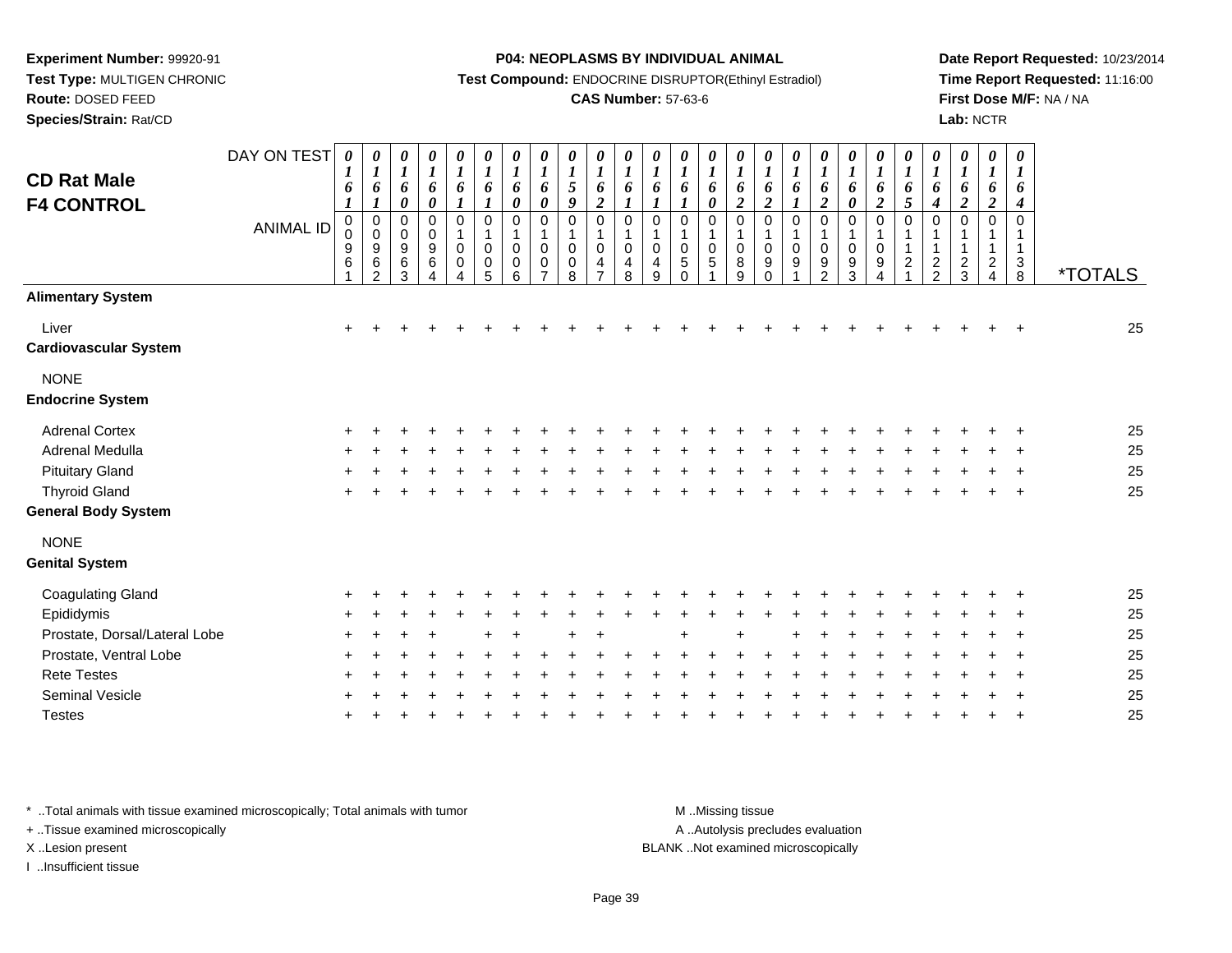**Route:** DOSED FEED**Species/Strain:** Rat/CD **P04: NEOPLASMS BY INDIVIDUAL ANIMAL**

**Test Compound:** ENDOCRINE DISRUPTOR(Ethinyl Estradiol)

## **CAS Number:** 57-63-6

**Date Report Requested:** 10/23/2014**Time Report Requested:** 11:16:00**First Dose M/F:** NA / NA**Lab:** NCTR

| <b>CD Rat Male</b><br><b>F4 CONTROL</b>                               | DAY ON TEST<br><b>ANIMAL ID</b> | $\boldsymbol{\theta}$<br>$\boldsymbol{l}$<br>6<br>$\boldsymbol{l}$<br>$\mathbf 0$<br>0<br>9<br>6 | 0<br>$\boldsymbol{l}$<br>6<br>$\boldsymbol{l}$<br>$\begin{matrix} 0 \\ 0 \\ 9 \\ 6 \end{matrix}$<br>$\mathfrak{D}$ | 0<br>$\boldsymbol{l}$<br>6<br>$\boldsymbol{\theta}$<br>0<br>$\pmb{0}$<br>9<br>$\,6\,$<br>3 | 0<br>$\boldsymbol{l}$<br>6<br>$\pmb{\theta}$<br>$\pmb{0}$<br>$\pmb{0}$<br>$\boldsymbol{9}$<br>6 | 0<br>$\boldsymbol{l}$<br>6<br>1<br>$\pmb{0}$<br>$\mathbf{1}$<br>$\pmb{0}$<br>$\pmb{0}$<br>4 | $\frac{\theta}{I}$<br>6<br>$\boldsymbol{l}$<br>$\pmb{0}$<br>$\mathbf{1}$<br>0<br>$\pmb{0}$<br>5 | $\boldsymbol{\theta}$<br>$\boldsymbol{l}$<br>6<br>$\pmb{\theta}$<br>$\mathbf 0$<br>$\mathbf{1}$<br>0<br>0<br>6 | 0<br>$\boldsymbol{l}$<br>6<br>0<br>0<br>$\mathbf 1$<br>0<br>0 | $\boldsymbol{\theta}$<br>$\boldsymbol{l}$<br>5<br>$\boldsymbol{9}$<br>$\mathbf 0$<br>0<br>0<br>8 | 0<br>$\boldsymbol{l}$<br>6<br>$\boldsymbol{2}$<br>0<br>$\mathbf 0$<br>4 | 0<br>$\boldsymbol{l}$<br>6<br>1<br>0<br>0<br>4<br>8 | 0<br>$\boldsymbol{l}$<br>6<br>$\boldsymbol{l}$<br>$\mathbf 0$<br>$\mathbf{1}$<br>$\pmb{0}$<br>4<br>9 | 0<br>$\boldsymbol{l}$<br>6<br>$\boldsymbol{l}$<br>$\pmb{0}$<br>$\mathbf{1}$<br>$\pmb{0}$<br>$\sqrt{5}$<br>$\Omega$ | 0<br>$\boldsymbol{l}$<br>6<br>$\pmb{\theta}$<br>$\pmb{0}$<br>1<br>$\mathbf 0$<br>5 | 0<br>$\boldsymbol{l}$<br>6<br>$\boldsymbol{2}$<br>$\mathbf 0$<br>$\pmb{0}$<br>8<br>9 | $\boldsymbol{\theta}$<br>$\boldsymbol{l}$<br>6<br>$\boldsymbol{2}$<br>$\boldsymbol{0}$<br>1<br>$\pmb{0}$<br>$9\,$<br>$\Omega$ | $\frac{\boldsymbol{0}}{\boldsymbol{1}}$<br>6<br>$\boldsymbol{l}$<br>$\mathsf 0$<br>$\mathbf{1}$<br>$\pmb{0}$<br>$\boldsymbol{9}$ | $\frac{\boldsymbol{\theta}}{\boldsymbol{I}}$<br>6<br>$\overline{c}$<br>$\pmb{0}$<br>$\mathbf{1}$<br>$\pmb{0}$<br>$\overline{9}$<br>$\overline{2}$ | 0<br>$\boldsymbol{l}$<br>6<br>$\pmb{\theta}$<br>0<br>$\mathbf 1$<br>0<br>$\overline{9}$<br>3 | 0<br>$\boldsymbol{l}$<br>6<br>$\boldsymbol{2}$<br>$\pmb{0}$<br>$\mathbf{1}$<br>$\pmb{0}$<br>$\boldsymbol{9}$<br>Δ | 0<br>$\boldsymbol{l}$<br>6<br>5<br>$\mathbf 0$<br>1<br>$\overline{a}$ | 0<br>$\boldsymbol{l}$<br>6<br>$\boldsymbol{4}$<br>$\Omega$<br>$\frac{2}{2}$ | 0<br>$\boldsymbol{l}$<br>6<br>$\overline{c}$<br>$\Omega$<br>$\frac{2}{3}$ | 0<br>1<br>6<br>$\overline{2}$<br>$\mathbf 0$<br>$\overline{c}$<br>$\overline{4}$ | $\boldsymbol{\theta}$<br>$\boldsymbol{l}$<br>6<br>$\boldsymbol{4}$<br>$\mathbf 0$<br>1<br>$\mathbf{1}$<br>$_8^3$ | <i><b>*TOTALS</b></i> |
|-----------------------------------------------------------------------|---------------------------------|--------------------------------------------------------------------------------------------------|--------------------------------------------------------------------------------------------------------------------|--------------------------------------------------------------------------------------------|-------------------------------------------------------------------------------------------------|---------------------------------------------------------------------------------------------|-------------------------------------------------------------------------------------------------|----------------------------------------------------------------------------------------------------------------|---------------------------------------------------------------|--------------------------------------------------------------------------------------------------|-------------------------------------------------------------------------|-----------------------------------------------------|------------------------------------------------------------------------------------------------------|--------------------------------------------------------------------------------------------------------------------|------------------------------------------------------------------------------------|--------------------------------------------------------------------------------------|-------------------------------------------------------------------------------------------------------------------------------|----------------------------------------------------------------------------------------------------------------------------------|---------------------------------------------------------------------------------------------------------------------------------------------------|----------------------------------------------------------------------------------------------|-------------------------------------------------------------------------------------------------------------------|-----------------------------------------------------------------------|-----------------------------------------------------------------------------|---------------------------------------------------------------------------|----------------------------------------------------------------------------------|------------------------------------------------------------------------------------------------------------------|-----------------------|
| <b>Hematopoietic System</b>                                           |                                 |                                                                                                  |                                                                                                                    |                                                                                            |                                                                                                 |                                                                                             |                                                                                                 |                                                                                                                |                                                               |                                                                                                  |                                                                         |                                                     |                                                                                                      |                                                                                                                    |                                                                                    |                                                                                      |                                                                                                                               |                                                                                                                                  |                                                                                                                                                   |                                                                                              |                                                                                                                   |                                                                       |                                                                             |                                                                           |                                                                                  |                                                                                                                  |                       |
| <b>Bone Marrow</b><br>Spleen<br>Thymus<br><b>Integumentary System</b> |                                 | $\ddot{}$<br>÷                                                                                   |                                                                                                                    |                                                                                            |                                                                                                 |                                                                                             |                                                                                                 |                                                                                                                |                                                               |                                                                                                  |                                                                         |                                                     |                                                                                                      |                                                                                                                    |                                                                                    |                                                                                      |                                                                                                                               |                                                                                                                                  |                                                                                                                                                   |                                                                                              |                                                                                                                   |                                                                       |                                                                             |                                                                           |                                                                                  | $\ddot{}$<br>$\ddot{}$                                                                                           | 25<br>25<br>25        |
| <b>Mammary Gland</b><br><b>Musculoskeletal System</b>                 |                                 |                                                                                                  |                                                                                                                    |                                                                                            |                                                                                                 |                                                                                             |                                                                                                 |                                                                                                                |                                                               |                                                                                                  |                                                                         |                                                     |                                                                                                      |                                                                                                                    |                                                                                    |                                                                                      |                                                                                                                               |                                                                                                                                  |                                                                                                                                                   |                                                                                              |                                                                                                                   |                                                                       |                                                                             |                                                                           |                                                                                  |                                                                                                                  | 25                    |
| Bone<br><b>Nervous System</b>                                         |                                 |                                                                                                  |                                                                                                                    |                                                                                            |                                                                                                 |                                                                                             |                                                                                                 |                                                                                                                |                                                               |                                                                                                  |                                                                         |                                                     |                                                                                                      |                                                                                                                    |                                                                                    |                                                                                      |                                                                                                                               |                                                                                                                                  |                                                                                                                                                   |                                                                                              |                                                                                                                   |                                                                       |                                                                             |                                                                           |                                                                                  | $\ddot{}$                                                                                                        | 25                    |
| <b>NONE</b><br><b>Respiratory System</b>                              |                                 |                                                                                                  |                                                                                                                    |                                                                                            |                                                                                                 |                                                                                             |                                                                                                 |                                                                                                                |                                                               |                                                                                                  |                                                                         |                                                     |                                                                                                      |                                                                                                                    |                                                                                    |                                                                                      |                                                                                                                               |                                                                                                                                  |                                                                                                                                                   |                                                                                              |                                                                                                                   |                                                                       |                                                                             |                                                                           |                                                                                  |                                                                                                                  |                       |
| <b>NONE</b><br><b>Special Senses System</b>                           |                                 |                                                                                                  |                                                                                                                    |                                                                                            |                                                                                                 |                                                                                             |                                                                                                 |                                                                                                                |                                                               |                                                                                                  |                                                                         |                                                     |                                                                                                      |                                                                                                                    |                                                                                    |                                                                                      |                                                                                                                               |                                                                                                                                  |                                                                                                                                                   |                                                                                              |                                                                                                                   |                                                                       |                                                                             |                                                                           |                                                                                  |                                                                                                                  |                       |
| <b>NONE</b><br><b>Urinary System</b>                                  |                                 |                                                                                                  |                                                                                                                    |                                                                                            |                                                                                                 |                                                                                             |                                                                                                 |                                                                                                                |                                                               |                                                                                                  |                                                                         |                                                     |                                                                                                      |                                                                                                                    |                                                                                    |                                                                                      |                                                                                                                               |                                                                                                                                  |                                                                                                                                                   |                                                                                              |                                                                                                                   |                                                                       |                                                                             |                                                                           |                                                                                  |                                                                                                                  |                       |
| Kidney<br><b>SYSTEMIC LESIONS</b>                                     |                                 | +                                                                                                |                                                                                                                    |                                                                                            |                                                                                                 |                                                                                             |                                                                                                 |                                                                                                                |                                                               |                                                                                                  |                                                                         |                                                     |                                                                                                      |                                                                                                                    |                                                                                    |                                                                                      |                                                                                                                               |                                                                                                                                  |                                                                                                                                                   |                                                                                              |                                                                                                                   |                                                                       |                                                                             |                                                                           |                                                                                  | ÷                                                                                                                | 25                    |
| Multiple Organ                                                        |                                 | $\pm$                                                                                            |                                                                                                                    |                                                                                            |                                                                                                 |                                                                                             |                                                                                                 |                                                                                                                |                                                               |                                                                                                  |                                                                         |                                                     |                                                                                                      |                                                                                                                    |                                                                                    |                                                                                      |                                                                                                                               |                                                                                                                                  |                                                                                                                                                   |                                                                                              |                                                                                                                   |                                                                       |                                                                             |                                                                           |                                                                                  | $\ddot{}$                                                                                                        | 25                    |

| * Total animals with tissue examined microscopically; Total animals with tumor | M Missing tissue                   |
|--------------------------------------------------------------------------------|------------------------------------|
| + Tissue examined microscopically                                              | A Autolysis precludes evaluation   |
| X Lesion present                                                               | BLANK Not examined microscopically |
| …Insufficient tissue                                                           |                                    |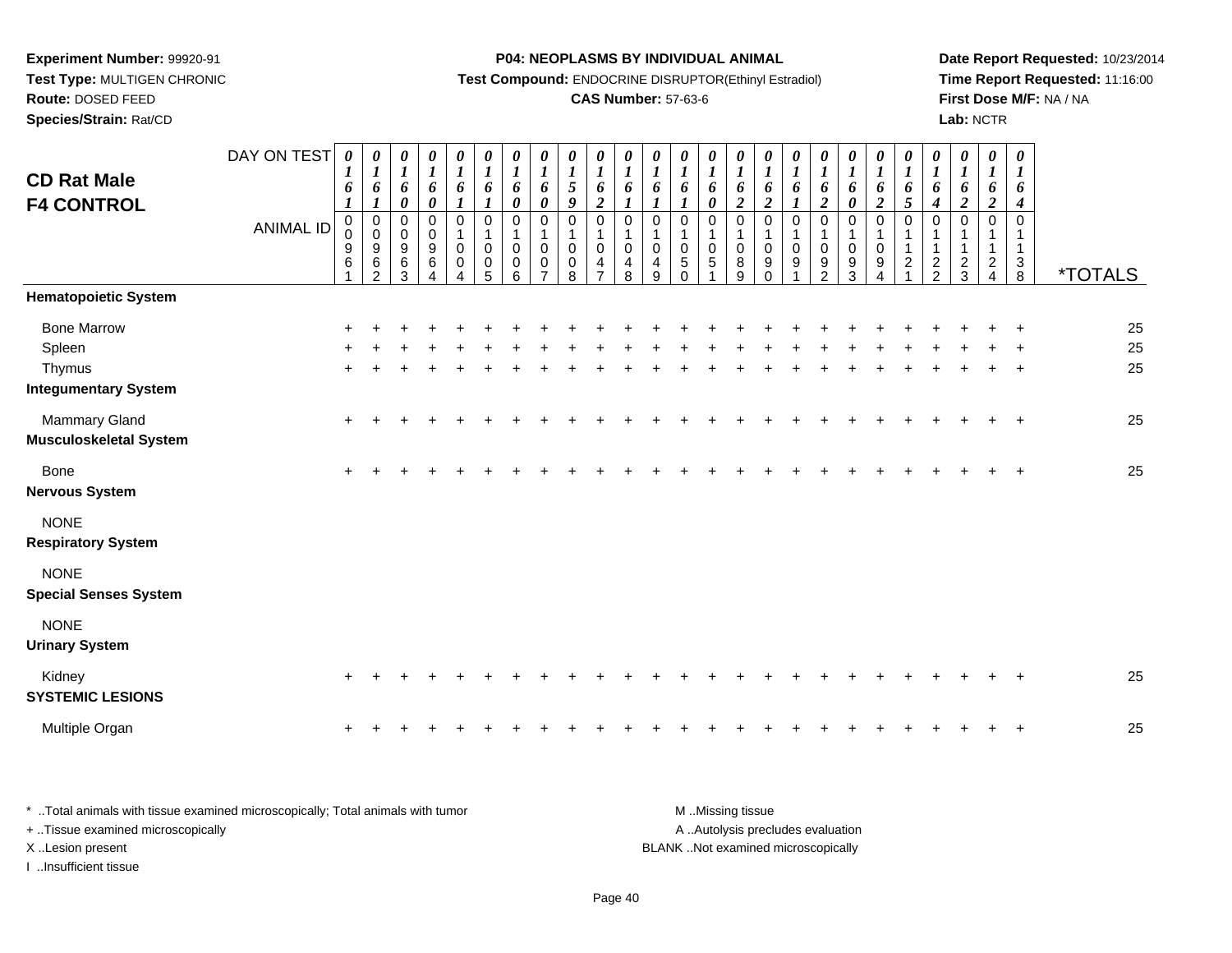**Test Type:** MULTIGEN CHRONIC**Route:** DOSED FEED

**Species/Strain:** Rat/CD

#### **P04: NEOPLASMS BY INDIVIDUAL ANIMAL**

**Test Compound:** ENDOCRINE DISRUPTOR(Ethinyl Estradiol)

## **CAS Number:** 57-63-6

**Date Report Requested:** 10/23/2014**Time Report Requested:** 11:16:00**First Dose M/F:** NA / NA**Lab:** NCTR

| <b>CD Rat Male</b><br><b>F4/2PPB TO CTRL</b> | DAY ON TEST<br><b>ANIMAL ID</b> | $\boldsymbol{\theta}$<br>6<br>0<br>0<br>9<br>$\overline{6}$<br>5 | 0<br>$\boldsymbol{l}$<br>6<br>1<br>$\mathbf 0$<br>$\mathbf 0$<br>9<br>6<br>6 | $\pmb{\theta}$<br>$\boldsymbol{l}$<br>6<br>1<br>$\pmb{0}$<br>$\pmb{0}$<br>$\boldsymbol{9}$<br>6<br>$\overline{ }$ | $\pmb{\theta}$<br>$\boldsymbol{l}$<br>6<br>$\pmb{0}$<br>$\pmb{0}$<br>$\boldsymbol{9}$<br>$\,6$<br>8 | $\boldsymbol{\theta}$<br>$\boldsymbol{l}$<br>6<br>$\boldsymbol{l}$<br>0<br>$\pmb{0}$<br>$\frac{9}{6}$ | $\pmb{\theta}$<br>$\boldsymbol{l}$<br>6<br>$\boldsymbol{l}$<br>$\pmb{0}$<br>$\mathbf 0$<br>$\boldsymbol{9}$<br>$\overline{7}$<br>$\Omega$ | $\boldsymbol{\theta}$<br>$\boldsymbol{l}$<br>6<br>$\boldsymbol{2}$<br>$\pmb{0}$<br>$\pmb{0}$<br>$\pmb{0}$<br>9 | 0<br>$\boldsymbol{l}$<br>6<br>$\overline{c}$<br>$\mathbf 0$<br>0<br>$\Omega$ | $\pmb{\theta}$<br>$\boldsymbol{l}$<br>6<br>$\boldsymbol{2}$<br>$\mathbf 0$<br>$\mathbf 0$ | $\boldsymbol{\theta}$<br>$\boldsymbol{l}$<br>6<br>$\boldsymbol{2}$<br>$\pmb{0}$<br>$\pmb{0}$<br>1<br>$\mathfrak{p}$ | 0<br>$\boldsymbol{l}$<br>6<br>$\boldsymbol{l}$<br>$\pmb{0}$<br>$\pmb{0}$<br>1<br>3 | $\boldsymbol{\theta}$<br>$\boldsymbol{l}$<br>6<br>$\overline{\mathbf{c}}$<br>0<br>$\pmb{0}$<br>$\,$ 5 $\,$<br>$\mathfrak{p}$ | 0<br>$\boldsymbol{l}$<br>6<br>$\boldsymbol{2}$<br>0<br>0<br>5<br>3 | $\boldsymbol{\theta}$<br>$\boldsymbol{l}$<br>6<br>$\boldsymbol{2}$<br>$\mathbf 0$<br>1<br>$\pmb{0}$<br>$\overline{5}$<br>4 | 0<br>$\boldsymbol{l}$<br>6<br>$\boldsymbol{2}$<br>$\mathbf 0$<br>$\pmb{0}$<br>$\mathbf 5$<br>5 | $\boldsymbol{\theta}$<br>$\boldsymbol{l}$<br>6<br>$\overline{\mathbf{c}}$<br>$\mathbf 0$<br>$\pmb{0}$<br>$\mathbf 5$<br>6 | 0<br>$\boldsymbol{l}$<br>6<br>$\boldsymbol{2}$<br>$\mathbf 0$<br>0<br>9<br>5 | $\boldsymbol{\theta}$<br>$\boldsymbol{l}$<br>6<br>$\boldsymbol{2}$<br>$\mathbf 0$<br>$\pmb{0}$<br>$\boldsymbol{9}$<br>6 | 0<br>$\boldsymbol{l}$<br>6<br>$\boldsymbol{l}$<br>$\pmb{0}$<br>$\pmb{0}$<br>$\boldsymbol{9}$<br>$\overline{z}$ | $\pmb{\theta}$<br>$\boldsymbol{l}$<br>6<br>1<br>0<br>$\pmb{0}$<br>$_{8}^{\rm 9}$ | $\pmb{\theta}$<br>$\boldsymbol{l}$<br>6<br>5<br>$\mathbf 0$<br>$\mathbf{1}$<br>$\mathbf{1}$<br>$\frac{2}{5}$ | $\boldsymbol{\theta}$<br>$\boldsymbol{l}$<br>6<br>5<br>$\mathbf 0$<br>$\mathbf{1}$<br>$\begin{array}{c} 2 \\ 6 \end{array}$ | 0<br>$\boldsymbol{l}$<br>6<br>$\boldsymbol{4}$<br>$\mathbf 0$<br>$\frac{2}{7}$ | $\pmb{\theta}$<br>$\boldsymbol{l}$<br>6<br>0<br>$\Omega$<br>$\frac{2}{8}$ | $\pmb{\theta}$<br>$\boldsymbol{l}$<br>6<br>4<br>$\mathbf 0$<br>$\mathbf{1}$<br>$\ensuremath{\mathsf{3}}$<br>9 | <i><b>*TOTALS</b></i> |
|----------------------------------------------|---------------------------------|------------------------------------------------------------------|------------------------------------------------------------------------------|-------------------------------------------------------------------------------------------------------------------|-----------------------------------------------------------------------------------------------------|-------------------------------------------------------------------------------------------------------|-------------------------------------------------------------------------------------------------------------------------------------------|----------------------------------------------------------------------------------------------------------------|------------------------------------------------------------------------------|-------------------------------------------------------------------------------------------|---------------------------------------------------------------------------------------------------------------------|------------------------------------------------------------------------------------|------------------------------------------------------------------------------------------------------------------------------|--------------------------------------------------------------------|----------------------------------------------------------------------------------------------------------------------------|------------------------------------------------------------------------------------------------|---------------------------------------------------------------------------------------------------------------------------|------------------------------------------------------------------------------|-------------------------------------------------------------------------------------------------------------------------|----------------------------------------------------------------------------------------------------------------|----------------------------------------------------------------------------------|--------------------------------------------------------------------------------------------------------------|-----------------------------------------------------------------------------------------------------------------------------|--------------------------------------------------------------------------------|---------------------------------------------------------------------------|---------------------------------------------------------------------------------------------------------------|-----------------------|
| <b>Alimentary System</b>                     |                                 |                                                                  |                                                                              |                                                                                                                   |                                                                                                     |                                                                                                       |                                                                                                                                           |                                                                                                                |                                                                              |                                                                                           |                                                                                                                     |                                                                                    |                                                                                                                              |                                                                    |                                                                                                                            |                                                                                                |                                                                                                                           |                                                                              |                                                                                                                         |                                                                                                                |                                                                                  |                                                                                                              |                                                                                                                             |                                                                                |                                                                           |                                                                                                               |                       |
| Liver<br><b>Cardiovascular System</b>        |                                 |                                                                  |                                                                              |                                                                                                                   |                                                                                                     |                                                                                                       |                                                                                                                                           |                                                                                                                | $\ddot{}$                                                                    |                                                                                           |                                                                                                                     |                                                                                    |                                                                                                                              |                                                                    |                                                                                                                            |                                                                                                |                                                                                                                           |                                                                              |                                                                                                                         |                                                                                                                |                                                                                  |                                                                                                              |                                                                                                                             |                                                                                |                                                                           |                                                                                                               | -1                    |
| <b>NONE</b><br><b>Endocrine System</b>       |                                 |                                                                  |                                                                              |                                                                                                                   |                                                                                                     |                                                                                                       |                                                                                                                                           |                                                                                                                |                                                                              |                                                                                           |                                                                                                                     |                                                                                    |                                                                                                                              |                                                                    |                                                                                                                            |                                                                                                |                                                                                                                           |                                                                              |                                                                                                                         |                                                                                                                |                                                                                  |                                                                                                              |                                                                                                                             |                                                                                |                                                                           |                                                                                                               |                       |
| <b>NONE</b><br><b>General Body System</b>    |                                 |                                                                  |                                                                              |                                                                                                                   |                                                                                                     |                                                                                                       |                                                                                                                                           |                                                                                                                |                                                                              |                                                                                           |                                                                                                                     |                                                                                    |                                                                                                                              |                                                                    |                                                                                                                            |                                                                                                |                                                                                                                           |                                                                              |                                                                                                                         |                                                                                                                |                                                                                  |                                                                                                              |                                                                                                                             |                                                                                |                                                                           |                                                                                                               |                       |
| <b>NONE</b><br><b>Genital System</b>         |                                 |                                                                  |                                                                              |                                                                                                                   |                                                                                                     |                                                                                                       |                                                                                                                                           |                                                                                                                |                                                                              |                                                                                           |                                                                                                                     |                                                                                    |                                                                                                                              |                                                                    |                                                                                                                            |                                                                                                |                                                                                                                           |                                                                              |                                                                                                                         |                                                                                                                |                                                                                  |                                                                                                              |                                                                                                                             |                                                                                |                                                                           |                                                                                                               |                       |
| <b>Coagulating Gland</b>                     |                                 |                                                                  |                                                                              |                                                                                                                   |                                                                                                     |                                                                                                       |                                                                                                                                           |                                                                                                                |                                                                              |                                                                                           |                                                                                                                     |                                                                                    |                                                                                                                              |                                                                    |                                                                                                                            |                                                                                                |                                                                                                                           |                                                                              |                                                                                                                         |                                                                                                                |                                                                                  |                                                                                                              |                                                                                                                             |                                                                                |                                                                           |                                                                                                               | 25                    |
| Epididymis                                   |                                 | $\pm$                                                            |                                                                              |                                                                                                                   |                                                                                                     |                                                                                                       |                                                                                                                                           |                                                                                                                |                                                                              |                                                                                           |                                                                                                                     |                                                                                    |                                                                                                                              |                                                                    |                                                                                                                            |                                                                                                |                                                                                                                           |                                                                              |                                                                                                                         |                                                                                                                |                                                                                  |                                                                                                              |                                                                                                                             |                                                                                |                                                                           |                                                                                                               | 25                    |
| <b>Preputial Gland</b>                       |                                 |                                                                  |                                                                              |                                                                                                                   | $\ddot{}$                                                                                           |                                                                                                       |                                                                                                                                           |                                                                                                                |                                                                              |                                                                                           |                                                                                                                     |                                                                                    |                                                                                                                              |                                                                    |                                                                                                                            |                                                                                                |                                                                                                                           |                                                                              |                                                                                                                         |                                                                                                                | ÷                                                                                |                                                                                                              |                                                                                                                             |                                                                                |                                                                           |                                                                                                               | $\boldsymbol{2}$      |
| Prostate, Dorsal/Lateral Lobe                |                                 |                                                                  |                                                                              |                                                                                                                   |                                                                                                     |                                                                                                       |                                                                                                                                           |                                                                                                                |                                                                              |                                                                                           |                                                                                                                     |                                                                                    |                                                                                                                              |                                                                    |                                                                                                                            |                                                                                                |                                                                                                                           |                                                                              |                                                                                                                         |                                                                                                                |                                                                                  |                                                                                                              |                                                                                                                             |                                                                                |                                                                           |                                                                                                               | 25                    |
| Prostate, Ventral Lobe                       |                                 |                                                                  |                                                                              |                                                                                                                   |                                                                                                     |                                                                                                       |                                                                                                                                           |                                                                                                                |                                                                              |                                                                                           |                                                                                                                     |                                                                                    |                                                                                                                              |                                                                    |                                                                                                                            |                                                                                                |                                                                                                                           |                                                                              |                                                                                                                         |                                                                                                                |                                                                                  |                                                                                                              |                                                                                                                             |                                                                                |                                                                           |                                                                                                               | 25                    |
| <b>Rete Testes</b>                           |                                 |                                                                  |                                                                              |                                                                                                                   |                                                                                                     |                                                                                                       |                                                                                                                                           |                                                                                                                |                                                                              |                                                                                           |                                                                                                                     |                                                                                    |                                                                                                                              |                                                                    |                                                                                                                            |                                                                                                |                                                                                                                           |                                                                              |                                                                                                                         |                                                                                                                |                                                                                  |                                                                                                              |                                                                                                                             |                                                                                |                                                                           |                                                                                                               | 24                    |
| Seminal Vesicle                              |                                 |                                                                  |                                                                              |                                                                                                                   |                                                                                                     |                                                                                                       |                                                                                                                                           |                                                                                                                |                                                                              |                                                                                           |                                                                                                                     |                                                                                    |                                                                                                                              |                                                                    |                                                                                                                            |                                                                                                |                                                                                                                           |                                                                              |                                                                                                                         |                                                                                                                |                                                                                  |                                                                                                              |                                                                                                                             |                                                                                |                                                                           |                                                                                                               | 25                    |
| <b>Testes</b>                                |                                 |                                                                  |                                                                              |                                                                                                                   |                                                                                                     |                                                                                                       |                                                                                                                                           |                                                                                                                |                                                                              |                                                                                           |                                                                                                                     |                                                                                    |                                                                                                                              |                                                                    |                                                                                                                            |                                                                                                |                                                                                                                           |                                                                              |                                                                                                                         |                                                                                                                |                                                                                  |                                                                                                              |                                                                                                                             |                                                                                |                                                                           |                                                                                                               | 25                    |

### **Hematopoietic System**

NONE

\* ..Total animals with tissue examined microscopically; Total animals with tumor **M** . Missing tissue M ..Missing tissue

+ ..Tissue examined microscopically

I ..Insufficient tissue

A ..Autolysis precludes evaluation

X ..Lesion present BLANK ..Not examined microscopically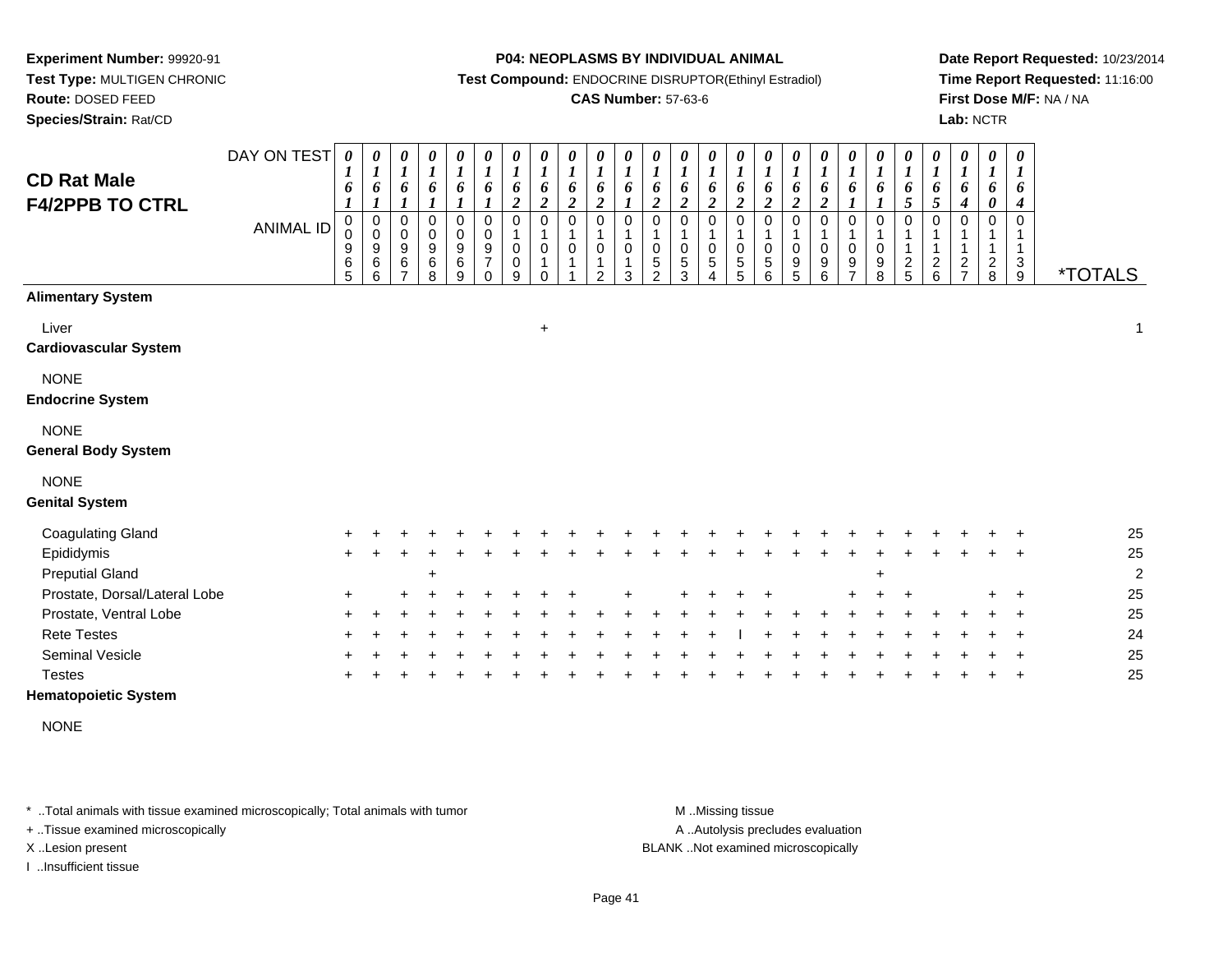**Test Type:** MULTIGEN CHRONIC**Route:** DOSED FEED

**Species/Strain:** Rat/CD

#### **P04: NEOPLASMS BY INDIVIDUAL ANIMAL**

**Test Compound:** ENDOCRINE DISRUPTOR(Ethinyl Estradiol)

### **CAS Number:** 57-63-6

**Date Report Requested:** 10/23/2014**Time Report Requested:** 11:16:00**First Dose M/F:** NA / NA**Lab:** NCTR

| <b>CD Rat Male</b><br><b>F4/2PPB TO CTRL</b>   | DAY ON TEST<br>ANIMAL ID | $\boldsymbol{\theta}$<br>6<br>0<br>0<br>$9\,$<br>6<br>5 | 0<br>$\boldsymbol{l}$<br>6<br>0<br>$\pmb{0}$<br>9<br>6<br>6 | 0<br>$\boldsymbol{l}$<br>6<br>$\boldsymbol{l}$<br>0<br>$\pmb{0}$<br>9<br>6<br>$\overline{ }$ | 0<br>$\boldsymbol{l}$<br>6<br>$\boldsymbol{l}$<br>0<br>$\mathbf 0$<br>9<br>6<br>8 | 0<br>$\boldsymbol{l}$<br>6<br>0<br>$\pmb{0}$<br>$\boldsymbol{9}$<br>$\,6$<br>9 | 0<br>$\boldsymbol{l}$<br>6<br>0<br>$\mathsf{O}\xspace$<br>9<br>$\overline{7}$<br>$\Omega$ | 0<br>$\boldsymbol{l}$<br>6<br>$\overline{\mathbf{c}}$<br>0<br>$\pmb{0}$<br>$\pmb{0}$<br>$\boldsymbol{9}$ | $\pmb{\theta}$<br>$\boldsymbol{l}$<br>6<br>$\boldsymbol{2}$<br>$\mathbf 0$<br>$\mathbf 1$<br>$\pmb{0}$<br>$\mathbf{1}$<br>$\Omega$ | $\pmb{\theta}$<br>$\boldsymbol{l}$<br>6<br>$\boldsymbol{2}$<br>$\pmb{0}$<br>$\pmb{0}$ | $\frac{\theta}{I}$<br>6<br>$\overline{\mathbf{c}}$<br>0<br>0<br>$\mathcal{P}$ | $\frac{\theta}{I}$<br>6<br>0<br>0<br>3 | $\boldsymbol{\theta}$<br>$\overline{\mathbf{I}}$<br>6<br>$\boldsymbol{2}$<br>$\mathbf 0$<br>$\mathbf 0$<br>5<br>$\Omega$ | $\begin{matrix} 0 \\ 1 \end{matrix}$<br>6<br>$\boldsymbol{2}$<br>0<br>$\mathbf{1}$<br>$\pmb{0}$<br>$\overline{5}$<br>3 | $\boldsymbol{\theta}$<br>$\boldsymbol{l}$<br>6<br>$\boldsymbol{2}$<br>0<br>$\pmb{0}$<br>$\sqrt{5}$<br>4 | 0<br>$\boldsymbol{l}$<br>6<br>$\boldsymbol{2}$<br>0<br>0<br>5<br>$\overline{5}$ | 0<br>$\mathbf{I}$<br>6<br>2<br>$\Omega$<br>$\pmb{0}$<br>5<br>6 | 0<br>$\boldsymbol{l}$<br>6<br>2<br>0<br>1<br>$\mathbf 0$<br>9<br>5 | 0<br>$\boldsymbol{l}$<br>6<br>$\boldsymbol{2}$<br>0<br>$\pmb{0}$<br>9<br>6 | 0<br>$\boldsymbol{l}$<br>6<br>0<br>$\mathsf 0$<br>9 | 0<br>6<br>$\Omega$<br>$\pmb{0}$<br>9<br>8 | 0<br>$\boldsymbol{l}$<br>6<br>5<br>0<br>$\overline{c}$<br>5 | $\pmb{\theta}$<br>$\boldsymbol{l}$<br>6<br>5<br>0<br>$\frac{2}{6}$ | $\pmb{\theta}$<br>$\boldsymbol{l}$<br>6<br>$\boldsymbol{4}$<br>0<br>1<br>$\mathbf{1}$<br>$\boldsymbol{2}$<br>$\overline{7}$ | $\pmb{\theta}$<br>$\boldsymbol{l}$<br>6<br>$\boldsymbol{\theta}$<br>$\mathbf 0$<br>1<br>$\frac{2}{8}$ | $\boldsymbol{\theta}$<br>$\boldsymbol{l}$<br>6<br>4<br>$\Omega$<br>1<br>$_9^3$ | <i><b>*TOTALS</b></i> |
|------------------------------------------------|--------------------------|---------------------------------------------------------|-------------------------------------------------------------|----------------------------------------------------------------------------------------------|-----------------------------------------------------------------------------------|--------------------------------------------------------------------------------|-------------------------------------------------------------------------------------------|----------------------------------------------------------------------------------------------------------|------------------------------------------------------------------------------------------------------------------------------------|---------------------------------------------------------------------------------------|-------------------------------------------------------------------------------|----------------------------------------|--------------------------------------------------------------------------------------------------------------------------|------------------------------------------------------------------------------------------------------------------------|---------------------------------------------------------------------------------------------------------|---------------------------------------------------------------------------------|----------------------------------------------------------------|--------------------------------------------------------------------|----------------------------------------------------------------------------|-----------------------------------------------------|-------------------------------------------|-------------------------------------------------------------|--------------------------------------------------------------------|-----------------------------------------------------------------------------------------------------------------------------|-------------------------------------------------------------------------------------------------------|--------------------------------------------------------------------------------|-----------------------|
| <b>Integumentary System</b>                    |                          |                                                         |                                                             |                                                                                              |                                                                                   |                                                                                |                                                                                           |                                                                                                          |                                                                                                                                    |                                                                                       |                                                                               |                                        |                                                                                                                          |                                                                                                                        |                                                                                                         |                                                                                 |                                                                |                                                                    |                                                                            |                                                     |                                           |                                                             |                                                                    |                                                                                                                             |                                                                                                       |                                                                                |                       |
| Mammary Gland<br><b>Musculoskeletal System</b> |                          |                                                         |                                                             |                                                                                              |                                                                                   |                                                                                |                                                                                           |                                                                                                          |                                                                                                                                    |                                                                                       |                                                                               |                                        |                                                                                                                          |                                                                                                                        |                                                                                                         |                                                                                 |                                                                |                                                                    |                                                                            |                                                     |                                           |                                                             |                                                                    |                                                                                                                             |                                                                                                       |                                                                                | 25                    |
| <b>NONE</b><br><b>Nervous System</b>           |                          |                                                         |                                                             |                                                                                              |                                                                                   |                                                                                |                                                                                           |                                                                                                          |                                                                                                                                    |                                                                                       |                                                                               |                                        |                                                                                                                          |                                                                                                                        |                                                                                                         |                                                                                 |                                                                |                                                                    |                                                                            |                                                     |                                           |                                                             |                                                                    |                                                                                                                             |                                                                                                       |                                                                                |                       |
| <b>NONE</b><br><b>Respiratory System</b>       |                          |                                                         |                                                             |                                                                                              |                                                                                   |                                                                                |                                                                                           |                                                                                                          |                                                                                                                                    |                                                                                       |                                                                               |                                        |                                                                                                                          |                                                                                                                        |                                                                                                         |                                                                                 |                                                                |                                                                    |                                                                            |                                                     |                                           |                                                             |                                                                    |                                                                                                                             |                                                                                                       |                                                                                |                       |
| <b>NONE</b><br><b>Special Senses System</b>    |                          |                                                         |                                                             |                                                                                              |                                                                                   |                                                                                |                                                                                           |                                                                                                          |                                                                                                                                    |                                                                                       |                                                                               |                                        |                                                                                                                          |                                                                                                                        |                                                                                                         |                                                                                 |                                                                |                                                                    |                                                                            |                                                     |                                           |                                                             |                                                                    |                                                                                                                             |                                                                                                       |                                                                                |                       |
| <b>NONE</b><br><b>Urinary System</b>           |                          |                                                         |                                                             |                                                                                              |                                                                                   |                                                                                |                                                                                           |                                                                                                          |                                                                                                                                    |                                                                                       |                                                                               |                                        |                                                                                                                          |                                                                                                                        |                                                                                                         |                                                                                 |                                                                |                                                                    |                                                                            |                                                     |                                           |                                                             |                                                                    |                                                                                                                             |                                                                                                       |                                                                                |                       |
| <b>NONE</b><br><b>SYSTEMIC LESIONS</b>         |                          |                                                         |                                                             |                                                                                              |                                                                                   |                                                                                |                                                                                           |                                                                                                          |                                                                                                                                    |                                                                                       |                                                                               |                                        |                                                                                                                          |                                                                                                                        |                                                                                                         |                                                                                 |                                                                |                                                                    |                                                                            |                                                     |                                           |                                                             |                                                                    |                                                                                                                             |                                                                                                       |                                                                                |                       |
| Multiple Organ                                 |                          |                                                         |                                                             |                                                                                              |                                                                                   |                                                                                |                                                                                           |                                                                                                          |                                                                                                                                    |                                                                                       |                                                                               |                                        |                                                                                                                          |                                                                                                                        |                                                                                                         |                                                                                 |                                                                |                                                                    |                                                                            |                                                     |                                           |                                                             |                                                                    |                                                                                                                             |                                                                                                       |                                                                                | 25                    |

\* ..Total animals with tissue examined microscopically; Total animals with tumor **M** . Missing tissue M ..Missing tissue

+ ..Tissue examined microscopically

I ..Insufficient tissue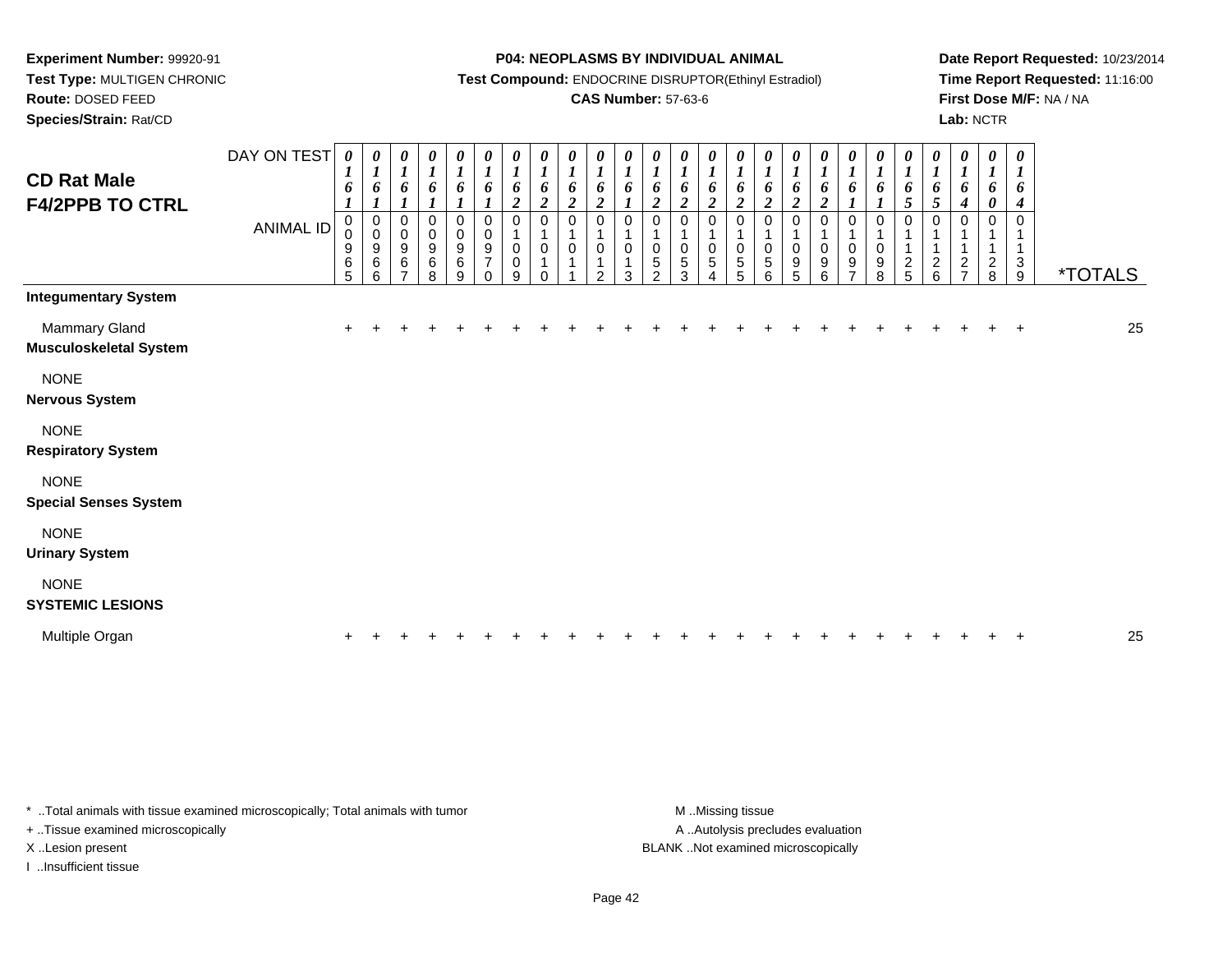**Test Type:** MULTIGEN CHRONIC

## **Route:** DOSED FEED

**Species/Strain:** Rat/CD

#### **P04: NEOPLASMS BY INDIVIDUAL ANIMAL**

**Test Compound:** ENDOCRINE DISRUPTOR(Ethinyl Estradiol)

## **CAS Number:** 57-63-6

**Date Report Requested:** 10/23/2014**Time Report Requested:** 11:16:00**First Dose M/F:** NA / NA**Lab:** NCTR

| <b>CD Rat Male</b><br><b>F4/10PPB TO CTRL</b>                      | DAY ON TEST<br><b>ANIMAL ID</b> | $\boldsymbol{\theta}$<br>$\boldsymbol{\theta}$<br>$\overline{7}$<br>$\boldsymbol{2}$<br>$\pmb{0}$<br>$\mathbf 0$<br>9<br>1 | 0<br>$\boldsymbol{l}$<br>6<br>$\pmb{0}$<br>$\overline{0}$<br>9<br>$\overline{7}$ | $\pmb{\theta}$<br>$\boldsymbol{l}$<br>6<br>$\mathbf{I}$<br>$\mathbf 0$<br>$\mathbf 0$<br>$9\,$<br>$\overline{7}$<br>$\mathfrak{p}$ | 0<br>$\boldsymbol{l}$<br>6<br>$\mathbf 0$<br>$\mathbf 0$<br>9<br>$\overline{7}$<br>3 | $\pmb{\theta}$<br>$\boldsymbol{l}$<br>6<br>$\mathbf 0$<br>$\mathbf 0$<br>9<br>$\overline{7}$ | $\boldsymbol{\theta}$<br>$\boldsymbol{l}$<br>6<br>$\boldsymbol{\theta}$<br>$\mathbf 0$<br>0<br>$\boldsymbol{9}$<br>$\overline{7}$<br>5 | 0<br>6<br>0<br>0<br>0<br>$\boldsymbol{9}$<br>$\overline{7}$<br>6 | 0<br>$\boldsymbol{l}$<br>6<br>$\boldsymbol{2}$<br>$\mathbf 0$<br>$\,0\,$<br>$\boldsymbol{\Delta}$ | 0<br>$\boldsymbol{l}$<br>6<br>$\boldsymbol{2}$<br>$\mathbf 0$<br>-1<br>$\mathbf 0$<br>$\mathbf 1$<br>5 | 0<br>$\boldsymbol{l}$<br>6<br>0<br>1<br>0<br>1<br>6 | $\pmb{\theta}$<br>$\boldsymbol{l}$<br>6<br>$\mathbf{I}$<br>$\mathbf 0$<br>$\mathbf 1$<br>$\pmb{0}$<br>$\mathbf{1}$<br>$\overline{7}$ | 0<br>$\boldsymbol{l}$<br>6<br>$\boldsymbol{\theta}$<br>$\mathbf 0$<br>1<br>$\,0\,$<br>$\mathbf{1}$<br>8 | 0<br>$\boldsymbol{l}$<br>6<br>$\pmb{\theta}$<br>0<br>$\mathbf{1}$<br>0<br>$\mathbf{1}$<br>9 | 0<br>$\boldsymbol{l}$<br>6<br>$\boldsymbol{2}$<br>$\mathsf 0$<br>1<br>$\mathbf 0$<br>$\mathbf 5$<br>$\overline{7}$ | 0<br>$\boldsymbol{l}$<br>6<br>$\boldsymbol{2}$<br>$\mathsf 0$<br>$\pmb{0}$<br>$\,$ 5 $\,$<br>8 | $\boldsymbol{\theta}$<br>$\boldsymbol{l}$<br>6<br>1<br>$\mathbf 0$<br>$\mathbf{1}$<br>$\pmb{0}$<br>$\,$ 5 $\,$<br>9 | 0<br>$\boldsymbol{l}$<br>6<br>$\mathbf 0$<br>1<br>0<br>$\,6$<br>$\Omega$ | $\pmb{\theta}$<br>$\boldsymbol{l}$<br>6<br>$\pmb{\theta}$<br>$\mathbf 0$<br>$\,0\,$<br>6 | $\boldsymbol{\theta}$<br>$\boldsymbol{l}$<br>6<br>$\boldsymbol{2}$<br>$\mathbf 0$<br>$\mathbf 0$<br>$\boldsymbol{9}$<br>9 | $\pmb{\theta}$<br>$\boldsymbol{l}$<br>6<br>$\boldsymbol{2}$<br>$\mathbf 0$<br>1<br>$\mathbf{1}$<br>$\mathbf 0$<br>$\Omega$ | 0<br>$\boldsymbol{l}$<br>$\frac{6}{2}$<br>$\mathsf 0$<br>$\mathbf{1}$<br>$\mathbf{1}$<br>$\pmb{0}$ | 0<br>$\boldsymbol{l}$<br>6<br>$\mathbf 0$<br>0<br>$\overline{2}$ | $\boldsymbol{\theta}$<br>$\boldsymbol{l}$<br>6<br>5<br>$\mathbf 0$<br>1<br>1<br>$\boldsymbol{2}$<br>9 | 0<br>$\boldsymbol{l}$<br>6<br>$\boldsymbol{4}$<br>0<br>$\sqrt{3}$<br>$\Omega$ | $\boldsymbol{\theta}$<br>$\boldsymbol{l}$<br>6<br>$\boldsymbol{4}$<br>0<br>$\ensuremath{\mathsf{3}}$ | 0<br>$\boldsymbol{l}$<br>6<br>$\boldsymbol{4}$<br>$\mathbf 0$<br>$\mathbf{1}$<br>$\mathbf{1}$<br>$\frac{3}{2}$ | <i><b>*TOTALS</b></i>    |
|--------------------------------------------------------------------|---------------------------------|----------------------------------------------------------------------------------------------------------------------------|----------------------------------------------------------------------------------|------------------------------------------------------------------------------------------------------------------------------------|--------------------------------------------------------------------------------------|----------------------------------------------------------------------------------------------|----------------------------------------------------------------------------------------------------------------------------------------|------------------------------------------------------------------|---------------------------------------------------------------------------------------------------|--------------------------------------------------------------------------------------------------------|-----------------------------------------------------|--------------------------------------------------------------------------------------------------------------------------------------|---------------------------------------------------------------------------------------------------------|---------------------------------------------------------------------------------------------|--------------------------------------------------------------------------------------------------------------------|------------------------------------------------------------------------------------------------|---------------------------------------------------------------------------------------------------------------------|--------------------------------------------------------------------------|------------------------------------------------------------------------------------------|---------------------------------------------------------------------------------------------------------------------------|----------------------------------------------------------------------------------------------------------------------------|----------------------------------------------------------------------------------------------------|------------------------------------------------------------------|-------------------------------------------------------------------------------------------------------|-------------------------------------------------------------------------------|------------------------------------------------------------------------------------------------------|----------------------------------------------------------------------------------------------------------------|--------------------------|
| <b>Alimentary System</b>                                           |                                 |                                                                                                                            |                                                                                  |                                                                                                                                    |                                                                                      |                                                                                              |                                                                                                                                        |                                                                  |                                                                                                   |                                                                                                        |                                                     |                                                                                                                                      |                                                                                                         |                                                                                             |                                                                                                                    |                                                                                                |                                                                                                                     |                                                                          |                                                                                          |                                                                                                                           |                                                                                                                            |                                                                                                    |                                                                  |                                                                                                       |                                                                               |                                                                                                      |                                                                                                                |                          |
| Esophagus<br>Liver<br>Pancreas<br><b>Cardiovascular System</b>     |                                 | $\ddot{}$<br>$\ddot{}$<br>$+$                                                                                              |                                                                                  |                                                                                                                                    |                                                                                      |                                                                                              |                                                                                                                                        | $\ddot{}$                                                        |                                                                                                   |                                                                                                        |                                                     |                                                                                                                                      |                                                                                                         |                                                                                             |                                                                                                                    |                                                                                                |                                                                                                                     |                                                                          |                                                                                          |                                                                                                                           |                                                                                                                            |                                                                                                    |                                                                  |                                                                                                       |                                                                               |                                                                                                      |                                                                                                                | 1<br>$\overline{c}$<br>1 |
| <b>Blood Vessel</b>                                                |                                 | $\ddot{}$                                                                                                                  |                                                                                  |                                                                                                                                    |                                                                                      |                                                                                              |                                                                                                                                        |                                                                  |                                                                                                   |                                                                                                        |                                                     |                                                                                                                                      |                                                                                                         |                                                                                             |                                                                                                                    |                                                                                                |                                                                                                                     |                                                                          |                                                                                          |                                                                                                                           |                                                                                                                            |                                                                                                    |                                                                  |                                                                                                       |                                                                               |                                                                                                      |                                                                                                                |                          |
| Heart                                                              |                                 | $\ddot{}$                                                                                                                  |                                                                                  |                                                                                                                                    |                                                                                      |                                                                                              |                                                                                                                                        |                                                                  |                                                                                                   |                                                                                                        |                                                     |                                                                                                                                      |                                                                                                         |                                                                                             |                                                                                                                    |                                                                                                |                                                                                                                     |                                                                          |                                                                                          |                                                                                                                           |                                                                                                                            |                                                                                                    |                                                                  |                                                                                                       |                                                                               |                                                                                                      |                                                                                                                | 1                        |
| <b>Endocrine System</b>                                            |                                 |                                                                                                                            |                                                                                  |                                                                                                                                    |                                                                                      |                                                                                              |                                                                                                                                        |                                                                  |                                                                                                   |                                                                                                        |                                                     |                                                                                                                                      |                                                                                                         |                                                                                             |                                                                                                                    |                                                                                                |                                                                                                                     |                                                                          |                                                                                          |                                                                                                                           |                                                                                                                            |                                                                                                    |                                                                  |                                                                                                       |                                                                               |                                                                                                      |                                                                                                                |                          |
| <b>Adrenal Cortex</b><br>Adrenal Medulla<br><b>Pituitary Gland</b> |                                 | $\ddot{}$<br>$\ddot{}$<br>$+$                                                                                              |                                                                                  |                                                                                                                                    |                                                                                      |                                                                                              |                                                                                                                                        |                                                                  |                                                                                                   |                                                                                                        |                                                     |                                                                                                                                      |                                                                                                         |                                                                                             |                                                                                                                    | $\ddot{}$                                                                                      |                                                                                                                     |                                                                          |                                                                                          |                                                                                                                           |                                                                                                                            |                                                                                                    |                                                                  |                                                                                                       |                                                                               |                                                                                                      |                                                                                                                | 1<br>$\overline{2}$      |
| <b>Thyroid Gland</b><br><b>General Body System</b>                 |                                 | M                                                                                                                          |                                                                                  |                                                                                                                                    |                                                                                      |                                                                                              |                                                                                                                                        |                                                                  |                                                                                                   |                                                                                                        |                                                     |                                                                                                                                      |                                                                                                         |                                                                                             |                                                                                                                    |                                                                                                |                                                                                                                     |                                                                          |                                                                                          |                                                                                                                           |                                                                                                                            |                                                                                                    |                                                                  |                                                                                                       |                                                                               |                                                                                                      |                                                                                                                | 0                        |
| <b>NONE</b><br><b>Genital System</b>                               |                                 |                                                                                                                            |                                                                                  |                                                                                                                                    |                                                                                      |                                                                                              |                                                                                                                                        |                                                                  |                                                                                                   |                                                                                                        |                                                     |                                                                                                                                      |                                                                                                         |                                                                                             |                                                                                                                    |                                                                                                |                                                                                                                     |                                                                          |                                                                                          |                                                                                                                           |                                                                                                                            |                                                                                                    |                                                                  |                                                                                                       |                                                                               |                                                                                                      |                                                                                                                |                          |
| <b>Coagulating Gland</b><br>Epididymis<br><b>Preputial Gland</b>   |                                 |                                                                                                                            |                                                                                  |                                                                                                                                    |                                                                                      |                                                                                              |                                                                                                                                        | $\ddot{}$                                                        |                                                                                                   |                                                                                                        |                                                     |                                                                                                                                      |                                                                                                         |                                                                                             |                                                                                                                    |                                                                                                |                                                                                                                     |                                                                          |                                                                                          |                                                                                                                           |                                                                                                                            |                                                                                                    |                                                                  |                                                                                                       |                                                                               |                                                                                                      |                                                                                                                | 26<br>26<br>$\mathbf 1$  |
| Prostate, Dorsal/Lateral Lobe<br>Prostate, Ventral Lobe            |                                 |                                                                                                                            |                                                                                  |                                                                                                                                    |                                                                                      |                                                                                              |                                                                                                                                        |                                                                  |                                                                                                   |                                                                                                        |                                                     |                                                                                                                                      |                                                                                                         |                                                                                             |                                                                                                                    |                                                                                                |                                                                                                                     |                                                                          |                                                                                          |                                                                                                                           |                                                                                                                            |                                                                                                    |                                                                  |                                                                                                       |                                                                               |                                                                                                      |                                                                                                                | 26<br>26                 |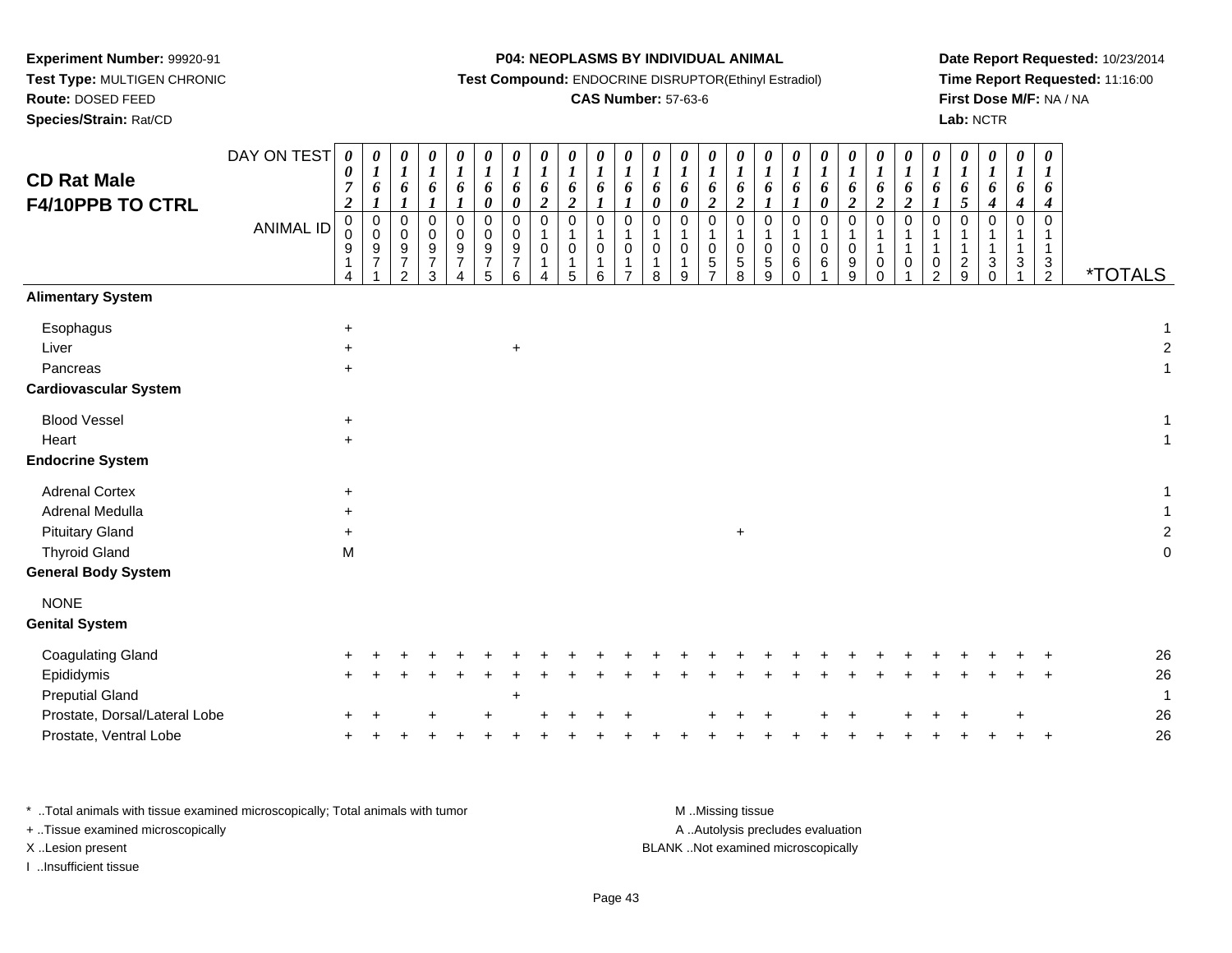**Test Type:** MULTIGEN CHRONIC

# **Route:** DOSED FEED

**Species/Strain:** Rat/CD

#### **P04: NEOPLASMS BY INDIVIDUAL ANIMAL**

**Test Compound:** ENDOCRINE DISRUPTOR(Ethinyl Estradiol)

### **CAS Number:** 57-63-6

**Date Report Requested:** 10/23/2014**Time Report Requested:** 11:16:01**First Dose M/F:** NA / NA**Lab:** NCTR

| <b>CD Rat Male</b><br>F4/10PPB TO CTRL | DAY ON TEST<br><b>ANIMAL ID</b> | $\boldsymbol{\theta}$<br>0<br>$\overline{7}$<br>$\boldsymbol{2}$<br>$\mathbf 0$<br>$\mathbf 0$<br>9<br>4 | 0<br>$\boldsymbol{I}$<br>6<br>$\boldsymbol{l}$<br>$\mathbf 0$<br>$\pmb{0}$<br>9<br>$\overline{7}$ | 0<br>$\boldsymbol{l}$<br>6<br>$\mathbf{I}$<br>$\mathbf 0$<br>0<br>$\frac{9}{7}$<br>$\overline{2}$ | 0<br>$\boldsymbol{l}$<br>6<br>$\mathbf 0$<br>$\mathbf 0$<br>9<br>$\overline{7}$<br>3 | $\boldsymbol{\theta}$<br>$\boldsymbol{l}$<br>6<br>$\boldsymbol{l}$<br>$\mathbf 0$<br>$\mathbf 0$<br>9<br>$\overline{7}$ | 0<br>$\boldsymbol{l}$<br>6<br>$\pmb{\theta}$<br>0<br>0<br>$\frac{9}{7}$<br>5 | $\pmb{\theta}$<br>$\boldsymbol{l}$<br>6<br>0<br>0<br>0<br>9<br>$\overline{7}$<br>6 | 0<br>$\boldsymbol{l}$<br>6<br>$\boldsymbol{2}$<br>$\mathbf 0$<br>1<br>0<br>1<br>Λ | 0<br>$\boldsymbol{I}$<br>6<br>$\boldsymbol{2}$<br>0<br>$\mathbf{1}$<br>0<br>$\mathbf{1}$<br>5 | 0<br>$\boldsymbol{l}$<br>6<br>$\mathbf 0$<br>$\mathbf{1}$<br>$\mathbf 0$<br>6 | $\boldsymbol{\theta}$<br>$\boldsymbol{l}$<br>6<br>$\boldsymbol{l}$<br>$\mathbf 0$<br>$\mathbf{1}$<br>0<br>1<br>⇁ | 0<br>$\boldsymbol{l}$<br>6<br>0<br>0<br>$\mathbf 1$<br>0<br>8 | 0<br>$\boldsymbol{l}$<br>6<br>0<br>0<br>1<br>0<br>9 | 0<br>$\boldsymbol{l}$<br>6<br>$\boldsymbol{2}$<br>$\pmb{0}$<br>$\mathbf{1}$<br>$\mathbf 0$<br>$\,$ 5 $\,$<br>$\overline{7}$ | 0<br>$\boldsymbol{I}$<br>6<br>$\boldsymbol{2}$<br>$\mathbf 0$<br>0<br>5<br>8 | 0<br>$\boldsymbol{l}$<br>6<br>0<br>0<br>$\,$ 5 $\,$<br>9 | $\boldsymbol{\theta}$<br>$\boldsymbol{l}$<br>6<br>1<br>0<br>$\mathbf{1}$<br>0<br>6<br>$\Omega$ | 0<br>$\boldsymbol{l}$<br>6<br>0<br>0<br>0<br>6 | $\pmb{\theta}$<br>$\boldsymbol{l}$<br>6<br>$\boldsymbol{2}$<br>$\mathbf 0$<br>0<br>9<br>9 | 0<br>$\boldsymbol{l}$<br>6<br>$\boldsymbol{2}$<br>$\mathbf 0$<br>$\mathbf{1}$<br>$\mathbf{1}$<br>$\mathbf 0$<br>$\Omega$ | 0<br>$\boldsymbol{l}$<br>6<br>$\boldsymbol{2}$<br>$\mathbf 0$<br>1<br>1<br>$\mathbf 0$ | $\boldsymbol{\theta}$<br>$\boldsymbol{l}$<br>6<br>$\mathbf 0$<br>0<br>$\overline{2}$ | 0<br>$\boldsymbol{l}$<br>6<br>$\mathfrak{s}$<br>0<br>$\overline{c}$<br>9 | 0<br>$\boldsymbol{l}$<br>6<br>4<br>0<br>3<br>∩ | $\pmb{\theta}$<br>$\boldsymbol{l}$<br>6<br>4<br>$\mathbf 0$<br>$\mathbf 1$<br>3 | 0<br>$\boldsymbol{I}$<br>6<br>4<br>$\Omega$<br>$\mathbf{1}$<br>$\sqrt{3}$<br>$\overline{2}$ | *TOTALS      |
|----------------------------------------|---------------------------------|----------------------------------------------------------------------------------------------------------|---------------------------------------------------------------------------------------------------|---------------------------------------------------------------------------------------------------|--------------------------------------------------------------------------------------|-------------------------------------------------------------------------------------------------------------------------|------------------------------------------------------------------------------|------------------------------------------------------------------------------------|-----------------------------------------------------------------------------------|-----------------------------------------------------------------------------------------------|-------------------------------------------------------------------------------|------------------------------------------------------------------------------------------------------------------|---------------------------------------------------------------|-----------------------------------------------------|-----------------------------------------------------------------------------------------------------------------------------|------------------------------------------------------------------------------|----------------------------------------------------------|------------------------------------------------------------------------------------------------|------------------------------------------------|-------------------------------------------------------------------------------------------|--------------------------------------------------------------------------------------------------------------------------|----------------------------------------------------------------------------------------|--------------------------------------------------------------------------------------|--------------------------------------------------------------------------|------------------------------------------------|---------------------------------------------------------------------------------|---------------------------------------------------------------------------------------------|--------------|
| <b>Rete Testes</b>                     |                                 | $+$                                                                                                      | ÷                                                                                                 |                                                                                                   |                                                                                      |                                                                                                                         |                                                                              |                                                                                    |                                                                                   |                                                                                               |                                                                               |                                                                                                                  |                                                               |                                                     |                                                                                                                             |                                                                              |                                                          |                                                                                                |                                                |                                                                                           |                                                                                                                          |                                                                                        |                                                                                      |                                                                          |                                                | $+$                                                                             | $+$                                                                                         | 26           |
| <b>Seminal Vesicle</b>                 |                                 |                                                                                                          |                                                                                                   |                                                                                                   |                                                                                      |                                                                                                                         |                                                                              |                                                                                    |                                                                                   |                                                                                               |                                                                               |                                                                                                                  |                                                               |                                                     |                                                                                                                             |                                                                              |                                                          |                                                                                                |                                                |                                                                                           |                                                                                                                          |                                                                                        |                                                                                      |                                                                          |                                                |                                                                                 |                                                                                             | 26           |
| <b>Testes</b>                          |                                 |                                                                                                          |                                                                                                   |                                                                                                   |                                                                                      |                                                                                                                         |                                                                              |                                                                                    |                                                                                   |                                                                                               |                                                                               |                                                                                                                  |                                                               |                                                     |                                                                                                                             |                                                                              |                                                          |                                                                                                |                                                |                                                                                           |                                                                                                                          |                                                                                        |                                                                                      |                                                                          |                                                |                                                                                 |                                                                                             | 26           |
| <b>Hematopoietic System</b>            |                                 |                                                                                                          |                                                                                                   |                                                                                                   |                                                                                      |                                                                                                                         |                                                                              |                                                                                    |                                                                                   |                                                                                               |                                                                               |                                                                                                                  |                                                               |                                                     |                                                                                                                             |                                                                              |                                                          |                                                                                                |                                                |                                                                                           |                                                                                                                          |                                                                                        |                                                                                      |                                                                          |                                                |                                                                                 |                                                                                             |              |
| <b>Bone Marrow</b>                     |                                 | $\ddot{}$                                                                                                |                                                                                                   |                                                                                                   |                                                                                      |                                                                                                                         |                                                                              |                                                                                    |                                                                                   |                                                                                               |                                                                               |                                                                                                                  |                                                               |                                                     |                                                                                                                             |                                                                              |                                                          |                                                                                                |                                                |                                                                                           |                                                                                                                          |                                                                                        |                                                                                      |                                                                          |                                                |                                                                                 |                                                                                             | 1            |
| Spleen                                 |                                 | $\ddot{}$                                                                                                |                                                                                                   |                                                                                                   |                                                                                      |                                                                                                                         |                                                                              |                                                                                    |                                                                                   |                                                                                               |                                                                               |                                                                                                                  |                                                               |                                                     |                                                                                                                             |                                                                              |                                                          |                                                                                                |                                                |                                                                                           |                                                                                                                          |                                                                                        |                                                                                      |                                                                          |                                                |                                                                                 |                                                                                             | $\mathbf{1}$ |
| Thymus                                 |                                 | $+$                                                                                                      |                                                                                                   |                                                                                                   |                                                                                      |                                                                                                                         |                                                                              |                                                                                    |                                                                                   |                                                                                               |                                                                               |                                                                                                                  |                                                               |                                                     |                                                                                                                             |                                                                              |                                                          |                                                                                                |                                                |                                                                                           |                                                                                                                          |                                                                                        |                                                                                      |                                                                          |                                                |                                                                                 |                                                                                             | $\mathbf{1}$ |
| <b>Integumentary System</b>            |                                 |                                                                                                          |                                                                                                   |                                                                                                   |                                                                                      |                                                                                                                         |                                                                              |                                                                                    |                                                                                   |                                                                                               |                                                                               |                                                                                                                  |                                                               |                                                     |                                                                                                                             |                                                                              |                                                          |                                                                                                |                                                |                                                                                           |                                                                                                                          |                                                                                        |                                                                                      |                                                                          |                                                |                                                                                 |                                                                                             |              |
| Mammary Gland                          |                                 | М                                                                                                        |                                                                                                   |                                                                                                   |                                                                                      |                                                                                                                         |                                                                              |                                                                                    |                                                                                   |                                                                                               |                                                                               |                                                                                                                  |                                                               |                                                     |                                                                                                                             |                                                                              |                                                          |                                                                                                |                                                |                                                                                           |                                                                                                                          |                                                                                        |                                                                                      |                                                                          |                                                |                                                                                 |                                                                                             | 25           |
| Skin                                   |                                 | $\ddot{}$                                                                                                |                                                                                                   |                                                                                                   |                                                                                      |                                                                                                                         |                                                                              |                                                                                    |                                                                                   |                                                                                               |                                                                               |                                                                                                                  |                                                               |                                                     |                                                                                                                             |                                                                              |                                                          |                                                                                                |                                                |                                                                                           |                                                                                                                          |                                                                                        |                                                                                      |                                                                          |                                                |                                                                                 |                                                                                             | $\mathbf{1}$ |
| <b>Musculoskeletal System</b>          |                                 |                                                                                                          |                                                                                                   |                                                                                                   |                                                                                      |                                                                                                                         |                                                                              |                                                                                    |                                                                                   |                                                                                               |                                                                               |                                                                                                                  |                                                               |                                                     |                                                                                                                             |                                                                              |                                                          |                                                                                                |                                                |                                                                                           |                                                                                                                          |                                                                                        |                                                                                      |                                                                          |                                                |                                                                                 |                                                                                             |              |
| <b>Bone</b>                            |                                 | $\ddot{}$                                                                                                |                                                                                                   |                                                                                                   |                                                                                      |                                                                                                                         |                                                                              |                                                                                    |                                                                                   |                                                                                               |                                                                               |                                                                                                                  |                                                               |                                                     |                                                                                                                             |                                                                              |                                                          |                                                                                                |                                                |                                                                                           |                                                                                                                          |                                                                                        |                                                                                      |                                                                          |                                                |                                                                                 |                                                                                             | 1            |
| <b>Nervous System</b>                  |                                 |                                                                                                          |                                                                                                   |                                                                                                   |                                                                                      |                                                                                                                         |                                                                              |                                                                                    |                                                                                   |                                                                                               |                                                                               |                                                                                                                  |                                                               |                                                     |                                                                                                                             |                                                                              |                                                          |                                                                                                |                                                |                                                                                           |                                                                                                                          |                                                                                        |                                                                                      |                                                                          |                                                |                                                                                 |                                                                                             |              |
| <b>Brain</b>                           |                                 | $+$                                                                                                      |                                                                                                   |                                                                                                   |                                                                                      |                                                                                                                         |                                                                              |                                                                                    |                                                                                   |                                                                                               |                                                                               |                                                                                                                  |                                                               |                                                     |                                                                                                                             |                                                                              |                                                          |                                                                                                |                                                |                                                                                           |                                                                                                                          |                                                                                        |                                                                                      |                                                                          |                                                |                                                                                 |                                                                                             | 1            |
| Spinal Cord                            |                                 | $+$                                                                                                      |                                                                                                   |                                                                                                   |                                                                                      |                                                                                                                         |                                                                              |                                                                                    |                                                                                   |                                                                                               |                                                                               |                                                                                                                  |                                                               |                                                     |                                                                                                                             |                                                                              |                                                          |                                                                                                |                                                |                                                                                           |                                                                                                                          |                                                                                        |                                                                                      |                                                                          |                                                |                                                                                 |                                                                                             | $\mathbf 1$  |
| <b>Respiratory System</b>              |                                 |                                                                                                          |                                                                                                   |                                                                                                   |                                                                                      |                                                                                                                         |                                                                              |                                                                                    |                                                                                   |                                                                                               |                                                                               |                                                                                                                  |                                                               |                                                     |                                                                                                                             |                                                                              |                                                          |                                                                                                |                                                |                                                                                           |                                                                                                                          |                                                                                        |                                                                                      |                                                                          |                                                |                                                                                 |                                                                                             |              |
| Lung                                   |                                 | $\ddot{}$                                                                                                |                                                                                                   |                                                                                                   |                                                                                      |                                                                                                                         |                                                                              |                                                                                    |                                                                                   |                                                                                               |                                                                               |                                                                                                                  |                                                               |                                                     |                                                                                                                             |                                                                              |                                                          |                                                                                                |                                                |                                                                                           |                                                                                                                          |                                                                                        |                                                                                      |                                                                          |                                                |                                                                                 |                                                                                             | 1            |
| Trachea                                |                                 | $+$                                                                                                      |                                                                                                   |                                                                                                   |                                                                                      |                                                                                                                         |                                                                              |                                                                                    |                                                                                   |                                                                                               |                                                                               |                                                                                                                  |                                                               |                                                     |                                                                                                                             |                                                                              |                                                          |                                                                                                |                                                |                                                                                           |                                                                                                                          |                                                                                        |                                                                                      |                                                                          |                                                |                                                                                 |                                                                                             | $\mathbf{1}$ |
| <b>Special Senses System</b>           |                                 |                                                                                                          |                                                                                                   |                                                                                                   |                                                                                      |                                                                                                                         |                                                                              |                                                                                    |                                                                                   |                                                                                               |                                                                               |                                                                                                                  |                                                               |                                                     |                                                                                                                             |                                                                              |                                                          |                                                                                                |                                                |                                                                                           |                                                                                                                          |                                                                                        |                                                                                      |                                                                          |                                                |                                                                                 |                                                                                             |              |

\* ..Total animals with tissue examined microscopically; Total animals with tumor **M** . Missing tissue M ..Missing tissue

+ ..Tissue examined microscopically

I ..Insufficient tissue

A ..Autolysis precludes evaluation

X ..Lesion present BLANK ..Not examined microscopically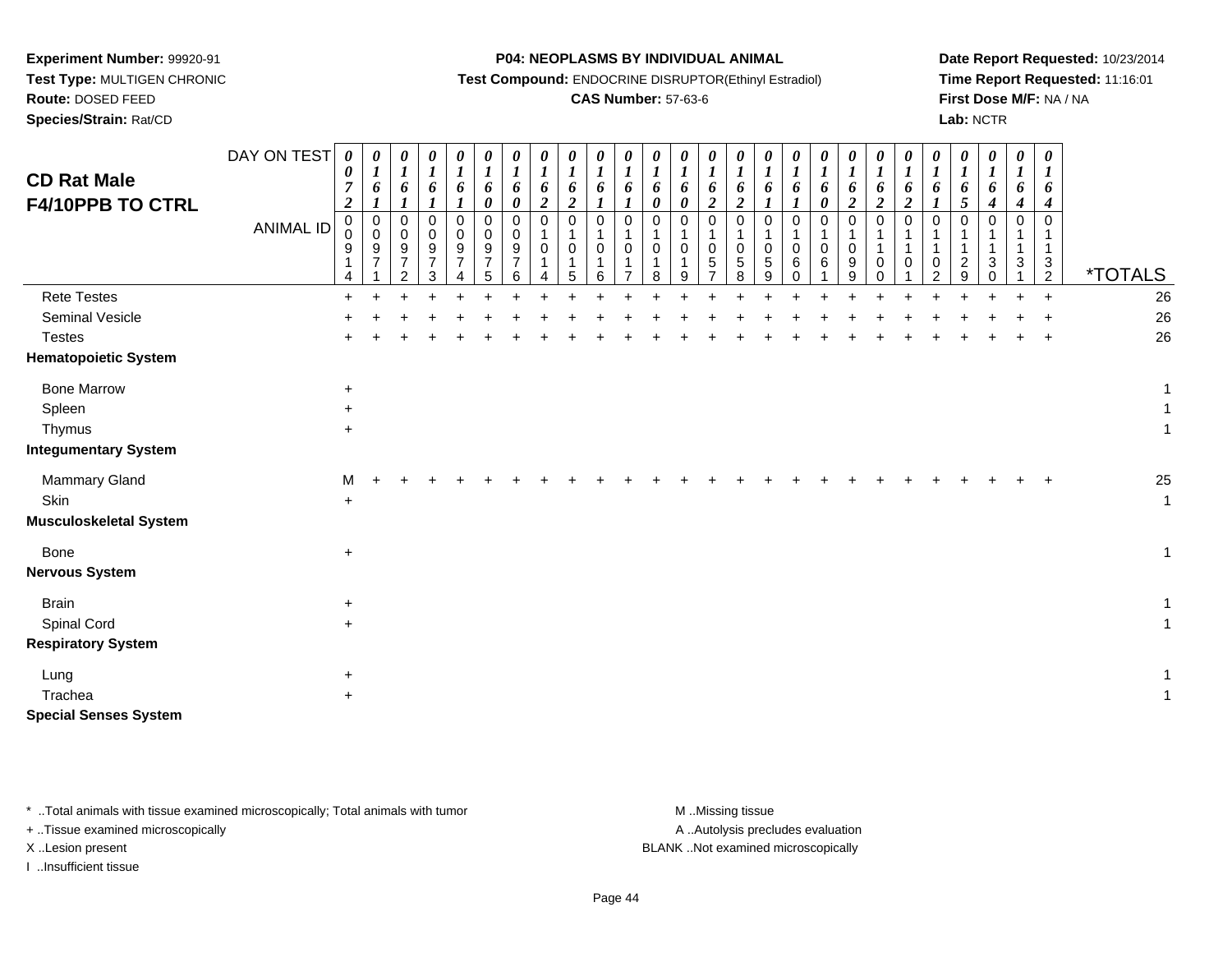**Test Type:** MULTIGEN CHRONIC**Route:** DOSED FEED

**Species/Strain:** Rat/CD

**P04: NEOPLASMS BY INDIVIDUAL ANIMAL**

**Test Compound:** ENDOCRINE DISRUPTOR(Ethinyl Estradiol)

## **CAS Number:** 57-63-6

**Date Report Requested:** 10/23/2014**Time Report Requested:** 11:16:01**First Dose M/F:** NA / NA**Lab:** NCTR

| <b>CD Rat Male</b><br><b>F4/10PPB TO CTRL</b>               | DAY ON TEST<br>ANIMAL ID | $\boldsymbol{\theta}$<br>$\boldsymbol{\theta}$<br>7<br>2<br>$\boldsymbol{9}$<br>$\overline{4}$ | 0<br>$\mathbf{I}$<br>6<br>0<br>0<br>$\frac{9}{7}$ | $\boldsymbol{\theta}$<br>$\overline{ }$<br>6<br>0<br>0<br>9<br>$\overline{ }$<br>$\Omega$ | $\boldsymbol{\theta}$<br>6<br>0<br>$\pmb{0}$<br>$\boldsymbol{9}$<br>$\overline{ }$<br>3 | $\boldsymbol{\theta}$<br>$\bm{o}$<br>$\pmb{0}$<br>0<br>$\boldsymbol{9}$<br>$\overline{ }$ | $\boldsymbol{\theta}$<br>6<br>$\boldsymbol{\theta}$<br>9<br>$\overline{ }$ | 0<br>6<br>$\boldsymbol{\theta}$<br>0<br>0<br>9<br>$\overline{ }$<br>6 | 0<br>$\frac{6}{2}$<br>0<br>0 | $\boldsymbol{\theta}$<br>$\bm{b}$<br>$\boldsymbol{2}$<br>0<br>$\pmb{0}$<br>5 | $\boldsymbol{\theta}$<br>$\bm{o}$<br>0<br>0<br>6 | $\boldsymbol{\theta}$<br>$\bm{b}$<br>T<br>0<br>$\overline{ }$ | 0<br>6<br>0<br>0<br>$\pmb{0}$<br>8 | 0<br>6<br>$\boldsymbol{\theta}$<br>0<br>0<br>9 | $\boldsymbol{\theta}$<br>$\mathbf{I}$<br>6<br>$\overline{2}$<br>0<br>$\pmb{0}$<br>$\sqrt{5}$<br>$\overline{ }$ | $\boldsymbol{\theta}$<br>$\bm{o}$<br>ി<br>◢<br>0<br>0<br>5<br>8 | $\theta$<br>o<br>0<br>$\,$ 5 $\,$<br>q | $\theta$<br>6<br>0<br>6 | $\theta$<br>$\bm{b}$<br>0<br>$\mathbf 0$<br>0<br>6 | 0<br>$\bm{b}$<br>$\boldsymbol{2}$<br>0<br>$\pmb{0}$<br>$\boldsymbol{9}$<br>9 | 0<br>O<br>◢<br>$\mathbf 0$<br>0 | $\theta$<br>o<br>$\overline{2}$<br>0<br>$\pmb{0}$ | $\boldsymbol{\theta}$<br>6<br>0<br>0<br>$\sim$ | $\boldsymbol{\theta}$<br>$\mathbf{I}$<br>$\frac{6}{5}$<br>$\mathbf 0$<br>$\frac{2}{9}$ | $\boldsymbol{\theta}$<br>$\boldsymbol{\mathit{I}}$<br>$\bm{b}$<br>$\boldsymbol{4}$<br>$\mathbf 0$<br>$\mathbf{3}$<br>$\Omega$ | 0<br>6<br>4<br>0<br>3 | $\boldsymbol{\theta}$<br>$\boldsymbol{l}$<br>6<br>$\boldsymbol{4}$<br>$\mathbf 0$<br>3<br>$\overline{2}$ | <i><b>*TOTALS</b></i> |
|-------------------------------------------------------------|--------------------------|------------------------------------------------------------------------------------------------|---------------------------------------------------|-------------------------------------------------------------------------------------------|-----------------------------------------------------------------------------------------|-------------------------------------------------------------------------------------------|----------------------------------------------------------------------------|-----------------------------------------------------------------------|------------------------------|------------------------------------------------------------------------------|--------------------------------------------------|---------------------------------------------------------------|------------------------------------|------------------------------------------------|----------------------------------------------------------------------------------------------------------------|-----------------------------------------------------------------|----------------------------------------|-------------------------|----------------------------------------------------|------------------------------------------------------------------------------|---------------------------------|---------------------------------------------------|------------------------------------------------|----------------------------------------------------------------------------------------|-------------------------------------------------------------------------------------------------------------------------------|-----------------------|----------------------------------------------------------------------------------------------------------|-----------------------|
| <b>NONE</b><br><b>Urinary System</b>                        |                          |                                                                                                |                                                   |                                                                                           |                                                                                         |                                                                                           |                                                                            |                                                                       |                              |                                                                              |                                                  |                                                               |                                    |                                                |                                                                                                                |                                                                 |                                        |                         |                                                    |                                                                              |                                 |                                                   |                                                |                                                                                        |                                                                                                                               |                       |                                                                                                          |                       |
| Kidney<br><b>Urinary Bladder</b><br><b>SYSTEMIC LESIONS</b> |                          | $\ddot{}$<br>$\ddot{}$                                                                         |                                                   |                                                                                           |                                                                                         |                                                                                           |                                                                            |                                                                       |                              |                                                                              |                                                  |                                                               |                                    |                                                |                                                                                                                |                                                                 |                                        |                         |                                                    |                                                                              |                                 |                                                   |                                                |                                                                                        |                                                                                                                               |                       |                                                                                                          | $\mathbf{1}$          |
| Multiple Organ                                              |                          | ÷.                                                                                             |                                                   |                                                                                           |                                                                                         |                                                                                           |                                                                            |                                                                       |                              |                                                                              |                                                  |                                                               |                                    |                                                |                                                                                                                |                                                                 |                                        |                         |                                                    |                                                                              |                                 |                                                   |                                                |                                                                                        |                                                                                                                               |                       | $\div$                                                                                                   | 26                    |

\* ..Total animals with tissue examined microscopically; Total animals with tumor **M** . Missing tissue M ..Missing tissue

+ ..Tissue examined microscopically

I ..Insufficient tissue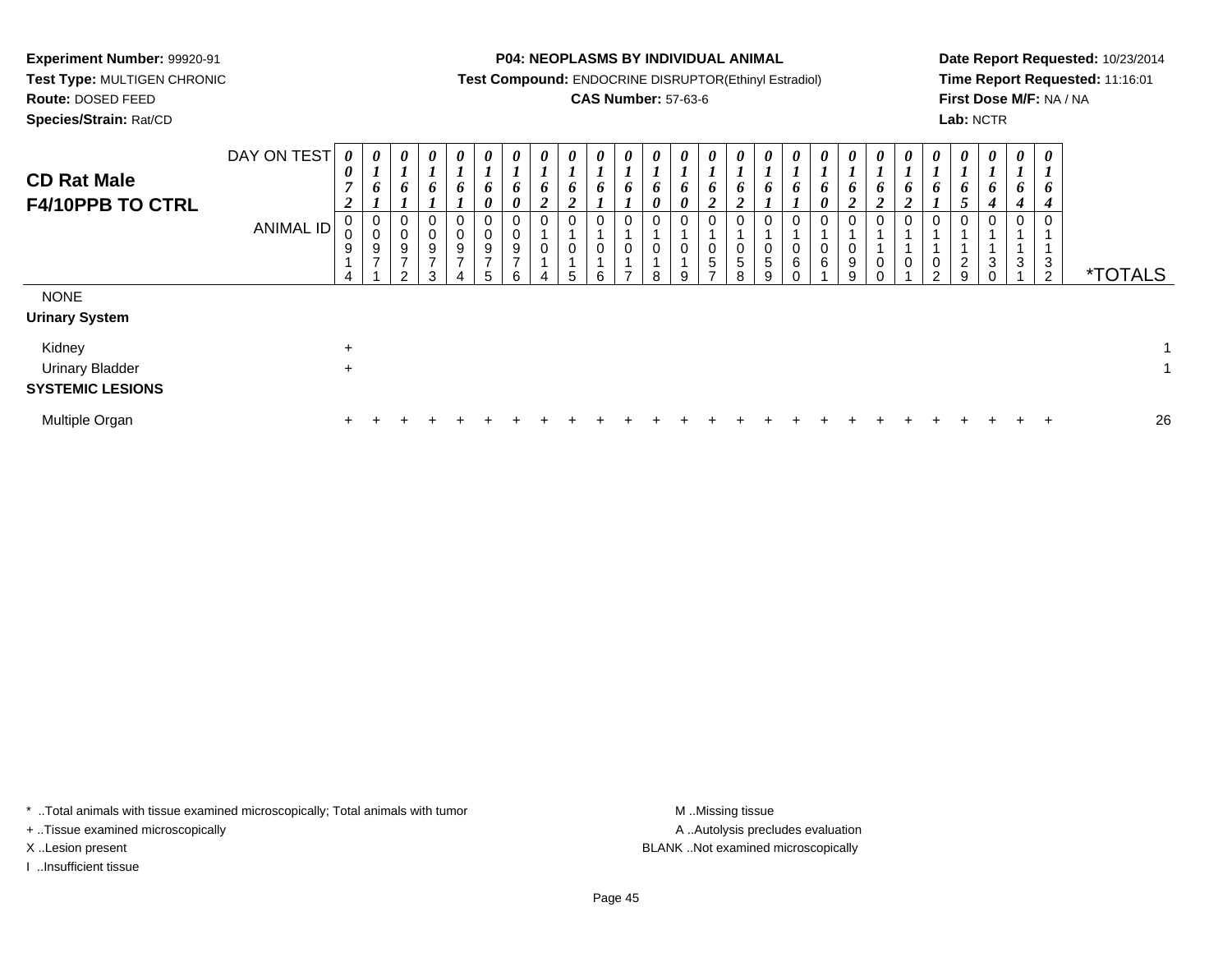**Test Type:** MULTIGEN CHRONIC

## **Route:** DOSED FEED

**Species/Strain:** Rat/CD

#### **P04: NEOPLASMS BY INDIVIDUAL ANIMAL**

**Test Compound:** ENDOCRINE DISRUPTOR(Ethinyl Estradiol)

### **CAS Number:** 57-63-6

**Date Report Requested:** 10/23/2014**Time Report Requested:** 11:16:01**First Dose M/F:** NA / NA**Lab:** NCTR

| <b>CD Rat Male</b><br><b>F4/50PPB TO CTRL</b> | DAY ON TEST<br><b>ANIMAL ID</b> | 0<br>1<br>6<br>$\boldsymbol{l}$<br>$\mathbf 0$<br>0<br>9<br>$\overline{\mathcal{I}}$<br>$\overline{7}$ | $\boldsymbol{\theta}$<br>$\boldsymbol{l}$<br>6<br>$\boldsymbol{l}$<br>$\pmb{0}$<br>$_{9}^{\rm o}$<br>$\overline{7}$<br>8 | 0<br>$\boldsymbol{l}$<br>6<br>$\boldsymbol{l}$<br>$\pmb{0}$<br>$_{9}^{\rm 0}$<br>$\overline{7}$<br>9 | 0<br>$\boldsymbol{l}$<br>6<br>$\boldsymbol{l}$<br>$\pmb{0}$<br>$\mathbf 0$<br>9<br>8<br>$\Omega$ | 0<br>$\boldsymbol{l}$<br>6<br>$\boldsymbol{l}$<br>$\pmb{0}$<br>$\pmb{0}$<br>9<br>$\bf 8$ | 0<br>$\boldsymbol{l}$<br>6<br>$\boldsymbol{l}$<br>$\mathbf 0$<br>$\mathbf 0$<br>9<br>8<br>$\overline{2}$ | $\pmb{\theta}$<br>$\boldsymbol{l}$<br>6<br>$\boldsymbol{2}$<br>$\mathbf 0$<br>$\mathbf{1}$<br>$\mathbf 0$<br>$\boldsymbol{2}$<br>$\Omega$ | 0<br>$\boldsymbol{l}$<br>6<br>$\boldsymbol{l}$<br>0<br>1<br>$\mathbf 0$<br>$\overline{c}$ | 0<br>$\boldsymbol{l}$<br>6<br>$\boldsymbol{l}$<br>0<br>$\mathbf{1}$<br>0<br>$\overline{c}$<br>$\mathfrak{p}$ | $\boldsymbol{\theta}$<br>$\boldsymbol{l}$<br>6<br>$\boldsymbol{l}$<br>$\mathbf 0$<br>$\mathbf{1}$<br>$\mathbf 0$<br>$\sqrt{2}$<br>3 | $\boldsymbol{\theta}$<br>$\boldsymbol{l}$<br>6<br>$\boldsymbol{l}$<br>$\pmb{0}$<br>$\mathbf{1}$<br>$\mathbf 0$<br>$\frac{2}{4}$ | $\frac{\theta}{I}$<br>6<br>$\boldsymbol{l}$<br>0<br>$\mathbf{1}$<br>0<br>$\frac{2}{5}$ | 0<br>$\boldsymbol{l}$<br>6<br>$\boldsymbol{2}$<br>0<br>$\mathbf{1}$<br>0<br>$\,6\,$<br>$\overline{2}$ | 0<br>$\boldsymbol{l}$<br>6<br>$\boldsymbol{2}$<br>$\pmb{0}$<br>$\mathbf{1}$<br>$\overline{0}$<br>$\,6$<br>3 | 0<br>$\boldsymbol{l}$<br>6<br>$\boldsymbol{l}$<br>$\mathbf 0$<br>$\mathbf{1}$<br>$\pmb{0}$<br>$\,6\,$<br>$\overline{4}$ | $\boldsymbol{\theta}$<br>$\boldsymbol{l}$<br>6<br>$\boldsymbol{l}$<br>$\mathbf 0$<br>$\mathbf{1}$<br>$\pmb{0}$<br>$\,6\,$<br>5 | $\boldsymbol{\theta}$<br>$\boldsymbol{l}$<br>6<br>0<br>0<br>$\mathbf{1}$<br>0<br>6<br>6 | $\boldsymbol{\theta}$<br>$\boldsymbol{l}$<br>6<br>$\mathfrak{z}$<br>$\mathbf 0$<br>$\mathbf{1}$<br>$\mathbf{1}$<br>0<br>3 | $\boldsymbol{\theta}$<br>$\boldsymbol{l}$<br>6<br>$\boldsymbol{2}$<br>0<br>$\mathbf{1}$<br>1<br>0 | 0<br>$\boldsymbol{l}$<br>6<br>$\boldsymbol{l}$<br>$\mathbf 0$<br>1<br>$\mathbf{1}$<br>$\pmb{0}$<br>5 | 0<br>$\boldsymbol{l}$<br>6<br>$\boldsymbol{l}$<br>$\mathbf 0$<br>$\mathbf 1$<br>$\mathbf{1}$<br>$\pmb{0}$<br>6 | 0<br>$\boldsymbol{l}$<br>6<br>1<br>$\mathbf 0$<br>1<br>$\mathbf{1}$<br>$\mathbf 0$<br>$\overline{ }$ | 0<br>$\boldsymbol{l}$<br>6<br>4<br>0<br>1<br>$\ensuremath{\mathsf{3}}$<br>3 | $\boldsymbol{\theta}$<br>$\boldsymbol{l}$<br>6<br>$\boldsymbol{2}$<br>$\Omega$<br>1<br>$\ensuremath{\mathsf{3}}$<br>$\overline{4}$ | $\boldsymbol{\theta}$<br>$\boldsymbol{l}$<br>6<br>0<br>$\Omega$<br>$\mathbf{1}$<br>$\frac{3}{5}$ | <i><b>*TOTALS</b></i> |
|-----------------------------------------------|---------------------------------|--------------------------------------------------------------------------------------------------------|--------------------------------------------------------------------------------------------------------------------------|------------------------------------------------------------------------------------------------------|--------------------------------------------------------------------------------------------------|------------------------------------------------------------------------------------------|----------------------------------------------------------------------------------------------------------|-------------------------------------------------------------------------------------------------------------------------------------------|-------------------------------------------------------------------------------------------|--------------------------------------------------------------------------------------------------------------|-------------------------------------------------------------------------------------------------------------------------------------|---------------------------------------------------------------------------------------------------------------------------------|----------------------------------------------------------------------------------------|-------------------------------------------------------------------------------------------------------|-------------------------------------------------------------------------------------------------------------|-------------------------------------------------------------------------------------------------------------------------|--------------------------------------------------------------------------------------------------------------------------------|-----------------------------------------------------------------------------------------|---------------------------------------------------------------------------------------------------------------------------|---------------------------------------------------------------------------------------------------|------------------------------------------------------------------------------------------------------|----------------------------------------------------------------------------------------------------------------|------------------------------------------------------------------------------------------------------|-----------------------------------------------------------------------------|------------------------------------------------------------------------------------------------------------------------------------|--------------------------------------------------------------------------------------------------|-----------------------|
| <b>Alimentary System</b>                      |                                 |                                                                                                        |                                                                                                                          |                                                                                                      |                                                                                                  |                                                                                          |                                                                                                          |                                                                                                                                           |                                                                                           |                                                                                                              |                                                                                                                                     |                                                                                                                                 |                                                                                        |                                                                                                       |                                                                                                             |                                                                                                                         |                                                                                                                                |                                                                                         |                                                                                                                           |                                                                                                   |                                                                                                      |                                                                                                                |                                                                                                      |                                                                             |                                                                                                                                    |                                                                                                  |                       |
| Liver<br><b>Cardiovascular System</b>         |                                 | $\ddot{}$                                                                                              |                                                                                                                          |                                                                                                      |                                                                                                  |                                                                                          |                                                                                                          |                                                                                                                                           |                                                                                           |                                                                                                              |                                                                                                                                     |                                                                                                                                 |                                                                                        |                                                                                                       |                                                                                                             |                                                                                                                         |                                                                                                                                |                                                                                         |                                                                                                                           |                                                                                                   |                                                                                                      |                                                                                                                |                                                                                                      |                                                                             |                                                                                                                                    |                                                                                                  | 25                    |
| <b>NONE</b><br><b>Endocrine System</b>        |                                 |                                                                                                        |                                                                                                                          |                                                                                                      |                                                                                                  |                                                                                          |                                                                                                          |                                                                                                                                           |                                                                                           |                                                                                                              |                                                                                                                                     |                                                                                                                                 |                                                                                        |                                                                                                       |                                                                                                             |                                                                                                                         |                                                                                                                                |                                                                                         |                                                                                                                           |                                                                                                   |                                                                                                      |                                                                                                                |                                                                                                      |                                                                             |                                                                                                                                    |                                                                                                  |                       |
| <b>Adrenal Cortex</b>                         |                                 |                                                                                                        |                                                                                                                          |                                                                                                      |                                                                                                  |                                                                                          |                                                                                                          |                                                                                                                                           |                                                                                           |                                                                                                              |                                                                                                                                     |                                                                                                                                 |                                                                                        |                                                                                                       |                                                                                                             |                                                                                                                         |                                                                                                                                |                                                                                         |                                                                                                                           |                                                                                                   |                                                                                                      |                                                                                                                |                                                                                                      |                                                                             |                                                                                                                                    |                                                                                                  | 25                    |
| Adrenal Medulla                               |                                 |                                                                                                        |                                                                                                                          |                                                                                                      |                                                                                                  |                                                                                          |                                                                                                          |                                                                                                                                           |                                                                                           |                                                                                                              |                                                                                                                                     |                                                                                                                                 |                                                                                        |                                                                                                       |                                                                                                             |                                                                                                                         |                                                                                                                                |                                                                                         |                                                                                                                           |                                                                                                   |                                                                                                      |                                                                                                                |                                                                                                      |                                                                             |                                                                                                                                    |                                                                                                  | 25                    |
| <b>Pituitary Gland</b>                        |                                 |                                                                                                        |                                                                                                                          |                                                                                                      |                                                                                                  |                                                                                          |                                                                                                          |                                                                                                                                           |                                                                                           |                                                                                                              |                                                                                                                                     |                                                                                                                                 |                                                                                        |                                                                                                       |                                                                                                             |                                                                                                                         |                                                                                                                                |                                                                                         |                                                                                                                           |                                                                                                   |                                                                                                      |                                                                                                                |                                                                                                      |                                                                             |                                                                                                                                    |                                                                                                  | 25                    |
| <b>Thyroid Gland</b>                          |                                 |                                                                                                        |                                                                                                                          |                                                                                                      |                                                                                                  |                                                                                          |                                                                                                          |                                                                                                                                           |                                                                                           |                                                                                                              |                                                                                                                                     |                                                                                                                                 |                                                                                        |                                                                                                       |                                                                                                             |                                                                                                                         |                                                                                                                                |                                                                                         |                                                                                                                           |                                                                                                   |                                                                                                      |                                                                                                                |                                                                                                      |                                                                             |                                                                                                                                    |                                                                                                  | 25                    |
| <b>General Body System</b>                    |                                 |                                                                                                        |                                                                                                                          |                                                                                                      |                                                                                                  |                                                                                          |                                                                                                          |                                                                                                                                           |                                                                                           |                                                                                                              |                                                                                                                                     |                                                                                                                                 |                                                                                        |                                                                                                       |                                                                                                             |                                                                                                                         |                                                                                                                                |                                                                                         |                                                                                                                           |                                                                                                   |                                                                                                      |                                                                                                                |                                                                                                      |                                                                             |                                                                                                                                    |                                                                                                  |                       |
| <b>NONE</b><br><b>Genital System</b>          |                                 |                                                                                                        |                                                                                                                          |                                                                                                      |                                                                                                  |                                                                                          |                                                                                                          |                                                                                                                                           |                                                                                           |                                                                                                              |                                                                                                                                     |                                                                                                                                 |                                                                                        |                                                                                                       |                                                                                                             |                                                                                                                         |                                                                                                                                |                                                                                         |                                                                                                                           |                                                                                                   |                                                                                                      |                                                                                                                |                                                                                                      |                                                                             |                                                                                                                                    |                                                                                                  |                       |
| <b>Coagulating Gland</b>                      |                                 |                                                                                                        |                                                                                                                          |                                                                                                      |                                                                                                  |                                                                                          |                                                                                                          |                                                                                                                                           |                                                                                           |                                                                                                              |                                                                                                                                     |                                                                                                                                 |                                                                                        |                                                                                                       |                                                                                                             |                                                                                                                         |                                                                                                                                |                                                                                         |                                                                                                                           |                                                                                                   |                                                                                                      |                                                                                                                |                                                                                                      |                                                                             |                                                                                                                                    |                                                                                                  | 24                    |
| Epididymis                                    |                                 |                                                                                                        |                                                                                                                          |                                                                                                      |                                                                                                  |                                                                                          |                                                                                                          |                                                                                                                                           |                                                                                           |                                                                                                              |                                                                                                                                     |                                                                                                                                 |                                                                                        |                                                                                                       |                                                                                                             |                                                                                                                         |                                                                                                                                |                                                                                         |                                                                                                                           |                                                                                                   |                                                                                                      |                                                                                                                |                                                                                                      |                                                                             |                                                                                                                                    |                                                                                                  | 25                    |
| Prostate, Dorsal/Lateral Lobe                 |                                 |                                                                                                        |                                                                                                                          |                                                                                                      |                                                                                                  |                                                                                          |                                                                                                          |                                                                                                                                           |                                                                                           |                                                                                                              |                                                                                                                                     |                                                                                                                                 |                                                                                        |                                                                                                       |                                                                                                             |                                                                                                                         |                                                                                                                                |                                                                                         |                                                                                                                           |                                                                                                   |                                                                                                      |                                                                                                                |                                                                                                      |                                                                             |                                                                                                                                    |                                                                                                  | 25                    |
| Prostate, Ventral Lobe                        |                                 |                                                                                                        |                                                                                                                          |                                                                                                      |                                                                                                  |                                                                                          |                                                                                                          |                                                                                                                                           |                                                                                           |                                                                                                              |                                                                                                                                     |                                                                                                                                 |                                                                                        |                                                                                                       |                                                                                                             |                                                                                                                         |                                                                                                                                |                                                                                         |                                                                                                                           |                                                                                                   |                                                                                                      |                                                                                                                |                                                                                                      |                                                                             |                                                                                                                                    |                                                                                                  | 25                    |
| <b>Rete Testes</b>                            |                                 |                                                                                                        |                                                                                                                          |                                                                                                      |                                                                                                  |                                                                                          |                                                                                                          |                                                                                                                                           |                                                                                           |                                                                                                              |                                                                                                                                     |                                                                                                                                 |                                                                                        |                                                                                                       |                                                                                                             |                                                                                                                         |                                                                                                                                |                                                                                         |                                                                                                                           |                                                                                                   |                                                                                                      |                                                                                                                |                                                                                                      |                                                                             |                                                                                                                                    |                                                                                                  | 25                    |
| <b>Seminal Vesicle</b>                        |                                 |                                                                                                        |                                                                                                                          |                                                                                                      |                                                                                                  |                                                                                          |                                                                                                          |                                                                                                                                           |                                                                                           |                                                                                                              |                                                                                                                                     |                                                                                                                                 |                                                                                        |                                                                                                       |                                                                                                             |                                                                                                                         |                                                                                                                                |                                                                                         |                                                                                                                           |                                                                                                   |                                                                                                      |                                                                                                                |                                                                                                      |                                                                             |                                                                                                                                    |                                                                                                  | 25                    |
| <b>Testes</b>                                 |                                 |                                                                                                        |                                                                                                                          |                                                                                                      |                                                                                                  |                                                                                          |                                                                                                          |                                                                                                                                           |                                                                                           |                                                                                                              |                                                                                                                                     |                                                                                                                                 |                                                                                        |                                                                                                       |                                                                                                             |                                                                                                                         |                                                                                                                                |                                                                                         |                                                                                                                           |                                                                                                   |                                                                                                      |                                                                                                                |                                                                                                      |                                                                             |                                                                                                                                    |                                                                                                  | 25                    |

\* ..Total animals with tissue examined microscopically; Total animals with tumor **M** . Missing tissue M ..Missing tissue

+ ..Tissue examined microscopically

X ..Lesion present BLANK ..Not examined microscopically

I ..Insufficient tissue

A ..Autolysis precludes evaluation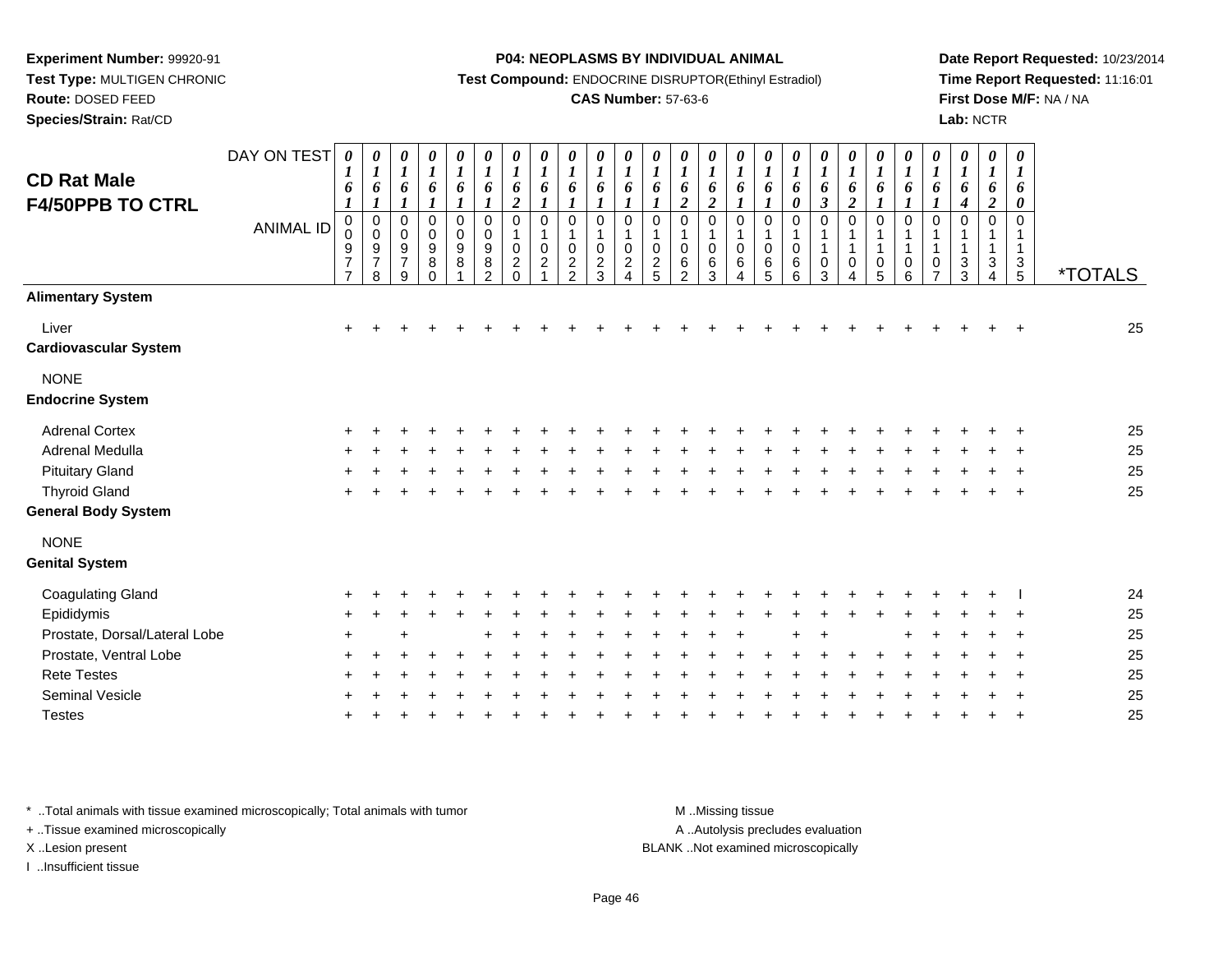**Test Type:** MULTIGEN CHRONIC

**Route:** DOSED FEED

**Species/Strain:** Rat/CD

#### **P04: NEOPLASMS BY INDIVIDUAL ANIMAL**

**Test Compound:** ENDOCRINE DISRUPTOR(Ethinyl Estradiol)

## **CAS Number:** 57-63-6

**Date Report Requested:** 10/23/2014**Time Report Requested:** 11:16:01**First Dose M/F:** NA / NA**Lab:** NCTR

| <b>CD Rat Male</b><br><b>F4/50PPB TO CTRL</b>                         | DAY ON TEST<br><b>ANIMAL ID</b> | 0<br>1<br>6<br>$\pmb{0}$<br>$\pmb{0}$<br>$\boldsymbol{9}$<br>$\overline{7}$<br>$\overline{7}$ | 0<br>$\boldsymbol{l}$<br>6<br>$\boldsymbol{l}$<br>$\mathbf 0$<br>$\mathbf 0$<br>9<br>$\overline{7}$<br>8 | 0<br>$\boldsymbol{l}$<br>6<br>$\boldsymbol{l}$<br>0<br>$\mathbf 0$<br>$\boldsymbol{9}$<br>$\overline{7}$<br>9 | $\boldsymbol{\theta}$<br>$\boldsymbol{l}$<br>6<br>$\mathbf{I}$<br>$\pmb{0}$<br>$\mathbf 0$<br>$\boldsymbol{9}$<br>$\begin{matrix} 8 \\ 0 \end{matrix}$ | 0<br>$\boldsymbol{l}$<br>6<br>$\mathbf{I}$<br>0<br>$\mathbf 0$<br>$\boldsymbol{9}$<br>$\,8\,$ | 0<br>$\boldsymbol{l}$<br>6<br>1<br>0<br>$\mathsf{O}$<br>$\boldsymbol{9}$<br>$\frac{8}{2}$ | 0<br>$\boldsymbol{l}$<br>6<br>$\boldsymbol{2}$<br>$\pmb{0}$<br>$\mathbf{1}$<br>$\pmb{0}$<br>$\frac{2}{0}$ | 0<br>$\boldsymbol{l}$<br>6<br>$\mathbf{I}$<br>$\mathbf 0$<br>1<br>$\mathbf 0$<br>$\overline{c}$ | $\frac{\theta}{I}$<br>6<br>$\boldsymbol{l}$<br>$\mathbf 0$<br>$\mathbf{1}$<br>$\mathbf 0$<br>$\frac{2}{2}$ | 0<br>$\boldsymbol{l}$<br>6<br>$\boldsymbol{l}$<br>$\Omega$<br>$\mathbf{1}$<br>0<br>$\frac{2}{3}$ | 0<br>$\boldsymbol{l}$<br>6<br>$\mathbf{I}$<br>$\mathbf 0$<br>$\mathbf{1}$<br>$\mathbf 0$<br>$\overline{c}$<br>$\Delta$ | 0<br>$\boldsymbol{l}$<br>6<br>$\Omega$<br>$\mathbf 1$<br>$\mathbf 0$<br>$\frac{2}{5}$ | 0<br>$\boldsymbol{l}$<br>6<br>$\overline{\mathbf{c}}$<br>$\mathbf 0$<br>1<br>0<br>$\frac{6}{2}$ | 0<br>$\boldsymbol{l}$<br>6<br>$\overline{2}$<br>$\mathbf 0$<br>$\mathbf 1$<br>$\mathbf 0$<br>$\frac{6}{3}$ | 0<br>$\boldsymbol{l}$<br>6<br>$\mathbf{I}$<br>0<br>$\mathbf 1$<br>$\mathbf 0$<br>6<br>4 | 0<br>$\boldsymbol{I}$<br>6<br>$\boldsymbol{l}$<br>$\pmb{0}$<br>1<br>$\pmb{0}$<br>$6\over 5$ | 0<br>$\boldsymbol{l}$<br>6<br>0<br>0<br>1<br>0<br>$\begin{array}{c} 6 \\ 6 \end{array}$ | $\boldsymbol{\theta}$<br>$\boldsymbol{l}$<br>6<br>$\boldsymbol{\beta}$<br>$\mathbf 0$<br>1<br>0<br>3 | 0<br>$\boldsymbol{l}$<br>6<br>$\overline{2}$<br>$\mathbf 0$<br>1<br>0<br>$\Delta$ | 0<br>$\boldsymbol{l}$<br>6<br>1<br>0<br>$\mathbf 1$<br>$\begin{array}{c} 0 \\ 5 \end{array}$ | 0<br>$\boldsymbol{l}$<br>6<br>$\boldsymbol{l}$<br>$\mathbf 0$<br>$\mathbf{1}$<br>$\mathbf{1}$<br>$\pmb{0}$<br>6 | 0<br>$\boldsymbol{l}$<br>6<br>$\mathbf{I}$<br>$\mathbf 0$<br>$\mathbf{1}$<br>$\frac{0}{7}$ | 0<br>$\boldsymbol{l}$<br>6<br>$\boldsymbol{4}$<br>$\mathbf 0$<br>$\mathbf{1}$<br>1<br>$\frac{3}{3}$ | 0<br>$\boldsymbol{l}$<br>6<br>$\overline{2}$<br>$\Omega$<br>1<br>1<br>$\frac{3}{4}$ | $\boldsymbol{\theta}$<br>$\boldsymbol{l}$<br>6<br>$\boldsymbol{\theta}$<br>$\Omega$<br>-1<br>$\mathbf{1}$<br>$\frac{3}{5}$ | <i><b>*TOTALS</b></i> |
|-----------------------------------------------------------------------|---------------------------------|-----------------------------------------------------------------------------------------------|----------------------------------------------------------------------------------------------------------|---------------------------------------------------------------------------------------------------------------|--------------------------------------------------------------------------------------------------------------------------------------------------------|-----------------------------------------------------------------------------------------------|-------------------------------------------------------------------------------------------|-----------------------------------------------------------------------------------------------------------|-------------------------------------------------------------------------------------------------|------------------------------------------------------------------------------------------------------------|--------------------------------------------------------------------------------------------------|------------------------------------------------------------------------------------------------------------------------|---------------------------------------------------------------------------------------|-------------------------------------------------------------------------------------------------|------------------------------------------------------------------------------------------------------------|-----------------------------------------------------------------------------------------|---------------------------------------------------------------------------------------------|-----------------------------------------------------------------------------------------|------------------------------------------------------------------------------------------------------|-----------------------------------------------------------------------------------|----------------------------------------------------------------------------------------------|-----------------------------------------------------------------------------------------------------------------|--------------------------------------------------------------------------------------------|-----------------------------------------------------------------------------------------------------|-------------------------------------------------------------------------------------|----------------------------------------------------------------------------------------------------------------------------|-----------------------|
| <b>Hematopoietic System</b>                                           |                                 |                                                                                               |                                                                                                          |                                                                                                               |                                                                                                                                                        |                                                                                               |                                                                                           |                                                                                                           |                                                                                                 |                                                                                                            |                                                                                                  |                                                                                                                        |                                                                                       |                                                                                                 |                                                                                                            |                                                                                         |                                                                                             |                                                                                         |                                                                                                      |                                                                                   |                                                                                              |                                                                                                                 |                                                                                            |                                                                                                     |                                                                                     |                                                                                                                            |                       |
| <b>Bone Marrow</b><br>Spleen<br>Thymus<br><b>Integumentary System</b> |                                 |                                                                                               |                                                                                                          |                                                                                                               |                                                                                                                                                        |                                                                                               |                                                                                           |                                                                                                           |                                                                                                 |                                                                                                            |                                                                                                  |                                                                                                                        |                                                                                       |                                                                                                 |                                                                                                            |                                                                                         |                                                                                             |                                                                                         |                                                                                                      |                                                                                   |                                                                                              |                                                                                                                 |                                                                                            |                                                                                                     |                                                                                     |                                                                                                                            | 25<br>25<br>25        |
| Mammary Gland<br><b>Musculoskeletal System</b>                        |                                 | ÷                                                                                             |                                                                                                          |                                                                                                               |                                                                                                                                                        |                                                                                               |                                                                                           |                                                                                                           |                                                                                                 |                                                                                                            |                                                                                                  |                                                                                                                        |                                                                                       |                                                                                                 |                                                                                                            |                                                                                         |                                                                                             |                                                                                         |                                                                                                      |                                                                                   |                                                                                              |                                                                                                                 |                                                                                            |                                                                                                     |                                                                                     |                                                                                                                            | 25                    |
| Bone<br><b>Nervous System</b>                                         |                                 |                                                                                               |                                                                                                          |                                                                                                               |                                                                                                                                                        |                                                                                               |                                                                                           |                                                                                                           |                                                                                                 |                                                                                                            |                                                                                                  |                                                                                                                        |                                                                                       |                                                                                                 |                                                                                                            |                                                                                         |                                                                                             |                                                                                         |                                                                                                      |                                                                                   |                                                                                              |                                                                                                                 |                                                                                            |                                                                                                     |                                                                                     |                                                                                                                            | 25                    |
| <b>NONE</b><br><b>Respiratory System</b>                              |                                 |                                                                                               |                                                                                                          |                                                                                                               |                                                                                                                                                        |                                                                                               |                                                                                           |                                                                                                           |                                                                                                 |                                                                                                            |                                                                                                  |                                                                                                                        |                                                                                       |                                                                                                 |                                                                                                            |                                                                                         |                                                                                             |                                                                                         |                                                                                                      |                                                                                   |                                                                                              |                                                                                                                 |                                                                                            |                                                                                                     |                                                                                     |                                                                                                                            |                       |
| <b>NONE</b><br><b>Special Senses System</b>                           |                                 |                                                                                               |                                                                                                          |                                                                                                               |                                                                                                                                                        |                                                                                               |                                                                                           |                                                                                                           |                                                                                                 |                                                                                                            |                                                                                                  |                                                                                                                        |                                                                                       |                                                                                                 |                                                                                                            |                                                                                         |                                                                                             |                                                                                         |                                                                                                      |                                                                                   |                                                                                              |                                                                                                                 |                                                                                            |                                                                                                     |                                                                                     |                                                                                                                            |                       |
| <b>NONE</b><br><b>Urinary System</b>                                  |                                 |                                                                                               |                                                                                                          |                                                                                                               |                                                                                                                                                        |                                                                                               |                                                                                           |                                                                                                           |                                                                                                 |                                                                                                            |                                                                                                  |                                                                                                                        |                                                                                       |                                                                                                 |                                                                                                            |                                                                                         |                                                                                             |                                                                                         |                                                                                                      |                                                                                   |                                                                                              |                                                                                                                 |                                                                                            |                                                                                                     |                                                                                     |                                                                                                                            |                       |
| Kidney<br><b>SYSTEMIC LESIONS</b>                                     |                                 |                                                                                               |                                                                                                          |                                                                                                               |                                                                                                                                                        |                                                                                               |                                                                                           |                                                                                                           |                                                                                                 |                                                                                                            |                                                                                                  |                                                                                                                        |                                                                                       |                                                                                                 |                                                                                                            |                                                                                         |                                                                                             |                                                                                         |                                                                                                      |                                                                                   |                                                                                              |                                                                                                                 |                                                                                            |                                                                                                     |                                                                                     |                                                                                                                            | 25                    |
| Multiple Organ                                                        |                                 |                                                                                               |                                                                                                          |                                                                                                               |                                                                                                                                                        |                                                                                               |                                                                                           |                                                                                                           |                                                                                                 |                                                                                                            |                                                                                                  |                                                                                                                        |                                                                                       |                                                                                                 |                                                                                                            |                                                                                         |                                                                                             |                                                                                         |                                                                                                      |                                                                                   |                                                                                              |                                                                                                                 |                                                                                            |                                                                                                     |                                                                                     |                                                                                                                            | 25                    |

| Total animals with tissue examined microscopically; Total animals with tumor | M Missing tissue                   |
|------------------------------------------------------------------------------|------------------------------------|
| + Tissue examined microscopically                                            | A Autolysis precludes evaluation   |
| X Lesion present                                                             | BLANK Not examined microscopically |
| …Insufficient tissue                                                         |                                    |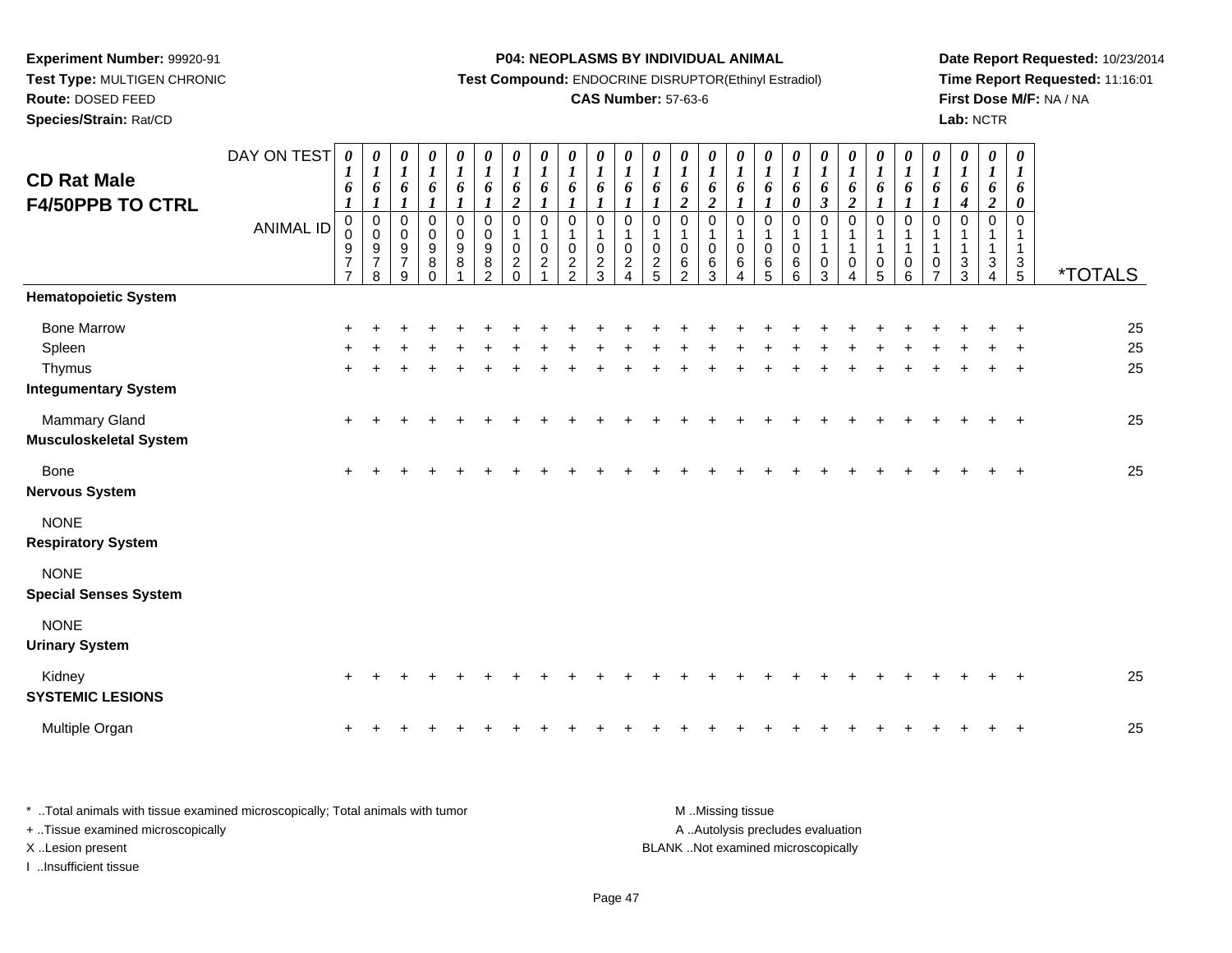**Experiment Number:** 99920-91 **Test Type:** MULTIGEN CHRONIC**Route:** DOSED FEED**Species/Strain:** Rat/CD

**P04: NEOPLASMS BY INDIVIDUAL ANIMAL Test Compound:** ENDOCRINE DISRUPTOR(Ethinyl Estradiol)**CAS Number:** 57-63-6

\*\*\*END OF MALE DATA\*\*\*

**Date Report Requested:** 10/23/2014**Time Report Requested:** 11:16:01**First Dose M/F:** NA / NA**Lab:** NCTR

\* ..Total animals with tissue examined microscopically; Total animals with tumor **M** . Missing tissue M ..Missing tissue

+ ..Tissue examined microscopically

I ..Insufficient tissue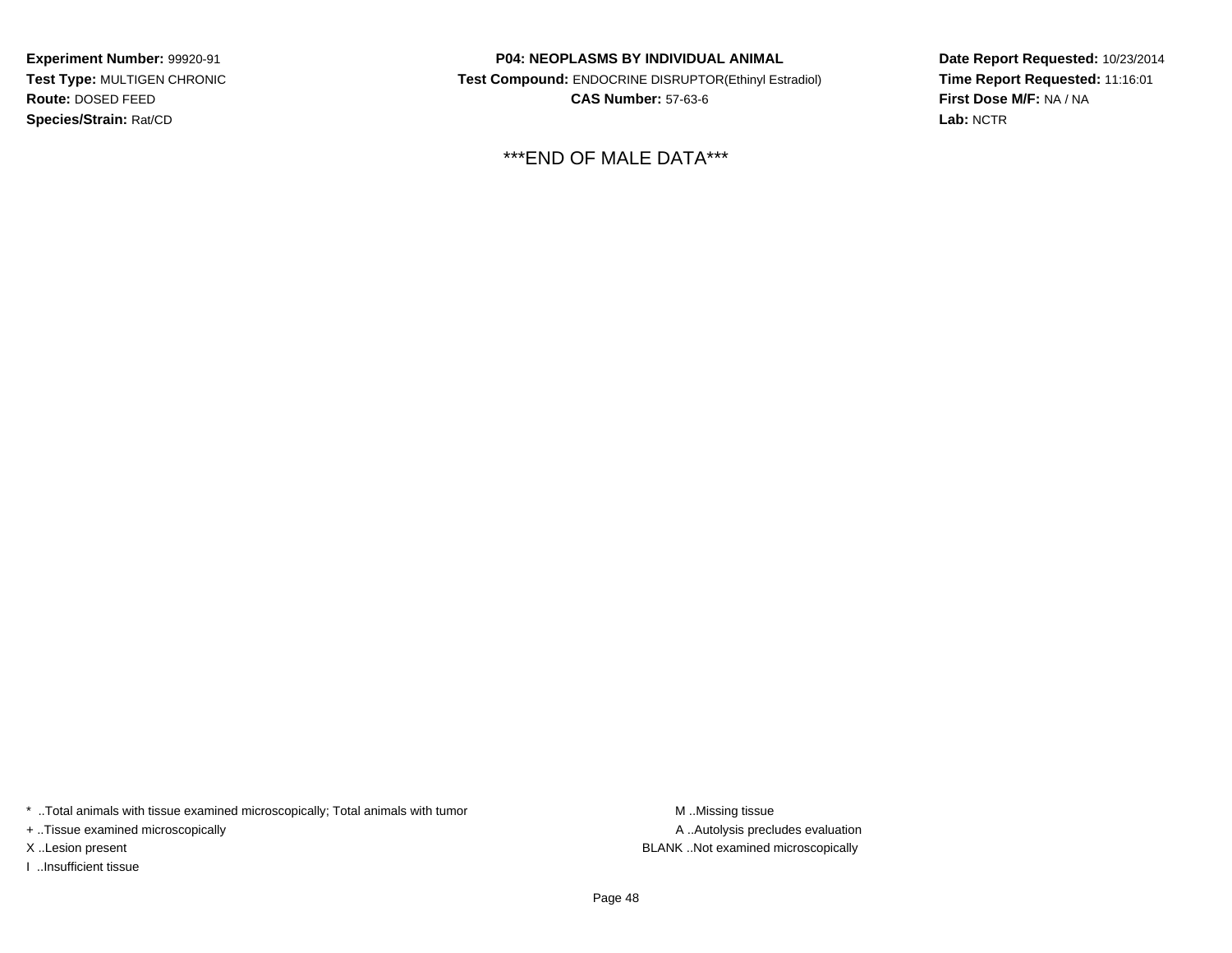**Route:** DOSED FEED

**Species/Strain:** Rat/CD

#### **P04: NEOPLASMS BY INDIVIDUAL ANIMAL**

**Test Compound:** ENDOCRINE DISRUPTOR(Ethinyl Estradiol)

### **CAS Number:** 57-63-6

**Date Report Requested:** 10/23/2014**Time Report Requested:** 11:16:01**First Dose M/F:** NA / NA**Lab:** NCTR

| <b>CD Rat Female</b><br><b>F0 CONTROL</b> | DAY ON TEST<br><b>ANIMAL ID</b> | $\pmb{\theta}$<br>$\boldsymbol{I}$<br>4<br>$\boldsymbol{\theta}$<br>0<br>0<br>0<br>1<br>8 | 0<br>$\boldsymbol{l}$<br>$\boldsymbol{4}$<br>$\pmb{\theta}$<br>$\,0\,$<br>$\pmb{0}$<br>0<br>1<br>9 | $\boldsymbol{\theta}$<br>$\boldsymbol{l}$<br>$\boldsymbol{4}$<br>$\boldsymbol{\theta}$<br>$\mathbf 0$<br>0<br>$\mathbf 0$<br>$\overline{2}$ | 0<br>$\boldsymbol{l}$<br>$\boldsymbol{4}$<br>$\pmb{\theta}$<br>$\mathbf 0$<br>0<br>0<br>$\frac{2}{2}$ | 0<br>$\boldsymbol{l}$<br>$\boldsymbol{4}$<br>$\boldsymbol{\theta}$<br>$\mathbf 0$<br>0<br>$\mathbf 0$<br>$\sqrt{2}$<br>$\overline{3}$ | 0<br>$\boldsymbol{l}$<br>$\boldsymbol{4}$<br>8<br>$\mathbf 0$<br>0<br>0<br>5<br>8 | 0<br>$\boldsymbol{l}$<br>$\boldsymbol{4}$<br>$\pmb{8}$<br>$\mathbf 0$<br>0<br>$\mathbf 0$<br>5<br>9 | 0<br>$\boldsymbol{l}$<br>4<br>8<br>$\mathbf 0$<br>0<br>$\Omega$<br>6<br>$\Omega$ | $\boldsymbol{\theta}$<br>$\boldsymbol{l}$<br>$\boldsymbol{4}$<br>$\pmb{8}$<br>$\mathbf 0$<br>0<br>$\mathbf 0$<br>6 | 0<br>$\boldsymbol{l}$<br>4<br>$\pmb{8}$<br>$\mathbf 0$<br>$\mathbf 0$<br>$\Omega$<br>6<br>$\mathcal{P}$ | $\boldsymbol{\theta}$<br>$\boldsymbol{l}$<br>4<br>9<br>$\mathbf 0$<br>0<br>$\mathbf 0$<br>9<br>9 | 0<br>$\boldsymbol{l}$<br>4<br>9<br>$\mathbf 0$<br>0<br>0<br>$\Omega$ | $\pmb{\theta}$<br>$\boldsymbol{l}$<br>$\boldsymbol{4}$<br>9<br>$\mathbf 0$<br>0<br>$\mathbf{1}$<br>0 | $\pmb{\theta}$<br>$\boldsymbol{I}$<br>$\boldsymbol{4}$<br>9<br>$\mathbf 0$<br>$\pmb{0}$<br>$\mathbf{1}$<br>$\pmb{0}$<br>$\overline{2}$ | $\pmb{\theta}$<br>$\boldsymbol{l}$<br>$\boldsymbol{4}$<br>9<br>$\pmb{0}$<br>$\pmb{0}$<br>$\mathbf{1}$<br>$\pmb{0}$<br>3 | $\boldsymbol{\theta}$<br>$\boldsymbol{l}$<br>$\mathfrak{z}$<br>$\boldsymbol{\theta}$<br>$\mathbf 0$<br>0<br>$\mathbf{1}$<br>3<br>9 | 0<br>$\boldsymbol{l}$<br>$\sqrt{5}$<br>$\boldsymbol{\theta}$<br>$\mathbf 0$<br>0<br>$\mathbf{1}$<br>$\overline{4}$<br>$\Omega$ | $\boldsymbol{\theta}$<br>$\boldsymbol{l}$<br>$\sqrt{5}$<br>$\boldsymbol{\theta}$<br>$\mathbf 0$<br>0<br>1<br>$\overline{4}$ | 0<br>$\boldsymbol{l}$<br>5<br>$\pmb{\theta}$<br>0<br>0<br>1<br>4<br>$\mathcal{P}$ | 0<br>$\boldsymbol{l}$<br>$\sqrt{5}$<br>$\pmb{\theta}$<br>0<br>0<br>1<br>4<br>3 | $\pmb{\theta}$<br>$\boldsymbol{l}$<br>5<br>$\boldsymbol{\beta}$<br>$\mathbf 0$<br>$\pmb{0}$<br>$\mathbf{1}$<br>$\overline{7}$<br>9 | $\pmb{\theta}$<br>$\boldsymbol{l}$<br>$\sqrt{5}$<br>$\boldsymbol{\beta}$<br>$\mathbf 0$<br>0<br>$\mathbf{1}$<br>8<br>$\Omega$ | 0<br>$\boldsymbol{I}$<br>5<br>$\boldsymbol{\beta}$<br>0<br>0<br>1<br>8 | $\pmb{\theta}$<br>$\boldsymbol{l}$<br>$\sqrt{5}$<br>$\boldsymbol{\beta}$<br>$\mathbf 0$<br>0<br>$\mathbf 1$<br>8<br>$\overline{2}$ | $\pmb{\theta}$<br>$\boldsymbol{l}$<br>$\sqrt{5}$<br>$\mathfrak{z}$<br>$\overline{0}$<br>0<br>1<br>8<br>$\mathbf{3}$ | <i><b>*TOTALS</b></i> |
|-------------------------------------------|---------------------------------|-------------------------------------------------------------------------------------------|----------------------------------------------------------------------------------------------------|---------------------------------------------------------------------------------------------------------------------------------------------|-------------------------------------------------------------------------------------------------------|---------------------------------------------------------------------------------------------------------------------------------------|-----------------------------------------------------------------------------------|-----------------------------------------------------------------------------------------------------|----------------------------------------------------------------------------------|--------------------------------------------------------------------------------------------------------------------|---------------------------------------------------------------------------------------------------------|--------------------------------------------------------------------------------------------------|----------------------------------------------------------------------|------------------------------------------------------------------------------------------------------|----------------------------------------------------------------------------------------------------------------------------------------|-------------------------------------------------------------------------------------------------------------------------|------------------------------------------------------------------------------------------------------------------------------------|--------------------------------------------------------------------------------------------------------------------------------|-----------------------------------------------------------------------------------------------------------------------------|-----------------------------------------------------------------------------------|--------------------------------------------------------------------------------|------------------------------------------------------------------------------------------------------------------------------------|-------------------------------------------------------------------------------------------------------------------------------|------------------------------------------------------------------------|------------------------------------------------------------------------------------------------------------------------------------|---------------------------------------------------------------------------------------------------------------------|-----------------------|
| <b>Alimentary System</b>                  |                                 |                                                                                           |                                                                                                    |                                                                                                                                             |                                                                                                       |                                                                                                                                       |                                                                                   |                                                                                                     |                                                                                  |                                                                                                                    |                                                                                                         |                                                                                                  |                                                                      |                                                                                                      |                                                                                                                                        |                                                                                                                         |                                                                                                                                    |                                                                                                                                |                                                                                                                             |                                                                                   |                                                                                |                                                                                                                                    |                                                                                                                               |                                                                        |                                                                                                                                    |                                                                                                                     |                       |
| Liver<br><b>Cardiovascular System</b>     |                                 | $\ddot{}$                                                                                 |                                                                                                    |                                                                                                                                             |                                                                                                       |                                                                                                                                       |                                                                                   |                                                                                                     |                                                                                  |                                                                                                                    |                                                                                                         |                                                                                                  |                                                                      |                                                                                                      |                                                                                                                                        |                                                                                                                         |                                                                                                                                    |                                                                                                                                |                                                                                                                             |                                                                                   |                                                                                |                                                                                                                                    |                                                                                                                               |                                                                        |                                                                                                                                    |                                                                                                                     | 25                    |
| <b>NONE</b><br><b>Endocrine System</b>    |                                 |                                                                                           |                                                                                                    |                                                                                                                                             |                                                                                                       |                                                                                                                                       |                                                                                   |                                                                                                     |                                                                                  |                                                                                                                    |                                                                                                         |                                                                                                  |                                                                      |                                                                                                      |                                                                                                                                        |                                                                                                                         |                                                                                                                                    |                                                                                                                                |                                                                                                                             |                                                                                   |                                                                                |                                                                                                                                    |                                                                                                                               |                                                                        |                                                                                                                                    |                                                                                                                     |                       |
| <b>Adrenal Cortex</b>                     |                                 |                                                                                           |                                                                                                    |                                                                                                                                             |                                                                                                       |                                                                                                                                       |                                                                                   |                                                                                                     |                                                                                  |                                                                                                                    |                                                                                                         |                                                                                                  |                                                                      |                                                                                                      |                                                                                                                                        |                                                                                                                         |                                                                                                                                    |                                                                                                                                |                                                                                                                             |                                                                                   |                                                                                |                                                                                                                                    |                                                                                                                               |                                                                        |                                                                                                                                    |                                                                                                                     | 25                    |
| Adrenal Medulla                           |                                 |                                                                                           |                                                                                                    |                                                                                                                                             |                                                                                                       |                                                                                                                                       |                                                                                   |                                                                                                     |                                                                                  |                                                                                                                    |                                                                                                         |                                                                                                  |                                                                      |                                                                                                      |                                                                                                                                        |                                                                                                                         |                                                                                                                                    |                                                                                                                                |                                                                                                                             |                                                                                   |                                                                                |                                                                                                                                    |                                                                                                                               |                                                                        |                                                                                                                                    |                                                                                                                     | 25                    |
| <b>Pituitary Gland</b>                    |                                 |                                                                                           |                                                                                                    |                                                                                                                                             |                                                                                                       |                                                                                                                                       |                                                                                   |                                                                                                     |                                                                                  |                                                                                                                    |                                                                                                         |                                                                                                  |                                                                      |                                                                                                      |                                                                                                                                        |                                                                                                                         |                                                                                                                                    |                                                                                                                                |                                                                                                                             |                                                                                   |                                                                                |                                                                                                                                    |                                                                                                                               |                                                                        |                                                                                                                                    |                                                                                                                     | 25                    |
| <b>Thyroid Gland</b>                      |                                 | ÷                                                                                         |                                                                                                    |                                                                                                                                             |                                                                                                       |                                                                                                                                       |                                                                                   |                                                                                                     |                                                                                  |                                                                                                                    |                                                                                                         |                                                                                                  |                                                                      |                                                                                                      |                                                                                                                                        |                                                                                                                         |                                                                                                                                    |                                                                                                                                |                                                                                                                             |                                                                                   |                                                                                |                                                                                                                                    |                                                                                                                               |                                                                        |                                                                                                                                    | $\div$                                                                                                              | 25                    |
| <b>General Body System</b>                |                                 |                                                                                           |                                                                                                    |                                                                                                                                             |                                                                                                       |                                                                                                                                       |                                                                                   |                                                                                                     |                                                                                  |                                                                                                                    |                                                                                                         |                                                                                                  |                                                                      |                                                                                                      |                                                                                                                                        |                                                                                                                         |                                                                                                                                    |                                                                                                                                |                                                                                                                             |                                                                                   |                                                                                |                                                                                                                                    |                                                                                                                               |                                                                        |                                                                                                                                    |                                                                                                                     |                       |
| <b>NONE</b>                               |                                 |                                                                                           |                                                                                                    |                                                                                                                                             |                                                                                                       |                                                                                                                                       |                                                                                   |                                                                                                     |                                                                                  |                                                                                                                    |                                                                                                         |                                                                                                  |                                                                      |                                                                                                      |                                                                                                                                        |                                                                                                                         |                                                                                                                                    |                                                                                                                                |                                                                                                                             |                                                                                   |                                                                                |                                                                                                                                    |                                                                                                                               |                                                                        |                                                                                                                                    |                                                                                                                     |                       |
| <b>Genital System</b>                     |                                 |                                                                                           |                                                                                                    |                                                                                                                                             |                                                                                                       |                                                                                                                                       |                                                                                   |                                                                                                     |                                                                                  |                                                                                                                    |                                                                                                         |                                                                                                  |                                                                      |                                                                                                      |                                                                                                                                        |                                                                                                                         |                                                                                                                                    |                                                                                                                                |                                                                                                                             |                                                                                   |                                                                                |                                                                                                                                    |                                                                                                                               |                                                                        |                                                                                                                                    |                                                                                                                     |                       |
| <b>Clitoral Gland</b>                     |                                 |                                                                                           |                                                                                                    |                                                                                                                                             |                                                                                                       |                                                                                                                                       |                                                                                   |                                                                                                     |                                                                                  |                                                                                                                    |                                                                                                         |                                                                                                  | $\ddot{}$                                                            |                                                                                                      |                                                                                                                                        |                                                                                                                         |                                                                                                                                    |                                                                                                                                |                                                                                                                             |                                                                                   |                                                                                |                                                                                                                                    |                                                                                                                               |                                                                        |                                                                                                                                    |                                                                                                                     | $\overline{c}$        |
| Ovary                                     |                                 |                                                                                           |                                                                                                    |                                                                                                                                             |                                                                                                       |                                                                                                                                       |                                                                                   |                                                                                                     |                                                                                  |                                                                                                                    |                                                                                                         |                                                                                                  |                                                                      |                                                                                                      |                                                                                                                                        |                                                                                                                         |                                                                                                                                    |                                                                                                                                |                                                                                                                             |                                                                                   |                                                                                |                                                                                                                                    |                                                                                                                               |                                                                        |                                                                                                                                    |                                                                                                                     | 25                    |
| Oviduct                                   |                                 |                                                                                           |                                                                                                    |                                                                                                                                             |                                                                                                       |                                                                                                                                       |                                                                                   |                                                                                                     |                                                                                  |                                                                                                                    |                                                                                                         |                                                                                                  |                                                                      |                                                                                                      |                                                                                                                                        |                                                                                                                         |                                                                                                                                    |                                                                                                                                |                                                                                                                             |                                                                                   |                                                                                |                                                                                                                                    |                                                                                                                               |                                                                        |                                                                                                                                    |                                                                                                                     | 24                    |
| Uterus                                    |                                 |                                                                                           |                                                                                                    |                                                                                                                                             |                                                                                                       |                                                                                                                                       |                                                                                   |                                                                                                     |                                                                                  |                                                                                                                    |                                                                                                         |                                                                                                  |                                                                      |                                                                                                      |                                                                                                                                        |                                                                                                                         |                                                                                                                                    |                                                                                                                                |                                                                                                                             |                                                                                   |                                                                                |                                                                                                                                    |                                                                                                                               |                                                                        |                                                                                                                                    |                                                                                                                     | 25                    |
| Vagina                                    |                                 |                                                                                           |                                                                                                    |                                                                                                                                             |                                                                                                       |                                                                                                                                       |                                                                                   |                                                                                                     |                                                                                  |                                                                                                                    |                                                                                                         |                                                                                                  |                                                                      |                                                                                                      |                                                                                                                                        |                                                                                                                         |                                                                                                                                    |                                                                                                                                |                                                                                                                             |                                                                                   |                                                                                |                                                                                                                                    |                                                                                                                               |                                                                        |                                                                                                                                    | $\div$                                                                                                              | 25                    |
| <b>Hematopoietic System</b>               |                                 |                                                                                           |                                                                                                    |                                                                                                                                             |                                                                                                       |                                                                                                                                       |                                                                                   |                                                                                                     |                                                                                  |                                                                                                                    |                                                                                                         |                                                                                                  |                                                                      |                                                                                                      |                                                                                                                                        |                                                                                                                         |                                                                                                                                    |                                                                                                                                |                                                                                                                             |                                                                                   |                                                                                |                                                                                                                                    |                                                                                                                               |                                                                        |                                                                                                                                    |                                                                                                                     |                       |
| <b>Bone Marrow</b>                        |                                 |                                                                                           |                                                                                                    |                                                                                                                                             |                                                                                                       |                                                                                                                                       |                                                                                   |                                                                                                     |                                                                                  |                                                                                                                    |                                                                                                         |                                                                                                  |                                                                      |                                                                                                      |                                                                                                                                        |                                                                                                                         |                                                                                                                                    |                                                                                                                                |                                                                                                                             |                                                                                   |                                                                                |                                                                                                                                    |                                                                                                                               |                                                                        |                                                                                                                                    |                                                                                                                     | 25                    |

\* ..Total animals with tissue examined microscopically; Total animals with tumor **M** . Missing tissue M ..Missing tissue A ..Autolysis precludes evaluation + ..Tissue examined microscopically X ..Lesion present BLANK ..Not examined microscopicallyI ..Insufficient tissue

Page 49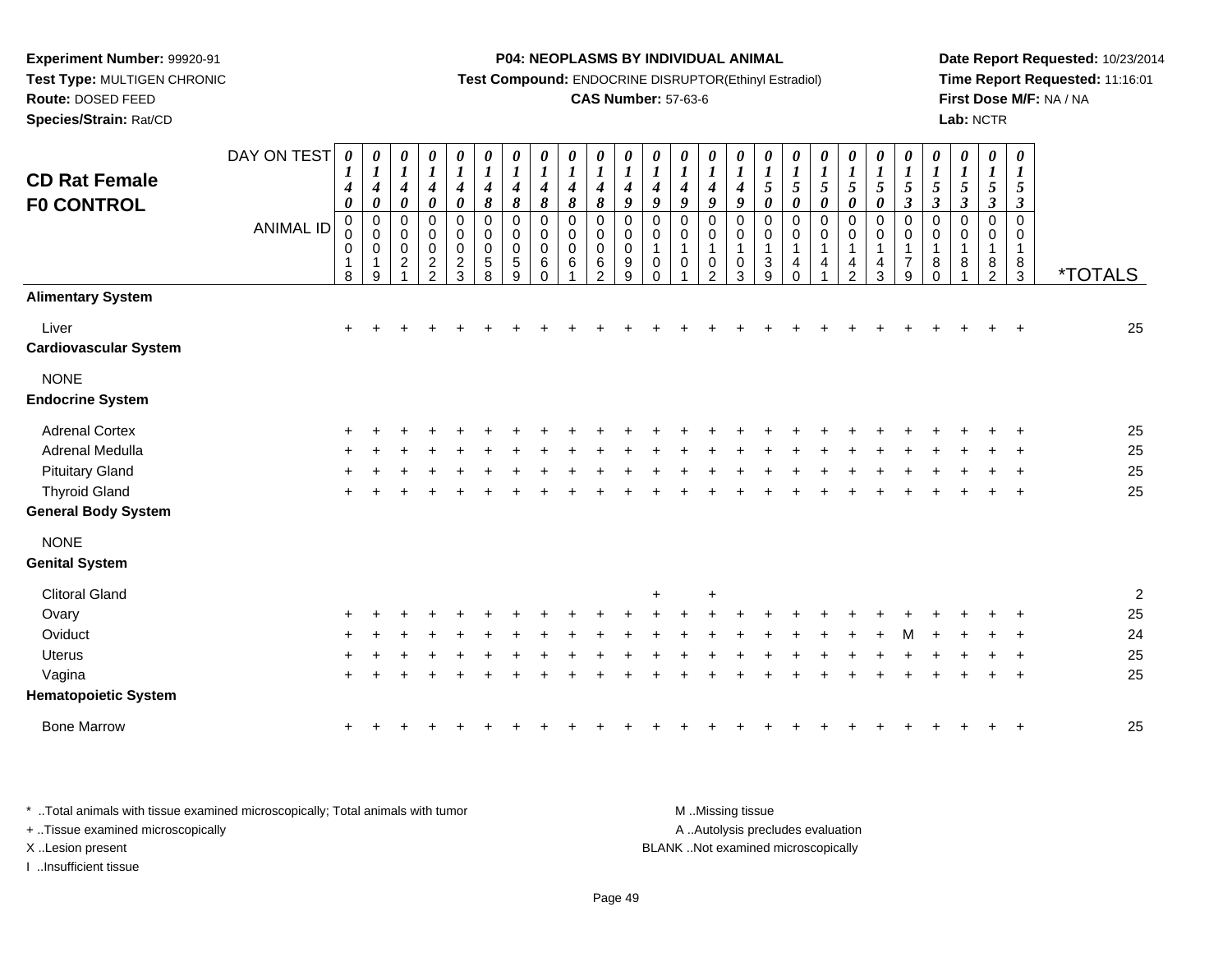**Route:** DOSED FEED

**Species/Strain:** Rat/CD

#### **P04: NEOPLASMS BY INDIVIDUAL ANIMAL**

**Test Compound:** ENDOCRINE DISRUPTOR(Ethinyl Estradiol)

### **CAS Number:** 57-63-6

**Date Report Requested:** 10/23/2014**Time Report Requested:** 11:16:01**First Dose M/F:** NA / NA**Lab:** NCTR

| <b>CD Rat Female</b><br><b>F0 CONTROL</b>              | DAY ON TEST<br><b>ANIMAL ID</b> | 0<br>$\boldsymbol{l}$<br>4<br>$\boldsymbol{\theta}$<br>$\mathbf 0$<br>0<br>$\pmb{0}$<br>1<br>8 | 0<br>$\boldsymbol{l}$<br>$\boldsymbol{4}$<br>$\pmb{\theta}$<br>$\pmb{0}$<br>$\pmb{0}$<br>$\mbox{O}$<br>$\mathbf{1}$<br>9 | 0<br>$\boldsymbol{l}$<br>$\boldsymbol{4}$<br>$\pmb{\theta}$<br>$\pmb{0}$<br>$\pmb{0}$<br>$\mbox{O}$<br>$\overline{2}$ | $\boldsymbol{\theta}$<br>$\boldsymbol{l}$<br>$\boldsymbol{4}$<br>$\pmb{\theta}$<br>0<br>$\pmb{0}$<br>$\pmb{0}$<br>$\frac{2}{2}$ | 0<br>$\boldsymbol{l}$<br>$\boldsymbol{4}$<br>$\boldsymbol{\theta}$<br>0<br>$\pmb{0}$<br>$\pmb{0}$<br>$\overline{c}$<br>3 | 0<br>$\boldsymbol{l}$<br>$\boldsymbol{4}$<br>$\pmb{8}$<br>$\,0\,$<br>$\pmb{0}$<br>$\pmb{0}$<br>5<br>8 | 0<br>$\boldsymbol{l}$<br>$\boldsymbol{4}$<br>8<br>$\mathbf 0$<br>$\mathbf 0$<br>0<br>5<br>9 | 0<br>$\boldsymbol{l}$<br>4<br>$\pmb{8}$<br>$\mathbf 0$<br>$\mathbf 0$<br>$\mathbf 0$<br>6<br>$\Omega$ | $\boldsymbol{\theta}$<br>$\boldsymbol{l}$<br>4<br>$\pmb{8}$<br>$\mathbf 0$<br>0<br>$\mathbf 0$<br>6 | 0<br>$\boldsymbol{l}$<br>$\boldsymbol{4}$<br>8<br>$\mathbf 0$<br>$\pmb{0}$<br>$\mathbf 0$<br>6<br>$\mathfrak{p}$ | 0<br>$\boldsymbol{l}$<br>$\boldsymbol{4}$<br>$\boldsymbol{g}$<br>$\mathbf 0$<br>0<br>$\pmb{0}$<br>$\boldsymbol{9}$<br>9 | 0<br>$\boldsymbol{l}$<br>$\boldsymbol{4}$<br>$\boldsymbol{g}$<br>$\mathbf 0$<br>0<br>1<br>$\mathbf 0$<br>$\Omega$ | 0<br>$\boldsymbol{l}$<br>$\boldsymbol{4}$<br>$\boldsymbol{q}$<br>$\pmb{0}$<br>$\,0\,$<br>1<br>0 | 0<br>$\boldsymbol{l}$<br>$\boldsymbol{4}$<br>9<br>$\mathbf 0$<br>$\pmb{0}$<br>1<br>$\mathbf 0$<br>2 | $\boldsymbol{\theta}$<br>$\boldsymbol{l}$<br>$\boldsymbol{4}$<br>$\boldsymbol{9}$<br>$\mathbf 0$<br>$\mathbf 0$<br>$\mathbf 0$<br>3 | $\boldsymbol{\theta}$<br>$\boldsymbol{l}$<br>$\mathfrak{s}$<br>$\pmb{\theta}$<br>0<br>$\,0\,$<br>1<br>$\mathbf{3}$<br>9 | 0<br>$\boldsymbol{l}$<br>$\sqrt{5}$<br>$\boldsymbol{\theta}$<br>$\mathbf 0$<br>$\pmb{0}$<br>$\mathbf{1}$<br>4<br>$\Omega$ | 0<br>$\boldsymbol{l}$<br>$\sqrt{5}$<br>$\boldsymbol{\theta}$<br>$\mathbf 0$<br>$\mathbf 0$<br>$\mathbf 1$<br>4 | 0<br>$\boldsymbol{l}$<br>5<br>0<br>0<br>$\mathsf 0$<br>1<br>4<br>$\overline{2}$ | 0<br>$\boldsymbol{l}$<br>$\sqrt{5}$<br>$\pmb{\theta}$<br>$\pmb{0}$<br>$\mathbf 0$<br>1<br>4<br>3 | 0<br>$\boldsymbol{l}$<br>$5\phantom{.0}$<br>$\mathfrak{z}$<br>$\mathbf 0$<br>0<br>1<br>$\overline{7}$<br>9 | 0<br>$\boldsymbol{l}$<br>$\sqrt{5}$<br>$\boldsymbol{\beta}$<br>$\Omega$<br>$\Omega$<br>8<br>$\Omega$ | $\boldsymbol{\theta}$<br>$\boldsymbol{l}$<br>$\mathfrak{s}$<br>$\boldsymbol{\beta}$<br>0<br>$\Omega$<br>8 | $\pmb{\theta}$<br>$\boldsymbol{l}$<br>$\sqrt{5}$<br>$\boldsymbol{\beta}$<br>$\mathbf 0$<br>0<br>1<br>8<br>2 | $\boldsymbol{\theta}$<br>$\boldsymbol{l}$<br>5<br>$\boldsymbol{\beta}$<br>$\mathbf 0$<br>$\mathbf 0$<br>$\overline{1}$<br>$^8_3$ | *TOTALS              |
|--------------------------------------------------------|---------------------------------|------------------------------------------------------------------------------------------------|--------------------------------------------------------------------------------------------------------------------------|-----------------------------------------------------------------------------------------------------------------------|---------------------------------------------------------------------------------------------------------------------------------|--------------------------------------------------------------------------------------------------------------------------|-------------------------------------------------------------------------------------------------------|---------------------------------------------------------------------------------------------|-------------------------------------------------------------------------------------------------------|-----------------------------------------------------------------------------------------------------|------------------------------------------------------------------------------------------------------------------|-------------------------------------------------------------------------------------------------------------------------|-------------------------------------------------------------------------------------------------------------------|-------------------------------------------------------------------------------------------------|-----------------------------------------------------------------------------------------------------|-------------------------------------------------------------------------------------------------------------------------------------|-------------------------------------------------------------------------------------------------------------------------|---------------------------------------------------------------------------------------------------------------------------|----------------------------------------------------------------------------------------------------------------|---------------------------------------------------------------------------------|--------------------------------------------------------------------------------------------------|------------------------------------------------------------------------------------------------------------|------------------------------------------------------------------------------------------------------|-----------------------------------------------------------------------------------------------------------|-------------------------------------------------------------------------------------------------------------|----------------------------------------------------------------------------------------------------------------------------------|----------------------|
| Spleen                                                 |                                 | $\ddot{}$                                                                                      |                                                                                                                          |                                                                                                                       |                                                                                                                                 |                                                                                                                          |                                                                                                       |                                                                                             |                                                                                                       |                                                                                                     |                                                                                                                  |                                                                                                                         |                                                                                                                   |                                                                                                 |                                                                                                     |                                                                                                                                     |                                                                                                                         |                                                                                                                           |                                                                                                                |                                                                                 |                                                                                                  |                                                                                                            |                                                                                                      |                                                                                                           |                                                                                                             | $\ddot{+}$                                                                                                                       | 25                   |
| Thymus<br><b>Integumentary System</b>                  |                                 | $\pm$                                                                                          |                                                                                                                          |                                                                                                                       |                                                                                                                                 |                                                                                                                          |                                                                                                       |                                                                                             |                                                                                                       |                                                                                                     |                                                                                                                  |                                                                                                                         |                                                                                                                   |                                                                                                 |                                                                                                     |                                                                                                                                     |                                                                                                                         |                                                                                                                           |                                                                                                                |                                                                                 |                                                                                                  |                                                                                                            |                                                                                                      |                                                                                                           |                                                                                                             | $\ddot{}$                                                                                                                        | 25                   |
| Mammary Gland<br>Skin<br><b>Musculoskeletal System</b> |                                 | $\ddot{}$                                                                                      |                                                                                                                          |                                                                                                                       |                                                                                                                                 |                                                                                                                          |                                                                                                       |                                                                                             |                                                                                                       |                                                                                                     |                                                                                                                  |                                                                                                                         |                                                                                                                   |                                                                                                 |                                                                                                     |                                                                                                                                     | $\ddot{}$                                                                                                               |                                                                                                                           |                                                                                                                |                                                                                 |                                                                                                  |                                                                                                            | $\ddot{}$                                                                                            |                                                                                                           |                                                                                                             | $\ddot{}$                                                                                                                        | 25<br>$\overline{2}$ |
| <b>Bone</b><br><b>Nervous System</b>                   |                                 | $\ddot{}$                                                                                      |                                                                                                                          |                                                                                                                       |                                                                                                                                 |                                                                                                                          |                                                                                                       |                                                                                             |                                                                                                       |                                                                                                     |                                                                                                                  |                                                                                                                         |                                                                                                                   |                                                                                                 |                                                                                                     |                                                                                                                                     |                                                                                                                         |                                                                                                                           |                                                                                                                |                                                                                 |                                                                                                  |                                                                                                            |                                                                                                      |                                                                                                           |                                                                                                             | $\pm$                                                                                                                            | 25                   |
| <b>NONE</b><br><b>Respiratory System</b>               |                                 |                                                                                                |                                                                                                                          |                                                                                                                       |                                                                                                                                 |                                                                                                                          |                                                                                                       |                                                                                             |                                                                                                       |                                                                                                     |                                                                                                                  |                                                                                                                         |                                                                                                                   |                                                                                                 |                                                                                                     |                                                                                                                                     |                                                                                                                         |                                                                                                                           |                                                                                                                |                                                                                 |                                                                                                  |                                                                                                            |                                                                                                      |                                                                                                           |                                                                                                             |                                                                                                                                  |                      |
| <b>NONE</b><br><b>Special Senses System</b>            |                                 |                                                                                                |                                                                                                                          |                                                                                                                       |                                                                                                                                 |                                                                                                                          |                                                                                                       |                                                                                             |                                                                                                       |                                                                                                     |                                                                                                                  |                                                                                                                         |                                                                                                                   |                                                                                                 |                                                                                                     |                                                                                                                                     |                                                                                                                         |                                                                                                                           |                                                                                                                |                                                                                 |                                                                                                  |                                                                                                            |                                                                                                      |                                                                                                           |                                                                                                             |                                                                                                                                  |                      |
| <b>NONE</b><br><b>Urinary System</b>                   |                                 |                                                                                                |                                                                                                                          |                                                                                                                       |                                                                                                                                 |                                                                                                                          |                                                                                                       |                                                                                             |                                                                                                       |                                                                                                     |                                                                                                                  |                                                                                                                         |                                                                                                                   |                                                                                                 |                                                                                                     |                                                                                                                                     |                                                                                                                         |                                                                                                                           |                                                                                                                |                                                                                 |                                                                                                  |                                                                                                            |                                                                                                      |                                                                                                           |                                                                                                             |                                                                                                                                  |                      |
| Kidney<br><b>SYSTEMIC LESIONS</b>                      |                                 | $\ddot{}$                                                                                      |                                                                                                                          |                                                                                                                       |                                                                                                                                 |                                                                                                                          |                                                                                                       |                                                                                             |                                                                                                       |                                                                                                     |                                                                                                                  |                                                                                                                         |                                                                                                                   |                                                                                                 |                                                                                                     |                                                                                                                                     |                                                                                                                         |                                                                                                                           |                                                                                                                |                                                                                 |                                                                                                  |                                                                                                            |                                                                                                      |                                                                                                           |                                                                                                             |                                                                                                                                  | 25                   |
| Multiple Organ                                         |                                 |                                                                                                |                                                                                                                          |                                                                                                                       |                                                                                                                                 |                                                                                                                          |                                                                                                       |                                                                                             |                                                                                                       |                                                                                                     |                                                                                                                  |                                                                                                                         |                                                                                                                   |                                                                                                 |                                                                                                     |                                                                                                                                     |                                                                                                                         |                                                                                                                           |                                                                                                                |                                                                                 |                                                                                                  |                                                                                                            |                                                                                                      |                                                                                                           |                                                                                                             | $\ddot{}$                                                                                                                        | 25                   |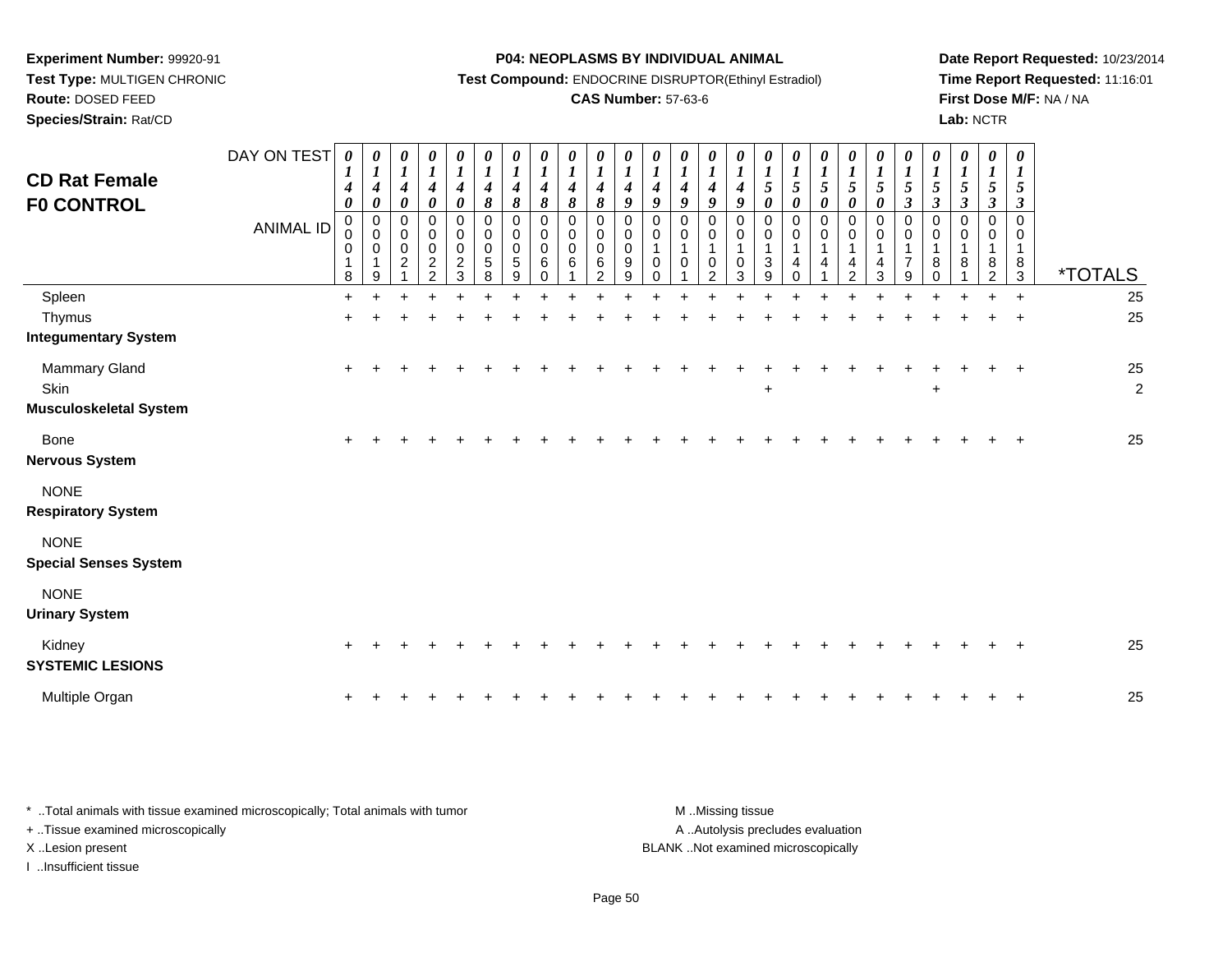**Route:** DOSED FEED

**Species/Strain:** Rat/CD

#### **P04: NEOPLASMS BY INDIVIDUAL ANIMAL**

**Test Compound:** ENDOCRINE DISRUPTOR(Ethinyl Estradiol)

## **CAS Number:** 57-63-6

**Date Report Requested:** 10/23/2014**Time Report Requested:** 11:16:01**First Dose M/F:** NA / NA**Lab:** NCTR

| <b>CD Rat Female</b><br><b>F0 2.0 PPB</b>                                                                                                         | DAY ON TEST<br><b>ANIMAL ID</b> | $\pmb{\theta}$<br>$\boldsymbol{I}$<br>$\boldsymbol{4}$<br>$\pmb{\theta}$<br>$\pmb{0}$<br>0<br>0<br>$^2_{0}$ | 0<br>$\boldsymbol{l}$<br>$\boldsymbol{4}$<br>$\pmb{\theta}$<br>$\pmb{0}$<br>0<br>$\mathbf 0$<br>$\overline{\mathbf{c}}$ | 0<br>$\boldsymbol{l}$<br>$\boldsymbol{4}$<br>$\pmb{\theta}$<br>$\pmb{0}$<br>0<br>$\mathbf 0$<br>$\frac{2}{5}$ | 0<br>$\boldsymbol{l}$<br>$\boldsymbol{4}$<br>$\pmb{\theta}$<br>$\pmb{0}$<br>0<br>$\mathbf 0$<br>$\begin{array}{c} 2 \\ 6 \end{array}$ | $\pmb{\theta}$<br>$\boldsymbol{l}$<br>$\boldsymbol{4}$<br>$\boldsymbol{\theta}$<br>$\pmb{0}$<br>0<br>$\mathbf 0$<br>$\sqrt{2}$ | $\pmb{\theta}$<br>$\boldsymbol{l}$<br>$\boldsymbol{4}$<br>$\pmb{8}$<br>$\mathsf 0$<br>0<br>$\mathbf 0$<br>6 | $\boldsymbol{\theta}$<br>$\boldsymbol{l}$<br>$\boldsymbol{4}$<br>$\boldsymbol{\delta}$<br>$\pmb{0}$<br>$\mathbf 0$<br>$\mathbf 0$<br>$\,6$ | 0<br>$\boldsymbol{l}$<br>$\boldsymbol{4}$<br>$\pmb{8}$<br>$\mathbf 0$<br>0<br>$\mathbf 0$<br>6 | $\boldsymbol{\theta}$<br>$\boldsymbol{l}$<br>$\boldsymbol{4}$<br>$\boldsymbol{\delta}$<br>$\pmb{0}$<br>$\mathbf 0$<br>$\mathbf 0$<br>$\,6\,$ | 0<br>$\boldsymbol{l}$<br>$\boldsymbol{4}$<br>$\pmb{8}$<br>0<br>0<br>$\mathbf 0$<br>6<br>$\overline{7}$ | 0<br>$\boldsymbol{l}$<br>$\boldsymbol{4}$<br>9<br>$\mathsf 0$<br>0<br>$\overline{1}$<br>$\mathbf 0$ | 0<br>$\boldsymbol{l}$<br>$\boldsymbol{4}$<br>$\boldsymbol{g}$<br>$\pmb{0}$<br>0<br>$\mathbf{1}$<br>0 | $\pmb{\theta}$<br>$\boldsymbol{l}$<br>$\boldsymbol{4}$<br>$\boldsymbol{g}$<br>$\pmb{0}$<br>0<br>$\mathbf{1}$<br>$\pmb{0}$ | 0<br>$\boldsymbol{I}$<br>$\boldsymbol{4}$<br>$\boldsymbol{g}$<br>$\pmb{0}$<br>0<br>1<br>$\pmb{0}$ | $\pmb{\theta}$<br>$\boldsymbol{l}$<br>$\boldsymbol{4}$<br>$\boldsymbol{g}$<br>$\pmb{0}$<br>0<br>$\mathbf{1}$<br>$\pmb{0}$ | $\boldsymbol{\theta}$<br>$\boldsymbol{l}$<br>$\overline{5}$<br>$\pmb{\theta}$<br>$\pmb{0}$<br>$\mathbf 0$<br>$\mathbf{1}$<br>4 | 0<br>$\boldsymbol{l}$<br>$\sqrt{5}$<br>$\pmb{\theta}$<br>0<br>0<br>$\mathbf{1}$<br>$\overline{\mathbf{4}}$ | 0<br>$\boldsymbol{l}$<br>$\sqrt{5}$<br>$\pmb{\theta}$<br>$\pmb{0}$<br>$\mathbf 0$<br>$\overline{1}$<br>4 | $\pmb{\theta}$<br>$\boldsymbol{I}$<br>$\sqrt{5}$<br>$\boldsymbol{\theta}$<br>$\pmb{0}$<br>0<br>$\mathbf{1}$<br>4 | $\pmb{\theta}$<br>$\boldsymbol{l}$<br>$\sqrt{5}$<br>$\pmb{\theta}$<br>$\pmb{0}$<br>0<br>$\mathbf{1}$<br>$\overline{4}$ | $\boldsymbol{\theta}$<br>$\boldsymbol{I}$<br>$5\phantom{.0}$<br>$\mathfrak{z}$<br>$\mathbf 0$<br>0<br>1<br>8 | $\pmb{\theta}$<br>$\boldsymbol{l}$<br>5<br>$\mathfrak{z}$<br>$\mathbf 0$<br>0<br>8 | $\pmb{\theta}$<br>$\boldsymbol{l}$<br>5<br>$\mathfrak{z}$<br>$\pmb{0}$<br>$\mathbf 0$<br>$\mathbf{1}$<br>8 | 0<br>$\boldsymbol{l}$<br>5<br>$\mathfrak{z}$<br>0<br>0<br>$\mathbf{1}$<br>$\frac{8}{7}$ | $\boldsymbol{\theta}$<br>$\bm{l}$<br>5<br>$\boldsymbol{\beta}$<br>$\mathbf 0$<br>$\mathbf 0$<br>$\mathbf{1}$<br>$_{8}^8$ | <i><b>*TOTALS</b></i>                |
|---------------------------------------------------------------------------------------------------------------------------------------------------|---------------------------------|-------------------------------------------------------------------------------------------------------------|-------------------------------------------------------------------------------------------------------------------------|---------------------------------------------------------------------------------------------------------------|---------------------------------------------------------------------------------------------------------------------------------------|--------------------------------------------------------------------------------------------------------------------------------|-------------------------------------------------------------------------------------------------------------|--------------------------------------------------------------------------------------------------------------------------------------------|------------------------------------------------------------------------------------------------|----------------------------------------------------------------------------------------------------------------------------------------------|--------------------------------------------------------------------------------------------------------|-----------------------------------------------------------------------------------------------------|------------------------------------------------------------------------------------------------------|---------------------------------------------------------------------------------------------------------------------------|---------------------------------------------------------------------------------------------------|---------------------------------------------------------------------------------------------------------------------------|--------------------------------------------------------------------------------------------------------------------------------|------------------------------------------------------------------------------------------------------------|----------------------------------------------------------------------------------------------------------|------------------------------------------------------------------------------------------------------------------|------------------------------------------------------------------------------------------------------------------------|--------------------------------------------------------------------------------------------------------------|------------------------------------------------------------------------------------|------------------------------------------------------------------------------------------------------------|-----------------------------------------------------------------------------------------|--------------------------------------------------------------------------------------------------------------------------|--------------------------------------|
| <b>Alimentary System</b>                                                                                                                          |                                 |                                                                                                             | $\boldsymbol{\Lambda}$                                                                                                  |                                                                                                               |                                                                                                                                       | $\overline{7}$                                                                                                                 | 3                                                                                                           | 4                                                                                                                                          | 5                                                                                              | 6                                                                                                                                            |                                                                                                        | 4                                                                                                   | 5                                                                                                    | 6                                                                                                                         | $\overline{7}$                                                                                    | 8                                                                                                                         | 4                                                                                                                              | 5                                                                                                          | 6                                                                                                        | $\overline{7}$                                                                                                   | 8                                                                                                                      | 4                                                                                                            | 5                                                                                  | 6                                                                                                          |                                                                                         |                                                                                                                          |                                      |
| Liver<br><b>Cardiovascular System</b>                                                                                                             |                                 |                                                                                                             |                                                                                                                         |                                                                                                               |                                                                                                                                       |                                                                                                                                |                                                                                                             |                                                                                                                                            |                                                                                                |                                                                                                                                              |                                                                                                        |                                                                                                     |                                                                                                      |                                                                                                                           |                                                                                                   | $\ddot{}$                                                                                                                 |                                                                                                                                |                                                                                                            |                                                                                                          | $\ddot{}$                                                                                                        |                                                                                                                        |                                                                                                              |                                                                                    |                                                                                                            |                                                                                         |                                                                                                                          | $\overline{2}$                       |
| <b>NONE</b><br><b>Endocrine System</b>                                                                                                            |                                 |                                                                                                             |                                                                                                                         |                                                                                                               |                                                                                                                                       |                                                                                                                                |                                                                                                             |                                                                                                                                            |                                                                                                |                                                                                                                                              |                                                                                                        |                                                                                                     |                                                                                                      |                                                                                                                           |                                                                                                   |                                                                                                                           |                                                                                                                                |                                                                                                            |                                                                                                          |                                                                                                                  |                                                                                                                        |                                                                                                              |                                                                                    |                                                                                                            |                                                                                         |                                                                                                                          |                                      |
| <b>NONE</b><br><b>General Body System</b>                                                                                                         |                                 |                                                                                                             |                                                                                                                         |                                                                                                               |                                                                                                                                       |                                                                                                                                |                                                                                                             |                                                                                                                                            |                                                                                                |                                                                                                                                              |                                                                                                        |                                                                                                     |                                                                                                      |                                                                                                                           |                                                                                                   |                                                                                                                           |                                                                                                                                |                                                                                                            |                                                                                                          |                                                                                                                  |                                                                                                                        |                                                                                                              |                                                                                    |                                                                                                            |                                                                                         |                                                                                                                          |                                      |
| <b>NONE</b><br><b>Genital System</b>                                                                                                              |                                 |                                                                                                             |                                                                                                                         |                                                                                                               |                                                                                                                                       |                                                                                                                                |                                                                                                             |                                                                                                                                            |                                                                                                |                                                                                                                                              |                                                                                                        |                                                                                                     |                                                                                                      |                                                                                                                           |                                                                                                   |                                                                                                                           |                                                                                                                                |                                                                                                            |                                                                                                          |                                                                                                                  |                                                                                                                        |                                                                                                              |                                                                                    |                                                                                                            |                                                                                         |                                                                                                                          |                                      |
| <b>Clitoral Gland</b><br>Ovary<br>Oviduct<br><b>Uterus</b><br>Vagina<br><b>Hematopoietic System</b><br><b>NONE</b><br><b>Integumentary System</b> |                                 |                                                                                                             |                                                                                                                         |                                                                                                               |                                                                                                                                       |                                                                                                                                |                                                                                                             |                                                                                                                                            |                                                                                                |                                                                                                                                              |                                                                                                        |                                                                                                     |                                                                                                      |                                                                                                                           |                                                                                                   |                                                                                                                           |                                                                                                                                |                                                                                                            |                                                                                                          |                                                                                                                  | $\ddot{}$                                                                                                              |                                                                                                              |                                                                                    |                                                                                                            |                                                                                         | $\ddot{}$<br>$\ddot{}$<br>$\ddot{}$                                                                                      | $\mathbf{1}$<br>25<br>25<br>25<br>25 |
| Mammary Gland<br>Skin                                                                                                                             |                                 | $\ddot{}$                                                                                                   |                                                                                                                         |                                                                                                               | $\ddot{}$                                                                                                                             |                                                                                                                                |                                                                                                             |                                                                                                                                            |                                                                                                |                                                                                                                                              |                                                                                                        |                                                                                                     |                                                                                                      |                                                                                                                           |                                                                                                   |                                                                                                                           |                                                                                                                                |                                                                                                            |                                                                                                          |                                                                                                                  | $\ddot{}$                                                                                                              |                                                                                                              |                                                                                    |                                                                                                            |                                                                                         | $\overline{+}$                                                                                                           | $25\,$<br>$\mathfrak{Z}$             |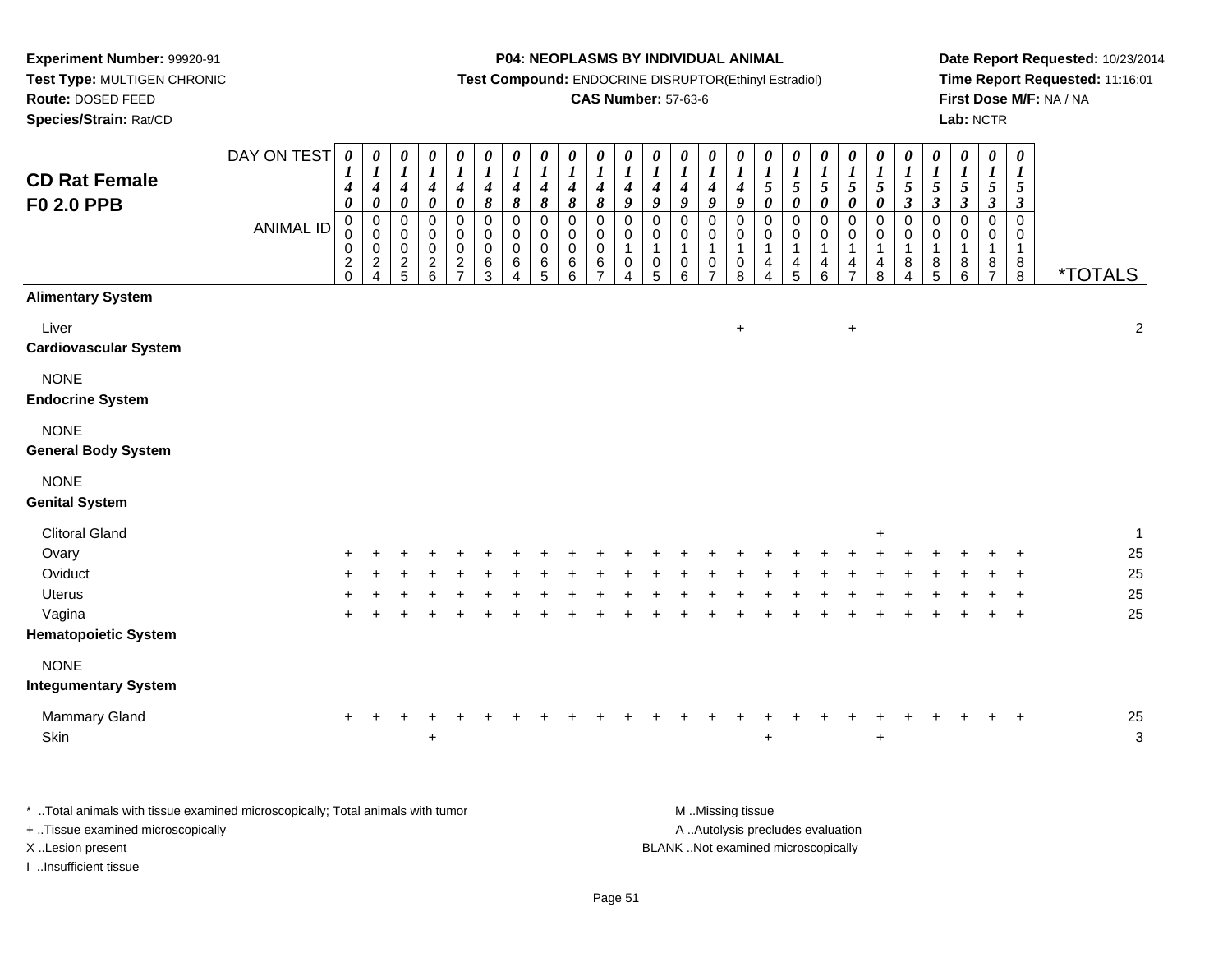**Route:** DOSED FEED

**Species/Strain:** Rat/CD

#### **P04: NEOPLASMS BY INDIVIDUAL ANIMAL**

**Test Compound:** ENDOCRINE DISRUPTOR(Ethinyl Estradiol)

### **CAS Number:** 57-63-6

**Date Report Requested:** 10/23/2014**Time Report Requested:** 11:16:01**First Dose M/F:** NA / NA**Lab:** NCTR

| <b>CD Rat Female</b><br><b>F0 2.0 PPB</b>   | DAY ON TEST<br><b>ANIMAL ID</b> | 0<br>$\boldsymbol{l}$<br>$\boldsymbol{4}$<br>$\boldsymbol{\theta}$<br>$\pmb{0}$<br>$\mathbf 0$<br>0<br>$\boldsymbol{2}$<br>$\Omega$ | 0<br>$\boldsymbol{l}$<br>$\boldsymbol{4}$<br>$\boldsymbol{\theta}$<br>$\mathbf 0$<br>$\mathsf 0$<br>$\pmb{0}$<br>$\overline{c}$<br>$\overline{4}$ | $\boldsymbol{\theta}$<br>$\boldsymbol{l}$<br>$\boldsymbol{4}$<br>$\pmb{\theta}$<br>$\mathbf 0$<br>$\mathbf 0$<br>0<br>$\boldsymbol{2}$<br>5 | $\begin{matrix} 0 \\ 1 \end{matrix}$<br>$\boldsymbol{4}$<br>$\pmb{\theta}$<br>$_{\rm 0}^{\rm 0}$<br>$\mathbf 0$<br>$\frac{2}{6}$ | $\frac{\theta}{I}$<br>$\boldsymbol{4}$<br>$\pmb{\theta}$<br>$\pmb{0}$<br>$\pmb{0}$<br>$\pmb{0}$<br>$\frac{2}{7}$ | 0<br>$\boldsymbol{l}$<br>$\boldsymbol{4}$<br>8<br>0<br>0<br>6<br>3 | 0<br>$\boldsymbol{l}$<br>4<br>$\pmb{8}$<br>0<br>$\pmb{0}$<br>$\pmb{0}$<br>6 | 0<br>$\boldsymbol{l}$<br>$\boldsymbol{4}$<br>8<br>0<br>$\pmb{0}$<br>$\mathsf 0$<br>6<br>5 | 0<br>$\boldsymbol{I}$<br>4<br>8<br>0<br>$\pmb{0}$<br>$\pmb{0}$<br>6<br>6 | 0<br>$\boldsymbol{l}$<br>4<br>8<br>0<br>$\mathbf 0$<br>6 | 0<br>4<br>9<br>$\pmb{0}$<br>$\mathbf 0$<br>0 | $\boldsymbol{\theta}$<br>4<br>9<br>0<br>$\mathbf 0$<br>$\mathbf{1}$<br>$\mathbf 0$<br>5 | 0<br>$\boldsymbol{l}$<br>4<br>9<br>0<br>0<br>0<br>6 | 0<br>$\boldsymbol{l}$<br>$\boldsymbol{4}$<br>9<br>0<br>$\pmb{0}$<br>$\mathbf{1}$<br>$\pmb{0}$<br>$\overline{ }$ | 0<br>$\boldsymbol{l}$<br>$\boldsymbol{4}$<br>9<br>$\,0\,$<br>$\pmb{0}$<br>$\mathbf{1}$<br>$\,0\,$<br>8 | $\frac{\theta}{I}$<br>$5\overline{)}$<br>$\boldsymbol{\theta}$<br>0<br>$\pmb{0}$<br>$\mathbf{1}$<br>4<br>4 | 0<br>$\boldsymbol{l}$<br>$\sqrt{5}$<br>0<br>0<br>$\mathbf 1$<br>$\overline{4}$<br>5 | 5<br>0<br>0<br>0<br>1<br>$\overline{4}$<br>6 | 0<br>5<br>0<br>0<br>$\pmb{0}$<br>4<br>$\overline{ }$ | 0<br>$\boldsymbol{l}$<br>5<br>0<br>0<br>$\pmb{0}$<br>4<br>8 | 0<br>$\boldsymbol{l}$<br>5<br>$\boldsymbol{\beta}$<br>$\mathbf 0$<br>$\pmb{0}$<br>1<br>8 | 0<br>$\boldsymbol{l}$<br>$\mathfrak{H}$<br>$\boldsymbol{\beta}$<br>$\pmb{0}$<br>$\mathbf 0$<br>8<br>5 | $\boldsymbol{\theta}$<br>$\boldsymbol{l}$<br>5<br>$\boldsymbol{\beta}$<br>0<br>0<br>1<br>8<br>6 | 0<br>$\boldsymbol{l}$<br>$\sqrt{5}$<br>$\boldsymbol{\beta}$<br>0<br>0<br>$\mathbf 1$<br>8<br>$\overline{ }$ | $\boldsymbol{\theta}$<br>$\boldsymbol{l}$<br>5<br>$\boldsymbol{\beta}$<br>$\mathbf 0$<br>0<br>1<br>$\,8\,$<br>$\,8\,$ | <i><b>*TOTALS</b></i> |
|---------------------------------------------|---------------------------------|-------------------------------------------------------------------------------------------------------------------------------------|---------------------------------------------------------------------------------------------------------------------------------------------------|---------------------------------------------------------------------------------------------------------------------------------------------|----------------------------------------------------------------------------------------------------------------------------------|------------------------------------------------------------------------------------------------------------------|--------------------------------------------------------------------|-----------------------------------------------------------------------------|-------------------------------------------------------------------------------------------|--------------------------------------------------------------------------|----------------------------------------------------------|----------------------------------------------|-----------------------------------------------------------------------------------------|-----------------------------------------------------|-----------------------------------------------------------------------------------------------------------------|--------------------------------------------------------------------------------------------------------|------------------------------------------------------------------------------------------------------------|-------------------------------------------------------------------------------------|----------------------------------------------|------------------------------------------------------|-------------------------------------------------------------|------------------------------------------------------------------------------------------|-------------------------------------------------------------------------------------------------------|-------------------------------------------------------------------------------------------------|-------------------------------------------------------------------------------------------------------------|-----------------------------------------------------------------------------------------------------------------------|-----------------------|
| <b>Musculoskeletal System</b>               |                                 |                                                                                                                                     |                                                                                                                                                   |                                                                                                                                             |                                                                                                                                  |                                                                                                                  |                                                                    |                                                                             |                                                                                           |                                                                          |                                                          |                                              |                                                                                         |                                                     |                                                                                                                 |                                                                                                        |                                                                                                            |                                                                                     |                                              |                                                      |                                                             |                                                                                          |                                                                                                       |                                                                                                 |                                                                                                             |                                                                                                                       |                       |
| <b>NONE</b><br><b>Nervous System</b>        |                                 |                                                                                                                                     |                                                                                                                                                   |                                                                                                                                             |                                                                                                                                  |                                                                                                                  |                                                                    |                                                                             |                                                                                           |                                                                          |                                                          |                                              |                                                                                         |                                                     |                                                                                                                 |                                                                                                        |                                                                                                            |                                                                                     |                                              |                                                      |                                                             |                                                                                          |                                                                                                       |                                                                                                 |                                                                                                             |                                                                                                                       |                       |
| <b>NONE</b><br><b>Respiratory System</b>    |                                 |                                                                                                                                     |                                                                                                                                                   |                                                                                                                                             |                                                                                                                                  |                                                                                                                  |                                                                    |                                                                             |                                                                                           |                                                                          |                                                          |                                              |                                                                                         |                                                     |                                                                                                                 |                                                                                                        |                                                                                                            |                                                                                     |                                              |                                                      |                                                             |                                                                                          |                                                                                                       |                                                                                                 |                                                                                                             |                                                                                                                       |                       |
| <b>NONE</b><br><b>Special Senses System</b> |                                 |                                                                                                                                     |                                                                                                                                                   |                                                                                                                                             |                                                                                                                                  |                                                                                                                  |                                                                    |                                                                             |                                                                                           |                                                                          |                                                          |                                              |                                                                                         |                                                     |                                                                                                                 |                                                                                                        |                                                                                                            |                                                                                     |                                              |                                                      |                                                             |                                                                                          |                                                                                                       |                                                                                                 |                                                                                                             |                                                                                                                       |                       |
| <b>NONE</b><br><b>Urinary System</b>        |                                 |                                                                                                                                     |                                                                                                                                                   |                                                                                                                                             |                                                                                                                                  |                                                                                                                  |                                                                    |                                                                             |                                                                                           |                                                                          |                                                          |                                              |                                                                                         |                                                     |                                                                                                                 |                                                                                                        |                                                                                                            |                                                                                     |                                              |                                                      |                                                             |                                                                                          |                                                                                                       |                                                                                                 |                                                                                                             |                                                                                                                       |                       |
| Kidney<br><b>SYSTEMIC LESIONS</b>           |                                 | $\ddot{}$                                                                                                                           |                                                                                                                                                   |                                                                                                                                             |                                                                                                                                  |                                                                                                                  |                                                                    |                                                                             |                                                                                           |                                                                          |                                                          |                                              |                                                                                         |                                                     |                                                                                                                 |                                                                                                        |                                                                                                            |                                                                                     |                                              |                                                      |                                                             |                                                                                          |                                                                                                       |                                                                                                 |                                                                                                             | $\overline{+}$                                                                                                        | 25                    |
| Multiple Organ                              |                                 |                                                                                                                                     |                                                                                                                                                   |                                                                                                                                             |                                                                                                                                  |                                                                                                                  |                                                                    |                                                                             |                                                                                           |                                                                          |                                                          |                                              |                                                                                         |                                                     |                                                                                                                 |                                                                                                        |                                                                                                            |                                                                                     |                                              |                                                      |                                                             |                                                                                          |                                                                                                       |                                                                                                 |                                                                                                             | ÷                                                                                                                     | 25                    |

\* ..Total animals with tissue examined microscopically; Total animals with tumor **M** . Missing tissue M ..Missing tissue + ..Tissue examined microscopically

I ..Insufficient tissue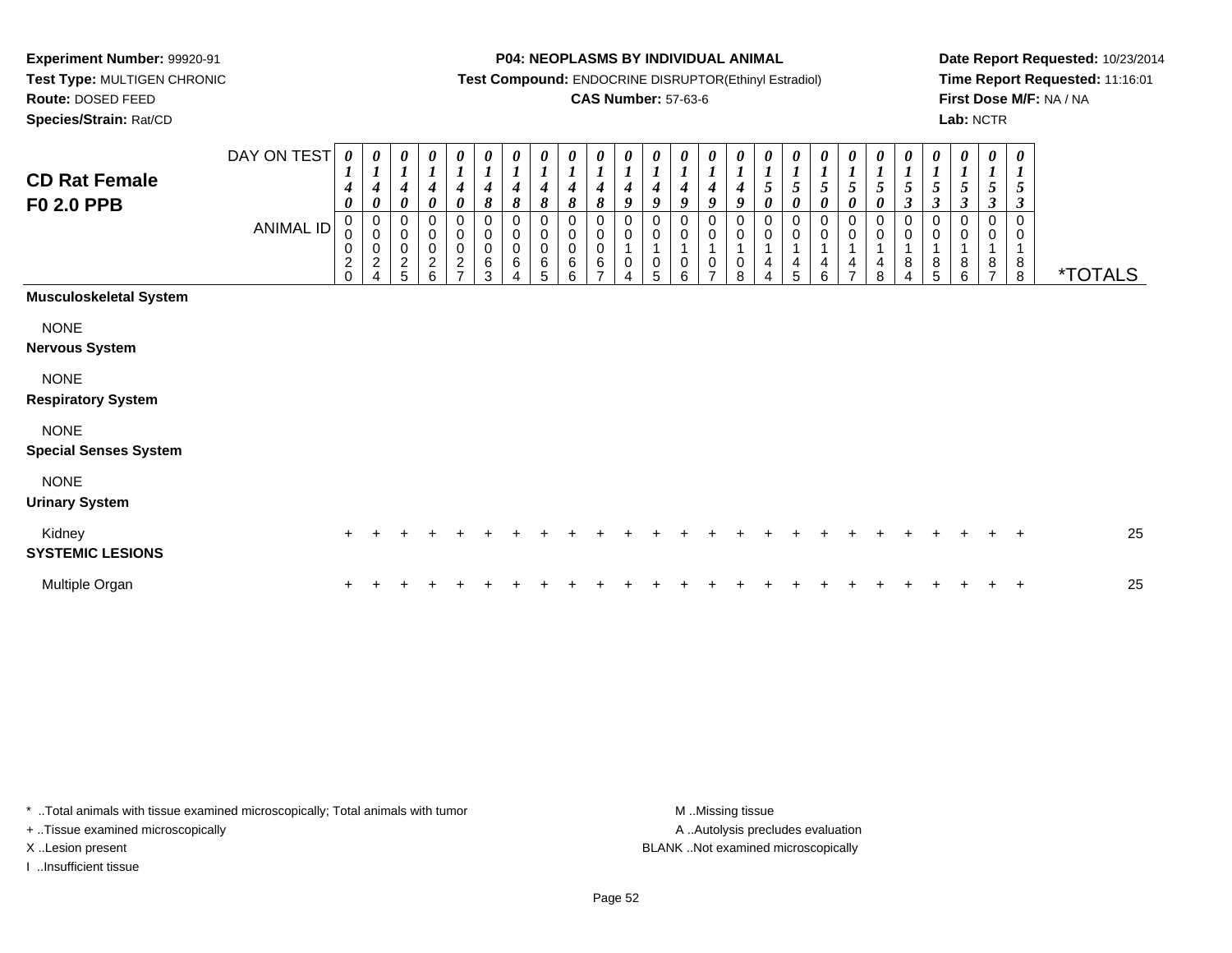**Test Type:** MULTIGEN CHRONIC**Route:** DOSED FEED

**Species/Strain:** Rat/CD

#### **P04: NEOPLASMS BY INDIVIDUAL ANIMAL**

**Test Compound:** ENDOCRINE DISRUPTOR(Ethinyl Estradiol)

## **CAS Number:** 57-63-6

**Date Report Requested:** 10/23/2014**Time Report Requested:** 11:16:01**First Dose M/F:** NA / NA**Lab:** NCTR

| <b>CD Rat Female</b><br><b>F0 10 PPB</b><br><b>Alimentary System</b> | DAY ON TEST<br><b>ANIMAL ID</b> | $\boldsymbol{\theta}$<br>$\boldsymbol{I}$<br>$\boldsymbol{4}$<br>$\boldsymbol{\theta}$<br>$\pmb{0}$<br>0<br>$\pmb{0}$<br>$\frac{2}{8}$ | 0<br>$\boldsymbol{l}$<br>$\boldsymbol{4}$<br>$\boldsymbol{\theta}$<br>$\pmb{0}$<br>$\pmb{0}$<br>$\pmb{0}$<br>$\frac{2}{9}$ | 0<br>$\boldsymbol{l}$<br>$\boldsymbol{4}$<br>$\pmb{\theta}$<br>$\mathsf 0$<br>$\mathbf 0$<br>$\mathbf 0$<br>$\sqrt{3}$<br>$\Omega$ | 0<br>$\boldsymbol{l}$<br>$\boldsymbol{4}$<br>$\pmb{\theta}$<br>$\mathsf 0$<br>$\pmb{0}$<br>$\pmb{0}$<br>$\ensuremath{\mathsf{3}}$ | 0<br>$\boldsymbol{\mathit{1}}$<br>$\boldsymbol{4}$<br>$\pmb{\theta}$<br>0<br>$\pmb{0}$<br>$\pmb{0}$<br>$\frac{3}{2}$ | $\pmb{\theta}$<br>$\boldsymbol{l}$<br>$\boldsymbol{4}$<br>8<br>$\pmb{0}$<br>$\pmb{0}$<br>$\pmb{0}$<br>6<br>8 | $\pmb{\theta}$<br>$\boldsymbol{l}$<br>$\boldsymbol{4}$<br>8<br>$\mathsf 0$<br>$\pmb{0}$<br>$\pmb{0}$<br>$^6_9$ | $\pmb{\theta}$<br>$\boldsymbol{l}$<br>$\boldsymbol{4}$<br>8<br>$\mathbf 0$<br>$\mathbf 0$<br>$\mathbf 0$<br>$\overline{7}$<br>$\Omega$ | $\pmb{\theta}$<br>$\boldsymbol{l}$<br>$\boldsymbol{4}$<br>$\pmb{8}$<br>$\mathbf 0$<br>$\mathbf 0$<br>$\mathbf 0$<br>$\overline{7}$ | $\boldsymbol{\theta}$<br>$\boldsymbol{l}$<br>$\boldsymbol{4}$<br>8<br>$\mathbf 0$<br>$\mathbf 0$<br>$\pmb{0}$<br>$\overline{7}$<br>$\overline{2}$ | 0<br>$\boldsymbol{l}$<br>$\boldsymbol{4}$<br>9<br>$\pmb{0}$<br>$\pmb{0}$<br>$\mathbf{1}$<br>$_{9}^{\rm 0}$ | $\boldsymbol{\theta}$<br>$\boldsymbol{I}$<br>$\boldsymbol{4}$<br>$\boldsymbol{g}$<br>$\pmb{0}$<br>0<br>$\mathbf{1}$<br>1<br>0 | 0<br>$\boldsymbol{l}$<br>$\boldsymbol{4}$<br>9<br>0<br>$\pmb{0}$<br>$\mathbf{1}$<br>$\mathbf{1}$<br>-1 | 0<br>$\boldsymbol{l}$<br>$\boldsymbol{4}$<br>9<br>$\mathsf 0$<br>$\mathbf 0$<br>$\mathbf{1}$<br>$\mathbf{1}$<br>$\overline{2}$ | 0<br>$\boldsymbol{l}$<br>$\boldsymbol{4}$<br>9<br>$\mathsf 0$<br>0<br>$\mathbf{1}$<br>1<br>3 | 0<br>$\boldsymbol{l}$<br>$\mathfrak{s}$<br>$\pmb{\theta}$<br>$\pmb{0}$<br>0<br>$\overline{1}$<br>$\overline{\mathbf{4}}$<br>$\overline{9}$ | 0<br>$\boldsymbol{l}$<br>$\sqrt{5}$<br>$\boldsymbol{\theta}$<br>$\mathbf 0$<br>$\mathbf 0$<br>$\mathbf{1}$<br>$\frac{5}{0}$ | $\pmb{\theta}$<br>$\boldsymbol{l}$<br>$\sqrt{5}$<br>$\boldsymbol{\theta}$<br>$\mathbf 0$<br>$\pmb{0}$<br>$\mathbf 1$<br>$\,$ 5 $\,$ | 0<br>$\boldsymbol{l}$<br>$\mathfrak{S}$<br>$\pmb{\theta}$<br>0<br>0<br>1<br>$\frac{5}{2}$ | 0<br>$\boldsymbol{l}$<br>5<br>$\boldsymbol{\theta}$<br>$\pmb{0}$<br>0<br>$\mathbf{1}$<br>$\frac{5}{3}$ | $\boldsymbol{\theta}$<br>$\boldsymbol{l}$<br>$\sqrt{5}$<br>$\boldsymbol{\beta}$<br>$\pmb{0}$<br>$\pmb{0}$<br>$\mathbf{1}$<br>$\, 8$<br>$9\,$ | $\pmb{\theta}$<br>$\boldsymbol{l}$<br>$\sqrt{5}$<br>$\mathfrak{z}$<br>$\mbox{O}$<br>$\,0\,$<br>$\mathbf{1}$<br>$_{0}^{9}$ | $\boldsymbol{\theta}$<br>$\boldsymbol{l}$<br>$\overline{5}$<br>$\boldsymbol{\beta}$<br>$\pmb{0}$<br>$\mathbf 0$<br>$\mathbf{1}$<br>9<br>$\overline{ }$ | 0<br>$\boldsymbol{I}$<br>$\sqrt{5}$<br>$\boldsymbol{\beta}$<br>$\mathsf 0$<br>0<br>$\mathbf{1}$<br>$\frac{9}{2}$ | $\pmb{\theta}$<br>$\boldsymbol{l}$<br>$\mathfrak{s}$<br>$\mathfrak{z}$<br>$\mathsf{O}\xspace$<br>$\mathbf 0$<br>$\mathbf{1}$<br>$\frac{9}{3}$ | <i><b>*TOTALS</b></i> |
|----------------------------------------------------------------------|---------------------------------|----------------------------------------------------------------------------------------------------------------------------------------|----------------------------------------------------------------------------------------------------------------------------|------------------------------------------------------------------------------------------------------------------------------------|-----------------------------------------------------------------------------------------------------------------------------------|----------------------------------------------------------------------------------------------------------------------|--------------------------------------------------------------------------------------------------------------|----------------------------------------------------------------------------------------------------------------|----------------------------------------------------------------------------------------------------------------------------------------|------------------------------------------------------------------------------------------------------------------------------------|---------------------------------------------------------------------------------------------------------------------------------------------------|------------------------------------------------------------------------------------------------------------|-------------------------------------------------------------------------------------------------------------------------------|--------------------------------------------------------------------------------------------------------|--------------------------------------------------------------------------------------------------------------------------------|----------------------------------------------------------------------------------------------|--------------------------------------------------------------------------------------------------------------------------------------------|-----------------------------------------------------------------------------------------------------------------------------|-------------------------------------------------------------------------------------------------------------------------------------|-------------------------------------------------------------------------------------------|--------------------------------------------------------------------------------------------------------|----------------------------------------------------------------------------------------------------------------------------------------------|---------------------------------------------------------------------------------------------------------------------------|--------------------------------------------------------------------------------------------------------------------------------------------------------|------------------------------------------------------------------------------------------------------------------|-----------------------------------------------------------------------------------------------------------------------------------------------|-----------------------|
| Liver<br><b>Cardiovascular System</b>                                |                                 |                                                                                                                                        |                                                                                                                            |                                                                                                                                    |                                                                                                                                   | $\ddot{}$                                                                                                            |                                                                                                              |                                                                                                                |                                                                                                                                        |                                                                                                                                    |                                                                                                                                                   |                                                                                                            |                                                                                                                               |                                                                                                        |                                                                                                                                |                                                                                              |                                                                                                                                            |                                                                                                                             |                                                                                                                                     |                                                                                           |                                                                                                        |                                                                                                                                              |                                                                                                                           | $\ddot{}$                                                                                                                                              |                                                                                                                  |                                                                                                                                               | $\boldsymbol{2}$      |
| <b>NONE</b><br><b>Endocrine System</b>                               |                                 |                                                                                                                                        |                                                                                                                            |                                                                                                                                    |                                                                                                                                   |                                                                                                                      |                                                                                                              |                                                                                                                |                                                                                                                                        |                                                                                                                                    |                                                                                                                                                   |                                                                                                            |                                                                                                                               |                                                                                                        |                                                                                                                                |                                                                                              |                                                                                                                                            |                                                                                                                             |                                                                                                                                     |                                                                                           |                                                                                                        |                                                                                                                                              |                                                                                                                           |                                                                                                                                                        |                                                                                                                  |                                                                                                                                               |                       |
| <b>NONE</b><br><b>General Body System</b>                            |                                 |                                                                                                                                        |                                                                                                                            |                                                                                                                                    |                                                                                                                                   |                                                                                                                      |                                                                                                              |                                                                                                                |                                                                                                                                        |                                                                                                                                    |                                                                                                                                                   |                                                                                                            |                                                                                                                               |                                                                                                        |                                                                                                                                |                                                                                              |                                                                                                                                            |                                                                                                                             |                                                                                                                                     |                                                                                           |                                                                                                        |                                                                                                                                              |                                                                                                                           |                                                                                                                                                        |                                                                                                                  |                                                                                                                                               |                       |
| <b>NONE</b><br><b>Genital System</b>                                 |                                 |                                                                                                                                        |                                                                                                                            |                                                                                                                                    |                                                                                                                                   |                                                                                                                      |                                                                                                              |                                                                                                                |                                                                                                                                        |                                                                                                                                    |                                                                                                                                                   |                                                                                                            |                                                                                                                               |                                                                                                        |                                                                                                                                |                                                                                              |                                                                                                                                            |                                                                                                                             |                                                                                                                                     |                                                                                           |                                                                                                        |                                                                                                                                              |                                                                                                                           |                                                                                                                                                        |                                                                                                                  |                                                                                                                                               |                       |
| <b>Clitoral Gland</b><br>Ovary                                       |                                 |                                                                                                                                        |                                                                                                                            |                                                                                                                                    |                                                                                                                                   |                                                                                                                      |                                                                                                              |                                                                                                                |                                                                                                                                        |                                                                                                                                    |                                                                                                                                                   |                                                                                                            |                                                                                                                               |                                                                                                        |                                                                                                                                |                                                                                              |                                                                                                                                            |                                                                                                                             |                                                                                                                                     |                                                                                           |                                                                                                        | $\ddot{}$                                                                                                                                    |                                                                                                                           | $\ddot{}$                                                                                                                                              |                                                                                                                  |                                                                                                                                               | $\overline{c}$<br>25  |
| Oviduct<br>Uterus<br>Vagina                                          |                                 |                                                                                                                                        |                                                                                                                            |                                                                                                                                    |                                                                                                                                   |                                                                                                                      |                                                                                                              |                                                                                                                |                                                                                                                                        |                                                                                                                                    |                                                                                                                                                   |                                                                                                            |                                                                                                                               |                                                                                                        |                                                                                                                                |                                                                                              |                                                                                                                                            |                                                                                                                             |                                                                                                                                     |                                                                                           |                                                                                                        |                                                                                                                                              |                                                                                                                           |                                                                                                                                                        |                                                                                                                  |                                                                                                                                               | 25<br>25<br>25        |
| <b>Hematopoietic System</b><br><b>NONE</b>                           |                                 |                                                                                                                                        |                                                                                                                            |                                                                                                                                    |                                                                                                                                   |                                                                                                                      |                                                                                                              |                                                                                                                |                                                                                                                                        |                                                                                                                                    |                                                                                                                                                   |                                                                                                            |                                                                                                                               |                                                                                                        |                                                                                                                                |                                                                                              |                                                                                                                                            |                                                                                                                             |                                                                                                                                     |                                                                                           |                                                                                                        |                                                                                                                                              |                                                                                                                           |                                                                                                                                                        |                                                                                                                  |                                                                                                                                               |                       |
| <b>Integumentary System</b>                                          |                                 |                                                                                                                                        |                                                                                                                            |                                                                                                                                    |                                                                                                                                   |                                                                                                                      |                                                                                                              |                                                                                                                |                                                                                                                                        |                                                                                                                                    |                                                                                                                                                   |                                                                                                            |                                                                                                                               |                                                                                                        |                                                                                                                                |                                                                                              |                                                                                                                                            |                                                                                                                             |                                                                                                                                     |                                                                                           |                                                                                                        |                                                                                                                                              |                                                                                                                           |                                                                                                                                                        |                                                                                                                  |                                                                                                                                               |                       |
| Mammary Gland<br>Skin                                                |                                 | ٠<br>$+$                                                                                                                               |                                                                                                                            |                                                                                                                                    |                                                                                                                                   |                                                                                                                      |                                                                                                              |                                                                                                                |                                                                                                                                        |                                                                                                                                    |                                                                                                                                                   |                                                                                                            |                                                                                                                               |                                                                                                        |                                                                                                                                |                                                                                              |                                                                                                                                            |                                                                                                                             |                                                                                                                                     |                                                                                           |                                                                                                        |                                                                                                                                              |                                                                                                                           |                                                                                                                                                        |                                                                                                                  | $\overline{+}$                                                                                                                                | 25<br>$\mathbf 1$     |

| Total animals with tissue examined microscopically; Total animals with tumor | M Missing tissue                   |
|------------------------------------------------------------------------------|------------------------------------|
| + . Tissue examined microscopically                                          | A Autolysis precludes evaluation   |
| X Lesion present                                                             | BLANK Not examined microscopically |
| …Insufficient tissue                                                         |                                    |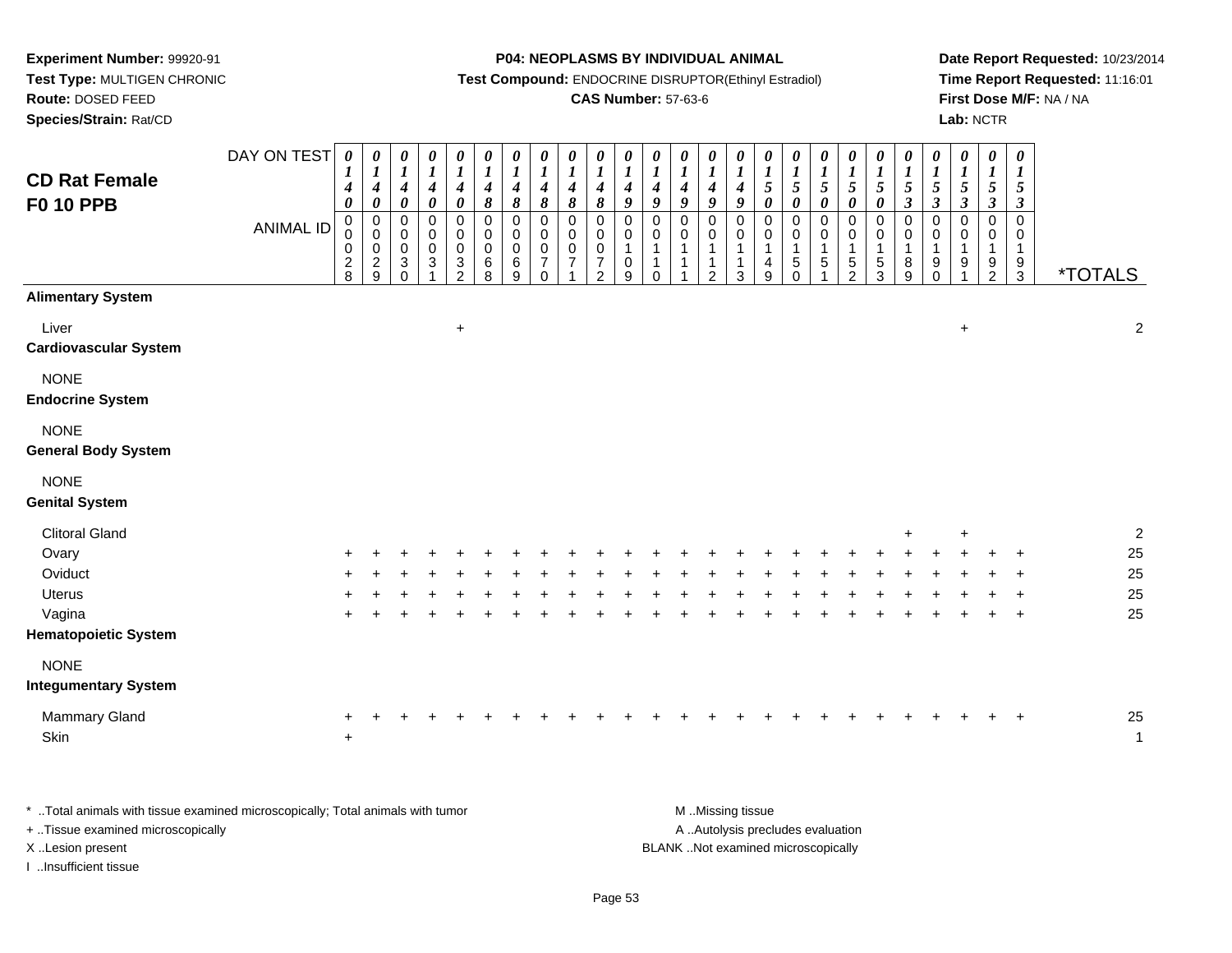**Test Type:** MULTIGEN CHRONIC**Route:** DOSED FEED

**Species/Strain:** Rat/CD

#### **P04: NEOPLASMS BY INDIVIDUAL ANIMAL**

**Test Compound:** ENDOCRINE DISRUPTOR(Ethinyl Estradiol)

### **CAS Number:** 57-63-6

**Date Report Requested:** 10/23/2014**Time Report Requested:** 11:16:02**First Dose M/F:** NA / NA**Lab:** NCTR

| <b>CD Rat Female</b><br><b>F0 10 PPB</b>    | DAY ON TEST<br><b>ANIMAL ID</b> | $\boldsymbol{\theta}$<br>1<br>$\boldsymbol{4}$<br>0<br>$\pmb{0}$<br>$\pmb{0}$<br>$\frac{2}{8}$ | 0<br>$\boldsymbol{4}$<br>0<br>0<br>$\mathsf 0$<br>$\mathbf 0$<br>$\frac{2}{9}$ | 0<br>$\overline{ }$<br>$\boldsymbol{4}$<br>0<br>0<br>$\pmb{0}$<br>$\pmb{0}$<br>3<br>$\Omega$ | $\boldsymbol{\theta}$<br>$\boldsymbol{l}$<br>$\boldsymbol{4}$<br>0<br>$\pmb{0}$<br>$\pmb{0}$<br>3 | 0<br>$\boldsymbol{l}$<br>$\boldsymbol{4}$<br>$\boldsymbol{\theta}$<br>0<br>$\begin{matrix} 0 \\ 0 \\ 3 \end{matrix}$<br>$\mathfrak{D}$ | 0<br>$\boldsymbol{l}$<br>$\boldsymbol{4}$<br>8<br>0<br>$\pmb{0}$<br>0<br>$\,6$<br>8 | 0<br>$\boldsymbol{l}$<br>$\boldsymbol{4}$<br>8<br>0<br>$\boldsymbol{0}$<br>0<br>6<br>9 | 0<br>$\boldsymbol{l}$<br>$\boldsymbol{4}$<br>8<br>0<br>$\pmb{0}$<br>$\pmb{0}$<br>$\overline{7}$<br>$\Omega$ | 0<br>$\boldsymbol{l}$<br>4<br>8<br>0<br>$\pmb{0}$<br>0<br>$\overline{7}$ | 0<br>$\boldsymbol{l}$<br>$\boldsymbol{4}$<br>8<br>0<br>$\mathbf 0$<br>$\overline{7}$<br>$\overline{2}$ | $\boldsymbol{\theta}$<br>$\boldsymbol{l}$<br>4<br>9<br>0<br>$\mathbf 0$<br>0<br>9 | 0<br>4<br>9<br>0 | 0<br>4<br>$\boldsymbol{q}$<br>0<br>$\mathbf 0$ | $\pmb{\theta}$<br>$\boldsymbol{4}$<br>$\boldsymbol{a}$<br>$\Omega$<br>$\mathbf 0$<br>1<br>c | 0<br>4<br>Q<br>0<br>0<br>3 | $\boldsymbol{\theta}$<br>$\mathfrak{z}$<br>0<br>0<br>0<br>4<br>9 | $\sqrt{5}$<br>0<br>0<br>$\,$ 5 $\,$ | 5<br>0<br>0<br>$\sqrt{5}$ | 0<br>5<br>0<br>0<br>0<br>$\,$ 5 $\,$<br>$\mathfrak{D}$ | 0<br>$\boldsymbol{l}$<br>$\mathfrak{z}$<br>0<br>0<br>$\pmb{0}$<br>$\frac{5}{3}$ | $\pmb{\theta}$<br>$\boldsymbol{l}$<br>$\sqrt{5}$<br>$\boldsymbol{\mathfrak{z}}$<br>0<br>$\pmb{0}$<br>$\mathbf 1$<br>8<br>9 | 0<br>$\boldsymbol{l}$<br>$\sqrt{5}$<br>3<br>0<br>$\pmb{0}$<br>1<br>9<br>$\mathbf{0}$ | 0<br>$\boldsymbol{l}$<br>5<br>3<br>0<br>0<br>1<br>9 | 0<br>$\boldsymbol{l}$<br>5<br>3<br>0<br>9<br>2 | $\boldsymbol{\theta}$<br>5<br>3<br>0<br>0<br>9<br>$\mathbf{3}$ | <i><b>*TOTALS</b></i> |
|---------------------------------------------|---------------------------------|------------------------------------------------------------------------------------------------|--------------------------------------------------------------------------------|----------------------------------------------------------------------------------------------|---------------------------------------------------------------------------------------------------|----------------------------------------------------------------------------------------------------------------------------------------|-------------------------------------------------------------------------------------|----------------------------------------------------------------------------------------|-------------------------------------------------------------------------------------------------------------|--------------------------------------------------------------------------|--------------------------------------------------------------------------------------------------------|-----------------------------------------------------------------------------------|------------------|------------------------------------------------|---------------------------------------------------------------------------------------------|----------------------------|------------------------------------------------------------------|-------------------------------------|---------------------------|--------------------------------------------------------|---------------------------------------------------------------------------------|----------------------------------------------------------------------------------------------------------------------------|--------------------------------------------------------------------------------------|-----------------------------------------------------|------------------------------------------------|----------------------------------------------------------------|-----------------------|
| <b>Musculoskeletal System</b>               |                                 |                                                                                                |                                                                                |                                                                                              |                                                                                                   |                                                                                                                                        |                                                                                     |                                                                                        |                                                                                                             |                                                                          |                                                                                                        |                                                                                   |                  |                                                |                                                                                             |                            |                                                                  |                                     |                           |                                                        |                                                                                 |                                                                                                                            |                                                                                      |                                                     |                                                |                                                                |                       |
| <b>NONE</b><br><b>Nervous System</b>        |                                 |                                                                                                |                                                                                |                                                                                              |                                                                                                   |                                                                                                                                        |                                                                                     |                                                                                        |                                                                                                             |                                                                          |                                                                                                        |                                                                                   |                  |                                                |                                                                                             |                            |                                                                  |                                     |                           |                                                        |                                                                                 |                                                                                                                            |                                                                                      |                                                     |                                                |                                                                |                       |
| <b>NONE</b><br><b>Respiratory System</b>    |                                 |                                                                                                |                                                                                |                                                                                              |                                                                                                   |                                                                                                                                        |                                                                                     |                                                                                        |                                                                                                             |                                                                          |                                                                                                        |                                                                                   |                  |                                                |                                                                                             |                            |                                                                  |                                     |                           |                                                        |                                                                                 |                                                                                                                            |                                                                                      |                                                     |                                                |                                                                |                       |
| <b>NONE</b><br><b>Special Senses System</b> |                                 |                                                                                                |                                                                                |                                                                                              |                                                                                                   |                                                                                                                                        |                                                                                     |                                                                                        |                                                                                                             |                                                                          |                                                                                                        |                                                                                   |                  |                                                |                                                                                             |                            |                                                                  |                                     |                           |                                                        |                                                                                 |                                                                                                                            |                                                                                      |                                                     |                                                |                                                                |                       |
| <b>NONE</b><br><b>Urinary System</b>        |                                 |                                                                                                |                                                                                |                                                                                              |                                                                                                   |                                                                                                                                        |                                                                                     |                                                                                        |                                                                                                             |                                                                          |                                                                                                        |                                                                                   |                  |                                                |                                                                                             |                            |                                                                  |                                     |                           |                                                        |                                                                                 |                                                                                                                            |                                                                                      |                                                     |                                                |                                                                |                       |
| Kidney<br><b>SYSTEMIC LESIONS</b>           |                                 | $\pm$                                                                                          |                                                                                |                                                                                              |                                                                                                   |                                                                                                                                        |                                                                                     |                                                                                        |                                                                                                             |                                                                          |                                                                                                        |                                                                                   |                  |                                                |                                                                                             |                            |                                                                  |                                     |                           |                                                        |                                                                                 |                                                                                                                            |                                                                                      |                                                     |                                                | $+$                                                            | 25                    |
| Multiple Organ                              |                                 |                                                                                                |                                                                                |                                                                                              |                                                                                                   |                                                                                                                                        |                                                                                     |                                                                                        |                                                                                                             |                                                                          |                                                                                                        |                                                                                   |                  |                                                |                                                                                             |                            |                                                                  |                                     |                           |                                                        |                                                                                 |                                                                                                                            |                                                                                      |                                                     |                                                | $\overline{ }$                                                 | 25                    |

\* ..Total animals with tissue examined microscopically; Total animals with tumor **M** . Missing tissue M ..Missing tissue

+ ..Tissue examined microscopically

I ..Insufficient tissue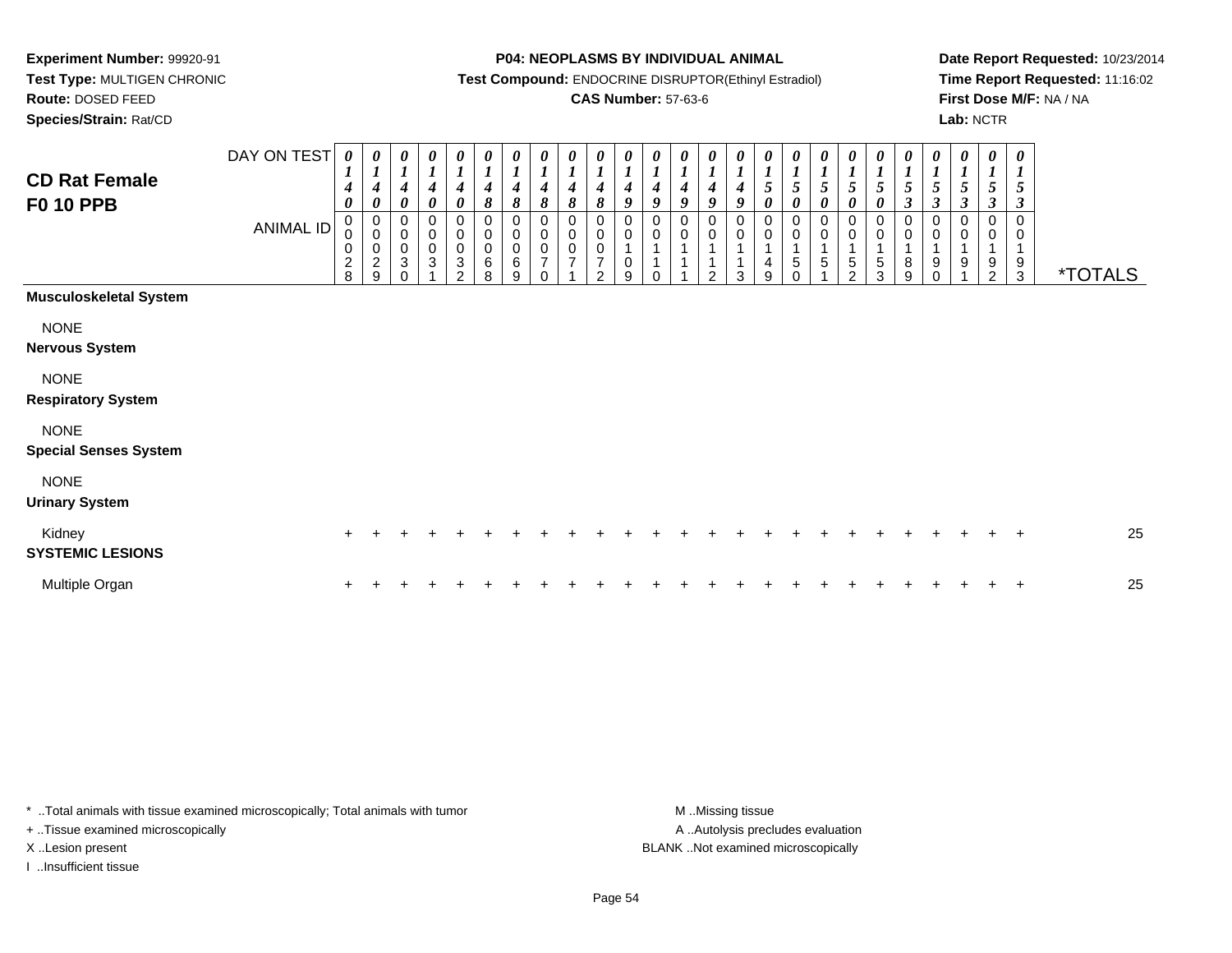**Test Type:** MULTIGEN CHRONIC**Route:** DOSED FEED

**Species/Strain:** Rat/CD

#### **P04: NEOPLASMS BY INDIVIDUAL ANIMAL**

**Test Compound:** ENDOCRINE DISRUPTOR(Ethinyl Estradiol)

### **CAS Number:** 57-63-6

**Date Report Requested:** 10/23/2014**Time Report Requested:** 11:16:02**First Dose M/F:** NA / NA**Lab:** NCTR

| <b>CD Rat Female</b>                   | DAY ON TEST      | 1<br>4                                                          | $\boldsymbol{\theta}$<br>$\boldsymbol{l}$<br>$\boldsymbol{4}$                | 0<br>$\boldsymbol{l}$<br>$\boldsymbol{4}$                 | $\boldsymbol{\theta}$<br>$\boldsymbol{l}$<br>$\boldsymbol{4}$   | 0<br>$\boldsymbol{l}$<br>$\boldsymbol{4}$                                                             | 0<br>$\boldsymbol{l}$<br>$\boldsymbol{4}$                 | $\boldsymbol{\theta}$<br>$\boldsymbol{l}$<br>$\boldsymbol{4}$ | $\boldsymbol{\theta}$<br>$\boldsymbol{l}$<br>$\boldsymbol{4}$       | $\boldsymbol{\theta}$<br>$\boldsymbol{l}$<br>4                | 0<br>$\boldsymbol{l}$<br>4                                   | 0<br>$\boldsymbol{l}$<br>4 | 0<br>$\boldsymbol{l}$<br>$\boldsymbol{4}$                | 0<br>$\boldsymbol{l}$<br>$\boldsymbol{4}$                                  | 0<br>$\boldsymbol{l}$<br>$\boldsymbol{4}$                      | 0<br>$\boldsymbol{l}$<br>$\boldsymbol{4}$           | $\boldsymbol{\theta}$<br>$\boldsymbol{l}$<br>$\sqrt{5}$                                     | 0<br>$\boldsymbol{l}$<br>$\overline{5}$                                                | $\boldsymbol{\theta}$<br>$\boldsymbol{l}$<br>$\sqrt{5}$ | 0<br>$\boldsymbol{l}$<br>$\sqrt{5}$                       | 0<br>$\boldsymbol{l}$<br>$\sqrt{5}$                                                        | 0<br>$\boldsymbol{l}$<br>$\sqrt{5}$                     | $\pmb{\theta}$<br>$\boldsymbol{l}$<br>$\sqrt{5}$                                       | 0<br>$\boldsymbol{l}$<br>$5\phantom{.0}$ | $\pmb{\theta}$<br>$\boldsymbol{l}$<br>$\sqrt{5}$       | $\boldsymbol{\theta}$<br>$\boldsymbol{l}$<br>$\mathfrak{s}$                        |                       |
|----------------------------------------|------------------|-----------------------------------------------------------------|------------------------------------------------------------------------------|-----------------------------------------------------------|-----------------------------------------------------------------|-------------------------------------------------------------------------------------------------------|-----------------------------------------------------------|---------------------------------------------------------------|---------------------------------------------------------------------|---------------------------------------------------------------|--------------------------------------------------------------|----------------------------|----------------------------------------------------------|----------------------------------------------------------------------------|----------------------------------------------------------------|-----------------------------------------------------|---------------------------------------------------------------------------------------------|----------------------------------------------------------------------------------------|---------------------------------------------------------|-----------------------------------------------------------|--------------------------------------------------------------------------------------------|---------------------------------------------------------|----------------------------------------------------------------------------------------|------------------------------------------|--------------------------------------------------------|------------------------------------------------------------------------------------|-----------------------|
| <b>F0 50 PPB</b>                       | <b>ANIMAL ID</b> | $\boldsymbol{\theta}$<br>$\mathbf 0$<br>0<br>0<br>$\frac{3}{3}$ | $\pmb{\theta}$<br>$\pmb{0}$<br>$\pmb{0}$<br>$_{3}^{\rm 0}$<br>$\overline{A}$ | $\pmb{\theta}$<br>0<br>$\mathbf 0$<br>$\pmb{0}$<br>3<br>5 | $\pmb{\theta}$<br>$\pmb{0}$<br>$\pmb{0}$<br>$\pmb{0}$<br>$^3$ 6 | $\boldsymbol{\theta}$<br>$\mathbf 0$<br>$\overline{0}$<br>$\mathbf 0$<br>$\sqrt{3}$<br>$\overline{7}$ | 8<br>$\mathbf 0$<br>$\pmb{0}$<br>0<br>$\overline{7}$<br>3 | 8<br>0<br>$\mathbf 0$<br>0<br>$\overline{7}$<br>4             | $\pmb{8}$<br>$\mathbf 0$<br>$\mathbf 0$<br>0<br>$\overline{7}$<br>5 | $\pmb{8}$<br>$\mathbf 0$<br>$\Omega$<br>$\mathbf 0$<br>7<br>6 | $\pmb{8}$<br>$\mathbf 0$<br>0<br>$\pmb{0}$<br>$\overline{7}$ | 9<br>0<br>0<br>4           | 9<br>0<br>0<br>$\mathbf{1}$<br>$\mathbf 1$<br>$\sqrt{5}$ | 9<br>$\mathbf 0$<br>$\mathbf 0$<br>$\mathbf{1}$<br>$\mathbf{1}$<br>$\,6\,$ | 9<br>$\mathbf 0$<br>0<br>1<br>$\overline{1}$<br>$\overline{7}$ | $\boldsymbol{9}$<br>0<br>$\mathbf 0$<br>1<br>1<br>8 | $\pmb{\theta}$<br>$\mathbf 0$<br>$\mathbf 0$<br>$\mathbf 1$<br>$\sqrt{5}$<br>$\overline{4}$ | $\boldsymbol{\theta}$<br>$\mathbf 0$<br>$\mathbf 0$<br>$\mathbf{1}$<br>$\sqrt{5}$<br>5 | $\pmb{\theta}$<br>$\pmb{0}$<br>0<br>$\sqrt{5}$<br>6     | $\pmb{\theta}$<br>0<br>$\mathbf 0$<br>5<br>$\overline{7}$ | $\pmb{\theta}$<br>$\mathbf 0$<br>0<br>$\mathbf 1$<br>$\begin{array}{c} 5 \\ 8 \end{array}$ | $\boldsymbol{\beta}$<br>$\mathbf 0$<br>0<br>1<br>9<br>4 | $\boldsymbol{\beta}$<br>$\mathbf 0$<br>0<br>1<br>$\begin{array}{c} 9 \\ 5 \end{array}$ | $\boldsymbol{\beta}$<br>0<br>0<br>9<br>6 | $\boldsymbol{\beta}$<br>$\Omega$<br>0<br>$\frac{9}{7}$ | $\boldsymbol{\beta}$<br>$\mathbf 0$<br>0<br>$\mathbf 1$<br>$9\,$<br>$\overline{8}$ | <i><b>*TOTALS</b></i> |
| <b>Alimentary System</b>               |                  |                                                                 |                                                                              |                                                           |                                                                 |                                                                                                       |                                                           |                                                               |                                                                     |                                                               |                                                              |                            |                                                          |                                                                            |                                                                |                                                     |                                                                                             |                                                                                        |                                                         |                                                           |                                                                                            |                                                         |                                                                                        |                                          |                                                        |                                                                                    |                       |
| Liver<br>Cardiovascular System         |                  | $\ddot{}$                                                       |                                                                              |                                                           |                                                                 |                                                                                                       |                                                           |                                                               |                                                                     |                                                               |                                                              |                            |                                                          |                                                                            |                                                                |                                                     |                                                                                             |                                                                                        |                                                         |                                                           |                                                                                            |                                                         |                                                                                        |                                          |                                                        |                                                                                    | 25                    |
| <b>NONE</b><br><b>Endocrine System</b> |                  |                                                                 |                                                                              |                                                           |                                                                 |                                                                                                       |                                                           |                                                               |                                                                     |                                                               |                                                              |                            |                                                          |                                                                            |                                                                |                                                     |                                                                                             |                                                                                        |                                                         |                                                           |                                                                                            |                                                         |                                                                                        |                                          |                                                        |                                                                                    |                       |
| <b>Adrenal Cortex</b>                  |                  |                                                                 |                                                                              |                                                           |                                                                 |                                                                                                       |                                                           |                                                               |                                                                     |                                                               |                                                              |                            |                                                          |                                                                            |                                                                |                                                     |                                                                                             |                                                                                        |                                                         |                                                           |                                                                                            |                                                         |                                                                                        |                                          |                                                        |                                                                                    | 25                    |
| <b>Adrenal Medulla</b>                 |                  |                                                                 |                                                                              |                                                           |                                                                 |                                                                                                       |                                                           |                                                               |                                                                     |                                                               |                                                              |                            |                                                          |                                                                            |                                                                |                                                     |                                                                                             |                                                                                        |                                                         |                                                           |                                                                                            |                                                         |                                                                                        |                                          |                                                        |                                                                                    | 25                    |
| <b>Pituitary Gland</b>                 |                  |                                                                 |                                                                              |                                                           |                                                                 |                                                                                                       |                                                           |                                                               |                                                                     |                                                               |                                                              |                            |                                                          |                                                                            |                                                                |                                                     |                                                                                             |                                                                                        |                                                         |                                                           |                                                                                            |                                                         |                                                                                        |                                          |                                                        |                                                                                    | 25                    |
| <b>Thyroid Gland</b>                   |                  |                                                                 |                                                                              |                                                           |                                                                 |                                                                                                       |                                                           |                                                               |                                                                     |                                                               |                                                              |                            |                                                          |                                                                            |                                                                |                                                     |                                                                                             |                                                                                        |                                                         |                                                           |                                                                                            |                                                         |                                                                                        |                                          |                                                        | $\ddot{}$                                                                          | 25                    |
| <b>General Body System</b>             |                  |                                                                 |                                                                              |                                                           |                                                                 |                                                                                                       |                                                           |                                                               |                                                                     |                                                               |                                                              |                            |                                                          |                                                                            |                                                                |                                                     |                                                                                             |                                                                                        |                                                         |                                                           |                                                                                            |                                                         |                                                                                        |                                          |                                                        |                                                                                    |                       |
| <b>NONE</b>                            |                  |                                                                 |                                                                              |                                                           |                                                                 |                                                                                                       |                                                           |                                                               |                                                                     |                                                               |                                                              |                            |                                                          |                                                                            |                                                                |                                                     |                                                                                             |                                                                                        |                                                         |                                                           |                                                                                            |                                                         |                                                                                        |                                          |                                                        |                                                                                    |                       |
| <b>Genital System</b>                  |                  |                                                                 |                                                                              |                                                           |                                                                 |                                                                                                       |                                                           |                                                               |                                                                     |                                                               |                                                              |                            |                                                          |                                                                            |                                                                |                                                     |                                                                                             |                                                                                        |                                                         |                                                           |                                                                                            |                                                         |                                                                                        |                                          |                                                        |                                                                                    |                       |
| Ovary                                  |                  |                                                                 |                                                                              |                                                           |                                                                 |                                                                                                       |                                                           |                                                               |                                                                     |                                                               |                                                              |                            |                                                          |                                                                            |                                                                |                                                     |                                                                                             |                                                                                        |                                                         |                                                           |                                                                                            |                                                         |                                                                                        |                                          |                                                        |                                                                                    | 25                    |
| Oviduct                                |                  |                                                                 |                                                                              |                                                           |                                                                 |                                                                                                       |                                                           |                                                               |                                                                     |                                                               |                                                              |                            |                                                          |                                                                            |                                                                |                                                     |                                                                                             |                                                                                        |                                                         |                                                           |                                                                                            |                                                         |                                                                                        |                                          |                                                        |                                                                                    | 25                    |
| <b>Uterus</b>                          |                  |                                                                 |                                                                              |                                                           |                                                                 |                                                                                                       |                                                           |                                                               |                                                                     |                                                               |                                                              |                            |                                                          |                                                                            |                                                                |                                                     |                                                                                             |                                                                                        |                                                         |                                                           |                                                                                            |                                                         |                                                                                        |                                          |                                                        |                                                                                    | 25                    |
| Vagina                                 |                  | $\ddot{}$                                                       |                                                                              |                                                           |                                                                 |                                                                                                       |                                                           |                                                               |                                                                     |                                                               |                                                              |                            |                                                          |                                                                            |                                                                |                                                     |                                                                                             |                                                                                        |                                                         |                                                           |                                                                                            |                                                         |                                                                                        |                                          |                                                        | $\ddot{}$                                                                          | 25                    |
| <b>Hematopoietic System</b>            |                  |                                                                 |                                                                              |                                                           |                                                                 |                                                                                                       |                                                           |                                                               |                                                                     |                                                               |                                                              |                            |                                                          |                                                                            |                                                                |                                                     |                                                                                             |                                                                                        |                                                         |                                                           |                                                                                            |                                                         |                                                                                        |                                          |                                                        |                                                                                    |                       |
| <b>Bone Marrow</b>                     |                  |                                                                 |                                                                              |                                                           |                                                                 |                                                                                                       |                                                           |                                                               |                                                                     |                                                               |                                                              |                            |                                                          |                                                                            |                                                                |                                                     |                                                                                             |                                                                                        |                                                         |                                                           |                                                                                            |                                                         |                                                                                        |                                          |                                                        |                                                                                    | 25                    |
| Spleen                                 |                  |                                                                 |                                                                              |                                                           |                                                                 |                                                                                                       |                                                           |                                                               |                                                                     |                                                               |                                                              |                            |                                                          |                                                                            |                                                                |                                                     |                                                                                             |                                                                                        |                                                         |                                                           |                                                                                            |                                                         |                                                                                        |                                          |                                                        |                                                                                    | 25                    |
|                                        |                  |                                                                 |                                                                              |                                                           |                                                                 |                                                                                                       |                                                           |                                                               |                                                                     |                                                               |                                                              |                            |                                                          |                                                                            |                                                                |                                                     |                                                                                             |                                                                                        |                                                         |                                                           |                                                                                            |                                                         |                                                                                        |                                          |                                                        |                                                                                    |                       |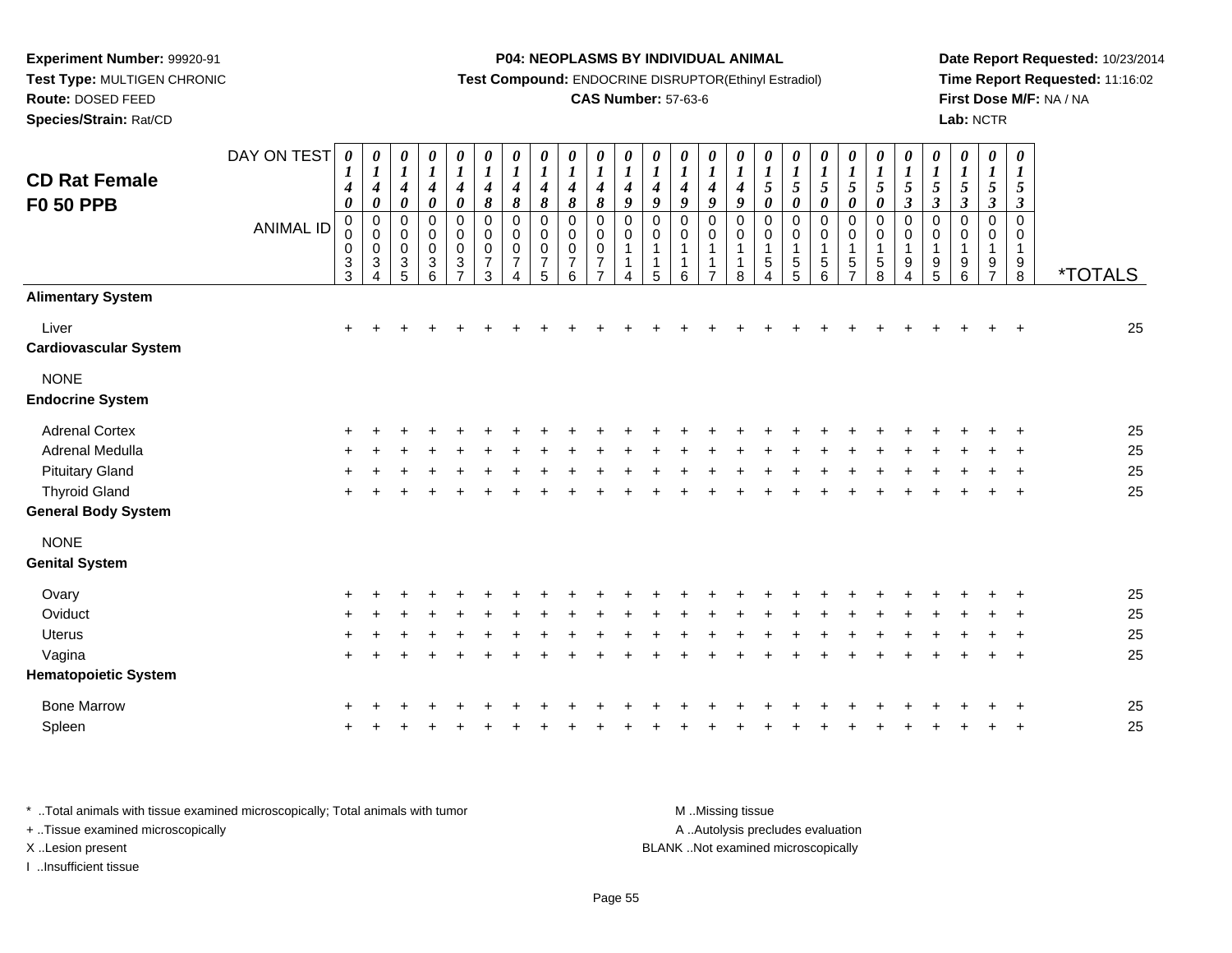**Test Type:** MULTIGEN CHRONIC**Route:** DOSED FEED

**Species/Strain:** Rat/CD

#### **P04: NEOPLASMS BY INDIVIDUAL ANIMAL**

**Test Compound:** ENDOCRINE DISRUPTOR(Ethinyl Estradiol)

### **CAS Number:** 57-63-6

**Date Report Requested:** 10/23/2014**Time Report Requested:** 11:16:02**First Dose M/F:** NA / NA**Lab:** NCTR

| <b>CD Rat Female</b><br><b>F0 50 PPB</b>       | DAY ON TEST<br><b>ANIMAL ID</b> | 0<br>$\boldsymbol{l}$<br>$\boldsymbol{4}$<br>$\boldsymbol{\theta}$<br>$\mathbf 0$<br>0<br>$\pmb{0}$<br>$\sqrt{3}$<br>3 | $\boldsymbol{l}$<br>$\boldsymbol{4}$<br>$\boldsymbol{\theta}$<br>$\mathbf 0$<br>$\boldsymbol{0}$<br>$\pmb{0}$<br>3 | $\boldsymbol{\theta}$<br>$\boldsymbol{l}$<br>$\boldsymbol{4}$<br>$\boldsymbol{\theta}$<br>$\mathbf 0$<br>$\pmb{0}$<br>$\pmb{0}$<br>$\sqrt{3}$<br>5 | 0<br>$\boldsymbol{l}$<br>$\boldsymbol{4}$<br>0<br>0<br>$\boldsymbol{0}$<br>$\boldsymbol{0}$<br>$\mathbf{3}$<br>6 | 0<br>$\boldsymbol{l}$<br>$\boldsymbol{4}$<br>$\boldsymbol{\theta}$<br>0<br>$\pmb{0}$<br>$\pmb{0}$<br>$\sqrt{3}$ | 0<br>$\boldsymbol{l}$<br>$\boldsymbol{4}$<br>8<br>$\mathbf 0$<br>$\pmb{0}$<br>$\pmb{0}$<br>$\overline{7}$<br>3 | $\frac{\theta}{I}$<br>$\boldsymbol{4}$<br>8<br>$\mathbf 0$<br>$\pmb{0}$<br>$\pmb{0}$<br>$\overline{7}$<br>$\Delta$ | $\begin{matrix} 0 \\ 1 \end{matrix}$<br>$\boldsymbol{4}$<br>8<br>0<br>0<br>$\boldsymbol{0}$<br>$\overline{7}$<br>5 | $\frac{\boldsymbol{\theta}}{\boldsymbol{I}}$<br>4<br>8<br>$\mathbf 0$<br>0<br>$\pmb{0}$<br>$\overline{7}$<br>6 | $\boldsymbol{\theta}$<br>$\boldsymbol{l}$<br>$\overline{4}$<br>8<br>$\mathbf 0$<br>0<br>0<br>$\overline{7}$ | $\boldsymbol{\theta}$<br>$\boldsymbol{l}$<br>$\boldsymbol{4}$<br>9<br>$\Omega$<br>0 | 0<br>$\boldsymbol{l}$<br>4<br>9<br>$\Omega$<br>$\mathbf 0$<br>5 | 0<br>$\boldsymbol{l}$<br>4<br>9<br>$\Omega$<br>$\mathbf 0$<br>1<br>1<br>6 | 0<br>$\boldsymbol{l}$<br>$\boldsymbol{4}$<br>9<br>$\Omega$<br>0 | $\frac{\theta}{I}$<br>$\boldsymbol{4}$<br>9<br>0<br>0<br>1<br>1<br>8 | $\frac{\theta}{1}$<br>$\sqrt{5}$<br>0<br>$\mathbf 0$<br>0<br>$\mathbf{1}$<br>$\sqrt{5}$<br>$\Delta$ | 0<br>$\boldsymbol{I}$<br>$\mathfrak{s}$<br>0<br>0<br>$\pmb{0}$<br>$\mathbf{1}$<br>5<br>5 | $\begin{matrix} 0 \\ 1 \end{matrix}$<br>5<br>0<br>$\mathbf 0$<br>$\pmb{0}$<br>1<br>$\sqrt{5}$<br>6 | $\frac{\theta}{I}$<br>$\mathfrak{s}$<br>0<br>0<br>$\pmb{0}$<br>$\mathbf{1}$<br>$\sqrt{5}$<br>⇁ | 0<br>$\boldsymbol{l}$<br>$\sqrt{5}$<br>0<br>0<br>0<br>$\mathbf 1$<br>5<br>8 | 0<br>$\boldsymbol{l}$<br>5<br>$\mathfrak{z}$<br>$\mathbf 0$<br>$\pmb{0}$<br>$\mathbf{1}$<br>9 | 0<br>$\boldsymbol{l}$<br>5<br>3<br>$\Omega$<br>0<br>$\mathbf{1}$<br>9<br>5 | 0<br>$\boldsymbol{l}$<br>5<br>$\boldsymbol{\beta}$<br>$\Omega$<br>0<br>9<br>6 | 0<br>$\boldsymbol{l}$<br>5<br>$\boldsymbol{\beta}$<br>0<br>0<br>9 | $\boldsymbol{\theta}$<br>$\boldsymbol{l}$<br>5<br>$\boldsymbol{\beta}$<br>$\Omega$<br>0<br>1<br>9<br>8 | <i><b>*TOTALS</b></i> |
|------------------------------------------------|---------------------------------|------------------------------------------------------------------------------------------------------------------------|--------------------------------------------------------------------------------------------------------------------|----------------------------------------------------------------------------------------------------------------------------------------------------|------------------------------------------------------------------------------------------------------------------|-----------------------------------------------------------------------------------------------------------------|----------------------------------------------------------------------------------------------------------------|--------------------------------------------------------------------------------------------------------------------|--------------------------------------------------------------------------------------------------------------------|----------------------------------------------------------------------------------------------------------------|-------------------------------------------------------------------------------------------------------------|-------------------------------------------------------------------------------------|-----------------------------------------------------------------|---------------------------------------------------------------------------|-----------------------------------------------------------------|----------------------------------------------------------------------|-----------------------------------------------------------------------------------------------------|------------------------------------------------------------------------------------------|----------------------------------------------------------------------------------------------------|------------------------------------------------------------------------------------------------|-----------------------------------------------------------------------------|-----------------------------------------------------------------------------------------------|----------------------------------------------------------------------------|-------------------------------------------------------------------------------|-------------------------------------------------------------------|--------------------------------------------------------------------------------------------------------|-----------------------|
| Thymus<br><b>Integumentary System</b>          |                                 | $+$                                                                                                                    |                                                                                                                    |                                                                                                                                                    |                                                                                                                  |                                                                                                                 |                                                                                                                |                                                                                                                    |                                                                                                                    |                                                                                                                |                                                                                                             |                                                                                     |                                                                 |                                                                           |                                                                 |                                                                      |                                                                                                     |                                                                                          |                                                                                                    |                                                                                                |                                                                             | ÷                                                                                             | $\ddot{}$                                                                  | $+$                                                                           |                                                                   | $+$                                                                                                    | 25                    |
| Mammary Gland<br><b>Musculoskeletal System</b> |                                 | $\ddot{}$                                                                                                              |                                                                                                                    |                                                                                                                                                    |                                                                                                                  |                                                                                                                 |                                                                                                                |                                                                                                                    |                                                                                                                    |                                                                                                                |                                                                                                             |                                                                                     |                                                                 |                                                                           |                                                                 |                                                                      |                                                                                                     |                                                                                          |                                                                                                    |                                                                                                |                                                                             |                                                                                               |                                                                            |                                                                               |                                                                   |                                                                                                        | 25                    |
| <b>Bone</b><br><b>Nervous System</b>           |                                 | $\ddot{}$                                                                                                              |                                                                                                                    |                                                                                                                                                    |                                                                                                                  |                                                                                                                 |                                                                                                                |                                                                                                                    |                                                                                                                    |                                                                                                                |                                                                                                             |                                                                                     |                                                                 |                                                                           |                                                                 |                                                                      |                                                                                                     |                                                                                          |                                                                                                    |                                                                                                |                                                                             |                                                                                               |                                                                            |                                                                               |                                                                   | $\div$                                                                                                 | 25                    |
| <b>NONE</b><br><b>Respiratory System</b>       |                                 |                                                                                                                        |                                                                                                                    |                                                                                                                                                    |                                                                                                                  |                                                                                                                 |                                                                                                                |                                                                                                                    |                                                                                                                    |                                                                                                                |                                                                                                             |                                                                                     |                                                                 |                                                                           |                                                                 |                                                                      |                                                                                                     |                                                                                          |                                                                                                    |                                                                                                |                                                                             |                                                                                               |                                                                            |                                                                               |                                                                   |                                                                                                        |                       |
| <b>NONE</b><br><b>Special Senses System</b>    |                                 |                                                                                                                        |                                                                                                                    |                                                                                                                                                    |                                                                                                                  |                                                                                                                 |                                                                                                                |                                                                                                                    |                                                                                                                    |                                                                                                                |                                                                                                             |                                                                                     |                                                                 |                                                                           |                                                                 |                                                                      |                                                                                                     |                                                                                          |                                                                                                    |                                                                                                |                                                                             |                                                                                               |                                                                            |                                                                               |                                                                   |                                                                                                        |                       |
| <b>NONE</b><br><b>Urinary System</b>           |                                 |                                                                                                                        |                                                                                                                    |                                                                                                                                                    |                                                                                                                  |                                                                                                                 |                                                                                                                |                                                                                                                    |                                                                                                                    |                                                                                                                |                                                                                                             |                                                                                     |                                                                 |                                                                           |                                                                 |                                                                      |                                                                                                     |                                                                                          |                                                                                                    |                                                                                                |                                                                             |                                                                                               |                                                                            |                                                                               |                                                                   |                                                                                                        |                       |
| Kidney<br><b>SYSTEMIC LESIONS</b>              |                                 | $\ddot{}$                                                                                                              |                                                                                                                    |                                                                                                                                                    |                                                                                                                  |                                                                                                                 |                                                                                                                |                                                                                                                    |                                                                                                                    |                                                                                                                |                                                                                                             |                                                                                     |                                                                 |                                                                           |                                                                 |                                                                      |                                                                                                     |                                                                                          |                                                                                                    |                                                                                                |                                                                             |                                                                                               |                                                                            |                                                                               |                                                                   |                                                                                                        | 25                    |
| Multiple Organ                                 |                                 | ÷                                                                                                                      |                                                                                                                    |                                                                                                                                                    |                                                                                                                  |                                                                                                                 |                                                                                                                |                                                                                                                    |                                                                                                                    |                                                                                                                |                                                                                                             |                                                                                     |                                                                 |                                                                           |                                                                 |                                                                      |                                                                                                     |                                                                                          |                                                                                                    |                                                                                                |                                                                             |                                                                                               |                                                                            |                                                                               |                                                                   |                                                                                                        | 25                    |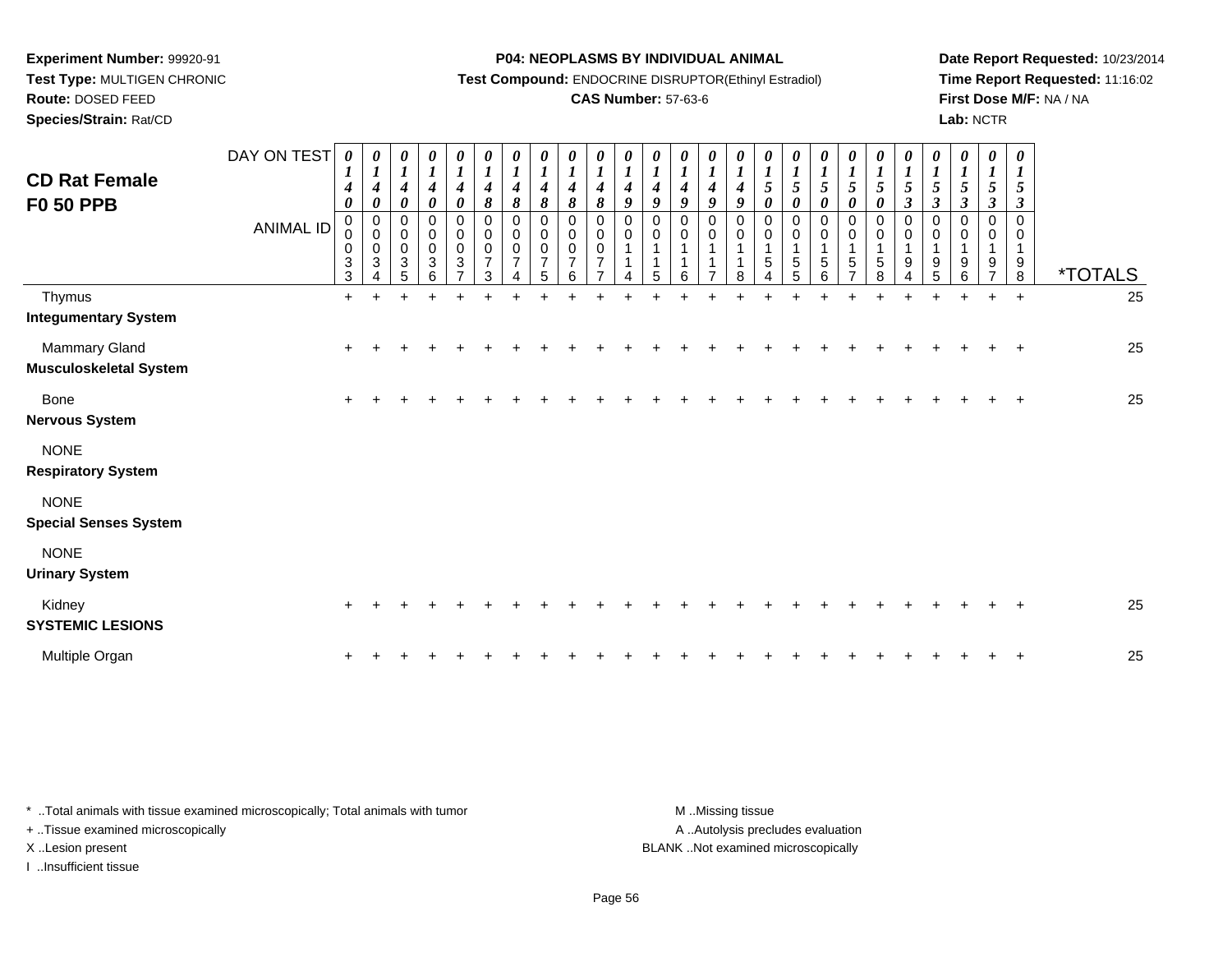**Test Type:** MULTIGEN CHRONIC**Route:** DOSED FEED

**Species/Strain:** Rat/CD

#### **P04: NEOPLASMS BY INDIVIDUAL ANIMAL**

**Test Compound:** ENDOCRINE DISRUPTOR(Ethinyl Estradiol)

### **CAS Number:** 57-63-6

**Date Report Requested:** 10/23/2014**Time Report Requested:** 11:16:02**First Dose M/F:** NA / NA**Lab:** NCTR

| <b>CD Rat Female</b>                   | DAY ON TEST      | 1<br>6                                 | $\boldsymbol{\theta}$<br>$\boldsymbol{l}$<br>6 | 0<br>$\boldsymbol{l}$<br>6                                                               | 0<br>$\boldsymbol{l}$<br>6                                                        | 0<br>$\boldsymbol{l}$<br>6                         | 0<br>$\boldsymbol{l}$<br>6                           | 0<br>$\boldsymbol{l}$<br>6                 | 0<br>$\boldsymbol{l}$<br>6                                          | 0<br>$\boldsymbol{l}$<br>6                           | 0<br>$\boldsymbol{l}$<br>6                         | 0<br>$\boldsymbol{l}$<br>6                                     | 0<br>$\boldsymbol{l}$<br>6                           | 0<br>$\boldsymbol{l}$<br>6                                     | 0<br>$\boldsymbol{l}$<br>6                                                           | 0<br>$\boldsymbol{l}$<br>6                  | 0<br>$\boldsymbol{l}$<br>$\sqrt{5}$                    | 0<br>$\boldsymbol{l}$<br>6                                              | 0<br>$\boldsymbol{l}$<br>6                                                              | 0<br>$\boldsymbol{l}$<br>6                                                   | 0<br>$\boldsymbol{l}$<br>6 | 0<br>$\boldsymbol{I}$<br>6                 | $\pmb{\theta}$<br>$\boldsymbol{l}$<br>6 | 0<br>$\boldsymbol{l}$<br>6         | 0<br>$\boldsymbol{l}$<br>6 | $\boldsymbol{\theta}$<br>$\boldsymbol{l}$<br>6                |                       |
|----------------------------------------|------------------|----------------------------------------|------------------------------------------------|------------------------------------------------------------------------------------------|-----------------------------------------------------------------------------------|----------------------------------------------------|------------------------------------------------------|--------------------------------------------|---------------------------------------------------------------------|------------------------------------------------------|----------------------------------------------------|----------------------------------------------------------------|------------------------------------------------------|----------------------------------------------------------------|--------------------------------------------------------------------------------------|---------------------------------------------|--------------------------------------------------------|-------------------------------------------------------------------------|-----------------------------------------------------------------------------------------|------------------------------------------------------------------------------|----------------------------|--------------------------------------------|-----------------------------------------|------------------------------------|----------------------------|---------------------------------------------------------------|-----------------------|
| <b>F1 Control</b>                      |                  | 1                                      | 1                                              | $\boldsymbol{l}$                                                                         | 1                                                                                 | 0                                                  | 1                                                    | $\boldsymbol{l}$                           | 1                                                                   | $\boldsymbol{l}$                                     | $\pmb{\theta}$                                     | $\boldsymbol{l}$                                               | 1                                                    | $\boldsymbol{l}$                                               | 1                                                                                    | $\boldsymbol{2}$                            | 9                                                      | $\boldsymbol{2}$                                                        | $\boldsymbol{2}$                                                                        | $\overline{2}$                                                               | $\overline{\mathbf{c}}$    | $\boldsymbol{2}$                           | $\overline{2}$                          | $\boldsymbol{2}$                   | $\boldsymbol{2}$           | $\boldsymbol{2}$                                              |                       |
|                                        | <b>ANIMAL ID</b> | $\mathbf 0$<br>0<br>$\frac{2}{4}$<br>4 | $\pmb{0}$<br>$\pmb{0}$<br>$\frac{2}{4}$<br>5   | $\mathsf 0$<br>$\pmb{0}$<br>$\overline{c}$<br>$\overline{\mathbf{4}}$<br>$6\phantom{1}6$ | $\pmb{0}$<br>$\pmb{0}$<br>$\sqrt{2}$<br>$\overline{\mathbf{4}}$<br>$\overline{7}$ | $\pmb{0}$<br>$\pmb{0}$<br>$\overline{2}$<br>4<br>8 | $\pmb{0}$<br>$\mathbf 0$<br>$\overline{c}$<br>8<br>5 | $\pmb{0}$<br>0<br>$\overline{c}$<br>8<br>6 | $\mathbf 0$<br>$\mathbf 0$<br>$\overline{c}$<br>8<br>$\overline{7}$ | $\pmb{0}$<br>$\mathbf 0$<br>$\overline{c}$<br>8<br>8 | $\mathbf 0$<br>0<br>$\overline{c}$<br>$\bf 8$<br>9 | $\mathsf 0$<br>0<br>$\ensuremath{\mathsf{3}}$<br>$\frac{2}{7}$ | 0<br>0<br>3<br>$\begin{array}{c} 2 \\ 8 \end{array}$ | $\mathbf 0$<br>0<br>$\ensuremath{\mathsf{3}}$<br>$\frac{2}{9}$ | $\pmb{0}$<br>$\mathbf 0$<br>$\mathbf{3}$<br>$\ensuremath{\mathsf{3}}$<br>$\mathbf 0$ | $\pmb{0}$<br>$\mathbf 0$<br>3<br>$\,6$<br>9 | $\mathbf 0$<br>$\mathbf 0$<br>3<br>$\overline{7}$<br>0 | $\pmb{0}$<br>$\mathbf 0$<br>$\ensuremath{\mathsf{3}}$<br>$\overline{7}$ | $\pmb{0}$<br>$\pmb{0}$<br>$\ensuremath{\mathsf{3}}$<br>$\overline{7}$<br>$\overline{2}$ | $\mathsf 0$<br>$\pmb{0}$<br>$\ensuremath{\mathsf{3}}$<br>$\overline{7}$<br>3 | 0<br>0<br>4                | $\pmb{0}$<br>0<br>4<br>1<br>$\overline{2}$ | $\pmb{0}$<br>0<br>4<br>1<br>3           | $\pmb{0}$<br>$\mathbf 0$<br>4<br>4 | 0<br>0<br>4<br>5           | $\mathbf 0$<br>$\Omega$<br>$\overline{4}$<br>$\mathbf 1$<br>6 | <i><b>*TOTALS</b></i> |
| <b>Alimentary System</b>               |                  |                                        |                                                |                                                                                          |                                                                                   |                                                    |                                                      |                                            |                                                                     |                                                      |                                                    |                                                                |                                                      |                                                                |                                                                                      |                                             |                                                        |                                                                         |                                                                                         |                                                                              |                            |                                            |                                         |                                    |                            |                                                               |                       |
| Liver<br><b>Cardiovascular System</b>  |                  | $\ddot{}$                              |                                                |                                                                                          |                                                                                   |                                                    |                                                      |                                            |                                                                     |                                                      |                                                    |                                                                |                                                      |                                                                |                                                                                      |                                             |                                                        |                                                                         |                                                                                         |                                                                              |                            |                                            |                                         |                                    |                            | $\mathbf +$                                                   | 25                    |
| <b>NONE</b><br><b>Endocrine System</b> |                  |                                        |                                                |                                                                                          |                                                                                   |                                                    |                                                      |                                            |                                                                     |                                                      |                                                    |                                                                |                                                      |                                                                |                                                                                      |                                             |                                                        |                                                                         |                                                                                         |                                                                              |                            |                                            |                                         |                                    |                            |                                                               |                       |
| <b>Adrenal Cortex</b>                  |                  |                                        |                                                |                                                                                          |                                                                                   |                                                    |                                                      |                                            |                                                                     |                                                      |                                                    |                                                                |                                                      |                                                                |                                                                                      |                                             |                                                        |                                                                         |                                                                                         |                                                                              |                            |                                            |                                         |                                    |                            |                                                               | 25                    |
| Adrenal Medulla                        |                  |                                        |                                                |                                                                                          |                                                                                   |                                                    |                                                      |                                            |                                                                     |                                                      |                                                    |                                                                |                                                      |                                                                |                                                                                      |                                             |                                                        |                                                                         |                                                                                         |                                                                              |                            |                                            |                                         |                                    |                            |                                                               | 25                    |
| <b>Pituitary Gland</b>                 |                  |                                        |                                                |                                                                                          |                                                                                   |                                                    |                                                      |                                            |                                                                     |                                                      |                                                    |                                                                |                                                      |                                                                |                                                                                      |                                             |                                                        |                                                                         |                                                                                         |                                                                              |                            |                                            |                                         |                                    |                            |                                                               | 25                    |
| <b>Thyroid Gland</b>                   |                  |                                        |                                                |                                                                                          |                                                                                   |                                                    |                                                      |                                            |                                                                     |                                                      |                                                    |                                                                |                                                      |                                                                |                                                                                      |                                             |                                                        |                                                                         |                                                                                         |                                                                              |                            |                                            |                                         |                                    |                            | $\overline{ }$                                                | 25                    |
| <b>General Body System</b>             |                  |                                        |                                                |                                                                                          |                                                                                   |                                                    |                                                      |                                            |                                                                     |                                                      |                                                    |                                                                |                                                      |                                                                |                                                                                      |                                             |                                                        |                                                                         |                                                                                         |                                                                              |                            |                                            |                                         |                                    |                            |                                                               |                       |
| <b>NONE</b>                            |                  |                                        |                                                |                                                                                          |                                                                                   |                                                    |                                                      |                                            |                                                                     |                                                      |                                                    |                                                                |                                                      |                                                                |                                                                                      |                                             |                                                        |                                                                         |                                                                                         |                                                                              |                            |                                            |                                         |                                    |                            |                                                               |                       |
| <b>Genital System</b>                  |                  |                                        |                                                |                                                                                          |                                                                                   |                                                    |                                                      |                                            |                                                                     |                                                      |                                                    |                                                                |                                                      |                                                                |                                                                                      |                                             |                                                        |                                                                         |                                                                                         |                                                                              |                            |                                            |                                         |                                    |                            |                                                               |                       |
| <b>Clitoral Gland</b>                  |                  |                                        |                                                |                                                                                          |                                                                                   |                                                    |                                                      |                                            |                                                                     |                                                      |                                                    |                                                                |                                                      |                                                                |                                                                                      |                                             |                                                        |                                                                         |                                                                                         |                                                                              |                            |                                            | $\ddot{}$                               |                                    |                            |                                                               | 1                     |
| Ovary                                  |                  |                                        |                                                |                                                                                          |                                                                                   |                                                    |                                                      |                                            |                                                                     |                                                      |                                                    |                                                                |                                                      |                                                                |                                                                                      |                                             |                                                        |                                                                         |                                                                                         |                                                                              |                            |                                            |                                         |                                    |                            |                                                               | 25                    |
| Oviduct                                |                  |                                        |                                                |                                                                                          |                                                                                   |                                                    |                                                      |                                            |                                                                     |                                                      |                                                    |                                                                |                                                      |                                                                |                                                                                      |                                             |                                                        |                                                                         |                                                                                         |                                                                              |                            |                                            |                                         |                                    |                            |                                                               | 25                    |
| <b>Uterus</b>                          |                  |                                        |                                                |                                                                                          |                                                                                   |                                                    |                                                      |                                            |                                                                     |                                                      |                                                    |                                                                |                                                      |                                                                |                                                                                      |                                             |                                                        |                                                                         |                                                                                         |                                                                              |                            |                                            |                                         |                                    |                            |                                                               | 25                    |
| Vagina                                 |                  |                                        |                                                |                                                                                          |                                                                                   |                                                    |                                                      |                                            |                                                                     |                                                      |                                                    |                                                                |                                                      |                                                                |                                                                                      |                                             |                                                        |                                                                         |                                                                                         |                                                                              |                            |                                            |                                         |                                    |                            | $\overline{\phantom{a}}$                                      | 24                    |
| <b>Hematopoietic System</b>            |                  |                                        |                                                |                                                                                          |                                                                                   |                                                    |                                                      |                                            |                                                                     |                                                      |                                                    |                                                                |                                                      |                                                                |                                                                                      |                                             |                                                        |                                                                         |                                                                                         |                                                                              |                            |                                            |                                         |                                    |                            |                                                               |                       |
| <b>Bone Marrow</b>                     |                  |                                        |                                                |                                                                                          |                                                                                   |                                                    |                                                      |                                            |                                                                     |                                                      |                                                    |                                                                |                                                      |                                                                |                                                                                      |                                             |                                                        |                                                                         |                                                                                         |                                                                              |                            |                                            |                                         |                                    |                            | $\ddot{}$                                                     | 25                    |
|                                        |                  |                                        |                                                |                                                                                          |                                                                                   |                                                    |                                                      |                                            |                                                                     |                                                      |                                                    |                                                                |                                                      |                                                                |                                                                                      |                                             |                                                        |                                                                         |                                                                                         |                                                                              |                            |                                            |                                         |                                    |                            |                                                               |                       |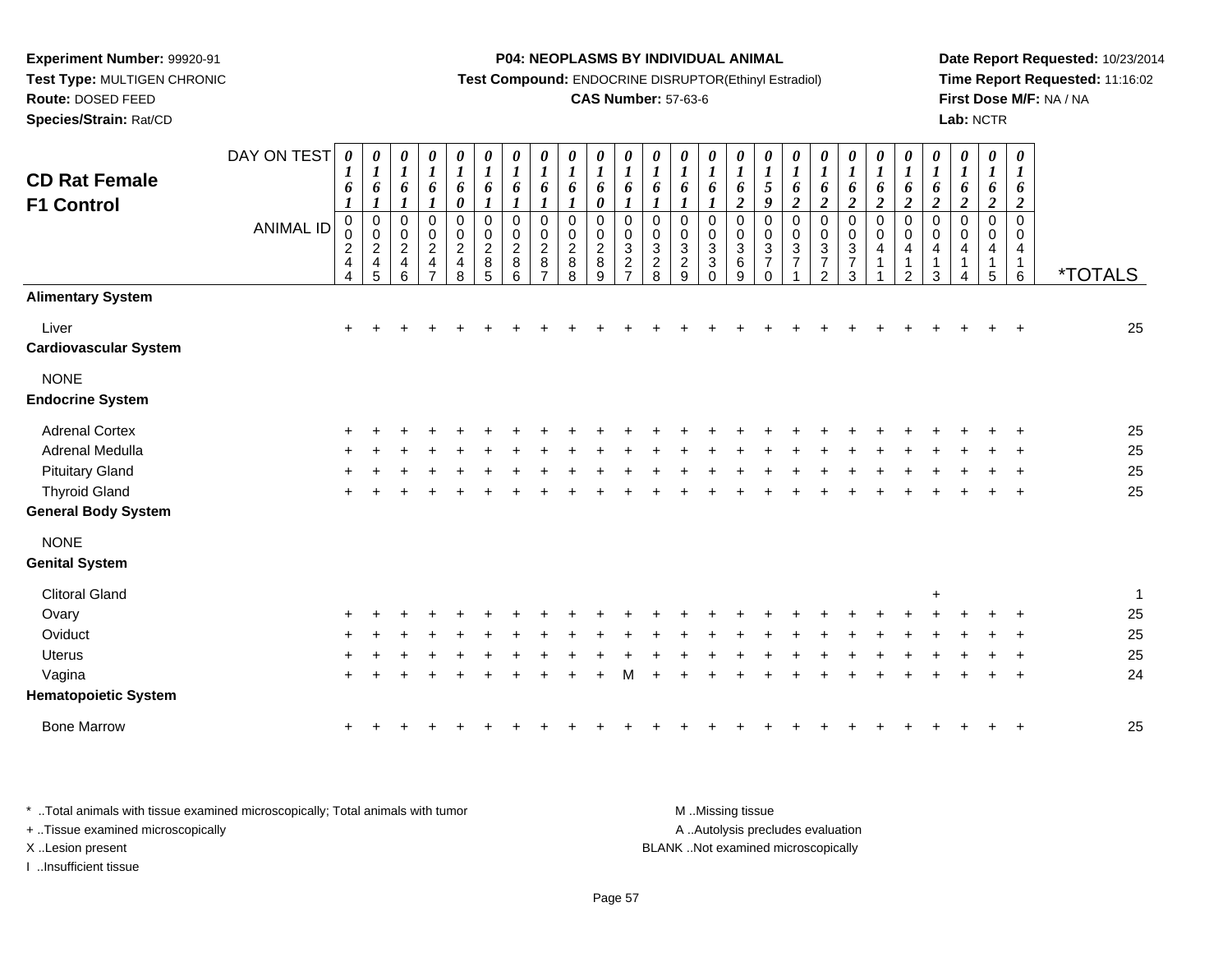**Test Type:** MULTIGEN CHRONIC**Route:** DOSED FEED

**Species/Strain:** Rat/CD

#### **P04: NEOPLASMS BY INDIVIDUAL ANIMAL**

**Test Compound:** ENDOCRINE DISRUPTOR(Ethinyl Estradiol)

### **CAS Number:** 57-63-6

**Date Report Requested:** 10/23/2014**Time Report Requested:** 11:16:02**First Dose M/F:** NA / NA**Lab:** NCTR

| <b>CD Rat Female</b><br><b>F1 Control</b>      | DAY ON TEST<br><b>ANIMAL ID</b> | 0<br>$\boldsymbol{l}$<br>6<br>$\boldsymbol{l}$<br>0<br>0<br>$\frac{2}{4}$<br>$\overline{4}$ | $\boldsymbol{\theta}$<br>$\boldsymbol{l}$<br>6<br>$\boldsymbol{l}$<br>$\pmb{0}$<br>$\begin{array}{c} 0 \\ 2 \\ 4 \end{array}$<br>5 | $\pmb{\theta}$<br>$\boldsymbol{l}$<br>6<br>$\pmb{0}$<br>$\frac{0}{2}$<br>$6\phantom{a}$ | 0<br>$\boldsymbol{l}$<br>$\boldsymbol{6}$<br>1<br>0<br>$\frac{0}{2}$<br>$\frac{4}{7}$ | 0<br>$\boldsymbol{l}$<br>6<br>0<br>0<br>$\begin{array}{c} 0 \\ 2 \\ 4 \end{array}$<br>8 | $\pmb{\theta}$<br>$\boldsymbol{l}$<br>6<br>$\mathbf{I}$<br>$\pmb{0}$<br>$\pmb{0}$<br>$\overline{2}$<br>8<br>5 | 0<br>$\boldsymbol{l}$<br>6<br>0<br>0<br>$\overline{c}$<br>8<br>6 | 0<br>$\boldsymbol{l}$<br>6<br>$\mathbf 0$<br>0<br>$\overline{2}$<br>$\,8\,$<br>$\overline{7}$ | $\boldsymbol{\theta}$<br>$\boldsymbol{l}$<br>6<br>1<br>$\pmb{0}$<br>0<br>$\overline{2}$<br>8<br>8 | 0<br>$\boldsymbol{l}$<br>6<br>$\boldsymbol{\theta}$<br>$\pmb{0}$<br>$\,0\,$<br>$\overline{2}$<br>8<br>9 | $\boldsymbol{\theta}$<br>$\boldsymbol{l}$<br>6<br>0<br>0<br>$\overline{3}$<br>$\frac{2}{7}$ | 0<br>$\boldsymbol{l}$<br>6<br>$\pmb{0}$<br>$\,0\,$<br>$\mathbf{3}$<br>$^{\mathsf{2}}_{\mathsf{8}}$ | 0<br>$\boldsymbol{l}$<br>6<br>0<br>0<br>$\overline{3}$<br>$\frac{2}{9}$ | 0<br>$\boldsymbol{l}$<br>6<br>0<br>0<br>3<br>3<br>$\Omega$ | $\pmb{\theta}$<br>$\boldsymbol{l}$<br>6<br>$\boldsymbol{2}$<br>$\mathbf 0$<br>0<br>3<br>6<br>9 | $\boldsymbol{\theta}$<br>$\boldsymbol{l}$<br>$\mathfrak{s}$<br>9<br>0<br>0<br>$\mathbf{3}$<br>$\overline{7}$<br>$\Omega$ | 0<br>$\boldsymbol{l}$<br>6<br>$\overline{c}$<br>0<br>0<br>$\overline{3}$<br>$\overline{7}$ | 0<br>$\boldsymbol{l}$<br>6<br>$\overline{c}$<br>0<br>$\pmb{0}$<br>$\sqrt{3}$<br>$\overline{7}$<br>2 | $\pmb{\theta}$<br>$\boldsymbol{l}$<br>6<br>$\boldsymbol{2}$<br>$\,0\,$<br>$\pmb{0}$<br>$\mathbf 3$<br>$\overline{7}$<br>3 | $\boldsymbol{\theta}$<br>$\boldsymbol{l}$<br>6<br>$\overline{c}$<br>$\mathbf 0$<br>0<br>4 | 0<br>$\boldsymbol{l}$<br>6<br>$\overline{c}$<br>0<br>0<br>4<br>$\overline{2}$ | 0<br>$\boldsymbol{l}$<br>6<br>$\boldsymbol{2}$<br>$\Omega$<br>4<br>3 | $\boldsymbol{\theta}$<br>$\boldsymbol{l}$<br>6<br>$\boldsymbol{2}$<br>$\Omega$<br>4 | 0<br>$\boldsymbol{l}$<br>6<br>$\overline{c}$<br>0<br>$\Omega$<br>4<br>5 | 0<br>1<br>6<br>$\overline{\mathbf{c}}$<br>$\Omega$<br>0<br>4<br>6 | <i><b>*TOTALS</b></i> |
|------------------------------------------------|---------------------------------|---------------------------------------------------------------------------------------------|------------------------------------------------------------------------------------------------------------------------------------|-----------------------------------------------------------------------------------------|---------------------------------------------------------------------------------------|-----------------------------------------------------------------------------------------|---------------------------------------------------------------------------------------------------------------|------------------------------------------------------------------|-----------------------------------------------------------------------------------------------|---------------------------------------------------------------------------------------------------|---------------------------------------------------------------------------------------------------------|---------------------------------------------------------------------------------------------|----------------------------------------------------------------------------------------------------|-------------------------------------------------------------------------|------------------------------------------------------------|------------------------------------------------------------------------------------------------|--------------------------------------------------------------------------------------------------------------------------|--------------------------------------------------------------------------------------------|-----------------------------------------------------------------------------------------------------|---------------------------------------------------------------------------------------------------------------------------|-------------------------------------------------------------------------------------------|-------------------------------------------------------------------------------|----------------------------------------------------------------------|-------------------------------------------------------------------------------------|-------------------------------------------------------------------------|-------------------------------------------------------------------|-----------------------|
| Spleen                                         |                                 | $+$                                                                                         |                                                                                                                                    |                                                                                         |                                                                                       |                                                                                         |                                                                                                               |                                                                  |                                                                                               |                                                                                                   |                                                                                                         |                                                                                             |                                                                                                    |                                                                         |                                                            |                                                                                                |                                                                                                                          |                                                                                            |                                                                                                     |                                                                                                                           |                                                                                           |                                                                               |                                                                      |                                                                                     |                                                                         | $+$                                                               | 25                    |
| Thymus<br><b>Integumentary System</b>          |                                 | $\pm$                                                                                       |                                                                                                                                    |                                                                                         |                                                                                       |                                                                                         |                                                                                                               |                                                                  |                                                                                               |                                                                                                   |                                                                                                         |                                                                                             |                                                                                                    |                                                                         |                                                            |                                                                                                |                                                                                                                          |                                                                                            |                                                                                                     |                                                                                                                           |                                                                                           |                                                                               |                                                                      |                                                                                     |                                                                         |                                                                   | 25                    |
| Mammary Gland<br><b>Musculoskeletal System</b> |                                 | $\pm$                                                                                       |                                                                                                                                    |                                                                                         |                                                                                       |                                                                                         |                                                                                                               |                                                                  |                                                                                               |                                                                                                   |                                                                                                         |                                                                                             |                                                                                                    |                                                                         |                                                            |                                                                                                |                                                                                                                          |                                                                                            |                                                                                                     |                                                                                                                           |                                                                                           |                                                                               |                                                                      |                                                                                     |                                                                         | $\overline{+}$                                                    | 25                    |
| <b>Bone</b><br><b>Nervous System</b>           |                                 | $\pm$                                                                                       |                                                                                                                                    |                                                                                         |                                                                                       |                                                                                         |                                                                                                               |                                                                  |                                                                                               |                                                                                                   |                                                                                                         |                                                                                             |                                                                                                    |                                                                         |                                                            |                                                                                                |                                                                                                                          |                                                                                            |                                                                                                     |                                                                                                                           |                                                                                           |                                                                               |                                                                      |                                                                                     |                                                                         | $\pm$                                                             | 25                    |
| <b>NONE</b><br><b>Respiratory System</b>       |                                 |                                                                                             |                                                                                                                                    |                                                                                         |                                                                                       |                                                                                         |                                                                                                               |                                                                  |                                                                                               |                                                                                                   |                                                                                                         |                                                                                             |                                                                                                    |                                                                         |                                                            |                                                                                                |                                                                                                                          |                                                                                            |                                                                                                     |                                                                                                                           |                                                                                           |                                                                               |                                                                      |                                                                                     |                                                                         |                                                                   |                       |
| <b>NONE</b><br><b>Special Senses System</b>    |                                 |                                                                                             |                                                                                                                                    |                                                                                         |                                                                                       |                                                                                         |                                                                                                               |                                                                  |                                                                                               |                                                                                                   |                                                                                                         |                                                                                             |                                                                                                    |                                                                         |                                                            |                                                                                                |                                                                                                                          |                                                                                            |                                                                                                     |                                                                                                                           |                                                                                           |                                                                               |                                                                      |                                                                                     |                                                                         |                                                                   |                       |
| <b>NONE</b><br><b>Urinary System</b>           |                                 |                                                                                             |                                                                                                                                    |                                                                                         |                                                                                       |                                                                                         |                                                                                                               |                                                                  |                                                                                               |                                                                                                   |                                                                                                         |                                                                                             |                                                                                                    |                                                                         |                                                            |                                                                                                |                                                                                                                          |                                                                                            |                                                                                                     |                                                                                                                           |                                                                                           |                                                                               |                                                                      |                                                                                     |                                                                         |                                                                   |                       |
| Kidney<br><b>SYSTEMIC LESIONS</b>              |                                 | $\ddot{}$                                                                                   |                                                                                                                                    |                                                                                         |                                                                                       |                                                                                         |                                                                                                               |                                                                  |                                                                                               |                                                                                                   |                                                                                                         |                                                                                             |                                                                                                    |                                                                         |                                                            |                                                                                                |                                                                                                                          |                                                                                            |                                                                                                     |                                                                                                                           |                                                                                           |                                                                               |                                                                      |                                                                                     |                                                                         |                                                                   | 25                    |
| Multiple Organ                                 |                                 | $\ddot{}$                                                                                   |                                                                                                                                    |                                                                                         |                                                                                       |                                                                                         |                                                                                                               |                                                                  |                                                                                               |                                                                                                   |                                                                                                         |                                                                                             |                                                                                                    |                                                                         |                                                            |                                                                                                |                                                                                                                          |                                                                                            |                                                                                                     |                                                                                                                           |                                                                                           |                                                                               |                                                                      |                                                                                     |                                                                         | $+$                                                               | 25                    |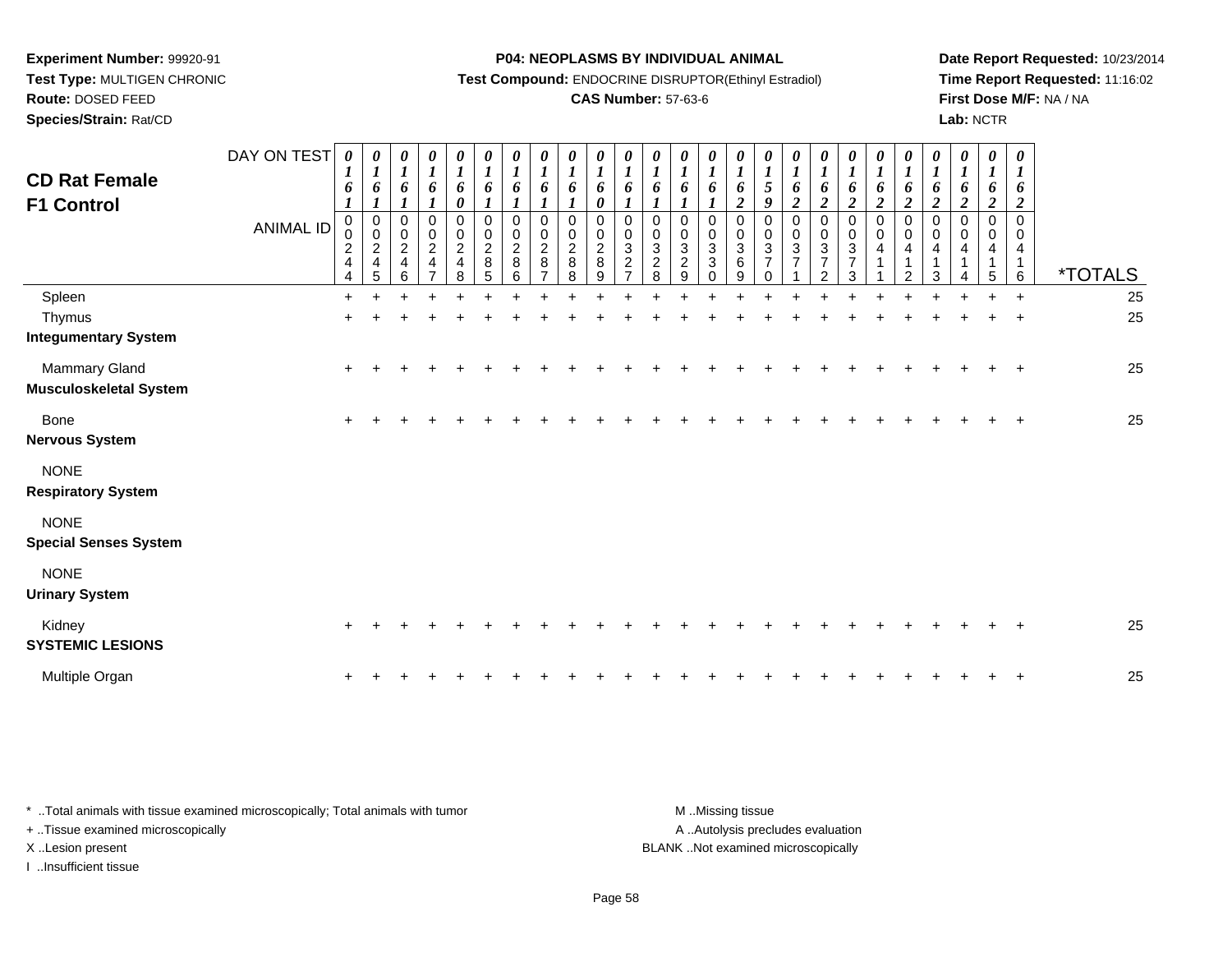**Route:** DOSED FEED

**Species/Strain:** Rat/CD

#### **P04: NEOPLASMS BY INDIVIDUAL ANIMAL**

**Test Compound:** ENDOCRINE DISRUPTOR(Ethinyl Estradiol)

### **CAS Number:** 57-63-6

**Date Report Requested:** 10/23/2014**Time Report Requested:** 11:16:02**First Dose M/F:** NA / NA**Lab:** NCTR

| <b>CD Rat Female</b><br>F1 2.0 PPB                 | DAY ON TEST<br><b>ANIMAL ID</b> | 0<br>6<br>$\pmb{0}$<br>$\pmb{0}$<br>$\sqrt{2}$<br>$\overline{4}$<br>9 | 0<br>$\boldsymbol{l}$<br>6<br>$\boldsymbol{l}$<br>$\pmb{0}$<br>$\mathbf 0$<br>$\sqrt{2}$<br>5<br>$\mathbf 0$ | 0<br>$\boldsymbol{l}$<br>6<br>$\boldsymbol{l}$<br>$\pmb{0}$<br>0<br>$\frac{2}{5}$ | 0<br>$\boldsymbol{l}$<br>6<br>$\boldsymbol{l}$<br>$\mathbf 0$<br>$\mathbf 0$<br>$\frac{2}{5}$<br>2 | 0<br>$\boldsymbol{l}$<br>6<br>$\boldsymbol{l}$<br>$\mathsf 0$<br>$\pmb{0}$<br>$\frac{2}{5}$<br>3 | $\pmb{\theta}$<br>$\boldsymbol{l}$<br>6<br>$\overline{2}$<br>$\pmb{0}$<br>$\boldsymbol{0}$<br>$\frac{2}{9}$<br>$\mathbf 0$ | 0<br>$\boldsymbol{l}$<br>6<br>$\boldsymbol{2}$<br>$\mathbf 0$<br>$\boldsymbol{0}$<br>$\sqrt{2}$<br>$9\,$ | 0<br>$\boldsymbol{l}$<br>6<br>$\boldsymbol{2}$<br>$\mathbf 0$<br>$\pmb{0}$<br>$\overline{2}$<br>$\boldsymbol{9}$<br>2 | $\boldsymbol{\theta}$<br>$\boldsymbol{l}$<br>6<br>1<br>$\mathbf 0$<br>0<br>$\boldsymbol{2}$<br>$\boldsymbol{9}$<br>3 | 0<br>$\boldsymbol{l}$<br>6<br>$\boldsymbol{l}$<br>$\mathbf 0$<br>$\pmb{0}$<br>$\sqrt{2}$<br>$\boldsymbol{9}$<br>$\overline{\mathbf{4}}$ | 0<br>$\boldsymbol{l}$<br>6<br>$\boldsymbol{2}$<br>$\mathbf 0$<br>$\mathbf 0$<br>$\sqrt{3}$<br>$\mathbf{3}$ | 0<br>$\boldsymbol{l}$<br>6<br>$\overline{2}$<br>$\mathsf 0$<br>$\pmb{0}$<br>$\mathbf{3}$<br>$\mathbf{3}$<br>2 | $\boldsymbol{\theta}$<br>$\boldsymbol{l}$<br>6<br>$\overline{2}$<br>$\mathbf 0$<br>$\mathbf 0$<br>$\ensuremath{\mathsf{3}}$<br>$\sqrt{3}$<br>3 | 0<br>$\boldsymbol{l}$<br>6<br>$\overline{2}$<br>$\pmb{0}$<br>$\mathbf 0$<br>$\sqrt{3}$<br>$\mathbf{3}$<br>4 | 0<br>$\boldsymbol{l}$<br>6<br>$\boldsymbol{2}$<br>$\pmb{0}$<br>$\pmb{0}$<br>$\ensuremath{\mathsf{3}}$<br>$\ensuremath{\mathsf{3}}$<br>5 | 0<br>$\boldsymbol{l}$<br>$\boldsymbol{\theta}$<br>$\boldsymbol{2}$<br>$\pmb{0}$<br>$\mathbf 0$<br>$\sqrt{3}$<br>$\mathbf{3}$<br>6 | 0<br>$\boldsymbol{l}$<br>6<br>$\mathfrak{z}$<br>$\mathbf 0$<br>$\mathsf 0$<br>$\ensuremath{\mathsf{3}}$<br>$\overline{7}$<br>$\overline{4}$ | 0<br>$\boldsymbol{l}$<br>6<br>$\mathfrak{z}$<br>$\pmb{0}$<br>$\pmb{0}$<br>$\ensuremath{\mathsf{3}}$<br>$\overline{7}$<br>5 | 0<br>$\boldsymbol{l}$<br>6<br>$\mathfrak{z}$<br>$\pmb{0}$<br>$\pmb{0}$<br>$\sqrt{3}$<br>$\overline{7}$<br>6 | 0<br>$\boldsymbol{l}$<br>6<br>$\overline{2}$<br>$\pmb{0}$<br>$\pmb{0}$<br>$\ensuremath{\mathsf{3}}$<br>$\overline{7}$<br>$\overline{7}$ | $\boldsymbol{\theta}$<br>$\boldsymbol{l}$<br>$\pmb{6}$<br>$\boldsymbol{2}$<br>$\mathbf 0$<br>$\pmb{0}$<br>$\sqrt{3}$<br>$\overline{7}$<br>8 | 0<br>$\boldsymbol{l}$<br>6<br>$\mathfrak{z}$<br>0<br>0<br>4<br>1<br>$\overline{7}$ | 0<br>$\boldsymbol{l}$<br>6<br>$\mathbf{3}$<br>$\mathbf 0$<br>$\mathbf 0$<br>4<br>-1<br>8 | 0<br>$\boldsymbol{l}$<br>6<br>$\boldsymbol{\beta}$<br>$\mathbf 0$<br>0<br>4<br>1<br>9 | $\pmb{\theta}$<br>$\boldsymbol{l}$<br>6<br>$\overline{c}$<br>$\mathbf 0$<br>0<br>$\overline{\mathbf{4}}$<br>$\overline{\mathbf{c}}$<br>$\mathbf 0$ | <i><b>*TOTALS</b></i> |                  |
|----------------------------------------------------|---------------------------------|-----------------------------------------------------------------------|--------------------------------------------------------------------------------------------------------------|-----------------------------------------------------------------------------------|----------------------------------------------------------------------------------------------------|--------------------------------------------------------------------------------------------------|----------------------------------------------------------------------------------------------------------------------------|----------------------------------------------------------------------------------------------------------|-----------------------------------------------------------------------------------------------------------------------|----------------------------------------------------------------------------------------------------------------------|-----------------------------------------------------------------------------------------------------------------------------------------|------------------------------------------------------------------------------------------------------------|---------------------------------------------------------------------------------------------------------------|------------------------------------------------------------------------------------------------------------------------------------------------|-------------------------------------------------------------------------------------------------------------|-----------------------------------------------------------------------------------------------------------------------------------------|-----------------------------------------------------------------------------------------------------------------------------------|---------------------------------------------------------------------------------------------------------------------------------------------|----------------------------------------------------------------------------------------------------------------------------|-------------------------------------------------------------------------------------------------------------|-----------------------------------------------------------------------------------------------------------------------------------------|---------------------------------------------------------------------------------------------------------------------------------------------|------------------------------------------------------------------------------------|------------------------------------------------------------------------------------------|---------------------------------------------------------------------------------------|----------------------------------------------------------------------------------------------------------------------------------------------------|-----------------------|------------------|
| <b>Alimentary System</b>                           |                                 |                                                                       |                                                                                                              |                                                                                   |                                                                                                    |                                                                                                  |                                                                                                                            |                                                                                                          |                                                                                                                       |                                                                                                                      |                                                                                                                                         |                                                                                                            |                                                                                                               |                                                                                                                                                |                                                                                                             |                                                                                                                                         |                                                                                                                                   |                                                                                                                                             |                                                                                                                            |                                                                                                             |                                                                                                                                         |                                                                                                                                             |                                                                                    |                                                                                          |                                                                                       |                                                                                                                                                    |                       |                  |
| <b>NONE</b><br><b>Cardiovascular System</b>        |                                 |                                                                       |                                                                                                              |                                                                                   |                                                                                                    |                                                                                                  |                                                                                                                            |                                                                                                          |                                                                                                                       |                                                                                                                      |                                                                                                                                         |                                                                                                            |                                                                                                               |                                                                                                                                                |                                                                                                             |                                                                                                                                         |                                                                                                                                   |                                                                                                                                             |                                                                                                                            |                                                                                                             |                                                                                                                                         |                                                                                                                                             |                                                                                    |                                                                                          |                                                                                       |                                                                                                                                                    |                       |                  |
| <b>NONE</b><br><b>Endocrine System</b>             |                                 |                                                                       |                                                                                                              |                                                                                   |                                                                                                    |                                                                                                  |                                                                                                                            |                                                                                                          |                                                                                                                       |                                                                                                                      |                                                                                                                                         |                                                                                                            |                                                                                                               |                                                                                                                                                |                                                                                                             |                                                                                                                                         |                                                                                                                                   |                                                                                                                                             |                                                                                                                            |                                                                                                             |                                                                                                                                         |                                                                                                                                             |                                                                                    |                                                                                          |                                                                                       |                                                                                                                                                    |                       |                  |
| <b>Thyroid Gland</b><br><b>General Body System</b> |                                 |                                                                       |                                                                                                              |                                                                                   |                                                                                                    |                                                                                                  |                                                                                                                            |                                                                                                          |                                                                                                                       |                                                                                                                      |                                                                                                                                         |                                                                                                            |                                                                                                               |                                                                                                                                                |                                                                                                             |                                                                                                                                         |                                                                                                                                   |                                                                                                                                             |                                                                                                                            |                                                                                                             |                                                                                                                                         |                                                                                                                                             | $\ddot{}$                                                                          |                                                                                          |                                                                                       |                                                                                                                                                    |                       | $\mathbf{1}$     |
| <b>NONE</b><br><b>Genital System</b>               |                                 |                                                                       |                                                                                                              |                                                                                   |                                                                                                    |                                                                                                  |                                                                                                                            |                                                                                                          |                                                                                                                       |                                                                                                                      |                                                                                                                                         |                                                                                                            |                                                                                                               |                                                                                                                                                |                                                                                                             |                                                                                                                                         |                                                                                                                                   |                                                                                                                                             |                                                                                                                            |                                                                                                             |                                                                                                                                         |                                                                                                                                             |                                                                                    |                                                                                          |                                                                                       |                                                                                                                                                    |                       |                  |
| <b>Clitoral Gland</b>                              |                                 | $\ddot{}$                                                             |                                                                                                              |                                                                                   |                                                                                                    |                                                                                                  |                                                                                                                            |                                                                                                          |                                                                                                                       |                                                                                                                      |                                                                                                                                         |                                                                                                            | +                                                                                                             |                                                                                                                                                |                                                                                                             |                                                                                                                                         |                                                                                                                                   |                                                                                                                                             |                                                                                                                            |                                                                                                             |                                                                                                                                         |                                                                                                                                             |                                                                                    |                                                                                          |                                                                                       |                                                                                                                                                    |                       | $\boldsymbol{2}$ |
| Ovary                                              |                                 |                                                                       |                                                                                                              |                                                                                   |                                                                                                    |                                                                                                  |                                                                                                                            |                                                                                                          |                                                                                                                       |                                                                                                                      |                                                                                                                                         |                                                                                                            |                                                                                                               |                                                                                                                                                |                                                                                                             |                                                                                                                                         |                                                                                                                                   |                                                                                                                                             |                                                                                                                            |                                                                                                             |                                                                                                                                         |                                                                                                                                             |                                                                                    |                                                                                          |                                                                                       |                                                                                                                                                    |                       | 25               |
| Oviduct                                            |                                 |                                                                       |                                                                                                              |                                                                                   |                                                                                                    |                                                                                                  |                                                                                                                            |                                                                                                          |                                                                                                                       |                                                                                                                      |                                                                                                                                         |                                                                                                            |                                                                                                               |                                                                                                                                                |                                                                                                             |                                                                                                                                         |                                                                                                                                   |                                                                                                                                             |                                                                                                                            |                                                                                                             |                                                                                                                                         |                                                                                                                                             |                                                                                    |                                                                                          |                                                                                       |                                                                                                                                                    |                       | 25               |
| <b>Uterus</b>                                      |                                 |                                                                       |                                                                                                              |                                                                                   |                                                                                                    |                                                                                                  |                                                                                                                            |                                                                                                          |                                                                                                                       |                                                                                                                      |                                                                                                                                         |                                                                                                            |                                                                                                               |                                                                                                                                                |                                                                                                             |                                                                                                                                         |                                                                                                                                   |                                                                                                                                             |                                                                                                                            |                                                                                                             |                                                                                                                                         |                                                                                                                                             |                                                                                    |                                                                                          |                                                                                       |                                                                                                                                                    |                       | 25               |
| Vagina                                             |                                 |                                                                       |                                                                                                              |                                                                                   |                                                                                                    |                                                                                                  |                                                                                                                            |                                                                                                          |                                                                                                                       |                                                                                                                      |                                                                                                                                         |                                                                                                            |                                                                                                               |                                                                                                                                                |                                                                                                             |                                                                                                                                         |                                                                                                                                   |                                                                                                                                             |                                                                                                                            |                                                                                                             |                                                                                                                                         |                                                                                                                                             |                                                                                    |                                                                                          |                                                                                       | $\overline{1}$                                                                                                                                     |                       | 25               |
| <b>Hematopoietic System</b>                        |                                 |                                                                       |                                                                                                              |                                                                                   |                                                                                                    |                                                                                                  |                                                                                                                            |                                                                                                          |                                                                                                                       |                                                                                                                      |                                                                                                                                         |                                                                                                            |                                                                                                               |                                                                                                                                                |                                                                                                             |                                                                                                                                         |                                                                                                                                   |                                                                                                                                             |                                                                                                                            |                                                                                                             |                                                                                                                                         |                                                                                                                                             |                                                                                    |                                                                                          |                                                                                       |                                                                                                                                                    |                       |                  |
| <b>NONE</b>                                        |                                 |                                                                       |                                                                                                              |                                                                                   |                                                                                                    |                                                                                                  |                                                                                                                            |                                                                                                          |                                                                                                                       |                                                                                                                      |                                                                                                                                         |                                                                                                            |                                                                                                               |                                                                                                                                                |                                                                                                             |                                                                                                                                         |                                                                                                                                   |                                                                                                                                             |                                                                                                                            |                                                                                                             |                                                                                                                                         |                                                                                                                                             |                                                                                    |                                                                                          |                                                                                       |                                                                                                                                                    |                       |                  |
| <b>Integumentary System</b>                        |                                 |                                                                       |                                                                                                              |                                                                                   |                                                                                                    |                                                                                                  |                                                                                                                            |                                                                                                          |                                                                                                                       |                                                                                                                      |                                                                                                                                         |                                                                                                            |                                                                                                               |                                                                                                                                                |                                                                                                             |                                                                                                                                         |                                                                                                                                   |                                                                                                                                             |                                                                                                                            |                                                                                                             |                                                                                                                                         |                                                                                                                                             |                                                                                    |                                                                                          |                                                                                       |                                                                                                                                                    |                       |                  |
| Mammary Gland                                      |                                 |                                                                       |                                                                                                              |                                                                                   |                                                                                                    |                                                                                                  |                                                                                                                            |                                                                                                          |                                                                                                                       |                                                                                                                      |                                                                                                                                         |                                                                                                            |                                                                                                               |                                                                                                                                                |                                                                                                             |                                                                                                                                         |                                                                                                                                   |                                                                                                                                             |                                                                                                                            |                                                                                                             |                                                                                                                                         |                                                                                                                                             |                                                                                    |                                                                                          |                                                                                       |                                                                                                                                                    |                       | 25               |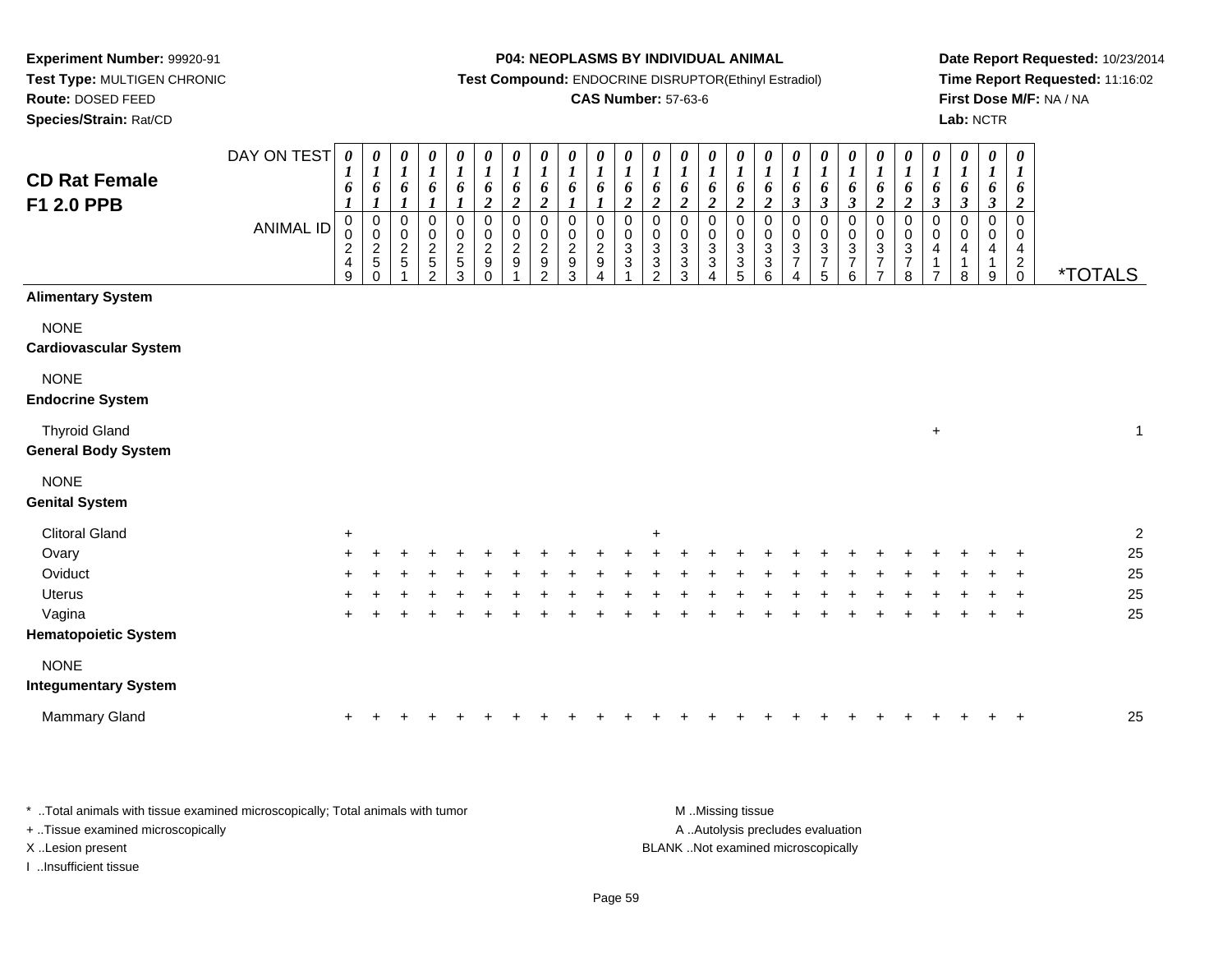**Route:** DOSED FEED

**Species/Strain:** Rat/CD

#### **P04: NEOPLASMS BY INDIVIDUAL ANIMAL**

**Test Compound:** ENDOCRINE DISRUPTOR(Ethinyl Estradiol)

## **CAS Number:** 57-63-6

**Date Report Requested:** 10/23/2014**Time Report Requested:** 11:16:02**First Dose M/F:** NA / NA**Lab:** NCTR

| <b>CD Rat Female</b><br>F1 2.0 PPB          | DAY ON TEST<br>ANIMAL ID | $\boldsymbol{\theta}$<br>$\boldsymbol{I}$<br>6<br>0<br>$\pmb{0}$<br>$\frac{2}{4}$<br>9 | 0<br>$\boldsymbol{l}$<br>6<br>$\pmb{0}$<br>$\mathsf 0$<br>$\frac{2}{5}$<br>$\Omega$ | $\pmb{\theta}$<br>$\boldsymbol{l}$<br>6<br>$\boldsymbol{l}$<br>0<br>$\pmb{0}$<br>$\frac{2}{5}$ | 0<br>$\boldsymbol{l}$<br>6<br>$\boldsymbol{l}$<br>0<br>$\pmb{0}$<br>$\frac{2}{5}$<br>$\overline{2}$ | $\pmb{\theta}$<br>$\boldsymbol{l}$<br>$\boldsymbol{6}$<br>$\pmb{0}$<br>$\frac{0}{2}$<br>$\mathbf{3}$ | $\frac{\boldsymbol{\theta}}{\boldsymbol{I}}$<br>6<br>$\overline{2}$<br>0<br>$\frac{0}{2}$<br>$\Omega$ | 0<br>$\boldsymbol{l}$<br>6<br>$\overline{\mathbf{c}}$<br>0<br>$\pmb{0}$<br>$\frac{2}{9}$ | 0<br>$\boldsymbol{l}$<br>6<br>$\boldsymbol{2}$<br>0<br>$\pmb{0}$<br>$\frac{2}{9}$<br>2 | 0<br>$\boldsymbol{l}$<br>6<br>0<br>$\mathbf 0$<br>$\sqrt{2}$<br>$\boldsymbol{9}$<br>3 | 0<br>$\boldsymbol{l}$<br>6<br>0<br>$\pmb{0}$<br>$\mathbf 2$<br>9 | 0<br>$\boldsymbol{l}$<br>$\boldsymbol{2}$<br>0<br>3<br>3 | 0<br>$\boldsymbol{l}$<br>6<br>$\overline{c}$<br>0<br>$\pmb{0}$<br>$\,$ 3 $\,$<br>$\sqrt{3}$<br>$\mathfrak{D}$ | 0<br>$\boldsymbol{l}$<br>6<br>$\overline{c}$<br>0<br>$\mathbf 0$<br>3<br>3<br>3 | 0<br>$\boldsymbol{l}$<br>6<br>$\overline{c}$<br>0<br>$\pmb{0}$<br>$\ensuremath{\mathsf{3}}$<br>$\ensuremath{\mathsf{3}}$<br>$\overline{4}$ | $\boldsymbol{\theta}$<br>$\boldsymbol{l}$<br>6<br>$\boldsymbol{2}$<br>0<br>$\pmb{0}$<br>$\sqrt{3}$<br>$\ensuremath{\mathsf{3}}$<br>5 | 0<br>$\boldsymbol{l}$<br>6<br>$\boldsymbol{2}$<br>0<br>$\pmb{0}$<br>3<br>3<br>6 | $\pmb{\theta}$<br>$\boldsymbol{l}$<br>6<br>$\mathfrak{z}$<br>0<br>$\pmb{0}$<br>$\sqrt{3}$<br>$\overline{7}$<br>4 | $\boldsymbol{l}$<br>6<br>$\boldsymbol{\beta}$<br>0<br>$\pmb{0}$<br>$\ensuremath{\mathsf{3}}$<br>$\overline{7}$<br>5 | 0<br>$\boldsymbol{l}$<br>6<br>$\boldsymbol{\beta}$<br>0<br>$\,0\,$<br>$\ensuremath{\mathsf{3}}$<br>$\overline{7}$<br>6 | 0<br>$\boldsymbol{l}$<br>6<br>$\overline{2}$<br>0<br>$\mathbf 0$<br>3<br>$\overline{7}$<br>$\overline{ }$ | 0<br>$\boldsymbol{l}$<br>6<br>$\boldsymbol{2}$<br>0<br>$\pmb{0}$<br>$\ensuremath{\mathsf{3}}$<br>$\overline{7}$<br>8 | $\pmb{\theta}$<br>$\boldsymbol{l}$<br>6<br>$\mathfrak{z}$<br>0<br>$\pmb{0}$<br>4<br>1<br>$\overline{7}$ | $\pmb{\theta}$<br>$\boldsymbol{l}$<br>6<br>$\boldsymbol{\beta}$<br>0<br>$\pmb{0}$<br>$\overline{\mathbf{4}}$<br>1<br>8 | $\boldsymbol{\theta}$<br>$\boldsymbol{l}$<br>6<br>$\boldsymbol{\beta}$<br>0<br>$\mathbf 0$<br>4<br>1<br>9 | 0<br>$\boldsymbol{l}$<br>6<br>$\boldsymbol{2}$<br>$\mathbf 0$<br>0<br>4<br>$\overline{c}$<br>$\mathsf{O}\xspace$ | <i><b>*TOTALS</b></i> |
|---------------------------------------------|--------------------------|----------------------------------------------------------------------------------------|-------------------------------------------------------------------------------------|------------------------------------------------------------------------------------------------|-----------------------------------------------------------------------------------------------------|------------------------------------------------------------------------------------------------------|-------------------------------------------------------------------------------------------------------|------------------------------------------------------------------------------------------|----------------------------------------------------------------------------------------|---------------------------------------------------------------------------------------|------------------------------------------------------------------|----------------------------------------------------------|---------------------------------------------------------------------------------------------------------------|---------------------------------------------------------------------------------|--------------------------------------------------------------------------------------------------------------------------------------------|--------------------------------------------------------------------------------------------------------------------------------------|---------------------------------------------------------------------------------|------------------------------------------------------------------------------------------------------------------|---------------------------------------------------------------------------------------------------------------------|------------------------------------------------------------------------------------------------------------------------|-----------------------------------------------------------------------------------------------------------|----------------------------------------------------------------------------------------------------------------------|---------------------------------------------------------------------------------------------------------|------------------------------------------------------------------------------------------------------------------------|-----------------------------------------------------------------------------------------------------------|------------------------------------------------------------------------------------------------------------------|-----------------------|
| <b>Musculoskeletal System</b>               |                          |                                                                                        |                                                                                     |                                                                                                |                                                                                                     |                                                                                                      |                                                                                                       |                                                                                          |                                                                                        |                                                                                       |                                                                  |                                                          |                                                                                                               |                                                                                 |                                                                                                                                            |                                                                                                                                      |                                                                                 |                                                                                                                  |                                                                                                                     |                                                                                                                        |                                                                                                           |                                                                                                                      |                                                                                                         |                                                                                                                        |                                                                                                           |                                                                                                                  |                       |
| <b>NONE</b><br><b>Nervous System</b>        |                          |                                                                                        |                                                                                     |                                                                                                |                                                                                                     |                                                                                                      |                                                                                                       |                                                                                          |                                                                                        |                                                                                       |                                                                  |                                                          |                                                                                                               |                                                                                 |                                                                                                                                            |                                                                                                                                      |                                                                                 |                                                                                                                  |                                                                                                                     |                                                                                                                        |                                                                                                           |                                                                                                                      |                                                                                                         |                                                                                                                        |                                                                                                           |                                                                                                                  |                       |
| <b>NONE</b><br><b>Respiratory System</b>    |                          |                                                                                        |                                                                                     |                                                                                                |                                                                                                     |                                                                                                      |                                                                                                       |                                                                                          |                                                                                        |                                                                                       |                                                                  |                                                          |                                                                                                               |                                                                                 |                                                                                                                                            |                                                                                                                                      |                                                                                 |                                                                                                                  |                                                                                                                     |                                                                                                                        |                                                                                                           |                                                                                                                      |                                                                                                         |                                                                                                                        |                                                                                                           |                                                                                                                  |                       |
| <b>NONE</b><br><b>Special Senses System</b> |                          |                                                                                        |                                                                                     |                                                                                                |                                                                                                     |                                                                                                      |                                                                                                       |                                                                                          |                                                                                        |                                                                                       |                                                                  |                                                          |                                                                                                               |                                                                                 |                                                                                                                                            |                                                                                                                                      |                                                                                 |                                                                                                                  |                                                                                                                     |                                                                                                                        |                                                                                                           |                                                                                                                      |                                                                                                         |                                                                                                                        |                                                                                                           |                                                                                                                  |                       |
| <b>NONE</b><br><b>Urinary System</b>        |                          |                                                                                        |                                                                                     |                                                                                                |                                                                                                     |                                                                                                      |                                                                                                       |                                                                                          |                                                                                        |                                                                                       |                                                                  |                                                          |                                                                                                               |                                                                                 |                                                                                                                                            |                                                                                                                                      |                                                                                 |                                                                                                                  |                                                                                                                     |                                                                                                                        |                                                                                                           |                                                                                                                      |                                                                                                         |                                                                                                                        |                                                                                                           |                                                                                                                  |                       |
| Kidney<br><b>SYSTEMIC LESIONS</b>           |                          |                                                                                        |                                                                                     |                                                                                                |                                                                                                     |                                                                                                      |                                                                                                       |                                                                                          |                                                                                        |                                                                                       |                                                                  |                                                          |                                                                                                               |                                                                                 |                                                                                                                                            |                                                                                                                                      |                                                                                 |                                                                                                                  |                                                                                                                     |                                                                                                                        |                                                                                                           |                                                                                                                      |                                                                                                         |                                                                                                                        |                                                                                                           | $\pm$                                                                                                            | 25                    |
| Multiple Organ                              |                          |                                                                                        |                                                                                     |                                                                                                |                                                                                                     |                                                                                                      |                                                                                                       |                                                                                          |                                                                                        |                                                                                       |                                                                  |                                                          |                                                                                                               |                                                                                 |                                                                                                                                            |                                                                                                                                      |                                                                                 |                                                                                                                  |                                                                                                                     |                                                                                                                        |                                                                                                           |                                                                                                                      |                                                                                                         |                                                                                                                        |                                                                                                           | $\div$                                                                                                           | 25                    |

\* ..Total animals with tissue examined microscopically; Total animals with tumor **M** . Missing tissue M ..Missing tissue

+ ..Tissue examined microscopically

I ..Insufficient tissue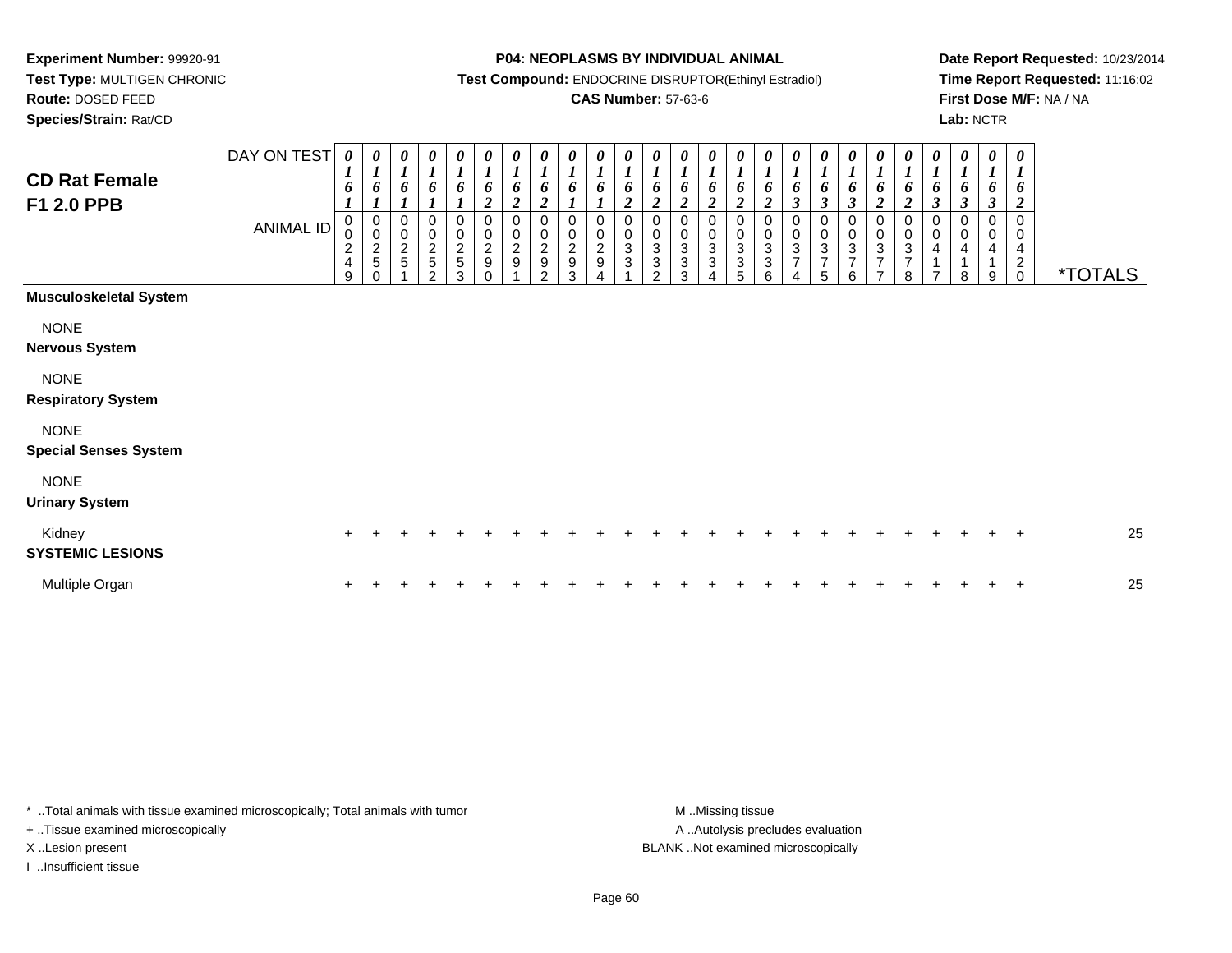**Test Type:** MULTIGEN CHRONIC**Route:** DOSED FEED

**Species/Strain:** Rat/CD

#### **P04: NEOPLASMS BY INDIVIDUAL ANIMAL**

**Test Compound:** ENDOCRINE DISRUPTOR(Ethinyl Estradiol)

### **CAS Number:** 57-63-6

**Date Report Requested:** 10/23/2014**Time Report Requested:** 11:16:02**First Dose M/F:** NA / NA**Lab:** NCTR

| <b>CD Rat Female</b><br><b>F1 10 PPB</b>       | DAY ON TEST<br><b>ANIMAL ID</b> | $\boldsymbol{\theta}$<br>$\boldsymbol{l}$<br>6<br>$\boldsymbol{l}$<br>0<br>0<br>$\frac{2}{5}$<br>4 | 0<br>$\boldsymbol{l}$<br>6<br>$\boldsymbol{l}$<br>$\pmb{0}$<br>$\pmb{0}$<br>$\frac{2}{5}$<br>5 | $\boldsymbol{\theta}$<br>$\boldsymbol{l}$<br>6<br>$\mathbf{I}$<br>0<br>$\pmb{0}$<br>$\boldsymbol{2}$<br>$\sqrt{5}$<br>6 | $\frac{\theta}{I}$<br>6<br>$\boldsymbol{l}$<br>$\pmb{0}$<br>$\mathsf{O}\xspace$<br>$\frac{2}{5}$<br>$\overline{7}$ | $\boldsymbol{\theta}$<br>$\boldsymbol{l}$<br>6<br>$\mathbf{I}$<br>$\pmb{0}$<br>$\pmb{0}$<br>$\frac{2}{5}$<br>8 | 0<br>$\boldsymbol{l}$<br>6<br>$\boldsymbol{2}$<br>$\pmb{0}$<br>$\mathbf 0$<br>$\boldsymbol{2}$<br>$\boldsymbol{9}$<br>5 | $\begin{matrix} 0 \\ 1 \end{matrix}$<br>6<br>$\mathbf{r}$<br>0<br>$\pmb{0}$<br>$\overline{c}$<br>$\boldsymbol{9}$<br>6 | $\boldsymbol{\theta}$<br>$\boldsymbol{l}$<br>6<br>$\mathbf{I}$<br>0<br>$\mathbf 0$<br>$\overline{c}$<br>9<br>$\overline{ }$ | 0<br>$\boldsymbol{l}$<br>6<br>1<br>$\mathbf 0$<br>0<br>$\frac{2}{9}$<br>8 | 0<br>$\boldsymbol{l}$<br>6<br>0<br>$\mathbf 0$<br>$\overline{2}$<br>$9\,$<br>9 | 0<br>$\boldsymbol{l}$<br>6<br>$\boldsymbol{2}$<br>0<br>$\mathsf{O}$<br>$\mathbf{3}$<br>3<br>$\overline{\phantom{a}}$ | 0<br>$\boldsymbol{l}$<br>6<br>$\boldsymbol{2}$<br>0<br>$\pmb{0}$<br>$\frac{3}{3}$<br>8 | 0<br>$\boldsymbol{l}$<br>6<br>$\boldsymbol{2}$<br>0<br>$\mathbf 0$<br>$\sqrt{3}$<br>$\mathbf{3}$<br>9 | $\begin{matrix} 0 \\ 1 \end{matrix}$<br>6<br>$\boldsymbol{2}$<br>$\mathbf 0$<br>$\pmb{0}$<br>$\sqrt{3}$<br>4<br>0 | $\boldsymbol{\theta}$<br>$\boldsymbol{l}$<br>6<br>$\boldsymbol{2}$<br>0<br>$\mathbf 0$<br>$\mathbf{3}$<br>4 | 0<br>$\boldsymbol{l}$<br>6<br>$\boldsymbol{2}$<br>0<br>$\mathbf 0$<br>$\frac{3}{7}$<br>9 | $\boldsymbol{\theta}$<br>$\boldsymbol{l}$<br>6<br>$\boldsymbol{2}$<br>$\pmb{0}$<br>$\mathbf 0$<br>$\sqrt{3}$<br>8<br>$\Omega$ | 0<br>$\boldsymbol{l}$<br>6<br>$\overline{\mathbf{c}}$<br>0<br>$\mathsf{O}$<br>$\mathbf{3}$<br>8 | 0<br>$\boldsymbol{l}$<br>6<br>$\boldsymbol{2}$<br>0<br>$\pmb{0}$<br>$\frac{3}{8}$<br>2 | $\boldsymbol{\theta}$<br>$\boldsymbol{l}$<br>6<br>$\boldsymbol{2}$<br>$\pmb{0}$<br>$\mathbf 0$<br>$\sqrt{3}$<br>$\bf 8$<br>3 | $\frac{\theta}{I}$<br>6<br>$\boldsymbol{2}$<br>$\,0\,$<br>$\pmb{0}$<br>4<br>$\boldsymbol{2}$ | $\frac{\boldsymbol{\theta}}{\boldsymbol{I}}$<br>6<br>$\boldsymbol{2}$<br>0<br>0<br>4<br>$\sqrt{2}$<br>$\overline{2}$ | 0<br>$\boldsymbol{l}$<br>6<br>$\Omega$<br>0<br>4<br>$\frac{2}{3}$ | 0<br>$\boldsymbol{l}$<br>6<br>$\mathbf{I}$<br>$\mathbf 0$<br>0<br>4<br>$\overline{c}$<br>4 | 0<br>$\boldsymbol{l}$<br>6<br>0<br>0<br>0<br>4<br>$\frac{2}{5}$ | <i><b>*TOTALS</b></i> |
|------------------------------------------------|---------------------------------|----------------------------------------------------------------------------------------------------|------------------------------------------------------------------------------------------------|-------------------------------------------------------------------------------------------------------------------------|--------------------------------------------------------------------------------------------------------------------|----------------------------------------------------------------------------------------------------------------|-------------------------------------------------------------------------------------------------------------------------|------------------------------------------------------------------------------------------------------------------------|-----------------------------------------------------------------------------------------------------------------------------|---------------------------------------------------------------------------|--------------------------------------------------------------------------------|----------------------------------------------------------------------------------------------------------------------|----------------------------------------------------------------------------------------|-------------------------------------------------------------------------------------------------------|-------------------------------------------------------------------------------------------------------------------|-------------------------------------------------------------------------------------------------------------|------------------------------------------------------------------------------------------|-------------------------------------------------------------------------------------------------------------------------------|-------------------------------------------------------------------------------------------------|----------------------------------------------------------------------------------------|------------------------------------------------------------------------------------------------------------------------------|----------------------------------------------------------------------------------------------|----------------------------------------------------------------------------------------------------------------------|-------------------------------------------------------------------|--------------------------------------------------------------------------------------------|-----------------------------------------------------------------|-----------------------|
| <b>Alimentary System</b>                       |                                 |                                                                                                    |                                                                                                |                                                                                                                         |                                                                                                                    |                                                                                                                |                                                                                                                         |                                                                                                                        |                                                                                                                             |                                                                           |                                                                                |                                                                                                                      |                                                                                        |                                                                                                       |                                                                                                                   |                                                                                                             |                                                                                          |                                                                                                                               |                                                                                                 |                                                                                        |                                                                                                                              |                                                                                              |                                                                                                                      |                                                                   |                                                                                            |                                                                 |                       |
| <b>NONE</b><br><b>Cardiovascular System</b>    |                                 |                                                                                                    |                                                                                                |                                                                                                                         |                                                                                                                    |                                                                                                                |                                                                                                                         |                                                                                                                        |                                                                                                                             |                                                                           |                                                                                |                                                                                                                      |                                                                                        |                                                                                                       |                                                                                                                   |                                                                                                             |                                                                                          |                                                                                                                               |                                                                                                 |                                                                                        |                                                                                                                              |                                                                                              |                                                                                                                      |                                                                   |                                                                                            |                                                                 |                       |
| <b>NONE</b><br><b>Endocrine System</b>         |                                 |                                                                                                    |                                                                                                |                                                                                                                         |                                                                                                                    |                                                                                                                |                                                                                                                         |                                                                                                                        |                                                                                                                             |                                                                           |                                                                                |                                                                                                                      |                                                                                        |                                                                                                       |                                                                                                                   |                                                                                                             |                                                                                          |                                                                                                                               |                                                                                                 |                                                                                        |                                                                                                                              |                                                                                              |                                                                                                                      |                                                                   |                                                                                            |                                                                 |                       |
| <b>NONE</b><br><b>General Body System</b>      |                                 |                                                                                                    |                                                                                                |                                                                                                                         |                                                                                                                    |                                                                                                                |                                                                                                                         |                                                                                                                        |                                                                                                                             |                                                                           |                                                                                |                                                                                                                      |                                                                                        |                                                                                                       |                                                                                                                   |                                                                                                             |                                                                                          |                                                                                                                               |                                                                                                 |                                                                                        |                                                                                                                              |                                                                                              |                                                                                                                      |                                                                   |                                                                                            |                                                                 |                       |
| <b>NONE</b><br><b>Genital System</b>           |                                 |                                                                                                    |                                                                                                |                                                                                                                         |                                                                                                                    |                                                                                                                |                                                                                                                         |                                                                                                                        |                                                                                                                             |                                                                           |                                                                                |                                                                                                                      |                                                                                        |                                                                                                       |                                                                                                                   |                                                                                                             |                                                                                          |                                                                                                                               |                                                                                                 |                                                                                        |                                                                                                                              |                                                                                              |                                                                                                                      |                                                                   |                                                                                            |                                                                 |                       |
| Ovary                                          |                                 |                                                                                                    |                                                                                                |                                                                                                                         |                                                                                                                    |                                                                                                                |                                                                                                                         |                                                                                                                        |                                                                                                                             |                                                                           |                                                                                |                                                                                                                      |                                                                                        |                                                                                                       |                                                                                                                   |                                                                                                             |                                                                                          |                                                                                                                               |                                                                                                 |                                                                                        |                                                                                                                              |                                                                                              |                                                                                                                      |                                                                   |                                                                                            |                                                                 | 25                    |
| Oviduct                                        |                                 |                                                                                                    |                                                                                                |                                                                                                                         |                                                                                                                    |                                                                                                                |                                                                                                                         |                                                                                                                        |                                                                                                                             |                                                                           |                                                                                |                                                                                                                      |                                                                                        |                                                                                                       |                                                                                                                   |                                                                                                             |                                                                                          |                                                                                                                               |                                                                                                 |                                                                                        |                                                                                                                              |                                                                                              |                                                                                                                      |                                                                   |                                                                                            |                                                                 | 25                    |
| <b>Uterus</b>                                  |                                 |                                                                                                    |                                                                                                |                                                                                                                         |                                                                                                                    |                                                                                                                |                                                                                                                         |                                                                                                                        |                                                                                                                             |                                                                           |                                                                                |                                                                                                                      |                                                                                        |                                                                                                       |                                                                                                                   |                                                                                                             |                                                                                          |                                                                                                                               |                                                                                                 |                                                                                        |                                                                                                                              |                                                                                              |                                                                                                                      |                                                                   |                                                                                            | $\overline{ }$                                                  | 25                    |
| Vagina                                         |                                 |                                                                                                    |                                                                                                |                                                                                                                         |                                                                                                                    |                                                                                                                |                                                                                                                         |                                                                                                                        |                                                                                                                             |                                                                           |                                                                                |                                                                                                                      |                                                                                        |                                                                                                       |                                                                                                                   |                                                                                                             |                                                                                          |                                                                                                                               |                                                                                                 |                                                                                        |                                                                                                                              |                                                                                              |                                                                                                                      |                                                                   |                                                                                            | $\ddot{}$                                                       | 25                    |
| <b>Hematopoietic System</b>                    |                                 |                                                                                                    |                                                                                                |                                                                                                                         |                                                                                                                    |                                                                                                                |                                                                                                                         |                                                                                                                        |                                                                                                                             |                                                                           |                                                                                |                                                                                                                      |                                                                                        |                                                                                                       |                                                                                                                   |                                                                                                             |                                                                                          |                                                                                                                               |                                                                                                 |                                                                                        |                                                                                                                              |                                                                                              |                                                                                                                      |                                                                   |                                                                                            |                                                                 |                       |
| <b>NONE</b><br><b>Integumentary System</b>     |                                 |                                                                                                    |                                                                                                |                                                                                                                         |                                                                                                                    |                                                                                                                |                                                                                                                         |                                                                                                                        |                                                                                                                             |                                                                           |                                                                                |                                                                                                                      |                                                                                        |                                                                                                       |                                                                                                                   |                                                                                                             |                                                                                          |                                                                                                                               |                                                                                                 |                                                                                        |                                                                                                                              |                                                                                              |                                                                                                                      |                                                                   |                                                                                            |                                                                 |                       |
| Mammary Gland<br><b>Musculoskeletal System</b> |                                 | +                                                                                                  |                                                                                                |                                                                                                                         |                                                                                                                    |                                                                                                                |                                                                                                                         |                                                                                                                        |                                                                                                                             |                                                                           |                                                                                |                                                                                                                      |                                                                                        |                                                                                                       |                                                                                                                   |                                                                                                             |                                                                                          |                                                                                                                               |                                                                                                 |                                                                                        |                                                                                                                              |                                                                                              |                                                                                                                      |                                                                   |                                                                                            | $\ddot{}$                                                       | 25                    |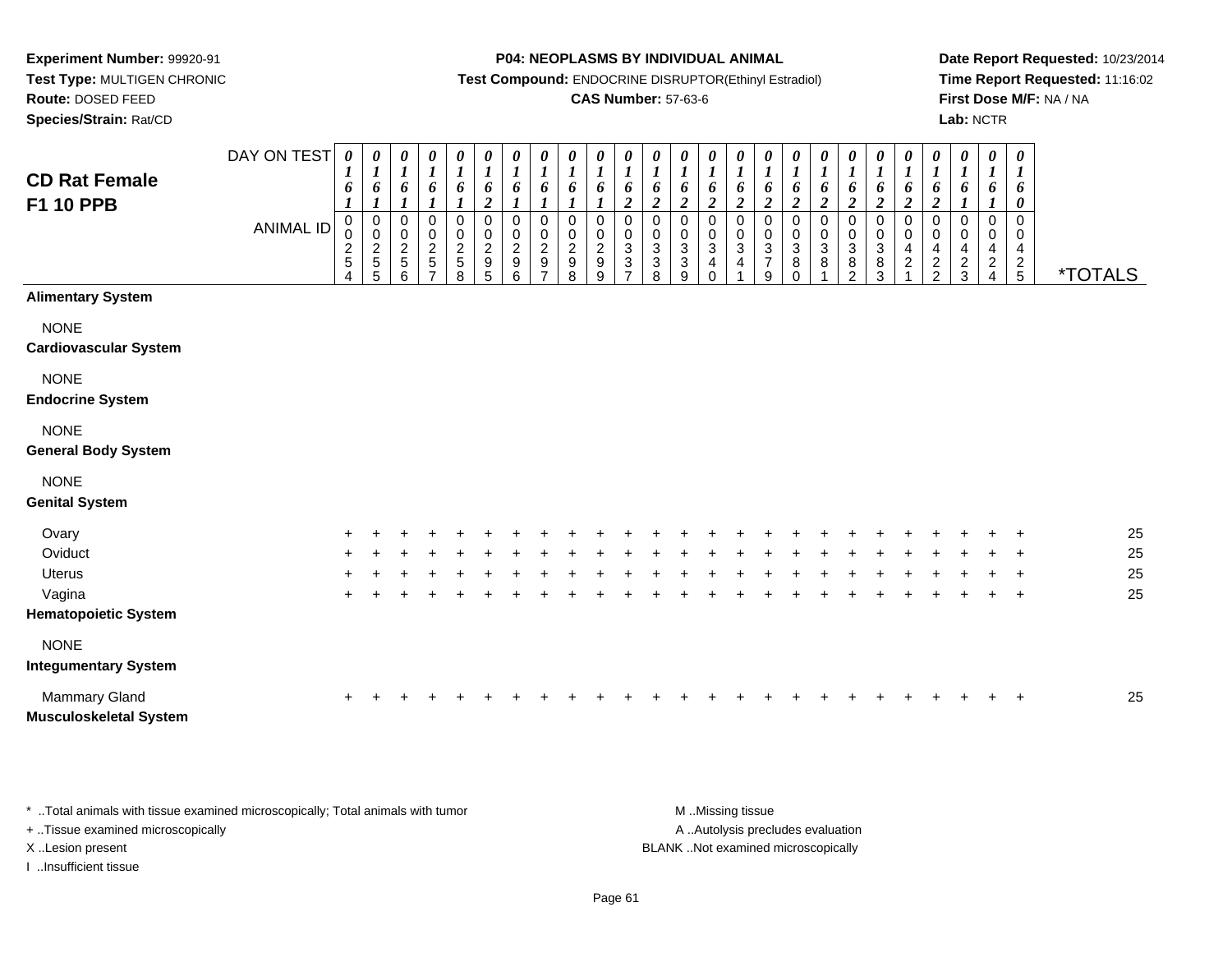**Test Type:** MULTIGEN CHRONIC**Route:** DOSED FEED

**Species/Strain:** Rat/CD

#### **P04: NEOPLASMS BY INDIVIDUAL ANIMAL**

**Test Compound:** ENDOCRINE DISRUPTOR(Ethinyl Estradiol)

## **CAS Number:** 57-63-6

**Date Report Requested:** 10/23/2014**Time Report Requested:** 11:16:03**First Dose M/F:** NA / NA**Lab:** NCTR

| <b>CD Rat Female</b><br><b>F1 10 PPB</b>    | DAY ON TEST<br><b>ANIMAL ID</b> | 0<br>6<br>0<br>$\mathbf 0$<br>$\frac{2}{5}$<br>4 | 0<br>$\boldsymbol{l}$<br>6<br>0<br>$\pmb{0}$<br>$\frac{2}{5}$<br>5 | $\boldsymbol{l}$<br>6<br>0<br>$\begin{array}{c} 0 \\ 2 \\ 5 \end{array}$<br>6 | 6<br>0<br>0<br>$\frac{2}{5}$ | 0<br>$\boldsymbol{l}$<br>6<br>0<br>$\frac{2}{5}$<br>8 | 0<br>$\boldsymbol{l}$<br>6<br>$\overline{2}$<br>0<br>$\begin{smallmatrix} 0\\2\\9 \end{smallmatrix}$<br>5 | 0<br>$\boldsymbol{l}$<br>6<br>0<br>$\,0\,$<br>$\mathbf 2$<br>$\boldsymbol{9}$<br>6 | 0<br>$\boldsymbol{l}$<br>6<br>0<br>$\frac{0}{2}$<br>- | 0<br>$\boldsymbol{l}$<br>6<br>0<br>$\mathop{2}\limits^{\mathbb{O}}$<br>$\boldsymbol{9}$<br>8 | $\pmb{0}$<br>$\overline{2}$<br>$\boldsymbol{9}$<br>9 | 6<br>2<br>0<br>$\ensuremath{\mathsf{3}}$<br>3 | $\boldsymbol{\theta}$<br>6<br>$\overline{c}$<br>0<br>3<br>3<br>8 | 0<br>6<br>$\overline{2}$<br>0<br>0<br>$\sqrt{3}$<br>$\ensuremath{\mathsf{3}}$<br>9 | 0<br>$\boldsymbol{l}$<br>6<br>$\boldsymbol{2}$<br>0<br>$\pmb{0}$<br>$\ensuremath{\mathsf{3}}$<br>4<br>$\Omega$ | 0<br>6<br>0<br>0<br>$\ensuremath{\mathsf{3}}$<br>4 | $\boldsymbol{l}$<br>o<br>2<br>0<br>$_{3}^{\rm 0}$<br>$\overline{7}$<br>9 | ı<br>$\overline{c}$<br>$\pmb{0}$<br>$\ensuremath{\mathsf{3}}$<br>$\bf8$ | 6<br>2<br>0<br>$_{3}^{\rm 0}$<br>$\bf 8$ | 0<br>6<br>$\overline{2}$<br>0<br>$\mathbf 0$<br>3<br>8<br>C | 0<br>6<br>$\overline{2}$<br>0<br>$\pmb{0}$<br>$\ensuremath{\mathsf{3}}$<br>8<br>3 | 0<br>$\boldsymbol{l}$<br>6<br>$\boldsymbol{2}$<br>0<br>$\pmb{0}$<br>$\overline{\mathbf{4}}$<br>$\sqrt{2}$ | 0<br>6<br>0<br>4<br>$\overline{\mathbf{c}}$<br>$\Omega$ | 0<br>o<br>0<br>0<br>4<br>$\frac{2}{3}$ | 0<br>$\boldsymbol{2}$ | 0<br>6<br>0<br>0<br>4<br>$\frac{2}{5}$ | <i><b>*TOTALS</b></i> |   |
|---------------------------------------------|---------------------------------|--------------------------------------------------|--------------------------------------------------------------------|-------------------------------------------------------------------------------|------------------------------|-------------------------------------------------------|-----------------------------------------------------------------------------------------------------------|------------------------------------------------------------------------------------|-------------------------------------------------------|----------------------------------------------------------------------------------------------|------------------------------------------------------|-----------------------------------------------|------------------------------------------------------------------|------------------------------------------------------------------------------------|----------------------------------------------------------------------------------------------------------------|----------------------------------------------------|--------------------------------------------------------------------------|-------------------------------------------------------------------------|------------------------------------------|-------------------------------------------------------------|-----------------------------------------------------------------------------------|-----------------------------------------------------------------------------------------------------------|---------------------------------------------------------|----------------------------------------|-----------------------|----------------------------------------|-----------------------|---|
| <b>NONE</b><br><b>Nervous System</b>        |                                 |                                                  |                                                                    |                                                                               |                              |                                                       |                                                                                                           |                                                                                    |                                                       |                                                                                              |                                                      |                                               |                                                                  |                                                                                    |                                                                                                                |                                                    |                                                                          |                                                                         |                                          |                                                             |                                                                                   |                                                                                                           |                                                         |                                        |                       |                                        |                       |   |
| <b>NONE</b><br><b>Respiratory System</b>    |                                 |                                                  |                                                                    |                                                                               |                              |                                                       |                                                                                                           |                                                                                    |                                                       |                                                                                              |                                                      |                                               |                                                                  |                                                                                    |                                                                                                                |                                                    |                                                                          |                                                                         |                                          |                                                             |                                                                                   |                                                                                                           |                                                         |                                        |                       |                                        |                       |   |
| <b>NONE</b><br><b>Special Senses System</b> |                                 |                                                  |                                                                    |                                                                               |                              |                                                       |                                                                                                           |                                                                                    |                                                       |                                                                                              |                                                      |                                               |                                                                  |                                                                                    |                                                                                                                |                                                    |                                                                          |                                                                         |                                          |                                                             |                                                                                   |                                                                                                           |                                                         |                                        |                       |                                        |                       |   |
| Eye<br><b>Urinary System</b>                |                                 |                                                  |                                                                    |                                                                               |                              |                                                       |                                                                                                           |                                                                                    |                                                       |                                                                                              |                                                      |                                               |                                                                  |                                                                                    |                                                                                                                |                                                    |                                                                          |                                                                         |                                          |                                                             |                                                                                   |                                                                                                           |                                                         | $\ddot{}$                              |                       |                                        |                       | 1 |
| Kidney<br><b>SYSTEMIC LESIONS</b>           |                                 | $+$                                              |                                                                    |                                                                               |                              |                                                       |                                                                                                           |                                                                                    |                                                       |                                                                                              |                                                      |                                               |                                                                  |                                                                                    |                                                                                                                |                                                    |                                                                          |                                                                         |                                          |                                                             |                                                                                   |                                                                                                           |                                                         |                                        |                       | $\ddot{}$                              | 25                    |   |
| Multiple Organ                              |                                 |                                                  |                                                                    |                                                                               |                              |                                                       |                                                                                                           |                                                                                    |                                                       |                                                                                              |                                                      |                                               |                                                                  |                                                                                    |                                                                                                                |                                                    |                                                                          |                                                                         |                                          |                                                             |                                                                                   |                                                                                                           |                                                         |                                        |                       | $\pm$                                  | 25                    |   |

\* ..Total animals with tissue examined microscopically; Total animals with tumor **M** . Missing tissue M ..Missing tissue

+ ..Tissue examined microscopically

I ..Insufficient tissue

A ..Autolysis precludes evaluation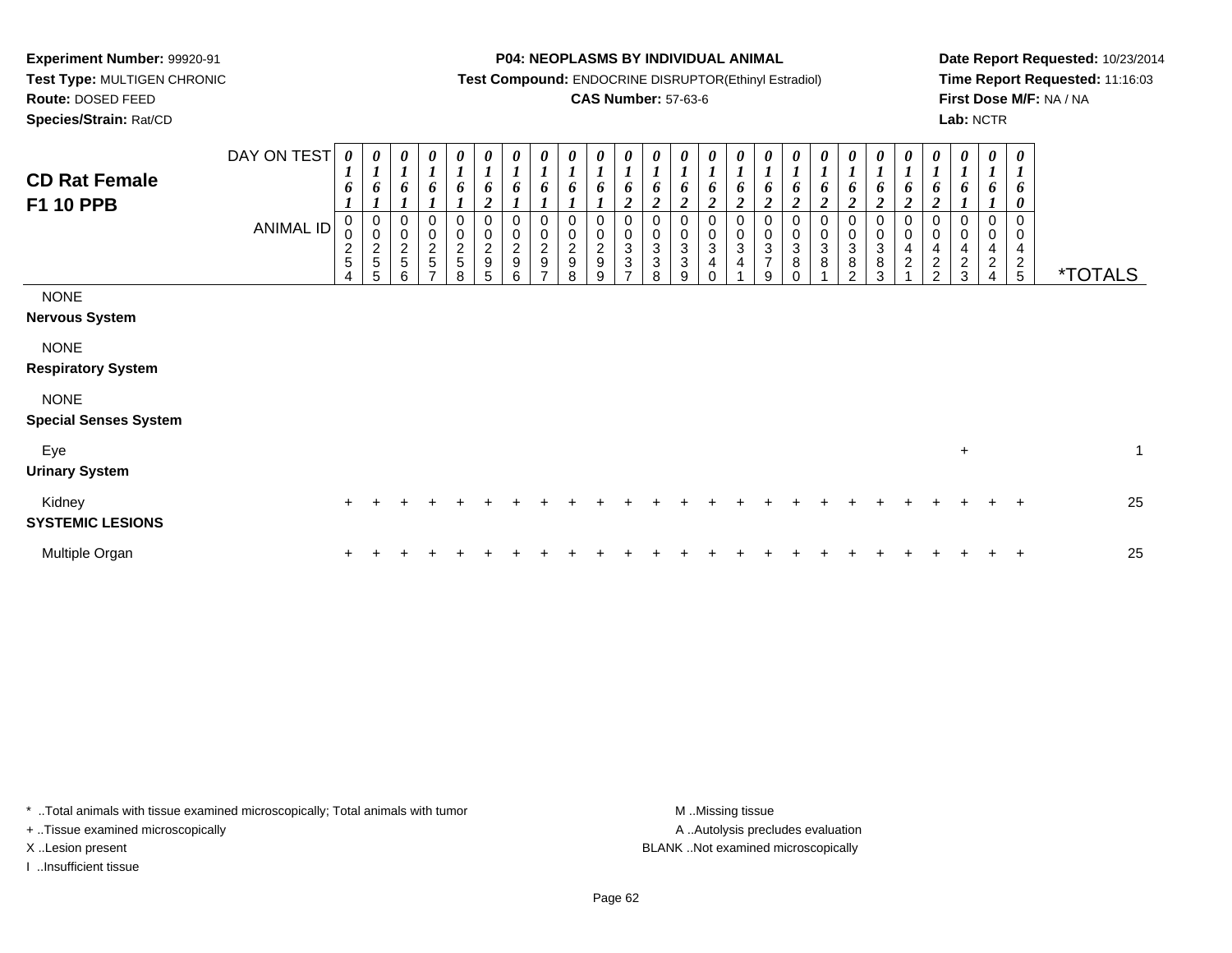**Test Type:** MULTIGEN CHRONIC

**Route:** DOSED FEED

**Species/Strain:** Rat/CD

#### **P04: NEOPLASMS BY INDIVIDUAL ANIMAL**

**Test Compound:** ENDOCRINE DISRUPTOR(Ethinyl Estradiol)

### **CAS Number:** 57-63-6

**Date Report Requested:** 10/23/2014**Time Report Requested:** 11:16:03**First Dose M/F:** NA / NA**Lab:** NCTR

| <b>CD Rat Female</b><br><b>F1 50 PPB</b> | DAY ON TEST<br><b>ANIMAL ID</b> | 0<br>$\bm{l}$<br>6<br>$\boldsymbol{l}$<br>$\pmb{0}$<br>0<br>$\frac{2}{9}$ | $\boldsymbol{\theta}$<br>$\boldsymbol{l}$<br>6<br>$\boldsymbol{\theta}$<br>$\pmb{0}$<br>$\pmb{0}$<br>$\frac{2}{6}$<br>$\mathbf 0$ | 0<br>$\boldsymbol{l}$<br>6<br>$\pmb{\theta}$<br>$\pmb{0}$<br>$\pmb{0}$<br>$\overline{2}$<br>6 | 0<br>$\boldsymbol{l}$<br>6<br>$\boldsymbol{\theta}$<br>0<br>$\pmb{0}$<br>$\frac{2}{6}$<br>$\overline{c}$ | 0<br>$\boldsymbol{l}$<br>6<br>$\pmb{\theta}$<br>$\pmb{0}$<br>$\pmb{0}$<br>$\overline{c}$<br>$\,6\,$<br>3 | $\pmb{\theta}$<br>$\boldsymbol{l}$<br>6<br>$\boldsymbol{l}$<br>$\pmb{0}$<br>$\pmb{0}$<br>$\sqrt{3}$<br>$\pmb{0}$<br>$\mathbf 0$ | 0<br>$\boldsymbol{l}$<br>6<br>$\boldsymbol{l}$<br>$\mathbf 0$<br>$\pmb{0}$<br>$\sqrt{3}$<br>$\pmb{0}$ | $\boldsymbol{\theta}$<br>$\boldsymbol{l}$<br>6<br>$\boldsymbol{l}$<br>$\mathbf 0$<br>$\pmb{0}$<br>$\mathbf{3}$<br>$\mathbf 0$<br>$\overline{2}$ | 0<br>$\boldsymbol{l}$<br>6<br>$\boldsymbol{I}$<br>0<br>0<br>3<br>$\mathbf 0$<br>3 | $\boldsymbol{\theta}$<br>$\boldsymbol{l}$<br>6<br>0<br>$\mathbf 0$<br>0<br>$\sqrt{3}$<br>$\mathbf 0$<br>Λ | 0<br>$\boldsymbol{l}$<br>6<br>1<br>0<br>0<br>$\mathbf{3}$<br>4<br>$\mathcal{P}$ | 0<br>$\boldsymbol{l}$<br>6<br>$\boldsymbol{l}$<br>0<br>$\mathbf 0$<br>$\ensuremath{\mathsf{3}}$<br>4<br>3 | 0<br>$\boldsymbol{l}$<br>6<br>$\boldsymbol{l}$<br>$\pmb{0}$<br>$\boldsymbol{0}$<br>$\ensuremath{\mathsf{3}}$<br>$\overline{4}$<br>4 | 0<br>$\boldsymbol{l}$<br>6<br>1<br>0<br>$\pmb{0}$<br>$\sqrt{3}$<br>4<br>5 | 0<br>$\boldsymbol{l}$<br>6<br>$\boldsymbol{l}$<br>0<br>$\pmb{0}$<br>$\mathbf{3}$<br>4<br>6 | 0<br>$\boldsymbol{l}$<br>6<br>$\boldsymbol{2}$<br>$\pmb{0}$<br>$\pmb{0}$<br>$\ensuremath{\mathsf{3}}$<br>$\bf 8$<br>$\overline{4}$ | 0<br>$\boldsymbol{l}$<br>6<br>$\boldsymbol{2}$<br>$\mathbf 0$<br>$\pmb{0}$<br>$\sqrt{3}$<br>$\,8\,$<br>5 | $\boldsymbol{\theta}$<br>$\boldsymbol{l}$<br>6<br>$\boldsymbol{2}$<br>$\pmb{0}$<br>$\pmb{0}$<br>$\sqrt{3}$<br>$\bf 8$<br>$6\phantom{1}6$ | 0<br>$\boldsymbol{l}$<br>6<br>$\overline{\mathbf{c}}$<br>$\pmb{0}$<br>$\mathbf 0$<br>$\ensuremath{\mathsf{3}}$<br>$\bf 8$<br>7 | 0<br>$\boldsymbol{l}$<br>6<br>$\boldsymbol{2}$<br>$\pmb{0}$<br>$\boldsymbol{0}$<br>$\mathbf{3}$<br>$\bf 8$<br>8 | 0<br>$\boldsymbol{I}$<br>6<br>$\boldsymbol{2}$<br>$\pmb{0}$<br>$\mathsf 0$<br>$\overline{4}$<br>$\overline{c}$<br>6 | $\pmb{\theta}$<br>$\boldsymbol{l}$<br>6<br>$\boldsymbol{2}$<br>$\mathbf 0$<br>$\pmb{0}$<br>$\overline{\mathbf{4}}$<br>$\boldsymbol{2}$<br>$\overline{7}$ | $\pmb{\theta}$<br>$\boldsymbol{l}$<br>6<br>$\boldsymbol{2}$<br>$\mathbf 0$<br>0<br>$\overline{4}$<br>$\sqrt{2}$<br>8 | 0<br>$\boldsymbol{l}$<br>6<br>1<br>0<br>0<br>4<br>$\sqrt{2}$<br>9 | $\boldsymbol{\theta}$<br>$\boldsymbol{l}$<br>6<br>1<br>$\mathbf 0$<br>0<br>$\overline{4}$<br>$\sqrt{3}$<br>$\mathbf 0$ | <i><b>*TOTALS</b></i> |
|------------------------------------------|---------------------------------|---------------------------------------------------------------------------|-----------------------------------------------------------------------------------------------------------------------------------|-----------------------------------------------------------------------------------------------|----------------------------------------------------------------------------------------------------------|----------------------------------------------------------------------------------------------------------|---------------------------------------------------------------------------------------------------------------------------------|-------------------------------------------------------------------------------------------------------|-------------------------------------------------------------------------------------------------------------------------------------------------|-----------------------------------------------------------------------------------|-----------------------------------------------------------------------------------------------------------|---------------------------------------------------------------------------------|-----------------------------------------------------------------------------------------------------------|-------------------------------------------------------------------------------------------------------------------------------------|---------------------------------------------------------------------------|--------------------------------------------------------------------------------------------|------------------------------------------------------------------------------------------------------------------------------------|----------------------------------------------------------------------------------------------------------|------------------------------------------------------------------------------------------------------------------------------------------|--------------------------------------------------------------------------------------------------------------------------------|-----------------------------------------------------------------------------------------------------------------|---------------------------------------------------------------------------------------------------------------------|----------------------------------------------------------------------------------------------------------------------------------------------------------|----------------------------------------------------------------------------------------------------------------------|-------------------------------------------------------------------|------------------------------------------------------------------------------------------------------------------------|-----------------------|
| <b>Alimentary System</b>                 |                                 |                                                                           |                                                                                                                                   |                                                                                               |                                                                                                          |                                                                                                          |                                                                                                                                 |                                                                                                       |                                                                                                                                                 |                                                                                   |                                                                                                           |                                                                                 |                                                                                                           |                                                                                                                                     |                                                                           |                                                                                            |                                                                                                                                    |                                                                                                          |                                                                                                                                          |                                                                                                                                |                                                                                                                 |                                                                                                                     |                                                                                                                                                          |                                                                                                                      |                                                                   |                                                                                                                        |                       |
| Liver<br><b>Cardiovascular System</b>    |                                 | $\ddot{}$                                                                 |                                                                                                                                   |                                                                                               |                                                                                                          |                                                                                                          |                                                                                                                                 |                                                                                                       |                                                                                                                                                 |                                                                                   |                                                                                                           |                                                                                 |                                                                                                           |                                                                                                                                     |                                                                           |                                                                                            |                                                                                                                                    |                                                                                                          |                                                                                                                                          |                                                                                                                                |                                                                                                                 |                                                                                                                     |                                                                                                                                                          |                                                                                                                      |                                                                   |                                                                                                                        | 25                    |
| <b>NONE</b>                              |                                 |                                                                           |                                                                                                                                   |                                                                                               |                                                                                                          |                                                                                                          |                                                                                                                                 |                                                                                                       |                                                                                                                                                 |                                                                                   |                                                                                                           |                                                                                 |                                                                                                           |                                                                                                                                     |                                                                           |                                                                                            |                                                                                                                                    |                                                                                                          |                                                                                                                                          |                                                                                                                                |                                                                                                                 |                                                                                                                     |                                                                                                                                                          |                                                                                                                      |                                                                   |                                                                                                                        |                       |
| <b>Endocrine System</b>                  |                                 |                                                                           |                                                                                                                                   |                                                                                               |                                                                                                          |                                                                                                          |                                                                                                                                 |                                                                                                       |                                                                                                                                                 |                                                                                   |                                                                                                           |                                                                                 |                                                                                                           |                                                                                                                                     |                                                                           |                                                                                            |                                                                                                                                    |                                                                                                          |                                                                                                                                          |                                                                                                                                |                                                                                                                 |                                                                                                                     |                                                                                                                                                          |                                                                                                                      |                                                                   |                                                                                                                        |                       |
| <b>Adrenal Cortex</b>                    |                                 |                                                                           |                                                                                                                                   |                                                                                               |                                                                                                          |                                                                                                          |                                                                                                                                 |                                                                                                       |                                                                                                                                                 |                                                                                   |                                                                                                           |                                                                                 |                                                                                                           |                                                                                                                                     |                                                                           |                                                                                            |                                                                                                                                    |                                                                                                          |                                                                                                                                          |                                                                                                                                |                                                                                                                 |                                                                                                                     |                                                                                                                                                          |                                                                                                                      |                                                                   |                                                                                                                        | 25                    |
| Adrenal Medulla                          |                                 |                                                                           |                                                                                                                                   |                                                                                               |                                                                                                          |                                                                                                          |                                                                                                                                 |                                                                                                       |                                                                                                                                                 |                                                                                   |                                                                                                           |                                                                                 |                                                                                                           |                                                                                                                                     |                                                                           |                                                                                            |                                                                                                                                    |                                                                                                          |                                                                                                                                          |                                                                                                                                |                                                                                                                 |                                                                                                                     |                                                                                                                                                          |                                                                                                                      |                                                                   |                                                                                                                        | 25                    |
| <b>Pituitary Gland</b>                   |                                 |                                                                           |                                                                                                                                   |                                                                                               |                                                                                                          |                                                                                                          |                                                                                                                                 |                                                                                                       |                                                                                                                                                 |                                                                                   |                                                                                                           |                                                                                 |                                                                                                           |                                                                                                                                     |                                                                           |                                                                                            |                                                                                                                                    |                                                                                                          |                                                                                                                                          |                                                                                                                                |                                                                                                                 |                                                                                                                     |                                                                                                                                                          |                                                                                                                      |                                                                   |                                                                                                                        | 25                    |
| <b>Thyroid Gland</b>                     |                                 |                                                                           |                                                                                                                                   |                                                                                               |                                                                                                          |                                                                                                          |                                                                                                                                 |                                                                                                       |                                                                                                                                                 |                                                                                   |                                                                                                           |                                                                                 |                                                                                                           |                                                                                                                                     |                                                                           |                                                                                            |                                                                                                                                    |                                                                                                          |                                                                                                                                          |                                                                                                                                |                                                                                                                 |                                                                                                                     |                                                                                                                                                          |                                                                                                                      |                                                                   |                                                                                                                        | 25                    |
| <b>General Body System</b>               |                                 |                                                                           |                                                                                                                                   |                                                                                               |                                                                                                          |                                                                                                          |                                                                                                                                 |                                                                                                       |                                                                                                                                                 |                                                                                   |                                                                                                           |                                                                                 |                                                                                                           |                                                                                                                                     |                                                                           |                                                                                            |                                                                                                                                    |                                                                                                          |                                                                                                                                          |                                                                                                                                |                                                                                                                 |                                                                                                                     |                                                                                                                                                          |                                                                                                                      |                                                                   |                                                                                                                        |                       |
| <b>NONE</b>                              |                                 |                                                                           |                                                                                                                                   |                                                                                               |                                                                                                          |                                                                                                          |                                                                                                                                 |                                                                                                       |                                                                                                                                                 |                                                                                   |                                                                                                           |                                                                                 |                                                                                                           |                                                                                                                                     |                                                                           |                                                                                            |                                                                                                                                    |                                                                                                          |                                                                                                                                          |                                                                                                                                |                                                                                                                 |                                                                                                                     |                                                                                                                                                          |                                                                                                                      |                                                                   |                                                                                                                        |                       |
| <b>Genital System</b>                    |                                 |                                                                           |                                                                                                                                   |                                                                                               |                                                                                                          |                                                                                                          |                                                                                                                                 |                                                                                                       |                                                                                                                                                 |                                                                                   |                                                                                                           |                                                                                 |                                                                                                           |                                                                                                                                     |                                                                           |                                                                                            |                                                                                                                                    |                                                                                                          |                                                                                                                                          |                                                                                                                                |                                                                                                                 |                                                                                                                     |                                                                                                                                                          |                                                                                                                      |                                                                   |                                                                                                                        |                       |
| <b>Clitoral Gland</b>                    |                                 |                                                                           |                                                                                                                                   |                                                                                               |                                                                                                          |                                                                                                          |                                                                                                                                 |                                                                                                       |                                                                                                                                                 |                                                                                   |                                                                                                           |                                                                                 |                                                                                                           |                                                                                                                                     |                                                                           |                                                                                            |                                                                                                                                    |                                                                                                          |                                                                                                                                          |                                                                                                                                |                                                                                                                 | $\ddot{}$                                                                                                           |                                                                                                                                                          |                                                                                                                      |                                                                   |                                                                                                                        | $\overline{1}$        |
| Ovary                                    |                                 |                                                                           |                                                                                                                                   |                                                                                               |                                                                                                          |                                                                                                          |                                                                                                                                 |                                                                                                       |                                                                                                                                                 |                                                                                   |                                                                                                           |                                                                                 |                                                                                                           |                                                                                                                                     |                                                                           |                                                                                            |                                                                                                                                    |                                                                                                          |                                                                                                                                          |                                                                                                                                |                                                                                                                 |                                                                                                                     |                                                                                                                                                          |                                                                                                                      |                                                                   |                                                                                                                        | 25                    |
| Oviduct                                  |                                 |                                                                           |                                                                                                                                   |                                                                                               |                                                                                                          |                                                                                                          |                                                                                                                                 |                                                                                                       |                                                                                                                                                 |                                                                                   |                                                                                                           |                                                                                 |                                                                                                           |                                                                                                                                     |                                                                           |                                                                                            |                                                                                                                                    |                                                                                                          |                                                                                                                                          |                                                                                                                                |                                                                                                                 |                                                                                                                     |                                                                                                                                                          |                                                                                                                      |                                                                   |                                                                                                                        | 25                    |
| Uterus                                   |                                 |                                                                           |                                                                                                                                   |                                                                                               |                                                                                                          |                                                                                                          |                                                                                                                                 |                                                                                                       |                                                                                                                                                 |                                                                                   |                                                                                                           |                                                                                 |                                                                                                           |                                                                                                                                     |                                                                           |                                                                                            |                                                                                                                                    |                                                                                                          |                                                                                                                                          |                                                                                                                                |                                                                                                                 |                                                                                                                     |                                                                                                                                                          |                                                                                                                      |                                                                   |                                                                                                                        | 25                    |
| Vagina                                   |                                 |                                                                           |                                                                                                                                   |                                                                                               |                                                                                                          |                                                                                                          |                                                                                                                                 |                                                                                                       |                                                                                                                                                 |                                                                                   |                                                                                                           |                                                                                 |                                                                                                           |                                                                                                                                     |                                                                           |                                                                                            |                                                                                                                                    |                                                                                                          |                                                                                                                                          |                                                                                                                                |                                                                                                                 |                                                                                                                     |                                                                                                                                                          |                                                                                                                      |                                                                   |                                                                                                                        | 25                    |
| <b>Hematopoietic System</b>              |                                 |                                                                           |                                                                                                                                   |                                                                                               |                                                                                                          |                                                                                                          |                                                                                                                                 |                                                                                                       |                                                                                                                                                 |                                                                                   |                                                                                                           |                                                                                 |                                                                                                           |                                                                                                                                     |                                                                           |                                                                                            |                                                                                                                                    |                                                                                                          |                                                                                                                                          |                                                                                                                                |                                                                                                                 |                                                                                                                     |                                                                                                                                                          |                                                                                                                      |                                                                   |                                                                                                                        |                       |
| <b>Bone Marrow</b>                       |                                 |                                                                           |                                                                                                                                   |                                                                                               |                                                                                                          |                                                                                                          |                                                                                                                                 |                                                                                                       |                                                                                                                                                 |                                                                                   |                                                                                                           |                                                                                 |                                                                                                           |                                                                                                                                     |                                                                           |                                                                                            |                                                                                                                                    |                                                                                                          |                                                                                                                                          |                                                                                                                                |                                                                                                                 |                                                                                                                     |                                                                                                                                                          |                                                                                                                      |                                                                   |                                                                                                                        | 25                    |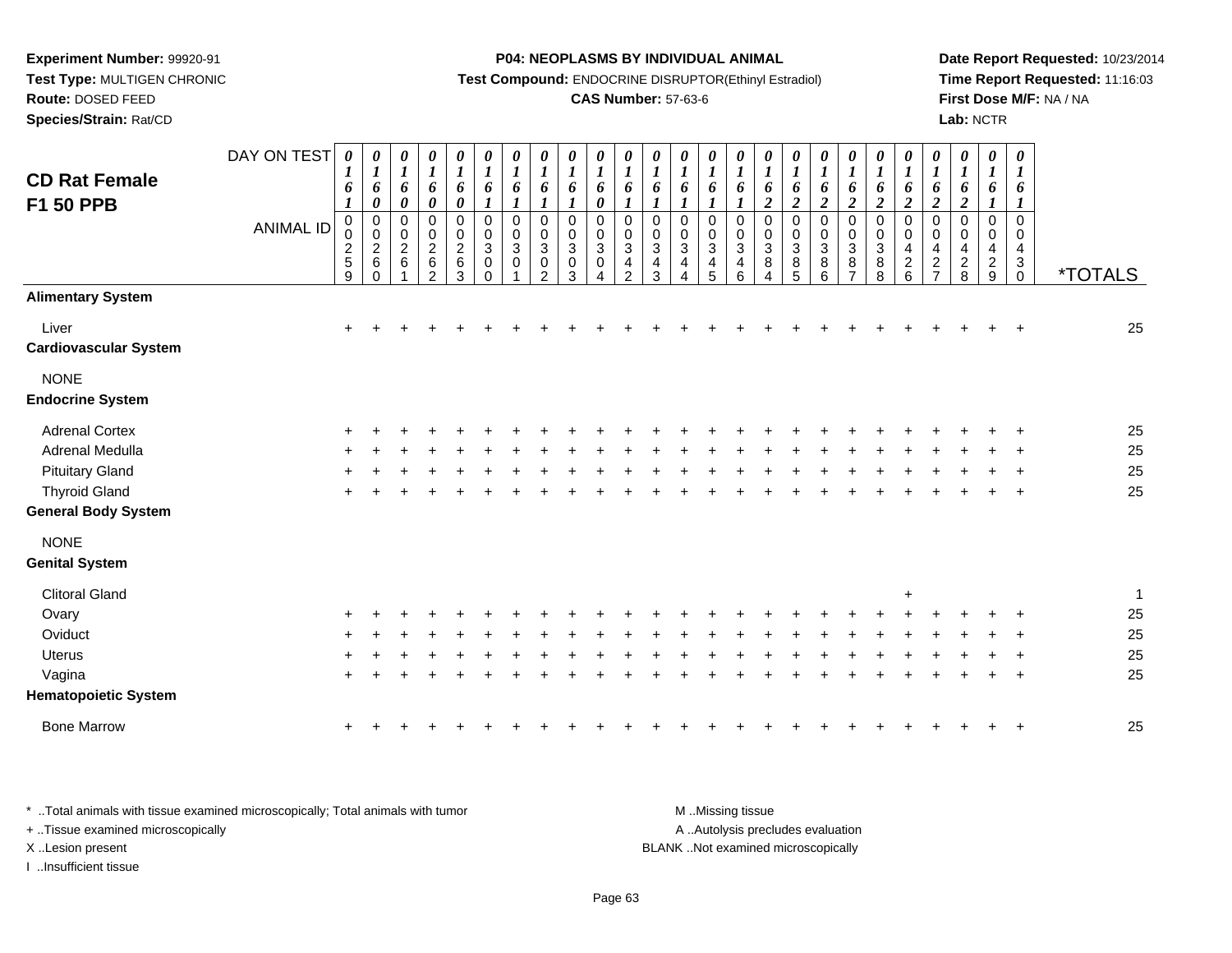**Test Type:** MULTIGEN CHRONIC**Route:** DOSED FEED

**Species/Strain:** Rat/CD

#### **P04: NEOPLASMS BY INDIVIDUAL ANIMAL**

**Test Compound:** ENDOCRINE DISRUPTOR(Ethinyl Estradiol)

### **CAS Number:** 57-63-6

**Date Report Requested:** 10/23/2014**Time Report Requested:** 11:16:03**First Dose M/F:** NA / NA**Lab:** NCTR

| <b>CD Rat Female</b><br>F1 50 PPB              | DAY ON TEST<br><b>ANIMAL ID</b> | 0<br>$\boldsymbol{l}$<br>6<br>$\boldsymbol{l}$<br>0<br>0<br>$\frac{2}{5}$<br>$\boldsymbol{9}$ | $\boldsymbol{\theta}$<br>$\boldsymbol{l}$<br>6<br>$\pmb{\theta}$<br>$\pmb{0}$<br>$\overline{0}$<br>$\boldsymbol{2}$<br>$\,6$<br>$\Omega$ | 0<br>$\boldsymbol{l}$<br>6<br>0<br>0<br>0<br>$\overline{c}$<br>$\,6\,$ | 0<br>$\boldsymbol{l}$<br>6<br>$\boldsymbol{\theta}$<br>$\mathbf 0$<br>$\pmb{0}$<br>$\frac{2}{6}$<br>$\overline{2}$ | 0<br>$\boldsymbol{l}$<br>6<br>0<br>$\pmb{0}$<br>$\pmb{0}$<br>$\frac{2}{6}$<br>3 | 0<br>$\boldsymbol{l}$<br>6<br>$\mathbf{I}$<br>$\mathbf 0$<br>$\pmb{0}$<br>$\mathbf{3}$<br>0<br>$\Omega$ | $\boldsymbol{\theta}$<br>$\boldsymbol{l}$<br>6<br>$\mathbf 0$<br>$\mathbf 0$<br>3<br>0 | 0<br>$\boldsymbol{l}$<br>6<br>$\boldsymbol{l}$<br>$\mathbf 0$<br>$\mathbf 0$<br>$\sqrt{3}$<br>0<br>$\overline{2}$ | $\boldsymbol{\theta}$<br>$\boldsymbol{l}$<br>6<br>$\boldsymbol{l}$<br>$\mathbf 0$<br>$\mathbf 0$<br>$\mathbf{3}$<br>0<br>3 | 0<br>$\boldsymbol{l}$<br>6<br>0<br>$\mathbf 0$<br>$\,0\,$<br>$\sqrt{3}$<br>0<br>4 | $\boldsymbol{\theta}$<br>$\boldsymbol{l}$<br>6<br>$\mathbf 0$<br>$\pmb{0}$<br>$\mathbf 3$<br>$\overline{4}$<br>$\overline{2}$ | 0<br>$\boldsymbol{l}$<br>6<br>$\mathbf 0$<br>$\boldsymbol{0}$<br>$\mathbf{3}$<br>4<br>3 | 0<br>$\boldsymbol{l}$<br>6<br>$\mathbf 0$<br>$\pmb{0}$<br>$\mathbf{3}$<br>4<br>4 | 0<br>$\boldsymbol{l}$<br>6<br>$\mathbf 0$<br>0<br>$\mathbf{3}$<br>4<br>5 | 0<br>$\boldsymbol{l}$<br>6<br>$\boldsymbol{l}$<br>$\mathbf 0$<br>0<br>$\sqrt{3}$<br>$\overline{4}$<br>$\,6\,$ | 0<br>$\boldsymbol{l}$<br>6<br>$\boldsymbol{2}$<br>$\mathbf 0$<br>$\pmb{0}$<br>$\ensuremath{\mathsf{3}}$<br>8<br>4 | 0<br>$\boldsymbol{l}$<br>6<br>$\boldsymbol{2}$<br>$\,0\,$<br>$\mathbf 0$<br>$\sqrt{3}$<br>8<br>$\overline{5}$ | $\boldsymbol{\theta}$<br>$\boldsymbol{l}$<br>6<br>$\overline{2}$<br>0<br>$\pmb{0}$<br>$\mathbf{3}$<br>8<br>$6\phantom{a}$ | 0<br>$\boldsymbol{l}$<br>6<br>$\overline{c}$<br>0<br>0<br>$\sqrt{3}$<br>$\bf 8$<br>$\overline{7}$ | 0<br>$\boldsymbol{l}$<br>6<br>$\overline{2}$<br>$\mathbf 0$<br>$\pmb{0}$<br>$\sqrt{3}$<br>8<br>8 | 0<br>$\boldsymbol{l}$<br>6<br>$\overline{\mathbf{c}}$<br>$\mathbf 0$<br>$\mathbf 0$<br>4<br>$\overline{c}$<br>6 | 0<br>$\boldsymbol{l}$<br>6<br>$\overline{c}$<br>$\Omega$<br>0<br>4<br>$\overline{c}$<br>$\overline{7}$ | 0<br>$\boldsymbol{l}$<br>6<br>$\boldsymbol{2}$<br>$\mathbf 0$<br>$\Omega$<br>4<br>$\overline{c}$<br>8 | 0<br>$\boldsymbol{l}$<br>6<br>$\mathbf 0$<br>$\mathbf 0$<br>$\overline{4}$<br>$\boldsymbol{2}$<br>9 | $\boldsymbol{\theta}$<br>$\boldsymbol{l}$<br>6<br>$\mathbf 0$<br>0<br>4<br>$\mathbf 3$<br>$\mathsf{O}\xspace$ | <i><b>*TOTALS</b></i> |
|------------------------------------------------|---------------------------------|-----------------------------------------------------------------------------------------------|------------------------------------------------------------------------------------------------------------------------------------------|------------------------------------------------------------------------|--------------------------------------------------------------------------------------------------------------------|---------------------------------------------------------------------------------|---------------------------------------------------------------------------------------------------------|----------------------------------------------------------------------------------------|-------------------------------------------------------------------------------------------------------------------|----------------------------------------------------------------------------------------------------------------------------|-----------------------------------------------------------------------------------|-------------------------------------------------------------------------------------------------------------------------------|-----------------------------------------------------------------------------------------|----------------------------------------------------------------------------------|--------------------------------------------------------------------------|---------------------------------------------------------------------------------------------------------------|-------------------------------------------------------------------------------------------------------------------|---------------------------------------------------------------------------------------------------------------|---------------------------------------------------------------------------------------------------------------------------|---------------------------------------------------------------------------------------------------|--------------------------------------------------------------------------------------------------|-----------------------------------------------------------------------------------------------------------------|--------------------------------------------------------------------------------------------------------|-------------------------------------------------------------------------------------------------------|-----------------------------------------------------------------------------------------------------|---------------------------------------------------------------------------------------------------------------|-----------------------|
| Spleen                                         |                                 | $+$                                                                                           |                                                                                                                                          |                                                                        |                                                                                                                    |                                                                                 |                                                                                                         |                                                                                        |                                                                                                                   |                                                                                                                            |                                                                                   |                                                                                                                               |                                                                                         |                                                                                  |                                                                          |                                                                                                               |                                                                                                                   |                                                                                                               |                                                                                                                           |                                                                                                   |                                                                                                  |                                                                                                                 |                                                                                                        |                                                                                                       |                                                                                                     | $+$                                                                                                           | 25                    |
| Thymus                                         |                                 | $\pm$                                                                                         |                                                                                                                                          |                                                                        |                                                                                                                    |                                                                                 |                                                                                                         |                                                                                        |                                                                                                                   |                                                                                                                            |                                                                                   |                                                                                                                               |                                                                                         |                                                                                  |                                                                          |                                                                                                               |                                                                                                                   |                                                                                                               |                                                                                                                           |                                                                                                   |                                                                                                  |                                                                                                                 |                                                                                                        |                                                                                                       |                                                                                                     | $\ddot{}$                                                                                                     | 25                    |
| <b>Integumentary System</b>                    |                                 |                                                                                               |                                                                                                                                          |                                                                        |                                                                                                                    |                                                                                 |                                                                                                         |                                                                                        |                                                                                                                   |                                                                                                                            |                                                                                   |                                                                                                                               |                                                                                         |                                                                                  |                                                                          |                                                                                                               |                                                                                                                   |                                                                                                               |                                                                                                                           |                                                                                                   |                                                                                                  |                                                                                                                 |                                                                                                        |                                                                                                       |                                                                                                     |                                                                                                               |                       |
| Mammary Gland<br><b>Musculoskeletal System</b> |                                 | $\ddot{}$                                                                                     |                                                                                                                                          |                                                                        |                                                                                                                    |                                                                                 |                                                                                                         |                                                                                        |                                                                                                                   |                                                                                                                            |                                                                                   |                                                                                                                               |                                                                                         |                                                                                  |                                                                          |                                                                                                               |                                                                                                                   |                                                                                                               |                                                                                                                           |                                                                                                   |                                                                                                  |                                                                                                                 |                                                                                                        |                                                                                                       |                                                                                                     | $+$                                                                                                           | 25                    |
| <b>Bone</b>                                    |                                 | $\ddot{}$                                                                                     |                                                                                                                                          |                                                                        |                                                                                                                    |                                                                                 |                                                                                                         |                                                                                        |                                                                                                                   |                                                                                                                            |                                                                                   |                                                                                                                               |                                                                                         |                                                                                  |                                                                          |                                                                                                               |                                                                                                                   |                                                                                                               |                                                                                                                           |                                                                                                   |                                                                                                  |                                                                                                                 |                                                                                                        |                                                                                                       |                                                                                                     |                                                                                                               | 25                    |
| <b>Nervous System</b>                          |                                 |                                                                                               |                                                                                                                                          |                                                                        |                                                                                                                    |                                                                                 |                                                                                                         |                                                                                        |                                                                                                                   |                                                                                                                            |                                                                                   |                                                                                                                               |                                                                                         |                                                                                  |                                                                          |                                                                                                               |                                                                                                                   |                                                                                                               |                                                                                                                           |                                                                                                   |                                                                                                  |                                                                                                                 |                                                                                                        |                                                                                                       |                                                                                                     |                                                                                                               |                       |
| <b>NONE</b><br><b>Respiratory System</b>       |                                 |                                                                                               |                                                                                                                                          |                                                                        |                                                                                                                    |                                                                                 |                                                                                                         |                                                                                        |                                                                                                                   |                                                                                                                            |                                                                                   |                                                                                                                               |                                                                                         |                                                                                  |                                                                          |                                                                                                               |                                                                                                                   |                                                                                                               |                                                                                                                           |                                                                                                   |                                                                                                  |                                                                                                                 |                                                                                                        |                                                                                                       |                                                                                                     |                                                                                                               |                       |
| <b>NONE</b><br><b>Special Senses System</b>    |                                 |                                                                                               |                                                                                                                                          |                                                                        |                                                                                                                    |                                                                                 |                                                                                                         |                                                                                        |                                                                                                                   |                                                                                                                            |                                                                                   |                                                                                                                               |                                                                                         |                                                                                  |                                                                          |                                                                                                               |                                                                                                                   |                                                                                                               |                                                                                                                           |                                                                                                   |                                                                                                  |                                                                                                                 |                                                                                                        |                                                                                                       |                                                                                                     |                                                                                                               |                       |
| Eye<br><b>Urinary System</b>                   |                                 |                                                                                               |                                                                                                                                          |                                                                        |                                                                                                                    |                                                                                 |                                                                                                         |                                                                                        |                                                                                                                   |                                                                                                                            |                                                                                   |                                                                                                                               |                                                                                         |                                                                                  |                                                                          |                                                                                                               |                                                                                                                   |                                                                                                               | $\ddot{}$                                                                                                                 |                                                                                                   |                                                                                                  |                                                                                                                 |                                                                                                        |                                                                                                       |                                                                                                     |                                                                                                               | $\mathbf{1}$          |
| Kidney<br><b>SYSTEMIC LESIONS</b>              |                                 | $\ddot{}$                                                                                     |                                                                                                                                          |                                                                        |                                                                                                                    |                                                                                 |                                                                                                         |                                                                                        |                                                                                                                   |                                                                                                                            |                                                                                   |                                                                                                                               |                                                                                         |                                                                                  |                                                                          |                                                                                                               |                                                                                                                   |                                                                                                               |                                                                                                                           |                                                                                                   |                                                                                                  |                                                                                                                 |                                                                                                        |                                                                                                       |                                                                                                     |                                                                                                               | 25                    |
| Multiple Organ                                 |                                 | $\pm$                                                                                         |                                                                                                                                          |                                                                        |                                                                                                                    |                                                                                 |                                                                                                         |                                                                                        |                                                                                                                   |                                                                                                                            |                                                                                   |                                                                                                                               |                                                                                         |                                                                                  |                                                                          |                                                                                                               |                                                                                                                   |                                                                                                               |                                                                                                                           |                                                                                                   |                                                                                                  |                                                                                                                 |                                                                                                        |                                                                                                       |                                                                                                     | $\ddot{}$                                                                                                     | 25                    |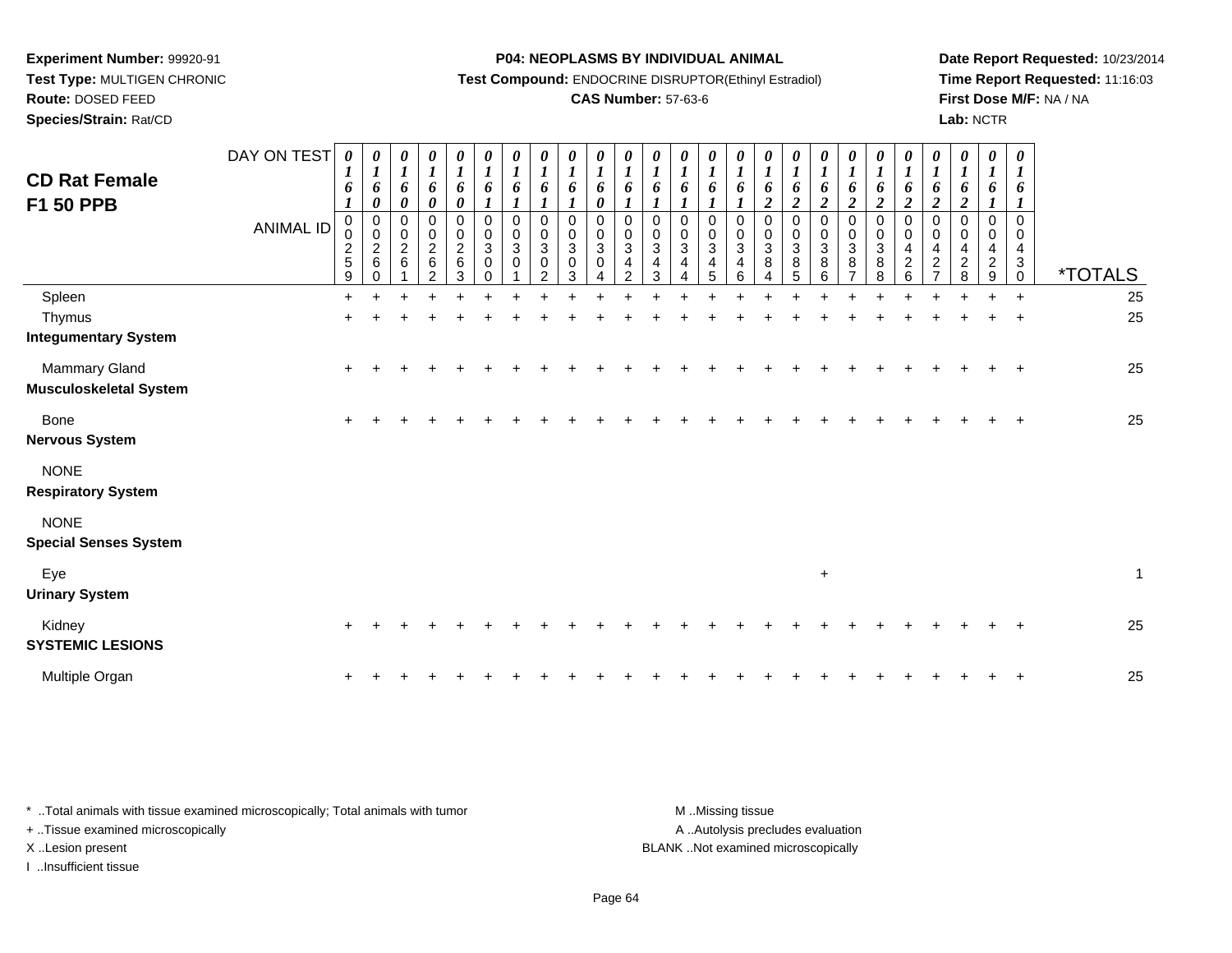**Experiment Number:** 99920-91 **Test Type:** MULTIGEN CHRONIC**Route:** DOSED FEED

**Species/Strain:** Rat/CD

#### **P04: NEOPLASMS BY INDIVIDUAL ANIMAL**

**Test Compound:** ENDOCRINE DISRUPTOR(Ethinyl Estradiol)

### **CAS Number:** 57-63-6

**Date Report Requested:** 10/23/2014**Time Report Requested:** 11:16:03**First Dose M/F:** NA / NA**Lab:** NCTR

| <b>CD Rat Female</b><br><b>F2 CONTROL</b>                       | DAY ON TEST<br><b>ANIMAL ID</b> | 0<br>1<br>6<br>0<br>0<br>$\frac{4}{7}$<br>4 | 0<br>$\boldsymbol{l}$<br>6<br>$\pmb{0}$<br>$\pmb{0}$<br>$\frac{4}{7}$<br>$\sqrt{5}$ | 0<br>$\boldsymbol{l}$<br>6<br>$\pmb{0}$<br>0<br>4<br>$\overline{7}$<br>6 | 0<br>$\boldsymbol{l}$<br>6<br>0<br>0<br>4<br>$\overline{7}$<br>$\overline{ }$ | 0<br>$\boldsymbol{l}$<br>6<br>1<br>0<br>$\pmb{0}$<br>$\overline{\mathbf{4}}$<br>$\overline{7}$<br>8 | $\boldsymbol{\theta}$<br>$\boldsymbol{l}$<br>6<br>$\boldsymbol{l}$<br>$\boldsymbol{0}$<br>$\pmb{0}$<br>4<br>$\overline{7}$<br>9 | $\boldsymbol{\theta}$<br>$\boldsymbol{l}$<br>6<br>$\overline{2}$<br>$\mathsf 0$<br>$\pmb{0}$<br>$\overline{5}$<br>$\mathbf{1}$<br>9 | 0<br>$\boldsymbol{l}$<br>6<br>$\boldsymbol{2}$<br>$\mathbf 0$<br>$\mathbf 0$<br>$5\phantom{.0}$<br>$\overline{c}$<br>$\Omega$ | 0<br>$\boldsymbol{l}$<br>6<br>$\mathbf 0$<br>0<br>5<br>$\overline{c}$ | $\boldsymbol{\theta}$<br>$\boldsymbol{l}$<br>6<br>$\mathbf 0$<br>0<br>5<br>$\overline{c}$<br>$\mathcal{P}$ | 0<br>6<br>$\mathbf 0$<br>0<br>$\overline{5}$<br>$\sqrt{2}$<br>3 | 0<br>$\boldsymbol{l}$<br>6<br>0<br>0<br>$\overline{5}$<br>$\sqrt{2}$<br>4 | 0<br>$\boldsymbol{l}$<br>6<br>$\mathbf 0$<br>$\,0\,$<br>$\sqrt{5}$<br>$\overline{c}$<br>5 | 0<br>$\boldsymbol{l}$<br>6<br>$\overline{2}$<br>$\pmb{0}$<br>$\pmb{0}$<br>$\overline{5}$<br>$\,6$<br>$\overline{5}$ | 0<br>$\boldsymbol{l}$<br>6<br>$\mathbf 0$<br>$\mathbf 0$<br>5<br>$\,6\,$<br>6 | 0<br>$\boldsymbol{l}$<br>6<br>$\mathbf 0$<br>$\pmb{0}$<br>$\overline{5}$<br>6<br>$\overline{ }$ | $\boldsymbol{\theta}$<br>$\boldsymbol{l}$<br>6<br>$\mathbf 0$<br>$\pmb{0}$<br>$\overline{5}$<br>6<br>8 | $\boldsymbol{\theta}$<br>$\boldsymbol{l}$<br>6<br>$\boldsymbol{2}$<br>$\mathbf 0$<br>$\pmb{0}$<br>$6\phantom{a}$<br>$\pmb{0}$<br>7 | $\boldsymbol{\theta}$<br>$\boldsymbol{l}$<br>6<br>$\overline{c}$<br>$\mathbf 0$<br>$\pmb{0}$<br>$\,6\,$<br>$\pmb{0}$<br>8 | 0<br>$\boldsymbol{l}$<br>6<br>$\mathbf 0$<br>$\mathbf 0$<br>6<br>$\mathbf 0$<br>9 | 0<br>$\boldsymbol{l}$<br>6<br>5<br>$\pmb{0}$<br>$\pmb{0}$<br>$\,6\,$<br>$\sqrt{5}$<br>2 | 0<br>$\boldsymbol{l}$<br>6<br>$\boldsymbol{4}$<br>$\mathbf 0$<br>$\mathbf 0$<br>6<br>5<br>3 | 0<br>$\boldsymbol{l}$<br>6<br>$\mathfrak{z}$<br>0<br>0<br>6<br>$\sqrt{5}$<br>4 | 0<br>$\boldsymbol{l}$<br>6<br>$\mathfrak{s}$<br>$\mathbf 0$<br>0<br>6<br>$\,6$<br>9 | $\pmb{\theta}$<br>$\boldsymbol{l}$<br>6<br>$\boldsymbol{2}$<br>$\pmb{0}$<br>$\mathbf 0$<br>6<br>$\overline{7}$<br>$\pmb{0}$ | <i><b>*TOTALS</b></i> |
|-----------------------------------------------------------------|---------------------------------|---------------------------------------------|-------------------------------------------------------------------------------------|--------------------------------------------------------------------------|-------------------------------------------------------------------------------|-----------------------------------------------------------------------------------------------------|---------------------------------------------------------------------------------------------------------------------------------|-------------------------------------------------------------------------------------------------------------------------------------|-------------------------------------------------------------------------------------------------------------------------------|-----------------------------------------------------------------------|------------------------------------------------------------------------------------------------------------|-----------------------------------------------------------------|---------------------------------------------------------------------------|-------------------------------------------------------------------------------------------|---------------------------------------------------------------------------------------------------------------------|-------------------------------------------------------------------------------|-------------------------------------------------------------------------------------------------|--------------------------------------------------------------------------------------------------------|------------------------------------------------------------------------------------------------------------------------------------|---------------------------------------------------------------------------------------------------------------------------|-----------------------------------------------------------------------------------|-----------------------------------------------------------------------------------------|---------------------------------------------------------------------------------------------|--------------------------------------------------------------------------------|-------------------------------------------------------------------------------------|-----------------------------------------------------------------------------------------------------------------------------|-----------------------|
| <b>Alimentary System</b>                                        |                                 |                                             |                                                                                     |                                                                          |                                                                               |                                                                                                     |                                                                                                                                 |                                                                                                                                     |                                                                                                                               |                                                                       |                                                                                                            |                                                                 |                                                                           |                                                                                           |                                                                                                                     |                                                                               |                                                                                                 |                                                                                                        |                                                                                                                                    |                                                                                                                           |                                                                                   |                                                                                         |                                                                                             |                                                                                |                                                                                     |                                                                                                                             |                       |
| Intestine Small, Ileum<br>Liver<br><b>Cardiovascular System</b> |                                 | $\ddot{}$                                   |                                                                                     |                                                                          | $\ddot{}$                                                                     |                                                                                                     |                                                                                                                                 |                                                                                                                                     |                                                                                                                               |                                                                       |                                                                                                            |                                                                 |                                                                           |                                                                                           |                                                                                                                     |                                                                               |                                                                                                 |                                                                                                        |                                                                                                                                    |                                                                                                                           |                                                                                   |                                                                                         |                                                                                             |                                                                                |                                                                                     |                                                                                                                             | $\mathbf{1}$<br>25    |
| <b>NONE</b>                                                     |                                 |                                             |                                                                                     |                                                                          |                                                                               |                                                                                                     |                                                                                                                                 |                                                                                                                                     |                                                                                                                               |                                                                       |                                                                                                            |                                                                 |                                                                           |                                                                                           |                                                                                                                     |                                                                               |                                                                                                 |                                                                                                        |                                                                                                                                    |                                                                                                                           |                                                                                   |                                                                                         |                                                                                             |                                                                                |                                                                                     |                                                                                                                             |                       |
| <b>Endocrine System</b>                                         |                                 |                                             |                                                                                     |                                                                          |                                                                               |                                                                                                     |                                                                                                                                 |                                                                                                                                     |                                                                                                                               |                                                                       |                                                                                                            |                                                                 |                                                                           |                                                                                           |                                                                                                                     |                                                                               |                                                                                                 |                                                                                                        |                                                                                                                                    |                                                                                                                           |                                                                                   |                                                                                         |                                                                                             |                                                                                |                                                                                     |                                                                                                                             |                       |
| <b>Adrenal Cortex</b>                                           |                                 |                                             |                                                                                     |                                                                          |                                                                               |                                                                                                     |                                                                                                                                 |                                                                                                                                     |                                                                                                                               |                                                                       |                                                                                                            |                                                                 |                                                                           |                                                                                           |                                                                                                                     |                                                                               |                                                                                                 |                                                                                                        |                                                                                                                                    |                                                                                                                           |                                                                                   |                                                                                         |                                                                                             |                                                                                |                                                                                     |                                                                                                                             | 25                    |
| Adrenal Medulla                                                 |                                 |                                             |                                                                                     |                                                                          |                                                                               |                                                                                                     |                                                                                                                                 |                                                                                                                                     |                                                                                                                               |                                                                       |                                                                                                            |                                                                 |                                                                           |                                                                                           |                                                                                                                     |                                                                               |                                                                                                 |                                                                                                        |                                                                                                                                    |                                                                                                                           |                                                                                   |                                                                                         |                                                                                             |                                                                                |                                                                                     |                                                                                                                             | 25                    |
| <b>Pituitary Gland</b>                                          |                                 |                                             |                                                                                     |                                                                          |                                                                               |                                                                                                     |                                                                                                                                 |                                                                                                                                     |                                                                                                                               |                                                                       |                                                                                                            |                                                                 |                                                                           |                                                                                           |                                                                                                                     |                                                                               |                                                                                                 |                                                                                                        |                                                                                                                                    |                                                                                                                           |                                                                                   |                                                                                         |                                                                                             |                                                                                |                                                                                     |                                                                                                                             | 25                    |
| <b>Thyroid Gland</b>                                            |                                 |                                             |                                                                                     |                                                                          |                                                                               |                                                                                                     |                                                                                                                                 |                                                                                                                                     |                                                                                                                               |                                                                       |                                                                                                            |                                                                 |                                                                           |                                                                                           |                                                                                                                     |                                                                               |                                                                                                 |                                                                                                        |                                                                                                                                    |                                                                                                                           |                                                                                   |                                                                                         |                                                                                             |                                                                                |                                                                                     | $\ddot{}$                                                                                                                   | 25                    |
| <b>General Body System</b>                                      |                                 |                                             |                                                                                     |                                                                          |                                                                               |                                                                                                     |                                                                                                                                 |                                                                                                                                     |                                                                                                                               |                                                                       |                                                                                                            |                                                                 |                                                                           |                                                                                           |                                                                                                                     |                                                                               |                                                                                                 |                                                                                                        |                                                                                                                                    |                                                                                                                           |                                                                                   |                                                                                         |                                                                                             |                                                                                |                                                                                     |                                                                                                                             |                       |
| <b>NONE</b><br><b>Genital System</b>                            |                                 |                                             |                                                                                     |                                                                          |                                                                               |                                                                                                     |                                                                                                                                 |                                                                                                                                     |                                                                                                                               |                                                                       |                                                                                                            |                                                                 |                                                                           |                                                                                           |                                                                                                                     |                                                                               |                                                                                                 |                                                                                                        |                                                                                                                                    |                                                                                                                           |                                                                                   |                                                                                         |                                                                                             |                                                                                |                                                                                     |                                                                                                                             |                       |
| <b>Clitoral Gland</b>                                           |                                 |                                             |                                                                                     |                                                                          |                                                                               |                                                                                                     |                                                                                                                                 |                                                                                                                                     |                                                                                                                               |                                                                       |                                                                                                            |                                                                 |                                                                           |                                                                                           |                                                                                                                     |                                                                               |                                                                                                 |                                                                                                        |                                                                                                                                    |                                                                                                                           |                                                                                   |                                                                                         |                                                                                             |                                                                                |                                                                                     |                                                                                                                             | $\mathbf{1}$          |
| Ovary                                                           |                                 |                                             |                                                                                     |                                                                          |                                                                               |                                                                                                     |                                                                                                                                 |                                                                                                                                     |                                                                                                                               |                                                                       |                                                                                                            |                                                                 |                                                                           |                                                                                           |                                                                                                                     |                                                                               |                                                                                                 |                                                                                                        |                                                                                                                                    |                                                                                                                           |                                                                                   |                                                                                         |                                                                                             |                                                                                |                                                                                     |                                                                                                                             | 25                    |
| Oviduct                                                         |                                 |                                             |                                                                                     |                                                                          |                                                                               |                                                                                                     |                                                                                                                                 |                                                                                                                                     |                                                                                                                               |                                                                       |                                                                                                            |                                                                 |                                                                           |                                                                                           |                                                                                                                     |                                                                               |                                                                                                 |                                                                                                        |                                                                                                                                    |                                                                                                                           |                                                                                   |                                                                                         |                                                                                             |                                                                                |                                                                                     |                                                                                                                             | 25                    |
| <b>Uterus</b>                                                   |                                 |                                             |                                                                                     |                                                                          |                                                                               |                                                                                                     |                                                                                                                                 |                                                                                                                                     |                                                                                                                               |                                                                       |                                                                                                            |                                                                 |                                                                           |                                                                                           |                                                                                                                     |                                                                               |                                                                                                 |                                                                                                        |                                                                                                                                    |                                                                                                                           |                                                                                   |                                                                                         |                                                                                             |                                                                                |                                                                                     |                                                                                                                             | 25                    |
| Vagina                                                          |                                 |                                             |                                                                                     |                                                                          |                                                                               |                                                                                                     |                                                                                                                                 |                                                                                                                                     |                                                                                                                               |                                                                       |                                                                                                            |                                                                 |                                                                           |                                                                                           |                                                                                                                     |                                                                               |                                                                                                 |                                                                                                        |                                                                                                                                    |                                                                                                                           |                                                                                   |                                                                                         |                                                                                             |                                                                                |                                                                                     |                                                                                                                             | 25                    |
| <b>Hematopoietic System</b>                                     |                                 |                                             |                                                                                     |                                                                          |                                                                               |                                                                                                     |                                                                                                                                 |                                                                                                                                     |                                                                                                                               |                                                                       |                                                                                                            |                                                                 |                                                                           |                                                                                           |                                                                                                                     |                                                                               |                                                                                                 |                                                                                                        |                                                                                                                                    |                                                                                                                           |                                                                                   |                                                                                         |                                                                                             |                                                                                |                                                                                     |                                                                                                                             |                       |

\* ..Total animals with tissue examined microscopically; Total animals with tumor **M** . Missing tissue M ..Missing tissue

+ ..Tissue examined microscopically

I ..Insufficient tissue

A ..Autolysis precludes evaluation

X ..Lesion present BLANK ..Not examined microscopically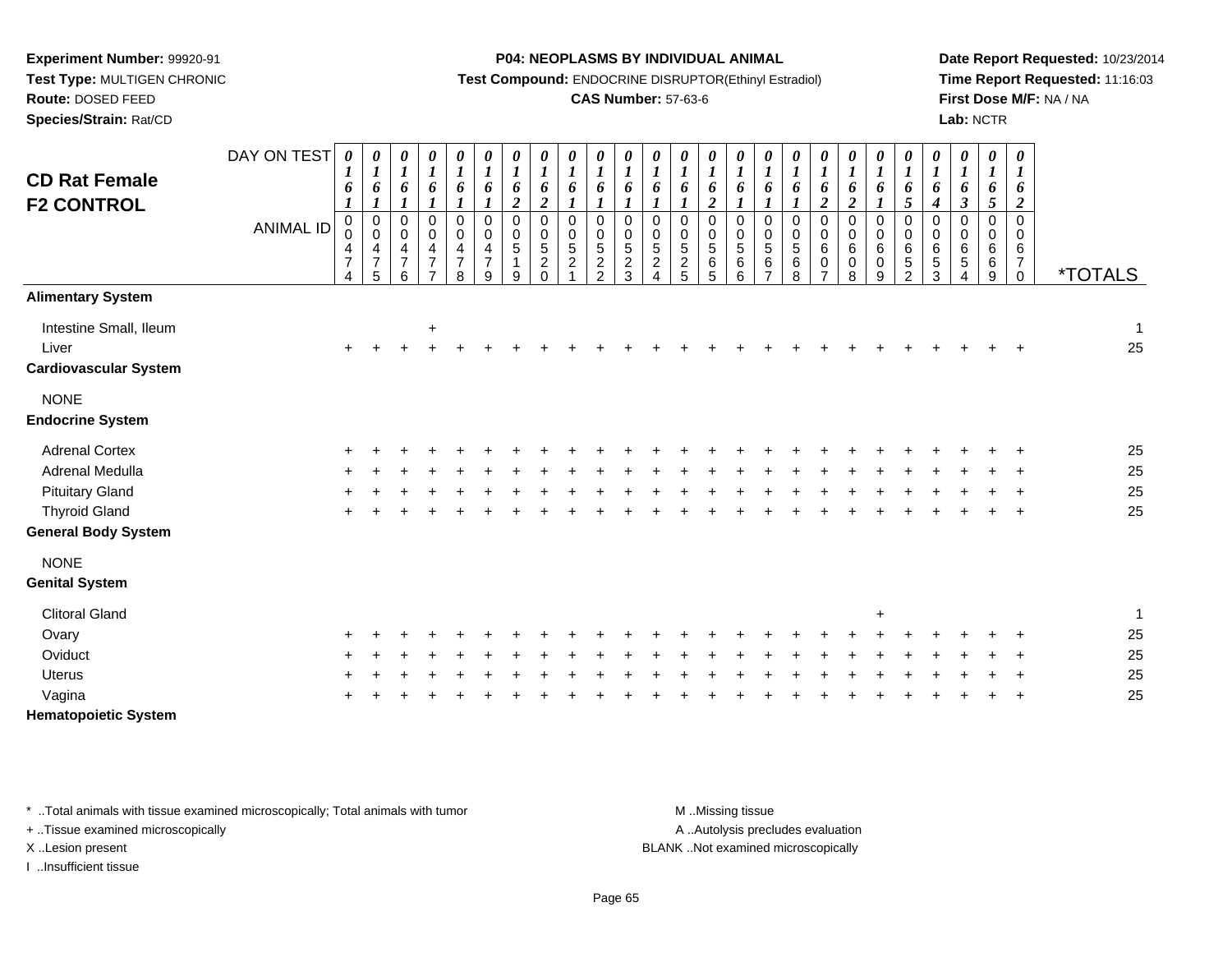**Experiment Number:** 99920-91 **Test Type:** MULTIGEN CHRONIC**Route:** DOSED FEED

**Species/Strain:** Rat/CD

#### **P04: NEOPLASMS BY INDIVIDUAL ANIMAL**

**Test Compound:** ENDOCRINE DISRUPTOR(Ethinyl Estradiol)

## **CAS Number:** 57-63-6

**Date Report Requested:** 10/23/2014 **Time Report Requested:** 11:16:03**First Dose M/F:** NA / NA**Lab:** NCTR

| <b>CD Rat Female</b><br><b>F2 CONTROL</b>                 | DAY ON TEST<br><b>ANIMAL ID</b> | 0<br>1<br>6<br>$\boldsymbol{l}$<br>$\mathbf 0$<br>0<br>4<br>$\overline{7}$<br>$\overline{4}$ | $\boldsymbol{\theta}$<br>$\boldsymbol{l}$<br>6<br>$\boldsymbol{l}$<br>$\pmb{0}$<br>$\boldsymbol{0}$<br>$\overline{4}$<br>$\overline{7}$<br>5 | 0<br>$\boldsymbol{l}$<br>6<br>$\mathbf{I}$<br>0<br>0<br>4<br>$\overline{7}$<br>6 | 0<br>$\boldsymbol{l}$<br>6<br>1<br>$\pmb{0}$<br>$\pmb{0}$<br>$\overline{4}$<br>$\overline{7}$<br>$\overline{ }$ | 0<br>$\boldsymbol{l}$<br>6<br>$\boldsymbol{l}$<br>$\pmb{0}$<br>$\mathsf 0$<br>4<br>$\overline{7}$<br>8 | 0<br>$\boldsymbol{l}$<br>6<br>$\mathbf{I}$<br>0<br>$\mathsf{O}\xspace$<br>4<br>$\overline{7}$<br>9 | 0<br>$\boldsymbol{l}$<br>6<br>$\overline{2}$<br>0<br>$\Omega$<br>5<br>9 | 0<br>$\boldsymbol{l}$<br>6<br>$\overline{2}$<br>$\mathbf 0$<br>$\mathbf 0$<br>$\sqrt{5}$<br>$\overline{c}$<br>$\Omega$ | 0<br>$\boldsymbol{l}$<br>6<br>$\boldsymbol{l}$<br>$\boldsymbol{0}$<br>$\mathbf 0$<br>5<br>$\overline{2}$ | $\frac{\theta}{I}$<br>6<br>$\mathbf{I}$<br>$\pmb{0}$<br>$\pmb{0}$<br>$\sqrt{5}$<br>$\overline{2}$<br>$\overline{2}$ | 0<br>$\boldsymbol{l}$<br>6<br>$\boldsymbol{l}$<br>0<br>0<br>$\sqrt{5}$<br>$\overline{2}$<br>$\overline{3}$ | 0<br>$\boldsymbol{l}$<br>6<br>0<br>0<br>$\sqrt{5}$<br>$\overline{a}$<br>$\overline{4}$ | $\boldsymbol{\theta}$<br>$\boldsymbol{l}$<br>6<br>0<br>0<br>$\sqrt{5}$<br>$\boldsymbol{2}$<br>5 | 0<br>$\boldsymbol{l}$<br>6<br>$\overline{\mathbf{2}}$<br>$\mathbf 0$<br>0<br>5<br>6<br>5 | 0<br>$\boldsymbol{l}$<br>6<br>$\mathbf{I}$<br>0<br>0<br>5<br>6<br>6 | U<br>$\boldsymbol{l}$<br>6<br>$\boldsymbol{l}$<br>0<br>$\Omega$<br>5<br>6<br>7 | $\boldsymbol{\theta}$<br>6<br>$\mathbf 0$<br>$\mathbf 0$<br>$\sqrt{5}$<br>$\,6$<br>8 | 0<br>$\boldsymbol{l}$<br>6<br>$\overline{2}$<br>0<br>0<br>$\,6$<br>$\mathbf 0$<br>$\overline{7}$ | 0<br>$\boldsymbol{l}$<br>6<br>$\overline{2}$<br>$\pmb{0}$<br>$\mathsf 0$<br>6<br>0<br>8 | 0<br>$\boldsymbol{l}$<br>6<br>$\boldsymbol{l}$<br>$\pmb{0}$<br>$\pmb{0}$<br>$\,6\,$<br>0<br>9 | 0<br>$\boldsymbol{l}$<br>6<br>5<br>$\mathbf 0$<br>0<br>6<br>$\sqrt{5}$<br>2 | 0<br>$\boldsymbol{l}$<br>6<br>$\boldsymbol{4}$<br>0<br>$\Omega$<br>6<br>$\sqrt{5}$<br>3 | 0<br>1<br>6<br>$\mathfrak{z}$<br>$\mathbf 0$<br>0<br>6<br>5<br>4 | 0<br>$\boldsymbol{l}$<br>6<br>5<br>0<br>$\Omega$<br>6<br>6<br>9 | $\boldsymbol{\theta}$<br>6<br>$\overline{c}$<br>$\mathbf 0$<br>$\mathbf 0$<br>6<br>$\overline{7}$<br>$\mathbf 0$ | <i><b>*TOTALS</b></i> |
|-----------------------------------------------------------|---------------------------------|----------------------------------------------------------------------------------------------|----------------------------------------------------------------------------------------------------------------------------------------------|----------------------------------------------------------------------------------|-----------------------------------------------------------------------------------------------------------------|--------------------------------------------------------------------------------------------------------|----------------------------------------------------------------------------------------------------|-------------------------------------------------------------------------|------------------------------------------------------------------------------------------------------------------------|----------------------------------------------------------------------------------------------------------|---------------------------------------------------------------------------------------------------------------------|------------------------------------------------------------------------------------------------------------|----------------------------------------------------------------------------------------|-------------------------------------------------------------------------------------------------|------------------------------------------------------------------------------------------|---------------------------------------------------------------------|--------------------------------------------------------------------------------|--------------------------------------------------------------------------------------|--------------------------------------------------------------------------------------------------|-----------------------------------------------------------------------------------------|-----------------------------------------------------------------------------------------------|-----------------------------------------------------------------------------|-----------------------------------------------------------------------------------------|------------------------------------------------------------------|-----------------------------------------------------------------|------------------------------------------------------------------------------------------------------------------|-----------------------|
| <b>Bone Marrow</b>                                        |                                 | $\ddot{}$                                                                                    |                                                                                                                                              |                                                                                  |                                                                                                                 |                                                                                                        |                                                                                                    |                                                                         |                                                                                                                        |                                                                                                          |                                                                                                                     |                                                                                                            |                                                                                        |                                                                                                 |                                                                                          |                                                                     |                                                                                |                                                                                      |                                                                                                  |                                                                                         |                                                                                               |                                                                             |                                                                                         |                                                                  |                                                                 | $\ddot{}$                                                                                                        | 25                    |
| Spleen                                                    |                                 |                                                                                              |                                                                                                                                              |                                                                                  |                                                                                                                 |                                                                                                        |                                                                                                    |                                                                         |                                                                                                                        |                                                                                                          |                                                                                                                     |                                                                                                            |                                                                                        |                                                                                                 |                                                                                          |                                                                     |                                                                                |                                                                                      |                                                                                                  |                                                                                         |                                                                                               |                                                                             |                                                                                         |                                                                  |                                                                 |                                                                                                                  | 25                    |
| Thymus<br><b>Integumentary System</b>                     |                                 |                                                                                              |                                                                                                                                              |                                                                                  |                                                                                                                 |                                                                                                        |                                                                                                    |                                                                         |                                                                                                                        |                                                                                                          |                                                                                                                     |                                                                                                            |                                                                                        |                                                                                                 |                                                                                          |                                                                     |                                                                                |                                                                                      |                                                                                                  |                                                                                         |                                                                                               |                                                                             |                                                                                         |                                                                  |                                                                 | $\overline{ }$                                                                                                   | 25                    |
| Mammary Gland<br>Adenoma<br><b>Musculoskeletal System</b> |                                 | $\ddot{}$                                                                                    |                                                                                                                                              |                                                                                  |                                                                                                                 |                                                                                                        |                                                                                                    |                                                                         |                                                                                                                        |                                                                                                          |                                                                                                                     |                                                                                                            |                                                                                        |                                                                                                 |                                                                                          |                                                                     |                                                                                | X                                                                                    |                                                                                                  |                                                                                         |                                                                                               |                                                                             |                                                                                         |                                                                  |                                                                 | $+$                                                                                                              | 25<br>$\mathbf{1}$    |
| Bone<br><b>Nervous System</b>                             |                                 | $\ddot{}$                                                                                    |                                                                                                                                              |                                                                                  |                                                                                                                 |                                                                                                        |                                                                                                    |                                                                         |                                                                                                                        |                                                                                                          |                                                                                                                     |                                                                                                            |                                                                                        |                                                                                                 |                                                                                          |                                                                     |                                                                                |                                                                                      |                                                                                                  |                                                                                         |                                                                                               |                                                                             |                                                                                         |                                                                  |                                                                 |                                                                                                                  | 25                    |
| <b>NONE</b><br><b>Respiratory System</b>                  |                                 |                                                                                              |                                                                                                                                              |                                                                                  |                                                                                                                 |                                                                                                        |                                                                                                    |                                                                         |                                                                                                                        |                                                                                                          |                                                                                                                     |                                                                                                            |                                                                                        |                                                                                                 |                                                                                          |                                                                     |                                                                                |                                                                                      |                                                                                                  |                                                                                         |                                                                                               |                                                                             |                                                                                         |                                                                  |                                                                 |                                                                                                                  |                       |
| <b>NONE</b><br><b>Special Senses System</b>               |                                 |                                                                                              |                                                                                                                                              |                                                                                  |                                                                                                                 |                                                                                                        |                                                                                                    |                                                                         |                                                                                                                        |                                                                                                          |                                                                                                                     |                                                                                                            |                                                                                        |                                                                                                 |                                                                                          |                                                                     |                                                                                |                                                                                      |                                                                                                  |                                                                                         |                                                                                               |                                                                             |                                                                                         |                                                                  |                                                                 |                                                                                                                  |                       |
| <b>NONE</b><br><b>Urinary System</b>                      |                                 |                                                                                              |                                                                                                                                              |                                                                                  |                                                                                                                 |                                                                                                        |                                                                                                    |                                                                         |                                                                                                                        |                                                                                                          |                                                                                                                     |                                                                                                            |                                                                                        |                                                                                                 |                                                                                          |                                                                     |                                                                                |                                                                                      |                                                                                                  |                                                                                         |                                                                                               |                                                                             |                                                                                         |                                                                  |                                                                 |                                                                                                                  |                       |
| Kidney<br><b>SYSTEMIC LESIONS</b>                         |                                 | $\pm$                                                                                        |                                                                                                                                              |                                                                                  |                                                                                                                 |                                                                                                        |                                                                                                    |                                                                         |                                                                                                                        |                                                                                                          |                                                                                                                     |                                                                                                            |                                                                                        |                                                                                                 |                                                                                          |                                                                     |                                                                                |                                                                                      |                                                                                                  |                                                                                         |                                                                                               |                                                                             |                                                                                         |                                                                  |                                                                 |                                                                                                                  | 25                    |
| Multiple Organ                                            |                                 | $\ddot{}$                                                                                    |                                                                                                                                              |                                                                                  |                                                                                                                 |                                                                                                        |                                                                                                    |                                                                         |                                                                                                                        |                                                                                                          |                                                                                                                     |                                                                                                            |                                                                                        |                                                                                                 |                                                                                          |                                                                     |                                                                                |                                                                                      |                                                                                                  |                                                                                         |                                                                                               |                                                                             |                                                                                         |                                                                  |                                                                 | $\overline{ }$                                                                                                   | 25                    |

| Total animals with tissue examined microscopically; Total animals with tumor | M Missing tissue                   |
|------------------------------------------------------------------------------|------------------------------------|
| + . Tissue examined microscopically                                          | A Autolysis precludes evaluation   |
| XLesion present                                                              | BLANK Not examined microscopically |
| …Insufficient tissue                                                         |                                    |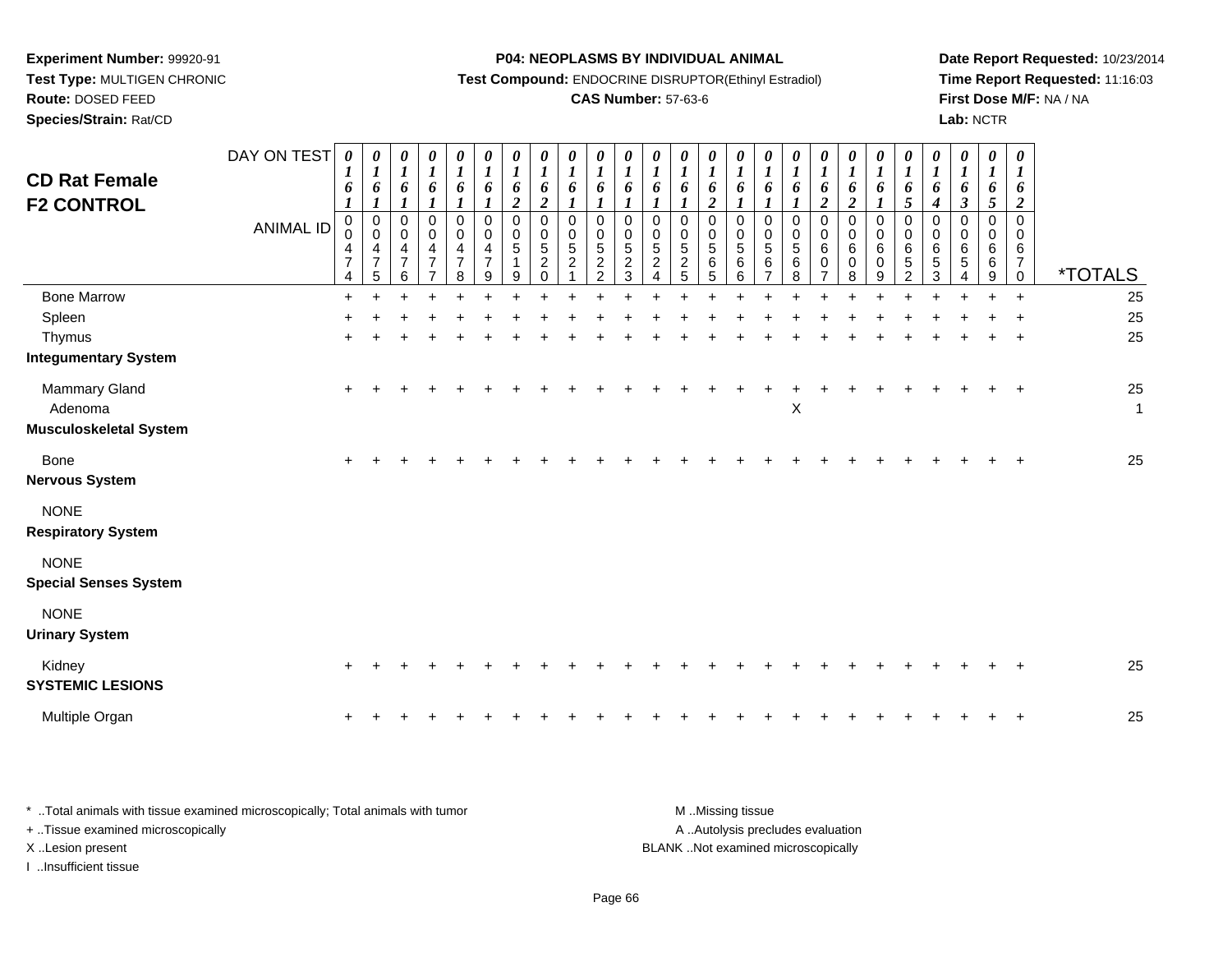**Route:** DOSED FEED

**Species/Strain:** Rat/CD

#### **P04: NEOPLASMS BY INDIVIDUAL ANIMAL**

**Test Compound:** ENDOCRINE DISRUPTOR(Ethinyl Estradiol)

### **CAS Number:** 57-63-6

**Date Report Requested:** 10/23/2014**Time Report Requested:** 11:16:03**First Dose M/F:** NA / NA**Lab:** NCTR

| <b>CD Rat Female</b><br>F2 2.0 PPB          | DAY ON TEST<br><b>ANIMAL ID</b> | $\boldsymbol{\theta}$<br>$\boldsymbol{l}$<br>$\boldsymbol{\delta}$<br>$\boldsymbol{l}$<br>0<br>$\pmb{0}$<br>$\overline{4}$<br>$\,8\,$<br>$\Omega$ | 0<br>$\boldsymbol{l}$<br>6<br>$\boldsymbol{l}$<br>$\pmb{0}$<br>$\mathsf 0$<br>4<br>8 | $\boldsymbol{\theta}$<br>$\boldsymbol{l}$<br>6<br>$\boldsymbol{l}$<br>$\pmb{0}$<br>$\pmb{0}$<br>$\overline{4}$<br>$\bf 8$<br>2 | $\frac{\theta}{I}$<br>6<br>$\boldsymbol{l}$<br>$\pmb{0}$<br>$\mathsf{O}\xspace$<br>4<br>$\bf8$<br>3 | $\begin{matrix} 0 \\ 1 \end{matrix}$<br>6<br>$\boldsymbol{l}$<br>$\pmb{0}$<br>$\pmb{0}$<br>$\overline{\mathbf{4}}$<br>8<br>$\overline{4}$ | $\frac{\theta}{I}$<br>6<br>$\mathbf{I}$<br>$\,0\,$<br>$\pmb{0}$<br>$\overline{\mathbf{4}}$<br>8<br>5 | $\frac{\theta}{I}$<br>6<br>$\boldsymbol{\theta}$<br>0<br>$\pmb{0}$<br>$\overline{\mathbf{4}}$<br>$^8_6$ | $\boldsymbol{\theta}$<br>$\boldsymbol{I}$<br>$\boldsymbol{\delta}$<br>$\pmb{\theta}$<br>$\mathbf 0$<br>$\mathbf 0$<br>$\overline{4}$<br>8<br>$\overline{ }$ | 0<br>$\boldsymbol{l}$<br>6<br>$\boldsymbol{2}$<br>$\mathbf 0$<br>0<br>5<br>$\overline{\mathbf{c}}$<br>6 | $\boldsymbol{\theta}$<br>$\boldsymbol{l}$<br>6<br>$\mathbf{I}$<br>$\mathbf 0$<br>$\mathbf 0$<br>$\overline{5}$<br>$\overline{\mathbf{c}}$<br>$\overline{ }$ | $\boldsymbol{\theta}$<br>$\boldsymbol{l}$<br>6<br>$\mathbf 0$<br>$\mathsf{O}\xspace$<br>5<br>$\frac{2}{8}$ | 0<br>$\boldsymbol{l}$<br>6<br>0<br>$\mathsf{O}\xspace$<br>$\mathbf 5$<br>$\frac{2}{9}$ | $\frac{\theta}{1}$<br>6<br>- 7<br>0<br>$\pmb{0}$<br>$\overline{5}$<br>$\sqrt{3}$<br>$\Omega$ | $\frac{\boldsymbol{\theta}}{\boldsymbol{I}}$<br>6<br>0<br>$\begin{array}{c} 0 \\ 5 \end{array}$<br>3 | 0<br>$\boldsymbol{l}$<br>6<br>$\boldsymbol{l}$<br>$\mathbf 0$<br>$\mathbf 0$<br>$\mathbf 5$<br>$\ensuremath{\mathsf{3}}$<br>2 | $\boldsymbol{\theta}$<br>$\boldsymbol{l}$<br>6<br>1<br>0<br>0<br>5<br>3<br>3 | $\boldsymbol{\theta}$<br>$\boldsymbol{l}$<br>6<br>$\pmb{0}$<br>$\pmb{0}$<br>$\sqrt{5}$<br>$\,6$<br>9 | $\frac{\boldsymbol{0}}{\boldsymbol{1}}$<br>6<br>0<br>$\boldsymbol{0}$<br>$\frac{5}{7}$<br>$\Omega$ | $\frac{\theta}{I}$<br>6<br>0<br>$\pmb{0}$<br>$\,$ 5 $\,$<br>$\overline{7}$ | $\frac{\theta}{I}$<br>6<br>$\mathbf{I}$<br>$\mathbf 0$<br>$\pmb{0}$<br>$\sqrt{5}$<br>$\frac{7}{2}$ | $\frac{\theta}{I}$<br>6<br>0<br>0<br>6<br>1<br>0 | 0<br>$\boldsymbol{l}$<br>6<br>1<br>$\mathbf 0$<br>$\mathbf 0$<br>6 | 0<br>$\boldsymbol{l}$<br>6<br>$\boldsymbol{l}$<br>$\Omega$<br>$\mathbf 0$<br>6<br>1<br>$\mathfrak{p}$ | $\pmb{\theta}$<br>$\boldsymbol{l}$<br>6<br>$\boldsymbol{2}$<br>$\mathbf 0$<br>0<br>$\,6\,$<br>$\begin{array}{c} 5 \\ 5 \end{array}$ | 0<br>$\boldsymbol{l}$<br>6<br>$\boldsymbol{2}$<br>$\mathsf 0$<br>0<br>$\,6\,$<br>$\boldsymbol{7}$<br>$\overline{1}$ | <i><b>*TOTALS</b></i> |
|---------------------------------------------|---------------------------------|---------------------------------------------------------------------------------------------------------------------------------------------------|--------------------------------------------------------------------------------------|--------------------------------------------------------------------------------------------------------------------------------|-----------------------------------------------------------------------------------------------------|-------------------------------------------------------------------------------------------------------------------------------------------|------------------------------------------------------------------------------------------------------|---------------------------------------------------------------------------------------------------------|-------------------------------------------------------------------------------------------------------------------------------------------------------------|---------------------------------------------------------------------------------------------------------|-------------------------------------------------------------------------------------------------------------------------------------------------------------|------------------------------------------------------------------------------------------------------------|----------------------------------------------------------------------------------------|----------------------------------------------------------------------------------------------|------------------------------------------------------------------------------------------------------|-------------------------------------------------------------------------------------------------------------------------------|------------------------------------------------------------------------------|------------------------------------------------------------------------------------------------------|----------------------------------------------------------------------------------------------------|----------------------------------------------------------------------------|----------------------------------------------------------------------------------------------------|--------------------------------------------------|--------------------------------------------------------------------|-------------------------------------------------------------------------------------------------------|-------------------------------------------------------------------------------------------------------------------------------------|---------------------------------------------------------------------------------------------------------------------|-----------------------|
| <b>Alimentary System</b>                    |                                 |                                                                                                                                                   |                                                                                      |                                                                                                                                |                                                                                                     |                                                                                                                                           |                                                                                                      |                                                                                                         |                                                                                                                                                             |                                                                                                         |                                                                                                                                                             |                                                                                                            |                                                                                        |                                                                                              |                                                                                                      |                                                                                                                               |                                                                              |                                                                                                      |                                                                                                    |                                                                            |                                                                                                    |                                                  |                                                                    |                                                                                                       |                                                                                                                                     |                                                                                                                     |                       |
| <b>NONE</b><br><b>Cardiovascular System</b> |                                 |                                                                                                                                                   |                                                                                      |                                                                                                                                |                                                                                                     |                                                                                                                                           |                                                                                                      |                                                                                                         |                                                                                                                                                             |                                                                                                         |                                                                                                                                                             |                                                                                                            |                                                                                        |                                                                                              |                                                                                                      |                                                                                                                               |                                                                              |                                                                                                      |                                                                                                    |                                                                            |                                                                                                    |                                                  |                                                                    |                                                                                                       |                                                                                                                                     |                                                                                                                     |                       |
| <b>NONE</b><br><b>Endocrine System</b>      |                                 |                                                                                                                                                   |                                                                                      |                                                                                                                                |                                                                                                     |                                                                                                                                           |                                                                                                      |                                                                                                         |                                                                                                                                                             |                                                                                                         |                                                                                                                                                             |                                                                                                            |                                                                                        |                                                                                              |                                                                                                      |                                                                                                                               |                                                                              |                                                                                                      |                                                                                                    |                                                                            |                                                                                                    |                                                  |                                                                    |                                                                                                       |                                                                                                                                     |                                                                                                                     |                       |
| <b>NONE</b><br><b>General Body System</b>   |                                 |                                                                                                                                                   |                                                                                      |                                                                                                                                |                                                                                                     |                                                                                                                                           |                                                                                                      |                                                                                                         |                                                                                                                                                             |                                                                                                         |                                                                                                                                                             |                                                                                                            |                                                                                        |                                                                                              |                                                                                                      |                                                                                                                               |                                                                              |                                                                                                      |                                                                                                    |                                                                            |                                                                                                    |                                                  |                                                                    |                                                                                                       |                                                                                                                                     |                                                                                                                     |                       |
| <b>NONE</b><br><b>Genital System</b>        |                                 |                                                                                                                                                   |                                                                                      |                                                                                                                                |                                                                                                     |                                                                                                                                           |                                                                                                      |                                                                                                         |                                                                                                                                                             |                                                                                                         |                                                                                                                                                             |                                                                                                            |                                                                                        |                                                                                              |                                                                                                      |                                                                                                                               |                                                                              |                                                                                                      |                                                                                                    |                                                                            |                                                                                                    |                                                  |                                                                    |                                                                                                       |                                                                                                                                     |                                                                                                                     |                       |
| <b>Clitoral Gland</b>                       |                                 |                                                                                                                                                   |                                                                                      |                                                                                                                                |                                                                                                     |                                                                                                                                           |                                                                                                      |                                                                                                         |                                                                                                                                                             |                                                                                                         |                                                                                                                                                             |                                                                                                            |                                                                                        |                                                                                              | $\ddot{}$                                                                                            |                                                                                                                               |                                                                              |                                                                                                      |                                                                                                    |                                                                            |                                                                                                    |                                                  |                                                                    | ٠                                                                                                     |                                                                                                                                     |                                                                                                                     | $\overline{c}$        |
| Ovary                                       |                                 |                                                                                                                                                   |                                                                                      |                                                                                                                                |                                                                                                     |                                                                                                                                           |                                                                                                      |                                                                                                         |                                                                                                                                                             |                                                                                                         |                                                                                                                                                             |                                                                                                            |                                                                                        |                                                                                              |                                                                                                      |                                                                                                                               |                                                                              |                                                                                                      |                                                                                                    |                                                                            |                                                                                                    |                                                  |                                                                    |                                                                                                       |                                                                                                                                     | $\ddot{}$                                                                                                           | 25                    |
| Oviduct                                     |                                 |                                                                                                                                                   |                                                                                      |                                                                                                                                |                                                                                                     |                                                                                                                                           |                                                                                                      |                                                                                                         |                                                                                                                                                             |                                                                                                         |                                                                                                                                                             |                                                                                                            |                                                                                        |                                                                                              |                                                                                                      |                                                                                                                               |                                                                              |                                                                                                      |                                                                                                    |                                                                            |                                                                                                    |                                                  |                                                                    |                                                                                                       |                                                                                                                                     |                                                                                                                     | 25                    |
| <b>Uterus</b>                               |                                 |                                                                                                                                                   |                                                                                      |                                                                                                                                |                                                                                                     |                                                                                                                                           |                                                                                                      |                                                                                                         |                                                                                                                                                             |                                                                                                         |                                                                                                                                                             |                                                                                                            |                                                                                        |                                                                                              |                                                                                                      |                                                                                                                               |                                                                              |                                                                                                      |                                                                                                    |                                                                            |                                                                                                    |                                                  |                                                                    |                                                                                                       |                                                                                                                                     |                                                                                                                     | 25                    |
| Vagina                                      |                                 |                                                                                                                                                   |                                                                                      |                                                                                                                                |                                                                                                     |                                                                                                                                           |                                                                                                      |                                                                                                         |                                                                                                                                                             |                                                                                                         |                                                                                                                                                             |                                                                                                            |                                                                                        |                                                                                              |                                                                                                      |                                                                                                                               |                                                                              |                                                                                                      |                                                                                                    |                                                                            |                                                                                                    |                                                  |                                                                    |                                                                                                       |                                                                                                                                     | $\ddot{}$                                                                                                           | 25                    |
| <b>Hematopoietic System</b>                 |                                 |                                                                                                                                                   |                                                                                      |                                                                                                                                |                                                                                                     |                                                                                                                                           |                                                                                                      |                                                                                                         |                                                                                                                                                             |                                                                                                         |                                                                                                                                                             |                                                                                                            |                                                                                        |                                                                                              |                                                                                                      |                                                                                                                               |                                                                              |                                                                                                      |                                                                                                    |                                                                            |                                                                                                    |                                                  |                                                                    |                                                                                                       |                                                                                                                                     |                                                                                                                     |                       |
| <b>NONE</b><br><b>Integumentary System</b>  |                                 |                                                                                                                                                   |                                                                                      |                                                                                                                                |                                                                                                     |                                                                                                                                           |                                                                                                      |                                                                                                         |                                                                                                                                                             |                                                                                                         |                                                                                                                                                             |                                                                                                            |                                                                                        |                                                                                              |                                                                                                      |                                                                                                                               |                                                                              |                                                                                                      |                                                                                                    |                                                                            |                                                                                                    |                                                  |                                                                    |                                                                                                       |                                                                                                                                     |                                                                                                                     |                       |
| Mammary Gland                               |                                 |                                                                                                                                                   |                                                                                      |                                                                                                                                |                                                                                                     |                                                                                                                                           |                                                                                                      |                                                                                                         |                                                                                                                                                             |                                                                                                         |                                                                                                                                                             |                                                                                                            |                                                                                        |                                                                                              |                                                                                                      |                                                                                                                               |                                                                              |                                                                                                      |                                                                                                    |                                                                            |                                                                                                    |                                                  |                                                                    |                                                                                                       |                                                                                                                                     |                                                                                                                     | 25                    |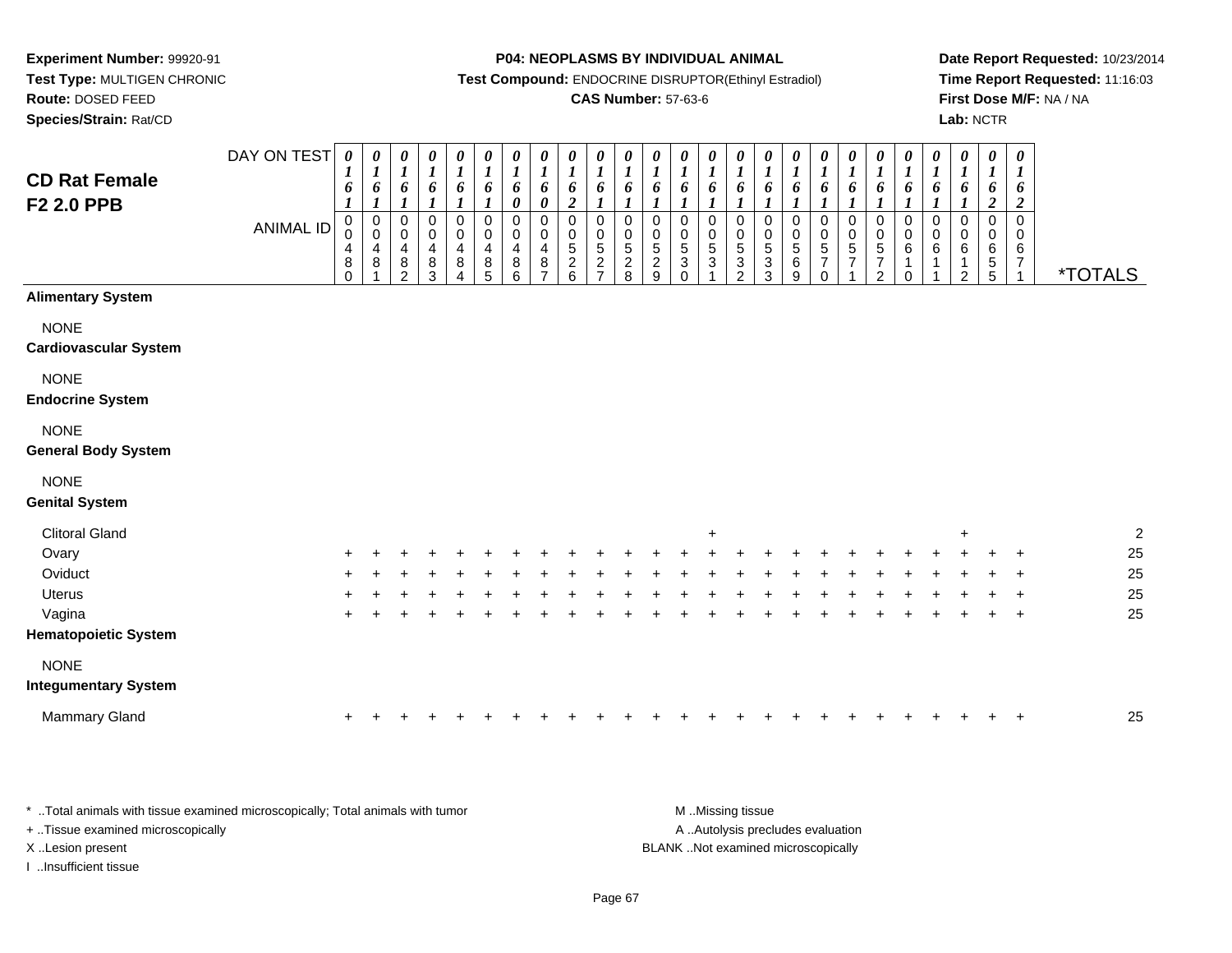**Route:** DOSED FEED

**Species/Strain:** Rat/CD

#### **P04: NEOPLASMS BY INDIVIDUAL ANIMAL**

**Test Compound:** ENDOCRINE DISRUPTOR(Ethinyl Estradiol)

### **CAS Number:** 57-63-6

**Date Report Requested:** 10/23/2014**Time Report Requested:** 11:16:03**First Dose M/F:** NA / NA**Lab:** NCTR

| <b>CD Rat Female</b><br><b>F2 2.0 PPB</b>   | DAY ON TEST<br><b>ANIMAL ID</b> | 0<br>$\mathbf{I}$<br>6<br>0<br>0<br>4<br>$\bf8$<br>$\Omega$ | 0<br>$\boldsymbol{l}$<br>6<br>$\boldsymbol{l}$<br>$_{\rm 0}^{\rm 0}$<br>4<br>8 | $\boldsymbol{\theta}$<br>$\boldsymbol{l}$<br>6<br>$\boldsymbol{0}$<br>$\pmb{0}$<br>4<br>8<br>C | 0<br>$\boldsymbol{l}$<br>6<br>0<br>$\pmb{0}$<br>4<br>$\,8\,$<br>3 | 0<br>6<br>0<br>0<br>4<br>8 | 0<br>$\boldsymbol{l}$<br>6<br>$\pmb{0}$<br>0<br>$\overline{\mathbf{4}}$<br>$\bf 8$<br>5 | $\boldsymbol{\theta}$<br>$\boldsymbol{l}$<br>6<br>0<br>0<br>$\pmb{0}$<br>$\overline{\mathbf{4}}$<br>$\, 8$<br>6 | $\frac{\boldsymbol{\theta}}{\boldsymbol{I}}$<br>6<br>$\boldsymbol{\theta}$<br>$\pmb{0}$<br>$\pmb{0}$<br>$\overline{4}$<br>$\bf8$<br>$\overline{ }$ | $\boldsymbol{\theta}$<br>$\overline{\mathbf{I}}$<br>6<br>$\boldsymbol{2}$<br>$\,0\,$<br>$\pmb{0}$<br>$\sqrt{5}$<br>$\sqrt{2}$<br>6 | 0<br>$\boldsymbol{l}$<br>6<br>0<br>5<br>$\overline{c}$ | $\boldsymbol{\theta}$<br>o<br>0<br>0<br>$\sqrt{5}$<br>$\overline{c}$<br>8 | 0<br>$\mathbf{I}$<br>6<br>0<br>0<br>5<br>$\overline{a}$<br>9 | 0<br>$\boldsymbol{l}$<br>6<br>0<br>0<br>5<br>3<br>0 | 0<br>$\boldsymbol{l}$<br>6<br>0<br>$\mathbf 0$<br>$\sqrt{5}$<br>3 | 0<br>6<br>0<br>$\pmb{0}$<br>$\,$ 5 $\,$<br>$\ensuremath{\mathsf{3}}$<br>$\overline{2}$ | 0<br>6<br>0<br>$\pmb{0}$<br>$\sqrt{5}$<br>$\sqrt{3}$<br>3 | 0<br>$\boldsymbol{l}$<br>6<br>0<br>$\pmb{0}$<br>$\,$ 5 $\,$<br>6<br>9 | 0<br>$\boldsymbol{l}$<br>6<br>$\mathbf 0$<br>$\pmb{0}$<br>5<br>$\overline{7}$<br>$\sqrt{2}$ | 0<br>$\boldsymbol{l}$<br>6<br>$\mathbf 0$<br>$\begin{smallmatrix}0\\5\end{smallmatrix}$<br>$\overline{7}$ | 0<br>6<br>0<br>0<br>5<br>$\overline{7}$<br>C. | $\boldsymbol{\theta}$<br>$\boldsymbol{l}$<br>6<br>0<br>0<br>$\,6$ | $\boldsymbol{\theta}$<br>$\boldsymbol{l}$<br>6<br>0<br>$\pmb{0}$<br>$\,6$<br>1 | 0<br>$\boldsymbol{l}$<br>6<br>$\,0\,$<br>$\,0\,$<br>6<br>$\mathfrak{p}$ | $\boldsymbol{\theta}$<br>$\boldsymbol{l}$<br>6<br>$\boldsymbol{2}$<br>$\mathbf 0$<br>0<br>6<br>$\sqrt{5}$<br>5 | 0<br>$\boldsymbol{l}$<br>6<br>$\boldsymbol{2}$<br>0<br>0<br>6<br>$\overline{7}$ | <i><b>*TOTALS</b></i> |
|---------------------------------------------|---------------------------------|-------------------------------------------------------------|--------------------------------------------------------------------------------|------------------------------------------------------------------------------------------------|-------------------------------------------------------------------|----------------------------|-----------------------------------------------------------------------------------------|-----------------------------------------------------------------------------------------------------------------|----------------------------------------------------------------------------------------------------------------------------------------------------|------------------------------------------------------------------------------------------------------------------------------------|--------------------------------------------------------|---------------------------------------------------------------------------|--------------------------------------------------------------|-----------------------------------------------------|-------------------------------------------------------------------|----------------------------------------------------------------------------------------|-----------------------------------------------------------|-----------------------------------------------------------------------|---------------------------------------------------------------------------------------------|-----------------------------------------------------------------------------------------------------------|-----------------------------------------------|-------------------------------------------------------------------|--------------------------------------------------------------------------------|-------------------------------------------------------------------------|----------------------------------------------------------------------------------------------------------------|---------------------------------------------------------------------------------|-----------------------|
| <b>Musculoskeletal System</b>               |                                 |                                                             |                                                                                |                                                                                                |                                                                   |                            |                                                                                         |                                                                                                                 |                                                                                                                                                    |                                                                                                                                    |                                                        |                                                                           |                                                              |                                                     |                                                                   |                                                                                        |                                                           |                                                                       |                                                                                             |                                                                                                           |                                               |                                                                   |                                                                                |                                                                         |                                                                                                                |                                                                                 |                       |
| <b>NONE</b><br><b>Nervous System</b>        |                                 |                                                             |                                                                                |                                                                                                |                                                                   |                            |                                                                                         |                                                                                                                 |                                                                                                                                                    |                                                                                                                                    |                                                        |                                                                           |                                                              |                                                     |                                                                   |                                                                                        |                                                           |                                                                       |                                                                                             |                                                                                                           |                                               |                                                                   |                                                                                |                                                                         |                                                                                                                |                                                                                 |                       |
| <b>NONE</b><br><b>Respiratory System</b>    |                                 |                                                             |                                                                                |                                                                                                |                                                                   |                            |                                                                                         |                                                                                                                 |                                                                                                                                                    |                                                                                                                                    |                                                        |                                                                           |                                                              |                                                     |                                                                   |                                                                                        |                                                           |                                                                       |                                                                                             |                                                                                                           |                                               |                                                                   |                                                                                |                                                                         |                                                                                                                |                                                                                 |                       |
| <b>NONE</b><br><b>Special Senses System</b> |                                 |                                                             |                                                                                |                                                                                                |                                                                   |                            |                                                                                         |                                                                                                                 |                                                                                                                                                    |                                                                                                                                    |                                                        |                                                                           |                                                              |                                                     |                                                                   |                                                                                        |                                                           |                                                                       |                                                                                             |                                                                                                           |                                               |                                                                   |                                                                                |                                                                         |                                                                                                                |                                                                                 |                       |
| <b>NONE</b><br><b>Urinary System</b>        |                                 |                                                             |                                                                                |                                                                                                |                                                                   |                            |                                                                                         |                                                                                                                 |                                                                                                                                                    |                                                                                                                                    |                                                        |                                                                           |                                                              |                                                     |                                                                   |                                                                                        |                                                           |                                                                       |                                                                                             |                                                                                                           |                                               |                                                                   |                                                                                |                                                                         |                                                                                                                |                                                                                 |                       |
| Kidney<br><b>SYSTEMIC LESIONS</b>           |                                 | $\ddot{}$                                                   |                                                                                |                                                                                                |                                                                   |                            |                                                                                         |                                                                                                                 |                                                                                                                                                    |                                                                                                                                    |                                                        |                                                                           |                                                              |                                                     |                                                                   |                                                                                        |                                                           |                                                                       |                                                                                             |                                                                                                           |                                               |                                                                   |                                                                                |                                                                         |                                                                                                                | $\ddot{}$                                                                       | 25                    |
| Multiple Organ                              |                                 |                                                             |                                                                                |                                                                                                |                                                                   |                            |                                                                                         |                                                                                                                 |                                                                                                                                                    |                                                                                                                                    |                                                        |                                                                           |                                                              |                                                     |                                                                   |                                                                                        |                                                           |                                                                       |                                                                                             |                                                                                                           |                                               |                                                                   |                                                                                |                                                                         |                                                                                                                | ÷                                                                               | 25                    |

\* ..Total animals with tissue examined microscopically; Total animals with tumor **M** . Missing tissue M ..Missing tissue

+ ..Tissue examined microscopically

I ..Insufficient tissue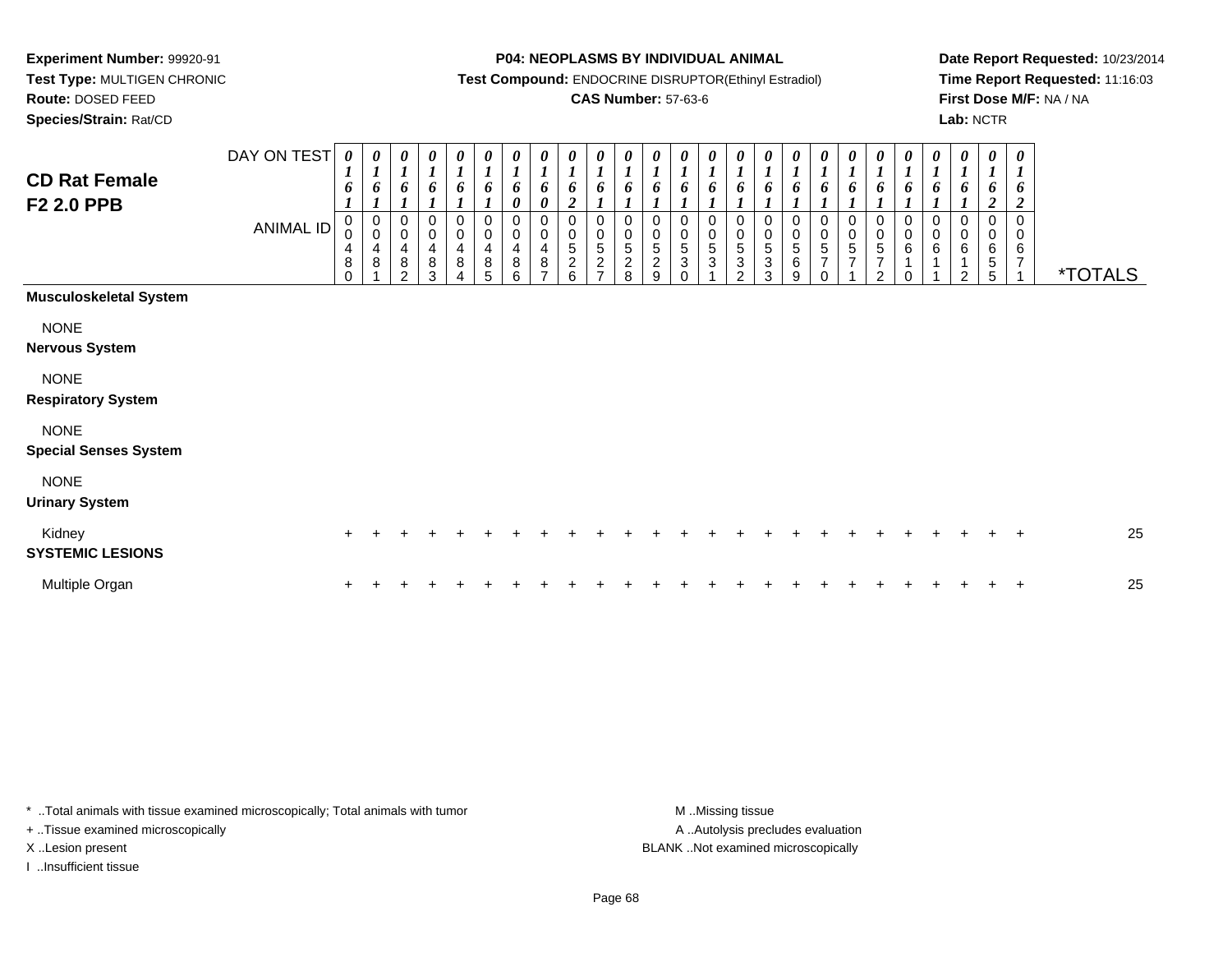**Test Type:** MULTIGEN CHRONIC**Route:** DOSED FEED

**Species/Strain:** Rat/CD

#### **P04: NEOPLASMS BY INDIVIDUAL ANIMAL**

**Test Compound:** ENDOCRINE DISRUPTOR(Ethinyl Estradiol)

### **CAS Number:** 57-63-6

**Date Report Requested:** 10/23/2014**Time Report Requested:** 11:16:03**First Dose M/F:** NA / NA**Lab:** NCTR

| <b>CD Rat Female</b><br><b>F2 10 PPB</b>  | DAY ON TEST<br><b>ANIMAL ID</b> | $\boldsymbol{\theta}$<br>$\boldsymbol{l}$<br>6<br>$\boldsymbol{\mathit{1}}$<br>0<br>$\mathbf 0$<br>4<br>8<br>8 | $\boldsymbol{l}$<br>6<br>$\boldsymbol{l}$<br>0<br>$\pmb{0}$<br>4<br>8<br>9 | 0<br>$\boldsymbol{l}$<br>$\pmb{6}$<br>$\boldsymbol{l}$<br>$\pmb{0}$<br>$\mathbf 0$<br>$\overline{4}$<br>9<br>$\Omega$ | 0<br>$\boldsymbol{l}$<br>6<br>$\boldsymbol{l}$<br>$\pmb{0}$<br>$\pmb{0}$<br>$\sqrt{5}$<br>$\ensuremath{\mathsf{3}}$<br>$\lambda$ | $\boldsymbol{\theta}$<br>$\boldsymbol{l}$<br>6<br>$\boldsymbol{l}$<br>$\pmb{0}$<br>$\pmb{0}$<br>$\sqrt{5}$<br>$\ensuremath{\mathsf{3}}$<br>5 | $\pmb{\theta}$<br>$\boldsymbol{l}$<br>6<br>$\boldsymbol{l}$<br>$\mathbf 0$<br>$\pmb{0}$<br>$\sqrt{5}$<br>3<br>6 | $\begin{matrix} 0 \\ 1 \end{matrix}$<br>6<br>$\boldsymbol{l}$<br>$\pmb{0}$<br>$\pmb{0}$<br>$\sqrt{5}$<br>$\sqrt{3}$<br>$\overline{ }$ | $\boldsymbol{\theta}$<br>$\boldsymbol{l}$<br>6<br>$\boldsymbol{l}$<br>$\mathbf 0$<br>$\mathbf 0$<br>5<br>3<br>8 | $\frac{\theta}{I}$<br>6<br>$\boldsymbol{l}$<br>$\mathbf 0$<br>$\mathbf 0$<br>5<br>$\overline{7}$<br>3 | $\frac{\theta}{I}$<br>6<br>$\boldsymbol{l}$<br>$\pmb{0}$<br>$\mathbf 0$<br>$\overline{5}$<br>$\overline{7}$ | $\begin{matrix} 0 \\ 1 \end{matrix}$<br>6<br>$\boldsymbol{l}$<br>$\pmb{0}$<br>$\begin{smallmatrix}0\0\5\end{smallmatrix}$<br>$\overline{7}$<br>5 | $\frac{\theta}{1}$<br>$\pmb{6}$<br>$\boldsymbol{l}$<br>0<br>$\pmb{0}$<br>$\sqrt{5}$<br>$\overline{7}$<br>6 | 0<br>$\boldsymbol{l}$<br>6<br>$\boldsymbol{l}$<br>0<br>$\pmb{0}$<br>$\sqrt{5}$<br>$\overline{7}$<br>$\overline{7}$ | 0<br>$\boldsymbol{l}$<br>$\boldsymbol{\delta}$<br>$\boldsymbol{l}$<br>$\mathbf 0$<br>$\pmb{0}$<br>$\sqrt{5}$<br>$\overline{7}$<br>8 | 0<br>$\boldsymbol{l}$<br>6<br>$\boldsymbol{l}$<br>$\mathbf 0$<br>$\mathbf 0$<br>5<br>$\overline{7}$<br>9 | $\boldsymbol{\theta}$<br>$\boldsymbol{l}$<br>$\pmb{6}$<br>$\boldsymbol{l}$<br>0<br>$\pmb{0}$<br>$\,$ 5 $\,$<br>8<br>$\Omega$ | 0<br>$\boldsymbol{I}$<br>6<br>$\boldsymbol{l}$<br>$\pmb{0}$<br>$\pmb{0}$<br>$\sqrt{5}$<br>8 | $\boldsymbol{\theta}$<br>$\boldsymbol{l}$<br>$\pmb{6}$<br>$\mathfrak{z}$<br>$\pmb{0}$<br>$\pmb{0}$<br>$\,6\,$<br>3 | 0<br>$\boldsymbol{l}$<br>6<br>$\overline{\mathbf{c}}$<br>$\mathbf 0$<br>$\mathsf 0$<br>6<br>$\lambda$ | 0<br>$\boldsymbol{l}$<br>6<br>$\boldsymbol{l}$<br>$\mathbf 0$<br>$\pmb{0}$<br>6<br>6 | $\frac{\theta}{I}$<br>$\pmb{6}$<br>$\boldsymbol{l}$<br>$\pmb{0}$<br>$\mathsf 0$<br>6<br>$\mathbf 1$<br>$\overline{7}$ | $\frac{\theta}{I}$<br>6<br>$\boldsymbol{l}$<br>$\pmb{0}$<br>$\pmb{0}$<br>$\,6\,$<br>$\mathbf{1}$<br>8 | $\boldsymbol{\theta}$<br>$\boldsymbol{l}$<br>$\boldsymbol{\theta}$<br>$\boldsymbol{l}$<br>$\mathbf 0$<br>0<br>6<br>1<br>9 | 0<br>$\boldsymbol{l}$<br>6<br>$\boldsymbol{I}$<br>$\mathbf 0$<br>0<br>6<br>$\overline{c}$<br>$\mathbf 0$ | $\boldsymbol{\theta}$<br>$\boldsymbol{l}$<br>6<br>$\boldsymbol{\beta}$<br>$\mathbf 0$<br>0<br>6<br>$\,$ 5 $\,$<br>$6\phantom{1}6$ | <i><b>*TOTALS</b></i> |              |
|-------------------------------------------|---------------------------------|----------------------------------------------------------------------------------------------------------------|----------------------------------------------------------------------------|-----------------------------------------------------------------------------------------------------------------------|----------------------------------------------------------------------------------------------------------------------------------|----------------------------------------------------------------------------------------------------------------------------------------------|-----------------------------------------------------------------------------------------------------------------|---------------------------------------------------------------------------------------------------------------------------------------|-----------------------------------------------------------------------------------------------------------------|-------------------------------------------------------------------------------------------------------|-------------------------------------------------------------------------------------------------------------|--------------------------------------------------------------------------------------------------------------------------------------------------|------------------------------------------------------------------------------------------------------------|--------------------------------------------------------------------------------------------------------------------|-------------------------------------------------------------------------------------------------------------------------------------|----------------------------------------------------------------------------------------------------------|------------------------------------------------------------------------------------------------------------------------------|---------------------------------------------------------------------------------------------|--------------------------------------------------------------------------------------------------------------------|-------------------------------------------------------------------------------------------------------|--------------------------------------------------------------------------------------|-----------------------------------------------------------------------------------------------------------------------|-------------------------------------------------------------------------------------------------------|---------------------------------------------------------------------------------------------------------------------------|----------------------------------------------------------------------------------------------------------|-----------------------------------------------------------------------------------------------------------------------------------|-----------------------|--------------|
| <b>Alimentary System</b>                  |                                 |                                                                                                                |                                                                            |                                                                                                                       |                                                                                                                                  |                                                                                                                                              |                                                                                                                 |                                                                                                                                       |                                                                                                                 |                                                                                                       |                                                                                                             |                                                                                                                                                  |                                                                                                            |                                                                                                                    |                                                                                                                                     |                                                                                                          |                                                                                                                              |                                                                                             |                                                                                                                    |                                                                                                       |                                                                                      |                                                                                                                       |                                                                                                       |                                                                                                                           |                                                                                                          |                                                                                                                                   |                       |              |
| Liver<br><b>Cardiovascular System</b>     |                                 |                                                                                                                |                                                                            |                                                                                                                       |                                                                                                                                  |                                                                                                                                              | $+$                                                                                                             | $+$                                                                                                                                   |                                                                                                                 |                                                                                                       |                                                                                                             |                                                                                                                                                  |                                                                                                            |                                                                                                                    |                                                                                                                                     |                                                                                                          |                                                                                                                              |                                                                                             |                                                                                                                    |                                                                                                       |                                                                                      |                                                                                                                       | $\ddot{}$                                                                                             |                                                                                                                           |                                                                                                          |                                                                                                                                   |                       | $\sqrt{3}$   |
| <b>NONE</b><br><b>Endocrine System</b>    |                                 |                                                                                                                |                                                                            |                                                                                                                       |                                                                                                                                  |                                                                                                                                              |                                                                                                                 |                                                                                                                                       |                                                                                                                 |                                                                                                       |                                                                                                             |                                                                                                                                                  |                                                                                                            |                                                                                                                    |                                                                                                                                     |                                                                                                          |                                                                                                                              |                                                                                             |                                                                                                                    |                                                                                                       |                                                                                      |                                                                                                                       |                                                                                                       |                                                                                                                           |                                                                                                          |                                                                                                                                   |                       |              |
| <b>NONE</b><br><b>General Body System</b> |                                 |                                                                                                                |                                                                            |                                                                                                                       |                                                                                                                                  |                                                                                                                                              |                                                                                                                 |                                                                                                                                       |                                                                                                                 |                                                                                                       |                                                                                                             |                                                                                                                                                  |                                                                                                            |                                                                                                                    |                                                                                                                                     |                                                                                                          |                                                                                                                              |                                                                                             |                                                                                                                    |                                                                                                       |                                                                                      |                                                                                                                       |                                                                                                       |                                                                                                                           |                                                                                                          |                                                                                                                                   |                       |              |
| <b>NONE</b><br><b>Genital System</b>      |                                 |                                                                                                                |                                                                            |                                                                                                                       |                                                                                                                                  |                                                                                                                                              |                                                                                                                 |                                                                                                                                       |                                                                                                                 |                                                                                                       |                                                                                                             |                                                                                                                                                  |                                                                                                            |                                                                                                                    |                                                                                                                                     |                                                                                                          |                                                                                                                              |                                                                                             |                                                                                                                    |                                                                                                       |                                                                                      |                                                                                                                       |                                                                                                       |                                                                                                                           |                                                                                                          |                                                                                                                                   |                       |              |
| <b>Clitoral Gland</b>                     |                                 |                                                                                                                |                                                                            |                                                                                                                       |                                                                                                                                  |                                                                                                                                              |                                                                                                                 |                                                                                                                                       |                                                                                                                 |                                                                                                       |                                                                                                             |                                                                                                                                                  | $\ddot{}$                                                                                                  |                                                                                                                    |                                                                                                                                     |                                                                                                          |                                                                                                                              |                                                                                             |                                                                                                                    |                                                                                                       |                                                                                      |                                                                                                                       |                                                                                                       |                                                                                                                           |                                                                                                          |                                                                                                                                   |                       | $\mathbf{1}$ |
| Ovary                                     |                                 |                                                                                                                |                                                                            |                                                                                                                       |                                                                                                                                  |                                                                                                                                              |                                                                                                                 |                                                                                                                                       |                                                                                                                 |                                                                                                       |                                                                                                             |                                                                                                                                                  |                                                                                                            |                                                                                                                    |                                                                                                                                     |                                                                                                          |                                                                                                                              |                                                                                             |                                                                                                                    |                                                                                                       |                                                                                      |                                                                                                                       |                                                                                                       |                                                                                                                           |                                                                                                          |                                                                                                                                   |                       | 25           |
| Oviduct                                   |                                 |                                                                                                                |                                                                            |                                                                                                                       |                                                                                                                                  |                                                                                                                                              |                                                                                                                 |                                                                                                                                       |                                                                                                                 |                                                                                                       |                                                                                                             |                                                                                                                                                  |                                                                                                            |                                                                                                                    |                                                                                                                                     |                                                                                                          |                                                                                                                              |                                                                                             |                                                                                                                    |                                                                                                       |                                                                                      |                                                                                                                       |                                                                                                       |                                                                                                                           |                                                                                                          |                                                                                                                                   |                       | 25           |
| <b>Uterus</b>                             |                                 |                                                                                                                |                                                                            |                                                                                                                       |                                                                                                                                  |                                                                                                                                              |                                                                                                                 |                                                                                                                                       |                                                                                                                 |                                                                                                       |                                                                                                             |                                                                                                                                                  |                                                                                                            |                                                                                                                    |                                                                                                                                     |                                                                                                          |                                                                                                                              |                                                                                             |                                                                                                                    |                                                                                                       |                                                                                      |                                                                                                                       |                                                                                                       |                                                                                                                           |                                                                                                          |                                                                                                                                   |                       | 25           |
| Vagina                                    |                                 | $\ddot{}$                                                                                                      |                                                                            |                                                                                                                       |                                                                                                                                  |                                                                                                                                              |                                                                                                                 |                                                                                                                                       |                                                                                                                 |                                                                                                       |                                                                                                             |                                                                                                                                                  |                                                                                                            |                                                                                                                    |                                                                                                                                     |                                                                                                          |                                                                                                                              |                                                                                             |                                                                                                                    |                                                                                                       |                                                                                      |                                                                                                                       |                                                                                                       |                                                                                                                           |                                                                                                          | $\ddot{}$                                                                                                                         |                       | 25           |
| <b>Hematopoietic System</b>               |                                 |                                                                                                                |                                                                            |                                                                                                                       |                                                                                                                                  |                                                                                                                                              |                                                                                                                 |                                                                                                                                       |                                                                                                                 |                                                                                                       |                                                                                                             |                                                                                                                                                  |                                                                                                            |                                                                                                                    |                                                                                                                                     |                                                                                                          |                                                                                                                              |                                                                                             |                                                                                                                    |                                                                                                       |                                                                                      |                                                                                                                       |                                                                                                       |                                                                                                                           |                                                                                                          |                                                                                                                                   |                       |              |
| <b>NONE</b>                               |                                 |                                                                                                                |                                                                            |                                                                                                                       |                                                                                                                                  |                                                                                                                                              |                                                                                                                 |                                                                                                                                       |                                                                                                                 |                                                                                                       |                                                                                                             |                                                                                                                                                  |                                                                                                            |                                                                                                                    |                                                                                                                                     |                                                                                                          |                                                                                                                              |                                                                                             |                                                                                                                    |                                                                                                       |                                                                                      |                                                                                                                       |                                                                                                       |                                                                                                                           |                                                                                                          |                                                                                                                                   |                       |              |
| <b>Integumentary System</b>               |                                 |                                                                                                                |                                                                            |                                                                                                                       |                                                                                                                                  |                                                                                                                                              |                                                                                                                 |                                                                                                                                       |                                                                                                                 |                                                                                                       |                                                                                                             |                                                                                                                                                  |                                                                                                            |                                                                                                                    |                                                                                                                                     |                                                                                                          |                                                                                                                              |                                                                                             |                                                                                                                    |                                                                                                       |                                                                                      |                                                                                                                       |                                                                                                       |                                                                                                                           |                                                                                                          |                                                                                                                                   |                       |              |
| Mammary Gland                             |                                 | +                                                                                                              |                                                                            |                                                                                                                       |                                                                                                                                  |                                                                                                                                              |                                                                                                                 |                                                                                                                                       |                                                                                                                 |                                                                                                       |                                                                                                             |                                                                                                                                                  |                                                                                                            |                                                                                                                    |                                                                                                                                     |                                                                                                          |                                                                                                                              |                                                                                             |                                                                                                                    |                                                                                                       |                                                                                      |                                                                                                                       |                                                                                                       |                                                                                                                           |                                                                                                          |                                                                                                                                   |                       | 25           |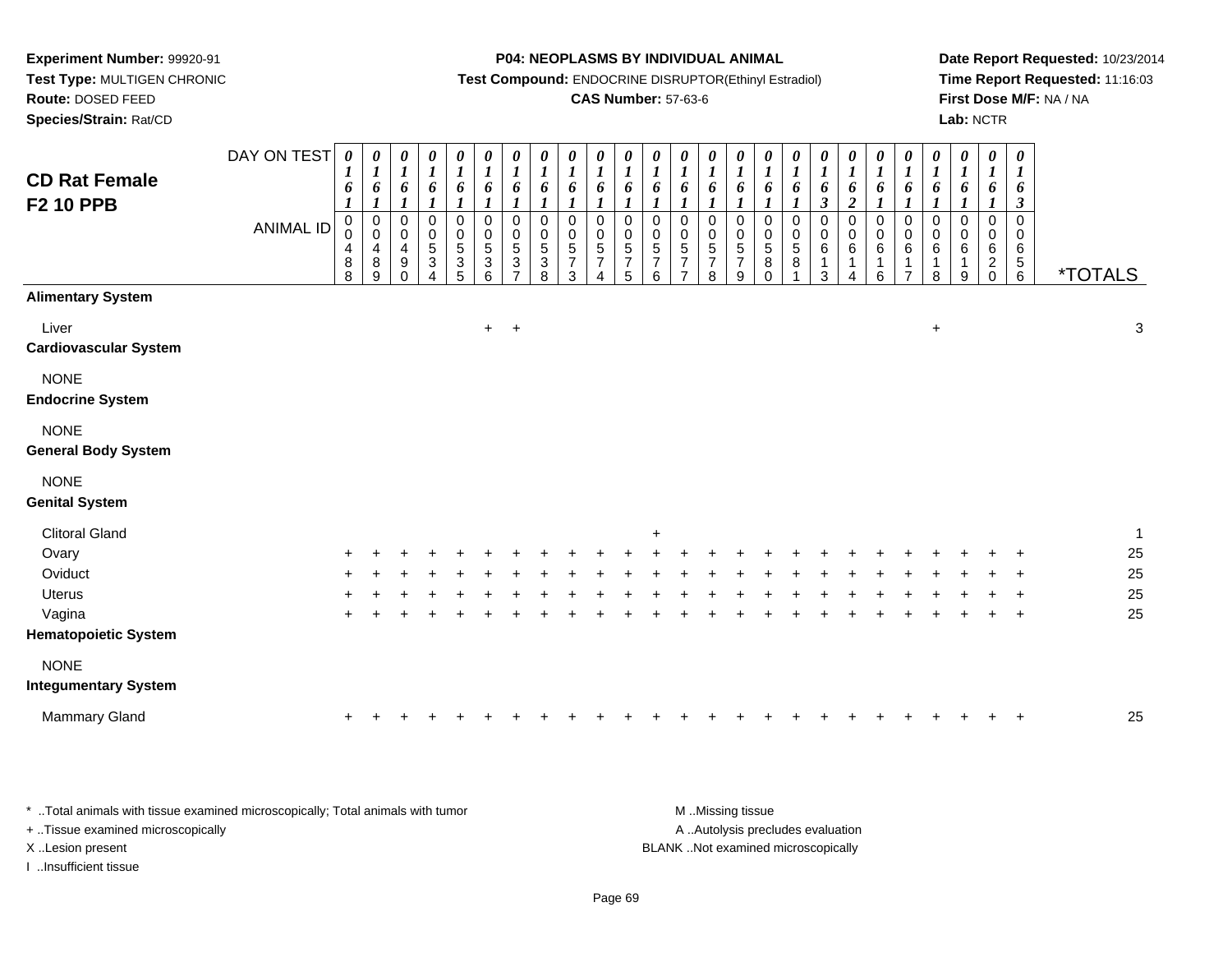**Test Type:** MULTIGEN CHRONIC**Route:** DOSED FEED

**Species/Strain:** Rat/CD

#### **P04: NEOPLASMS BY INDIVIDUAL ANIMAL**

**Test Compound:** ENDOCRINE DISRUPTOR(Ethinyl Estradiol)

### **CAS Number:** 57-63-6

**Date Report Requested:** 10/23/2014**Time Report Requested:** 11:16:03**First Dose M/F:** NA / NA**Lab:** NCTR

| <b>CD Rat Female</b><br><b>F2 10 PPB</b>    | DAY ON TEST<br><b>ANIMAL ID</b> | $\boldsymbol{\theta}$<br>1<br>6<br>0<br>$\pmb{0}$<br>4<br>8<br>8 | 0<br>$\overline{I}$<br>6<br>$\overline{ }$<br>0<br>$\pmb{0}$<br>4<br>8<br>9 | $\boldsymbol{l}$<br>6<br>0<br>$\mathbf 0$<br>4<br>9 | 0<br>6<br>$\pmb{0}$<br>$\mathbf 0$<br>$\,$ 5 $\,$<br>$\ensuremath{\mathsf{3}}$ | $\frac{\theta}{I}$<br>6<br>0<br>0<br>5<br>3<br>5 | 0<br>$\boldsymbol{l}$<br>6<br>0<br>0<br>$\sqrt{5}$<br>$\ensuremath{\mathsf{3}}$<br>6 | 0<br>$\boldsymbol{l}$<br>6<br>0<br>$\pmb{0}$<br>$\,$ 5 $\,$<br>3<br>⇁ | $\frac{\theta}{I}$<br>6<br>$\pmb{0}$<br>$\pmb{0}$<br>$\mathbf 5$<br>$\ensuremath{\mathsf{3}}$<br>8 | $\frac{\theta}{I}$<br>6<br>0<br>$\mathbf 0$<br>5<br>$\overline{7}$<br>3 | 0<br>$\boldsymbol{l}$<br>6<br>0<br>0<br>$\sqrt{5}$<br>$\overline{7}$ | $\boldsymbol{\theta}$<br>$\boldsymbol{l}$<br>6<br>0<br>0<br>5<br>$\overline{7}$<br>5 | 0<br>6<br>0<br>0<br>5<br>$\overline{7}$<br>6 | $\boldsymbol{\theta}$<br>$\boldsymbol{l}$<br>6<br>0<br>$\pmb{0}$<br>$\,$ 5 $\,$<br>$\overline{7}$ | 0<br>$\boldsymbol{l}$<br>6<br>0<br>$\pmb{0}$<br>5<br>$\overline{7}$<br>8 | 0<br>1<br>6<br>0<br>$\,0\,$<br>$\sqrt{5}$<br>$\overline{7}$<br>9 | 0<br>6<br>0<br>$\pmb{0}$<br>5<br>8<br>∩ | 0<br>$\boldsymbol{l}$<br>6<br>0<br>$\pmb{0}$<br>$\,$ 5 $\,$<br>8 | $\boldsymbol{\theta}$<br>$\boldsymbol{l}$<br>6<br>$\boldsymbol{\beta}$<br>0<br>6<br>3 | 0<br>6<br>$\boldsymbol{2}$<br>0<br>$\pmb{0}$<br>$\,6\,$<br>Δ | 0<br>6<br>0<br>0<br>6<br>6 | 0<br>$\boldsymbol{l}$<br>6<br>0<br>0<br>6<br>⇁ | $\boldsymbol{\theta}$<br>$\boldsymbol{l}$<br>6<br>0<br>$\pmb{0}$<br>$\,6\,$<br>1<br>8 | 0<br>$\boldsymbol{l}$<br>6<br>$\,0\,$<br>$\,0\,$<br>6<br>1<br>9 | $\boldsymbol{\theta}$<br>$\boldsymbol{l}$<br>6<br>0<br>$\pmb{0}$<br>6<br>$\sqrt{2}$<br>$\mathbf 0$ | 0<br>$\boldsymbol{l}$<br>6<br>$\boldsymbol{\beta}$<br>0<br>0<br>6<br>$\sqrt{5}$<br>$\,6\,$ | <i><b>*TOTALS</b></i> |
|---------------------------------------------|---------------------------------|------------------------------------------------------------------|-----------------------------------------------------------------------------|-----------------------------------------------------|--------------------------------------------------------------------------------|--------------------------------------------------|--------------------------------------------------------------------------------------|-----------------------------------------------------------------------|----------------------------------------------------------------------------------------------------|-------------------------------------------------------------------------|----------------------------------------------------------------------|--------------------------------------------------------------------------------------|----------------------------------------------|---------------------------------------------------------------------------------------------------|--------------------------------------------------------------------------|------------------------------------------------------------------|-----------------------------------------|------------------------------------------------------------------|---------------------------------------------------------------------------------------|--------------------------------------------------------------|----------------------------|------------------------------------------------|---------------------------------------------------------------------------------------|-----------------------------------------------------------------|----------------------------------------------------------------------------------------------------|--------------------------------------------------------------------------------------------|-----------------------|
| <b>Musculoskeletal System</b>               |                                 |                                                                  |                                                                             |                                                     |                                                                                |                                                  |                                                                                      |                                                                       |                                                                                                    |                                                                         |                                                                      |                                                                                      |                                              |                                                                                                   |                                                                          |                                                                  |                                         |                                                                  |                                                                                       |                                                              |                            |                                                |                                                                                       |                                                                 |                                                                                                    |                                                                                            |                       |
| <b>NONE</b><br><b>Nervous System</b>        |                                 |                                                                  |                                                                             |                                                     |                                                                                |                                                  |                                                                                      |                                                                       |                                                                                                    |                                                                         |                                                                      |                                                                                      |                                              |                                                                                                   |                                                                          |                                                                  |                                         |                                                                  |                                                                                       |                                                              |                            |                                                |                                                                                       |                                                                 |                                                                                                    |                                                                                            |                       |
| <b>NONE</b><br><b>Respiratory System</b>    |                                 |                                                                  |                                                                             |                                                     |                                                                                |                                                  |                                                                                      |                                                                       |                                                                                                    |                                                                         |                                                                      |                                                                                      |                                              |                                                                                                   |                                                                          |                                                                  |                                         |                                                                  |                                                                                       |                                                              |                            |                                                |                                                                                       |                                                                 |                                                                                                    |                                                                                            |                       |
| <b>NONE</b><br><b>Special Senses System</b> |                                 |                                                                  |                                                                             |                                                     |                                                                                |                                                  |                                                                                      |                                                                       |                                                                                                    |                                                                         |                                                                      |                                                                                      |                                              |                                                                                                   |                                                                          |                                                                  |                                         |                                                                  |                                                                                       |                                                              |                            |                                                |                                                                                       |                                                                 |                                                                                                    |                                                                                            |                       |
| <b>NONE</b><br><b>Urinary System</b>        |                                 |                                                                  |                                                                             |                                                     |                                                                                |                                                  |                                                                                      |                                                                       |                                                                                                    |                                                                         |                                                                      |                                                                                      |                                              |                                                                                                   |                                                                          |                                                                  |                                         |                                                                  |                                                                                       |                                                              |                            |                                                |                                                                                       |                                                                 |                                                                                                    |                                                                                            |                       |
| Kidney<br><b>SYSTEMIC LESIONS</b>           |                                 | $\ddot{}$                                                        |                                                                             |                                                     |                                                                                |                                                  |                                                                                      |                                                                       |                                                                                                    |                                                                         |                                                                      |                                                                                      |                                              |                                                                                                   |                                                                          |                                                                  |                                         |                                                                  |                                                                                       |                                                              |                            |                                                |                                                                                       |                                                                 |                                                                                                    | $\pm$                                                                                      | 25                    |
| Multiple Organ                              |                                 | $\ddot{}$                                                        |                                                                             |                                                     |                                                                                |                                                  |                                                                                      |                                                                       |                                                                                                    |                                                                         |                                                                      |                                                                                      |                                              |                                                                                                   |                                                                          |                                                                  |                                         |                                                                  |                                                                                       |                                                              |                            |                                                |                                                                                       |                                                                 |                                                                                                    | $\ddot{}$                                                                                  | 25                    |

\* ..Total animals with tissue examined microscopically; Total animals with tumor **M** . Missing tissue M ..Missing tissue

+ ..Tissue examined microscopically

I ..Insufficient tissue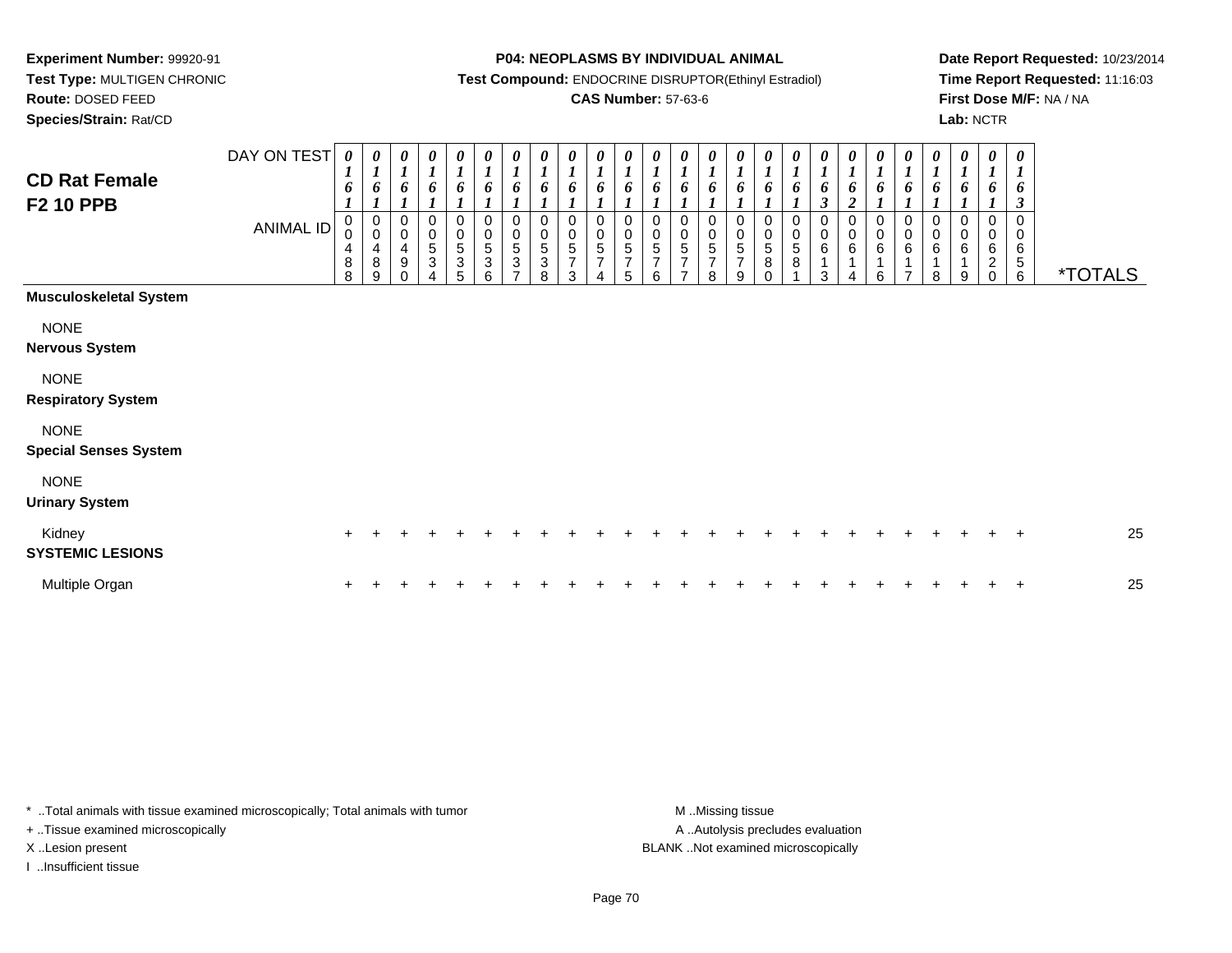**Test Type:** MULTIGEN CHRONIC**Route:** DOSED FEED

**Species/Strain:** Rat/CD

#### **P04: NEOPLASMS BY INDIVIDUAL ANIMAL**

**Test Compound:** ENDOCRINE DISRUPTOR(Ethinyl Estradiol)

### **CAS Number:** 57-63-6

**Date Report Requested:** 10/23/2014**Time Report Requested:** 11:16:03**First Dose M/F:** NA / NA**Lab:** NCTR

| <b>CD Rat Female</b><br><b>F2 50 PPB</b> | DAY ON TEST<br><b>ANIMAL ID</b> | $\boldsymbol{\theta}$<br>1<br>6<br>$\boldsymbol{l}$<br>0<br>0<br>4<br>9 | 0<br>$\boldsymbol{l}$<br>6<br>$\boldsymbol{l}$<br>$\pmb{0}$<br>$\mathsf 0$<br>4<br>9<br>$\overline{2}$ | $\pmb{\theta}$<br>$\boldsymbol{l}$<br>6<br>1<br>$\,0\,$<br>$\pmb{0}$<br>$\overline{4}$<br>$\boldsymbol{9}$<br>3 | $\boldsymbol{\theta}$<br>$\boldsymbol{l}$<br>6<br>$\overline{\mathbf{c}}$<br>$\pmb{0}$<br>$\pmb{0}$<br>$\,$ 5 $\,$<br>$\sqrt{3}$<br>9 | 0<br>$\boldsymbol{l}$<br>6<br>$\boldsymbol{2}$<br>$\pmb{0}$<br>$\pmb{0}$<br>$\sqrt{5}$<br>$\overline{\mathbf{4}}$<br>$\Omega$ | 0<br>$\boldsymbol{l}$<br>6<br>$\boldsymbol{2}$<br>$\pmb{0}$<br>$\boldsymbol{0}$<br>$\sqrt{5}$<br>4<br>1 | $\pmb{\theta}$<br>$\boldsymbol{l}$<br>6<br>$\mathbf{I}$<br>$\pmb{0}$<br>$\pmb{0}$<br>$\,$ 5 $\,$<br>4<br>$\overline{2}$ | 0<br>$\boldsymbol{l}$<br>6<br>0<br>$\mathbf 0$<br>5<br>4<br>3 | $\pmb{\theta}$<br>$\boldsymbol{l}$<br>6<br>$\boldsymbol{l}$<br>0<br>$\pmb{0}$<br>5<br>8<br>2 | $\boldsymbol{\theta}$<br>$\boldsymbol{l}$<br>6<br>$\boldsymbol{l}$<br>0<br>$\mathbf 0$<br>5<br>8<br>3 | $\begin{matrix} 0 \\ 1 \end{matrix}$<br>6<br>$\mathbf{I}$<br>$\pmb{0}$<br>$\frac{0}{5}$<br>8<br>$\overline{4}$ | $\pmb{\theta}$<br>$\boldsymbol{l}$<br>6<br>$\boldsymbol{l}$<br>$\pmb{0}$<br>$\mathsf{O}\xspace$<br>$\,$ 5 $\,$<br>8<br>5 | 0<br>$\boldsymbol{l}$<br>6<br>$\boldsymbol{l}$<br>0<br>0<br>$\,$ 5 $\,$<br>$\bf 8$<br>6 | 0<br>$\boldsymbol{l}$<br>6<br>$\boldsymbol{2}$<br>$\mathbf 0$<br>$\mathbf 0$<br>$\,6\,$<br>$\sqrt{2}$ | 0<br>$\boldsymbol{l}$<br>6<br>$\boldsymbol{2}$<br>0<br>$\pmb{0}$<br>$\,6\,$<br>$\boldsymbol{2}$<br>$\overline{2}$ | 0<br>$\boldsymbol{l}$<br>6<br>$\boldsymbol{l}$<br>0<br>$\mathbf 0$<br>$\,6\,$<br>$\sqrt{2}$<br>3 | 0<br>$\boldsymbol{l}$<br>6<br>$\boldsymbol{l}$<br>$\pmb{0}$<br>0<br>6<br>$\overline{c}$<br>$\overline{4}$ | $\pmb{\theta}$<br>$\boldsymbol{l}$<br>6<br>1<br>$\pmb{0}$<br>$\pmb{0}$<br>$\,6$<br>$\sqrt{2}$<br>5 | 0<br>$\boldsymbol{l}$<br>6<br>$\boldsymbol{l}$<br>$\boldsymbol{0}$<br>$\pmb{0}$<br>$\,6\,$<br>$\overline{2}$<br>$6\phantom{a}$ | $\pmb{\theta}$<br>$\boldsymbol{l}$<br>6<br>1<br>$\pmb{0}$<br>$\pmb{0}$<br>$\,6$<br>$\sqrt{2}$<br>$\overline{7}$ | $\boldsymbol{\theta}$<br>$\boldsymbol{l}$<br>6<br>$\boldsymbol{l}$<br>$\pmb{0}$<br>$\mathbf 0$<br>$\,6$<br>$\boldsymbol{2}$<br>8 | $\boldsymbol{\theta}$<br>$\boldsymbol{l}$<br>6<br>$\pmb{0}$<br>$\pmb{0}$<br>$\,6\,$<br>$\sqrt{2}$<br>9 | $\boldsymbol{\theta}$<br>$\boldsymbol{l}$<br>6<br>0<br>0<br>6<br>3<br>$\Omega$ | $\pmb{\theta}$<br>$\boldsymbol{l}$<br>6<br>$\boldsymbol{4}$<br>$\mathbf 0$<br>0<br>6<br>$\sqrt{5}$ | $\boldsymbol{\theta}$<br>$\boldsymbol{l}$<br>6<br>$\boldsymbol{4}$<br>$\mathbf 0$<br>$\mathbf 0$<br>6<br>$\sqrt{5}$<br>$\bf8$ | <i><b>*TOTALS</b></i> |
|------------------------------------------|---------------------------------|-------------------------------------------------------------------------|--------------------------------------------------------------------------------------------------------|-----------------------------------------------------------------------------------------------------------------|---------------------------------------------------------------------------------------------------------------------------------------|-------------------------------------------------------------------------------------------------------------------------------|---------------------------------------------------------------------------------------------------------|-------------------------------------------------------------------------------------------------------------------------|---------------------------------------------------------------|----------------------------------------------------------------------------------------------|-------------------------------------------------------------------------------------------------------|----------------------------------------------------------------------------------------------------------------|--------------------------------------------------------------------------------------------------------------------------|-----------------------------------------------------------------------------------------|-------------------------------------------------------------------------------------------------------|-------------------------------------------------------------------------------------------------------------------|--------------------------------------------------------------------------------------------------|-----------------------------------------------------------------------------------------------------------|----------------------------------------------------------------------------------------------------|--------------------------------------------------------------------------------------------------------------------------------|-----------------------------------------------------------------------------------------------------------------|----------------------------------------------------------------------------------------------------------------------------------|--------------------------------------------------------------------------------------------------------|--------------------------------------------------------------------------------|----------------------------------------------------------------------------------------------------|-------------------------------------------------------------------------------------------------------------------------------|-----------------------|
| <b>Alimentary System</b>                 |                                 |                                                                         |                                                                                                        |                                                                                                                 |                                                                                                                                       |                                                                                                                               |                                                                                                         |                                                                                                                         |                                                               |                                                                                              |                                                                                                       |                                                                                                                |                                                                                                                          |                                                                                         |                                                                                                       |                                                                                                                   |                                                                                                  |                                                                                                           |                                                                                                    |                                                                                                                                |                                                                                                                 |                                                                                                                                  |                                                                                                        |                                                                                |                                                                                                    |                                                                                                                               |                       |
| Liver<br><b>Cardiovascular System</b>    |                                 | $\ddot{}$                                                               |                                                                                                        |                                                                                                                 |                                                                                                                                       |                                                                                                                               |                                                                                                         |                                                                                                                         |                                                               |                                                                                              |                                                                                                       |                                                                                                                |                                                                                                                          |                                                                                         |                                                                                                       |                                                                                                                   |                                                                                                  |                                                                                                           |                                                                                                    |                                                                                                                                |                                                                                                                 |                                                                                                                                  |                                                                                                        |                                                                                |                                                                                                    |                                                                                                                               | 25                    |
| <b>NONE</b><br><b>Endocrine System</b>   |                                 |                                                                         |                                                                                                        |                                                                                                                 |                                                                                                                                       |                                                                                                                               |                                                                                                         |                                                                                                                         |                                                               |                                                                                              |                                                                                                       |                                                                                                                |                                                                                                                          |                                                                                         |                                                                                                       |                                                                                                                   |                                                                                                  |                                                                                                           |                                                                                                    |                                                                                                                                |                                                                                                                 |                                                                                                                                  |                                                                                                        |                                                                                |                                                                                                    |                                                                                                                               |                       |
| <b>Adrenal Cortex</b>                    |                                 |                                                                         |                                                                                                        |                                                                                                                 |                                                                                                                                       |                                                                                                                               |                                                                                                         |                                                                                                                         |                                                               |                                                                                              |                                                                                                       |                                                                                                                |                                                                                                                          |                                                                                         |                                                                                                       |                                                                                                                   |                                                                                                  |                                                                                                           |                                                                                                    |                                                                                                                                |                                                                                                                 |                                                                                                                                  |                                                                                                        |                                                                                |                                                                                                    |                                                                                                                               | 25                    |
| Adrenal Medulla                          |                                 |                                                                         |                                                                                                        |                                                                                                                 |                                                                                                                                       |                                                                                                                               |                                                                                                         |                                                                                                                         |                                                               |                                                                                              |                                                                                                       |                                                                                                                |                                                                                                                          |                                                                                         |                                                                                                       |                                                                                                                   |                                                                                                  |                                                                                                           |                                                                                                    |                                                                                                                                |                                                                                                                 |                                                                                                                                  |                                                                                                        |                                                                                |                                                                                                    |                                                                                                                               | 25                    |
| <b>Pituitary Gland</b>                   |                                 |                                                                         |                                                                                                        |                                                                                                                 |                                                                                                                                       |                                                                                                                               |                                                                                                         |                                                                                                                         |                                                               |                                                                                              |                                                                                                       |                                                                                                                |                                                                                                                          |                                                                                         |                                                                                                       |                                                                                                                   |                                                                                                  |                                                                                                           |                                                                                                    |                                                                                                                                |                                                                                                                 |                                                                                                                                  |                                                                                                        |                                                                                |                                                                                                    |                                                                                                                               | 25                    |
| <b>Thyroid Gland</b>                     |                                 | $\div$                                                                  |                                                                                                        |                                                                                                                 |                                                                                                                                       |                                                                                                                               |                                                                                                         |                                                                                                                         |                                                               |                                                                                              |                                                                                                       |                                                                                                                |                                                                                                                          |                                                                                         |                                                                                                       |                                                                                                                   |                                                                                                  |                                                                                                           |                                                                                                    |                                                                                                                                |                                                                                                                 |                                                                                                                                  |                                                                                                        |                                                                                |                                                                                                    | $\overline{+}$                                                                                                                | 25                    |
| <b>General Body System</b>               |                                 |                                                                         |                                                                                                        |                                                                                                                 |                                                                                                                                       |                                                                                                                               |                                                                                                         |                                                                                                                         |                                                               |                                                                                              |                                                                                                       |                                                                                                                |                                                                                                                          |                                                                                         |                                                                                                       |                                                                                                                   |                                                                                                  |                                                                                                           |                                                                                                    |                                                                                                                                |                                                                                                                 |                                                                                                                                  |                                                                                                        |                                                                                |                                                                                                    |                                                                                                                               |                       |
| <b>NONE</b>                              |                                 |                                                                         |                                                                                                        |                                                                                                                 |                                                                                                                                       |                                                                                                                               |                                                                                                         |                                                                                                                         |                                                               |                                                                                              |                                                                                                       |                                                                                                                |                                                                                                                          |                                                                                         |                                                                                                       |                                                                                                                   |                                                                                                  |                                                                                                           |                                                                                                    |                                                                                                                                |                                                                                                                 |                                                                                                                                  |                                                                                                        |                                                                                |                                                                                                    |                                                                                                                               |                       |
| <b>Genital System</b>                    |                                 |                                                                         |                                                                                                        |                                                                                                                 |                                                                                                                                       |                                                                                                                               |                                                                                                         |                                                                                                                         |                                                               |                                                                                              |                                                                                                       |                                                                                                                |                                                                                                                          |                                                                                         |                                                                                                       |                                                                                                                   |                                                                                                  |                                                                                                           |                                                                                                    |                                                                                                                                |                                                                                                                 |                                                                                                                                  |                                                                                                        |                                                                                |                                                                                                    |                                                                                                                               |                       |
| Ovary                                    |                                 |                                                                         |                                                                                                        |                                                                                                                 |                                                                                                                                       |                                                                                                                               |                                                                                                         |                                                                                                                         |                                                               |                                                                                              |                                                                                                       |                                                                                                                |                                                                                                                          |                                                                                         |                                                                                                       |                                                                                                                   |                                                                                                  |                                                                                                           |                                                                                                    |                                                                                                                                |                                                                                                                 |                                                                                                                                  |                                                                                                        |                                                                                |                                                                                                    |                                                                                                                               | 25                    |
| Oviduct                                  |                                 | ÷                                                                       |                                                                                                        |                                                                                                                 |                                                                                                                                       |                                                                                                                               |                                                                                                         |                                                                                                                         |                                                               |                                                                                              |                                                                                                       |                                                                                                                |                                                                                                                          |                                                                                         |                                                                                                       |                                                                                                                   |                                                                                                  |                                                                                                           |                                                                                                    |                                                                                                                                |                                                                                                                 |                                                                                                                                  |                                                                                                        |                                                                                |                                                                                                    |                                                                                                                               | 25                    |
| <b>Uterus</b>                            |                                 |                                                                         |                                                                                                        |                                                                                                                 |                                                                                                                                       |                                                                                                                               |                                                                                                         |                                                                                                                         |                                                               |                                                                                              |                                                                                                       |                                                                                                                |                                                                                                                          |                                                                                         |                                                                                                       |                                                                                                                   |                                                                                                  |                                                                                                           |                                                                                                    |                                                                                                                                |                                                                                                                 |                                                                                                                                  |                                                                                                        |                                                                                |                                                                                                    |                                                                                                                               | 25                    |
| Vagina                                   |                                 | $\ddot{}$                                                               |                                                                                                        |                                                                                                                 | м                                                                                                                                     |                                                                                                                               |                                                                                                         | м                                                                                                                       |                                                               |                                                                                              |                                                                                                       |                                                                                                                |                                                                                                                          |                                                                                         |                                                                                                       |                                                                                                                   |                                                                                                  |                                                                                                           |                                                                                                    |                                                                                                                                |                                                                                                                 |                                                                                                                                  |                                                                                                        |                                                                                |                                                                                                    | $\ddot{}$                                                                                                                     | 23                    |
| <b>Hematopoietic System</b>              |                                 |                                                                         |                                                                                                        |                                                                                                                 |                                                                                                                                       |                                                                                                                               |                                                                                                         |                                                                                                                         |                                                               |                                                                                              |                                                                                                       |                                                                                                                |                                                                                                                          |                                                                                         |                                                                                                       |                                                                                                                   |                                                                                                  |                                                                                                           |                                                                                                    |                                                                                                                                |                                                                                                                 |                                                                                                                                  |                                                                                                        |                                                                                |                                                                                                    |                                                                                                                               |                       |
| <b>Bone Marrow</b>                       |                                 |                                                                         |                                                                                                        |                                                                                                                 |                                                                                                                                       |                                                                                                                               |                                                                                                         |                                                                                                                         |                                                               |                                                                                              |                                                                                                       |                                                                                                                |                                                                                                                          |                                                                                         |                                                                                                       |                                                                                                                   |                                                                                                  |                                                                                                           |                                                                                                    |                                                                                                                                |                                                                                                                 |                                                                                                                                  |                                                                                                        |                                                                                |                                                                                                    |                                                                                                                               | 25                    |
| Spleen                                   |                                 |                                                                         |                                                                                                        |                                                                                                                 |                                                                                                                                       |                                                                                                                               |                                                                                                         |                                                                                                                         |                                                               |                                                                                              |                                                                                                       |                                                                                                                |                                                                                                                          |                                                                                         |                                                                                                       |                                                                                                                   |                                                                                                  |                                                                                                           |                                                                                                    |                                                                                                                                |                                                                                                                 |                                                                                                                                  |                                                                                                        |                                                                                |                                                                                                    |                                                                                                                               | 25                    |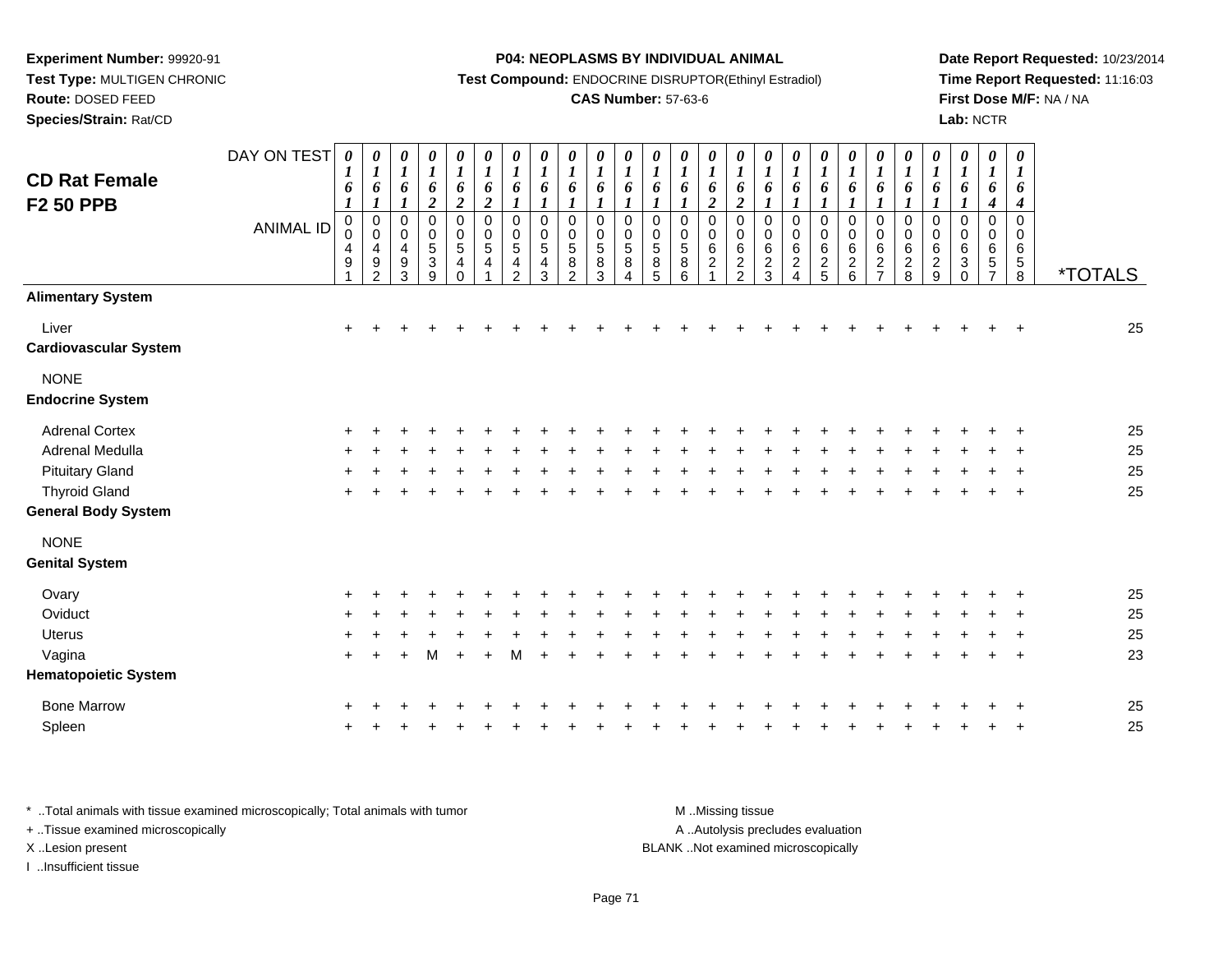**Test Type:** MULTIGEN CHRONIC**Route:** DOSED FEED

**Species/Strain:** Rat/CD

#### **P04: NEOPLASMS BY INDIVIDUAL ANIMAL**

**Test Compound:** ENDOCRINE DISRUPTOR(Ethinyl Estradiol)

### **CAS Number:** 57-63-6

**Date Report Requested:** 10/23/2014**Time Report Requested:** 11:16:04**First Dose M/F:** NA / NA**Lab:** NCTR

| <b>CD Rat Female</b><br><b>F2 50 PPB</b>       | DAY ON TEST<br><b>ANIMAL ID</b> | $\boldsymbol{l}$<br>6<br>$\boldsymbol{l}$<br>$\mathbf 0$<br>0<br>$\overline{4}$<br>9 | $\boldsymbol{l}$<br>6<br>$\boldsymbol{l}$<br>$\mathbf 0$<br>$\mathbf 0$<br>4<br>$\boldsymbol{9}$<br>$\mathfrak{p}$ | U<br>$\boldsymbol{l}$<br>6<br>0<br>$\mathbf 0$<br>4<br>9<br>3 | $\frac{\theta}{I}$<br>6<br>$\overline{2}$<br>0<br>$\mathbf 0$<br>5<br>$\sqrt{3}$<br>9 | 0<br>$\boldsymbol{l}$<br>6<br>$\overline{c}$<br>0<br>$\pmb{0}$<br>$\overline{5}$<br>$\overline{4}$<br>$\Omega$ | 0<br>$\boldsymbol{I}$<br>6<br>$\overline{2}$<br>$\boldsymbol{0}$<br>$\mathbf 0$<br>$\,$ 5 $\,$<br>$\overline{4}$ | $\frac{\theta}{I}$<br>6<br>$\pmb{0}$<br>$\mathbf 0$<br>$\sqrt{5}$<br>$\overline{4}$<br>$\mathfrak{p}$ | $\frac{\theta}{I}$<br>6<br>0<br>$\mathbf 0$<br>5<br>4<br>3 | $\frac{\boldsymbol{\theta}}{\boldsymbol{I}}$<br>6<br>$\Omega$<br>0<br>$\sqrt{5}$<br>8<br>$\mathcal{P}$ | $\boldsymbol{\mathit{U}}$<br>$\boldsymbol{l}$<br>6<br>$\Omega$<br>$\mathbf 0$<br>$\overline{5}$<br>8<br>3 | $\boldsymbol{\theta}$<br>$\boldsymbol{l}$<br>6<br>$\Omega$<br>0<br>5<br>$\bf 8$ | 0<br>$\boldsymbol{l}$<br>6<br>0<br>0<br>$\,$ 5 $\,$<br>$\bf 8$<br>5 | 0<br>$\boldsymbol{l}$<br>6<br>$\Omega$<br>0<br>5<br>8<br>6 | 0<br>$\boldsymbol{I}$<br>6<br>$\overline{c}$<br>$\mathbf 0$<br>$\mathbf 0$<br>6<br>$\overline{c}$ | 0<br>$\boldsymbol{l}$<br>6<br>$\overline{\mathbf{c}}$<br>$\Omega$<br>0<br>6<br>$\overline{c}$<br>$\mathcal{P}$ | 0<br>$\boldsymbol{l}$<br>6<br>0<br>$\pmb{0}$<br>6<br>$\boldsymbol{2}$<br>3 | $\boldsymbol{\theta}$<br>$\boldsymbol{l}$<br>6<br>$\boldsymbol{l}$<br>$\mathbf 0$<br>$\mathbf 0$<br>$\,6$<br>$\sqrt{2}$<br>$\Delta$ | 0<br>$\boldsymbol{l}$<br>6<br>$\mathbf 0$<br>$\mathbf 0$<br>6<br>$\frac{2}{5}$ | $\frac{\boldsymbol{\theta}}{\boldsymbol{I}}$<br>6<br>0<br>0<br>6<br>$\overline{2}$<br>6 | $\frac{\boldsymbol{\theta}}{\boldsymbol{I}}$<br>6<br>$\mathbf{I}$<br>0<br>$\pmb{0}$<br>6<br>$\boldsymbol{2}$ | $\boldsymbol{\theta}$<br>$\boldsymbol{l}$<br>6<br>$\pmb{0}$<br>$\pmb{0}$<br>$\,6\,$<br>$\overline{2}$<br>8 | 0<br>$\boldsymbol{l}$<br>6<br>$\Omega$<br>0<br>$\,6\,$<br>$\overline{c}$<br>9 | $\boldsymbol{\theta}$<br>$\boldsymbol{l}$<br>6<br>$\Omega$<br>0<br>6<br>$\mathbf{3}$<br>$\Omega$ | 0<br>$\boldsymbol{l}$<br>6<br>4<br>$\Omega$<br>0<br>6<br>5 | $\boldsymbol{\theta}$<br>6<br>4<br>$\Omega$<br>$\mathbf 0$<br>6<br>5<br>8 | <i><b>*TOTALS</b></i> |
|------------------------------------------------|---------------------------------|--------------------------------------------------------------------------------------|--------------------------------------------------------------------------------------------------------------------|---------------------------------------------------------------|---------------------------------------------------------------------------------------|----------------------------------------------------------------------------------------------------------------|------------------------------------------------------------------------------------------------------------------|-------------------------------------------------------------------------------------------------------|------------------------------------------------------------|--------------------------------------------------------------------------------------------------------|-----------------------------------------------------------------------------------------------------------|---------------------------------------------------------------------------------|---------------------------------------------------------------------|------------------------------------------------------------|---------------------------------------------------------------------------------------------------|----------------------------------------------------------------------------------------------------------------|----------------------------------------------------------------------------|-------------------------------------------------------------------------------------------------------------------------------------|--------------------------------------------------------------------------------|-----------------------------------------------------------------------------------------|--------------------------------------------------------------------------------------------------------------|------------------------------------------------------------------------------------------------------------|-------------------------------------------------------------------------------|--------------------------------------------------------------------------------------------------|------------------------------------------------------------|---------------------------------------------------------------------------|-----------------------|
| Thymus                                         |                                 | $+$                                                                                  |                                                                                                                    |                                                               |                                                                                       |                                                                                                                |                                                                                                                  |                                                                                                       |                                                            |                                                                                                        |                                                                                                           |                                                                                 |                                                                     |                                                            |                                                                                                   |                                                                                                                |                                                                            |                                                                                                                                     |                                                                                |                                                                                         |                                                                                                              |                                                                                                            | $\ddot{}$                                                                     |                                                                                                  |                                                            | $\ddot{}$                                                                 | 25                    |
| <b>Integumentary System</b>                    |                                 |                                                                                      |                                                                                                                    |                                                               |                                                                                       |                                                                                                                |                                                                                                                  |                                                                                                       |                                                            |                                                                                                        |                                                                                                           |                                                                                 |                                                                     |                                                            |                                                                                                   |                                                                                                                |                                                                            |                                                                                                                                     |                                                                                |                                                                                         |                                                                                                              |                                                                                                            |                                                                               |                                                                                                  |                                                            |                                                                           |                       |
| Mammary Gland<br><b>Musculoskeletal System</b> |                                 | $\ddot{}$                                                                            |                                                                                                                    |                                                               |                                                                                       |                                                                                                                |                                                                                                                  |                                                                                                       |                                                            |                                                                                                        |                                                                                                           |                                                                                 |                                                                     |                                                            |                                                                                                   |                                                                                                                |                                                                            |                                                                                                                                     |                                                                                |                                                                                         |                                                                                                              |                                                                                                            |                                                                               |                                                                                                  |                                                            |                                                                           | 25                    |
| <b>Bone</b><br><b>Nervous System</b>           |                                 | $\pm$                                                                                |                                                                                                                    |                                                               |                                                                                       |                                                                                                                |                                                                                                                  |                                                                                                       |                                                            |                                                                                                        |                                                                                                           |                                                                                 |                                                                     |                                                            |                                                                                                   |                                                                                                                |                                                                            |                                                                                                                                     |                                                                                |                                                                                         |                                                                                                              |                                                                                                            |                                                                               |                                                                                                  |                                                            | $\overline{ }$                                                            | 25                    |
| <b>NONE</b><br><b>Respiratory System</b>       |                                 |                                                                                      |                                                                                                                    |                                                               |                                                                                       |                                                                                                                |                                                                                                                  |                                                                                                       |                                                            |                                                                                                        |                                                                                                           |                                                                                 |                                                                     |                                                            |                                                                                                   |                                                                                                                |                                                                            |                                                                                                                                     |                                                                                |                                                                                         |                                                                                                              |                                                                                                            |                                                                               |                                                                                                  |                                                            |                                                                           |                       |
| <b>NONE</b><br><b>Special Senses System</b>    |                                 |                                                                                      |                                                                                                                    |                                                               |                                                                                       |                                                                                                                |                                                                                                                  |                                                                                                       |                                                            |                                                                                                        |                                                                                                           |                                                                                 |                                                                     |                                                            |                                                                                                   |                                                                                                                |                                                                            |                                                                                                                                     |                                                                                |                                                                                         |                                                                                                              |                                                                                                            |                                                                               |                                                                                                  |                                                            |                                                                           |                       |
| <b>NONE</b><br><b>Urinary System</b>           |                                 |                                                                                      |                                                                                                                    |                                                               |                                                                                       |                                                                                                                |                                                                                                                  |                                                                                                       |                                                            |                                                                                                        |                                                                                                           |                                                                                 |                                                                     |                                                            |                                                                                                   |                                                                                                                |                                                                            |                                                                                                                                     |                                                                                |                                                                                         |                                                                                                              |                                                                                                            |                                                                               |                                                                                                  |                                                            |                                                                           |                       |
| Kidney<br><b>SYSTEMIC LESIONS</b>              |                                 | ÷                                                                                    |                                                                                                                    |                                                               |                                                                                       |                                                                                                                |                                                                                                                  |                                                                                                       |                                                            |                                                                                                        |                                                                                                           |                                                                                 |                                                                     |                                                            |                                                                                                   |                                                                                                                |                                                                            |                                                                                                                                     |                                                                                |                                                                                         |                                                                                                              |                                                                                                            |                                                                               |                                                                                                  |                                                            |                                                                           | 25                    |
| Multiple Organ                                 |                                 |                                                                                      |                                                                                                                    |                                                               |                                                                                       |                                                                                                                |                                                                                                                  |                                                                                                       |                                                            |                                                                                                        |                                                                                                           |                                                                                 |                                                                     |                                                            |                                                                                                   |                                                                                                                |                                                                            |                                                                                                                                     |                                                                                |                                                                                         |                                                                                                              |                                                                                                            |                                                                               |                                                                                                  |                                                            |                                                                           | 25                    |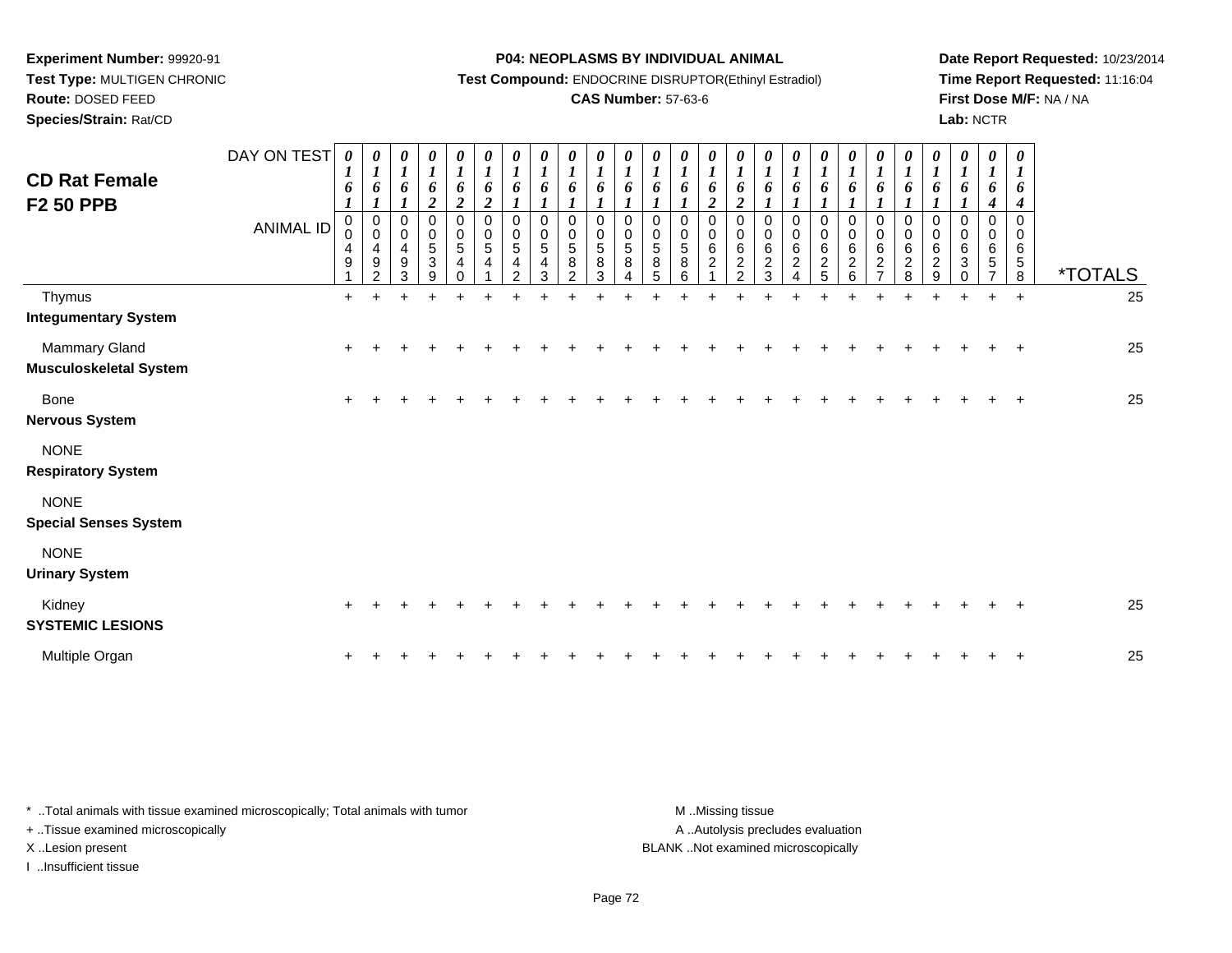**Route:** DOSED FEED

**Species/Strain:** Rat/CD

#### **P04: NEOPLASMS BY INDIVIDUAL ANIMAL**

**Test Compound:** ENDOCRINE DISRUPTOR(Ethinyl Estradiol)

### **CAS Number:** 57-63-6

**Date Report Requested:** 10/23/2014**Time Report Requested:** 11:16:04**First Dose M/F:** NA / NA**Lab:** NCTR

| <b>CD Rat Female</b><br><b>F3 CONTROL</b> | DAY ON TEST<br><b>ANIMAL ID</b> | 0<br>$\boldsymbol{l}$<br>6<br>$\boldsymbol{l}$<br>$\mathbf 0$<br>0<br>$\overline{7}$<br>0<br>8 | 0<br>$\boldsymbol{l}$<br>6<br>$\boldsymbol{l}$<br>$\pmb{0}$<br>$\pmb{0}$<br>$\overline{7}$<br>$\pmb{0}$<br>$9\,$ | 0<br>$\boldsymbol{l}$<br>$\pmb{6}$<br>$\boldsymbol{l}$<br>$\pmb{0}$<br>$\mathbf 0$<br>$\overline{7}$<br>1<br>$\Omega$ | 0<br>$\boldsymbol{l}$<br>6<br>$\boldsymbol{l}$<br>$\pmb{0}$<br>$\frac{0}{7}$<br>$\mathbf{1}$ | $\boldsymbol{\theta}$<br>$\boldsymbol{l}$<br>$\pmb{6}$<br>$\boldsymbol{l}$<br>0<br>$\begin{array}{c} 0 \\ 7 \end{array}$<br>1<br>$\overline{c}$ | 0<br>$\boldsymbol{l}$<br>6<br>$\overline{2}$<br>$\mathbf 0$<br>$\mathsf 0$<br>$\boldsymbol{7}$<br>5<br>$\overline{3}$ | $\pmb{\theta}$<br>$\boldsymbol{l}$<br>6<br>$\boldsymbol{l}$<br>$\mathbf 0$<br>$\mathbf 0$<br>$\overline{7}$<br>$\sqrt{5}$<br>4 | 0<br>$\boldsymbol{l}$<br>6<br>0<br>0<br>$\overline{7}$<br>5<br>5 | 0<br>$\boldsymbol{l}$<br>6<br>$\boldsymbol{l}$<br>0<br>$\mathbf 0$<br>$\overline{7}$<br>$\begin{array}{c} 5 \\ 6 \end{array}$ | $\boldsymbol{\theta}$<br>$\boldsymbol{l}$<br>6<br>$\boldsymbol{l}$<br>$\mathbf 0$<br>$\mathbf 0$<br>$\overline{7}$<br>$\,$ 5 $\,$<br>$\overline{7}$ | $\pmb{\theta}$<br>$\boldsymbol{l}$<br>6<br>1<br>$\pmb{0}$<br>0<br>$\overline{7}$<br>$\overline{5}$<br>8 | 0<br>$\boldsymbol{l}$<br>6<br>$\overline{2}$<br>0<br>0<br>$\overline{7}$<br>$\boldsymbol{9}$<br>$\overline{7}$ | 0<br>$\boldsymbol{l}$<br>6<br>$\overline{2}$<br>0<br>$\frac{0}{7}$<br>$\boldsymbol{9}$<br>$\overline{8}$ | $\boldsymbol{\theta}$<br>$\boldsymbol{I}$<br>6<br>$\boldsymbol{l}$<br>$\pmb{0}$<br>$\pmb{0}$<br>$\boldsymbol{7}$<br>$\boldsymbol{9}$<br>$\boldsymbol{9}$ | 0<br>$\boldsymbol{l}$<br>6<br>$\boldsymbol{l}$<br>$\,0\,$<br>$\pmb{0}$<br>$\bf 8$<br>$\,0\,$<br>$\Omega$ | $\boldsymbol{\theta}$<br>$\boldsymbol{l}$<br>$\pmb{6}$<br>$\boldsymbol{l}$<br>$\mathbf 0$<br>$\pmb{0}$<br>8<br>$\mathbf 0$ | 0<br>$\boldsymbol{l}$<br>6<br>$\boldsymbol{l}$<br>$\pmb{0}$<br>0<br>8<br>$\mathbf 0$<br>$\overline{2}$ | $\boldsymbol{\theta}$<br>$\boldsymbol{l}$<br>6<br>$\boldsymbol{2}$<br>$\pmb{0}$<br>$\mathbf 0$<br>8<br>4<br>$\overline{2}$ | 0<br>$\boldsymbol{l}$<br>6<br>$\overline{2}$<br>$\boldsymbol{0}$<br>$\pmb{0}$<br>8<br>$\overline{\mathbf{4}}$<br>3 | 0<br>$\boldsymbol{l}$<br>6<br>$\overline{2}$<br>$\pmb{0}$<br>$\pmb{0}$<br>8<br>$\overline{\mathbf{4}}$<br>4 | $\pmb{\theta}$<br>$\boldsymbol{l}$<br>6<br>$\boldsymbol{l}$<br>$\mathbf 0$<br>$\mathbf 0$<br>8<br>4<br>$\overline{5}$ | $\pmb{\theta}$<br>$\boldsymbol{l}$<br>6<br>$\mathbf{I}$<br>$\mathbf 0$<br>0<br>8<br>$\overline{\mathbf{4}}$<br>$\,6\,$ | $\pmb{\theta}$<br>$\boldsymbol{l}$<br>6<br>5<br>0<br>0<br>8<br>9<br>$\mathbf 0$ | $\pmb{\theta}$<br>$\boldsymbol{l}$<br>6<br>$5\overline{)}$<br>0<br>0<br>8<br>9 | $\boldsymbol{\theta}$<br>$\boldsymbol{l}$<br>6<br>5<br>0<br>$\mathbf 0$<br>8<br>9<br>$\overline{2}$ | <i><b>*TOTALS</b></i> |
|-------------------------------------------|---------------------------------|------------------------------------------------------------------------------------------------|------------------------------------------------------------------------------------------------------------------|-----------------------------------------------------------------------------------------------------------------------|----------------------------------------------------------------------------------------------|-------------------------------------------------------------------------------------------------------------------------------------------------|-----------------------------------------------------------------------------------------------------------------------|--------------------------------------------------------------------------------------------------------------------------------|------------------------------------------------------------------|-------------------------------------------------------------------------------------------------------------------------------|-----------------------------------------------------------------------------------------------------------------------------------------------------|---------------------------------------------------------------------------------------------------------|----------------------------------------------------------------------------------------------------------------|----------------------------------------------------------------------------------------------------------|----------------------------------------------------------------------------------------------------------------------------------------------------------|----------------------------------------------------------------------------------------------------------|----------------------------------------------------------------------------------------------------------------------------|--------------------------------------------------------------------------------------------------------|----------------------------------------------------------------------------------------------------------------------------|--------------------------------------------------------------------------------------------------------------------|-------------------------------------------------------------------------------------------------------------|-----------------------------------------------------------------------------------------------------------------------|------------------------------------------------------------------------------------------------------------------------|---------------------------------------------------------------------------------|--------------------------------------------------------------------------------|-----------------------------------------------------------------------------------------------------|-----------------------|
| <b>Alimentary System</b>                  |                                 |                                                                                                |                                                                                                                  |                                                                                                                       |                                                                                              |                                                                                                                                                 |                                                                                                                       |                                                                                                                                |                                                                  |                                                                                                                               |                                                                                                                                                     |                                                                                                         |                                                                                                                |                                                                                                          |                                                                                                                                                          |                                                                                                          |                                                                                                                            |                                                                                                        |                                                                                                                            |                                                                                                                    |                                                                                                             |                                                                                                                       |                                                                                                                        |                                                                                 |                                                                                |                                                                                                     |                       |
| Liver<br><b>Cardiovascular System</b>     |                                 | $\ddot{}$                                                                                      |                                                                                                                  |                                                                                                                       |                                                                                              |                                                                                                                                                 |                                                                                                                       |                                                                                                                                |                                                                  |                                                                                                                               |                                                                                                                                                     |                                                                                                         |                                                                                                                |                                                                                                          |                                                                                                                                                          |                                                                                                          |                                                                                                                            |                                                                                                        |                                                                                                                            |                                                                                                                    |                                                                                                             |                                                                                                                       |                                                                                                                        |                                                                                 |                                                                                | $\ddot{}$                                                                                           | 25                    |
| <b>NONE</b><br><b>Endocrine System</b>    |                                 |                                                                                                |                                                                                                                  |                                                                                                                       |                                                                                              |                                                                                                                                                 |                                                                                                                       |                                                                                                                                |                                                                  |                                                                                                                               |                                                                                                                                                     |                                                                                                         |                                                                                                                |                                                                                                          |                                                                                                                                                          |                                                                                                          |                                                                                                                            |                                                                                                        |                                                                                                                            |                                                                                                                    |                                                                                                             |                                                                                                                       |                                                                                                                        |                                                                                 |                                                                                |                                                                                                     |                       |
| <b>Adrenal Cortex</b>                     |                                 |                                                                                                |                                                                                                                  |                                                                                                                       |                                                                                              |                                                                                                                                                 |                                                                                                                       |                                                                                                                                |                                                                  |                                                                                                                               |                                                                                                                                                     |                                                                                                         |                                                                                                                |                                                                                                          |                                                                                                                                                          |                                                                                                          |                                                                                                                            |                                                                                                        |                                                                                                                            |                                                                                                                    |                                                                                                             |                                                                                                                       |                                                                                                                        |                                                                                 |                                                                                |                                                                                                     | 25                    |
| Adrenal Medulla                           |                                 |                                                                                                |                                                                                                                  |                                                                                                                       |                                                                                              |                                                                                                                                                 |                                                                                                                       |                                                                                                                                |                                                                  |                                                                                                                               |                                                                                                                                                     |                                                                                                         |                                                                                                                |                                                                                                          |                                                                                                                                                          |                                                                                                          |                                                                                                                            |                                                                                                        |                                                                                                                            |                                                                                                                    |                                                                                                             |                                                                                                                       |                                                                                                                        |                                                                                 |                                                                                |                                                                                                     | 25                    |
| <b>Pituitary Gland</b>                    |                                 |                                                                                                |                                                                                                                  |                                                                                                                       |                                                                                              |                                                                                                                                                 |                                                                                                                       |                                                                                                                                |                                                                  |                                                                                                                               |                                                                                                                                                     |                                                                                                         |                                                                                                                |                                                                                                          |                                                                                                                                                          |                                                                                                          |                                                                                                                            |                                                                                                        |                                                                                                                            |                                                                                                                    |                                                                                                             |                                                                                                                       |                                                                                                                        |                                                                                 |                                                                                |                                                                                                     | 25                    |
| <b>Thyroid Gland</b>                      |                                 | $\ddot{}$                                                                                      |                                                                                                                  |                                                                                                                       |                                                                                              |                                                                                                                                                 |                                                                                                                       |                                                                                                                                |                                                                  |                                                                                                                               |                                                                                                                                                     |                                                                                                         |                                                                                                                |                                                                                                          |                                                                                                                                                          |                                                                                                          |                                                                                                                            |                                                                                                        |                                                                                                                            |                                                                                                                    |                                                                                                             |                                                                                                                       |                                                                                                                        |                                                                                 |                                                                                | $\overline{+}$                                                                                      | 25                    |
| <b>General Body System</b>                |                                 |                                                                                                |                                                                                                                  |                                                                                                                       |                                                                                              |                                                                                                                                                 |                                                                                                                       |                                                                                                                                |                                                                  |                                                                                                                               |                                                                                                                                                     |                                                                                                         |                                                                                                                |                                                                                                          |                                                                                                                                                          |                                                                                                          |                                                                                                                            |                                                                                                        |                                                                                                                            |                                                                                                                    |                                                                                                             |                                                                                                                       |                                                                                                                        |                                                                                 |                                                                                |                                                                                                     |                       |
| <b>NONE</b>                               |                                 |                                                                                                |                                                                                                                  |                                                                                                                       |                                                                                              |                                                                                                                                                 |                                                                                                                       |                                                                                                                                |                                                                  |                                                                                                                               |                                                                                                                                                     |                                                                                                         |                                                                                                                |                                                                                                          |                                                                                                                                                          |                                                                                                          |                                                                                                                            |                                                                                                        |                                                                                                                            |                                                                                                                    |                                                                                                             |                                                                                                                       |                                                                                                                        |                                                                                 |                                                                                |                                                                                                     |                       |
| <b>Genital System</b>                     |                                 |                                                                                                |                                                                                                                  |                                                                                                                       |                                                                                              |                                                                                                                                                 |                                                                                                                       |                                                                                                                                |                                                                  |                                                                                                                               |                                                                                                                                                     |                                                                                                         |                                                                                                                |                                                                                                          |                                                                                                                                                          |                                                                                                          |                                                                                                                            |                                                                                                        |                                                                                                                            |                                                                                                                    |                                                                                                             |                                                                                                                       |                                                                                                                        |                                                                                 |                                                                                |                                                                                                     |                       |
| Ovary                                     |                                 |                                                                                                |                                                                                                                  |                                                                                                                       |                                                                                              |                                                                                                                                                 |                                                                                                                       |                                                                                                                                |                                                                  |                                                                                                                               |                                                                                                                                                     |                                                                                                         |                                                                                                                |                                                                                                          |                                                                                                                                                          |                                                                                                          |                                                                                                                            |                                                                                                        |                                                                                                                            |                                                                                                                    |                                                                                                             |                                                                                                                       |                                                                                                                        |                                                                                 |                                                                                |                                                                                                     | 25                    |
| Oviduct                                   |                                 | +                                                                                              |                                                                                                                  |                                                                                                                       |                                                                                              |                                                                                                                                                 |                                                                                                                       |                                                                                                                                |                                                                  |                                                                                                                               |                                                                                                                                                     |                                                                                                         |                                                                                                                |                                                                                                          |                                                                                                                                                          |                                                                                                          |                                                                                                                            |                                                                                                        |                                                                                                                            |                                                                                                                    |                                                                                                             |                                                                                                                       |                                                                                                                        |                                                                                 |                                                                                |                                                                                                     | 25                    |
| <b>Uterus</b>                             |                                 |                                                                                                |                                                                                                                  |                                                                                                                       |                                                                                              |                                                                                                                                                 |                                                                                                                       |                                                                                                                                |                                                                  |                                                                                                                               |                                                                                                                                                     |                                                                                                         |                                                                                                                |                                                                                                          |                                                                                                                                                          |                                                                                                          |                                                                                                                            |                                                                                                        |                                                                                                                            |                                                                                                                    |                                                                                                             |                                                                                                                       |                                                                                                                        |                                                                                 |                                                                                |                                                                                                     | 25                    |
| Vagina                                    |                                 | $\ddot{}$                                                                                      |                                                                                                                  |                                                                                                                       |                                                                                              |                                                                                                                                                 |                                                                                                                       |                                                                                                                                |                                                                  |                                                                                                                               |                                                                                                                                                     |                                                                                                         |                                                                                                                |                                                                                                          |                                                                                                                                                          |                                                                                                          |                                                                                                                            |                                                                                                        |                                                                                                                            |                                                                                                                    |                                                                                                             |                                                                                                                       |                                                                                                                        |                                                                                 |                                                                                | $\ddot{}$                                                                                           | 25                    |
| <b>Hematopoietic System</b>               |                                 |                                                                                                |                                                                                                                  |                                                                                                                       |                                                                                              |                                                                                                                                                 |                                                                                                                       |                                                                                                                                |                                                                  |                                                                                                                               |                                                                                                                                                     |                                                                                                         |                                                                                                                |                                                                                                          |                                                                                                                                                          |                                                                                                          |                                                                                                                            |                                                                                                        |                                                                                                                            |                                                                                                                    |                                                                                                             |                                                                                                                       |                                                                                                                        |                                                                                 |                                                                                |                                                                                                     |                       |
| <b>Bone Marrow</b>                        |                                 |                                                                                                |                                                                                                                  |                                                                                                                       |                                                                                              |                                                                                                                                                 |                                                                                                                       |                                                                                                                                |                                                                  |                                                                                                                               |                                                                                                                                                     |                                                                                                         |                                                                                                                |                                                                                                          |                                                                                                                                                          |                                                                                                          |                                                                                                                            |                                                                                                        |                                                                                                                            |                                                                                                                    |                                                                                                             |                                                                                                                       |                                                                                                                        |                                                                                 |                                                                                |                                                                                                     | 25                    |
| Spleen                                    |                                 |                                                                                                |                                                                                                                  |                                                                                                                       |                                                                                              |                                                                                                                                                 |                                                                                                                       |                                                                                                                                |                                                                  |                                                                                                                               |                                                                                                                                                     |                                                                                                         |                                                                                                                |                                                                                                          |                                                                                                                                                          |                                                                                                          |                                                                                                                            |                                                                                                        |                                                                                                                            |                                                                                                                    |                                                                                                             |                                                                                                                       |                                                                                                                        |                                                                                 |                                                                                |                                                                                                     | 25                    |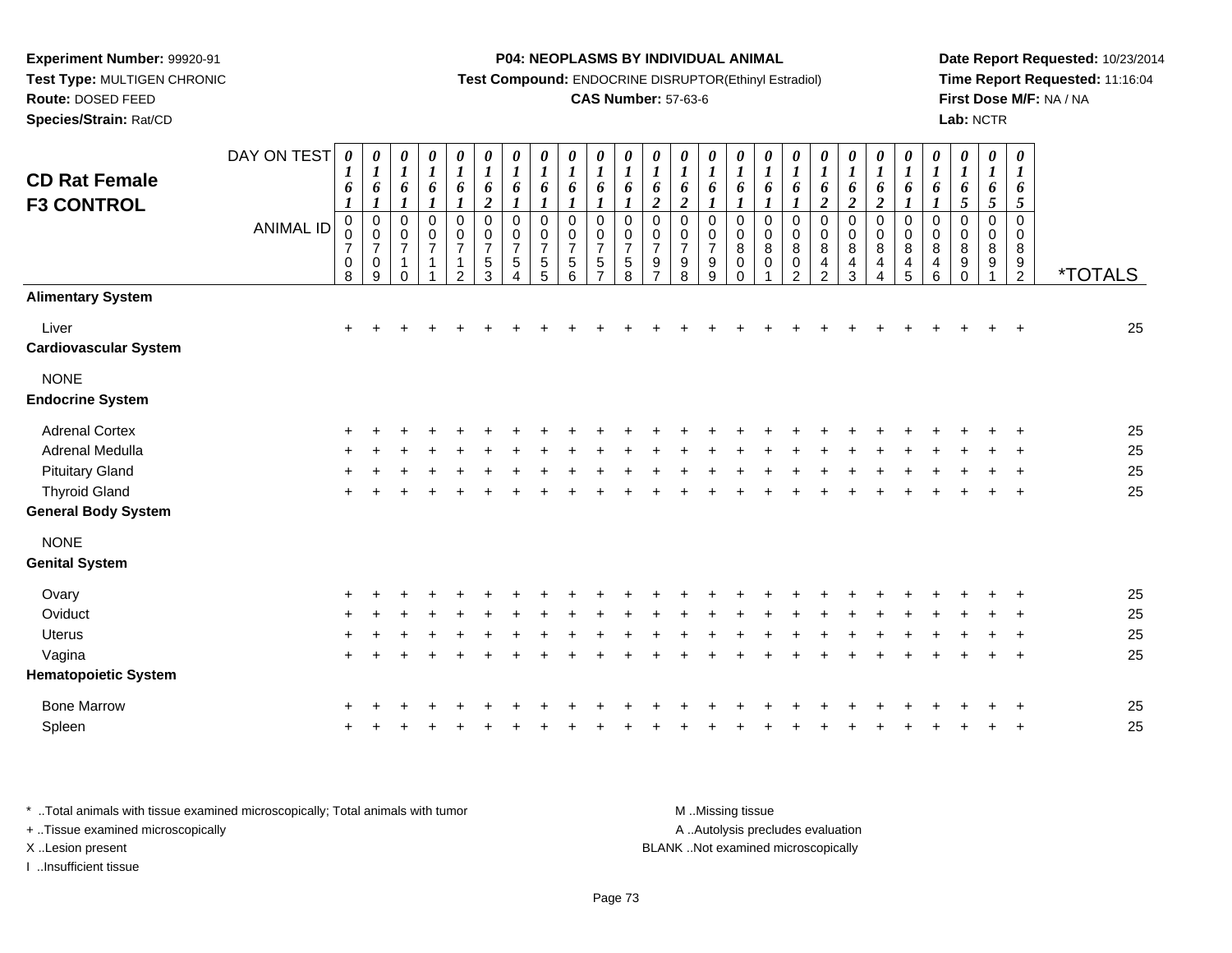**Experiment Number:** 99920-91 **Test Type:** MULTIGEN CHRONIC**Route:** DOSED FEED

**Species/Strain:** Rat/CD

#### **P04: NEOPLASMS BY INDIVIDUAL ANIMAL**

**Test Compound:** ENDOCRINE DISRUPTOR(Ethinyl Estradiol)

### **CAS Number:** 57-63-6

**Date Report Requested:** 10/23/2014**Time Report Requested:** 11:16:04**First Dose M/F:** NA / NA**Lab:** NCTR

| <b>CD Rat Female</b><br><b>F3 CONTROL</b>   | DAY ON TEST<br><b>ANIMAL ID</b> | $\boldsymbol{\theta}$<br>1<br>6<br>$\mathbf 0$<br>0<br>$\overline{7}$<br>0<br>8 | 0<br>$\boldsymbol{l}$<br>6<br>$\pmb{0}$<br>$\pmb{0}$<br>$\overline{7}$<br>$\mathbf 0$<br>9 | $\frac{\theta}{I}$<br>6<br>0<br>$\mathbf 0$<br>$\overline{7}$<br>1<br>0 | $\begin{matrix} 0 \\ 1 \end{matrix}$<br>6<br>0<br>$\pmb{0}$<br>$\overline{7}$<br>$\overline{A}$ | 0<br>$\boldsymbol{l}$<br>6<br>$\mathbf 0$<br>$\pmb{0}$<br>$\boldsymbol{7}$<br>$\mathbf{1}$<br>$\mathcal{P}$ | 0<br>$\boldsymbol{l}$<br>6<br>$\boldsymbol{2}$<br>$\mathbf 0$<br>$\,0\,$<br>$\boldsymbol{7}$<br>$\sqrt{5}$<br>3 | $\boldsymbol{\theta}$<br>$\boldsymbol{l}$<br>6<br>0<br>0<br>$\overline{7}$<br>5 | $\boldsymbol{\theta}$<br>$\boldsymbol{l}$<br>6<br>0<br>0<br>$\overline{7}$<br>5<br>5 | $\boldsymbol{\theta}$<br>$\boldsymbol{l}$<br>6<br>0<br>0<br>$\overline{7}$<br>$\sqrt{5}$<br>6 | $\boldsymbol{\theta}$<br>$\boldsymbol{l}$<br>6<br>0<br>$\overline{7}$<br>5 | $\boldsymbol{\theta}$<br>$\boldsymbol{l}$<br>6<br>0<br>0<br>$\overline{7}$<br>5<br>8 | 0<br>$\boldsymbol{l}$<br>6<br>$\boldsymbol{2}$<br>0<br>0<br>$\overline{7}$<br>9 | 0<br>$\boldsymbol{l}$<br>6<br>$\boldsymbol{2}$<br>$\Omega$<br>0<br>$\overline{7}$<br>9<br>8 | 0<br>$\boldsymbol{l}$<br>6<br>0<br>0<br>$\overline{7}$<br>9<br>9 | 0<br>$\boldsymbol{l}$<br>6<br>$\Omega$<br>0<br>8<br>0<br>$\Omega$ | $\boldsymbol{l}$<br>6<br>1<br>$\Omega$<br>0<br>8<br>0 | 0<br>1<br>6<br>0<br>0<br>$\bf 8$<br>0<br>$\mathcal{P}$ | 0<br>$\boldsymbol{l}$<br>6<br>$\boldsymbol{2}$<br>0<br>$\pmb{0}$<br>8<br>4<br>$\mathcal{P}$ | 0<br>$\boldsymbol{l}$<br>6<br>$\overline{\mathbf{c}}$<br>0<br>0<br>$\bf 8$<br>4<br>$\mathbf{3}$ | 0<br>$\boldsymbol{l}$<br>6<br>$\boldsymbol{2}$<br>0<br>0<br>8<br>4 | 0<br>$\boldsymbol{l}$<br>6<br>0<br>0<br>8<br>4<br>5 | 0<br>$\boldsymbol{l}$<br>6<br>0<br>0<br>8<br>4<br>6 | 0<br>$\boldsymbol{l}$<br>6<br>5<br>$\Omega$<br>0<br>8<br>9<br>$\Omega$ | 0<br>$\boldsymbol{l}$<br>6<br>5<br>0<br>8<br>9 | 0<br>6<br>5<br>0<br>0<br>8<br>9<br>$\overline{2}$ | *TOTALS |  |
|---------------------------------------------|---------------------------------|---------------------------------------------------------------------------------|--------------------------------------------------------------------------------------------|-------------------------------------------------------------------------|-------------------------------------------------------------------------------------------------|-------------------------------------------------------------------------------------------------------------|-----------------------------------------------------------------------------------------------------------------|---------------------------------------------------------------------------------|--------------------------------------------------------------------------------------|-----------------------------------------------------------------------------------------------|----------------------------------------------------------------------------|--------------------------------------------------------------------------------------|---------------------------------------------------------------------------------|---------------------------------------------------------------------------------------------|------------------------------------------------------------------|-------------------------------------------------------------------|-------------------------------------------------------|--------------------------------------------------------|---------------------------------------------------------------------------------------------|-------------------------------------------------------------------------------------------------|--------------------------------------------------------------------|-----------------------------------------------------|-----------------------------------------------------|------------------------------------------------------------------------|------------------------------------------------|---------------------------------------------------|---------|--|
| Thymus<br><b>Integumentary System</b>       |                                 | $+$                                                                             | $\ddot{}$                                                                                  | $\ddot{}$                                                               | $\ddot{}$                                                                                       | $\ddot{}$                                                                                                   | $\ddot{}$                                                                                                       | $+$                                                                             | ÷                                                                                    |                                                                                               | $\overline{ }$                                                             | ÷.                                                                                   | ÷                                                                               | ÷                                                                                           | $\ddot{}$                                                        | ∔                                                                 |                                                       |                                                        | ÷                                                                                           | ÷                                                                                               | $\div$                                                             | $\ddot{}$                                           | $\ddot{}$                                           | $+$                                                                    | $+$                                            | $\ddot{}$                                         | 25      |  |
| Mammary Gland<br>Musculoskeletal System     |                                 | $+$                                                                             |                                                                                            |                                                                         |                                                                                                 |                                                                                                             |                                                                                                                 |                                                                                 |                                                                                      |                                                                                               |                                                                            |                                                                                      |                                                                                 |                                                                                             |                                                                  |                                                                   |                                                       |                                                        |                                                                                             |                                                                                                 |                                                                    |                                                     |                                                     |                                                                        |                                                | $\div$                                            | 25      |  |
| Bone<br>Nervous System                      |                                 | $+$                                                                             |                                                                                            |                                                                         |                                                                                                 |                                                                                                             |                                                                                                                 |                                                                                 |                                                                                      |                                                                                               |                                                                            |                                                                                      |                                                                                 |                                                                                             |                                                                  |                                                                   |                                                       |                                                        |                                                                                             |                                                                                                 |                                                                    |                                                     |                                                     |                                                                        |                                                |                                                   | 25      |  |
| <b>NONE</b><br><b>Respiratory System</b>    |                                 |                                                                                 |                                                                                            |                                                                         |                                                                                                 |                                                                                                             |                                                                                                                 |                                                                                 |                                                                                      |                                                                                               |                                                                            |                                                                                      |                                                                                 |                                                                                             |                                                                  |                                                                   |                                                       |                                                        |                                                                                             |                                                                                                 |                                                                    |                                                     |                                                     |                                                                        |                                                |                                                   |         |  |
| <b>NONE</b><br><b>Special Senses System</b> |                                 |                                                                                 |                                                                                            |                                                                         |                                                                                                 |                                                                                                             |                                                                                                                 |                                                                                 |                                                                                      |                                                                                               |                                                                            |                                                                                      |                                                                                 |                                                                                             |                                                                  |                                                                   |                                                       |                                                        |                                                                                             |                                                                                                 |                                                                    |                                                     |                                                     |                                                                        |                                                |                                                   |         |  |
| <b>NONE</b><br><b>Urinary System</b>        |                                 |                                                                                 |                                                                                            |                                                                         |                                                                                                 |                                                                                                             |                                                                                                                 |                                                                                 |                                                                                      |                                                                                               |                                                                            |                                                                                      |                                                                                 |                                                                                             |                                                                  |                                                                   |                                                       |                                                        |                                                                                             |                                                                                                 |                                                                    |                                                     |                                                     |                                                                        |                                                |                                                   |         |  |
| Kidney<br><b>SYSTEMIC LESIONS</b>           |                                 |                                                                                 |                                                                                            |                                                                         |                                                                                                 |                                                                                                             |                                                                                                                 |                                                                                 |                                                                                      |                                                                                               |                                                                            |                                                                                      |                                                                                 |                                                                                             |                                                                  |                                                                   |                                                       |                                                        |                                                                                             |                                                                                                 |                                                                    |                                                     |                                                     |                                                                        |                                                |                                                   | 25      |  |
| Multiple Organ                              |                                 |                                                                                 |                                                                                            |                                                                         |                                                                                                 |                                                                                                             |                                                                                                                 |                                                                                 |                                                                                      |                                                                                               |                                                                            |                                                                                      |                                                                                 |                                                                                             |                                                                  |                                                                   |                                                       |                                                        |                                                                                             |                                                                                                 |                                                                    |                                                     |                                                     |                                                                        |                                                |                                                   | 25      |  |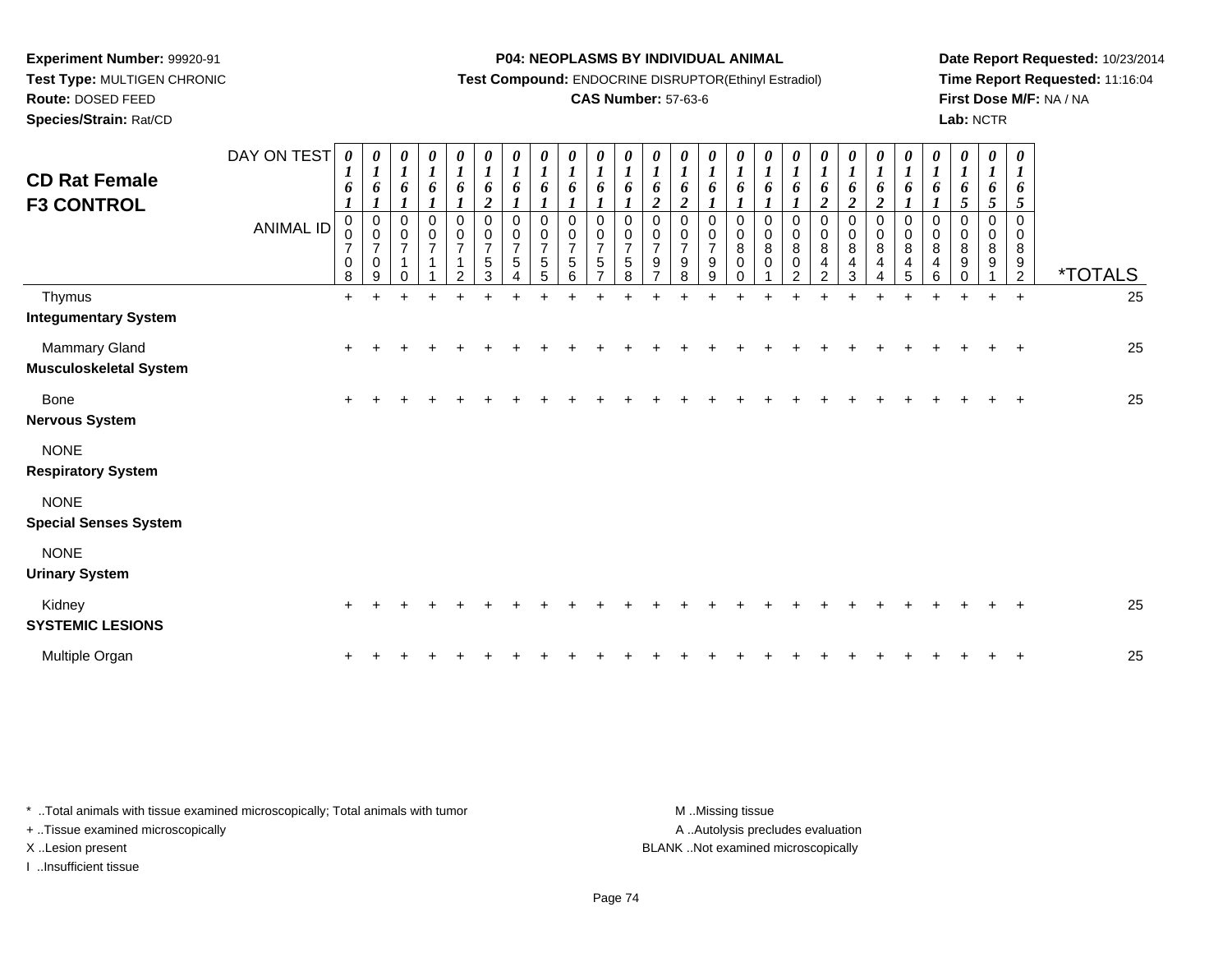**Route:** DOSED FEED

**Species/Strain:** Rat/CD

#### **P04: NEOPLASMS BY INDIVIDUAL ANIMAL**

**Test Compound:** ENDOCRINE DISRUPTOR(Ethinyl Estradiol)

### **CAS Number:** 57-63-6

**Date Report Requested:** 10/23/2014**Time Report Requested:** 11:16:04**First Dose M/F:** NA / NA**Lab:** NCTR

| <b>CD Rat Female</b><br><b>F3/2PPB TO CTRL</b>           | DAY ON TEST<br><b>ANIMAL ID</b> | 0<br>$\boldsymbol{l}$<br>6<br>$\pmb{0}$<br>0<br>$\boldsymbol{7}$<br>1<br>$\mathbf{3}$ | $\boldsymbol{\theta}$<br>$\boldsymbol{l}$<br>6<br>$\boldsymbol{l}$<br>$\pmb{0}$<br>$\pmb{0}$<br>$\boldsymbol{7}$<br>$\overline{1}$<br>$\overline{4}$ | $\boldsymbol{\theta}$<br>$\boldsymbol{l}$<br>6<br>1<br>$\pmb{0}$<br>$\,0\,$<br>$\boldsymbol{7}$<br>$\mathbf{1}$<br>5 | $\begin{matrix} 0 \\ 1 \end{matrix}$<br>6<br>$\boldsymbol{l}$<br>$\mathbf 0$<br>$\frac{0}{7}$<br>$\mathbf{1}$<br>6 | $\boldsymbol{\theta}$<br>$\boldsymbol{l}$<br>6<br>1<br>0<br>$\frac{0}{7}$<br>$\mathbf{1}$<br>$\overline{7}$ | 0<br>$\boldsymbol{l}$<br>6<br>0<br>$\boldsymbol{0}$<br>$\overline{7}$<br>1<br>8 | $\boldsymbol{\theta}$<br>$\boldsymbol{l}$<br>6<br>$\pmb{0}$<br>$\pmb{0}$<br>$\overline{7}$<br>$\mathbf 5$<br>9 | $\boldsymbol{\theta}$<br>$\boldsymbol{l}$<br>6<br>$\mathbf 0$<br>0<br>$\overline{7}$<br>6<br>$\Omega$ | $\pmb{\theta}$<br>$\boldsymbol{l}$<br>6<br>$\Omega$<br>0<br>$\overline{7}$<br>6 | $\boldsymbol{\theta}$<br>$\boldsymbol{l}$<br>6<br>1<br>$\mathbf 0$<br>0<br>$\boldsymbol{7}$<br>6<br>$\mathcal{P}$ | $\boldsymbol{\theta}$<br>$\boldsymbol{l}$<br>6<br>$\Omega$<br>0<br>$\overline{7}$<br>6<br>3 | $\boldsymbol{\theta}$<br>$\boldsymbol{l}$<br>6<br>$\mathbf 0$<br>0<br>$\overline{7}$<br>$\,6\,$<br>4 | 0<br>$\boldsymbol{l}$<br>6<br>$\mathbf 0$<br>0<br>8<br>0<br>3 | $\boldsymbol{\theta}$<br>$\boldsymbol{l}$<br>6<br>$\mathbf 0$<br>$\mathbf 0$<br>$\bf 8$<br>$\,0\,$<br>4 | 0<br>$\boldsymbol{l}$<br>6<br>$\mathbf 0$<br>0<br>$\bf 8$<br>$\pmb{0}$<br>5 | 0<br>$\boldsymbol{l}$<br>6<br>$\mathbf 0$<br>0<br>$\bf 8$<br>$\pmb{0}$<br>6 | $\boldsymbol{\theta}$<br>$\boldsymbol{l}$<br>6<br>$\pmb{0}$<br>0<br>$\, 8$<br>$\pmb{0}$<br>$\overline{7}$ | $\boldsymbol{\theta}$<br>$\boldsymbol{l}$<br>6<br>$\overline{c}$<br>0<br>0<br>$\bf 8$<br>$\overline{\mathbf{4}}$<br>$\overline{ }$ | 0<br>$\boldsymbol{l}$<br>6<br>0<br>0<br>$\bf 8$<br>4<br>8 | $\pmb{\theta}$<br>$\boldsymbol{l}$<br>6<br>$\boldsymbol{\eta}$<br>$\pmb{0}$<br>$\pmb{0}$<br>8<br>4<br>9 | $\boldsymbol{\theta}$<br>$\boldsymbol{l}$<br>6<br>$\pmb{0}$<br>$\mathbf 0$<br>$\bf 8$<br>$\sqrt{5}$<br>$\Omega$ | 0<br>$\boldsymbol{l}$<br>6<br>$\mathbf 0$<br>0<br>8<br>5 | 0<br>$\boldsymbol{l}$<br>6<br>0<br>0<br>8<br>$\,$ 5 $\,$<br>$\overline{2}$ | $\boldsymbol{\theta}$<br>$\boldsymbol{l}$<br>6<br>$\overline{5}$<br>$\Omega$<br>$\mathbf 0$<br>8<br>$9\,$<br>3 | 0<br>1<br>6<br>$\sqrt{5}$<br>0<br>$\mathbf 0$<br>8<br>$\boldsymbol{9}$<br>$\overline{4}$ | <i><b>*TOTALS</b></i> |
|----------------------------------------------------------|---------------------------------|---------------------------------------------------------------------------------------|------------------------------------------------------------------------------------------------------------------------------------------------------|----------------------------------------------------------------------------------------------------------------------|--------------------------------------------------------------------------------------------------------------------|-------------------------------------------------------------------------------------------------------------|---------------------------------------------------------------------------------|----------------------------------------------------------------------------------------------------------------|-------------------------------------------------------------------------------------------------------|---------------------------------------------------------------------------------|-------------------------------------------------------------------------------------------------------------------|---------------------------------------------------------------------------------------------|------------------------------------------------------------------------------------------------------|---------------------------------------------------------------|---------------------------------------------------------------------------------------------------------|-----------------------------------------------------------------------------|-----------------------------------------------------------------------------|-----------------------------------------------------------------------------------------------------------|------------------------------------------------------------------------------------------------------------------------------------|-----------------------------------------------------------|---------------------------------------------------------------------------------------------------------|-----------------------------------------------------------------------------------------------------------------|----------------------------------------------------------|----------------------------------------------------------------------------|----------------------------------------------------------------------------------------------------------------|------------------------------------------------------------------------------------------|-----------------------|
| <b>Alimentary System</b>                                 |                                 |                                                                                       |                                                                                                                                                      |                                                                                                                      |                                                                                                                    |                                                                                                             |                                                                                 |                                                                                                                |                                                                                                       |                                                                                 |                                                                                                                   |                                                                                             |                                                                                                      |                                                               |                                                                                                         |                                                                             |                                                                             |                                                                                                           |                                                                                                                                    |                                                           |                                                                                                         |                                                                                                                 |                                                          |                                                                            |                                                                                                                |                                                                                          |                       |
| Intestine Small, Jejunum<br><b>Cardiovascular System</b> |                                 |                                                                                       |                                                                                                                                                      |                                                                                                                      |                                                                                                                    |                                                                                                             |                                                                                 |                                                                                                                |                                                                                                       |                                                                                 |                                                                                                                   |                                                                                             |                                                                                                      |                                                               |                                                                                                         |                                                                             |                                                                             |                                                                                                           |                                                                                                                                    |                                                           |                                                                                                         | $\ddot{}$                                                                                                       |                                                          |                                                                            |                                                                                                                |                                                                                          | $\mathbf{1}$          |
| <b>NONE</b><br><b>Endocrine System</b>                   |                                 |                                                                                       |                                                                                                                                                      |                                                                                                                      |                                                                                                                    |                                                                                                             |                                                                                 |                                                                                                                |                                                                                                       |                                                                                 |                                                                                                                   |                                                                                             |                                                                                                      |                                                               |                                                                                                         |                                                                             |                                                                             |                                                                                                           |                                                                                                                                    |                                                           |                                                                                                         |                                                                                                                 |                                                          |                                                                            |                                                                                                                |                                                                                          |                       |
| <b>NONE</b><br><b>General Body System</b>                |                                 |                                                                                       |                                                                                                                                                      |                                                                                                                      |                                                                                                                    |                                                                                                             |                                                                                 |                                                                                                                |                                                                                                       |                                                                                 |                                                                                                                   |                                                                                             |                                                                                                      |                                                               |                                                                                                         |                                                                             |                                                                             |                                                                                                           |                                                                                                                                    |                                                           |                                                                                                         |                                                                                                                 |                                                          |                                                                            |                                                                                                                |                                                                                          |                       |
| <b>NONE</b><br><b>Genital System</b>                     |                                 |                                                                                       |                                                                                                                                                      |                                                                                                                      |                                                                                                                    |                                                                                                             |                                                                                 |                                                                                                                |                                                                                                       |                                                                                 |                                                                                                                   |                                                                                             |                                                                                                      |                                                               |                                                                                                         |                                                                             |                                                                             |                                                                                                           |                                                                                                                                    |                                                           |                                                                                                         |                                                                                                                 |                                                          |                                                                            |                                                                                                                |                                                                                          |                       |
| <b>Clitoral Gland</b>                                    |                                 |                                                                                       |                                                                                                                                                      |                                                                                                                      |                                                                                                                    |                                                                                                             |                                                                                 |                                                                                                                |                                                                                                       |                                                                                 | $\ddot{}$                                                                                                         |                                                                                             |                                                                                                      |                                                               |                                                                                                         |                                                                             |                                                                             |                                                                                                           |                                                                                                                                    | $+$                                                       | $\ddot{}$                                                                                               |                                                                                                                 |                                                          |                                                                            |                                                                                                                |                                                                                          | $\sqrt{3}$            |
| Ovary                                                    |                                 |                                                                                       |                                                                                                                                                      |                                                                                                                      |                                                                                                                    |                                                                                                             |                                                                                 |                                                                                                                |                                                                                                       |                                                                                 |                                                                                                                   |                                                                                             |                                                                                                      |                                                               |                                                                                                         |                                                                             |                                                                             |                                                                                                           |                                                                                                                                    |                                                           |                                                                                                         |                                                                                                                 |                                                          |                                                                            |                                                                                                                |                                                                                          | 25                    |
| Oviduct                                                  |                                 |                                                                                       |                                                                                                                                                      |                                                                                                                      |                                                                                                                    |                                                                                                             |                                                                                 |                                                                                                                |                                                                                                       |                                                                                 |                                                                                                                   |                                                                                             |                                                                                                      |                                                               |                                                                                                         |                                                                             |                                                                             |                                                                                                           |                                                                                                                                    |                                                           |                                                                                                         |                                                                                                                 |                                                          |                                                                            |                                                                                                                |                                                                                          | 25                    |
| <b>Uterus</b>                                            |                                 |                                                                                       |                                                                                                                                                      |                                                                                                                      |                                                                                                                    |                                                                                                             |                                                                                 |                                                                                                                |                                                                                                       |                                                                                 |                                                                                                                   |                                                                                             |                                                                                                      |                                                               |                                                                                                         |                                                                             |                                                                             |                                                                                                           |                                                                                                                                    |                                                           |                                                                                                         |                                                                                                                 |                                                          |                                                                            |                                                                                                                |                                                                                          | 25                    |
| Vagina                                                   |                                 |                                                                                       |                                                                                                                                                      |                                                                                                                      |                                                                                                                    |                                                                                                             |                                                                                 |                                                                                                                |                                                                                                       |                                                                                 |                                                                                                                   |                                                                                             |                                                                                                      |                                                               |                                                                                                         |                                                                             |                                                                             |                                                                                                           |                                                                                                                                    |                                                           |                                                                                                         |                                                                                                                 |                                                          |                                                                            |                                                                                                                | $\ddot{}$                                                                                | 25                    |
| <b>Hematopoietic System</b>                              |                                 |                                                                                       |                                                                                                                                                      |                                                                                                                      |                                                                                                                    |                                                                                                             |                                                                                 |                                                                                                                |                                                                                                       |                                                                                 |                                                                                                                   |                                                                                             |                                                                                                      |                                                               |                                                                                                         |                                                                             |                                                                             |                                                                                                           |                                                                                                                                    |                                                           |                                                                                                         |                                                                                                                 |                                                          |                                                                            |                                                                                                                |                                                                                          |                       |
| <b>NONE</b>                                              |                                 |                                                                                       |                                                                                                                                                      |                                                                                                                      |                                                                                                                    |                                                                                                             |                                                                                 |                                                                                                                |                                                                                                       |                                                                                 |                                                                                                                   |                                                                                             |                                                                                                      |                                                               |                                                                                                         |                                                                             |                                                                             |                                                                                                           |                                                                                                                                    |                                                           |                                                                                                         |                                                                                                                 |                                                          |                                                                            |                                                                                                                |                                                                                          |                       |
| <b>Integumentary System</b>                              |                                 |                                                                                       |                                                                                                                                                      |                                                                                                                      |                                                                                                                    |                                                                                                             |                                                                                 |                                                                                                                |                                                                                                       |                                                                                 |                                                                                                                   |                                                                                             |                                                                                                      |                                                               |                                                                                                         |                                                                             |                                                                             |                                                                                                           |                                                                                                                                    |                                                           |                                                                                                         |                                                                                                                 |                                                          |                                                                            |                                                                                                                |                                                                                          |                       |
| <b>Mammary Gland</b>                                     |                                 | ÷                                                                                     |                                                                                                                                                      |                                                                                                                      |                                                                                                                    |                                                                                                             |                                                                                 |                                                                                                                |                                                                                                       |                                                                                 |                                                                                                                   |                                                                                             |                                                                                                      |                                                               |                                                                                                         |                                                                             |                                                                             |                                                                                                           |                                                                                                                                    |                                                           |                                                                                                         |                                                                                                                 |                                                          |                                                                            |                                                                                                                |                                                                                          | 25                    |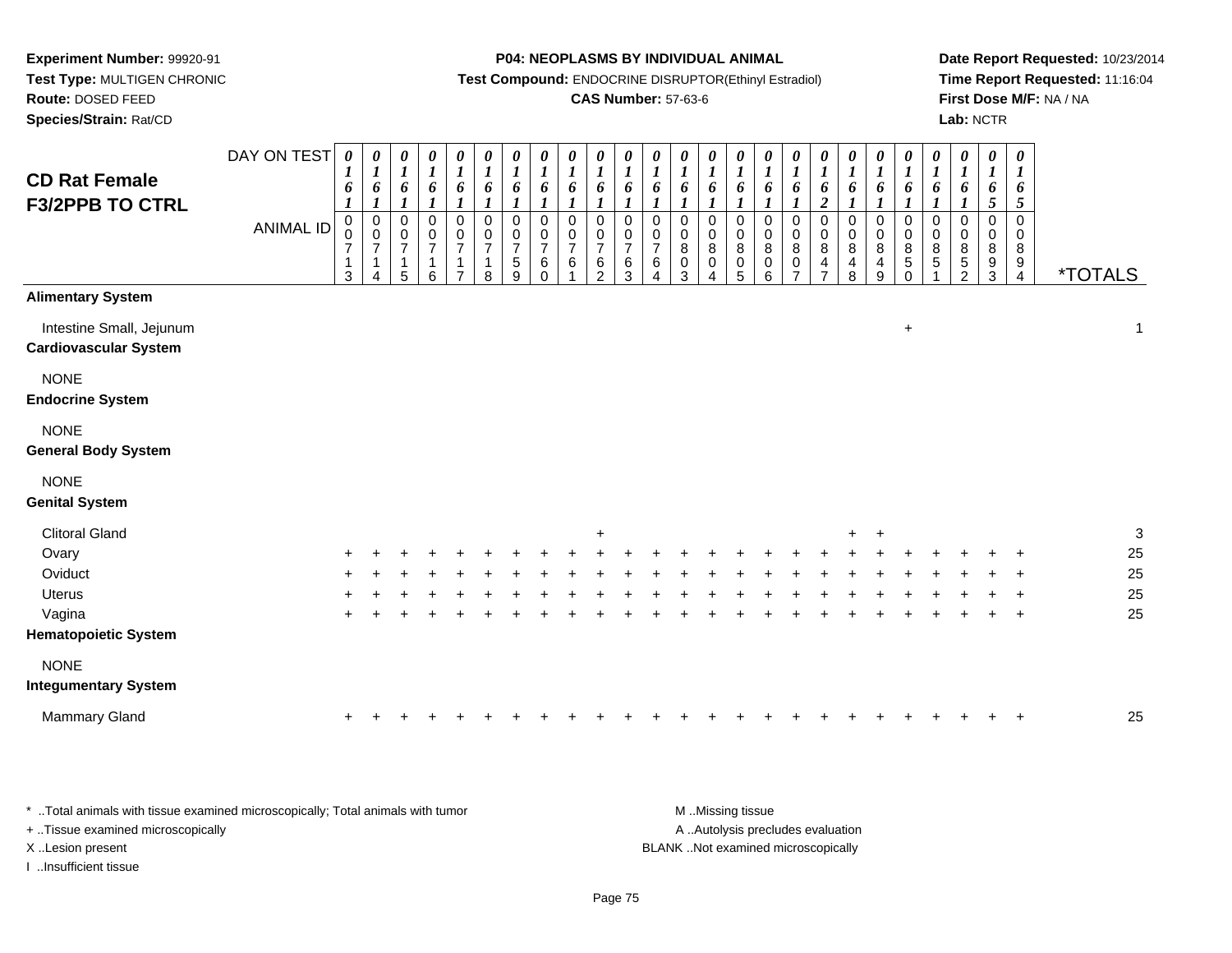**Test Type:** MULTIGEN CHRONIC**Route:** DOSED FEED

**Species/Strain:** Rat/CD

#### **P04: NEOPLASMS BY INDIVIDUAL ANIMAL**

**Test Compound:** ENDOCRINE DISRUPTOR(Ethinyl Estradiol)

### **CAS Number:** 57-63-6

**Date Report Requested:** 10/23/2014**Time Report Requested:** 11:16:04**First Dose M/F:** NA / NA**Lab:** NCTR

| <b>CD Rat Female</b><br><b>F3/2PPB TO CTRL</b> | DAY ON TEST<br>ANIMAL ID | 0<br>$\boldsymbol{l}$<br>6<br>$\pmb{0}$<br>$\pmb{0}$<br>$\overline{7}$<br>$\mathbf{1}$<br>3 | 0<br>$\boldsymbol{l}$<br>6<br>$\begin{smallmatrix}0\\0\end{smallmatrix}$<br>$\overline{7}$<br>$\mathbf{1}$<br>4 | 0<br>$\boldsymbol{l}$<br>6<br>0<br>$\pmb{0}$<br>$\overline{7}$<br>1<br>5 | $\boldsymbol{l}$<br>6<br>0<br>$\mathbf 0$<br>$\overline{7}$<br>$\overline{1}$ | 0<br>6<br>$\,0\,$<br>$\,0\,$<br>$\overline{7}$ | 0<br>6<br>0<br>$\mathbf 0$<br>$\overline{7}$<br>8 | 0<br>$\boldsymbol{l}$<br>6<br>0<br>$\frac{0}{7}$<br>$\sqrt{5}$<br>9 | $\boldsymbol{\theta}$<br>$\boldsymbol{l}$<br>6<br>$\pmb{0}$<br>$\pmb{0}$<br>$\overline{7}$<br>$\,6$<br>$\Omega$ | 0<br>$\boldsymbol{l}$<br>6<br>0<br>0<br>$\overline{7}$<br>6 | 0<br>6<br>$\mathbf 0$<br>0<br>$\overline{7}$<br>6<br>$\mathfrak{p}$ | $\boldsymbol{\theta}$<br>$\boldsymbol{l}$<br>6<br>0<br>$\overline{7}$<br>6<br>3 | $\frac{\theta}{I}$<br>6<br>0<br>$\pmb{0}$<br>$\overline{7}$<br>6 | $\frac{\theta}{I}$<br>6<br>0<br>0<br>8<br>0<br>3 | 0<br>$\boldsymbol{l}$<br>6<br>0<br>$\bf 8$<br>$\mathsf 0$ | 0<br>$\boldsymbol{l}$<br>6<br>0<br>0<br>$\bf 8$<br>$\pmb{0}$<br>5 | 0<br>6<br>0<br>$\pmb{0}$<br>8<br>$\pmb{0}$<br>6 | 0<br>$\boldsymbol{l}$<br>6<br>0<br>$\mathbf 0$<br>$\bf 8$<br>0 | $\boldsymbol{\theta}$<br>$\boldsymbol{I}$<br>6<br>$\boldsymbol{2}$<br>$\mathbf 0$<br>$\pmb{0}$<br>$\bf 8$<br>4<br>⇁ | $\frac{\boldsymbol{\theta}}{\boldsymbol{I}}$<br>6<br>$\pmb{0}$<br>$\begin{matrix} 0 \\ 8 \end{matrix}$<br>$\overline{\mathbf{4}}$<br>8 | 0<br>$\boldsymbol{l}$<br>6<br>0<br>$_{\rm 8}^{\rm 0}$<br>$\overline{\mathbf{4}}$<br>$\boldsymbol{9}$ | $\boldsymbol{\theta}$<br>$\boldsymbol{l}$<br>6<br>0<br>$\mathbf 0$<br>$\bf 8$<br>5<br>$\Omega$ | 0<br>$\boldsymbol{l}$<br>6<br>0<br>$\pmb{0}$<br>8<br>$\sqrt{5}$ | 0<br>$\boldsymbol{l}$<br>6<br>$\mathbf 0$<br>$\mathbf 0$<br>8<br>5<br>2 | 0<br>$\boldsymbol{l}$<br>6<br>5<br>0<br>8<br>9<br>3 | $\boldsymbol{\theta}$<br>$\boldsymbol{l}$<br>6<br>5<br>$\mathbf 0$<br>0<br>8<br>9<br>$\overline{4}$ | <i><b>*TOTALS</b></i> |
|------------------------------------------------|--------------------------|---------------------------------------------------------------------------------------------|-----------------------------------------------------------------------------------------------------------------|--------------------------------------------------------------------------|-------------------------------------------------------------------------------|------------------------------------------------|---------------------------------------------------|---------------------------------------------------------------------|-----------------------------------------------------------------------------------------------------------------|-------------------------------------------------------------|---------------------------------------------------------------------|---------------------------------------------------------------------------------|------------------------------------------------------------------|--------------------------------------------------|-----------------------------------------------------------|-------------------------------------------------------------------|-------------------------------------------------|----------------------------------------------------------------|---------------------------------------------------------------------------------------------------------------------|----------------------------------------------------------------------------------------------------------------------------------------|------------------------------------------------------------------------------------------------------|------------------------------------------------------------------------------------------------|-----------------------------------------------------------------|-------------------------------------------------------------------------|-----------------------------------------------------|-----------------------------------------------------------------------------------------------------|-----------------------|
| <b>Musculoskeletal System</b>                  |                          |                                                                                             |                                                                                                                 |                                                                          |                                                                               |                                                |                                                   |                                                                     |                                                                                                                 |                                                             |                                                                     |                                                                                 |                                                                  |                                                  |                                                           |                                                                   |                                                 |                                                                |                                                                                                                     |                                                                                                                                        |                                                                                                      |                                                                                                |                                                                 |                                                                         |                                                     |                                                                                                     |                       |
| <b>NONE</b><br><b>Nervous System</b>           |                          |                                                                                             |                                                                                                                 |                                                                          |                                                                               |                                                |                                                   |                                                                     |                                                                                                                 |                                                             |                                                                     |                                                                                 |                                                                  |                                                  |                                                           |                                                                   |                                                 |                                                                |                                                                                                                     |                                                                                                                                        |                                                                                                      |                                                                                                |                                                                 |                                                                         |                                                     |                                                                                                     |                       |
| <b>NONE</b><br><b>Respiratory System</b>       |                          |                                                                                             |                                                                                                                 |                                                                          |                                                                               |                                                |                                                   |                                                                     |                                                                                                                 |                                                             |                                                                     |                                                                                 |                                                                  |                                                  |                                                           |                                                                   |                                                 |                                                                |                                                                                                                     |                                                                                                                                        |                                                                                                      |                                                                                                |                                                                 |                                                                         |                                                     |                                                                                                     |                       |
| <b>NONE</b><br><b>Special Senses System</b>    |                          |                                                                                             |                                                                                                                 |                                                                          |                                                                               |                                                |                                                   |                                                                     |                                                                                                                 |                                                             |                                                                     |                                                                                 |                                                                  |                                                  |                                                           |                                                                   |                                                 |                                                                |                                                                                                                     |                                                                                                                                        |                                                                                                      |                                                                                                |                                                                 |                                                                         |                                                     |                                                                                                     |                       |
| <b>NONE</b><br><b>Urinary System</b>           |                          |                                                                                             |                                                                                                                 |                                                                          |                                                                               |                                                |                                                   |                                                                     |                                                                                                                 |                                                             |                                                                     |                                                                                 |                                                                  |                                                  |                                                           |                                                                   |                                                 |                                                                |                                                                                                                     |                                                                                                                                        |                                                                                                      |                                                                                                |                                                                 |                                                                         |                                                     |                                                                                                     |                       |
| Kidney<br><b>SYSTEMIC LESIONS</b>              |                          |                                                                                             |                                                                                                                 |                                                                          |                                                                               |                                                |                                                   |                                                                     |                                                                                                                 |                                                             |                                                                     |                                                                                 |                                                                  |                                                  |                                                           |                                                                   |                                                 |                                                                |                                                                                                                     |                                                                                                                                        |                                                                                                      |                                                                                                |                                                                 |                                                                         |                                                     | $\pm$                                                                                               | 25                    |
| Multiple Organ                                 |                          |                                                                                             |                                                                                                                 |                                                                          |                                                                               |                                                |                                                   |                                                                     |                                                                                                                 |                                                             |                                                                     |                                                                                 |                                                                  |                                                  |                                                           |                                                                   |                                                 |                                                                |                                                                                                                     |                                                                                                                                        |                                                                                                      |                                                                                                |                                                                 |                                                                         |                                                     | $\overline{+}$                                                                                      | 25                    |

\* ..Total animals with tissue examined microscopically; Total animals with tumor **M** . Missing tissue M ..Missing tissue

+ ..Tissue examined microscopically

I ..Insufficient tissue

A ..Autolysis precludes evaluation X ..Lesion present BLANK ..Not examined microscopically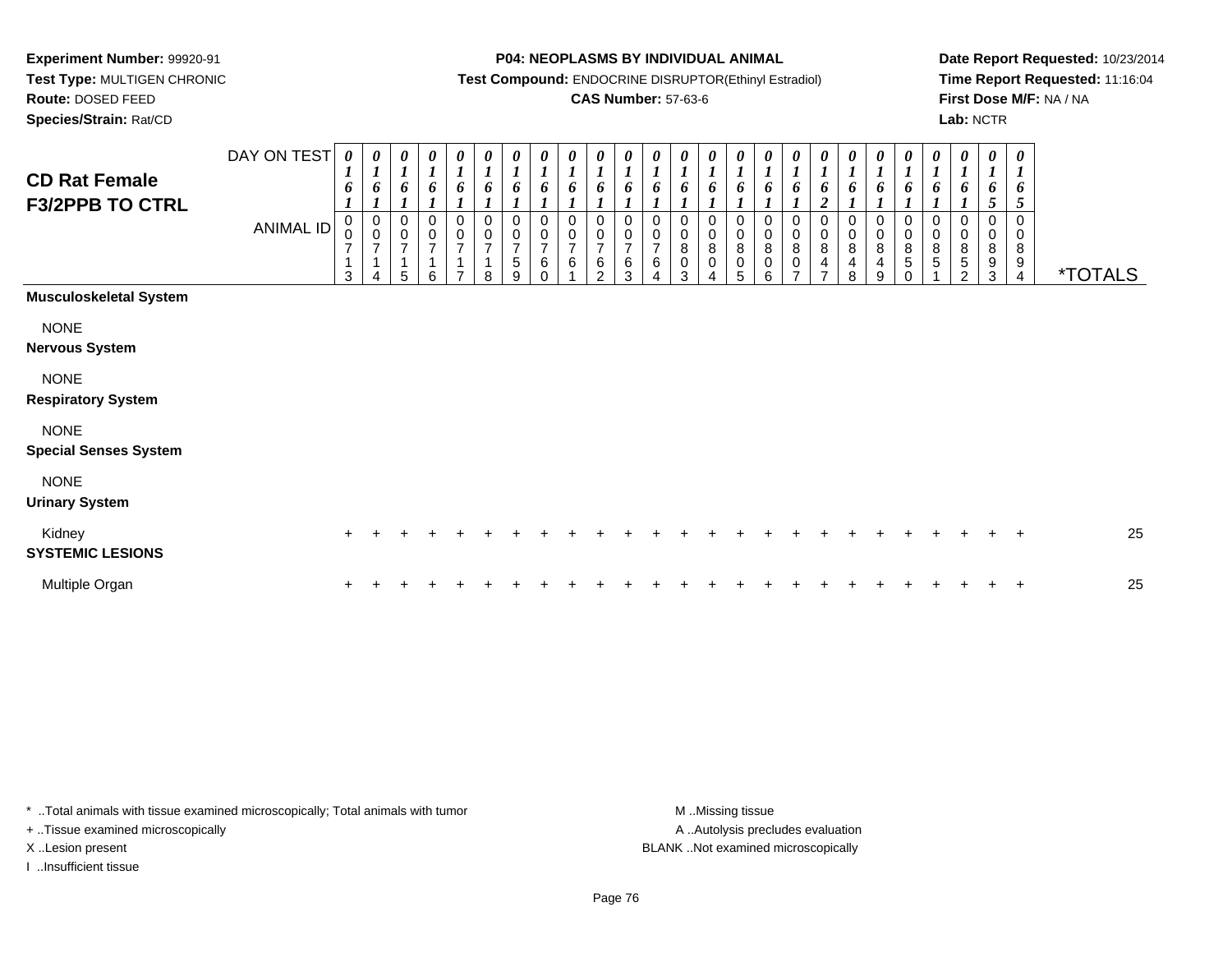**Test Type:** MULTIGEN CHRONIC**Route:** DOSED FEED

**Species/Strain:** Rat/CD

#### **P04: NEOPLASMS BY INDIVIDUAL ANIMAL**

**Test Compound:** ENDOCRINE DISRUPTOR(Ethinyl Estradiol)

### **CAS Number:** 57-63-6

**Date Report Requested:** 10/23/2014**Time Report Requested:** 11:16:04**First Dose M/F:** NA / NA**Lab:** NCTR

| <b>CD Rat Female</b><br><b>F3/10PPB TO CTRL</b> | DAY ON TEST<br><b>ANIMAL ID</b> | 0<br>$\boldsymbol{l}$<br>6<br>$\boldsymbol{l}$<br>$\mathbf 0$<br>0<br>$\boldsymbol{7}$<br>1<br>9 | $\boldsymbol{\theta}$<br>$\boldsymbol{l}$<br>6<br>$\boldsymbol{l}$<br>$\boldsymbol{0}$<br>$\mathsf 0$<br>$\boldsymbol{7}$<br>$\sqrt{2}$<br>$\Omega$ | $\boldsymbol{\theta}$<br>$\boldsymbol{l}$<br>6<br>$\boldsymbol{l}$<br>0<br>$\pmb{0}$<br>$\boldsymbol{7}$<br>$\sqrt{2}$ | $\frac{\theta}{I}$<br>$\mathfrak{s}$<br>9<br>$\,0\,$<br>$\pmb{0}$<br>$\overline{7}$<br>$\frac{2}{2}$ | $\boldsymbol{\theta}$<br>$\frac{1}{5}$<br>$\boldsymbol{g}$<br>$\pmb{0}$<br>$\mathbf 0$<br>$\overline{7}$<br>$\frac{2}{3}$ | 0<br>$\boldsymbol{l}$<br>6<br>0<br>0<br>$\mathbf 0$<br>$\boldsymbol{7}$<br>$\,6\,$<br>5 | 0<br>$\boldsymbol{l}$<br>6<br>$\boldsymbol{\theta}$<br>0<br>$\mathbf 0$<br>$\overline{7}$<br>6<br>6 | $\frac{\theta}{I}$<br>6<br>0<br>0<br>$\mathbf 0$<br>$\overline{7}$<br>6 | $\boldsymbol{\theta}$<br>$\boldsymbol{l}$<br>6<br>$\boldsymbol{\theta}$<br>$\mathbf 0$<br>$\mathbf 0$<br>$\overline{7}$<br>6<br>8 | $\boldsymbol{\theta}$<br>$\boldsymbol{l}$<br>6<br>$\boldsymbol{\theta}$<br>$\mathbf 0$<br>$\mathbf 0$<br>$\overline{7}$<br>6<br>9 | $\frac{\theta}{I}$<br>6<br>0<br>$\pmb{0}$<br>8<br>0<br>8 | $\boldsymbol{\theta}$<br>$\boldsymbol{l}$<br>6<br>$\pmb{\theta}$<br>0<br>0<br>$\bf 8$<br>$\mathbf 0$<br>9 | 0<br>$\boldsymbol{l}$<br>6<br>0<br>0<br>0<br>$\bf 8$<br>$\mathbf{1}$<br>$\mathbf 0$ | 0<br>$\boldsymbol{l}$<br>6<br>$\boldsymbol{\theta}$<br>0<br>$\mathbf 0$<br>8<br>1 | 0<br>$\boldsymbol{l}$<br>6<br>$\pmb{\theta}$<br>0<br>$\mathbf 0$<br>8<br>1<br>$\overline{2}$ | $\boldsymbol{\theta}$<br>$\boldsymbol{l}$<br>6<br>$\boldsymbol{l}$<br>0<br>0<br>8<br>$\,$ 5 $\,$<br>3 | $\boldsymbol{\theta}$<br>$\boldsymbol{l}$<br>6<br>$\boldsymbol{l}$<br>$\mathbf 0$<br>$\mathbf 0$<br>8<br>$\sqrt{5}$<br>$\Delta$ | $\frac{\theta}{I}$<br>6<br>$\pmb{0}$<br>$\pmb{0}$<br>$\frac{8}{5}$<br>5 | $\begin{matrix} 0 \\ 1 \end{matrix}$<br>6<br>$\mathbf{I}$<br>0<br>$\pmb{0}$<br>$^8_5$<br>6 | 0<br>$\boldsymbol{l}$<br>6<br>0<br>0<br>$\frac{8}{5}$<br>$\overline{7}$ | 0<br>$\boldsymbol{l}$<br>6<br>0<br>$\mathbf 0$<br>8<br>5<br>8 | 0<br>$\boldsymbol{l}$<br>6<br>5<br>0<br>$\mathbf 0$<br>8<br>9<br>5 | 0<br>$\boldsymbol{l}$<br>6<br>5<br>$\mathbf 0$<br>0<br>8<br>9<br>6 | $\boldsymbol{\theta}$<br>$\boldsymbol{l}$<br>6<br>5<br>$\mathbf 0$<br>$\mathbf 0$<br>8<br>9<br>$\overline{7}$ | $\pmb{\theta}$<br>$\boldsymbol{l}$<br>6<br>5<br>$\mathbf 0$<br>0<br>8<br>9<br>8 | <i><b>*TOTALS</b></i> |
|-------------------------------------------------|---------------------------------|--------------------------------------------------------------------------------------------------|-----------------------------------------------------------------------------------------------------------------------------------------------------|------------------------------------------------------------------------------------------------------------------------|------------------------------------------------------------------------------------------------------|---------------------------------------------------------------------------------------------------------------------------|-----------------------------------------------------------------------------------------|-----------------------------------------------------------------------------------------------------|-------------------------------------------------------------------------|-----------------------------------------------------------------------------------------------------------------------------------|-----------------------------------------------------------------------------------------------------------------------------------|----------------------------------------------------------|-----------------------------------------------------------------------------------------------------------|-------------------------------------------------------------------------------------|-----------------------------------------------------------------------------------|----------------------------------------------------------------------------------------------|-------------------------------------------------------------------------------------------------------|---------------------------------------------------------------------------------------------------------------------------------|-------------------------------------------------------------------------|--------------------------------------------------------------------------------------------|-------------------------------------------------------------------------|---------------------------------------------------------------|--------------------------------------------------------------------|--------------------------------------------------------------------|---------------------------------------------------------------------------------------------------------------|---------------------------------------------------------------------------------|-----------------------|
| <b>Alimentary System</b>                        |                                 |                                                                                                  |                                                                                                                                                     |                                                                                                                        |                                                                                                      |                                                                                                                           |                                                                                         |                                                                                                     |                                                                         |                                                                                                                                   |                                                                                                                                   |                                                          |                                                                                                           |                                                                                     |                                                                                   |                                                                                              |                                                                                                       |                                                                                                                                 |                                                                         |                                                                                            |                                                                         |                                                               |                                                                    |                                                                    |                                                                                                               |                                                                                 |                       |
| <b>NONE</b><br><b>Cardiovascular System</b>     |                                 |                                                                                                  |                                                                                                                                                     |                                                                                                                        |                                                                                                      |                                                                                                                           |                                                                                         |                                                                                                     |                                                                         |                                                                                                                                   |                                                                                                                                   |                                                          |                                                                                                           |                                                                                     |                                                                                   |                                                                                              |                                                                                                       |                                                                                                                                 |                                                                         |                                                                                            |                                                                         |                                                               |                                                                    |                                                                    |                                                                                                               |                                                                                 |                       |
| <b>NONE</b><br><b>Endocrine System</b>          |                                 |                                                                                                  |                                                                                                                                                     |                                                                                                                        |                                                                                                      |                                                                                                                           |                                                                                         |                                                                                                     |                                                                         |                                                                                                                                   |                                                                                                                                   |                                                          |                                                                                                           |                                                                                     |                                                                                   |                                                                                              |                                                                                                       |                                                                                                                                 |                                                                         |                                                                                            |                                                                         |                                                               |                                                                    |                                                                    |                                                                                                               |                                                                                 |                       |
| <b>NONE</b><br><b>General Body System</b>       |                                 |                                                                                                  |                                                                                                                                                     |                                                                                                                        |                                                                                                      |                                                                                                                           |                                                                                         |                                                                                                     |                                                                         |                                                                                                                                   |                                                                                                                                   |                                                          |                                                                                                           |                                                                                     |                                                                                   |                                                                                              |                                                                                                       |                                                                                                                                 |                                                                         |                                                                                            |                                                                         |                                                               |                                                                    |                                                                    |                                                                                                               |                                                                                 |                       |
| <b>NONE</b><br><b>Genital System</b>            |                                 |                                                                                                  |                                                                                                                                                     |                                                                                                                        |                                                                                                      |                                                                                                                           |                                                                                         |                                                                                                     |                                                                         |                                                                                                                                   |                                                                                                                                   |                                                          |                                                                                                           |                                                                                     |                                                                                   |                                                                                              |                                                                                                       |                                                                                                                                 |                                                                         |                                                                                            |                                                                         |                                                               |                                                                    |                                                                    |                                                                                                               |                                                                                 |                       |
| Ovary                                           |                                 |                                                                                                  |                                                                                                                                                     |                                                                                                                        |                                                                                                      |                                                                                                                           |                                                                                         |                                                                                                     |                                                                         |                                                                                                                                   |                                                                                                                                   |                                                          |                                                                                                           |                                                                                     |                                                                                   |                                                                                              |                                                                                                       |                                                                                                                                 |                                                                         |                                                                                            |                                                                         |                                                               |                                                                    |                                                                    |                                                                                                               |                                                                                 | 24                    |
| Oviduct                                         |                                 |                                                                                                  |                                                                                                                                                     |                                                                                                                        |                                                                                                      |                                                                                                                           |                                                                                         |                                                                                                     |                                                                         |                                                                                                                                   |                                                                                                                                   |                                                          |                                                                                                           |                                                                                     |                                                                                   |                                                                                              |                                                                                                       |                                                                                                                                 |                                                                         |                                                                                            |                                                                         |                                                               |                                                                    |                                                                    |                                                                                                               |                                                                                 | 24                    |
| <b>Uterus</b>                                   |                                 |                                                                                                  |                                                                                                                                                     |                                                                                                                        |                                                                                                      |                                                                                                                           |                                                                                         |                                                                                                     |                                                                         |                                                                                                                                   |                                                                                                                                   |                                                          |                                                                                                           |                                                                                     |                                                                                   |                                                                                              |                                                                                                       |                                                                                                                                 |                                                                         |                                                                                            |                                                                         |                                                               |                                                                    |                                                                    |                                                                                                               |                                                                                 | 25                    |
| Vagina                                          |                                 |                                                                                                  |                                                                                                                                                     |                                                                                                                        |                                                                                                      |                                                                                                                           |                                                                                         |                                                                                                     |                                                                         |                                                                                                                                   |                                                                                                                                   |                                                          |                                                                                                           |                                                                                     |                                                                                   |                                                                                              |                                                                                                       |                                                                                                                                 |                                                                         |                                                                                            |                                                                         |                                                               |                                                                    |                                                                    |                                                                                                               | $\ddot{}$                                                                       | 25                    |
| <b>Hematopoietic System</b>                     |                                 |                                                                                                  |                                                                                                                                                     |                                                                                                                        |                                                                                                      |                                                                                                                           |                                                                                         |                                                                                                     |                                                                         |                                                                                                                                   |                                                                                                                                   |                                                          |                                                                                                           |                                                                                     |                                                                                   |                                                                                              |                                                                                                       |                                                                                                                                 |                                                                         |                                                                                            |                                                                         |                                                               |                                                                    |                                                                    |                                                                                                               |                                                                                 |                       |
| <b>NONE</b><br><b>Integumentary System</b>      |                                 |                                                                                                  |                                                                                                                                                     |                                                                                                                        |                                                                                                      |                                                                                                                           |                                                                                         |                                                                                                     |                                                                         |                                                                                                                                   |                                                                                                                                   |                                                          |                                                                                                           |                                                                                     |                                                                                   |                                                                                              |                                                                                                       |                                                                                                                                 |                                                                         |                                                                                            |                                                                         |                                                               |                                                                    |                                                                    |                                                                                                               |                                                                                 |                       |
| Mammary Gland<br><b>Musculoskeletal System</b>  |                                 |                                                                                                  |                                                                                                                                                     |                                                                                                                        |                                                                                                      |                                                                                                                           |                                                                                         |                                                                                                     |                                                                         |                                                                                                                                   |                                                                                                                                   |                                                          |                                                                                                           |                                                                                     |                                                                                   |                                                                                              |                                                                                                       |                                                                                                                                 |                                                                         |                                                                                            |                                                                         |                                                               |                                                                    |                                                                    |                                                                                                               | $\div$                                                                          | 25                    |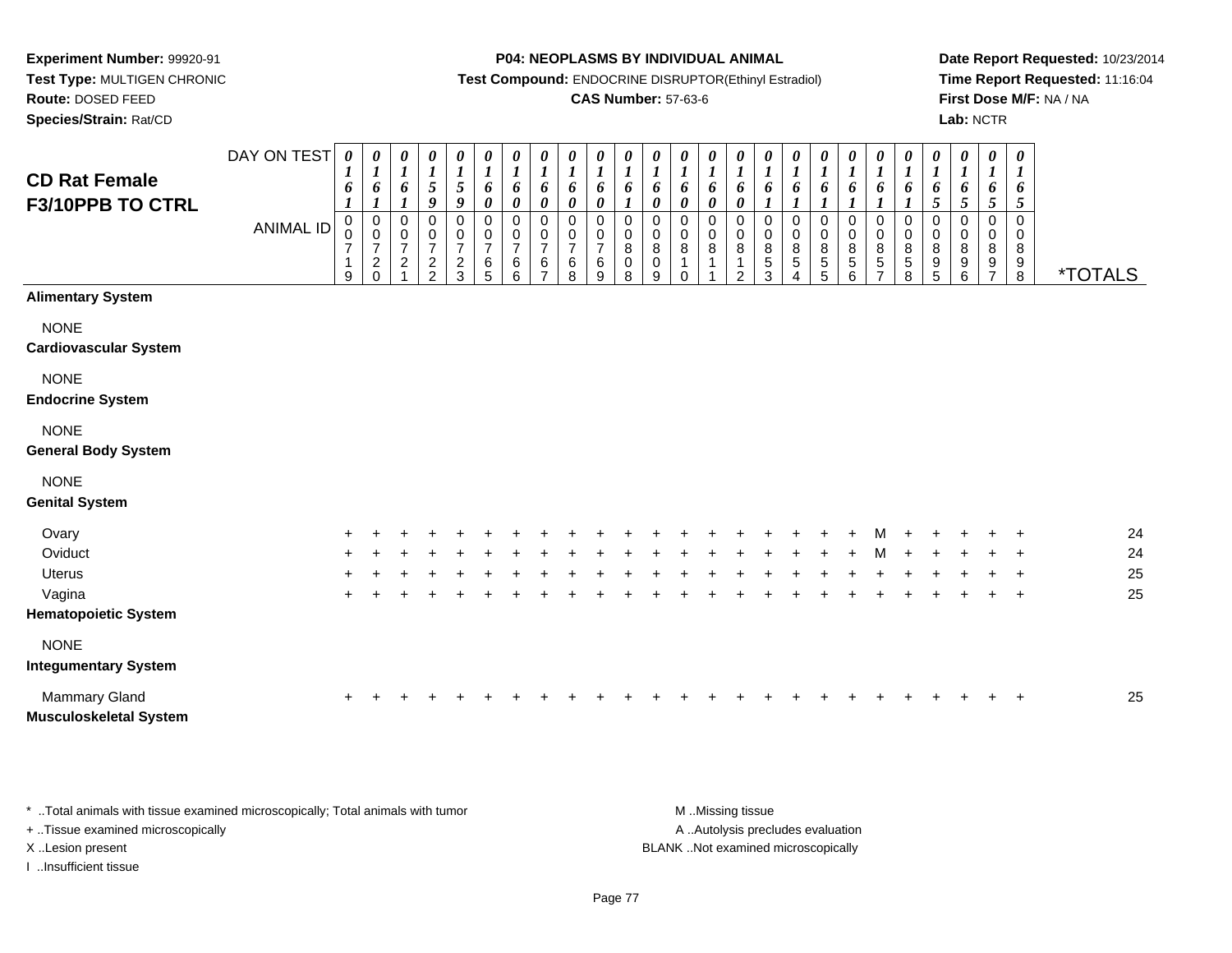**Test Type:** MULTIGEN CHRONIC**Route:** DOSED FEED

**Species/Strain:** Rat/CD

#### **P04: NEOPLASMS BY INDIVIDUAL ANIMAL**

**Test Compound:** ENDOCRINE DISRUPTOR(Ethinyl Estradiol)

### **CAS Number:** 57-63-6

**Date Report Requested:** 10/23/2014**Time Report Requested:** 11:16:04**First Dose M/F:** NA / NA**Lab:** NCTR

| <b>CD Rat Female</b><br>F3/10PPB TO CTRL    | DAY ON TEST<br><b>ANIMAL ID</b> | $\boldsymbol{\theta}$<br>$\mathbf{I}$<br>6<br>0<br>$\mathsf 0$<br>$\overline{7}$<br>1<br>9 | 0<br>$\boldsymbol{I}$<br>6<br>0<br>$\mathsf 0$<br>7<br>$\frac{2}{0}$ | 0<br>$\boldsymbol{l}$<br>6<br>0<br>$\frac{0}{7}$<br>$\sqrt{2}$ | $\boldsymbol{\theta}$<br>$\boldsymbol{l}$<br>$\sqrt{5}$<br>9<br>0<br>$\begin{array}{c} 0 \\ 7 \end{array}$<br>$\frac{2}{2}$ | $\begin{matrix} 0 \\ 1 \end{matrix}$<br>$\sqrt{5}$<br>9<br>0<br>$\frac{0}{7}$<br>$\frac{2}{3}$ | 0<br>$\boldsymbol{l}$<br>6<br>$\pmb{\theta}$<br>0<br>$\begin{smallmatrix} 0\\7 \end{smallmatrix}$<br>$6\over 5$ | 0<br>$\boldsymbol{l}$<br>6<br>$\boldsymbol{\theta}$<br>0<br>$\pmb{0}$<br>$\overline{7}$<br>6<br>6 | 0<br>$\boldsymbol{l}$<br>6<br>$\boldsymbol{\theta}$<br>0<br>$\frac{0}{7}$<br>6<br>⇁ | $\boldsymbol{\theta}$<br>6<br>$\boldsymbol{\theta}$<br>0<br>$\mathbf 0$<br>$\overline{7}$<br>$\,6$<br>8 | $\boldsymbol{l}$<br>6<br>$\boldsymbol{\theta}$<br>0<br>$\overline{z}$<br>6<br>9 | $\boldsymbol{l}$<br>6<br>0<br>$\bf 8$<br>0<br>8 | 0<br>6<br>0<br>0<br>0<br>8<br>0<br>9 | 0<br>1<br>6<br>0<br>0<br>0<br>8<br>$\Omega$ | $\boldsymbol{\theta}$<br>$\boldsymbol{l}$<br>6<br>$\boldsymbol{\theta}$<br>$\pmb{0}$<br>8<br>1 | 0<br>$\boldsymbol{l}$<br>6<br>$\boldsymbol{\theta}$<br>0<br>$\pmb{0}$<br>$\,8\,$<br>$\mathcal{P}$ | 0<br>$\boldsymbol{l}$<br>6<br>0<br>$\,0\,$<br>$\bf8$<br>5<br>3 | 1<br>6<br>0<br>8<br>5 | 6<br>0<br>$\mathbf 0$<br>$\, 8$<br>$\sqrt{5}$<br>5 | 0<br>$\boldsymbol{l}$<br>6<br>0<br>$\pmb{0}$<br>8<br>5<br>6 | 0<br>$\boldsymbol{l}$<br>6<br>0<br>0<br>$\frac{8}{5}$<br>$\overline{ }$ | 0<br>$\boldsymbol{l}$<br>6<br>0<br>0<br>$\bf 8$<br>$\sqrt{5}$<br>8 | 0<br>$\boldsymbol{l}$<br>6<br>0<br>$\,0\,$<br>$\bf8$<br>9<br>5 | 0<br>$\boldsymbol{l}$<br>6<br>5<br>0<br>$\pmb{0}$<br>$\, 8$<br>9<br>6 | 0<br>$\boldsymbol{l}$<br>5<br>0<br>8<br>9<br>$\overline{ }$ | 0<br>6<br>5<br>0<br>0<br>$\bf8$<br>9<br>8 | <i><b>*TOTALS</b></i> |
|---------------------------------------------|---------------------------------|--------------------------------------------------------------------------------------------|----------------------------------------------------------------------|----------------------------------------------------------------|-----------------------------------------------------------------------------------------------------------------------------|------------------------------------------------------------------------------------------------|-----------------------------------------------------------------------------------------------------------------|---------------------------------------------------------------------------------------------------|-------------------------------------------------------------------------------------|---------------------------------------------------------------------------------------------------------|---------------------------------------------------------------------------------|-------------------------------------------------|--------------------------------------|---------------------------------------------|------------------------------------------------------------------------------------------------|---------------------------------------------------------------------------------------------------|----------------------------------------------------------------|-----------------------|----------------------------------------------------|-------------------------------------------------------------|-------------------------------------------------------------------------|--------------------------------------------------------------------|----------------------------------------------------------------|-----------------------------------------------------------------------|-------------------------------------------------------------|-------------------------------------------|-----------------------|
| <b>NONE</b><br><b>Nervous System</b>        |                                 |                                                                                            |                                                                      |                                                                |                                                                                                                             |                                                                                                |                                                                                                                 |                                                                                                   |                                                                                     |                                                                                                         |                                                                                 |                                                 |                                      |                                             |                                                                                                |                                                                                                   |                                                                |                       |                                                    |                                                             |                                                                         |                                                                    |                                                                |                                                                       |                                                             |                                           |                       |
| <b>NONE</b><br><b>Respiratory System</b>    |                                 |                                                                                            |                                                                      |                                                                |                                                                                                                             |                                                                                                |                                                                                                                 |                                                                                                   |                                                                                     |                                                                                                         |                                                                                 |                                                 |                                      |                                             |                                                                                                |                                                                                                   |                                                                |                       |                                                    |                                                             |                                                                         |                                                                    |                                                                |                                                                       |                                                             |                                           |                       |
| <b>NONE</b><br><b>Special Senses System</b> |                                 |                                                                                            |                                                                      |                                                                |                                                                                                                             |                                                                                                |                                                                                                                 |                                                                                                   |                                                                                     |                                                                                                         |                                                                                 |                                                 |                                      |                                             |                                                                                                |                                                                                                   |                                                                |                       |                                                    |                                                             |                                                                         |                                                                    |                                                                |                                                                       |                                                             |                                           |                       |
| <b>NONE</b><br><b>Urinary System</b>        |                                 |                                                                                            |                                                                      |                                                                |                                                                                                                             |                                                                                                |                                                                                                                 |                                                                                                   |                                                                                     |                                                                                                         |                                                                                 |                                                 |                                      |                                             |                                                                                                |                                                                                                   |                                                                |                       |                                                    |                                                             |                                                                         |                                                                    |                                                                |                                                                       |                                                             |                                           |                       |
| Kidney<br><b>SYSTEMIC LESIONS</b>           |                                 | $\pm$                                                                                      |                                                                      |                                                                |                                                                                                                             |                                                                                                |                                                                                                                 |                                                                                                   |                                                                                     |                                                                                                         |                                                                                 |                                                 |                                      |                                             |                                                                                                |                                                                                                   |                                                                |                       |                                                    |                                                             |                                                                         |                                                                    |                                                                |                                                                       |                                                             | $\pm$                                     | 25                    |
| Multiple Organ                              |                                 |                                                                                            |                                                                      |                                                                |                                                                                                                             |                                                                                                |                                                                                                                 |                                                                                                   |                                                                                     |                                                                                                         |                                                                                 |                                                 |                                      |                                             |                                                                                                |                                                                                                   |                                                                |                       |                                                    |                                                             |                                                                         |                                                                    |                                                                |                                                                       |                                                             | $\ddot{}$                                 | 25                    |

\* ..Total animals with tissue examined microscopically; Total animals with tumor **M** . Missing tissue M ..Missing tissue

+ ..Tissue examined microscopically

I ..Insufficient tissue

A ..Autolysis precludes evaluation X ..Lesion present BLANK ..Not examined microscopically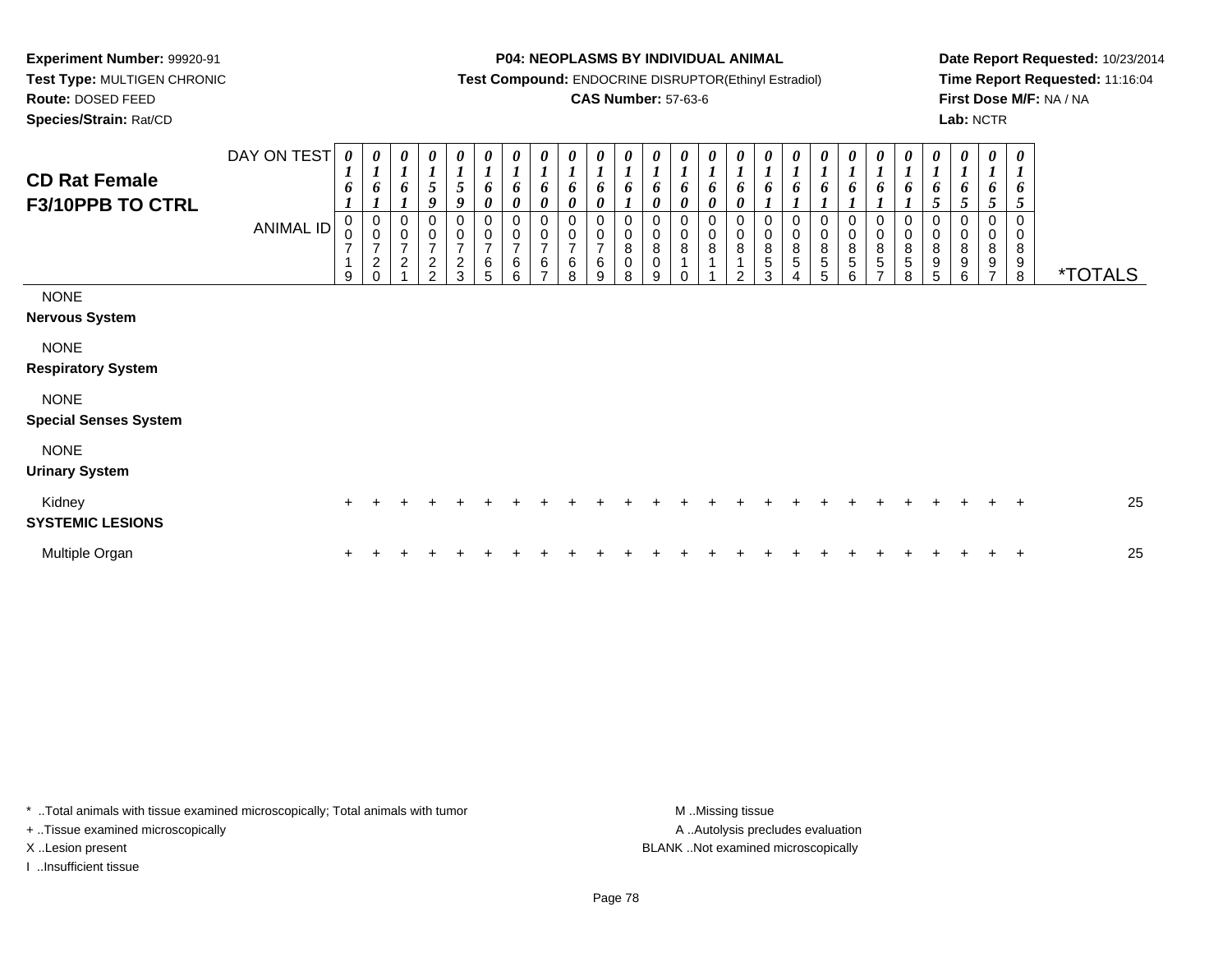**Test Type:** MULTIGEN CHRONIC

**Route:** DOSED FEED

**Species/Strain:** Rat/CD

**P04: NEOPLASMS BY INDIVIDUAL ANIMAL**

**Test Compound:** ENDOCRINE DISRUPTOR(Ethinyl Estradiol)

## **CAS Number:** 57-63-6

**Date Report Requested:** 10/23/2014**Time Report Requested:** 11:16:04**First Dose M/F:** NA / NA**Lab:** NCTR

|                              | DAY ON TEST      | 0                | 0                        | 0                     | 0                     | 0                     | $\pmb{\theta}$             | 0                          | $\pmb{\theta}$             | 0                                | 0                     | $\boldsymbol{\theta}$ | 0                        | $\boldsymbol{\theta}$      | $\pmb{\theta}$         | $\boldsymbol{\theta}$    | $\pmb{\theta}$         | $\boldsymbol{\theta}$    | $\pmb{\theta}$         | 0                       | 0                              | $\pmb{\theta}$           | 0                         | $\boldsymbol{\theta}$ | $\pmb{\theta}$            | $\boldsymbol{\theta}$      |                       |
|------------------------------|------------------|------------------|--------------------------|-----------------------|-----------------------|-----------------------|----------------------------|----------------------------|----------------------------|----------------------------------|-----------------------|-----------------------|--------------------------|----------------------------|------------------------|--------------------------|------------------------|--------------------------|------------------------|-------------------------|--------------------------------|--------------------------|---------------------------|-----------------------|---------------------------|----------------------------|-----------------------|
| <b>CD Rat Female</b>         |                  | $\bm{l}$<br>6    | $\boldsymbol{l}$<br>6    | $\boldsymbol{l}$<br>6 | $\boldsymbol{l}$<br>6 | $\boldsymbol{l}$<br>6 | $\boldsymbol{l}$<br>6      | $\boldsymbol{l}$<br>6      | $\boldsymbol{l}$<br>6      | $\boldsymbol{l}$<br>6            | $\boldsymbol{l}$<br>6 | $\boldsymbol{l}$<br>6 | $\boldsymbol{l}$<br>6    | $\boldsymbol{l}$<br>6      | $\boldsymbol{l}$<br>6  | $\boldsymbol{l}$<br>6    | $\boldsymbol{l}$<br>6  | $\boldsymbol{l}$<br>6    | $\boldsymbol{l}$<br>6  | $\boldsymbol{l}$<br>6   | $\boldsymbol{\mathit{1}}$<br>6 | $\boldsymbol{I}$<br>6    | $\boldsymbol{l}$<br>6     | $\boldsymbol{l}$<br>6 | $\boldsymbol{l}$<br>6     | $\boldsymbol{l}$<br>6      |                       |
| <b>F3/50PPB TO CTRL</b>      |                  | $\boldsymbol{l}$ | $\boldsymbol{l}$         | $\boldsymbol{l}$      | $\boldsymbol{l}$      | $\boldsymbol{\theta}$ | $\pmb{\theta}$             | 1                          | $\boldsymbol{l}$           | $\boldsymbol{l}$                 | 1                     | $\boldsymbol{l}$      | $\pmb{\theta}$           | $\boldsymbol{l}$           | $\boldsymbol{l}$       | $\boldsymbol{l}$         | $\boldsymbol{l}$       | $\boldsymbol{l}$         | $\boldsymbol{l}$       | $\overline{\mathbf{c}}$ | $\boldsymbol{2}$               | $\overline{2}$           | $\overline{2}$            | $\boldsymbol{l}$      | $\boldsymbol{l}$          | 5                          |                       |
|                              | <b>ANIMAL ID</b> | $\mathbf 0$<br>0 | $\pmb{0}$<br>$\mathbf 0$ | 0<br>0                | 0<br>0                | $\mathbf 0$<br>0      | $\mathbf 0$<br>$\mathbf 0$ | $\pmb{0}$<br>0             | $\mathbf 0$<br>$\mathbf 0$ | $\mathbf 0$<br>$\Omega$          | 0<br>0                | 0<br>0                | $\pmb{0}$<br>$\mathbf 0$ | $\mathbf 0$<br>$\mathbf 0$ | $\pmb{0}$<br>$\pmb{0}$ | $\pmb{0}$<br>$\mathbf 0$ | $\pmb{0}$<br>$\pmb{0}$ | $\pmb{0}$<br>$\mathbf 0$ | $\pmb{0}$<br>$\pmb{0}$ | 0<br>0                  | $\pmb{0}$<br>$\pmb{0}$         | $\pmb{0}$<br>$\mathbf 0$ | $\,0\,$<br>$\pmb{0}$      | 0<br>0                | 0<br>0                    | $\mathbf 0$<br>$\mathbf 0$ |                       |
|                              |                  | $\overline{7}$   | $\overline{7}$           | $\overline{7}$        | $\overline{7}$        | $\overline{7}$        | $\overline{7}$             | 7                          | $\overline{7}$             | $\overline{7}$                   | $\overline{7}$        | $\overline{7}$        | $\overline{7}$           | 8                          | $\,8\,$                | 8                        | $\bf 8$                | 8                        | $\overline{8}$         | $\bf 8$                 | $\bf 8$                        | $\, 8$                   | $\bf 8$                   | 8                     | 8                         | 8                          |                       |
|                              |                  | $\frac{2}{4}$    | $\frac{2}{5}$            | $\frac{2}{6}$         | $\frac{2}{7}$         | $_{8}^2$              | $\frac{2}{9}$              | $\overline{7}$<br>$\Omega$ | $\overline{7}$             | $\overline{7}$<br>$\overline{2}$ | $\overline{7}$<br>3   | $\overline{7}$<br>4   | $\overline{7}$<br>5      | 1<br>3                     | 1<br>4                 | 1<br>5                   | $\mathbf 1$<br>6       | 1<br>$\overline{7}$      | $\mathbf{1}$<br>8      | $\overline{5}$<br>9     | $\,6\,$<br>$\mathbf 0$         | $\,6$                    | $\,6\,$<br>$\overline{2}$ | $\,6\,$<br>3          | $\,6\,$<br>$\overline{4}$ | 9<br>9                     | <i><b>*TOTALS</b></i> |
| <b>Alimentary System</b>     |                  |                  |                          |                       |                       |                       |                            |                            |                            |                                  |                       |                       |                          |                            |                        |                          |                        |                          |                        |                         |                                |                          |                           |                       |                           |                            |                       |
| Liver                        |                  | $\ddot{}$        |                          |                       |                       |                       |                            |                            |                            |                                  |                       |                       |                          |                            |                        |                          |                        |                          |                        |                         |                                |                          |                           |                       |                           | $\div$                     | 25                    |
| <b>Cardiovascular System</b> |                  |                  |                          |                       |                       |                       |                            |                            |                            |                                  |                       |                       |                          |                            |                        |                          |                        |                          |                        |                         |                                |                          |                           |                       |                           |                            |                       |
| <b>NONE</b>                  |                  |                  |                          |                       |                       |                       |                            |                            |                            |                                  |                       |                       |                          |                            |                        |                          |                        |                          |                        |                         |                                |                          |                           |                       |                           |                            |                       |
| <b>Endocrine System</b>      |                  |                  |                          |                       |                       |                       |                            |                            |                            |                                  |                       |                       |                          |                            |                        |                          |                        |                          |                        |                         |                                |                          |                           |                       |                           |                            |                       |
| <b>Adrenal Cortex</b>        |                  |                  |                          |                       |                       |                       |                            |                            |                            |                                  |                       |                       |                          |                            |                        |                          |                        |                          |                        |                         |                                |                          |                           |                       |                           |                            | 25                    |
| Adrenal Medulla              |                  |                  |                          |                       |                       |                       |                            |                            |                            |                                  |                       |                       |                          |                            |                        |                          |                        |                          |                        |                         |                                |                          |                           |                       |                           |                            | 25                    |
| <b>Pituitary Gland</b>       |                  |                  |                          |                       |                       |                       |                            |                            |                            |                                  |                       |                       |                          |                            |                        |                          |                        |                          |                        |                         |                                |                          |                           |                       |                           |                            | 25                    |
| <b>Thyroid Gland</b>         |                  | $\div$           |                          |                       |                       |                       |                            |                            |                            |                                  |                       |                       |                          |                            |                        |                          |                        |                          |                        |                         |                                |                          |                           |                       |                           | $\ddot{}$                  | 25                    |
| <b>General Body System</b>   |                  |                  |                          |                       |                       |                       |                            |                            |                            |                                  |                       |                       |                          |                            |                        |                          |                        |                          |                        |                         |                                |                          |                           |                       |                           |                            |                       |
| <b>NONE</b>                  |                  |                  |                          |                       |                       |                       |                            |                            |                            |                                  |                       |                       |                          |                            |                        |                          |                        |                          |                        |                         |                                |                          |                           |                       |                           |                            |                       |
| <b>Genital System</b>        |                  |                  |                          |                       |                       |                       |                            |                            |                            |                                  |                       |                       |                          |                            |                        |                          |                        |                          |                        |                         |                                |                          |                           |                       |                           |                            |                       |
| Ovary                        |                  |                  |                          |                       |                       |                       |                            |                            |                            |                                  |                       |                       |                          |                            |                        |                          |                        |                          |                        |                         |                                |                          |                           |                       |                           |                            | 25                    |
| Oviduct                      |                  |                  |                          |                       |                       |                       |                            |                            |                            |                                  |                       |                       |                          |                            |                        |                          |                        |                          |                        |                         |                                |                          |                           |                       |                           |                            | 25                    |
| Uterus                       |                  |                  |                          |                       |                       |                       |                            |                            |                            |                                  |                       |                       |                          |                            |                        |                          |                        |                          |                        |                         |                                |                          |                           |                       |                           |                            | 25                    |
| Vagina                       |                  | $\ddot{}$        |                          |                       |                       |                       |                            |                            |                            |                                  |                       |                       |                          |                            |                        |                          |                        |                          |                        |                         |                                |                          |                           |                       |                           | $\ddot{}$                  | 25                    |
| <b>Hematopoietic System</b>  |                  |                  |                          |                       |                       |                       |                            |                            |                            |                                  |                       |                       |                          |                            |                        |                          |                        |                          |                        |                         |                                |                          |                           |                       |                           |                            |                       |
| <b>Bone Marrow</b>           |                  |                  |                          |                       |                       |                       |                            |                            |                            |                                  |                       |                       |                          |                            |                        |                          |                        |                          |                        |                         |                                |                          |                           |                       |                           |                            | 25                    |
| Spleen                       |                  |                  |                          |                       |                       |                       |                            |                            |                            |                                  |                       |                       |                          |                            |                        |                          |                        |                          |                        |                         |                                |                          |                           |                       |                           |                            | 25                    |
|                              |                  |                  |                          |                       |                       |                       |                            |                            |                            |                                  |                       |                       |                          |                            |                        |                          |                        |                          |                        |                         |                                |                          |                           |                       |                           |                            |                       |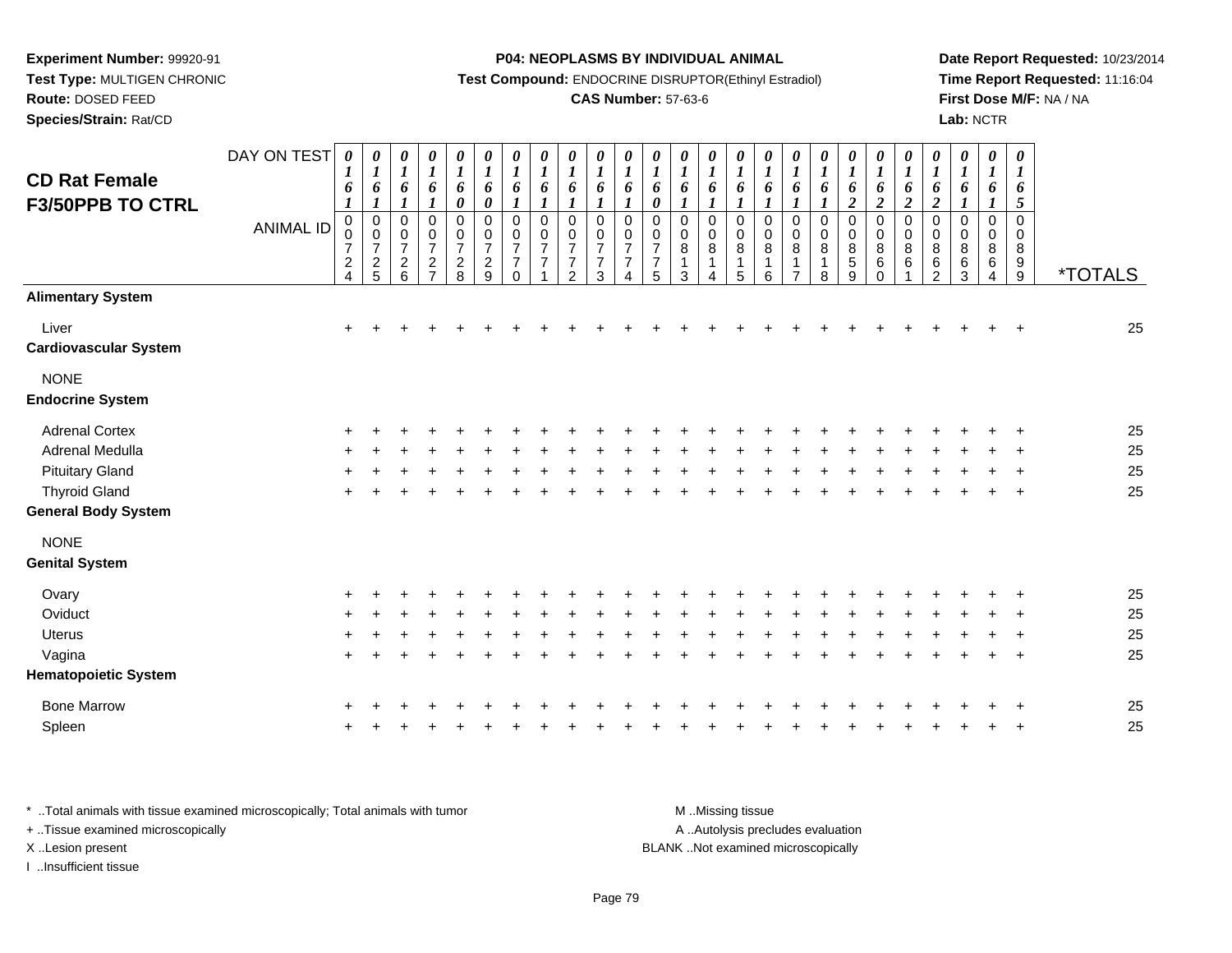**Test Type:** MULTIGEN CHRONIC

**Route:** DOSED FEED

**Species/Strain:** Rat/CD

#### **P04: NEOPLASMS BY INDIVIDUAL ANIMAL**

**Test Compound:** ENDOCRINE DISRUPTOR(Ethinyl Estradiol)

## **CAS Number:** 57-63-6

**Date Report Requested:** 10/23/2014**Time Report Requested:** 11:16:05**First Dose M/F:** NA / NA**Lab:** NCTR

| <b>CD Rat Female</b><br><b>F3/50PPB TO CTRL</b>        | DAY ON TEST<br><b>ANIMAL ID</b> | $\theta$<br>$\boldsymbol{l}$<br>6<br>$\boldsymbol{\mathit{1}}$<br>$\mathbf 0$<br>0<br>$\overline{7}$<br>$\sqrt{2}$<br>$\overline{4}$ | $\boldsymbol{l}$<br>6<br>$\boldsymbol{l}$<br>$\pmb{0}$<br>$\,0\,$<br>$\boldsymbol{7}$<br>$\frac{2}{5}$ | 0<br>$\boldsymbol{l}$<br>6<br>1<br>0<br>0<br>$\overline{7}$<br>$\begin{array}{c} 2 \\ 6 \end{array}$ | 0<br>$\boldsymbol{l}$<br>6<br>1<br>0<br>0<br>$\overline{7}$<br>$\boldsymbol{2}$<br>$\overline{7}$ | $\pmb{\theta}$<br>$\boldsymbol{l}$<br>6<br>0<br>0<br>$\pmb{0}$<br>$\boldsymbol{7}$<br>$\frac{2}{8}$ | $\boldsymbol{\theta}$<br>$\boldsymbol{l}$<br>6<br>$\boldsymbol{\theta}$<br>$\mathbf 0$<br>$\pmb{0}$<br>$\overline{\mathbf{7}}$<br>$\frac{2}{9}$ | 0<br>$\boldsymbol{l}$<br>6<br>$\boldsymbol{l}$<br>$\pmb{0}$<br>$\pmb{0}$<br>$\boldsymbol{7}$<br>$\overline{7}$<br>$\Omega$ | 0<br>$\boldsymbol{l}$<br>6<br>$\boldsymbol{l}$<br>$\mathbf 0$<br>0<br>$\overline{7}$<br>$\overline{7}$ | $\pmb{\theta}$<br>$\boldsymbol{l}$<br>6<br>1<br>$\mathbf 0$<br>0<br>$\overline{7}$<br>$\overline{7}$<br>$\mathcal{P}$ | $\boldsymbol{\theta}$<br>$\boldsymbol{l}$<br>6<br>$\boldsymbol{l}$<br>$\mathbf 0$<br>0<br>$\overline{7}$<br>$\overline{7}$<br>3 | 0<br>$\boldsymbol{l}$<br>6<br>$\Omega$<br>0<br>$\overline{7}$<br>$\overline{7}$ | 0<br>$\boldsymbol{l}$<br>6<br>0<br>$\Omega$<br>0<br>$\overline{7}$<br>$\overline{7}$<br>5 | 0<br>$\boldsymbol{l}$<br>6<br>1<br>0<br>0<br>8<br>1<br>3 | 0<br>$\boldsymbol{l}$<br>6<br>$\boldsymbol{l}$<br>0<br>0<br>$\bf8$<br>1<br>4 | 0<br>$\boldsymbol{l}$<br>6<br>0<br>0<br>8<br>1<br>5 | 0<br>$\boldsymbol{l}$<br>6<br>$\boldsymbol{l}$<br>$\mathbf 0$<br>0<br>8<br>$\mathbf 1$<br>6 | 0<br>$\boldsymbol{l}$<br>6<br>$\boldsymbol{l}$<br>$\boldsymbol{0}$<br>0<br>8<br>1<br>$\overline{7}$ | $\boldsymbol{\theta}$<br>$\boldsymbol{l}$<br>6<br>$\mathbf 0$<br>$_{\rm 8}^{\rm 0}$<br>8 | 0<br>$\boldsymbol{l}$<br>6<br>$\overline{2}$<br>0<br>$_{8}^{\rm 0}$<br>5<br>9 | 0<br>$\boldsymbol{l}$<br>6<br>$\overline{2}$<br>0<br>$\pmb{0}$<br>8<br>6<br>$\Omega$ | $\boldsymbol{\theta}$<br>$\boldsymbol{l}$<br>6<br>$\overline{\mathbf{c}}$<br>$\mathbf 0$<br>0<br>$\bf 8$<br>$\,6$ | 0<br>$\boldsymbol{l}$<br>6<br>$\boldsymbol{2}$<br>$\mathbf 0$<br>0<br>$\bf 8$<br>6<br>$\overline{2}$ | 0<br>$\boldsymbol{l}$<br>6<br>$\mathbf 0$<br>0<br>8<br>$\,6\,$<br>3 | 0<br>$\boldsymbol{l}$<br>6<br>1<br>$\mathbf 0$<br>0<br>8<br>6<br>$\boldsymbol{\Lambda}$ | $\boldsymbol{\theta}$<br>$\boldsymbol{I}$<br>6<br>5<br>$\Omega$<br>0<br>8<br>9<br>$9\,$ | <i><b>*TOTALS</b></i> |
|--------------------------------------------------------|---------------------------------|--------------------------------------------------------------------------------------------------------------------------------------|--------------------------------------------------------------------------------------------------------|------------------------------------------------------------------------------------------------------|---------------------------------------------------------------------------------------------------|-----------------------------------------------------------------------------------------------------|-------------------------------------------------------------------------------------------------------------------------------------------------|----------------------------------------------------------------------------------------------------------------------------|--------------------------------------------------------------------------------------------------------|-----------------------------------------------------------------------------------------------------------------------|---------------------------------------------------------------------------------------------------------------------------------|---------------------------------------------------------------------------------|-------------------------------------------------------------------------------------------|----------------------------------------------------------|------------------------------------------------------------------------------|-----------------------------------------------------|---------------------------------------------------------------------------------------------|-----------------------------------------------------------------------------------------------------|------------------------------------------------------------------------------------------|-------------------------------------------------------------------------------|--------------------------------------------------------------------------------------|-------------------------------------------------------------------------------------------------------------------|------------------------------------------------------------------------------------------------------|---------------------------------------------------------------------|-----------------------------------------------------------------------------------------|-----------------------------------------------------------------------------------------|-----------------------|
| Thymus<br><b>Integumentary System</b>                  |                                 | $\ddot{}$                                                                                                                            |                                                                                                        |                                                                                                      |                                                                                                   |                                                                                                     |                                                                                                                                                 |                                                                                                                            |                                                                                                        |                                                                                                                       |                                                                                                                                 |                                                                                 |                                                                                           |                                                          |                                                                              |                                                     |                                                                                             |                                                                                                     |                                                                                          |                                                                               |                                                                                      |                                                                                                                   |                                                                                                      |                                                                     |                                                                                         | $\ddot{}$                                                                               | 25                    |
| Mammary Gland<br>Skin<br><b>Musculoskeletal System</b> |                                 | $\ddot{}$                                                                                                                            |                                                                                                        |                                                                                                      |                                                                                                   |                                                                                                     |                                                                                                                                                 |                                                                                                                            |                                                                                                        |                                                                                                                       |                                                                                                                                 |                                                                                 |                                                                                           |                                                          |                                                                              |                                                     |                                                                                             |                                                                                                     |                                                                                          | +                                                                             |                                                                                      |                                                                                                                   |                                                                                                      |                                                                     |                                                                                         |                                                                                         | 25<br>$\mathbf{1}$    |
| Bone<br><b>Nervous System</b>                          |                                 |                                                                                                                                      |                                                                                                        |                                                                                                      |                                                                                                   |                                                                                                     |                                                                                                                                                 |                                                                                                                            |                                                                                                        |                                                                                                                       |                                                                                                                                 |                                                                                 |                                                                                           |                                                          |                                                                              |                                                     |                                                                                             |                                                                                                     |                                                                                          |                                                                               |                                                                                      |                                                                                                                   |                                                                                                      |                                                                     |                                                                                         |                                                                                         | 25                    |
| <b>NONE</b><br><b>Respiratory System</b>               |                                 |                                                                                                                                      |                                                                                                        |                                                                                                      |                                                                                                   |                                                                                                     |                                                                                                                                                 |                                                                                                                            |                                                                                                        |                                                                                                                       |                                                                                                                                 |                                                                                 |                                                                                           |                                                          |                                                                              |                                                     |                                                                                             |                                                                                                     |                                                                                          |                                                                               |                                                                                      |                                                                                                                   |                                                                                                      |                                                                     |                                                                                         |                                                                                         |                       |
| <b>NONE</b><br><b>Special Senses System</b>            |                                 |                                                                                                                                      |                                                                                                        |                                                                                                      |                                                                                                   |                                                                                                     |                                                                                                                                                 |                                                                                                                            |                                                                                                        |                                                                                                                       |                                                                                                                                 |                                                                                 |                                                                                           |                                                          |                                                                              |                                                     |                                                                                             |                                                                                                     |                                                                                          |                                                                               |                                                                                      |                                                                                                                   |                                                                                                      |                                                                     |                                                                                         |                                                                                         |                       |
| <b>NONE</b><br><b>Urinary System</b>                   |                                 |                                                                                                                                      |                                                                                                        |                                                                                                      |                                                                                                   |                                                                                                     |                                                                                                                                                 |                                                                                                                            |                                                                                                        |                                                                                                                       |                                                                                                                                 |                                                                                 |                                                                                           |                                                          |                                                                              |                                                     |                                                                                             |                                                                                                     |                                                                                          |                                                                               |                                                                                      |                                                                                                                   |                                                                                                      |                                                                     |                                                                                         |                                                                                         |                       |
| Kidney<br><b>SYSTEMIC LESIONS</b>                      |                                 | ÷                                                                                                                                    |                                                                                                        |                                                                                                      |                                                                                                   |                                                                                                     |                                                                                                                                                 |                                                                                                                            |                                                                                                        |                                                                                                                       |                                                                                                                                 |                                                                                 |                                                                                           |                                                          |                                                                              |                                                     |                                                                                             |                                                                                                     |                                                                                          |                                                                               |                                                                                      |                                                                                                                   |                                                                                                      |                                                                     |                                                                                         |                                                                                         | 25                    |
| Multiple Organ                                         |                                 | $\ddot{}$                                                                                                                            |                                                                                                        |                                                                                                      |                                                                                                   |                                                                                                     |                                                                                                                                                 |                                                                                                                            |                                                                                                        |                                                                                                                       |                                                                                                                                 |                                                                                 |                                                                                           |                                                          |                                                                              |                                                     |                                                                                             |                                                                                                     |                                                                                          |                                                                               |                                                                                      |                                                                                                                   |                                                                                                      |                                                                     |                                                                                         |                                                                                         | 25                    |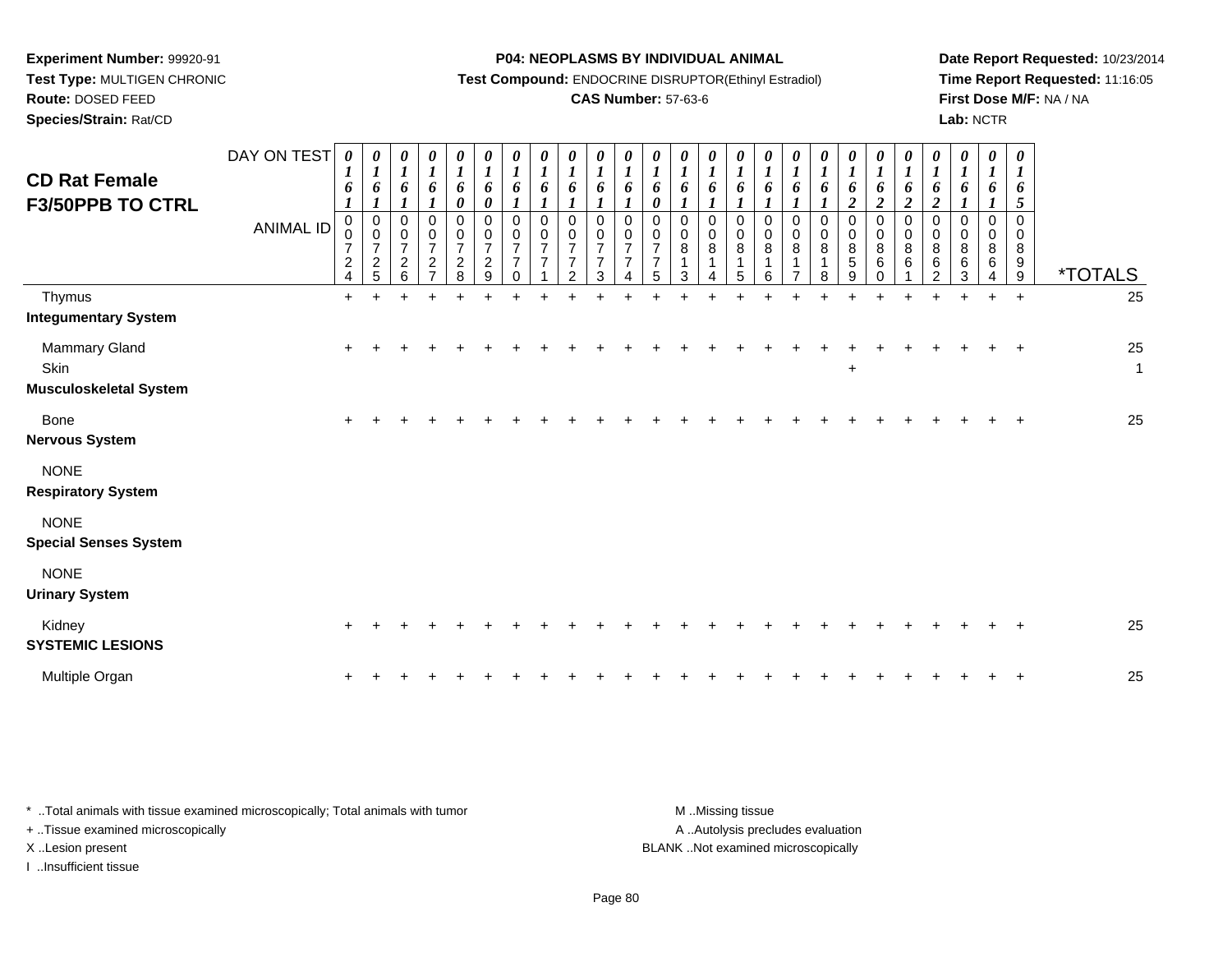**Route:** DOSED FEED

**Species/Strain:** Rat/CD

#### **P04: NEOPLASMS BY INDIVIDUAL ANIMAL**

**Test Compound:** ENDOCRINE DISRUPTOR(Ethinyl Estradiol)

### **CAS Number:** 57-63-6

**Date Report Requested:** 10/23/2014**Time Report Requested:** 11:16:05**First Dose M/F:** NA / NA**Lab:** NCTR

| <b>CD Rat Female</b><br><b>F4 CONTROL</b> | DAY ON TEST<br><b>ANIMAL ID</b> | $\pmb{\theta}$<br>$\boldsymbol{l}$<br>6<br>$\boldsymbol{l}$<br>$\pmb{0}$<br>0<br>$\boldsymbol{9}$<br>4<br>$\Omega$ | 0<br>$\boldsymbol{l}$<br>6<br>$\boldsymbol{l}$<br>0<br>0<br>9<br>4 | 0<br>$\boldsymbol{l}$<br>6<br>$\boldsymbol{\theta}$<br>$\mathbf 0$<br>0<br>9<br>4<br>$\mathfrak{p}$ | 0<br>$\boldsymbol{l}$<br>6<br>$\boldsymbol{\theta}$<br>$\mathbf 0$<br>0<br>$\boldsymbol{9}$<br>$\overline{4}$<br>3 | 0<br>$\boldsymbol{l}$<br>$\sqrt{5}$<br>9<br>$\pmb{0}$<br>$\pmb{0}$<br>$9\,$<br>4<br>4 | $\pmb{\theta}$<br>$\boldsymbol{l}$<br>6<br>$\boldsymbol{\theta}$<br>$\mathbf 0$<br>$\pmb{0}$<br>$\boldsymbol{9}$<br>8<br>3 | $\pmb{\theta}$<br>$\boldsymbol{l}$<br>6<br>$\boldsymbol{\theta}$<br>$\pmb{0}$<br>0<br>$\boldsymbol{9}$<br>8<br>4 | 0<br>$\boldsymbol{I}$<br>6<br>$\boldsymbol{\theta}$<br>$\mathbf 0$<br>0<br>9<br>8<br>5 | $\pmb{\theta}$<br>$\boldsymbol{l}$<br>$\sqrt{5}$<br>$\boldsymbol{9}$<br>$\mathbf 0$<br>$\pmb{0}$<br>$\boldsymbol{9}$<br>8<br>6 | $\boldsymbol{\theta}$<br>$\boldsymbol{l}$<br>$\overline{5}$<br>$\boldsymbol{9}$<br>$\mathbf 0$<br>0<br>$9\,$<br>8<br>$\overline{7}$ | 0<br>$\boldsymbol{l}$<br>6<br>$\pmb{\theta}$<br>$\mathbf 0$<br>$\mathsf 0$<br>$\overline{c}$<br>$6\phantom{a}$ | $\boldsymbol{\theta}$<br>$\boldsymbol{l}$<br>6<br>$\boldsymbol{\theta}$<br>$\mathbf 0$<br>$\mathbf{1}$<br>$\mathbf 0$<br>$\sqrt{2}$<br>$\overline{7}$ | 0<br>$\boldsymbol{l}$<br>6<br>$\pmb{\theta}$<br>$\mathbf 0$<br>$\mathbf 1$<br>$\pmb{0}$<br>$\overline{c}$<br>8 | $\boldsymbol{\theta}$<br>$\boldsymbol{l}$<br>6<br>$\boldsymbol{\theta}$<br>$\mathbf 0$<br>$\mathbf{1}$<br>$\mathbf 0$<br>$\overline{2}$<br>9 | 0<br>$\boldsymbol{l}$<br>6<br>1<br>$\mathbf 0$<br>1<br>0<br>$\,6$<br>$\overline{ }$ | $\boldsymbol{\theta}$<br>$\boldsymbol{l}$<br>6<br>$\boldsymbol{\theta}$<br>$\mathbf 0$<br>$\overline{1}$<br>$\mathbf 0$<br>6<br>8 | 0<br>$\boldsymbol{l}$<br>6<br>$\boldsymbol{\theta}$<br>$\mathbf 0$<br>1<br>$\mathbf 0$<br>6<br>9 | $\boldsymbol{\theta}$<br>$\boldsymbol{l}$<br>6<br>$\boldsymbol{\theta}$<br>$\mathbf 0$<br>$\mathbf 0$<br>$\overline{7}$<br>0 | $\pmb{\theta}$<br>$\boldsymbol{l}$<br>6<br>$\pmb{\theta}$<br>$\pmb{0}$<br>$\mathbf{1}$<br>0<br>$\overline{7}$ | $\pmb{\theta}$<br>$\boldsymbol{l}$<br>6<br>$\pmb{\theta}$<br>$\pmb{0}$<br>$\mathbf{1}$<br>$\pmb{0}$<br>$\overline{7}$<br>2 | $\pmb{\theta}$<br>$\boldsymbol{l}$<br>6<br>$\boldsymbol{2}$<br>$\boldsymbol{0}$<br>1<br>$\mathbf{1}$<br>$\mathbf 0$<br>8 | 0<br>$\boldsymbol{l}$<br>6<br>$\boldsymbol{2}$<br>$\mathbf 0$<br>$\mathbf{1}$<br>0<br>9 | 0<br>$\boldsymbol{l}$<br>6<br>$\overline{2}$<br>$\mathbf 0$<br>-1<br>$\Omega$ | 0<br>$\boldsymbol{l}$<br>6<br>5<br>0<br>3<br>$6\phantom{a}$ | $\boldsymbol{\theta}$<br>$\boldsymbol{l}$<br>6<br>$\boldsymbol{4}$<br>$\mathbf 0$<br>$\mathbf{1}$<br>$\mathbf{1}$<br>3<br>$\overline{7}$ | <i><b>*TOTALS</b></i> |
|-------------------------------------------|---------------------------------|--------------------------------------------------------------------------------------------------------------------|--------------------------------------------------------------------|-----------------------------------------------------------------------------------------------------|--------------------------------------------------------------------------------------------------------------------|---------------------------------------------------------------------------------------|----------------------------------------------------------------------------------------------------------------------------|------------------------------------------------------------------------------------------------------------------|----------------------------------------------------------------------------------------|--------------------------------------------------------------------------------------------------------------------------------|-------------------------------------------------------------------------------------------------------------------------------------|----------------------------------------------------------------------------------------------------------------|-------------------------------------------------------------------------------------------------------------------------------------------------------|----------------------------------------------------------------------------------------------------------------|----------------------------------------------------------------------------------------------------------------------------------------------|-------------------------------------------------------------------------------------|-----------------------------------------------------------------------------------------------------------------------------------|--------------------------------------------------------------------------------------------------|------------------------------------------------------------------------------------------------------------------------------|---------------------------------------------------------------------------------------------------------------|----------------------------------------------------------------------------------------------------------------------------|--------------------------------------------------------------------------------------------------------------------------|-----------------------------------------------------------------------------------------|-------------------------------------------------------------------------------|-------------------------------------------------------------|------------------------------------------------------------------------------------------------------------------------------------------|-----------------------|
| <b>Alimentary System</b>                  |                                 |                                                                                                                    |                                                                    |                                                                                                     |                                                                                                                    |                                                                                       |                                                                                                                            |                                                                                                                  |                                                                                        |                                                                                                                                |                                                                                                                                     |                                                                                                                |                                                                                                                                                       |                                                                                                                |                                                                                                                                              |                                                                                     |                                                                                                                                   |                                                                                                  |                                                                                                                              |                                                                                                               |                                                                                                                            |                                                                                                                          |                                                                                         |                                                                               |                                                             |                                                                                                                                          |                       |
| Liver<br><b>Cardiovascular System</b>     |                                 | $\ddot{}$                                                                                                          |                                                                    |                                                                                                     |                                                                                                                    |                                                                                       |                                                                                                                            |                                                                                                                  |                                                                                        |                                                                                                                                |                                                                                                                                     |                                                                                                                |                                                                                                                                                       |                                                                                                                |                                                                                                                                              |                                                                                     |                                                                                                                                   |                                                                                                  |                                                                                                                              |                                                                                                               |                                                                                                                            |                                                                                                                          |                                                                                         |                                                                               |                                                             |                                                                                                                                          | 25                    |
| <b>NONE</b><br><b>Endocrine System</b>    |                                 |                                                                                                                    |                                                                    |                                                                                                     |                                                                                                                    |                                                                                       |                                                                                                                            |                                                                                                                  |                                                                                        |                                                                                                                                |                                                                                                                                     |                                                                                                                |                                                                                                                                                       |                                                                                                                |                                                                                                                                              |                                                                                     |                                                                                                                                   |                                                                                                  |                                                                                                                              |                                                                                                               |                                                                                                                            |                                                                                                                          |                                                                                         |                                                                               |                                                             |                                                                                                                                          |                       |
| <b>Adrenal Cortex</b>                     |                                 |                                                                                                                    |                                                                    |                                                                                                     |                                                                                                                    |                                                                                       |                                                                                                                            |                                                                                                                  |                                                                                        |                                                                                                                                |                                                                                                                                     |                                                                                                                |                                                                                                                                                       |                                                                                                                |                                                                                                                                              |                                                                                     |                                                                                                                                   |                                                                                                  |                                                                                                                              |                                                                                                               |                                                                                                                            |                                                                                                                          |                                                                                         |                                                                               |                                                             |                                                                                                                                          | 25                    |
| Adrenal Medulla                           |                                 |                                                                                                                    |                                                                    |                                                                                                     |                                                                                                                    |                                                                                       |                                                                                                                            |                                                                                                                  |                                                                                        |                                                                                                                                |                                                                                                                                     |                                                                                                                |                                                                                                                                                       |                                                                                                                |                                                                                                                                              |                                                                                     |                                                                                                                                   |                                                                                                  |                                                                                                                              |                                                                                                               |                                                                                                                            |                                                                                                                          |                                                                                         |                                                                               |                                                             |                                                                                                                                          | 25                    |
| <b>Pituitary Gland</b>                    |                                 |                                                                                                                    |                                                                    |                                                                                                     |                                                                                                                    |                                                                                       |                                                                                                                            |                                                                                                                  |                                                                                        |                                                                                                                                |                                                                                                                                     |                                                                                                                |                                                                                                                                                       |                                                                                                                |                                                                                                                                              |                                                                                     |                                                                                                                                   |                                                                                                  |                                                                                                                              |                                                                                                               |                                                                                                                            |                                                                                                                          |                                                                                         |                                                                               |                                                             |                                                                                                                                          | 25                    |
| <b>Thyroid Gland</b>                      |                                 | $\ddot{}$                                                                                                          |                                                                    |                                                                                                     |                                                                                                                    |                                                                                       |                                                                                                                            |                                                                                                                  |                                                                                        |                                                                                                                                |                                                                                                                                     |                                                                                                                |                                                                                                                                                       |                                                                                                                |                                                                                                                                              |                                                                                     |                                                                                                                                   |                                                                                                  |                                                                                                                              |                                                                                                               |                                                                                                                            |                                                                                                                          |                                                                                         |                                                                               |                                                             | $\ddot{}$                                                                                                                                | 25                    |
| <b>General Body System</b>                |                                 |                                                                                                                    |                                                                    |                                                                                                     |                                                                                                                    |                                                                                       |                                                                                                                            |                                                                                                                  |                                                                                        |                                                                                                                                |                                                                                                                                     |                                                                                                                |                                                                                                                                                       |                                                                                                                |                                                                                                                                              |                                                                                     |                                                                                                                                   |                                                                                                  |                                                                                                                              |                                                                                                               |                                                                                                                            |                                                                                                                          |                                                                                         |                                                                               |                                                             |                                                                                                                                          |                       |
| <b>NONE</b>                               |                                 |                                                                                                                    |                                                                    |                                                                                                     |                                                                                                                    |                                                                                       |                                                                                                                            |                                                                                                                  |                                                                                        |                                                                                                                                |                                                                                                                                     |                                                                                                                |                                                                                                                                                       |                                                                                                                |                                                                                                                                              |                                                                                     |                                                                                                                                   |                                                                                                  |                                                                                                                              |                                                                                                               |                                                                                                                            |                                                                                                                          |                                                                                         |                                                                               |                                                             |                                                                                                                                          |                       |
| <b>Genital System</b>                     |                                 |                                                                                                                    |                                                                    |                                                                                                     |                                                                                                                    |                                                                                       |                                                                                                                            |                                                                                                                  |                                                                                        |                                                                                                                                |                                                                                                                                     |                                                                                                                |                                                                                                                                                       |                                                                                                                |                                                                                                                                              |                                                                                     |                                                                                                                                   |                                                                                                  |                                                                                                                              |                                                                                                               |                                                                                                                            |                                                                                                                          |                                                                                         |                                                                               |                                                             |                                                                                                                                          |                       |
| <b>Clitoral Gland</b>                     |                                 |                                                                                                                    |                                                                    | $\ddot{}$                                                                                           |                                                                                                                    |                                                                                       |                                                                                                                            |                                                                                                                  |                                                                                        |                                                                                                                                |                                                                                                                                     |                                                                                                                |                                                                                                                                                       |                                                                                                                |                                                                                                                                              | $\ddot{}$                                                                           |                                                                                                                                   |                                                                                                  |                                                                                                                              |                                                                                                               |                                                                                                                            |                                                                                                                          |                                                                                         |                                                                               | $\ddot{}$                                                   |                                                                                                                                          | 3                     |
| Ovary                                     |                                 |                                                                                                                    |                                                                    |                                                                                                     |                                                                                                                    |                                                                                       |                                                                                                                            |                                                                                                                  |                                                                                        |                                                                                                                                |                                                                                                                                     |                                                                                                                |                                                                                                                                                       |                                                                                                                |                                                                                                                                              |                                                                                     |                                                                                                                                   |                                                                                                  |                                                                                                                              |                                                                                                               |                                                                                                                            |                                                                                                                          |                                                                                         |                                                                               |                                                             |                                                                                                                                          | 25                    |
| Oviduct                                   |                                 |                                                                                                                    |                                                                    |                                                                                                     |                                                                                                                    |                                                                                       |                                                                                                                            |                                                                                                                  |                                                                                        |                                                                                                                                |                                                                                                                                     |                                                                                                                |                                                                                                                                                       |                                                                                                                |                                                                                                                                              |                                                                                     |                                                                                                                                   |                                                                                                  |                                                                                                                              |                                                                                                               |                                                                                                                            |                                                                                                                          |                                                                                         |                                                                               |                                                             |                                                                                                                                          | 25                    |
| Uterus                                    |                                 |                                                                                                                    |                                                                    |                                                                                                     |                                                                                                                    |                                                                                       |                                                                                                                            |                                                                                                                  |                                                                                        |                                                                                                                                |                                                                                                                                     |                                                                                                                |                                                                                                                                                       |                                                                                                                |                                                                                                                                              |                                                                                     |                                                                                                                                   |                                                                                                  |                                                                                                                              |                                                                                                               |                                                                                                                            |                                                                                                                          |                                                                                         |                                                                               |                                                             |                                                                                                                                          | 25                    |
| Vagina                                    |                                 |                                                                                                                    |                                                                    |                                                                                                     |                                                                                                                    |                                                                                       |                                                                                                                            |                                                                                                                  |                                                                                        |                                                                                                                                |                                                                                                                                     |                                                                                                                |                                                                                                                                                       |                                                                                                                |                                                                                                                                              |                                                                                     |                                                                                                                                   |                                                                                                  |                                                                                                                              |                                                                                                               |                                                                                                                            |                                                                                                                          |                                                                                         |                                                                               |                                                             |                                                                                                                                          | 25                    |
| <b>Hematopoietic System</b>               |                                 |                                                                                                                    |                                                                    |                                                                                                     |                                                                                                                    |                                                                                       |                                                                                                                            |                                                                                                                  |                                                                                        |                                                                                                                                |                                                                                                                                     |                                                                                                                |                                                                                                                                                       |                                                                                                                |                                                                                                                                              |                                                                                     |                                                                                                                                   |                                                                                                  |                                                                                                                              |                                                                                                               |                                                                                                                            |                                                                                                                          |                                                                                         |                                                                               |                                                             |                                                                                                                                          |                       |
| <b>Bone Marrow</b>                        |                                 |                                                                                                                    |                                                                    |                                                                                                     |                                                                                                                    |                                                                                       |                                                                                                                            |                                                                                                                  |                                                                                        |                                                                                                                                |                                                                                                                                     |                                                                                                                |                                                                                                                                                       |                                                                                                                |                                                                                                                                              |                                                                                     |                                                                                                                                   |                                                                                                  |                                                                                                                              |                                                                                                               |                                                                                                                            |                                                                                                                          |                                                                                         |                                                                               |                                                             |                                                                                                                                          | 25                    |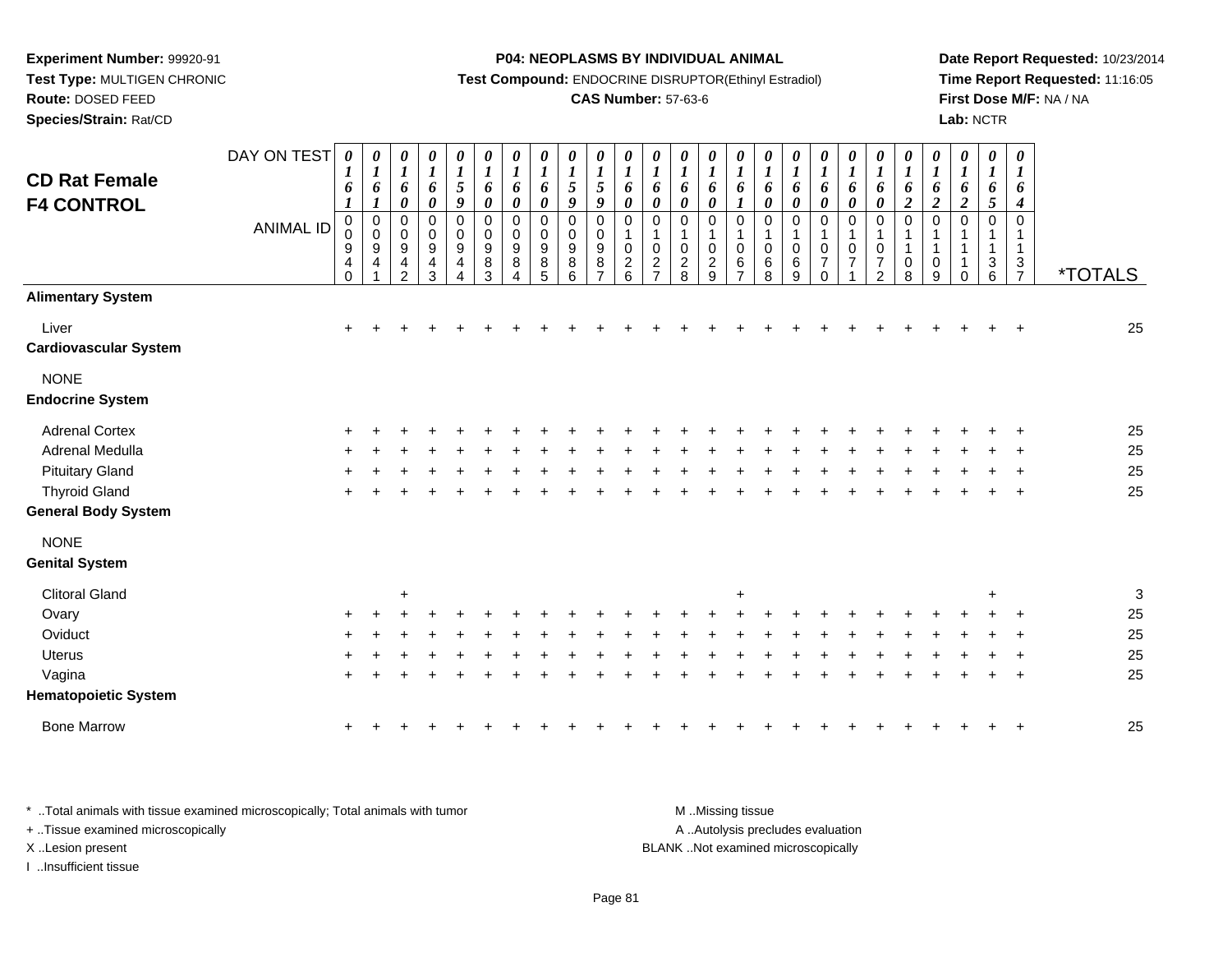# **Route:** DOSED FEED

**Species/Strain:** Rat/CD

#### **P04: NEOPLASMS BY INDIVIDUAL ANIMAL**

**Test Compound:** ENDOCRINE DISRUPTOR(Ethinyl Estradiol)

# **CAS Number:** 57-63-6

**Date Report Requested:** 10/23/2014**Time Report Requested:** 11:16:05**First Dose M/F:** NA / NA**Lab:** NCTR

| <b>CD Rat Female</b><br><b>F4 CONTROL</b>      | DAY ON TEST<br><b>ANIMAL ID</b> | 0<br>$\boldsymbol{l}$<br>$\boldsymbol{6}$<br>$\boldsymbol{l}$<br>$\mathbf 0$<br>0<br>$\boldsymbol{9}$<br>$\overline{4}$<br>$\mathbf 0$ | $\boldsymbol{\mathit{U}}$<br>$\boldsymbol{l}$<br>6<br>$\boldsymbol{l}$<br>$\pmb{0}$<br>$\pmb{0}$<br>$\boldsymbol{9}$<br>4 | 0<br>$\boldsymbol{l}$<br>6<br>$\boldsymbol{\theta}$<br>$\mathbf 0$<br>$\pmb{0}$<br>$\boldsymbol{9}$<br>$\overline{\mathbf{4}}$<br>$\mathcal{P}$ | $\frac{\theta}{I}$<br>$\boldsymbol{6}$<br>$\boldsymbol{\theta}$<br>0<br>0<br>$\boldsymbol{9}$<br>$\overline{4}$<br>3 | 0<br>$\frac{1}{5}$<br>9<br>0<br>0<br>$\boldsymbol{9}$<br>4 | 0<br>$\boldsymbol{l}$<br>6<br>0<br>0<br>0<br>$\boldsymbol{9}$<br>8<br>3 | 0<br>$\boldsymbol{l}$<br>6<br>$\boldsymbol{\theta}$<br>$\mathbf 0$<br>0<br>$\boldsymbol{9}$<br>8 | 0<br>$\boldsymbol{l}$<br>6<br>0<br>$\mathbf 0$<br>0<br>$\boldsymbol{9}$<br>8<br>5 | $\boldsymbol{\theta}$<br>$\boldsymbol{l}$<br>$\mathfrak{s}$<br>9<br>$\Omega$<br>$\Omega$<br>9<br>8<br>6 | 0<br>$\boldsymbol{l}$<br>5<br>9<br>$\mathbf 0$<br>0<br>$\frac{9}{8}$ | 0<br>$\boldsymbol{l}$<br>6<br>$\pmb{\theta}$<br>$\Omega$<br>$\pmb{0}$<br>$\overline{c}$<br>6 | 0<br>$\boldsymbol{l}$<br>6<br>$\pmb{\theta}$<br>$\Omega$<br>$\pmb{0}$<br>$\overline{2}$<br>$\overline{z}$ | 0<br>$\boldsymbol{l}$<br>6<br>$\boldsymbol{\theta}$<br>$\mathbf 0$<br>$\mathbf 1$<br>$\pmb{0}$<br>$\boldsymbol{2}$<br>8 | 0<br>$\boldsymbol{l}$<br>6<br>0<br>$\Omega$<br>1<br>0<br>$\overline{\mathbf{c}}$<br>9 | 0<br>$\boldsymbol{l}$<br>6<br>$\boldsymbol{l}$<br>$\Omega$<br>$\mathbf 0$<br>6<br>$\overline{z}$ | 0<br>$\boldsymbol{l}$<br>6<br>0<br>$\Omega$<br>0<br>6<br>8 | 0<br>$\boldsymbol{l}$<br>6<br>$\boldsymbol{\theta}$<br>$\mathbf 0$<br>$\pmb{0}$<br>6<br>9 | 0<br>$\boldsymbol{l}$<br>6<br>$\boldsymbol{\theta}$<br>0<br>1<br>0<br>$\overline{7}$<br>$\Omega$ | 0<br>$\boldsymbol{l}$<br>6<br>0<br>$\mathbf 0$<br>$\pmb{0}$<br>$\overline{7}$ | 0<br>$\boldsymbol{l}$<br>6<br>$\pmb{\theta}$<br>$\pmb{0}$<br>1<br>$\pmb{0}$<br>$\boldsymbol{7}$<br>$\overline{2}$ | 0<br>$\boldsymbol{l}$<br>6<br>$\boldsymbol{2}$<br>$\mathbf 0$<br>$\mathbf{1}$<br>0<br>8 | $\boldsymbol{\theta}$<br>$\boldsymbol{l}$<br>$\pmb{6}$<br>$\overline{2}$<br>$\mathbf{0}$<br>0<br>9 | 0<br>$\boldsymbol{l}$<br>6<br>$\overline{c}$<br>$\Omega$<br>0 | 0<br>$\boldsymbol{l}$<br>6<br>5<br>$\Omega$<br>3<br>6 | 0<br>1<br>6<br>4<br>$\Omega$<br>3<br>$\overline{7}$ | <i><b>*TOTALS</b></i> |
|------------------------------------------------|---------------------------------|----------------------------------------------------------------------------------------------------------------------------------------|---------------------------------------------------------------------------------------------------------------------------|-------------------------------------------------------------------------------------------------------------------------------------------------|----------------------------------------------------------------------------------------------------------------------|------------------------------------------------------------|-------------------------------------------------------------------------|--------------------------------------------------------------------------------------------------|-----------------------------------------------------------------------------------|---------------------------------------------------------------------------------------------------------|----------------------------------------------------------------------|----------------------------------------------------------------------------------------------|-----------------------------------------------------------------------------------------------------------|-------------------------------------------------------------------------------------------------------------------------|---------------------------------------------------------------------------------------|--------------------------------------------------------------------------------------------------|------------------------------------------------------------|-------------------------------------------------------------------------------------------|--------------------------------------------------------------------------------------------------|-------------------------------------------------------------------------------|-------------------------------------------------------------------------------------------------------------------|-----------------------------------------------------------------------------------------|----------------------------------------------------------------------------------------------------|---------------------------------------------------------------|-------------------------------------------------------|-----------------------------------------------------|-----------------------|
| Spleen                                         |                                 | $+$                                                                                                                                    |                                                                                                                           |                                                                                                                                                 |                                                                                                                      |                                                            |                                                                         |                                                                                                  |                                                                                   |                                                                                                         |                                                                      |                                                                                              |                                                                                                           |                                                                                                                         |                                                                                       |                                                                                                  |                                                            |                                                                                           |                                                                                                  |                                                                               |                                                                                                                   |                                                                                         |                                                                                                    |                                                               |                                                       | $\ddot{}$                                           | 25                    |
| Thymus<br><b>Integumentary System</b>          |                                 | $\ddot{}$                                                                                                                              |                                                                                                                           |                                                                                                                                                 |                                                                                                                      |                                                            |                                                                         |                                                                                                  |                                                                                   |                                                                                                         |                                                                      |                                                                                              |                                                                                                           |                                                                                                                         |                                                                                       |                                                                                                  |                                                            |                                                                                           |                                                                                                  |                                                                               |                                                                                                                   |                                                                                         |                                                                                                    |                                                               |                                                       | $\ddot{}$                                           | 25                    |
| Mammary Gland<br><b>Musculoskeletal System</b> |                                 | $\ddot{}$                                                                                                                              |                                                                                                                           |                                                                                                                                                 |                                                                                                                      |                                                            |                                                                         |                                                                                                  |                                                                                   |                                                                                                         |                                                                      |                                                                                              |                                                                                                           |                                                                                                                         |                                                                                       |                                                                                                  |                                                            |                                                                                           |                                                                                                  |                                                                               |                                                                                                                   |                                                                                         |                                                                                                    |                                                               |                                                       | $\overline{+}$                                      | 25                    |
| <b>Bone</b><br><b>Nervous System</b>           |                                 | $\ddot{}$                                                                                                                              |                                                                                                                           |                                                                                                                                                 |                                                                                                                      |                                                            |                                                                         |                                                                                                  |                                                                                   |                                                                                                         |                                                                      |                                                                                              |                                                                                                           |                                                                                                                         |                                                                                       |                                                                                                  |                                                            |                                                                                           |                                                                                                  |                                                                               |                                                                                                                   |                                                                                         |                                                                                                    |                                                               |                                                       | $\overline{+}$                                      | 25                    |
| <b>NONE</b><br><b>Respiratory System</b>       |                                 |                                                                                                                                        |                                                                                                                           |                                                                                                                                                 |                                                                                                                      |                                                            |                                                                         |                                                                                                  |                                                                                   |                                                                                                         |                                                                      |                                                                                              |                                                                                                           |                                                                                                                         |                                                                                       |                                                                                                  |                                                            |                                                                                           |                                                                                                  |                                                                               |                                                                                                                   |                                                                                         |                                                                                                    |                                                               |                                                       |                                                     |                       |
| <b>NONE</b><br><b>Special Senses System</b>    |                                 |                                                                                                                                        |                                                                                                                           |                                                                                                                                                 |                                                                                                                      |                                                            |                                                                         |                                                                                                  |                                                                                   |                                                                                                         |                                                                      |                                                                                              |                                                                                                           |                                                                                                                         |                                                                                       |                                                                                                  |                                                            |                                                                                           |                                                                                                  |                                                                               |                                                                                                                   |                                                                                         |                                                                                                    |                                                               |                                                       |                                                     |                       |
| <b>NONE</b><br><b>Urinary System</b>           |                                 |                                                                                                                                        |                                                                                                                           |                                                                                                                                                 |                                                                                                                      |                                                            |                                                                         |                                                                                                  |                                                                                   |                                                                                                         |                                                                      |                                                                                              |                                                                                                           |                                                                                                                         |                                                                                       |                                                                                                  |                                                            |                                                                                           |                                                                                                  |                                                                               |                                                                                                                   |                                                                                         |                                                                                                    |                                                               |                                                       |                                                     |                       |
| Kidney<br><b>SYSTEMIC LESIONS</b>              |                                 | $\ddot{}$                                                                                                                              |                                                                                                                           |                                                                                                                                                 |                                                                                                                      |                                                            |                                                                         |                                                                                                  |                                                                                   |                                                                                                         |                                                                      |                                                                                              |                                                                                                           |                                                                                                                         |                                                                                       |                                                                                                  |                                                            |                                                                                           |                                                                                                  |                                                                               |                                                                                                                   |                                                                                         |                                                                                                    |                                                               |                                                       |                                                     | 25                    |
| Multiple Organ                                 |                                 |                                                                                                                                        |                                                                                                                           |                                                                                                                                                 |                                                                                                                      |                                                            |                                                                         |                                                                                                  |                                                                                   |                                                                                                         |                                                                      |                                                                                              |                                                                                                           |                                                                                                                         |                                                                                       |                                                                                                  |                                                            |                                                                                           |                                                                                                  |                                                                               |                                                                                                                   |                                                                                         |                                                                                                    |                                                               |                                                       | $\overline{ }$                                      | 25                    |

| * Total animals with tissue examined microscopically; Total animals with tumor | M Missing tissue                   |
|--------------------------------------------------------------------------------|------------------------------------|
| + Tissue examined microscopically                                              | A Autolysis precludes evaluation   |
| X Lesion present                                                               | BLANK Not examined microscopically |
| Insufficient tissue                                                            |                                    |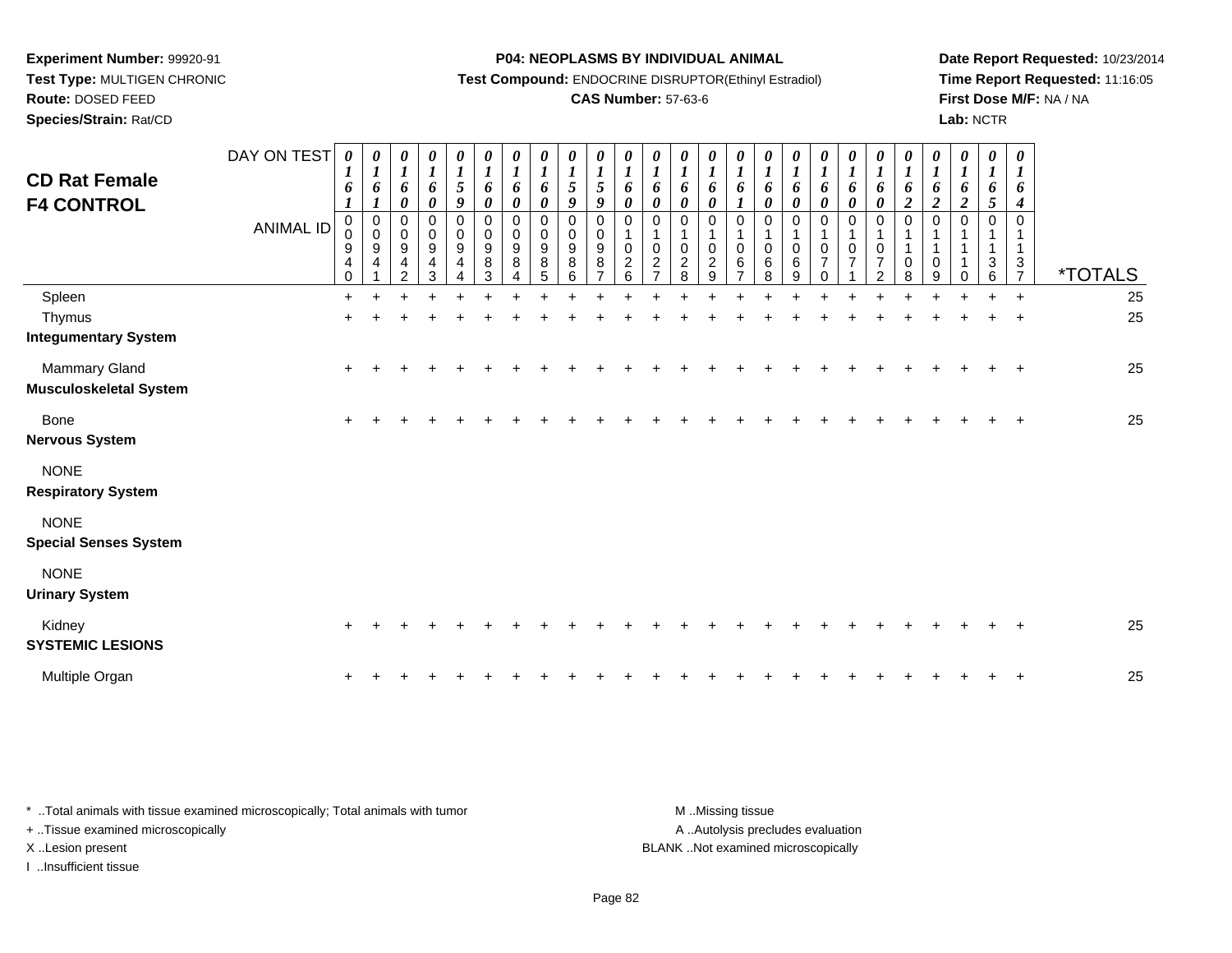**Test Type:** MULTIGEN CHRONIC**Route:** DOSED FEED

**Species/Strain:** Rat/CD

#### **P04: NEOPLASMS BY INDIVIDUAL ANIMAL**

**Test Compound:** ENDOCRINE DISRUPTOR(Ethinyl Estradiol)

### **CAS Number:** 57-63-6

**Date Report Requested:** 10/23/2014**Time Report Requested:** 11:16:05**First Dose M/F:** NA / NA**Lab:** NCTR

| <b>CD Rat Female</b><br><b>F4/2PPB TO CTRL</b> | DAY ON TEST<br><b>ANIMAL ID</b> | $\pmb{\theta}$<br>$\bm{l}$<br>6<br>$\boldsymbol{l}$<br>0<br>0<br>$\boldsymbol{9}$<br>$\overline{4}$<br>5 | $\pmb{\theta}$<br>$\boldsymbol{l}$<br>6<br>1<br>0<br>$\pmb{0}$<br>9<br>4<br>6 | 0<br>$\boldsymbol{l}$<br>6<br>$\boldsymbol{l}$<br>0<br>$\mathbf 0$<br>9<br>4 | 0<br>$\boldsymbol{l}$<br>6<br>$\boldsymbol{l}$<br>0<br>$\mathbf 0$<br>$\frac{9}{4}$<br>8 | $\boldsymbol{\theta}$<br>$\boldsymbol{l}$<br>6<br>0<br>$\pmb{0}$<br>9<br>$\overline{\mathbf{4}}$<br>$\boldsymbol{9}$ | 0<br>$\boldsymbol{l}$<br>6<br>$\boldsymbol{2}$<br>$\mathbf 0$<br>$\mathbf 0$<br>$\boldsymbol{9}$<br>8<br>8 | $\pmb{\theta}$<br>$\boldsymbol{l}$<br>6<br>$\boldsymbol{2}$<br>$\mathbf 0$<br>$\,0\,$<br>9<br>8<br>9 | $\boldsymbol{\theta}$<br>$\boldsymbol{l}$<br>6<br>$\mathbf 0$<br>$\mathbf 0$<br>$9\,$<br>$\boldsymbol{9}$<br>$\Omega$ | 0<br>$\boldsymbol{l}$<br>6<br>1<br>$\mathbf 0$<br>$\mathbf 0$<br>9<br>$\boldsymbol{9}$ | 0<br>$\boldsymbol{l}$<br>6<br>$\Omega$<br>$\mathbf 0$<br>$9\,$<br>9<br>$\mathcal{P}$ | 0<br>$\boldsymbol{l}$<br>6<br>0<br>$\mathbf 0$<br>9<br>9<br>3 | 0<br>$\boldsymbol{l}$<br>6<br>0<br>$\mathbf{1}$<br>$\pmb{0}$<br>$\ensuremath{\mathsf{3}}$<br>$\Omega$ | 0<br>$\boldsymbol{l}$<br>6<br>$\mathbf 0$<br>$\mathbf{1}$<br>$\pmb{0}$<br>3 | 0<br>$\boldsymbol{l}$<br>6<br>0<br>$\mathbf{1}$<br>$\,0\,$<br>$\ensuremath{\mathsf{3}}$<br>$\overline{2}$ | $\boldsymbol{\theta}$<br>$\boldsymbol{l}$<br>6<br>$\boldsymbol{l}$<br>0<br>$\mathbf{1}$<br>$\pmb{0}$<br>$\mathbf 3$<br>3 | 0<br>$\boldsymbol{l}$<br>6<br>0<br>0<br>$\mathbf{1}$<br>0<br>$\ensuremath{\mathsf{3}}$ | 0<br>$\boldsymbol{l}$<br>6<br>$\boldsymbol{\theta}$<br>$\mathbf 0$<br>$\mathbf{1}$<br>$\pmb{0}$<br>$\sqrt{3}$<br>5 | 0<br>$\boldsymbol{l}$<br>6<br>0<br>$\mathbf{1}$<br>$\pmb{0}$<br>$\overline{7}$<br>3 | 0<br>$\boldsymbol{l}$<br>6<br>$\boldsymbol{l}$<br>0<br>$\mathbf{1}$<br>$\pmb{0}$<br>$\boldsymbol{7}$<br>4 | $\pmb{\theta}$<br>$\boldsymbol{l}$<br>6<br>$\boldsymbol{l}$<br>$\mathbf 0$<br>$\mathbf{1}$<br>$\pmb{0}$<br>$\overline{7}$<br>5 | 0<br>$\boldsymbol{l}$<br>6<br>$\mathbf{I}$<br>$\pmb{0}$<br>1<br>$\pmb{0}$<br>$\boldsymbol{7}$<br>$6\phantom{a}$ | $\boldsymbol{\theta}$<br>$\boldsymbol{l}$<br>6<br>0<br>$\mathbf{1}$<br>0<br>7<br>$\overline{ }$ | $\boldsymbol{l}$<br>6<br>$\mathfrak{s}$<br>0 | 0 | 0<br>$\boldsymbol{l}$<br>6<br>$\sqrt{5}$<br>$\Omega$<br>1<br>2 | 0<br>1<br>6<br>5<br>$\Omega$<br>1<br>$\mathbf{3}$ | <i><b>*TOTALS</b></i> |
|------------------------------------------------|---------------------------------|----------------------------------------------------------------------------------------------------------|-------------------------------------------------------------------------------|------------------------------------------------------------------------------|------------------------------------------------------------------------------------------|----------------------------------------------------------------------------------------------------------------------|------------------------------------------------------------------------------------------------------------|------------------------------------------------------------------------------------------------------|-----------------------------------------------------------------------------------------------------------------------|----------------------------------------------------------------------------------------|--------------------------------------------------------------------------------------|---------------------------------------------------------------|-------------------------------------------------------------------------------------------------------|-----------------------------------------------------------------------------|-----------------------------------------------------------------------------------------------------------|--------------------------------------------------------------------------------------------------------------------------|----------------------------------------------------------------------------------------|--------------------------------------------------------------------------------------------------------------------|-------------------------------------------------------------------------------------|-----------------------------------------------------------------------------------------------------------|--------------------------------------------------------------------------------------------------------------------------------|-----------------------------------------------------------------------------------------------------------------|-------------------------------------------------------------------------------------------------|----------------------------------------------|---|----------------------------------------------------------------|---------------------------------------------------|-----------------------|
| <b>Alimentary System</b>                       |                                 |                                                                                                          |                                                                               |                                                                              |                                                                                          |                                                                                                                      |                                                                                                            |                                                                                                      |                                                                                                                       |                                                                                        |                                                                                      |                                                               |                                                                                                       |                                                                             |                                                                                                           |                                                                                                                          |                                                                                        |                                                                                                                    |                                                                                     |                                                                                                           |                                                                                                                                |                                                                                                                 |                                                                                                 |                                              |   |                                                                |                                                   |                       |
| <b>NONE</b><br><b>Cardiovascular System</b>    |                                 |                                                                                                          |                                                                               |                                                                              |                                                                                          |                                                                                                                      |                                                                                                            |                                                                                                      |                                                                                                                       |                                                                                        |                                                                                      |                                                               |                                                                                                       |                                                                             |                                                                                                           |                                                                                                                          |                                                                                        |                                                                                                                    |                                                                                     |                                                                                                           |                                                                                                                                |                                                                                                                 |                                                                                                 |                                              |   |                                                                |                                                   |                       |
| <b>NONE</b><br><b>Endocrine System</b>         |                                 |                                                                                                          |                                                                               |                                                                              |                                                                                          |                                                                                                                      |                                                                                                            |                                                                                                      |                                                                                                                       |                                                                                        |                                                                                      |                                                               |                                                                                                       |                                                                             |                                                                                                           |                                                                                                                          |                                                                                        |                                                                                                                    |                                                                                     |                                                                                                           |                                                                                                                                |                                                                                                                 |                                                                                                 |                                              |   |                                                                |                                                   |                       |
| <b>NONE</b><br><b>General Body System</b>      |                                 |                                                                                                          |                                                                               |                                                                              |                                                                                          |                                                                                                                      |                                                                                                            |                                                                                                      |                                                                                                                       |                                                                                        |                                                                                      |                                                               |                                                                                                       |                                                                             |                                                                                                           |                                                                                                                          |                                                                                        |                                                                                                                    |                                                                                     |                                                                                                           |                                                                                                                                |                                                                                                                 |                                                                                                 |                                              |   |                                                                |                                                   |                       |
| <b>NONE</b><br><b>Genital System</b>           |                                 |                                                                                                          |                                                                               |                                                                              |                                                                                          |                                                                                                                      |                                                                                                            |                                                                                                      |                                                                                                                       |                                                                                        |                                                                                      |                                                               |                                                                                                       |                                                                             |                                                                                                           |                                                                                                                          |                                                                                        |                                                                                                                    |                                                                                     |                                                                                                           |                                                                                                                                |                                                                                                                 |                                                                                                 |                                              |   |                                                                |                                                   |                       |
| Ovary                                          |                                 |                                                                                                          |                                                                               |                                                                              |                                                                                          |                                                                                                                      |                                                                                                            |                                                                                                      |                                                                                                                       |                                                                                        |                                                                                      |                                                               |                                                                                                       |                                                                             |                                                                                                           |                                                                                                                          |                                                                                        |                                                                                                                    |                                                                                     |                                                                                                           |                                                                                                                                |                                                                                                                 |                                                                                                 |                                              |   |                                                                |                                                   | 25                    |
| Oviduct                                        |                                 |                                                                                                          |                                                                               |                                                                              |                                                                                          |                                                                                                                      |                                                                                                            |                                                                                                      |                                                                                                                       |                                                                                        |                                                                                      |                                                               |                                                                                                       |                                                                             |                                                                                                           |                                                                                                                          |                                                                                        |                                                                                                                    |                                                                                     |                                                                                                           |                                                                                                                                |                                                                                                                 |                                                                                                 |                                              |   |                                                                |                                                   | 25                    |
| <b>Uterus</b>                                  |                                 |                                                                                                          |                                                                               |                                                                              |                                                                                          |                                                                                                                      |                                                                                                            |                                                                                                      |                                                                                                                       |                                                                                        |                                                                                      |                                                               |                                                                                                       |                                                                             |                                                                                                           |                                                                                                                          |                                                                                        |                                                                                                                    |                                                                                     |                                                                                                           |                                                                                                                                |                                                                                                                 |                                                                                                 |                                              |   |                                                                | $\overline{ }$                                    | 25                    |
| Vagina                                         |                                 |                                                                                                          |                                                                               |                                                                              |                                                                                          |                                                                                                                      |                                                                                                            |                                                                                                      |                                                                                                                       |                                                                                        |                                                                                      |                                                               |                                                                                                       |                                                                             |                                                                                                           |                                                                                                                          |                                                                                        |                                                                                                                    |                                                                                     |                                                                                                           |                                                                                                                                |                                                                                                                 |                                                                                                 |                                              |   |                                                                | $\ddot{}$                                         | 25                    |
| <b>Hematopoietic System</b>                    |                                 |                                                                                                          |                                                                               |                                                                              |                                                                                          |                                                                                                                      |                                                                                                            |                                                                                                      |                                                                                                                       |                                                                                        |                                                                                      |                                                               |                                                                                                       |                                                                             |                                                                                                           |                                                                                                                          |                                                                                        |                                                                                                                    |                                                                                     |                                                                                                           |                                                                                                                                |                                                                                                                 |                                                                                                 |                                              |   |                                                                |                                                   |                       |
| <b>NONE</b><br><b>Integumentary System</b>     |                                 |                                                                                                          |                                                                               |                                                                              |                                                                                          |                                                                                                                      |                                                                                                            |                                                                                                      |                                                                                                                       |                                                                                        |                                                                                      |                                                               |                                                                                                       |                                                                             |                                                                                                           |                                                                                                                          |                                                                                        |                                                                                                                    |                                                                                     |                                                                                                           |                                                                                                                                |                                                                                                                 |                                                                                                 |                                              |   |                                                                |                                                   |                       |
| Mammary Gland<br><b>Musculoskeletal System</b> |                                 |                                                                                                          |                                                                               |                                                                              |                                                                                          |                                                                                                                      |                                                                                                            |                                                                                                      |                                                                                                                       |                                                                                        |                                                                                      |                                                               |                                                                                                       |                                                                             |                                                                                                           |                                                                                                                          |                                                                                        |                                                                                                                    |                                                                                     |                                                                                                           |                                                                                                                                |                                                                                                                 |                                                                                                 |                                              |   |                                                                | +                                                 | 25                    |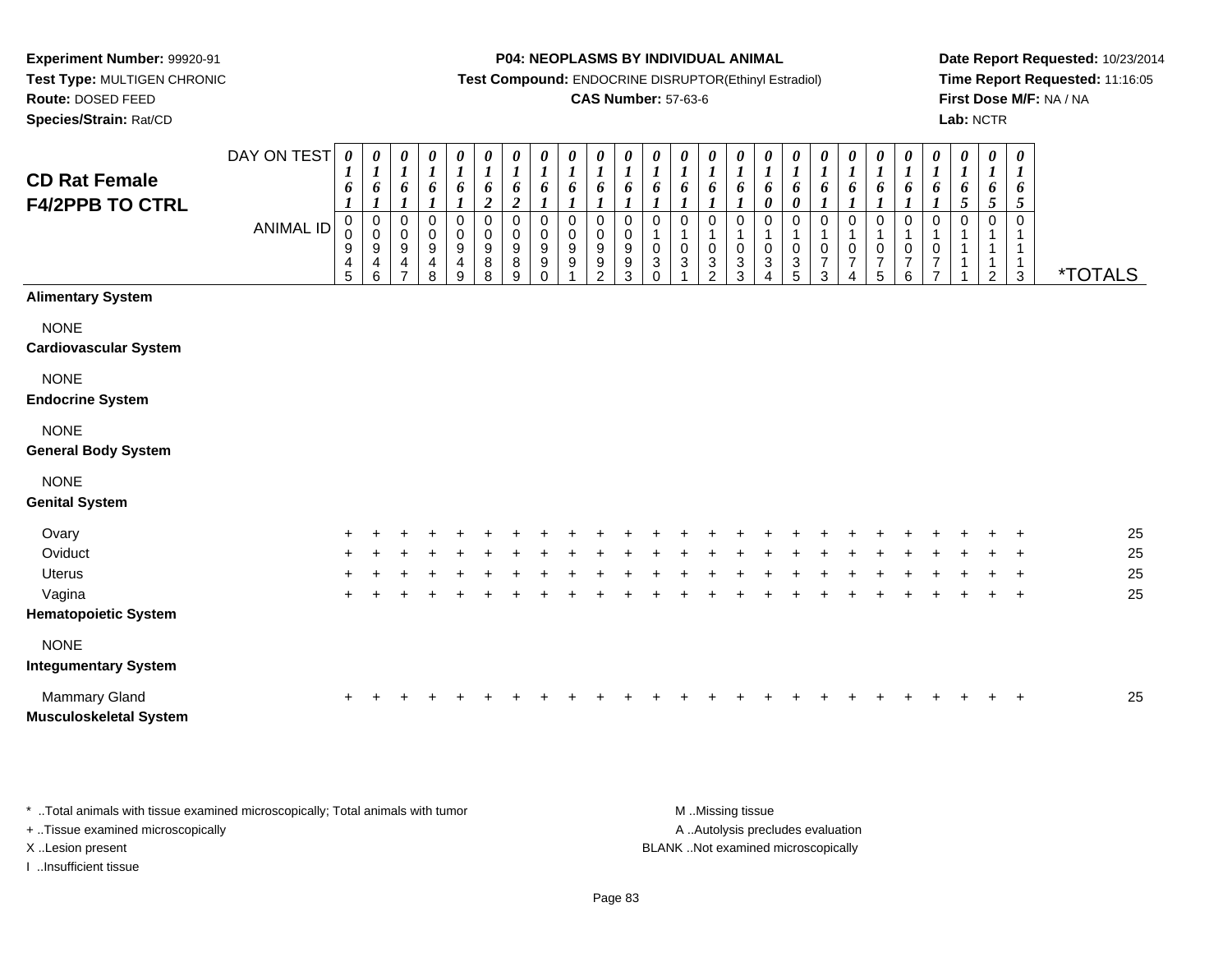**Test Type:** MULTIGEN CHRONIC**Route:** DOSED FEED

**Species/Strain:** Rat/CD

#### **P04: NEOPLASMS BY INDIVIDUAL ANIMAL**

**Test Compound:** ENDOCRINE DISRUPTOR(Ethinyl Estradiol)

### **CAS Number:** 57-63-6

**Date Report Requested:** 10/23/2014**Time Report Requested:** 11:16:05**First Dose M/F:** NA / NA**Lab:** NCTR

| <b>CD Rat Female</b><br><b>F4/2PPB TO CTRL</b> | DAY ON TEST<br><b>ANIMAL ID</b> | $\boldsymbol{\theta}$<br>$\mathbf{I}$<br>6<br>0<br>$\pmb{0}$<br>9<br>4<br>5 | 0<br>$\mathbf{I}$<br>6<br>$_{\rm 0}^{\rm 0}$<br>$\boldsymbol{9}$<br>4<br>6 | 0<br>$\mathbf{I}$<br>6<br>0<br>$\pmb{0}$<br>9<br>4<br>$\overline{\phantom{a}}$ | 0<br>$\boldsymbol{l}$<br>6<br>0<br>9<br>$\overline{\mathbf{4}}$<br>8 | 0<br>$\boldsymbol{l}$<br>6<br>0<br>$\pmb{0}$<br>$\boldsymbol{9}$<br>$\overline{\mathbf{4}}$<br>9 | 0<br>$\boldsymbol{l}$<br>6<br>$\overline{\mathbf{c}}$<br>0<br>$\mathbf 0$<br>$\boldsymbol{9}$<br>8<br>8 | 0<br>$\boldsymbol{l}$<br>6<br>$\boldsymbol{2}$<br>0<br>0<br>$\boldsymbol{9}$<br>$\bf 8$<br>9 | $\boldsymbol{\theta}$<br>$\boldsymbol{l}$<br>6<br>0<br>$\pmb{0}$<br>$\boldsymbol{9}$<br>$\boldsymbol{9}$<br>$\Omega$ | 0<br>$\mathbf{I}$<br>6<br>0<br>$\mathbf 0$<br>$9\,$<br>9 | 0<br>$\mathbf{I}$<br>6<br>0<br>$\pmb{0}$<br>9<br>$\boldsymbol{9}$<br>$\mathfrak{p}$ | 0<br>$\boldsymbol{l}$<br>6<br>$\boldsymbol{0}$<br>9<br>$\boldsymbol{9}$<br>3 | $\frac{\boldsymbol{\theta}}{\boldsymbol{I}}$<br>6<br>0<br>$\pmb{0}$<br>$\ensuremath{\mathsf{3}}$<br>$\Omega$ | $\boldsymbol{\theta}$<br>$\boldsymbol{l}$<br>6<br>0<br>0<br>$\sqrt{3}$ | 0<br>$\boldsymbol{l}$<br>6<br>$\Omega$<br>$\pmb{0}$<br>3<br>$\mathcal{P}$ | 0<br>6<br>0<br>$\pmb{0}$<br>3<br>3 | 0<br>$\mathbf I$<br>6<br>$\pmb{\theta}$<br>0<br>0<br>3 | $\boldsymbol{l}$<br>6<br>0<br>$\ensuremath{\mathsf{3}}$<br>5 | 0<br>$\boldsymbol{l}$<br>6<br>$\mathbf 0$<br>$\overline{7}$<br>3 | 0<br>$\boldsymbol{l}$<br>6<br>0<br>0<br>$\overline{7}$<br>4 | 0<br>$\boldsymbol{l}$<br>6<br>0<br>$\begin{smallmatrix}0\\7\end{smallmatrix}$<br>5 | 0<br>$\boldsymbol{l}$<br>6<br>0<br>$\mathbf 1$<br>$\begin{array}{c} 0 \\ 7 \end{array}$<br>6 | 0<br>$\mathbf{r}$<br>6<br>0<br>0<br>$\overline{7}$ | 0<br>$\mathbf{I}$<br>0<br>5<br>0 | $\boldsymbol{\theta}$<br>$\boldsymbol{l}$<br>5<br>$\mathfrak{p}$ | $\boldsymbol{\theta}$<br>$\boldsymbol{l}$<br>6<br>5<br>$\mathbf 0$<br>3 | <i><b>*TOTALS</b></i> |
|------------------------------------------------|---------------------------------|-----------------------------------------------------------------------------|----------------------------------------------------------------------------|--------------------------------------------------------------------------------|----------------------------------------------------------------------|--------------------------------------------------------------------------------------------------|---------------------------------------------------------------------------------------------------------|----------------------------------------------------------------------------------------------|----------------------------------------------------------------------------------------------------------------------|----------------------------------------------------------|-------------------------------------------------------------------------------------|------------------------------------------------------------------------------|--------------------------------------------------------------------------------------------------------------|------------------------------------------------------------------------|---------------------------------------------------------------------------|------------------------------------|--------------------------------------------------------|--------------------------------------------------------------|------------------------------------------------------------------|-------------------------------------------------------------|------------------------------------------------------------------------------------|----------------------------------------------------------------------------------------------|----------------------------------------------------|----------------------------------|------------------------------------------------------------------|-------------------------------------------------------------------------|-----------------------|
| <b>NONE</b><br><b>Nervous System</b>           |                                 |                                                                             |                                                                            |                                                                                |                                                                      |                                                                                                  |                                                                                                         |                                                                                              |                                                                                                                      |                                                          |                                                                                     |                                                                              |                                                                                                              |                                                                        |                                                                           |                                    |                                                        |                                                              |                                                                  |                                                             |                                                                                    |                                                                                              |                                                    |                                  |                                                                  |                                                                         |                       |
| <b>NONE</b><br><b>Respiratory System</b>       |                                 |                                                                             |                                                                            |                                                                                |                                                                      |                                                                                                  |                                                                                                         |                                                                                              |                                                                                                                      |                                                          |                                                                                     |                                                                              |                                                                                                              |                                                                        |                                                                           |                                    |                                                        |                                                              |                                                                  |                                                             |                                                                                    |                                                                                              |                                                    |                                  |                                                                  |                                                                         |                       |
| <b>NONE</b><br><b>Special Senses System</b>    |                                 |                                                                             |                                                                            |                                                                                |                                                                      |                                                                                                  |                                                                                                         |                                                                                              |                                                                                                                      |                                                          |                                                                                     |                                                                              |                                                                                                              |                                                                        |                                                                           |                                    |                                                        |                                                              |                                                                  |                                                             |                                                                                    |                                                                                              |                                                    |                                  |                                                                  |                                                                         |                       |
| <b>NONE</b><br><b>Urinary System</b>           |                                 |                                                                             |                                                                            |                                                                                |                                                                      |                                                                                                  |                                                                                                         |                                                                                              |                                                                                                                      |                                                          |                                                                                     |                                                                              |                                                                                                              |                                                                        |                                                                           |                                    |                                                        |                                                              |                                                                  |                                                             |                                                                                    |                                                                                              |                                                    |                                  |                                                                  |                                                                         |                       |
| Kidney<br><b>SYSTEMIC LESIONS</b>              |                                 |                                                                             |                                                                            |                                                                                |                                                                      |                                                                                                  |                                                                                                         |                                                                                              |                                                                                                                      |                                                          |                                                                                     |                                                                              |                                                                                                              |                                                                        |                                                                           |                                    |                                                        |                                                              |                                                                  |                                                             |                                                                                    |                                                                                              |                                                    |                                  |                                                                  | $+$                                                                     | 25                    |
| Multiple Organ                                 |                                 |                                                                             |                                                                            |                                                                                |                                                                      |                                                                                                  |                                                                                                         |                                                                                              |                                                                                                                      |                                                          |                                                                                     |                                                                              |                                                                                                              |                                                                        |                                                                           |                                    |                                                        |                                                              |                                                                  |                                                             |                                                                                    |                                                                                              |                                                    |                                  |                                                                  | $\overline{+}$                                                          | 25                    |

\* ..Total animals with tissue examined microscopically; Total animals with tumor **M** . Missing tissue M ..Missing tissue

+ ..Tissue examined microscopically

I ..Insufficient tissue

A ..Autolysis precludes evaluation X ..Lesion present BLANK ..Not examined microscopically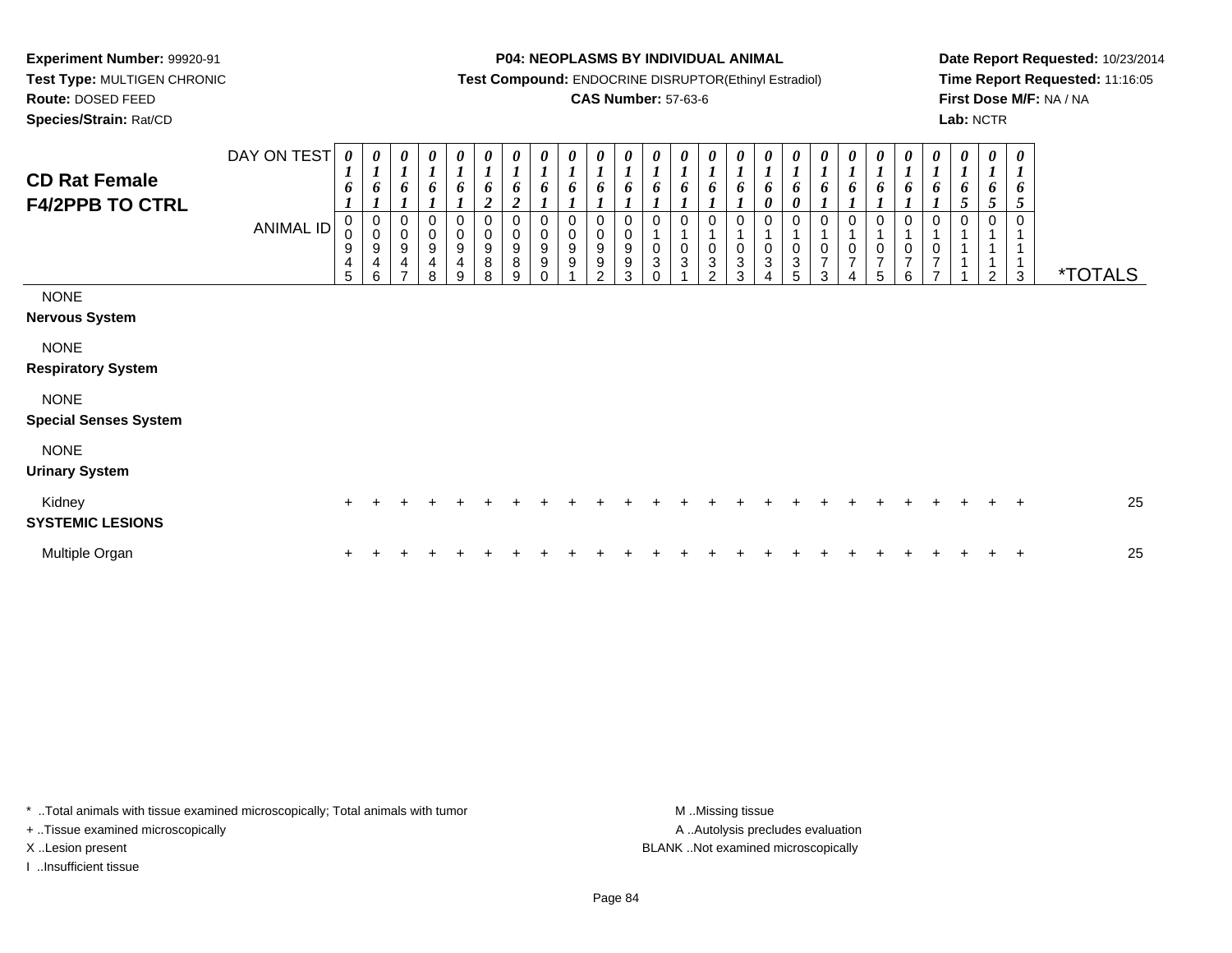**Test Type:** MULTIGEN CHRONIC**Route:** DOSED FEED

**Species/Strain:** Rat/CD

**P04: NEOPLASMS BY INDIVIDUAL ANIMAL**

**Test Compound:** ENDOCRINE DISRUPTOR(Ethinyl Estradiol)

# **CAS Number:** 57-63-6

**Date Report Requested:** 10/23/2014**Time Report Requested:** 11:16:05**First Dose M/F:** NA / NA**Lab:** NCTR

| <b>CD Rat Female</b><br>F4/10PPB TO CTR                                                                                  | DAY ON TEST<br><b>ANIMAL ID</b> | $\boldsymbol{\theta}$<br>0<br>9<br>3<br>$\mathbf 0$<br>$\mathbf 0$<br>9<br>5 | $\pmb{\theta}$<br>$\boldsymbol{I}$<br>6<br>$\mathbf{I}$<br>0<br>$\pmb{0}$<br>$\begin{array}{c} 9 \\ 5 \end{array}$<br>$\Omega$ | 0<br>$\boldsymbol{I}$<br>6<br>$\mathbf 0$<br>$\mathbf 0$<br>9<br>$\mathbf 5$ | $\pmb{\theta}$<br>$\boldsymbol{l}$<br>6<br>$\pmb{\theta}$<br>$\mathbf 0$<br>0<br>9<br>$\,$ 5 $\,$<br>2 | $\boldsymbol{\theta}$<br>$\boldsymbol{l}$<br>$\sqrt{5}$<br>9<br>$\mathbf 0$<br>$\Omega$<br>9<br>$\sqrt{5}$<br>3 | $\boldsymbol{\theta}$<br>$\boldsymbol{l}$<br>$5\overline{)}$<br>9<br>$\mathbf 0$<br>$\Omega$<br>9<br>5 | $\pmb{\theta}$<br>$\boldsymbol{l}$<br>6<br>$\pmb{\theta}$<br>$\mathbf 0$<br>$\mathbf 0$<br>9<br>$\boldsymbol{9}$<br>Δ | $\boldsymbol{\theta}$<br>$\boldsymbol{l}$<br>6<br>$\boldsymbol{\theta}$<br>0<br>0<br>$9\,$<br>$\boldsymbol{9}$<br>5 | $\pmb{\theta}$<br>$\boldsymbol{l}$<br>6<br>$\boldsymbol{\theta}$<br>$\mathbf 0$<br>$\mathbf 0$<br>$9\,$<br>9<br>6 | 0<br>$\boldsymbol{l}$<br>6<br>0<br>$\mathbf 0$<br>0<br>9<br>9<br>$\overline{7}$ | 0<br>$\boldsymbol{l}$<br>6<br>$\boldsymbol{\theta}$<br>0<br>0<br>9<br>$_{8}^{\rm 9}$ | $\boldsymbol{\theta}$<br>$\boldsymbol{l}$<br>6<br>$\boldsymbol{l}$<br>$\mathbf 0$<br>$\mathbf 1$<br>0<br>$\ensuremath{\mathsf{3}}$<br>6 | 0<br>$\boldsymbol{l}$<br>6<br>$\mathbf 0$<br>$\pmb{0}$<br>$\ensuremath{\mathsf{3}}$<br>$\overline{ }$ | $\boldsymbol{\theta}$<br>$\boldsymbol{l}$<br>6<br>$\pmb{0}$<br>$\mathbf 0$<br>$\ensuremath{\mathsf{3}}$<br>8 | $\boldsymbol{\theta}$<br>$\boldsymbol{l}$<br>6<br>$\boldsymbol{l}$<br>$\pmb{0}$<br>$\overline{1}$<br>$\mathbf 0$<br>$\sqrt{3}$<br>9 | $\pmb{\theta}$<br>$\boldsymbol{l}$<br>6<br>$\mathbf 0$<br>1<br>0<br>4<br>$\Omega$ | 0<br>$\boldsymbol{l}$<br>6<br>$\mathbf 0$<br>0<br>4 | 0<br>6<br>$\boldsymbol{2}$<br>$\mathbf 0$<br>0<br>$\overline{7}$<br>$\mathsf{R}$ | $\boldsymbol{\theta}$<br>$\boldsymbol{l}$<br>6<br>$\overline{c}$<br>$\mathbf 0$<br>$\mathbf 0$<br>$\overline{7}$<br>9 | 0<br>$\boldsymbol{l}$<br>6<br>$\boldsymbol{2}$<br>0<br>1<br>0<br>8<br>$\Omega$ | $\boldsymbol{\theta}$<br>$\boldsymbol{l}$<br>6<br>$\boldsymbol{2}$<br>$\pmb{0}$<br>$\mathbf 1$<br>0<br>$\,8\,$ | 0<br>$\boldsymbol{l}$<br>6<br>$\mathbf 0$<br>1<br>0<br>8<br>$\overline{2}$ | 0<br>$\boldsymbol{l}$<br>6<br>$\mathbf 0$<br>0<br>8<br>3 | $\pmb{\theta}$<br>$\boldsymbol{l}$<br>6<br>$\sqrt{5}$<br>$\mathbf 0$ | $\boldsymbol{\theta}$<br>$\boldsymbol{l}$<br>6<br>$\boldsymbol{4}$<br>$\mathbf 0$<br>1<br>1<br>$\mathbf{1}$<br>5 | 0<br>$\boldsymbol{l}$<br>6<br>$\boldsymbol{4}$<br>$\mathbf 0$<br>1<br>$\mathbf{1}$<br>$\mathbf{1}$<br>6 | <i><b>*TOTALS</b></i> |          |
|--------------------------------------------------------------------------------------------------------------------------|---------------------------------|------------------------------------------------------------------------------|--------------------------------------------------------------------------------------------------------------------------------|------------------------------------------------------------------------------|--------------------------------------------------------------------------------------------------------|-----------------------------------------------------------------------------------------------------------------|--------------------------------------------------------------------------------------------------------|-----------------------------------------------------------------------------------------------------------------------|---------------------------------------------------------------------------------------------------------------------|-------------------------------------------------------------------------------------------------------------------|---------------------------------------------------------------------------------|--------------------------------------------------------------------------------------|-----------------------------------------------------------------------------------------------------------------------------------------|-------------------------------------------------------------------------------------------------------|--------------------------------------------------------------------------------------------------------------|-------------------------------------------------------------------------------------------------------------------------------------|-----------------------------------------------------------------------------------|-----------------------------------------------------|----------------------------------------------------------------------------------|-----------------------------------------------------------------------------------------------------------------------|--------------------------------------------------------------------------------|----------------------------------------------------------------------------------------------------------------|----------------------------------------------------------------------------|----------------------------------------------------------|----------------------------------------------------------------------|------------------------------------------------------------------------------------------------------------------|---------------------------------------------------------------------------------------------------------|-----------------------|----------|
| <b>Alimentary System</b>                                                                                                 |                                 |                                                                              |                                                                                                                                |                                                                              |                                                                                                        |                                                                                                                 |                                                                                                        |                                                                                                                       |                                                                                                                     |                                                                                                                   |                                                                                 |                                                                                      |                                                                                                                                         |                                                                                                       |                                                                                                              |                                                                                                                                     |                                                                                   |                                                     |                                                                                  |                                                                                                                       |                                                                                |                                                                                                                |                                                                            |                                                          |                                                                      |                                                                                                                  |                                                                                                         |                       |          |
| Esophagus<br>Liver<br>Lymphoma Malignant<br>Pancreas<br>Lymphoma Malignant<br><b>Cardiovascular System</b>               |                                 | $\ddot{}$<br>Χ<br>$\ddot{}$<br>$\mathsf X$                                   |                                                                                                                                |                                                                              |                                                                                                        |                                                                                                                 |                                                                                                        |                                                                                                                       |                                                                                                                     |                                                                                                                   |                                                                                 |                                                                                      |                                                                                                                                         |                                                                                                       |                                                                                                              |                                                                                                                                     |                                                                                   |                                                     |                                                                                  |                                                                                                                       |                                                                                |                                                                                                                |                                                                            |                                                          |                                                                      |                                                                                                                  |                                                                                                         |                       |          |
| <b>Blood Vessel</b>                                                                                                      |                                 | $\ddot{}$                                                                    |                                                                                                                                |                                                                              |                                                                                                        |                                                                                                                 |                                                                                                        |                                                                                                                       |                                                                                                                     |                                                                                                                   |                                                                                 |                                                                                      |                                                                                                                                         |                                                                                                       |                                                                                                              |                                                                                                                                     |                                                                                   |                                                     |                                                                                  |                                                                                                                       |                                                                                |                                                                                                                |                                                                            |                                                          |                                                                      |                                                                                                                  |                                                                                                         |                       |          |
| Heart                                                                                                                    |                                 | $\ddot{}$                                                                    |                                                                                                                                |                                                                              |                                                                                                        |                                                                                                                 |                                                                                                        |                                                                                                                       |                                                                                                                     |                                                                                                                   |                                                                                 |                                                                                      |                                                                                                                                         |                                                                                                       |                                                                                                              |                                                                                                                                     |                                                                                   |                                                     |                                                                                  |                                                                                                                       |                                                                                |                                                                                                                |                                                                            |                                                          |                                                                      |                                                                                                                  |                                                                                                         |                       |          |
| <b>Endocrine System</b>                                                                                                  |                                 |                                                                              |                                                                                                                                |                                                                              |                                                                                                        |                                                                                                                 |                                                                                                        |                                                                                                                       |                                                                                                                     |                                                                                                                   |                                                                                 |                                                                                      |                                                                                                                                         |                                                                                                       |                                                                                                              |                                                                                                                                     |                                                                                   |                                                     |                                                                                  |                                                                                                                       |                                                                                |                                                                                                                |                                                                            |                                                          |                                                                      |                                                                                                                  |                                                                                                         |                       |          |
| <b>Adrenal Cortex</b><br>Adrenal Medulla<br><b>Pituitary Gland</b><br><b>Thyroid Gland</b><br><b>General Body System</b> |                                 | $\ddot{}$<br>$\ddot{}$<br>$\ddot{}$                                          |                                                                                                                                |                                                                              | $\ddot{}$<br>$+$                                                                                       |                                                                                                                 |                                                                                                        |                                                                                                                       |                                                                                                                     |                                                                                                                   |                                                                                 |                                                                                      |                                                                                                                                         |                                                                                                       |                                                                                                              |                                                                                                                                     |                                                                                   |                                                     |                                                                                  |                                                                                                                       |                                                                                |                                                                                                                |                                                                            |                                                          |                                                                      |                                                                                                                  |                                                                                                         |                       |          |
| <b>NONE</b>                                                                                                              |                                 |                                                                              |                                                                                                                                |                                                                              |                                                                                                        |                                                                                                                 |                                                                                                        |                                                                                                                       |                                                                                                                     |                                                                                                                   |                                                                                 |                                                                                      |                                                                                                                                         |                                                                                                       |                                                                                                              |                                                                                                                                     |                                                                                   |                                                     |                                                                                  |                                                                                                                       |                                                                                |                                                                                                                |                                                                            |                                                          |                                                                      |                                                                                                                  |                                                                                                         |                       |          |
| <b>Genital System</b>                                                                                                    |                                 |                                                                              |                                                                                                                                |                                                                              |                                                                                                        |                                                                                                                 |                                                                                                        |                                                                                                                       |                                                                                                                     |                                                                                                                   |                                                                                 |                                                                                      |                                                                                                                                         |                                                                                                       |                                                                                                              |                                                                                                                                     |                                                                                   |                                                     |                                                                                  |                                                                                                                       |                                                                                |                                                                                                                |                                                                            |                                                          |                                                                      |                                                                                                                  |                                                                                                         |                       |          |
| <b>Clitoral Gland</b>                                                                                                    |                                 | M                                                                            |                                                                                                                                |                                                                              |                                                                                                        |                                                                                                                 |                                                                                                        |                                                                                                                       |                                                                                                                     |                                                                                                                   |                                                                                 |                                                                                      |                                                                                                                                         |                                                                                                       |                                                                                                              |                                                                                                                                     |                                                                                   |                                                     |                                                                                  |                                                                                                                       |                                                                                |                                                                                                                |                                                                            |                                                          |                                                                      |                                                                                                                  |                                                                                                         |                       |          |
| Ovary<br>Oviduct                                                                                                         |                                 |                                                                              |                                                                                                                                |                                                                              |                                                                                                        |                                                                                                                 |                                                                                                        |                                                                                                                       |                                                                                                                     |                                                                                                                   |                                                                                 |                                                                                      |                                                                                                                                         |                                                                                                       |                                                                                                              |                                                                                                                                     |                                                                                   |                                                     |                                                                                  |                                                                                                                       |                                                                                |                                                                                                                |                                                                            |                                                          |                                                                      |                                                                                                                  |                                                                                                         |                       | 26<br>26 |

| Total animals with tissue examined microscopically; Total animals with tumor | M Missing tissue                   |
|------------------------------------------------------------------------------|------------------------------------|
| + . Tissue examined microscopically                                          | A Autolysis precludes evaluation   |
| X Lesion present                                                             | BLANK Not examined microscopically |
| Insufficient tissue                                                          |                                    |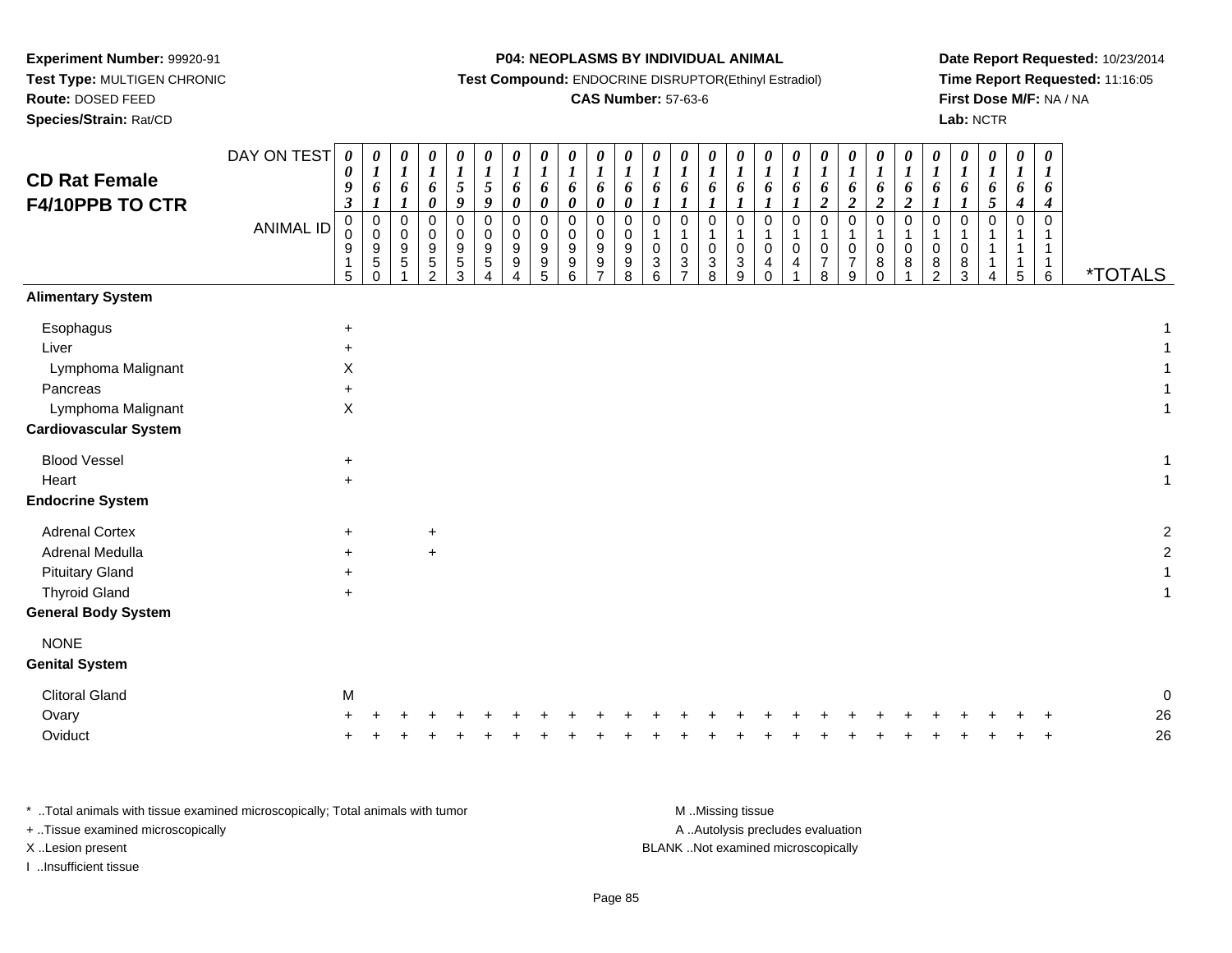**Test Type:** MULTIGEN CHRONIC

**Route:** DOSED FEED

**Species/Strain:** Rat/CD

#### **P04: NEOPLASMS BY INDIVIDUAL ANIMAL**

**Test Compound:** ENDOCRINE DISRUPTOR(Ethinyl Estradiol)

### **CAS Number:** 57-63-6

**Date Report Requested:** 10/23/2014**Time Report Requested:** 11:16:05**First Dose M/F:** NA / NA**Lab:** NCTR

| <b>CD Rat Female</b><br>F4/10PPB TO CTR      | DAY ON TEST<br><b>ANIMAL ID</b> | 0<br>0<br>$\boldsymbol{9}$<br>$\boldsymbol{\beta}$<br>0<br>0<br>9<br>1<br>5 | 0<br>$\boldsymbol{I}$<br>6<br>$\pmb{0}$<br>$\mathbf 0$<br>$\boldsymbol{9}$<br>5<br>0 | 0<br>$\boldsymbol{l}$<br>6<br>$\pmb{0}$<br>$\Omega$<br>9<br>5 | $\boldsymbol{\theta}$<br>$\boldsymbol{l}$<br>6<br>$\boldsymbol{\theta}$<br>$\mathbf 0$<br>$\mathbf 0$<br>9<br>$\mathbf 5$<br>$\overline{2}$ | 0<br>$\boldsymbol{l}$<br>$\sqrt{5}$<br>9<br>$\mathbf 0$<br>$\Omega$<br>9<br>$\sqrt{5}$<br>3 | 0<br>$\boldsymbol{l}$<br>5<br>9<br>$\pmb{0}$<br>$\Omega$<br>$\boldsymbol{9}$<br>$\sqrt{5}$<br>4 | $\boldsymbol{\theta}$<br>$\boldsymbol{l}$<br>6<br>$\pmb{\theta}$<br>0<br>$\mathbf 0$<br>$\boldsymbol{9}$<br>$\boldsymbol{9}$<br>4 | 0<br>$\boldsymbol{l}$<br>6<br>0<br>0<br>$\mathbf 0$<br>9<br>9<br>5 | 0<br>$\boldsymbol{l}$<br>6<br>0<br>$\pmb{0}$<br>$\mathbf 0$<br>9<br>9<br>$\,6\,$ | $\boldsymbol{\theta}$<br>$\boldsymbol{l}$<br>6<br>$\pmb{\theta}$<br>0<br>$\mathbf 0$<br>9<br>$\boldsymbol{9}$<br>$\overline{7}$ | 0<br>$\boldsymbol{l}$<br>6<br>0<br>$\mathbf 0$<br>$\Omega$<br>9<br>$\boldsymbol{9}$<br>8 | 0<br>$\boldsymbol{l}$<br>6<br>1<br>$\pmb{0}$<br>0<br>$\sqrt{3}$<br>6 | $\boldsymbol{\theta}$<br>$\boldsymbol{\mathit{1}}$<br>6<br>$\boldsymbol{l}$<br>$\mathsf{O}$<br>$\mathbf{1}$<br>$\pmb{0}$<br>$\frac{3}{7}$ | 0<br>$\boldsymbol{l}$<br>6<br>1<br>$\mathbf 0$<br>$\mathbf{1}$<br>0<br>$\ensuremath{\mathsf{3}}$<br>$\overline{8}$ | 0<br>$\boldsymbol{l}$<br>6<br>$\pmb{0}$<br>0<br>3<br>$\mathsf g$ | 0<br>$\boldsymbol{l}$<br>6<br>$\mathbf 0$<br>0<br>$\overline{4}$<br>$\mathbf 0$ | $\boldsymbol{\theta}$<br>$\boldsymbol{l}$<br>6<br>$\Omega$<br>$\Omega$<br>4 | 0<br>$\boldsymbol{l}$<br>6<br>$\overline{2}$<br>$\mathbf 0$<br>0<br>$\overline{7}$<br>8 | $\boldsymbol{\theta}$<br>$\boldsymbol{l}$<br>6<br>$\boldsymbol{2}$<br>$\mathbf 0$<br>0<br>$\overline{7}$<br>9 | 0<br>$\boldsymbol{l}$<br>6<br>$\boldsymbol{2}$<br>$\pmb{0}$<br>$\mathbf{1}$<br>$\mathbf 0$<br>8<br>$\mathbf 0$ | 0<br>$\boldsymbol{l}$<br>6<br>$\boldsymbol{2}$<br>$\mathbf 0$<br>-1<br>0<br>8<br>1 | $\boldsymbol{\theta}$<br>$\boldsymbol{l}$<br>6<br>$\Omega$<br>0<br>8<br>$\overline{2}$ | $\boldsymbol{\theta}$<br>$\boldsymbol{l}$<br>6<br>$\boldsymbol{l}$<br>$\mathbf 0$<br>-1<br>0<br>8<br>3 | 0<br>$\boldsymbol{l}$<br>6<br>5<br>$\pmb{0}$<br>1<br>1<br>1<br>$\overline{4}$ | $\pmb{\theta}$<br>$\boldsymbol{l}$<br>6<br>4<br>$\mathbf 0$<br>5 | 0<br>$\boldsymbol{l}$<br>6<br>4<br>$\mathbf 0$<br>1<br>$\mathbf{1}$<br>$\mathbf{1}$<br>$\,6\,$ | <i><b>*TOTALS</b></i> |
|----------------------------------------------|---------------------------------|-----------------------------------------------------------------------------|--------------------------------------------------------------------------------------|---------------------------------------------------------------|---------------------------------------------------------------------------------------------------------------------------------------------|---------------------------------------------------------------------------------------------|-------------------------------------------------------------------------------------------------|-----------------------------------------------------------------------------------------------------------------------------------|--------------------------------------------------------------------|----------------------------------------------------------------------------------|---------------------------------------------------------------------------------------------------------------------------------|------------------------------------------------------------------------------------------|----------------------------------------------------------------------|-------------------------------------------------------------------------------------------------------------------------------------------|--------------------------------------------------------------------------------------------------------------------|------------------------------------------------------------------|---------------------------------------------------------------------------------|-----------------------------------------------------------------------------|-----------------------------------------------------------------------------------------|---------------------------------------------------------------------------------------------------------------|----------------------------------------------------------------------------------------------------------------|------------------------------------------------------------------------------------|----------------------------------------------------------------------------------------|--------------------------------------------------------------------------------------------------------|-------------------------------------------------------------------------------|------------------------------------------------------------------|------------------------------------------------------------------------------------------------|-----------------------|
| <b>Uterus</b>                                |                                 | $+$                                                                         |                                                                                      |                                                               |                                                                                                                                             |                                                                                             |                                                                                                 |                                                                                                                                   |                                                                    |                                                                                  |                                                                                                                                 |                                                                                          |                                                                      |                                                                                                                                           |                                                                                                                    |                                                                  |                                                                                 |                                                                             |                                                                                         |                                                                                                               |                                                                                                                |                                                                                    |                                                                                        |                                                                                                        |                                                                               |                                                                  | $+$                                                                                            | 26                    |
| Vagina                                       |                                 |                                                                             |                                                                                      |                                                               |                                                                                                                                             |                                                                                             |                                                                                                 |                                                                                                                                   |                                                                    |                                                                                  |                                                                                                                                 |                                                                                          |                                                                      |                                                                                                                                           |                                                                                                                    |                                                                  |                                                                                 |                                                                             |                                                                                         |                                                                                                               |                                                                                                                |                                                                                    |                                                                                        |                                                                                                        |                                                                               |                                                                  |                                                                                                | 26                    |
| <b>Hematopoietic System</b>                  |                                 |                                                                             |                                                                                      |                                                               |                                                                                                                                             |                                                                                             |                                                                                                 |                                                                                                                                   |                                                                    |                                                                                  |                                                                                                                                 |                                                                                          |                                                                      |                                                                                                                                           |                                                                                                                    |                                                                  |                                                                                 |                                                                             |                                                                                         |                                                                                                               |                                                                                                                |                                                                                    |                                                                                        |                                                                                                        |                                                                               |                                                                  |                                                                                                |                       |
| <b>Bone Marrow</b>                           |                                 | $\ddot{}$                                                                   |                                                                                      |                                                               |                                                                                                                                             |                                                                                             |                                                                                                 |                                                                                                                                   |                                                                    |                                                                                  |                                                                                                                                 |                                                                                          |                                                                      |                                                                                                                                           |                                                                                                                    |                                                                  |                                                                                 |                                                                             |                                                                                         |                                                                                                               |                                                                                                                |                                                                                    |                                                                                        |                                                                                                        |                                                                               |                                                                  |                                                                                                |                       |
| Lymphoma Malignant                           |                                 | X                                                                           |                                                                                      |                                                               |                                                                                                                                             |                                                                                             |                                                                                                 |                                                                                                                                   |                                                                    |                                                                                  |                                                                                                                                 |                                                                                          |                                                                      |                                                                                                                                           |                                                                                                                    |                                                                  |                                                                                 |                                                                             |                                                                                         |                                                                                                               |                                                                                                                |                                                                                    |                                                                                        |                                                                                                        |                                                                               |                                                                  |                                                                                                |                       |
| Lymph Node                                   |                                 |                                                                             |                                                                                      |                                                               |                                                                                                                                             |                                                                                             |                                                                                                 |                                                                                                                                   |                                                                    |                                                                                  |                                                                                                                                 |                                                                                          |                                                                      |                                                                                                                                           |                                                                                                                    |                                                                  |                                                                                 |                                                                             |                                                                                         |                                                                                                               |                                                                                                                |                                                                                    |                                                                                        |                                                                                                        |                                                                               |                                                                  |                                                                                                |                       |
| Axillary, Lymphoma Malignant                 |                                 | X                                                                           |                                                                                      |                                                               |                                                                                                                                             |                                                                                             |                                                                                                 |                                                                                                                                   |                                                                    |                                                                                  |                                                                                                                                 |                                                                                          |                                                                      |                                                                                                                                           |                                                                                                                    |                                                                  |                                                                                 |                                                                             |                                                                                         |                                                                                                               |                                                                                                                |                                                                                    |                                                                                        |                                                                                                        |                                                                               |                                                                  |                                                                                                |                       |
| Lymph Node, Mandibular<br>Lymphoma Malignant |                                 | $\ddot{}$<br>X                                                              |                                                                                      |                                                               |                                                                                                                                             |                                                                                             |                                                                                                 |                                                                                                                                   |                                                                    |                                                                                  |                                                                                                                                 |                                                                                          |                                                                      |                                                                                                                                           |                                                                                                                    |                                                                  |                                                                                 |                                                                             |                                                                                         |                                                                                                               |                                                                                                                |                                                                                    |                                                                                        |                                                                                                        |                                                                               |                                                                  |                                                                                                |                       |
| Spleen                                       |                                 | $\ddot{}$                                                                   |                                                                                      |                                                               |                                                                                                                                             |                                                                                             |                                                                                                 |                                                                                                                                   |                                                                    | $\ddot{}$                                                                        |                                                                                                                                 |                                                                                          |                                                                      |                                                                                                                                           |                                                                                                                    |                                                                  |                                                                                 |                                                                             |                                                                                         |                                                                                                               |                                                                                                                |                                                                                    |                                                                                        |                                                                                                        |                                                                               |                                                                  |                                                                                                |                       |
| Lymphoma Malignant                           |                                 | X                                                                           |                                                                                      |                                                               |                                                                                                                                             |                                                                                             |                                                                                                 |                                                                                                                                   |                                                                    |                                                                                  |                                                                                                                                 |                                                                                          |                                                                      |                                                                                                                                           |                                                                                                                    |                                                                  |                                                                                 |                                                                             |                                                                                         |                                                                                                               |                                                                                                                |                                                                                    |                                                                                        |                                                                                                        |                                                                               |                                                                  |                                                                                                |                       |
| Thymus                                       |                                 | $\ddot{}$                                                                   |                                                                                      |                                                               |                                                                                                                                             |                                                                                             |                                                                                                 |                                                                                                                                   |                                                                    |                                                                                  |                                                                                                                                 |                                                                                          |                                                                      |                                                                                                                                           |                                                                                                                    |                                                                  |                                                                                 |                                                                             |                                                                                         |                                                                                                               |                                                                                                                |                                                                                    |                                                                                        |                                                                                                        |                                                                               |                                                                  |                                                                                                |                       |
| Lymphoma Malignant                           |                                 | X                                                                           |                                                                                      |                                                               |                                                                                                                                             |                                                                                             |                                                                                                 |                                                                                                                                   |                                                                    |                                                                                  |                                                                                                                                 |                                                                                          |                                                                      |                                                                                                                                           |                                                                                                                    |                                                                  |                                                                                 |                                                                             |                                                                                         |                                                                                                               |                                                                                                                |                                                                                    |                                                                                        |                                                                                                        |                                                                               |                                                                  |                                                                                                |                       |
| <b>Integumentary System</b>                  |                                 |                                                                             |                                                                                      |                                                               |                                                                                                                                             |                                                                                             |                                                                                                 |                                                                                                                                   |                                                                    |                                                                                  |                                                                                                                                 |                                                                                          |                                                                      |                                                                                                                                           |                                                                                                                    |                                                                  |                                                                                 |                                                                             |                                                                                         |                                                                                                               |                                                                                                                |                                                                                    |                                                                                        |                                                                                                        |                                                                               |                                                                  |                                                                                                |                       |
| Mammary Gland                                |                                 |                                                                             |                                                                                      |                                                               |                                                                                                                                             |                                                                                             |                                                                                                 |                                                                                                                                   |                                                                    |                                                                                  |                                                                                                                                 |                                                                                          |                                                                      |                                                                                                                                           |                                                                                                                    |                                                                  |                                                                                 |                                                                             |                                                                                         |                                                                                                               |                                                                                                                |                                                                                    |                                                                                        |                                                                                                        |                                                                               |                                                                  |                                                                                                | 26                    |
| Skin                                         |                                 | $\ddot{}$                                                                   |                                                                                      |                                                               |                                                                                                                                             |                                                                                             |                                                                                                 |                                                                                                                                   |                                                                    |                                                                                  |                                                                                                                                 |                                                                                          |                                                                      |                                                                                                                                           |                                                                                                                    |                                                                  |                                                                                 |                                                                             |                                                                                         |                                                                                                               |                                                                                                                |                                                                                    |                                                                                        |                                                                                                        |                                                                               |                                                                  |                                                                                                | 1                     |
| <b>Musculoskeletal System</b>                |                                 |                                                                             |                                                                                      |                                                               |                                                                                                                                             |                                                                                             |                                                                                                 |                                                                                                                                   |                                                                    |                                                                                  |                                                                                                                                 |                                                                                          |                                                                      |                                                                                                                                           |                                                                                                                    |                                                                  |                                                                                 |                                                                             |                                                                                         |                                                                                                               |                                                                                                                |                                                                                    |                                                                                        |                                                                                                        |                                                                               |                                                                  |                                                                                                |                       |
| Bone                                         |                                 | $\ddot{}$                                                                   |                                                                                      |                                                               |                                                                                                                                             |                                                                                             |                                                                                                 |                                                                                                                                   |                                                                    |                                                                                  |                                                                                                                                 |                                                                                          |                                                                      |                                                                                                                                           |                                                                                                                    |                                                                  |                                                                                 |                                                                             |                                                                                         |                                                                                                               |                                                                                                                |                                                                                    |                                                                                        |                                                                                                        |                                                                               |                                                                  |                                                                                                | 1                     |
| <b>Nervous System</b>                        |                                 |                                                                             |                                                                                      |                                                               |                                                                                                                                             |                                                                                             |                                                                                                 |                                                                                                                                   |                                                                    |                                                                                  |                                                                                                                                 |                                                                                          |                                                                      |                                                                                                                                           |                                                                                                                    |                                                                  |                                                                                 |                                                                             |                                                                                         |                                                                                                               |                                                                                                                |                                                                                    |                                                                                        |                                                                                                        |                                                                               |                                                                  |                                                                                                |                       |
| <b>Brain</b>                                 |                                 | $\ddot{}$                                                                   |                                                                                      |                                                               |                                                                                                                                             |                                                                                             |                                                                                                 |                                                                                                                                   |                                                                    |                                                                                  |                                                                                                                                 |                                                                                          |                                                                      |                                                                                                                                           |                                                                                                                    |                                                                  |                                                                                 |                                                                             |                                                                                         |                                                                                                               |                                                                                                                |                                                                                    |                                                                                        |                                                                                                        |                                                                               |                                                                  |                                                                                                |                       |
| Spinal Cord                                  |                                 | M                                                                           |                                                                                      |                                                               |                                                                                                                                             |                                                                                             |                                                                                                 |                                                                                                                                   |                                                                    |                                                                                  |                                                                                                                                 |                                                                                          |                                                                      |                                                                                                                                           |                                                                                                                    |                                                                  |                                                                                 |                                                                             |                                                                                         |                                                                                                               |                                                                                                                |                                                                                    |                                                                                        |                                                                                                        |                                                                               |                                                                  |                                                                                                |                       |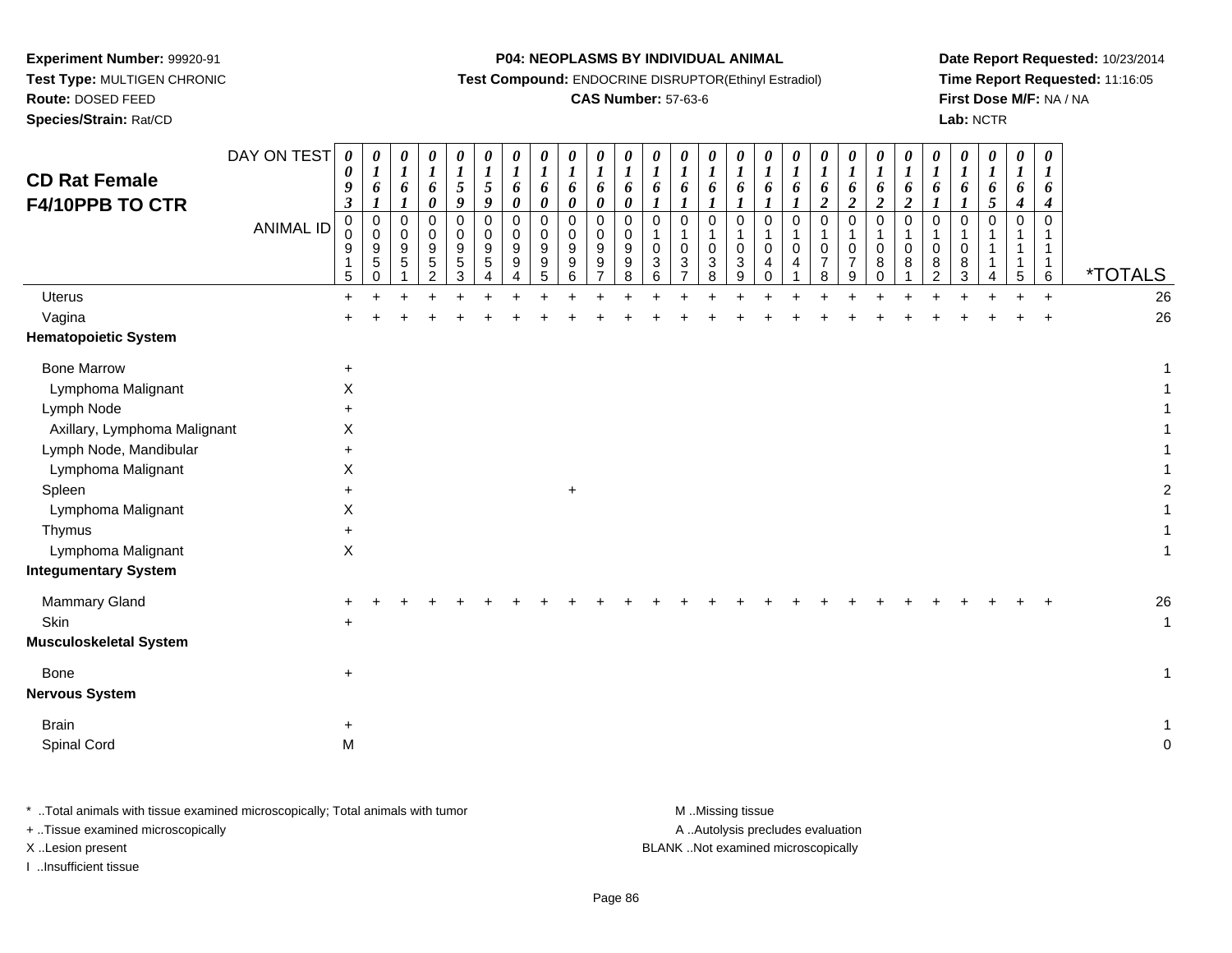**Test Type:** MULTIGEN CHRONIC

# **Route:** DOSED FEED

**Species/Strain:** Rat/CD

#### **P04: NEOPLASMS BY INDIVIDUAL ANIMAL**

**Test Compound:** ENDOCRINE DISRUPTOR(Ethinyl Estradiol)

## **CAS Number:** 57-63-6

**Date Report Requested:** 10/23/2014**Time Report Requested:** 11:16:05**First Dose M/F:** NA / NA**Lab:** NCTR

| <b>CD Rat Female</b><br>F4/10PPB TO CTR                                           | DAY ON TEST<br><b>ANIMAL ID</b> | 0<br>$\boldsymbol{\theta}$<br>9<br>$\boldsymbol{\beta}$<br>0<br>$\Omega$<br>9<br>5 | 0<br>6<br>$\pmb{0}$<br>$\pmb{0}$<br>$\boldsymbol{9}$<br>$\sqrt{5}$<br>$\Omega$ | 0<br>$\boldsymbol{l}$<br>6<br>$\pmb{0}$<br>$\mathbf 0$<br>$9\,$<br>5 | $\boldsymbol{\theta}$<br>$\boldsymbol{l}$<br>6<br>$\boldsymbol{\theta}$<br>0<br>$\mathbf 0$<br>9<br>5<br>$\overline{2}$ | $\boldsymbol{l}$<br>5<br>9<br>0<br>0<br>9<br>5<br>3 | 0<br>$\boldsymbol{l}$<br>$5\overline{)}$<br>9<br>0<br>0<br>9<br>$\sqrt{5}$ | 0<br>$\boldsymbol{l}$<br>6<br>0<br>$\mathbf 0$<br>$\mathbf 0$<br>9<br>$9\,$ | 0<br>$\boldsymbol{l}$<br>6<br>$\boldsymbol{\theta}$<br>$\mathbf 0$<br>$\mathbf 0$<br>$9\,$<br>$\boldsymbol{9}$<br>5 | 0<br>$\boldsymbol{l}$<br>6<br>0<br>$\mathbf 0$<br>0<br>9<br>9<br>6 | U<br>6<br>$\boldsymbol{\theta}$<br>0<br>0<br>9<br>9<br>$\overline{ }$ | $\boldsymbol{\theta}$<br>$\boldsymbol{l}$<br>6<br>$\boldsymbol{\theta}$<br>0<br>$\mathbf 0$<br>9<br>9<br>8 | 0<br>6<br>$\mathbf 0$<br>$\mathbf 0$<br>3<br>6 | 0<br>$\boldsymbol{l}$<br>6<br>0<br>$\mathbf{1}$<br>0<br>$\mathbf{3}$<br>$\overline{ }$ | 0<br>6<br>0<br>$\mathbf 0$<br>$\ensuremath{\mathsf{3}}$<br>8 | 0<br>$\boldsymbol{l}$<br>6<br>0<br>$\mathbf{1}$<br>$\pmb{0}$<br>$\sqrt{3}$<br>9 | $\boldsymbol{l}$<br>$\boldsymbol{l}$<br>$\Omega$<br>0<br>4 | 0<br>$\boldsymbol{l}$<br>6<br>0<br>0<br>$\overline{4}$ | 0<br>6<br>$\overline{c}$<br>0<br>0<br>$\overline{7}$<br>8 | $\boldsymbol{\theta}$<br>$\boldsymbol{l}$<br>6<br>$\overline{\mathbf{c}}$<br>0<br>1<br>$\mathbf 0$<br>$\overline{7}$<br>9 | 0<br>6<br>$\boldsymbol{2}$<br>0<br>0<br>8<br>$\Omega$ | 6<br>$\boldsymbol{2}$<br>0<br>8 | 0<br>6<br>$\mathbf 0$<br>0<br>8<br>$\mathfrak{p}$ | $\boldsymbol{\theta}$<br>6<br>$\mathbf 0$<br>0<br>8<br>3 | 0<br>$\boldsymbol{l}$<br>6<br>5<br>$\mathbf 0$ | 0<br>6<br>4<br>0<br>5 | $\boldsymbol{\theta}$<br>$\boldsymbol{l}$<br>6<br>$\boldsymbol{4}$<br>$\Omega$<br>6 | <i><b>*TOTALS</b></i> |                                  |
|-----------------------------------------------------------------------------------|---------------------------------|------------------------------------------------------------------------------------|--------------------------------------------------------------------------------|----------------------------------------------------------------------|-------------------------------------------------------------------------------------------------------------------------|-----------------------------------------------------|----------------------------------------------------------------------------|-----------------------------------------------------------------------------|---------------------------------------------------------------------------------------------------------------------|--------------------------------------------------------------------|-----------------------------------------------------------------------|------------------------------------------------------------------------------------------------------------|------------------------------------------------|----------------------------------------------------------------------------------------|--------------------------------------------------------------|---------------------------------------------------------------------------------|------------------------------------------------------------|--------------------------------------------------------|-----------------------------------------------------------|---------------------------------------------------------------------------------------------------------------------------|-------------------------------------------------------|---------------------------------|---------------------------------------------------|----------------------------------------------------------|------------------------------------------------|-----------------------|-------------------------------------------------------------------------------------|-----------------------|----------------------------------|
| Spinal Cord<br><b>Respiratory System</b>                                          |                                 | M                                                                                  |                                                                                |                                                                      |                                                                                                                         |                                                     |                                                                            |                                                                             |                                                                                                                     |                                                                    |                                                                       |                                                                                                            |                                                |                                                                                        |                                                              |                                                                                 |                                                            |                                                        |                                                           |                                                                                                                           |                                                       |                                 |                                                   |                                                          |                                                |                       |                                                                                     |                       | 0                                |
| Lung<br>Lymphoma Malignant<br>Trachea<br><b>Special Senses System</b>             |                                 | $\ddot{}$<br>X<br>$\ddot{}$                                                        |                                                                                |                                                                      |                                                                                                                         |                                                     |                                                                            |                                                                             |                                                                                                                     |                                                                    |                                                                       |                                                                                                            |                                                |                                                                                        |                                                              |                                                                                 |                                                            |                                                        |                                                           |                                                                                                                           |                                                       |                                 |                                                   |                                                          |                                                |                       |                                                                                     |                       |                                  |
| <b>NONE</b><br><b>Urinary System</b>                                              |                                 |                                                                                    |                                                                                |                                                                      |                                                                                                                         |                                                     |                                                                            |                                                                             |                                                                                                                     |                                                                    |                                                                       |                                                                                                            |                                                |                                                                                        |                                                              |                                                                                 |                                                            |                                                        |                                                           |                                                                                                                           |                                                       |                                 |                                                   |                                                          |                                                |                       |                                                                                     |                       |                                  |
| Kidney<br>Lymphoma Malignant<br><b>Urinary Bladder</b><br><b>SYSTEMIC LESIONS</b> |                                 | X<br>M                                                                             |                                                                                |                                                                      |                                                                                                                         |                                                     |                                                                            |                                                                             |                                                                                                                     |                                                                    |                                                                       |                                                                                                            |                                                |                                                                                        |                                                              |                                                                                 |                                                            |                                                        |                                                           |                                                                                                                           |                                                       |                                 |                                                   |                                                          |                                                |                       |                                                                                     |                       | 26<br>$\mathbf 1$<br>$\mathbf 0$ |
| Multiple Organ<br>Lymphoma Malignant                                              |                                 | X                                                                                  |                                                                                |                                                                      |                                                                                                                         |                                                     |                                                                            |                                                                             |                                                                                                                     |                                                                    |                                                                       |                                                                                                            |                                                |                                                                                        |                                                              |                                                                                 |                                                            |                                                        |                                                           |                                                                                                                           |                                                       |                                 |                                                   |                                                          |                                                |                       |                                                                                     |                       | 26<br>1                          |

\* ..Total animals with tissue examined microscopically; Total animals with tumor **M** . Missing tissue M ..Missing tissue

+ ..Tissue examined microscopically

I ..Insufficient tissue

A ..Autolysis precludes evaluation

X ..Lesion present BLANK ..Not examined microscopically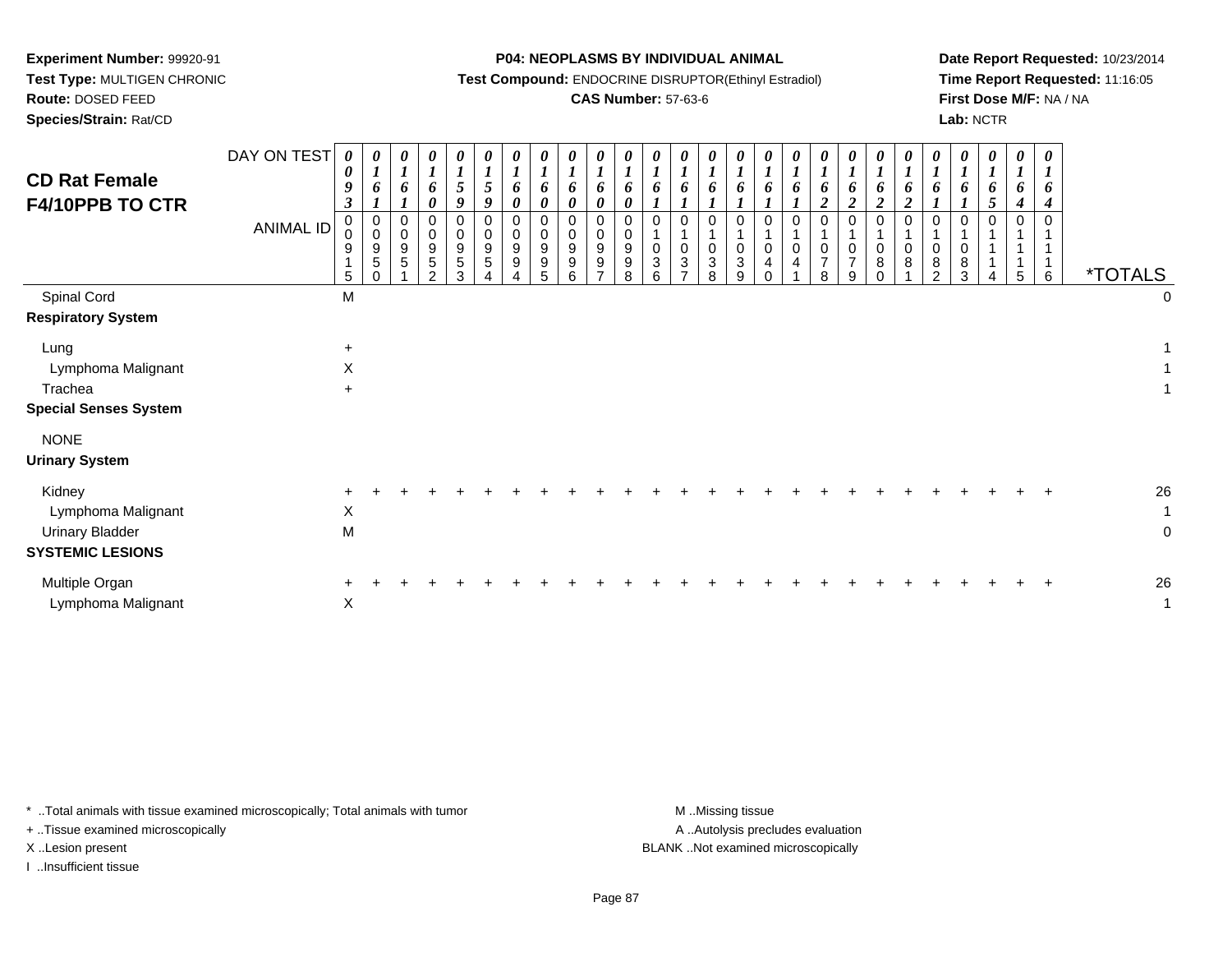**Test Type:** MULTIGEN CHRONIC

# **Route:** DOSED FEED

**Species/Strain:** Rat/CD

#### **P04: NEOPLASMS BY INDIVIDUAL ANIMAL**

**Test Compound:** ENDOCRINE DISRUPTOR(Ethinyl Estradiol)

### **CAS Number:** 57-63-6

**Date Report Requested:** 10/23/2014**Time Report Requested:** 11:16:05**First Dose M/F:** NA / NA**Lab:** NCTR

| <b>CD Rat Female</b>                   | DAY ON TEST      | $\boldsymbol{\theta}$<br>$\boldsymbol{l}$<br>6                                             | 0<br>$\boldsymbol{l}$<br>6                                                        | 0<br>$\boldsymbol{l}$<br>6                                                            | 0<br>$\boldsymbol{l}$<br>6                                     | 0<br>$\boldsymbol{l}$<br>6                               | 0<br>$\boldsymbol{l}$<br>6                                                             | 0<br>$\boldsymbol{l}$<br>6                                                              | 0<br>$\boldsymbol{l}$<br>6                                                      | $\pmb{\theta}$<br>$\boldsymbol{l}$<br>6                                       | $\boldsymbol{\theta}$<br>$\boldsymbol{l}$<br>6                                  | 0<br>$\boldsymbol{l}$<br>6                                           | 0<br>$\boldsymbol{l}$<br>6                                           | 0<br>$\boldsymbol{l}$<br>6                                                               | $\boldsymbol{\theta}$<br>$\boldsymbol{l}$<br>6                       | 0<br>$\boldsymbol{l}$<br>6           | 0<br>$\boldsymbol{l}$<br>6                                                  | 0<br>$\boldsymbol{l}$<br>6                                                          | $\pmb{\theta}$<br>$\boldsymbol{l}$<br>6      | 0<br>$\boldsymbol{l}$<br>6                                  | 0<br>$\boldsymbol{l}$<br>6                                    | 0<br>$\boldsymbol{l}$<br>6                                           | $\boldsymbol{\theta}$<br>$\boldsymbol{l}$<br>6              | 0<br>$\boldsymbol{l}$<br>6           | $\boldsymbol{\theta}$<br>$\boldsymbol{l}$<br>6   | $\boldsymbol{\theta}$<br>$\boldsymbol{l}$<br>6                         |                       |
|----------------------------------------|------------------|--------------------------------------------------------------------------------------------|-----------------------------------------------------------------------------------|---------------------------------------------------------------------------------------|----------------------------------------------------------------|----------------------------------------------------------|----------------------------------------------------------------------------------------|-----------------------------------------------------------------------------------------|---------------------------------------------------------------------------------|-------------------------------------------------------------------------------|---------------------------------------------------------------------------------|----------------------------------------------------------------------|----------------------------------------------------------------------|------------------------------------------------------------------------------------------|----------------------------------------------------------------------|--------------------------------------|-----------------------------------------------------------------------------|-------------------------------------------------------------------------------------|----------------------------------------------|-------------------------------------------------------------|---------------------------------------------------------------|----------------------------------------------------------------------|-------------------------------------------------------------|--------------------------------------|--------------------------------------------------|------------------------------------------------------------------------|-----------------------|
| <b>F4/50PPB TO CTRL</b>                | <b>ANIMAL ID</b> | $\boldsymbol{l}$<br>$\mathbf 0$<br>$\pmb{0}$<br>$\begin{array}{c} 9 \\ 5 \end{array}$<br>5 | $\boldsymbol{l}$<br>$\pmb{0}$<br>$\pmb{0}$<br>$\boldsymbol{9}$<br>$\sqrt{5}$<br>6 | $\boldsymbol{l}$<br>$\pmb{0}$<br>$\mathbf 0$<br>$9\,$<br>$\sqrt{5}$<br>$\overline{ }$ | $\pmb{\theta}$<br>0<br>$\pmb{0}$<br>$\boldsymbol{9}$<br>5<br>8 | $\pmb{\theta}$<br>0<br>$\pmb{0}$<br>9<br>$\sqrt{5}$<br>9 | $\boldsymbol{\theta}$<br>$\,0\,$<br>$\pmb{0}$<br>$\boldsymbol{9}$<br>$\,6$<br>$\Omega$ | $\boldsymbol{l}$<br>$\pmb{0}$<br>$\pmb{0}$<br>$\boldsymbol{9}$<br>$\boldsymbol{9}$<br>9 | $\boldsymbol{l}$<br>0<br>$\mathbf{1}$<br>$\mathbf 0$<br>$\mathbf 0$<br>$\Omega$ | $\boldsymbol{l}$<br>$\mathbf 0$<br>$\mathbf{1}$<br>$\mathbf 0$<br>$\mathbf 0$ | $\boldsymbol{\theta}$<br>$\mathbf 0$<br>1<br>$\mathbf 0$<br>0<br>$\mathfrak{p}$ | $\pmb{\theta}$<br>$\pmb{0}$<br>$\mathbf{1}$<br>$\mathbf 0$<br>0<br>3 | 1<br>$\pmb{0}$<br>$\mathbf{1}$<br>$\mathbf 0$<br>$\overline{4}$<br>2 | $\boldsymbol{l}$<br>$\,0\,$<br>$\mathbf{1}$<br>$\pmb{0}$<br>$\overline{\mathbf{4}}$<br>3 | $\boldsymbol{l}$<br>$\pmb{0}$<br>$\mathbf{1}$<br>$\pmb{0}$<br>4<br>4 | 0<br>0<br>1<br>$\mathbf 0$<br>4<br>5 | $\boldsymbol{\theta}$<br>$\pmb{0}$<br>$\mathbf{1}$<br>$\mathbf 0$<br>4<br>6 | $\boldsymbol{l}$<br>$\mathbf 0$<br>$\mathbf{1}$<br>0<br>8<br>$\boldsymbol{\Lambda}$ | 1<br>$\pmb{0}$<br>1<br>$\mathbf 0$<br>8<br>5 | $\boldsymbol{l}$<br>0<br>$\mathbf 1$<br>$\pmb{0}$<br>8<br>6 | 1<br>$\pmb{0}$<br>1<br>$\pmb{0}$<br>$\bf 8$<br>$\overline{7}$ | $\boldsymbol{l}$<br>$\pmb{0}$<br>$\mathbf{1}$<br>$\pmb{0}$<br>8<br>8 | $\boldsymbol{4}$<br>$\mathbf 0$<br>1<br>1<br>$\overline{ }$ | $\boldsymbol{4}$<br>0<br>1<br>1<br>8 | $\boldsymbol{2}$<br>$\Omega$<br>$\mathbf 1$<br>9 | 0<br>$\mathbf 0$<br>1<br>$\mathbf{1}$<br>$\overline{c}$<br>$\mathbf 0$ | <i><b>*TOTALS</b></i> |
| <b>Alimentary System</b>               |                  |                                                                                            |                                                                                   |                                                                                       |                                                                |                                                          |                                                                                        |                                                                                         |                                                                                 |                                                                               |                                                                                 |                                                                      |                                                                      |                                                                                          |                                                                      |                                      |                                                                             |                                                                                     |                                              |                                                             |                                                               |                                                                      |                                                             |                                      |                                                  |                                                                        |                       |
| Liver<br><b>Cardiovascular System</b>  |                  | $\ddot{}$                                                                                  |                                                                                   |                                                                                       |                                                                |                                                          |                                                                                        |                                                                                         |                                                                                 |                                                                               |                                                                                 |                                                                      |                                                                      |                                                                                          |                                                                      |                                      |                                                                             |                                                                                     |                                              |                                                             |                                                               |                                                                      |                                                             |                                      |                                                  | $\ddot{}$                                                              | 25                    |
| <b>NONE</b><br><b>Endocrine System</b> |                  |                                                                                            |                                                                                   |                                                                                       |                                                                |                                                          |                                                                                        |                                                                                         |                                                                                 |                                                                               |                                                                                 |                                                                      |                                                                      |                                                                                          |                                                                      |                                      |                                                                             |                                                                                     |                                              |                                                             |                                                               |                                                                      |                                                             |                                      |                                                  |                                                                        |                       |
| <b>Adrenal Cortex</b>                  |                  |                                                                                            |                                                                                   |                                                                                       |                                                                |                                                          |                                                                                        |                                                                                         |                                                                                 |                                                                               |                                                                                 |                                                                      |                                                                      |                                                                                          |                                                                      |                                      |                                                                             |                                                                                     |                                              |                                                             |                                                               |                                                                      |                                                             |                                      |                                                  |                                                                        | 25                    |
| Adrenal Medulla                        |                  |                                                                                            |                                                                                   |                                                                                       |                                                                |                                                          |                                                                                        |                                                                                         |                                                                                 |                                                                               |                                                                                 |                                                                      |                                                                      |                                                                                          |                                                                      |                                      |                                                                             |                                                                                     |                                              |                                                             |                                                               |                                                                      |                                                             |                                      |                                                  |                                                                        | 25                    |
| <b>Pituitary Gland</b>                 |                  |                                                                                            |                                                                                   |                                                                                       |                                                                |                                                          |                                                                                        |                                                                                         |                                                                                 |                                                                               |                                                                                 |                                                                      |                                                                      |                                                                                          |                                                                      |                                      |                                                                             |                                                                                     |                                              |                                                             |                                                               |                                                                      |                                                             |                                      |                                                  |                                                                        | 25                    |
| <b>Thyroid Gland</b>                   |                  | ÷                                                                                          |                                                                                   |                                                                                       |                                                                |                                                          |                                                                                        |                                                                                         |                                                                                 |                                                                               |                                                                                 |                                                                      |                                                                      |                                                                                          |                                                                      |                                      |                                                                             |                                                                                     |                                              |                                                             |                                                               |                                                                      |                                                             |                                      |                                                  | $\overline{+}$                                                         | 25                    |
| <b>General Body System</b>             |                  |                                                                                            |                                                                                   |                                                                                       |                                                                |                                                          |                                                                                        |                                                                                         |                                                                                 |                                                                               |                                                                                 |                                                                      |                                                                      |                                                                                          |                                                                      |                                      |                                                                             |                                                                                     |                                              |                                                             |                                                               |                                                                      |                                                             |                                      |                                                  |                                                                        |                       |
| <b>NONE</b><br><b>Genital System</b>   |                  |                                                                                            |                                                                                   |                                                                                       |                                                                |                                                          |                                                                                        |                                                                                         |                                                                                 |                                                                               |                                                                                 |                                                                      |                                                                      |                                                                                          |                                                                      |                                      |                                                                             |                                                                                     |                                              |                                                             |                                                               |                                                                      |                                                             |                                      |                                                  |                                                                        |                       |
| Ovary                                  |                  |                                                                                            |                                                                                   |                                                                                       |                                                                |                                                          |                                                                                        |                                                                                         |                                                                                 |                                                                               |                                                                                 |                                                                      |                                                                      |                                                                                          |                                                                      |                                      |                                                                             |                                                                                     |                                              |                                                             |                                                               |                                                                      |                                                             |                                      |                                                  |                                                                        | 25                    |
| Oviduct                                |                  | ÷                                                                                          |                                                                                   |                                                                                       |                                                                |                                                          |                                                                                        |                                                                                         |                                                                                 |                                                                               |                                                                                 |                                                                      |                                                                      |                                                                                          |                                                                      |                                      |                                                                             |                                                                                     |                                              |                                                             |                                                               |                                                                      |                                                             |                                      |                                                  |                                                                        | 25                    |
| Uterus                                 |                  |                                                                                            |                                                                                   |                                                                                       |                                                                |                                                          |                                                                                        |                                                                                         |                                                                                 |                                                                               |                                                                                 |                                                                      |                                                                      |                                                                                          |                                                                      |                                      |                                                                             |                                                                                     |                                              |                                                             |                                                               |                                                                      |                                                             |                                      |                                                  |                                                                        | 25                    |
| Vagina                                 |                  | $\ddot{}$                                                                                  |                                                                                   |                                                                                       |                                                                |                                                          |                                                                                        |                                                                                         |                                                                                 |                                                                               |                                                                                 |                                                                      |                                                                      |                                                                                          |                                                                      |                                      |                                                                             |                                                                                     |                                              |                                                             |                                                               |                                                                      |                                                             |                                      |                                                  | $\ddot{}$                                                              | 25                    |
| <b>Hematopoietic System</b>            |                  |                                                                                            |                                                                                   |                                                                                       |                                                                |                                                          |                                                                                        |                                                                                         |                                                                                 |                                                                               |                                                                                 |                                                                      |                                                                      |                                                                                          |                                                                      |                                      |                                                                             |                                                                                     |                                              |                                                             |                                                               |                                                                      |                                                             |                                      |                                                  |                                                                        |                       |
| <b>Bone Marrow</b>                     |                  |                                                                                            |                                                                                   |                                                                                       |                                                                |                                                          |                                                                                        |                                                                                         |                                                                                 |                                                                               |                                                                                 |                                                                      |                                                                      |                                                                                          |                                                                      |                                      |                                                                             |                                                                                     |                                              |                                                             |                                                               |                                                                      |                                                             |                                      |                                                  |                                                                        | 25                    |
| Spleen                                 |                  |                                                                                            |                                                                                   |                                                                                       |                                                                |                                                          |                                                                                        |                                                                                         |                                                                                 |                                                                               |                                                                                 |                                                                      |                                                                      |                                                                                          |                                                                      |                                      |                                                                             |                                                                                     |                                              |                                                             |                                                               |                                                                      |                                                             |                                      |                                                  |                                                                        | 25                    |